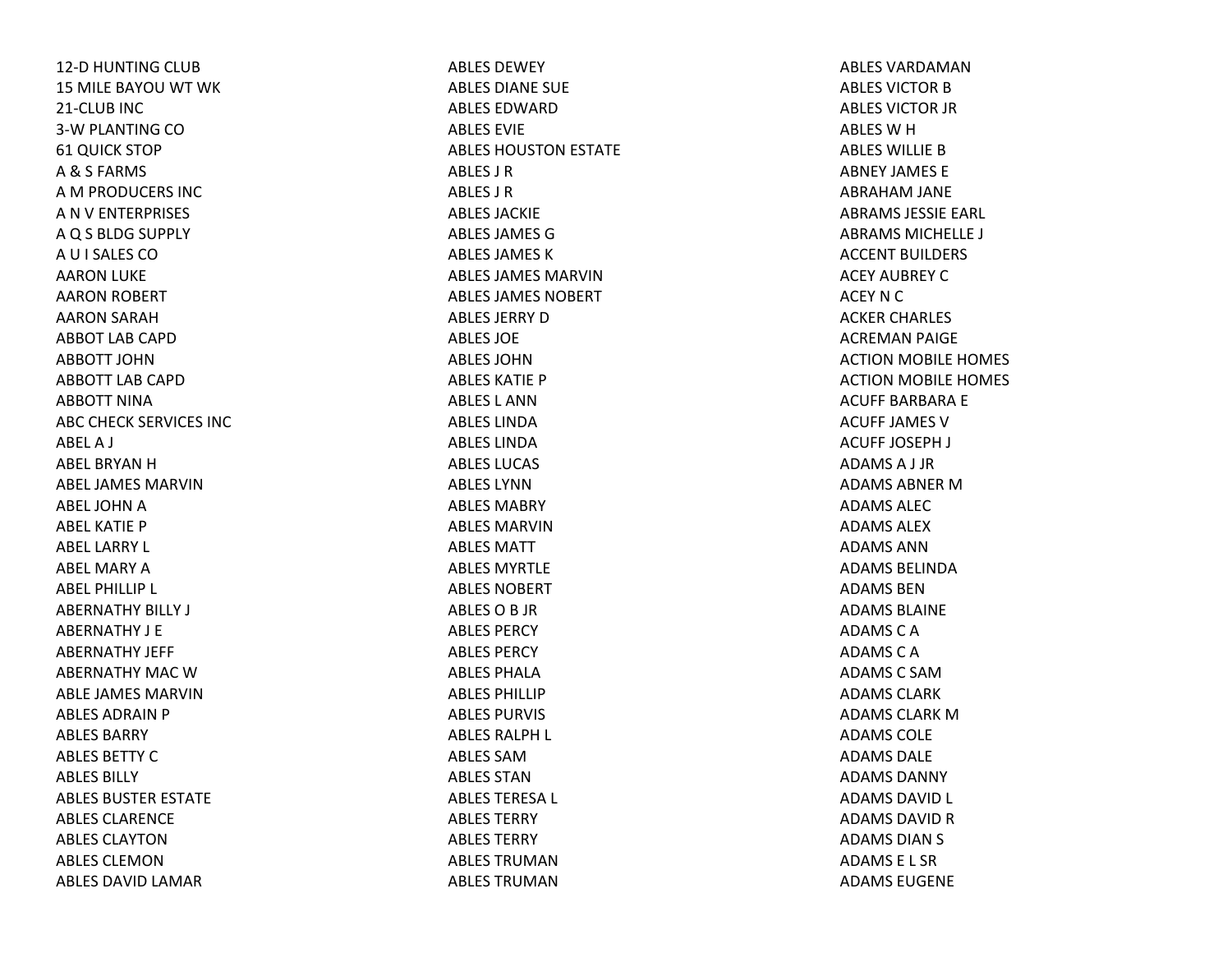ADAMS FRANCIS L ADAMS FRANKADAMS G M ADAMS GLENDA W ESTATE ADAMS HARRISON R ADAMS HENRY L ADAMS HOLLIS ADAMS INA L ADAMS J MADAMS JAMES KADAMS JAMES KADAMS JEFF L ADAMS JERRYADAMS JIMADAMS JIMADAMS JOEHADAMS JOHN HENRY ADAMS JOHN W ADAMS LEEADAMS LEONARDADAMS LINDAADAMS LINDSAYADAMS LONZOADAMS MAGGIEADAMS MARGUERITE T ADAMS MILDRED L ADAMS MILTONADAMS MRS H E ADAMS PRENTISS ESTATEADAMS RAFFORDADAMS RAFFORDADAMS RAFFORDADAMS ROBERTADAMS ROBERT EADAMS ROBIN M ADAMS STANLEYADAMS THERESAADAMS TOMMIEADAMS TOMMY F ADAMS VINCE

ADAMS WILLIAM E ADCOCK B F ADCOCK CLARENCE ADCOCK ELLIS E ADCOCK GERALDADCOCK GERALD G ADCOCK HOYAL L ADCOCK L DADCOCK M C ADCOX MICHAEL AADDISON CHRIS ADDISON JESSIE ADDISON MATTIE ADDISON PAULINE ADDISON RICHARD ADDISON RUBY ADEN GEORGIA MADEN MERRETT ADEN MERRETT ADEN MERRETT RADEN MRS WM ESTATE ADEN PERRY MADEN WARREN ADKINS BILL ADKINS G W ADKINS NANCYADKINSON BILLY ADKINSON GEORGE MADKINSON LOUIS ADKINSON META ADNEY VANTAG AIR INC PMP AG SUPPLY INC AGNEW DONALD L AGNEW LEE B JR AGRI‐AFC LLC AIKEN FRANK AINSWORTH JAMES AINSWORTH KENNETH E AINSWORTH LISA

AINSWORTH MICHAEL J AINSWORTH OIL COAINSWORTH OTIS AINSWORTH S T AINSWORTH SUSANAINSWORTH SUSANAINSWORTH SUSAN N AINSWORTH W M AIRCROP SERVICE INCAKERS JENNIEAKERST F JRAKEY KATHERINE F AKEY KATHERINE S AKINS ELIZABETHAKINS LUCYAKINS LUCYAKINST J ALABAMA WTR PRFG COALAMO THOMAS ALBERT REPAIR SR ALBRITTON KEN ALCO FUELS INC ALDERMAN BARBARA S ALDERMAN CAREY NALDERMAN CARY MALDERMAN CHERYL DALDERMAN CLAYTON L ALDERMAN EVERETT NALDERMAN EVERETT N JR ALDERMAN J B ALDERMAN JAMES HENRY ALDERMAN JAMES KALDERMAN JIMALDERMAN KAREN L ALDERMAN MARSHALL L ALDERMAN ROBERT L ALDERMAN ZELLA BALDERMANN N L ALEAI SCHOOLALEXANDER ADELL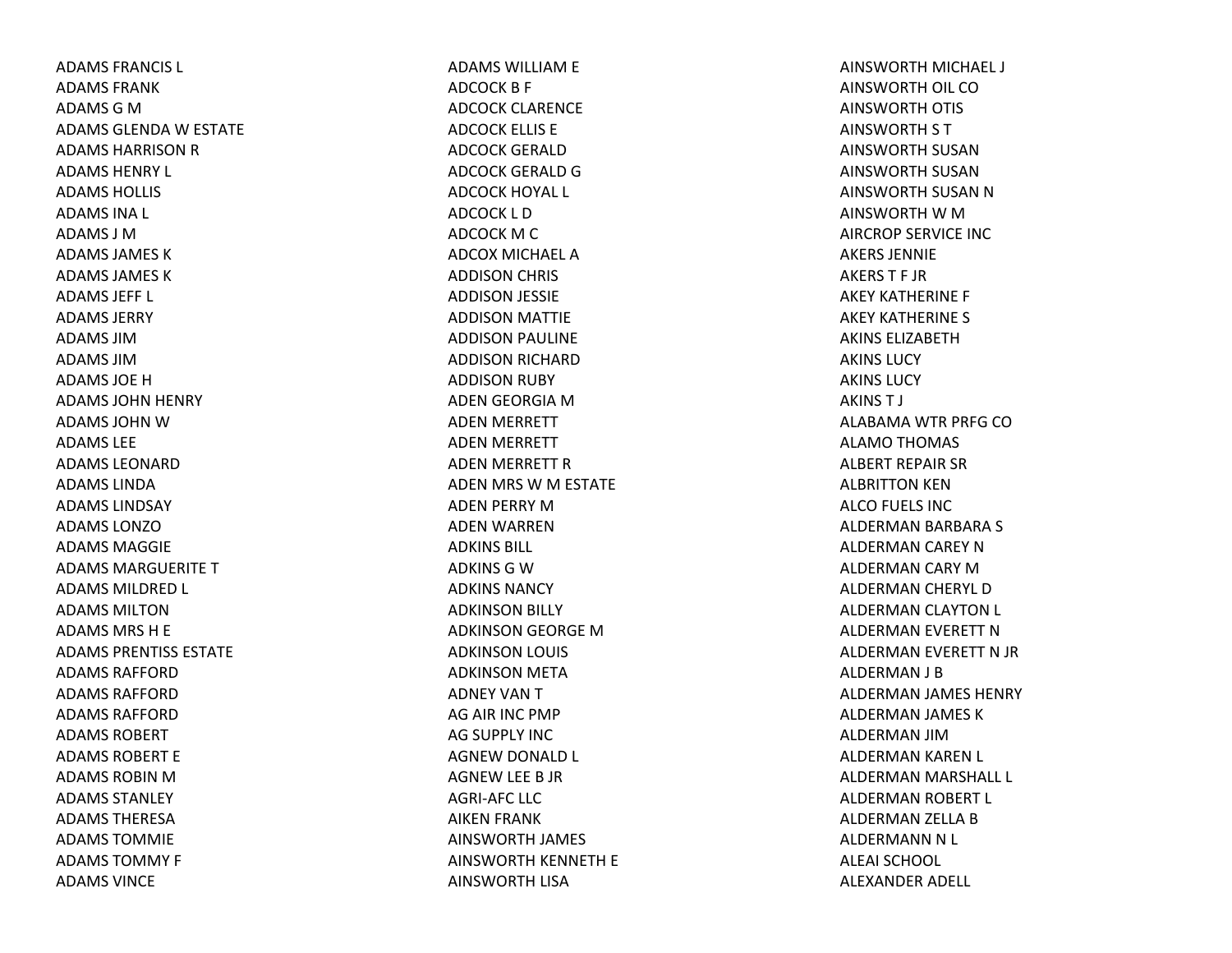ALEXANDER ANNALEXANDER ANNIE L ALEXANDER BRITTANY ALEXANDER C P ALEXANDER C P ALEXANDER CATHERINE ALEXANDER CLARENCE ALEXANDER CLARENCE ALEXANDER CLARENCE ALEXANDER CLARENCE ALEXANDER CURTIS L ALEXANDER D E ALEXANDER DANIEL ALEXANDER DELORES MALEXANDER DEWITT ALEXANDER DORIS L ALEXANDER DR JAMES HALEXANDER E MALEXANDER EDGAR ALEXANDER EDWARDALEXANDER FLORA MALEXANDER GEORGE ESTATE ALEXANDER H D ALEXANDER HENRY L ALEXANDER I J ALEXANDER JAMES ALEXANDER JENNIFER ALEXANDER JERALDEANALEXANDER JIMMY ALEXANDER JOHN L ALEXANDER JOHNSONALEXANDER JOSHALEXANDER JOYCE ALEXANDER LOUIS ALEXANDER MARY ALEXANDER MICHAEL P ALEXANDER ODELL ALEXANDER ODELL ALEXANDER PETE ALEXANDER R B

ALEXANDER ROBERT ALEXANDER ROGER DALEXANDER SADYMAE ALEXANDER SALLIE R ALEXANDER SINGALEXANDER W M ALEXANDER WILLIAM H JR ALEXANDER WILLIS ALFORD FRANKLIN V ALFORD J R ALFORD JAMES R ALFORD LARKINALFORD LARKINALFORD MARY LEE ALFORD WILLIAM CHARLES ALFORD WILLIAM CHARLES ALGOOD BRAD ALGOOD FRANK ALGOOD JAMES K ALIAS CHRIS AALICES DRIVE INALICES DRIVE INNALL STOVE UP CAFE LLCALLEN ADDIE ALLEN ANNIE MAE ALLEN B N ALLEN BRUCE ESTATE ALLEN CHARLES V ALLEN CHESTER ALLEN CHRIS ALLEN CLYDE ALLEN COTTON ALLEN DAVID ALLEN DORRIS MAE ALLEN EARL GRAHAMALLEN EDDIE GERALD ALLEN ELIAS ALLEN ERNESTINE ALLEN FRANK ALLEN GEORGE

ALLEN GEORGE ALLEN GEORGE ALLEN GEORGE JR ALLEN GEORGE LOUIS ALLEN GERALD ALLEN HENRY ALLEN HERMAN ALLEN IDA J ALLEN IDA N ALLEN JAMES JR ALLEN JAMES S JR ALLEN JANNAH F ALLEN JERRY WALLEN JESSIE ALLEN JIMALLEN JIMALLEN JIMMIE ALLEN JOHN ALLEN JOHN HENRY ALLEN JOHNNIE B ALLEN LARRY ALLEN LEE FLORA ALLEN LEE FLORA ALLEN LULA ALLEN LULA ALLEN MAMMIE ALLEN MARILYN ALLEN MARSHA ALLEN MILTON ALLEN NATHAN JR ALLEN NONA BELL ALLEN OIL WELL SERVICE INC ALLEN PATE ALLEN PAUL ALLEN PERCY ALLEN RICHARD L ALLEN ROSEMARY ALLEN RUTHIE MALLEN RUTHIE MALLEN RUTHIE M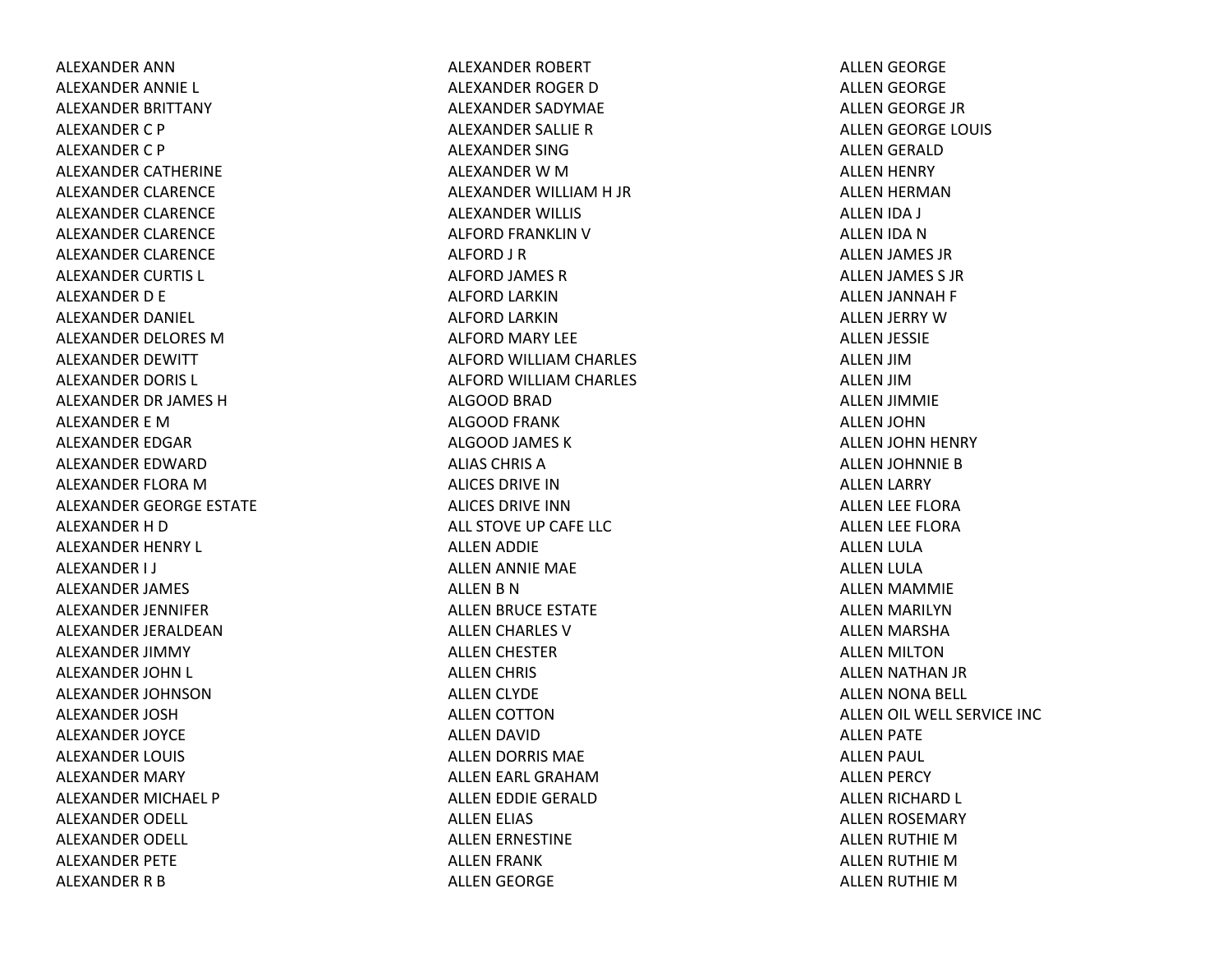ALLEN S T ALLEN SAM C ALLEN SANDRA DENICE ALLEN SHERRY ALLEN STANLEY F ALLEN TYRONE DOUGLAS ALLEN W E ALLEN W H ALLEN W L ALLEN W L III ALLEN WALTER ALLEN WALTER ALLEN WASH ALLEN WILL ALLEN WILLIAMALLEN WILLIAM L III ALLEY JOEALLGOOD BRAD ALLGOOD DAVIS ALLGOOD FRANK BALLGOOD J E ALLGOOD J MALLGOOD J S ALLGOOD MARIE BALLGOOD MRS W E SR ALLIED CHEMICAL COALLIED CHEMICAL CORP ALLISON FRANK ALLISON JIMMY ALLISON JIMMY L ALLISON PEGGY ALLREAD FRANK B ALLRED JUD III ALMO BROOKS ALMO EMERSON ALMO JESSIE ALMO JOHN ALMOE JOSEPHALMOND ANNIE ALMORE JOHN ALLEN

ALMORE SUSIE MALPHINE CLEONALPHINE MACKALSHAW MARY ALTON J A ALWARD MIGON V AMACKER DEMPSEY P AMACKER JOE AMACKER WILLIAM J A‐MAZING GRAZE FARMAMBROSE DANAMBROSE JOE LEE AMBROSE MATHEWAMBROSE WILLIE J AMBROSIUS ROBERT L AMEEN GEORGE AMERADA PETROL COAMERICAN OUTDOOR ADVT AMERICAN PACKAGING COAMERICANT ANDTAMERSON GEORGE AMES SAM JR AMES SAM JR AMES SAM SR AMICK RICHARDAMMONS DEONTAAMMONS JESSIEAMMONS JESSIEAMOCO SERV STATION AMONS PAULA M AMOS W M AMRINE MILTON J ANDERMAN R F ANDERS JEANNIERANDERSON A M ANDERSON ALMA ANDERSON ANABEL ANDERSON ANNZORA F ANDERSON ANTONIO D ANDERSON ARETTA

ANDERSON BARBARA ANDERSON BEN ANDERSON BENNY ANDERSON BETTIE ANDERSON BETTIE ANDERSON BETTY J ANDERSON BOB ANDERSON BOBBIE J ANDERSON BOBBIE JEAN ANDERSON BOYD ANDERSON BROS ANDERSON CADDO H ANDERSON CARL KANDERSON CHARLES W IV ANDERSON CLEVELAND ANDERSON CLYDE ANDERSON CRAIG ANDERSON DAISY ANDERSON DORA LEE ANDERSON DOROTHY NANDERSON E R ANDERSON ED ANDERSON ED DUNBAR ANDERSON ELLA REE ANDERSON ELSIE MANDERSON ETHEL MAE ANDERSON EUGENE ANDERSON EULA MAE ANDERSON EVERLEAN ANDERSON EVERLEAN ANDERSON FANNIE ANDERSON FARMANDERSON FARMS ANDERSON GEORGE ANDERSON GEORGE ANDERSON GLEN E ANDERSON GRAHAMANDERSON GRAHAMANDERSON GRETA ANDERSON HALLIE B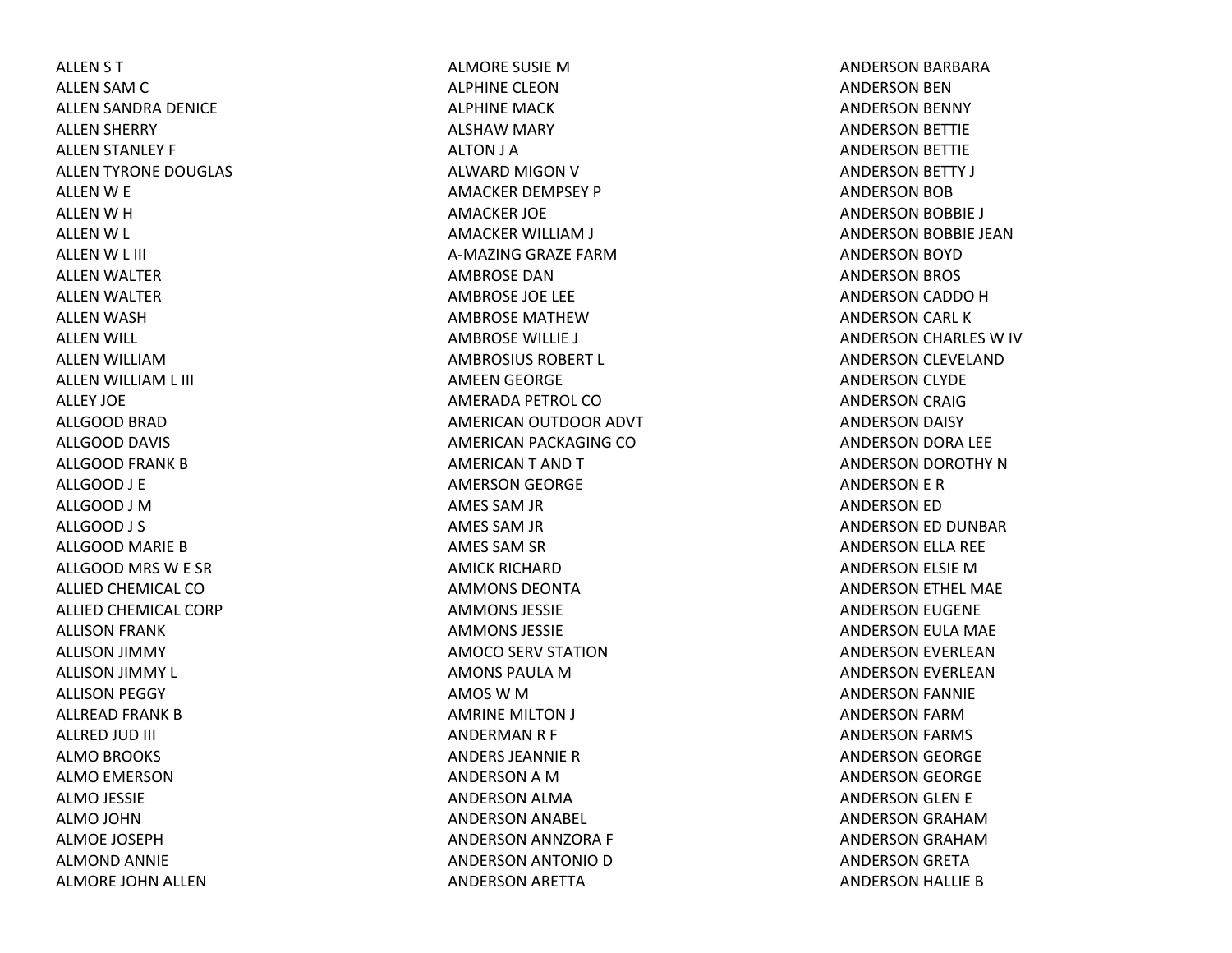ANDERSON HATTIE ANDERSON HENDERSON ANDERSON HOIL ANDERSON J B ANDERSON J C ANDERSON J R ANDERSON J WANDERSON J WANDERSON JACQUELINE ANDERSON JEAN T ANDERSON JESSICA ANDERSON JIM M ANDERSON JIM M ANDERSON JOHN ANDERSON JOHN L ANDERSON JOSEA ANDERSON JULY ANDERSON KATHERINE ANDERSON LONNIE ANDERSON LONNIE J JR ANDERSON LONNIE SR ANDERSON LOU DOLLIE ANDERSON LOUIE B ANDERSON LOUISE R ANDERSON LUCILLE ANDERSON LUE DORA ANDERSON LUGENE ANDERSON LULA ANDERSON LULA ANDERSON LUTHER ANDERSON M WANDERSON MABLE T ANDERSON MAGGIE ANDERSON MAGGIE ANDERSON MAJOR ANDERSON MANSFIELD ESTATE ANDERSON MARCS ANDERSON MARGARET ANDERSON MARIE T ANDERSON MARK H

ANDERSON MARTHA ANDERSON MARY A ANDERSON MARY F ANDERSON MARY J ANDERSON MARY K ANDERSON MATT ANDERSON MATTIE B ANDERSON MELVIN ANDERSON MONROE ANDERSON MORRIS ANDERSON MRS TERRY ANDERSON N E ANDERSON N E ANDERSON PEARLIE ANDERSON PLUMER ANDERSON R W ESTATE ANDERSON RALPH ANDERSON RALPH ANDERSON RENZA ANDERSON ROBERT ANDERSON ROBERT D ANDERSON ROBERT EARL ANDERSON ROBERT EARL ANDERSON ROBERT L ANDERSON RONALD E ANDERSON RONALD GLEN ANDERSON ROOSEVELT ANDERSON ROSIE B ANDERSON RUBY S ANDERSON RUBY S ANDERSON S K ANDERSON SANIH MANDERSON SMITH B ANDERSON STEPHANIE ANDERSON THOMPSON ANDERSON TOMANDERSON VERNON ANDERSON W A ANDERSON W D ANDERSON W E H

ANDERSON WALTER ANDERSON WANZER ANDERSON WILL ANDERSON WILLIAMANDERSON WILLIE ANDERSON WILLIE ANDERSON WILLIE E ANDERSON WILLIE E ANDERSON WILLIE R ANDERSON ZION ANDERSON ZION ANDIND TECH HOME ANDING TEACH HOME ANDREW BEVERLY LEE ANDREW DOROTHY L ANDREW HEBRON ANDREWS ALBERTANDREWS ALBERTANDREWS ALICEANDREWS CLARENCEANDREWS CLIFTONANDREWS CLIFTONANDREWS CLIFTONANDREWS CUSTOM FENCE & DECKS ANDREWS E DIANE ANDREWS ETHEL J ANDREWS HENRYANDREWS HENRYANDREWS LEEANDREWS LORENZOANDREWS MARKANDREWS NEDANDREWS R P ANDREWS WILLIAM B JR ANDRIES JIMANGLIN DONALD ANGLIN DONALD WANNACO INC ANSLUM VICKY D ANTHENS GRAIN CO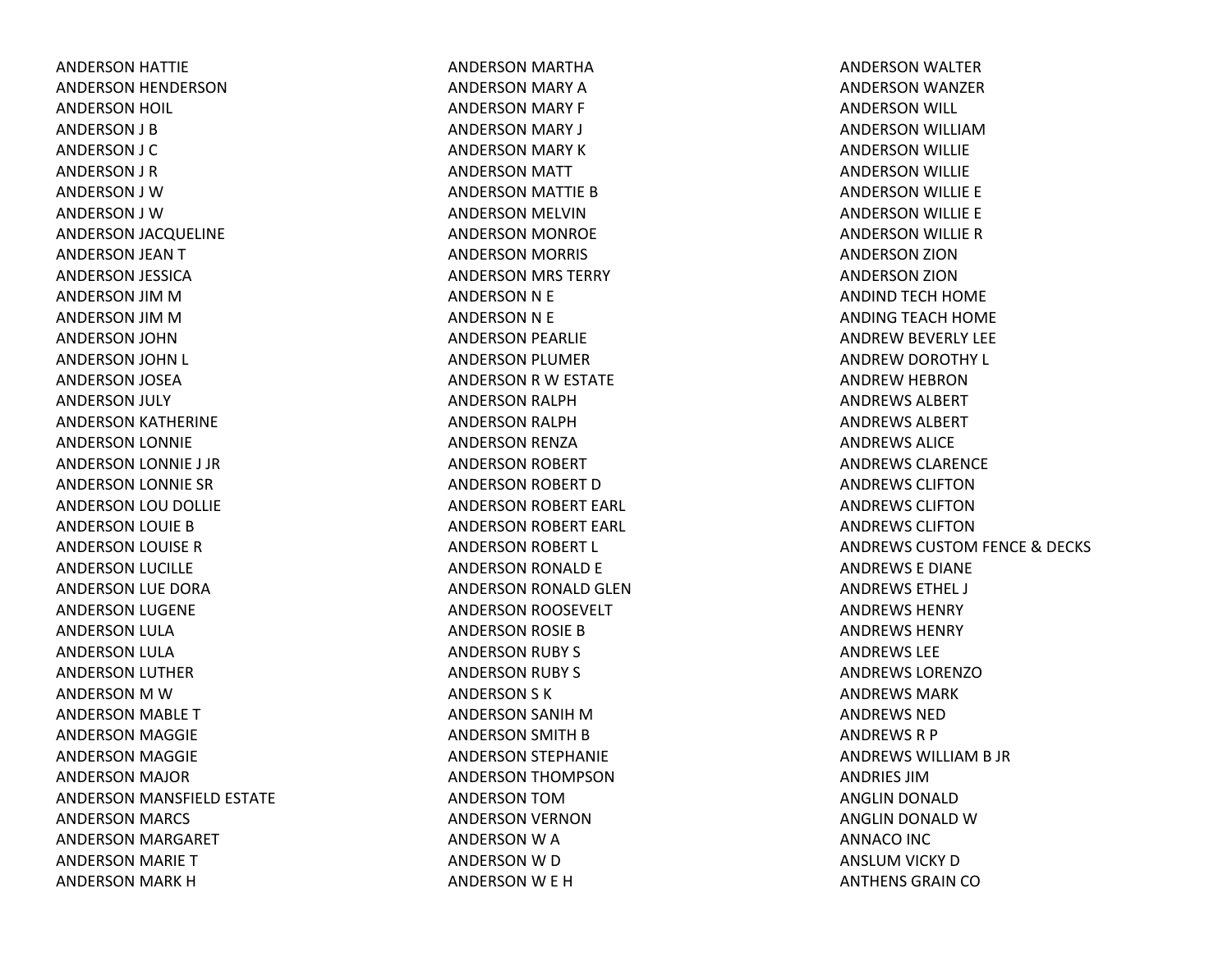ANTHENS LARRY WANTHONY CHARLES ANTILL AMANDA MANTON CLARENCE ANTON TRAVIS MANTRIM L F ANTRIM L F ANTRIM LEE F APIGE WILLIE APOS JESUS NAME CHAPPLEBERRY JAMES APPLETON CATHERINE V APPLETON MRS D APPLETON MRS D WAPPLETON W M APPLEWHITE BUDDY APPLEWHITE BUDDY APPLEWHITE J R ESTATE APPLEWHITE JAMIE APPLEWHITE PERRY L APRIL ARNETTAPRIL B B APRIL C S APRIL DWAYNEAPRIL EUGENEAPRIL JOHNAPRIL JOHNNIE LEE APRIL LASHONAPRIL S BAPRIL WILLIE BAPRIL YOLANDAARBOUR BARBARAARBUCKLE BROS ARCH COMMUNICATIONS GROUP INARCHIE ROBERT ARENDER G W ESTATE ARENDER JAMES VARENDER PHILLIP ARENDER RENEE ARINDER ROY NEAL

ARKATEK INCARMENTROUT NEDARMOND BILLY ARMSTRONG BRADFORD A ARMSTRONG ERNEST ARMSTRONG GERALD ARMSTRONG JUNE ARMSTRONG K L ARMSTRONG LAVELL ROY ARMSTRONG MAGGIE LEE ARMSTRONG SHEARLEY ARMSTRONG TURNER ARNETT ROBIN OARNETT T OARNETT T OARNOLD AUBREY ARNOLD BOB ARNOLD BOB ARNOLD GEORGIA ARNOLD HOWARD L ARNOLD J C ARNOLD JAMES ARNOLD JIMMIE C ARNOLD R J ESTATE ARNOLD THOMAS A JR ARNOLD WILLIAMARNOLD WILLIAM L ARP RACHEL ARRENDER PHILLIP ARRY JACKSONARRY JACKSONARTHUR CHARLES A ARTHUR LARRY JR ARTHUR LARRY R ASENATH M SHY ASHFORD BURLINA ASHFORD CARRIE ASHFORD DOUGASHFORD DOUGASHFORD HAYS

ASHFORD JOHN CLAY ASHFORD MARY ALICE ASHLEY ALVIN J JR ASHLEY CALVINASHLEY CHARLIEASHLEY D L ASHLEY DAVID L ASHLEY DESSIE J ASHLEY FLOYDASHLEY JAMES ASHLEY JOEASHLEY JOHN A ASHLEY JOSEPH C ASHLEY JOSEPH C ASHLEY MARY VASHLEY MELISSA GASHLEY MRS JOHN D ASHLEY SUEASHLEY TOMMY ASHLEY W M ASHMORE BOYCE ASHMORE SHARONASHWOOD RANCHASKIN JOANN C ASKINGS CHARLES ASSOCIATED PIPELINE ATCHLEY JAMES ATCHLEY JAMES ATCHLEY RICKY L ATKINS DANNY L ATKINS GLARE PATKINS HOWARD P ATKINS JOHNNIE LEE ATKINSON B J ATKINSON BILLY ATKINSON BONNIE ATKINSON GEORGE MATKINSON JERRY ATKINSON LUCILLE ATKINSON MARGARET G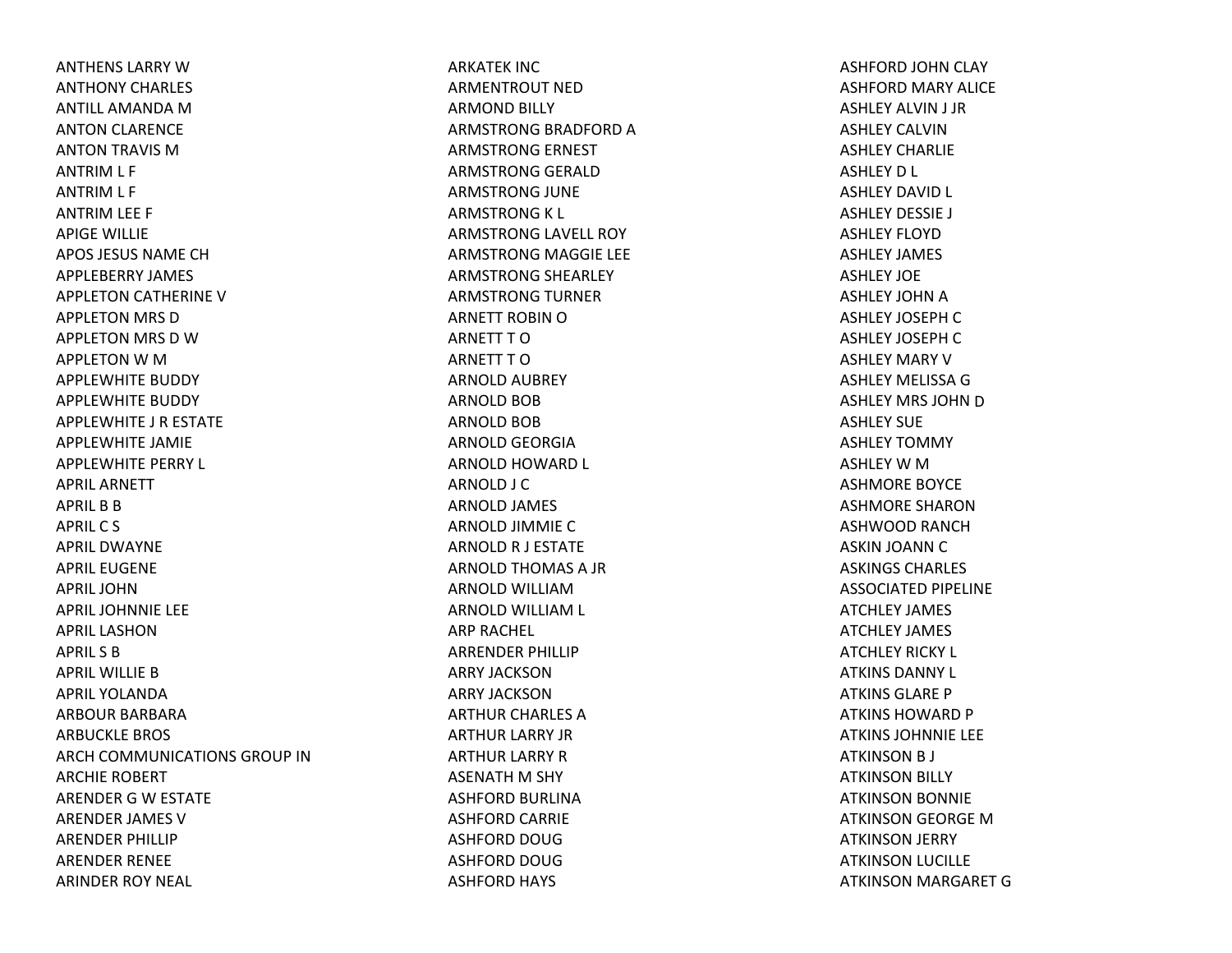ATKINSON MICHAEL L ATLAS CONST COATLAS CONST COATTERBERRY MRS WTATTKISSON TONY ATWOOD DAVID G III ATWOOD VIVIANQ AUCHTERLONIA MS CAUDEANSAUDIFFRED MICHAEL AUDIRSCH C W AUGER JAMES VAUGUST JOE L AUGUSTINE DONAULTMAN LAWRENCE AUST EDWARD L AUST ROBERT EAUSTIN CARL M JR AUSTIN CATHERINE TAUSTIN CHARLES AUSTIN HENRY AUSTIN INEZ AUSTIN KNOX AUSTIN LORI J AUSTIN LORINE AUSTIN LORINE AUSTIN LOUBERTHA AUSTIN MANUEL AUSTIN MISS ELMER AUSTIN MRS KNOX AUSTIN RANDY MAUSTIN ROBERT AUSTIN SOL AUSTON LOCKET AUTREY CHARLES AUTRY CLIFF EAUTRY FRANKAUTRY FRANKAUTRY J F AUTRY J T

AUTRY J T AUTRY ROBERT AUTRY ROBERT AUTUMN CO AVALON WILLIAM V AVANT ARVETAAVANT JERRY AVANT JERRY C JRAVERY A V AVIS JENNIFERAXTON MRS EURIEL BAXTON MRS GEORGE AYCOCK WAYNE AYERS RICHARDAYERS RICHARDAYRES DAVID X AZEEZ IMANAAZWELL WILMAB&B EQUIPMENT CO INC B&G FARMS B&M SUPPLY CO B& S GROCERY B&W ENTERPRISES B&W ENTERPRISES B \* E CONST COBA PLANTING COBA PLANTING CO**B AND B BUILDERS** B AND J FARMB ANDT FARMS B E & K CONSTRUCTION CO BACKER JOE BACKER RUBY BACON DARLA BACON WILL BAGELS INCBAGGETT DAVIDBAGGETT HENRY L BAGGETT LINDA S BAGGETT LOUIS HENRY

BAGGETT T H BAILEY BENNY BAILEY BILL BAILEY BOBBIEWBAILEY C W BAILEY CHARLES BAILEY CHARLES BAILEY CHESTERBAILEY CLEVELANDBAILEY DONNABAILEY DRILLING COBAILEY DUCK CLUBBAILEY DUCK CLUBBAILEY FOSTER J BAILEY G S BAILEY GRADY BAILEY HENRY BAILEY HENRY BAILEY HENRY BAILEY J HBAILEY JACK X BAILEY JAMES BAILEY JAMES ABAILEY JERRY L BAILEY LORIEBAILEY LORIE E BAILEY LYNETEBAILEY MARY JANEBAILEY MARY LOUBAILEY MAXINE W BAILEY MICHELLEBAILEY MINNIE LEE BAILEY PATRICIA A BAILEY PETEBAILEY RENEE M BAILEY RICHARD D BAILEY ROY BAILEY ROY J BAILEY SAMBOBAILEY STEPHEN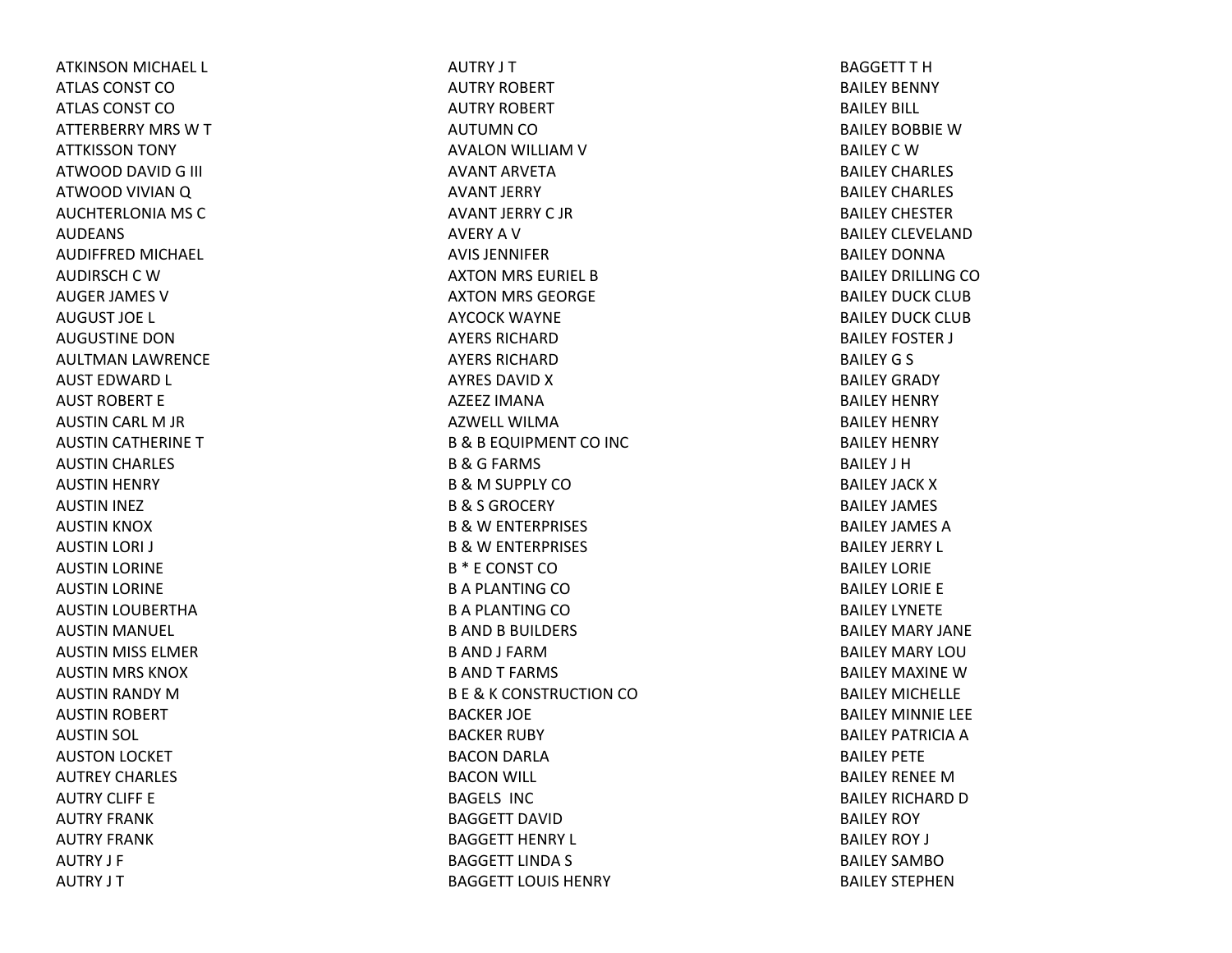BAILEY STEVEBAILEY SYLVESTERBAILEY TERRY ABAILEY TOM L BAILEY WAYNEBAILEY WILLIEXBAILY ROBERT LEEBAILY ROOSEVELT BAILY W E BAIN JOHN PATRICK BAIN JOSEPH BAIRD& BARRIER BAIRD ENTER INC 8BAIS CHARLIEBAKER ALPHONSOBAKER ANGELA BROOKE BAKER ANTHONY BBAKER BOBBY BAKER BOOGIE BAKER BOOGIE BAKER BUDDY BAKER CAR WASHBAKER CAR WASHBAKER CATHERINE BAKER DANBAKER DAN ESTATE BAKER DEBBIE BAKER GARLANDBAKER GARLANDBAKER GLOBAKER GREENBAKER ISAHBAKER J DBAKER JIMMIE L SR BAKER JIMMY BAKER JOHN M BAKER JOHNNY BAKER KATHERINE BAKER LESLIE BAKER LILLIE ESTATE

BAKER LOUIS ABAKER MARTY E BAKER MARY LEE BAKER NANCY BAKER OTHOBAKER PETROLITE BAKER ROBERT BAKER ROBERT BAKER ROBERT J JR BAKER ROBERTABAKER ROGER BAKER RUBY BAKER RUBY BAKER SALLY BAKER SAMBAKER SHERRY J BAKER STERLINGBAKER TOMMY BAKER TOMMY BAKER WILL BAKER WILL BAKER WILL BAKER WILLIAMBAKER WILLIAMBAKER WILLIE BAKLEY BOOKERBALASCH KATHLEEN O BALDEN ALDONIA BALDRIDGE J E BALDRIDGE L HBALDWIN ELBERT WBALDWIN ELLEN BALDWIN ROBERT BALDWIN TAPICKA CBALENGER LEE ROY BALES JOHN N BALL GREGORY L BALL HOOKERBALL JIMBALL L B

BALL LATISHABALL LOUISBALLOHBALL ROBERTBALL ROBERTBALLARD CHARLES WBALLARD D D BALLARD HUBERT SR BALLARD JEFF BALLARD JOE BALLARD JOSEPH A BALLARD LOYD WBALLARD MURPHY BALLARD MURPHY BALLARD VANDY BALLARD W B BALLETT WILLIEBALOGH KAROLY BALYLOCK GRADY HBANCORP SOUTH BANK BANES CAROL L BANES JIMBANK FRIZELL BANK PLUS BANK ROBERT JRBANKHEAD JEAN WSLEY BANKHEAD LANEY BANKS ALLEN R BANKS ANNIEBANKS ANNIE LUE BANKS ANNIE LUE BANKS BESSIE REABANKS CHARLIEBANKS CLARBONBANKS ELIJAHBANKS ERNESTINEBANKS ESTELLABANKS FRIZEL BANKS GEORGEBANKS IDA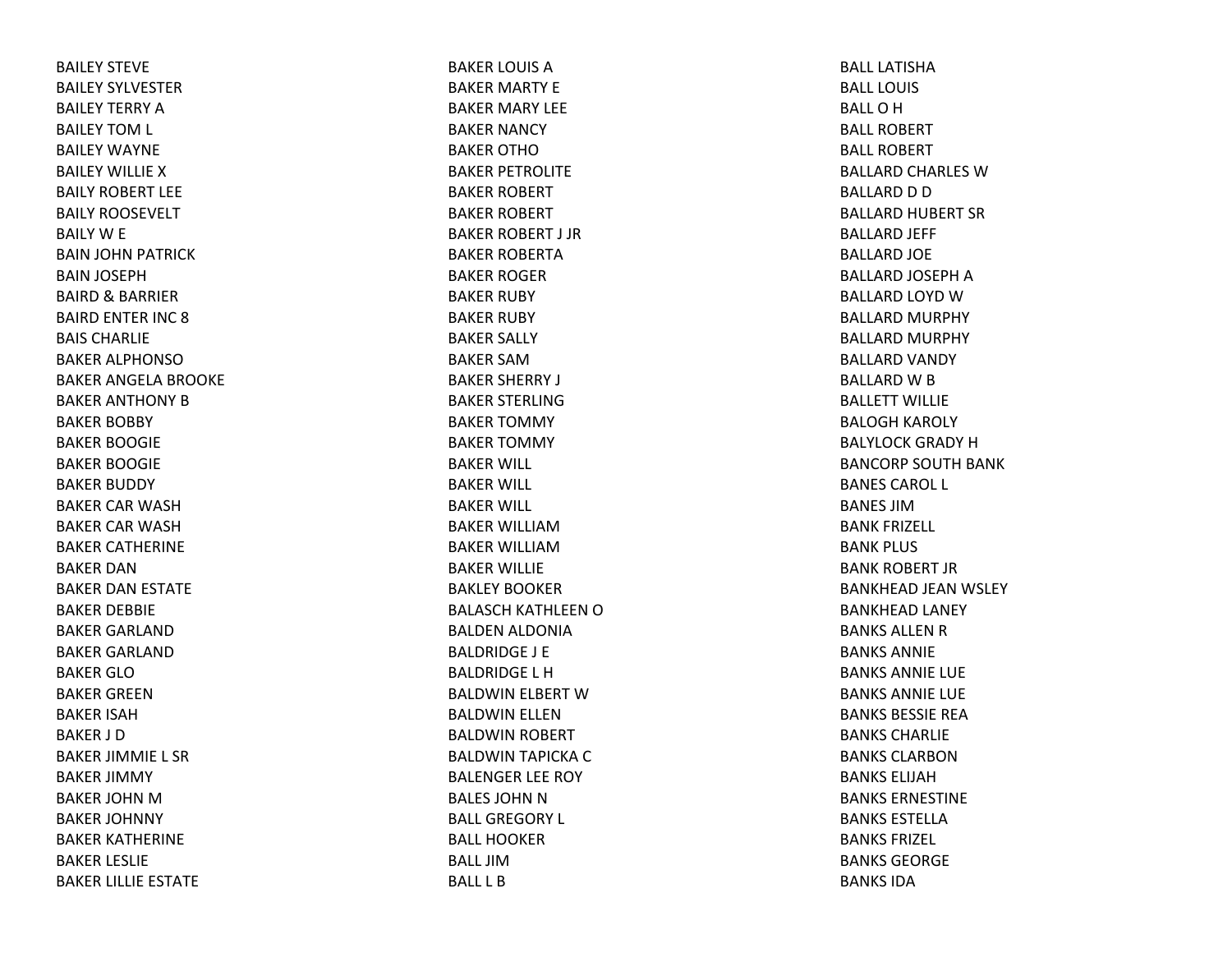BANKS IRENEBANKS J BBANKS J BBANKS JAMES RBANKS JIM I BANKS JOSEPHINEBANKS KATRINA L BANKS KENNETH L JR BANKS LELA L BANKS LENABANKS LIINA D BANKS LORRAINEBANKS MARTHA ANNBANKS MARY R BANKS MARY R BANKS MILTONBANKS MINNIEBANKS MINNIEBANKS O D BANKS PAMELA M BANKS RICKEY X BANKS ROBERT JRBANKS ROBERT LEEBANKS ROBERT R BANKS ROOSEVELTBANKS TOMMIEBANKS WALTER R BANKS WILLIEBANKS WILLIEBANKS WILLIEBANKSTON FREDDIE BANKSTON HARRY XBANKSTON HARRY XBANKSTON HOWARD MBANKSTON W W BANNING HUNTER JR BANNING HUNTER SR BARBER ANDREWBARBER ANNIE BARBER CARRIE RUTH

BARBER DAVE BARBER DAVE BARBER EARLINE BARBER ELIZABETHBARBER JAMES BARBER JOHNBARBER JULIABARBER LAURABARBER LUCILLE BARBER MARCELLABARBER RICHARDBARBER RICHARD JR BARBER ROOSEVELT BARBOUR& JOHNSON BARBOUR MARCELLA X BARCO CONST CO BARDIN& BARRETT BARDIN CARL F BARDIN ROBERT RBARDNEY ANNIE MAE BARDNEY WILLIE B BARDON EMMITT BARDON WILLIE BARDON WILLIE BARDWELL ARTHUR RAY BARDWELL JOHNBARDWELL JOHN HAYES BARE CONLEY RBARFIELD EARL BARFIELD MARTY DBARFIELD VERA BARHAM JANET BARHAM THOMAS BRETT BARKER DOUGBARKER ERIC BARKER JOHNNY BARKER KNOBBARKER L VBARKER L VBARKER L V

BARKER RAFE BARKER WALTER RBARLOW JOHN BARLOW STEVE KBARNARD JOHN H BARNARD LINDA BARNARD PAUL HBARNARD PAUL HBARNEN WILLIE XBARNESAGBARNES ALDEEBARNES AMANDA J BARNES BILL BARNES BOBBARNES BROOKBARNES CHARLIEBARNES DANIEL TBARNES DONNA B BARNES EDDIEBARNES GEORGEBARNES GLADYS BARNES H C BARNES H CLAYTON BARNES H R BARNES IDHLIABARNES J HBARNES J MBARNES J VBARNES J V JR BARNES JACK E BARNES JOHNBARNES JOHNBARNES JOHNBARNES JOHNBARNES JOHN G BARNES JOHNNIEBARNES LEEBARNES LINDA L BARNES LINDA N BARNES M H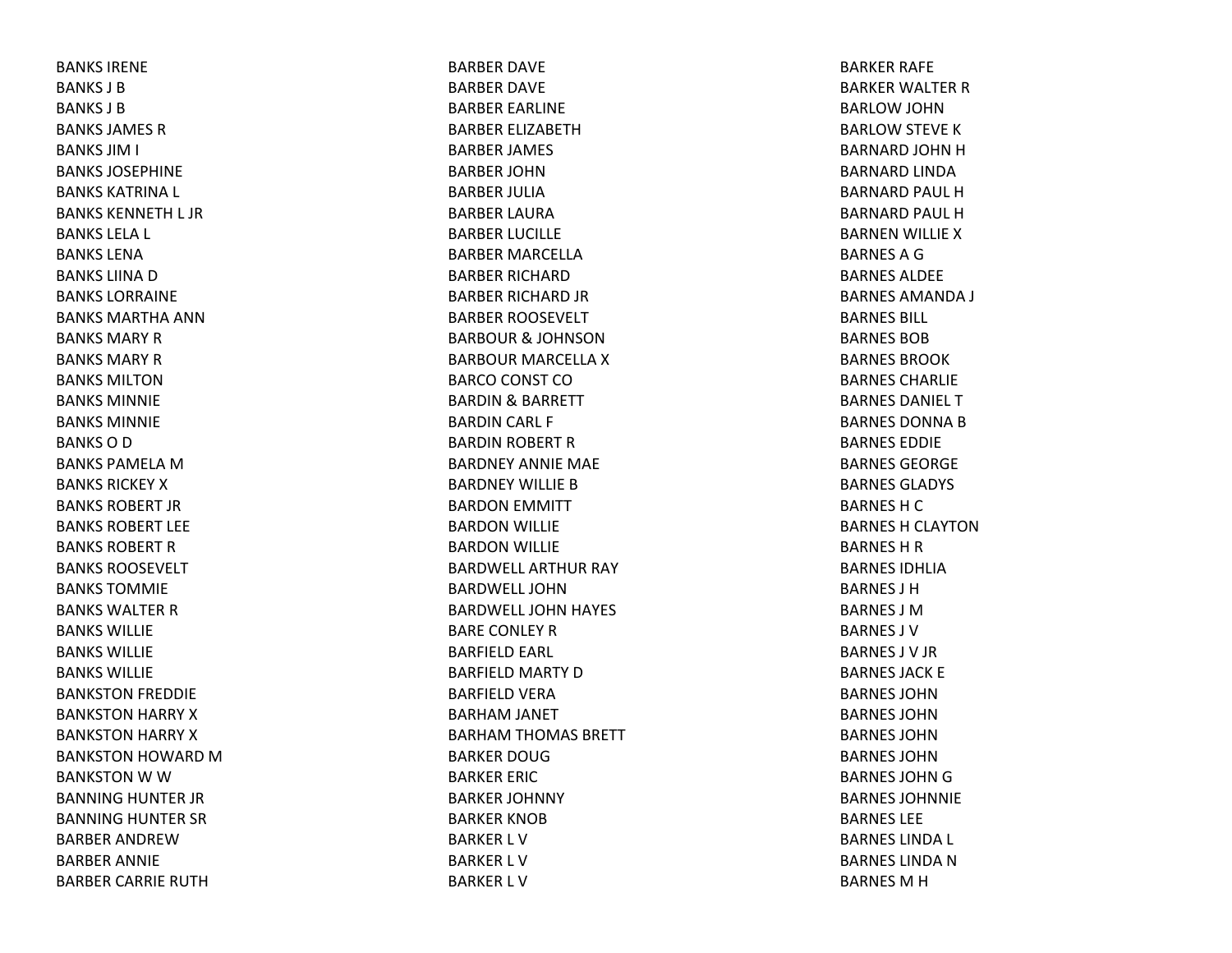BARNES MARYBARNES MICHAEL MBARNES MRS J GBARNES NETTIE M BARNES ODIEBARNES PATSY I BARNES PATSY I BARNES RICHARD A BARNES ROBERTBARNES SAMMYBARNES THOMAS III BARNES TOMBARNES W H BARNES WILLIE J BARNETT BILLIEBARNETT C D BARNETT DAVID E BARNETT DONNIE B BARNETT EVERETT BARNETT H C BARNETT H C BARNETT HERBERT WBARNETT J M JR BARNETT JASPERBARNETT KATHERINEBARNETT L MBARNETT L OBARNETT MACKBARNETT O B BARNETT R G BARNETT THOMAS L BARNETT THOMAS L BARNETT W C BARNETT W C BARNETTE FRANCES MBARNETTE L MBARNETTE ROBERT D BARNETTE THOMAS L BARNETT‐PHILLIPSBARNEY DILLARD

BARNEY LINDABARNEY WILLIEBARNHART PAUL F BARNHART ROGER D BARNS IKEBARNS JOHNBARNS MRS EDDIE W BARNUM WILL JAMES BARNUM WILLIAM BARR JOHN L BARR JOHN L BARRENTINE DANIEL BARRENTINE JAMES RBARRENTINE JOHNBARRENTINE JOHNBARRENTINE RAYMONDABARRET H D BARRETT& TAYLOR BARRETT& TAYLOR BARRETT ALVINBARRETT ALVINBARRETT BYRON D BARRETT DICKBARRETT G A BARRETT INEZ ABARRETT JESSIEBARRETT M E BARRETT VICKIEBARRIER& PARKER BARRIER AND BARBOUR BARRIER AND JOHNSONBARRIER EDGAR BARRIER HILARY TBARRILLEAUX ROBIN JR BARRINGTON ROBBIE L BARRON AUTHER RBARRY L EBARRY ODELL BARTLETT BILLY J BARTLETT BILLY J

BARTON BENNIE BARTON BOBBY RAY BARTON CHARLIE BARTON EDNA CBARTON EDNA CBARTON ERMA DBARTON FLOYD BARTON GEORGE BARTON GEORGE BARTON GEORGE E BARTON HENRY CBARTON I G BARTON J V BARTON L J BARTON L Z BARTON LESTER BARTON MONTROSIA BARTON ROBERT R SR BARTON SHANNON BARTON WILLIE BARTON WILLIE MBARTOW GLADYS L BARTOW J A BARWICK DARLA D BARWICK GREG R BASCO WILKIE BASS ALBERTBASS ERNESTBASS JACK E BASS JERRY D BASS MARY ALICEBASS PHILLIPBASS RICHARDBASS RICHARDBASS ROSE M BASS SARAHBASS VIVIAN WANYE BASSETT A J BASSETT BANIEBASSETT BETTY J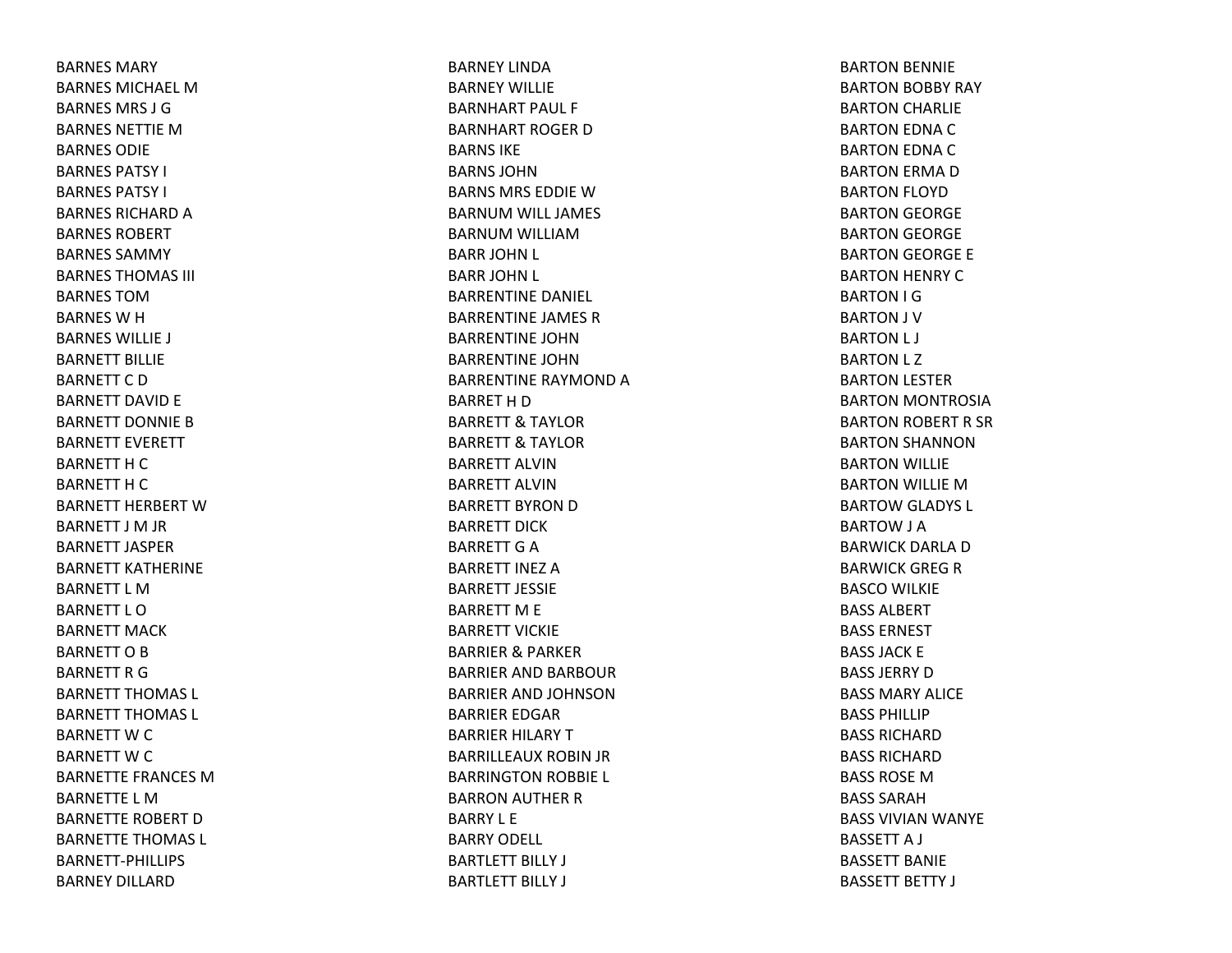BASSETT CAREY BASSETT CHARLOTTEBASSETT EMMA J BASSETT FRANKBASSETT HENRY BASSETT JIMMY ABASSETT JOEBASSETT JOHNNY ABASSETT JOSIEBASSETT KINGBASSETT LENABASSETT LOUIS BASSETT ROBERTA A BASSETT SAMMIETBASSETT WILLIEBASSEY BANNONBASSEY BANONBASSIC JOE BASSIC JOE BAST BENARD A BATCHELOR EARL BBATEAST WILLIEBATES HARLEY D BATES JAMES BATES JAMES BATES JAMES MBATES JEFFREY D BATES MICHAEL BATES MIKEBATES MIKEBATES NETTIE M BATES NORMAN N BATES NORMAN N BATES PAUL MBATES RODNEY T BATES SCOTTBATES SUSIE E BATEST J BATES WILLIAM E BATT LOUIS

BATTEE JOE DBATTEE MAY BATTILE SCHOOL BATTILE SCHOOL BATTLE CARL LEE BATTLE CARL LEE BATTLE FRANKBATTLE FRANK JRBATTLE HENRY L BATTLE JOE DEE BATTLE RICHARDBATTON HENRY BATTON L K BATTON MAJOR BATTON O D BATTON ROBERT BATTON WILLIE BATUM LIZZIE BAUCUM J C BAUGH LESLIE BAUGHAN THENA BAUGHAN THENA BAUGHAN WALTER BAUGHER DAVID F BAUGHER JERRY WAYNE BAULDWIN JOE BAUNUM WILLIAM BAUNUM WILLIAM BAXTER REV W F BAXTER WILBURN JR BAXTOR REV W F BAY CASTLE PROPERTIES LPBAY SPRINGS HTNGBAYLEN TEMPLE CH BAYONS CHARLIEBAYOU STOP & SHOP BEADLE REV M W BEAMAN CHESTER BEAMAN CHESTER BEAMON JERRY WAYNE

BEAN BILLIE BEAN DAYTON BEAR KELSO PLTN N HS BEARCAMP STORE BEARCAMP STORE BEARCAMP STORE BEARD BARRY WBEARD KIMBERLY MBEARD LELA BEARD LEMON MILDRED BEARD MARY L BEARD MIKE BEARD MIKE BEARD RODNEY BEARD TERRI BEARD TERRI BEARD TOMMIE ABEARDEN RICHARD TBEASLEY BURNELL BEASLEY JOHN F BEASLEY LONIEBEASLEY MARILYNBEASLEY NELLIE LEE BEASLEY ORDELL BEASLEY WATKINS BEASLEY WILLIS BEASON GRADY BEASON JOHN BEAUCHAMP MICHAEL TBEAUSOLIEL PATRICIABEAVER BOBBY WAYNE BEAVERS M L BECK ADA M BECK CALVINBECK JIMBECKW E SR BECKW E SR BECKHAM A L BECKHAM A L BECKHAM GEORGE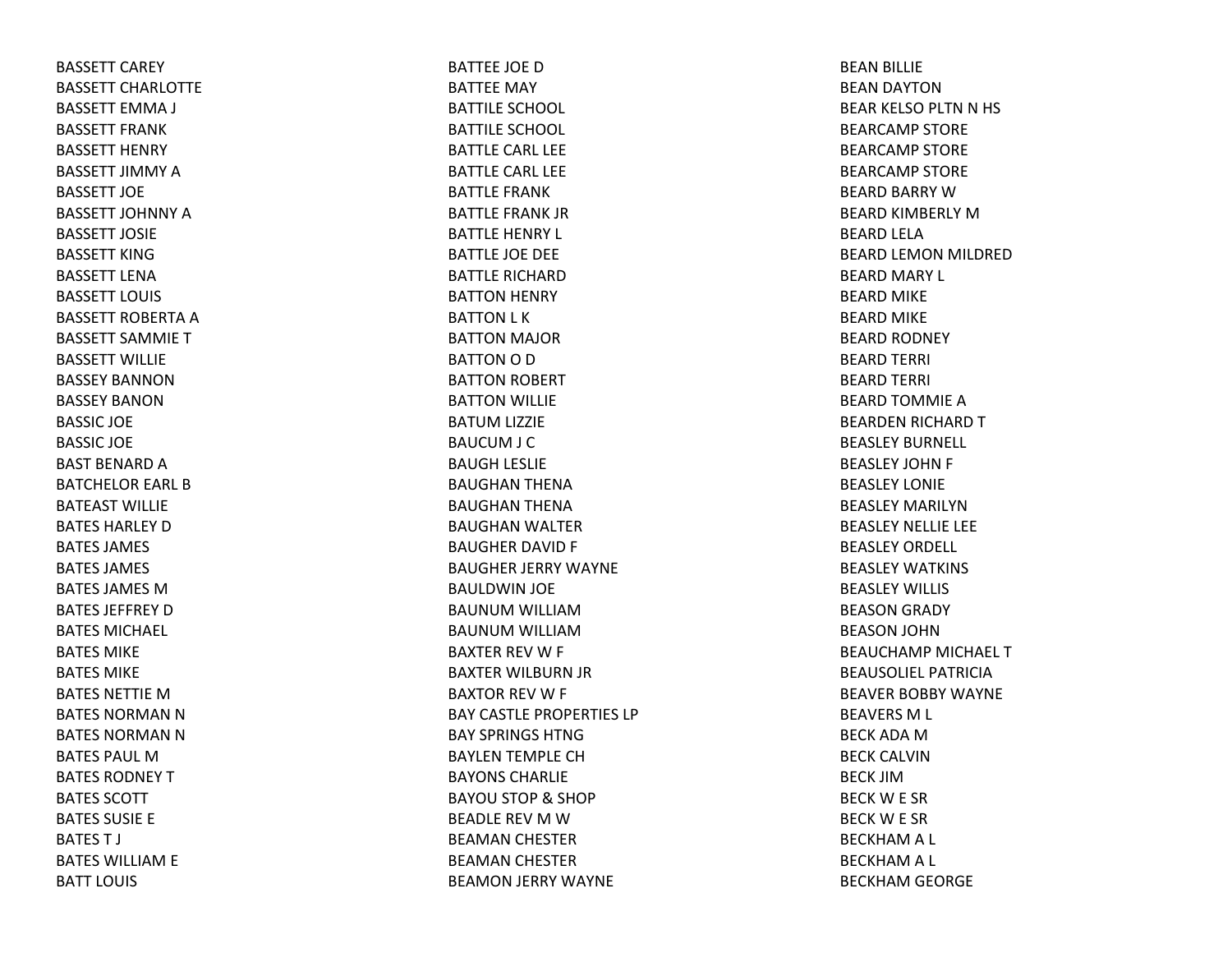BECKHAM GEORGE BECKHAM M D BECKHAM MABRON BBECKHAM ROYCE J BECKHAN ED BECKS CLARENCEBECKS SIDNEYBECKWITH R C BECKWITH RAYMOND BECKWITH RAYMOND BECNEL DANABEDDINGFIELD CLAUDE BEDWELL DENNISBEE EDDIE BEE ELIGAHBEE ELIJIABEE LAKE BARNBEE LAKE CHURCHBEE LAKE CLUBBEE LAKE GROCERY BEE LAKE SHOPBEECHER BUDBEECHER BUDBEECHER WILFORDBEEMAN SOMMER L BELEW PATSY MBELFORD HERMANBELIEW MELISSIA BELIEW REX BELIEW TROY BELKNAP MRS ROY BELKNAP ROY BELL AARONBELL ALEXBELL ANDREW H JR BELL ANDREW H JR BELL ANDREW H SR BELL ANDREW SR BELL BENNIE S BELL BETTY

BELL BILLYBELL BOBBELL CAMOSBELL CHARLIE L BELL CLARKBELL DANBELL DAVIDBELL DAVID C BELL DIANEBELL EDDIE LEE BELL ERNESTBELL F EBELL FLORENEBELL FLORINEBELLG E BELL GEORGEBELL GLORIA J BELL GLORIA J BELL HARRYBELL HAZEL BELL HENRYBELL HENRYBELL HOMERBELL JACKBELL JAMESBELL JIMMIEBELL JOHNNY LEEBELL JUNEBELL L CBELL LARRY D BELL LAURABELL LEEBELL LEE ANDREWBELL LENABELL LEVEBELL LEWISBELL LISABELL LUCIUSBELL MACKBELL MAGGIE

BELL MAGGIEBELL MARYBELL MARY EBELL MAXBELL MINNIEBELL MRS ERNESTBELLODBELL OTISBELL PHILIPBELLRRBELL ROBERT EBELL ROSIE LEE BELL SYLVESTERBELL SYLVESTERBELL TOBIAS III BELL TOMBELLWABELLW JACK BELL WHELARKBELL WILLIAMBELL WILLIAM C BELL WILLIAM E JR BELL WILLIAM W BELL WILLIE BELL WILLIEBELL WILLIEBELL WILLIE JRBELL WILLIE MAJORBELLIS WILLIAM R BELTON DIANE BELUE ROBERT BELZONI BOY SCOUT BELZONI PD FISHBELZONI PD FISH LODGE BELZONI SHEET MEBELZONI SHEET METAL BEN LADEANA BEN OLIVER BEN SQUARE BEN WILLIE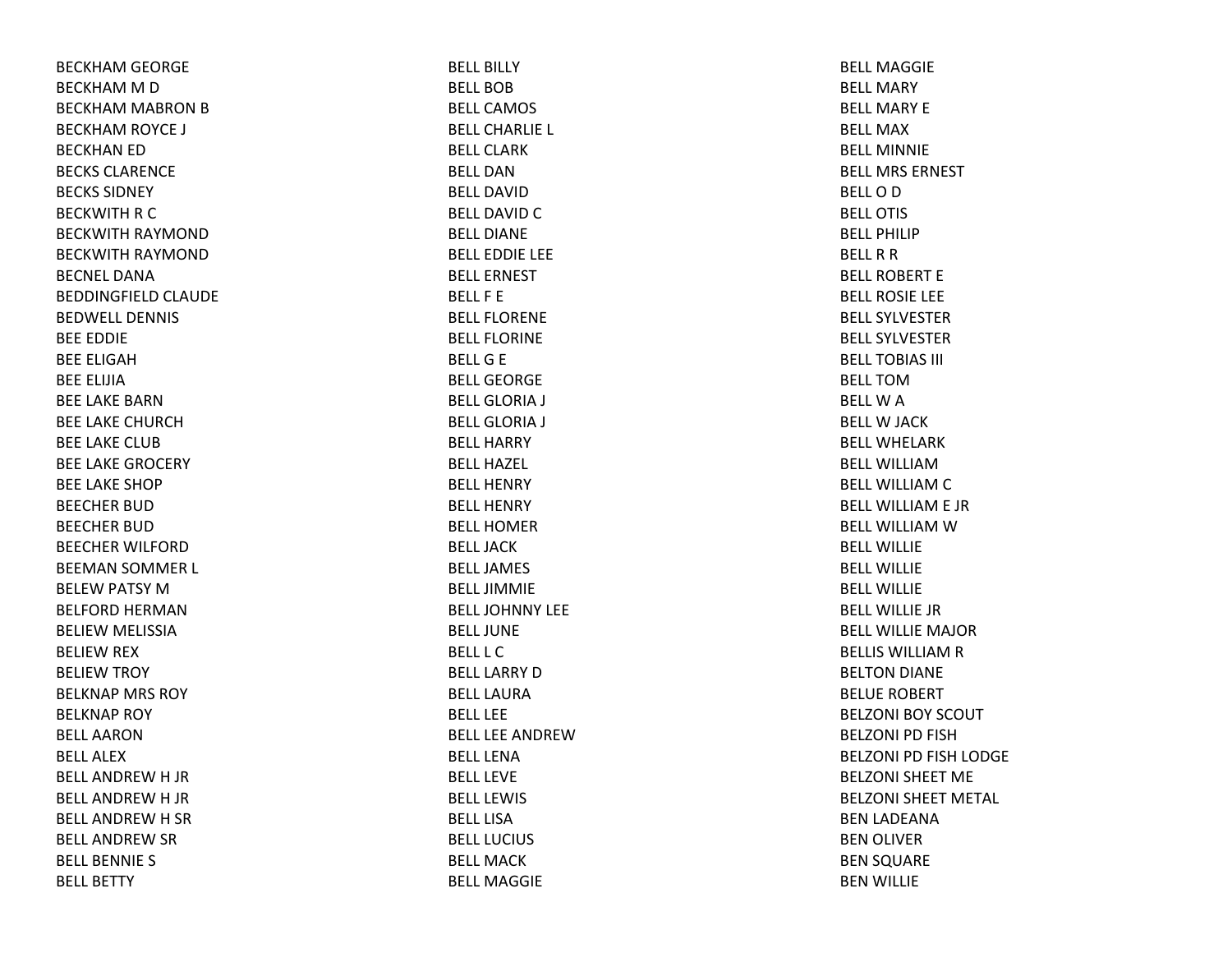BENDER CLINTONBENDER WILLIAM P BENEDICT RONN W BENEFIELD C R BENFIELD HECTOR BENFORD JAMES BENFORD JAMES BENFORD LEATHA BENFORD LEATHA BENFORT HOYT BENNETT AMY IRBY BENNETT BOBBY BENNETT BRUCE M BENNETT DAVIDBENNETT DAVID L BENNETT DEBRA J BENNETT EVRENBENNETT GEORGE H BENNETT GERALD W BENNETT I J BENNETT JACKLAND U BENNETT JOEBENNETT JOHNBENNETT JOSEPHBENNETT JULIUS MBENNETT KENNETH E BENNETT KENNETH E BENNETT LUSTER ESTATE BENNETT MAGGIEBENNETT MRS ALTONBENNETT MRS ALTONBENNETT MRS ALTONBENNETT MRS W F BENNETT NORMANBENNETT ODIEBENNETT OLA MAE BENNETT PAT BENNETT ROBERT LEEBENNETT ROOSEVELT BENNETT RUTH

BENNETT RUTHBENNETT ULYSS BENNETT VALERIEKBENNETT WEBSTER T BENNIE HOODBENS SOUTHLAND SERV STA BENSON BILLY BENSON C W BENSON CHARLIE BENSON J WBENSON LATINA BENSON WES BENTLEY BURTHABENTLEY BURTHABENTLEY JOYCE W BENTON BLACK COMM CL BENTON E E BENTONIA ACDMY INBENTONIA AERIAL APPL BENTONIA AMERICAN SER BENTONIA AMERICAN SER BENTONIA AMERICAN SER BENTONIA HARDWOODBENTONIA HARDWOODBENTONIA SCHOOL BENTONIA TEACH HOME BERBERETTE M E BERCAW LARRY E BERKLEY RAY L BERRY AMOS BERRY CAREY BERRY CELLY BERRY CHARLES WBERRY CHARLIEBERRY CHRISTINEBERRY CHRISTINEBERRY CHRISTINEBERRY CLARK JRBERRY CLAUDE C BERRY CLAUDE C JR

BERRY CLAUDE C JR BERRY CLINTONBERRY DAVIDBERRY DONNABERRY DOROTHY CBERRY DOROTHY CBERRY EARL BERRY ELI BERRY ELIZABETH M BERRY ELLABERRY ENOCHBERRY ERNEST BERRY ESTELLEBERRY FANNIE J BERRY FLORENCEBERRY GENEVABERRY GEORGEBERRY GILBERT BERRY GROVERBERRY HELENA L BERRY HOMERBERRY HOWARDBERRY HUBERT BERRY IRENEBERRY JAMES F BERRY JOE LEWIS BERRY JOE LOUIS BERRY JOHN HENRY BERRY JOHN S BERRY JOHNNIEBERRY JOHNNY BERRY KELLY JRBERRY KELLY JRBERRY KELLY SRBERRY L EARL BERRY LYDELL BERRY MELVINBERRYOKBERRY PHILLIP W BERRY POLLY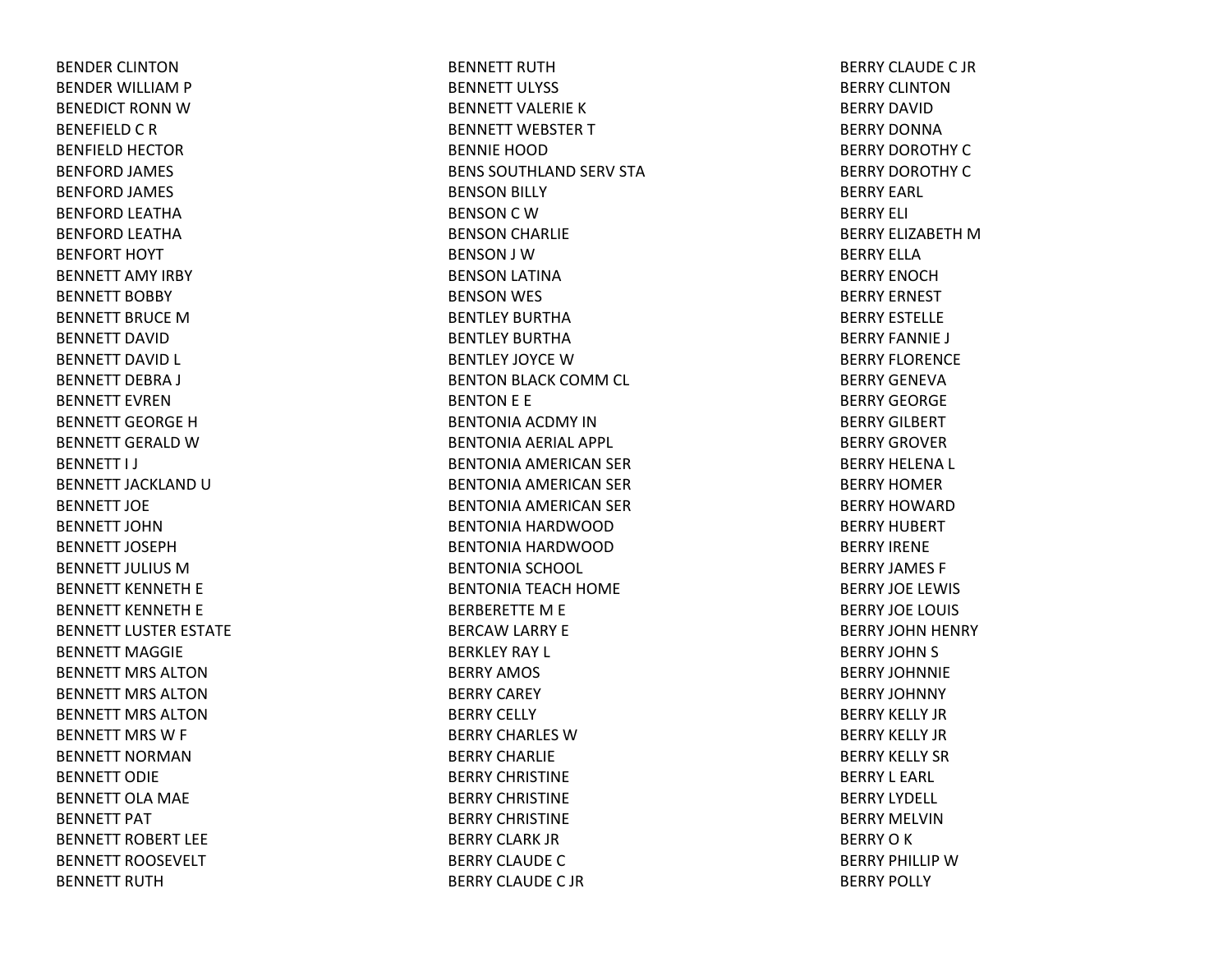BERRY PRUITT BERRY RICHARDBERRY RICHARD G BERRY ROBERT L BERRY ROBERT NBERRY SALLY ABERRY SAM JR BERRY STEPHEN L BERRY STEVENBERRYT J BERRY VIOLABERRY WALTERBERRY WAYNEBERRY WILL BERRY WILLIAMBERRYHILL ANNE W BERRYHILL BLD SUPPLY BERRYHILL BLDGBERRYHILL CONT COBERRYHILL T R BERRYMAN J H BERRYMAN J H BERRYMAN JAMES HBERTUCCI ANTHONY J BESSIE CROCKRELL BESSONETTE LENONISE BEST ETHEL MBEST JAMES S BEST WILLIAM A BESTER EMMABESTER LIGE BESTWICK MARY BESTWICK MARY BETANCOURT ANGEL BETHEL BAPT CHURCHBETHLEHEM BAPT CH BETHLEHEM BAPT CH BETHLEHEM BAPT CHURCH BETHLEY TAMAYA M BETTER BUILT HOMES

BETTS JOEBEULAH GROVE CHURCH BEULAH LAND CHURCH BEVALAQUE JOHN BEVALQUE SUSAN S BEVERLY NET BEVILLE CLEBURNE XBEYERS JUSTINBEZZARD JOHNBIAS CHARLIEBIAS CHARLIEBIAS JAKEBIBLE BAPTIST CHBIBLE W PHILLIP BICKCOM HENRY BICKHOM HENDERSON BICKON MONROE BIDDLE CLIFFERBIDDLE WILLIAMBIDDLE WILLIAMBIEDENHARN HERMAN BIEDENHORN J G BIELSEN S WBIERMAN BERNIE BIG 10 CAMP BIG BLACK FARMS LLC BIG BLACK OIL CO. BIG BLACK SCOTLAND LLC BIG BLACK TIMBER CO INC BIG BUCK CAMP BIG FOUR OPERATING INC BIG MT ZION CHURCH BIG RACK INC BIG RIVER BROADCASTNG BIGBEE DENZIL TBIGBEE RONALD C BIGFORD M A BIGFORD RONALD J BIGFORD WALTER CBIGGERS NANCY

BIGGERS STEVETBIGGS LYNZIE LEE BIGHEART CRUDE OL BIGHEART PIPELN COBILL B C BILL JORDAN FOR CONGRESS BILLINGS LULUBILLINGSWORTH O W BILLOCK G A BILLS CAFE& GROC BILL'S COUNTRY CONVENIENCEBILLS ERIC L BINGHAM BEN BINGHAM WILLIE BBIRCH MRS CWBIRCHETT RHONDABIRCHETT THOMAS BIRDO HARRY BISHOP BILLY BISHOP PEGGY BBISHOP RHONDA M BISHOP SIDNEY BISHOP W B BISHOP W R BISHOP W R BLACK BAYOU FARMS BLACK BULL CATTLE COBLACK C R BLACK CELIE GBLACK CREEK HNTG CLB BLACK DAVE BLACK FLOYD BLACK MRS J CBLACK NORMAN ADAMBLACKAGE W C BLACKBURN BOBBY J BLACKBURN BOBBY JOE BLACKBURN EMMA BLACKBURN J D JR BLACKBURN JAKE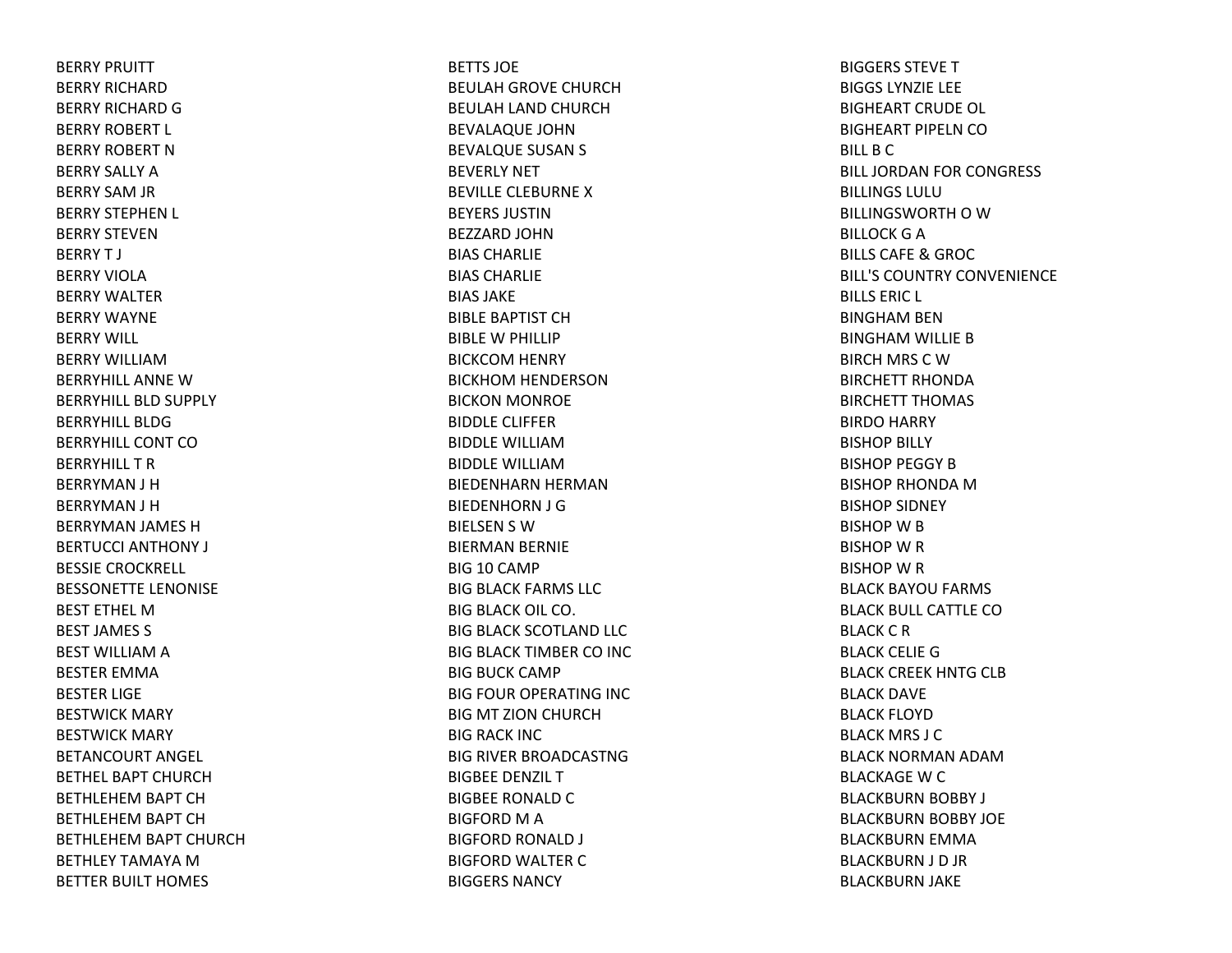BLACKBURN JAMES E BLACKBURN JERRY BLACKBURN JERRY D JR BLACKBURN JOHN TBLACKBURN TERRY MBLACKIE R M BLACKLEDGE CHARLES E BLACKLEDGE EDWARD E BLACKLEDGE W C JR BLACKLEDGE WAYNE BLACKMAN ALEXANDER BLACKMAN AMOS BLACKMAN ANTHONY BLACKMAN EUGENE BLACKMAN GENTRY BLACKMAN GEORGE BLACKMAN JESSIE BLACKMAN JOE BLACKMANO E BLACKMAN OLIVE BLACKMAN OLIVIA BLACKMAN PHIL BLACKMAN TERRI TBLACKMAN WILLIE BBLACKMAN WILLIE LEE BLACKMON EMMA XBLACKMON HENRY BLACKMON JEFFREY DBLACKSHIRE WILLIE BLACKSTOCK CHARLOTTE BLACKSTOCK DAVID W BLACKSTOCK DAVID W BLACKSTOCK J ABLACKSTOCK M M BLACKWELL BRIANBLACKWELL BRIAN R BLACKWELL CHEVROLET COBLACKWELL CHEVROLET COBLACKWELL HOMERBLACKWELL JOEY

BLACKWELL KATIE M BLACKWELL MARGARETBLACKWELL MIKE J BLACKWELL MRS E E BLACKWELLTGBLAIN PHALIA BLAIN W E BLAINE TRICIABLAIR CHARMESHABLAIR H M BLAIR J WBLAIR WILLIAMBLAKE BLUNT CAFE BLAKE DANIEL WBLAKE HENRY L BLAKE IRABLAKE JOHNNIE BLAKE LULABLAKE MANUEL BLAKE TALMADGE GBLAKELY LARRY BLAKENEY PAUL BLAKENEY PAUL BLAKES FALISHABLALOCK DAVIDBLALOCK DAVIDBLAN DON BLANCH WILLIAM O BLANCHE JAMES OLIVERBLANCHE KERRY BLANCHE RUBY LEE BLAND RUFUS BLAND BESSIE BLAND CHARLIE BLAND JIMBLANDEN PATRICK JR BLANDON GEORGE JR BLANDON GEORGE SR BLANDON LEE RBLANDON SHERMAN

BLANEW E & SON BLANEW E & SON BLANKEHORN DAVID GBLANKENSHIP JERRY BLANKENSHIP U S BLANKINCHIP JERRY BLANSETT TONY CONSTRUCTIONBLANTON C L BLANTON JIMMY DELL BLANTON KEVIN OBLANTON MIKE ABLANTON WALTER BLANTON WALTER BLAYLOCK GRADY HBLAYLOCK P HBLAYLOCK PHILLIP BLAYLOCKT EBLAYLOCK TIMOTHY L BLEVINS ROY F BLISS MICHAEL ABLISS WALTER F JR BLISS YVONNEBLISSDALE CHURCHBLISSETT EDBLOCKERT S BLOCKETT LORENZO A BLOK JAIME BLOND HUGHBLOODWORTH DELILAH BLOODWORTH LINDA RBLOODWORTH MARK VBLOODWORTH STANLEY DBLOOM LARRY S BLOOM MRS FRED BLOOM SHANNON LARCHE BLOSSOM RONNIE E BLOUNT ANDERSONBLOUNT ANDERSONBLOUNT ANNIEBLOUNT ARCHIE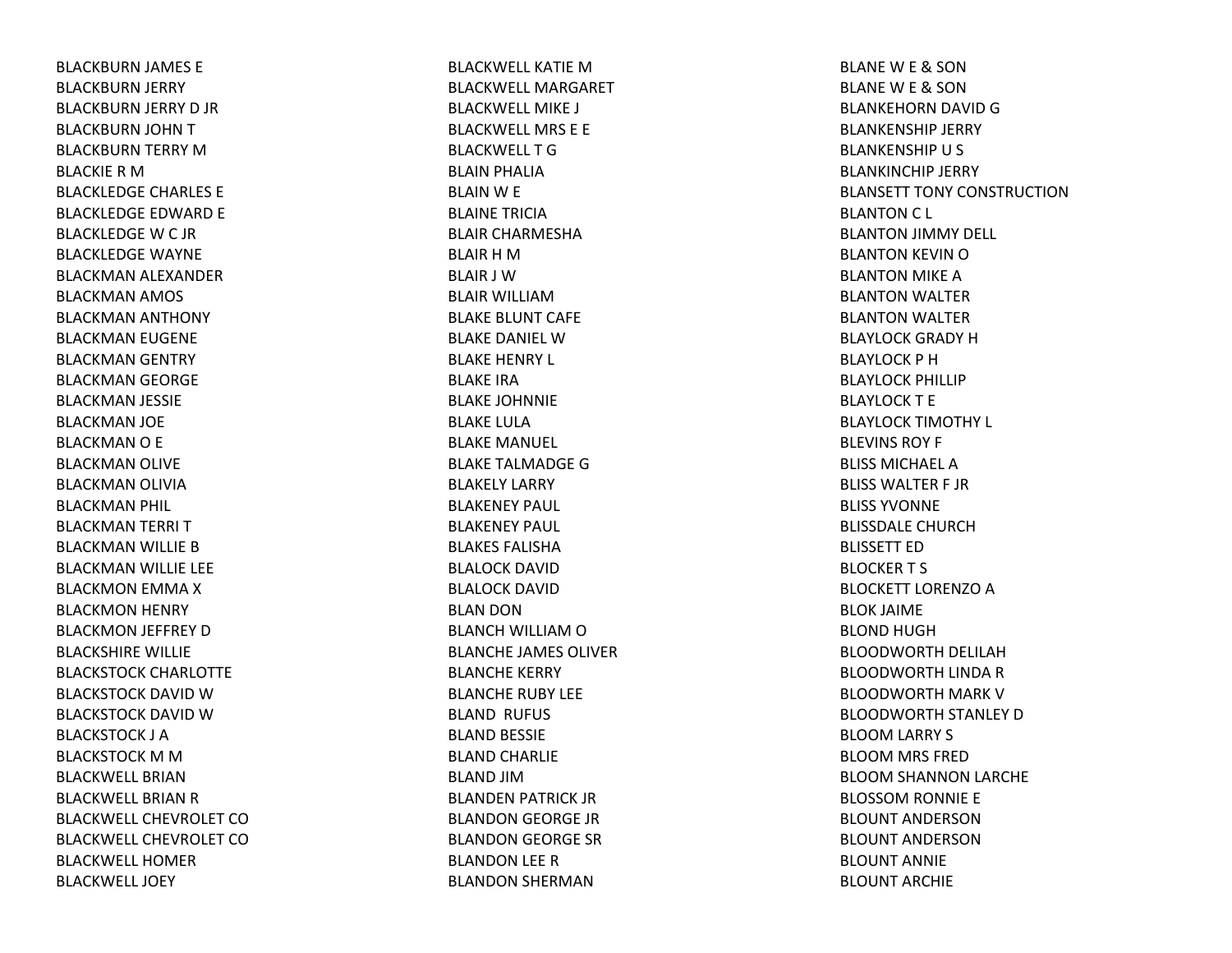BLOUNT CONST COBLOUNT FRANKIEBLOUNT GENEBLOUNT JERRY BLOUNT JESSIEBLOUNT JOSEPH LEE BLOUNT JOSEPH V BLOUNT OLIVIABLOUNT OLLIE NBLOUNT OLLIE NBLOUNT PATRICK TYLARBLOUNT WILLARD E BLOWE HARVEY L BLUE BOBBLUE ESSIE BBLUE EUGENE BLUE HELENBLUE LOUISE BLUE R L BLUE WILLIE BLUNT ANNIE BELL BLUNT ELIZZIEBLUNT J BBLUNT NATOBLUNT OLIVIABLUNT OLIVIA L BLUNT OLLIEBLUNT OLLIEBLUNT ROSIE LEE BOATMAN DORIS BOATNER B DBOATNER EDGAR BOATNER WILL BOATRIGHT J KBOATRIGHT LONNY CBOATRIGHT LUTHERBOATRIGHT NETTIE DBOB CASH AND CARRY BOBB MRS EORGE BOBB OWEN JR

BOBBIE AND SALLIE <sup>=</sup> 2 BOBBITT ANTHONY BODDY CURTIS WBODDY CURTIS WBODDY ERSKINE ESTATE BODDY HILDRED L BODDY WANDABODDY WANDABODDY WILSON ESTATE BODIN LEE L BODKER W G BODKER W G BODY CURTIS BODY CURTIS BODY EVERETT BODY JOHN H BOE INCBOGEY CREEK HUNTING CLUB BOGGAN LARRY R BOGGAN LARRY R BOGGAN MATHEW GLENN BOGGAN MATTHEWBOGGAN TOMMY BOGGESS ANNETTE DBOGGS DAVID WBOGGS KENNETH E BOGY BARBARA HAFFEY BOHL DONALD R BOINES CALVINBOLDEN BILL BOLDEN COLUMBUS BOLDEN LEONARD BOLDING JIMBOLEN HELEN BOLER CHESTER BOLER JAMES PACE BOLER JOHN A BOLER MICHAEL WBOLER VICKIE BOLER WILLIAM H

BOLES CATHYBOLES EMMABOLES GUS BOLES MAGGIEBOLES MARYBOLLMAN TIMOTHY J BOLTON RANDALL D BOMAR F RANDALL BOND BECKY BOND HILLRIE K JR BOND JAMES MBOND MATT BOND MICHAEL B BOND ROBBIE OBOND ROBBIE OBOND SUSAN D BOND WBOND WIRT L BONDS ANNIE MBONDS CECIL ESTATEBONDS HILARY K JRBONDS J BBONDS MATTBONDS NETTIE MAE BONDS WILLIEBONDS Z BBONELLI JOEBONNEAU JEANBONNER DANNY RAY BONNER IDABONNER JOHN F BONNER JOHN F BONNER OSCAR BONNER W G BONNEY GARNETT BONNEY GARNETT BONNEY H C JR BONNEY H D JR BONSLATER GEORGIE BONSLATER JOE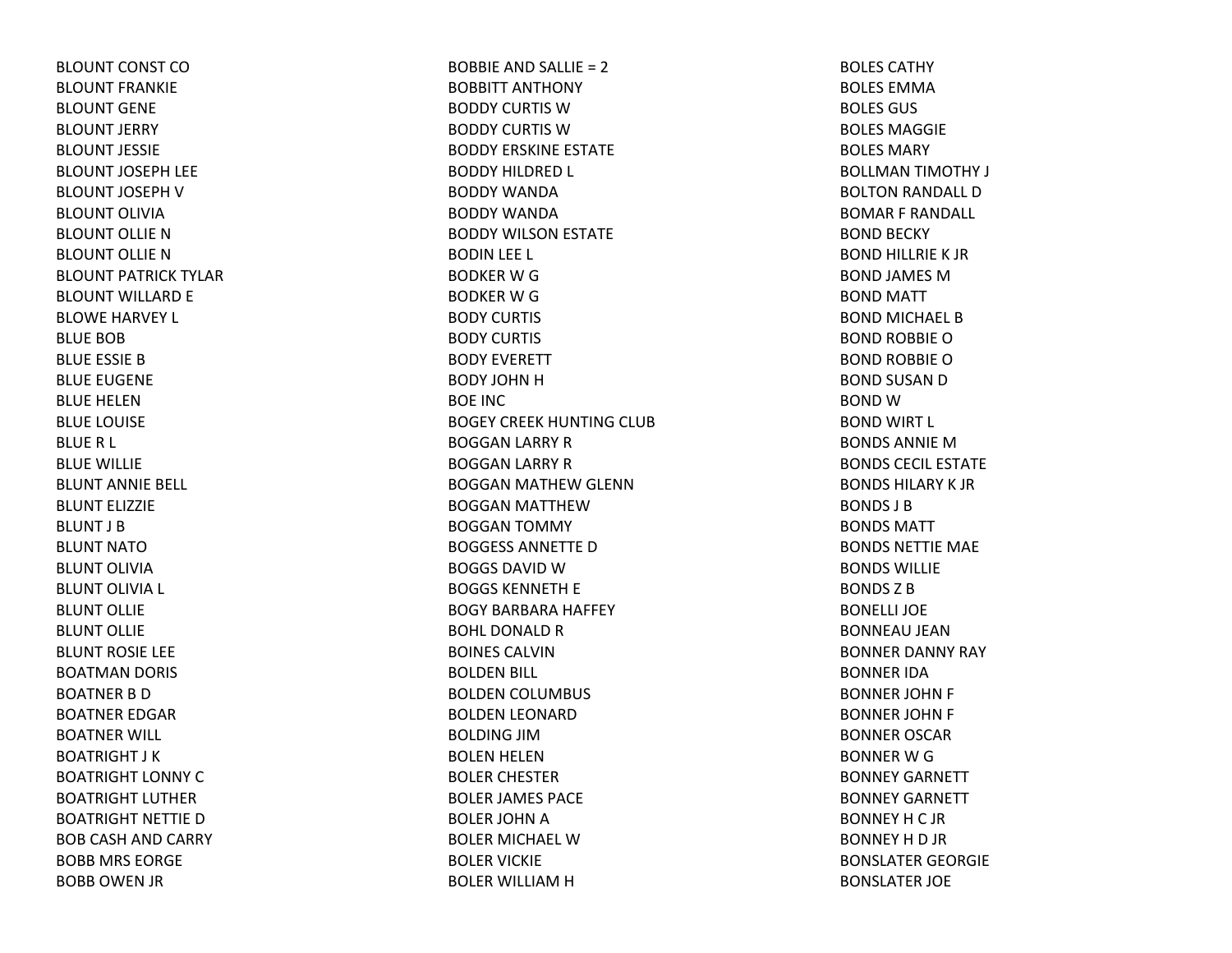BONSLATOR ERMABOOK JAMES PUGHBOOKER ALBERT BOOKER ALBERT BOOKER C B BOOKER CHARLIE P BOOKER CORDELIABOOKER CORINE BOOKER DONNIE BBOOKER FISHER BOOKER FISHER BOOKER FLOSSIE BOOKER GEORGE MBOOKER HERMANBOOKER IDA MAE BOOKER JOHNBOOKER KATHI J BOOKER MABEL LEE BOOKER MARTHA W BOOKER MRS CURTIS BOOKER PEARLIE BOOKER ROSIE BOOKER SCOTT E BOOKER SHIRLEY MAE BOOKER T BOOKER WILLIE BOOKOUT DAVID H BOOKOUT DAVID H BOONEABBOONE BILLY BOONE CHARLES WBOONE DEBORAH ANNBOONE JOE BOONE LEE ROY BOONE LILLIE MAE BOONE R B BOONE TOMBOONE WENDY BOONE WENDY XBOOTH GENEVA

BOOTH GEORGE L BOOTH JESSIE BOOTH L C JR BOQUET ROBERT RBORDNEY ALICEBORDNEY ALICEBOREN JACK BOREN JACK BORGOIN FANNIE MBORZIK CECIL E BORZIK DAVID M BOSARGE DEBORAHBOSCO JOSEPH WILKIE BOSEMAN DUDLEY BOSLEY BESSIEBOSLEY SIEBOSTIC ANNIE BOSTIC HENRY BOSTICK BERNARDBOSTON DIANA DBOTELER L C BOTELLER L C BOUCHILLON GRADY BOUDREAUX HENRY BOUDREAUX JOHN P BOUDREAUX RAYMOND JR BOULER AGRI SERV INC BOULER PAUL P BOULER TOMBOUNDS ALLEN Q BOUNDS ALLEN Q BOUNDS FREDDIE E BOUNDS RUTHBOUNDS STEPHENBOURGEOIS DENIESE W BOURN FREDDIE E BOUTWELL EARNEST L BOUTWELL JERRI CBOUTWELL JOHNNY R BOVAIRD SUPPLY CO

BOWENC E BOWEN OLLIE BOWERING CHARLES BOWERING R C BOWERING R C BOWERING S D BOWERING S D BOWERS R A BOWIE IRABOWIE SAMMY BOWIE TERRY BOWLES W A BOWLIN CHRISTINE MBOWLIN GEORGE DBOWLIN GEORGE DBOWLIN GEORGE DBOWLIN JERRY BOWMANB J BOWMAN BILL BOWMAN BILLY BOWMAN BILLY WAYNE BOWMAN BUFORD BOWMAN BUFORD BOWMAN CLEVELAND BOWMAN DALLAS BOWMAN LILLIE BOWMAN MARTHA BOWMAN MURTLE XBOWMAN MYRTLE BOWMAN OTIS BOWMAN PHILLIP WBOWMAN SAM ‐ ESTATE BOWMAN THEODORE CBOWMAN WARREN BOX GABRIELLE BOX JOE BOXLEY ROBERT XBOY SCOUT CAMPBOYANTON ARTHUR E JR BOYD ADDIE R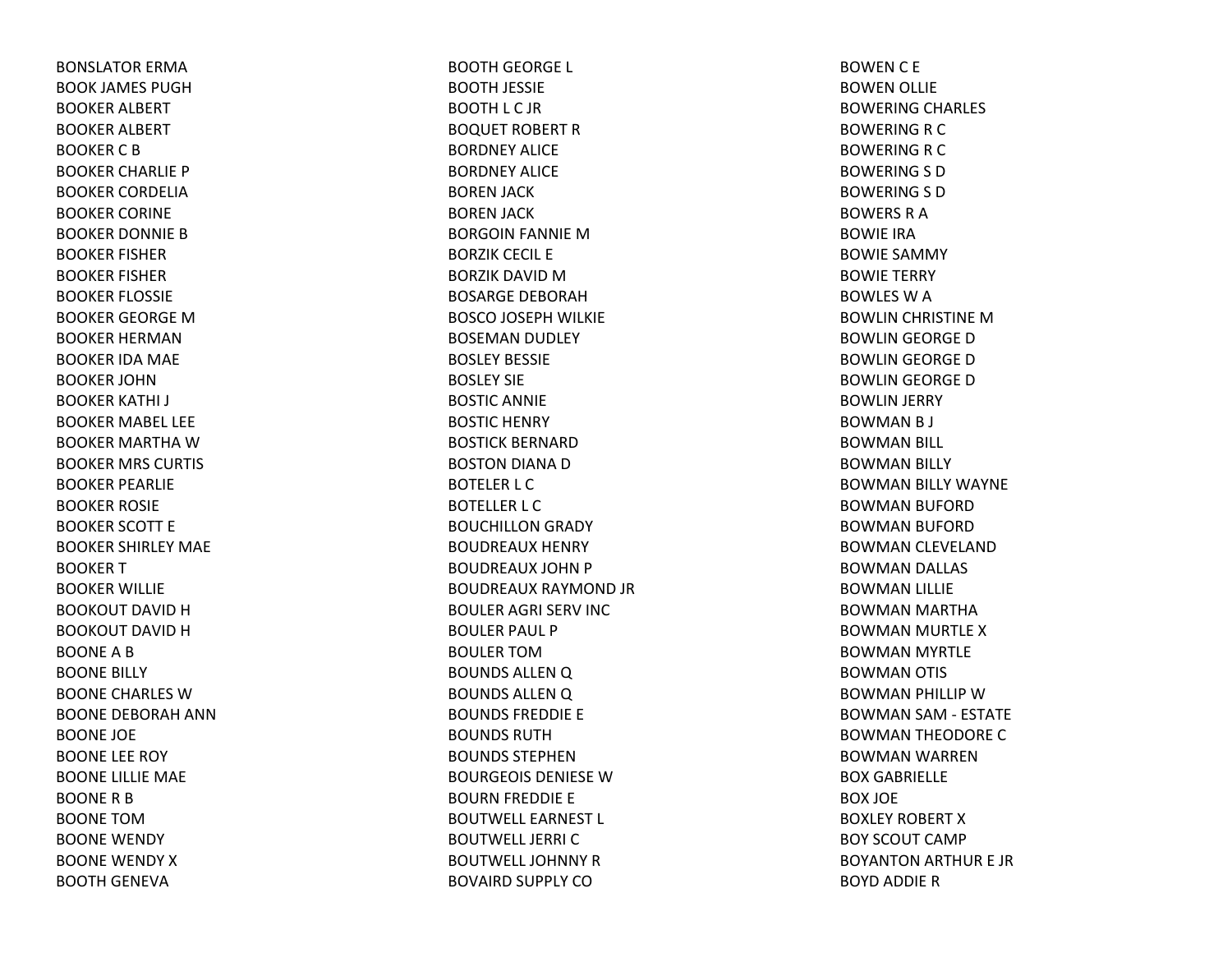BOYD APRIL ABOYD BARBARA L BOYD CAL BOYD CASEY ABOYD CHARLIE ESTATE BOYD CONST COBOYD DAVID PHILIP BOYD E MBOYD ED BOYD EDD BOYD GEORGE BOYD H W BOYD HUDSONBOYD HUGHBOYD J F BOYD JAMES BBOYD JEFF BOYD JESSIE BOYD JESSIE ESTATE BOYD JOHN BERRY BOYD KATHLEEN L BOYD MARCUS BOYD MARTINBOYD PARILEE BOYD PATTIE BOYD PATTY F BOYD PATTY L BOYD RICHARD BOYD ROBERT BOYD THEODIS BOYD WAYNE BOYETT STORMY BOYETTE DENABOYGE ELCANY BOYKIN BECKY ABOYKIN BROTHERS BOYKIN DONALD NBOYKIN FIELDING JR BOYKIN J A BOYKIN JENEVA ANN

BOYKIN ROBERT E BOYKINS GRACEBRACKREE WILLIE BRACY HENRY BRADEN JOE BRADEN MARY ALIC BRADEN MARY ALICE BRADEN WILLIE BBRADFIELD BILL BRADFIELD DOROTHY L BRADFIELD GEORGE BRADFIELD IDA L BRADFIELD LARRY BRADFIELD LARRY BRADFIELD ROY BRADFIELD S WBRADFIELD THOMAS BRADFORD ARTIE L BRADFORD C A BRADFORD C L BRADFORD C L BRADFORD LARRY GBRADFORD R D BRADLEY BLAKEBRADLEY GLADYS BRADLEY GUY BRADLEY JOHNBRADLEY MCARTHURBRADLEY METH CH BRADNEY ALICEBRADSHAW APRIL MBRADSHAW APRIL MICHELLE BRADSHAW CHARLES E JR BRADSHAW CHERYL ANN BRADSHAW CHESTER BBRADSHAW CHESTER JR BRADSHAW CLIFTON BRADSHAW DANIEL RBRADSHAW DANNY BRADSHAW DAYNA W

BRADSHAW FRANCIS J BRADSHAW HALTON BRADSHAW HALTON BRADSHAW IVY BRADSHAW J R ESTATE BRADSHAW J W BRADSHAW JACKIE MBRADSHAW JAMES BRADSHAW JAMES E BRADSHAW JAMES OBRADSHAW KRISTI DBRADSHAW L BRADSHAW LESTER BRADSHAW M K BRADSHAW MAMIE RBRADSHAWO L BRADSHAW O LOVELL BRADSHAW PAMELA BRADSHAW SONNY BRADSHAW TERRY ABRADSHAW TRACY DBRADSHAW TREY L BRADSHAW W E BRADSHAW WILLIAM E BRADWELL AUTHER RAY BRAGDON ROBERT BRAGG NORMAN E JR BRAMBLETT IONE L BRAMBLETT NOEL BRAME ROBERT DBRAME ROBERT DBRAME THOMAS GBRAME THOMAS GBRAMLETT T BRAMMER PAULETTE BRANAN BETTY L BRANAN EUGENE BRANAN RONALD BRANCH CEDRIC BRANCH GENE E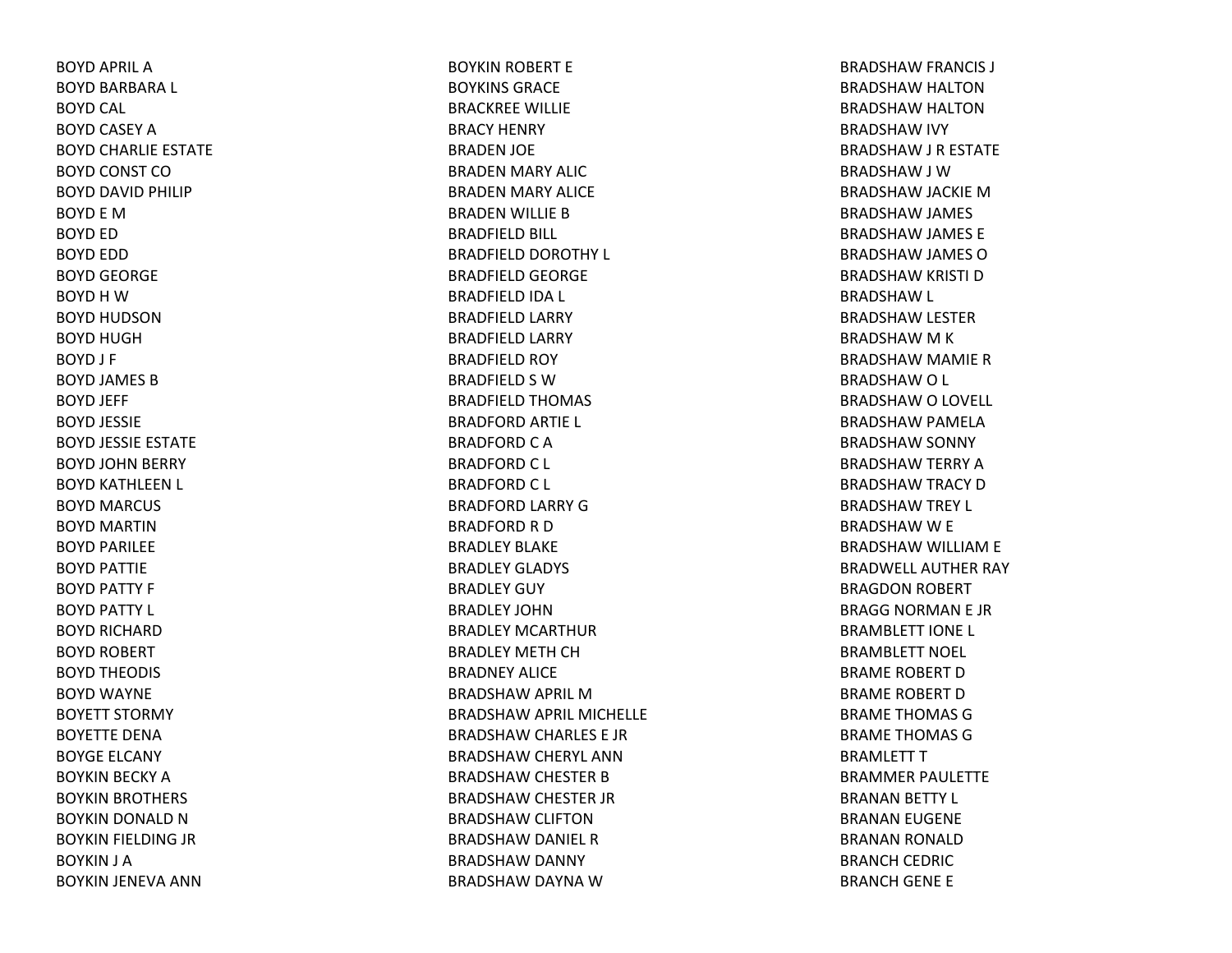BRANCH JOE L BRANCH MARY BRANCH O D BRANCH O D BRANCH R M BRAND LILLIE BRANDES CONNIE A BRANDON JOHN BRANDON KIRK BRANDON LEE RBRANDON MELVIN BRANHAM MARGARET TBRANING GENE BRANLEY SHENITABRANNAN EUGENE BRANNAN LEE HBRANNAN M A BRANNING H L BRANNING HUNTER BRANNING JACK RBRANNING L H BRANNING MARGARET L BRANNING ROY BRANNING W A BRANSHAW BRENDA BRANSON RICHARD BRANT CHARLES BRANTLEY SHARON N BRANTON C L BRASFIELD WAYNE JR BRASHER GRADY WBRASIER RAYMOND L BRASIER WAYNE BRASWELL DONNABRASWELL JIMMIE A BRASWELL KENNETHBRASWELL KEVIN R BRASWELL L BRIANBRASWELL RONNYBRAUER ROBERT

BRAXTON DARYL L BRAXTON JAMES BRAXTON LEE BRAXTON R A BRAXTON R F BRAXTON RHONDA GBRAXTON ROSA MBRAXTON ROSA MBRAXTON W L BRAXTON W L BRAY MAGGIEBRAYOWBRAZEAL MIKEBRAZIL DONBRAZIL DONBRAZZEAL ELTONBREAUX DAVID W BREAZEAL G K BREAZEALE E BBREED W JACK BREEDLOVE JONATHAN K BREELAND JOHN G BREEN JOHN BREIDHAPT BILLY BREIDHAUPT W R BRELAND DEBRA L BRELAND HILERY ALVINBRELAND JAMES P BRELAND JERRY DBRELAND JOHN E BRELAND MATTIE I ESTATE BRELAND PAUL DBRELAND THOMAS DBRENT BILLY MBRENT DAVID E BRENT GEORGE CLARK MRS BRENT J E SRBRENT MRS E L BRENT MRS GEORGE C BRENT WILSON

BREWER CHARLES ABREWER CHARLES TBREWER GEORGE BREWER GEORGE BREWER JOHN D BREWER JOHNNY L BREWER KEITHBREWER LARRY BREWER MILDRED C BREWER PETE BREWER VIRGIL RBREWERWTBREWERWT SRBREWER WOODY VBREWES CHARLES TBREWTON A S BRIAN J E BRICEB P BRICKELL EARL BRICKELL LOUISBRICKEY ROBERT L BRICKLE‐BRAKE FARMS INCBRICKNELL DAWN H BRIDGEFORTH R M BRIDGEFORTH SID BRIDGERS C L BRIDGES ALAN A BRIDGES BOBBYBRIDGES DELMARBRIDGES JOSEPH D BRIDGES JULIABRIDGES LEONBRIDGES MELVINBRIDGFORTH HENRY RBRIETHAUPT GILMER SMITHBRIGGS FLOYDBRIGGS KERRYBRIGGS KERRYBRIGGS L RBRIGGS LEE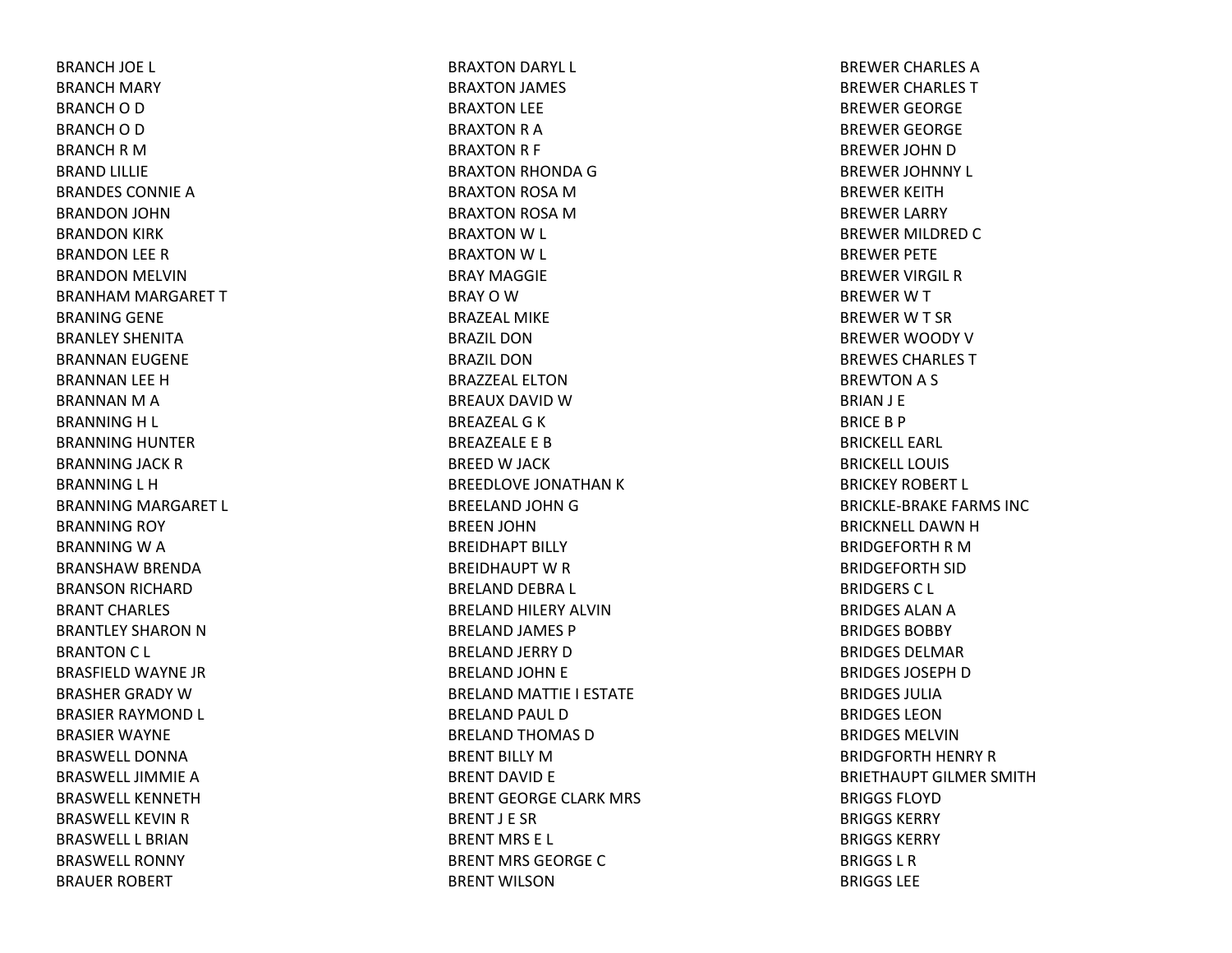BRIGGS LILLIE F BRIGGS MYRENEBRIGGS OZELL BRIGGS OZELL BRIGGS PURVIS BRIGGS RALPHBRIGHT C BRIGHT CORNELIUS BRIGHT ENNIEBRIGHT FLORENCEBRIGHT FRANCES MBRIGHT GENEVABRIGHT JENNIEBRIGHT JOHN W BRIGHT MAUDIEBRIGHT NATHANBRIGHT RUTHIE MAE BRIGHTS RUTHIE MAE BRIGNAC W W ESTATE BRILEY M C BRIM LUTHER BRIMM WILLIS BRIMMAGE ELOISE BRINSON LAURIE J BRISCO NINA MAE BRISCOE D W BRISTER O T BRISTER RUSSELL KBRISTER TERESABRISTER WILLIAM C JR BRITT BILLY RBRITT CLIFFORDBRITT JERRY BRITT QUITMAN BRITTON CAROLYN BRITTON CORA INEZ BRITTON DAREATHER BRITTON INEZ BRITTON LOUIS BRITTON LOUIS

BRITTON LUCY BRITTON M E BRITTON M E BRITTON RUFUS BRITTON WILLIE MAE BRIWES CHARLES TBROACH LOTTIE BROADNAX EUGENE BROADNAX EUGENE X JRBROADNAX JOHNBROADWATER BILLY BROADWATER BILLY WBROCH LARRY BROCK& JONES BROCK AND MURTAGHBROCK BRADLEY BROCK CHARLIE BROCK CLARENCE BROCK H V BROCK H V BROCK H V BROCK HAROLD J BROCK HENRY C MRS BROCK J DBROCK LARRY ABROCK MRS HCBROCK RICHARDBROCK SIDNEY BRODNAX EUGENE JRBROGDON ORBERT BROGGER RICHARD F BROOCKS F HBROOCKS JAMES L BROOCKS JAMES MBROOCKS JOETBROODHEAD B E BROOK L J BROOKHAVEN PMP SUPPLY BROOKINS ANNIEBROOKINS JOHN A

BROOKINS JOHNNIE J BROOKINS LENABROOKINS LEONIA W BROOKINS PETERBROOKINS PRACILLABROOKINS SYLVESTERBROOKINS VIRGINIA T BROOKLIN ALBERT BROOKS ALICEBROOKS ALLICE MAE BROOKS ALMABROOKS AMANDA N BROOKS BILLY WAYNEBROOKS BRYANBROOKS CALVINBROOKS CURTISS XBROOKS DONNY L BROOKS EDGARBROOKS EDGARBROOKS ESSIE L BROOKS ESSIE L BROOKS F J BROOKS FRANCES BROOKS H D BROOKS HARRISONBROOKS HARRISONBROOKS HASKIN X BROOKS J L BROOKS JAMES BROOKS JAMES BROOKS JAMES BROOKS JAMES ABROOKS JAMES TBROOKS JIMMYBROOKS JOE E BROOKS JOE NATHANBROOKS JOHNBROOKS JOHN HENRY BROOKS JOHN HENRY BROOKS JOHN WILL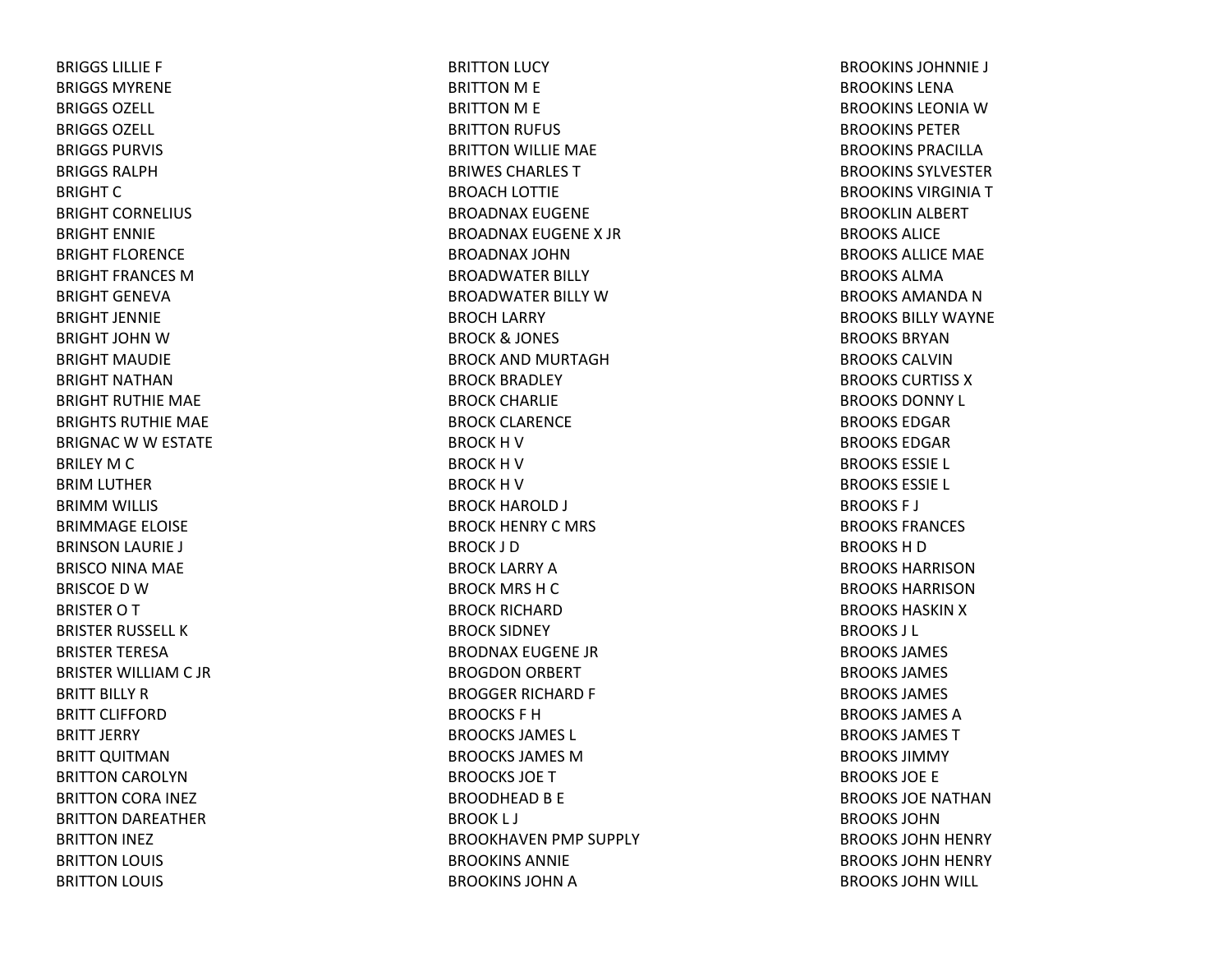BROOKS JUDGEBROOKS KENNETH R BROOKS L J BROOKS LEE EARL BROOKS LILLIEBROOKS LOUISE L BROOKS MARVINBROOKS MARY EBROOKS MARY S BROOKS MILLERBROOKS MILLIEBROOKS MILLIEBROOKS MILLIEBROOKS MYRTLEBROOKS MYRTLEBROOKS NAPOLEONBROOKS NAPOLEONBROOKS OLIVERBROOKS OLIVIABROOKS OLLIEBROOKS PEARL NBROOKS RAYBROOKS RICHARDBROOKS ROBERT A BROOKS ROBERT EDDBROOKS RODNEYBROOKS ROSEBROOKS ROSEMARY H BROOKS ROSIEBROOKS STEPHANIE B BROOKS STEPHANIE B BROOKS SUSIEBROOKST J BROOKS TERESA B BROOKS TERESA M BROOKS THOMAS BROOKS TIMOTHYBROOKS VIRGINIA S BROOKS WENDELL BROOKS WENDELL P

BROOKS WESLEYBROOKS WESLEY X JR BROOKS WILL BROOM KATHERINE BROOME EUGENE BROOMER E BROOMFIELD ALEC BROOMFIELD ALEX BROOMFIELD AMBER BROOMFIELD HATTIE BROOMFIELD HATTIE L BROOMFIELD J WBROOMFIELD LEONBROOMFIELD ROY BROOMFIELDYTBROUILLETTE DONALD R BROWDER RODNEY CBROWER DANABROWER MRS HERMAN D BROWN ADDISON BROWN AGNES BBROWN AGNES BBROWN ALBERT BROWN ALEX BROWN ALEX BROWN ALEX BROWN ALF BROWN ALLEN BROWN ALLEN BROWN ALLEN BROWN ALLEN BROWN ALLEN BBROWN ALMA L BROWN ALONZO C BROWN ALVIN BROWN ANDREWBROWN ANDREWBROWN ANDREW B III BROWN ANDY JR BROWN ANGEL A

BROWN ANNA CBROWN ANNIE BROWN ANNIE BBROWN ANNIE BBROWN ANNIE PEARL BROWN ANTHONY GBROWN AQUELLA BROWN AUSTIN BROWN B NEWBERRY BROWN B RAY JR BROWN B W BROWN BEN BROWN BERNICE BROWN BESSIE BROWN BETTIE BROWN BETTIE BROWN BETTIE MAE BROWN BILL RBROWN BILLY BROWN BILLY F JR BROWN BIRDIE BROWN BITTIE BROWN BOBBY BROWN BOBBY ANN BROWN BRENDA FAYE BROWN BURTON BROWN C WAYNE BROWN CALLIE BROWN CALLIE BROWN CALVIN BROWN CARL BROWN CARL RBROWN CAROL ANDERSON BROWN CAROL P BROWN CARRIE BROWN CHARLES BROWN CHARLOTTE BROWN CHESTER OBROWN CHESTER OBROWN CLAUDIE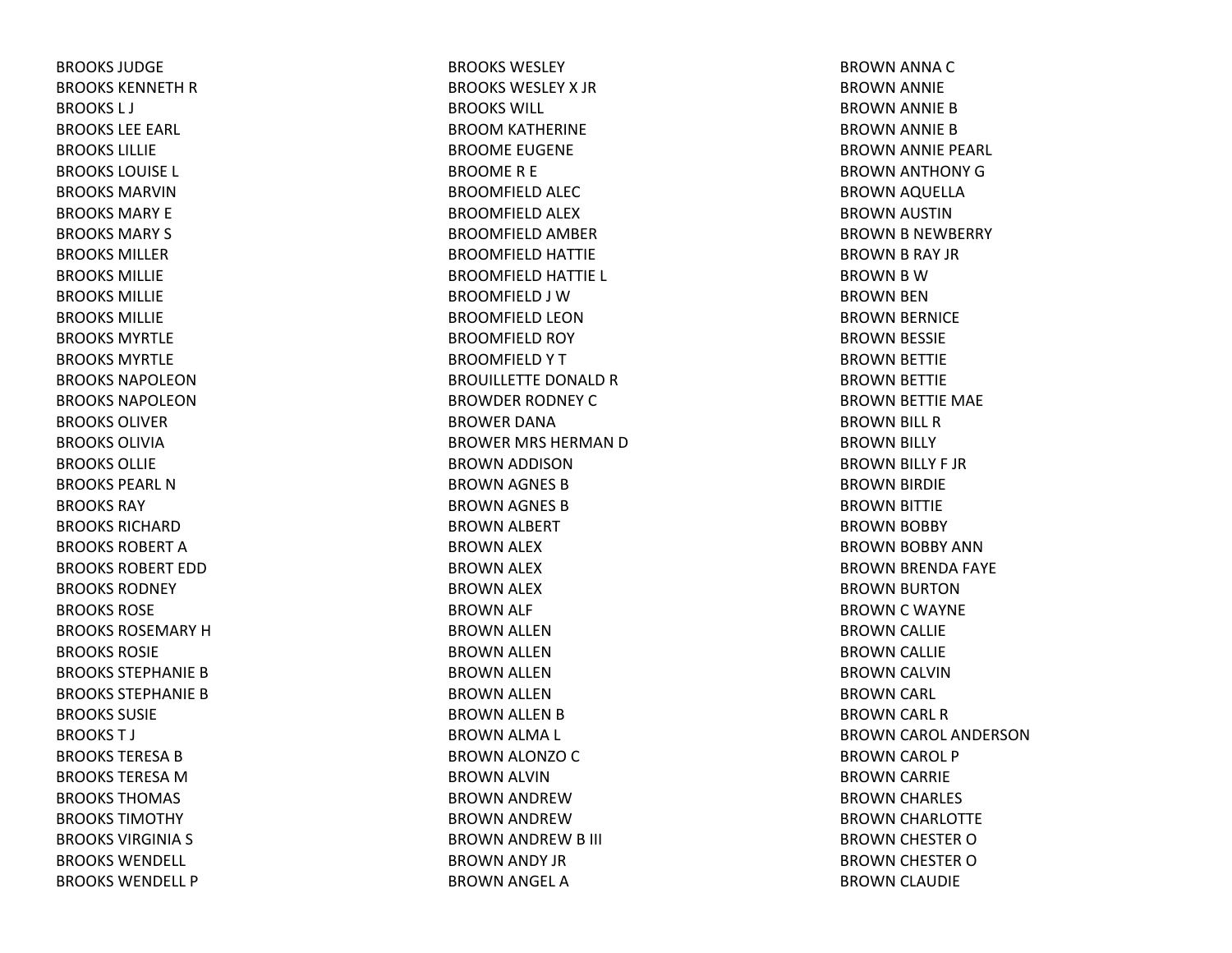BROWN CLAY BROWN CLEVELAND BROWN CLIFF JR BROWN COLTON BROWN CORA BROWN CURTIS BROWN D DARLNE BROWN DAISY BROWN DANIEL BROWN DAVID GBROWN DEANNE BROWN DELANA BROWN DELCENIA BROWN DESSIE LEE BROWN DIANNE BROWN DORIS BROWN DOROTHY BROWN DOROTHY FAYE BROWN E E BROWN E OBROWN EARL BROWN EARL JR BROWN ED BROWN EDGAR E BROWN EDNA MBROWN EDWARD BROWN ELARD JR BROWN ELARD SR BROWN ELDRICK OBROWN ELIJAH BROWN ELIZABETH BROWN ELIZABETH BROWN ERNESTINE BROWN ESTELLE BROWN ESTELLE BROWN ETHEL LEE BROWN ETHEL LEE BROWN ETHEL LEE BROWN ETTA VBROWN EUGENE

BROWN FARMBROWN FARMS INC BROWN FLOYD BROWN FRANCES L BROWN FRANK RBROWN FRED BROWNG I BROWN GALLEGOBROWN GALLEGOBROWN GARNETT BROWN GERALD BROWN GERALDINE GBROWN GLORIA BROWN GRANT BROWN HARRISON BROWN HARVEY LEE BROWN HATTIE BROWN HELENA BROWN HERMAN JR BROWN HILTON BROWN HILTON L BROWN HOWARD BROWN HUBERT L BROWN HUGH BROWN INEAL BROWN J B BROWN J C BROWN J C BROWN J C BROWN J L BROWN J R VBROWN J T JR BROWN JACKIE BROWN JACKIE BROWN JAKE NBROWN JAKE WBROWN JAMES BROWN JAMES BROWN JAMES BROWN JAMES

BROWN JAMES BROWN JAMES BROWN JAMES CBROWN JAMES EARL BROWN JAMES L BROWN JAMES W M BROWN JAMES WILLIE BROWN JAMES XBROWN JAMIE MBROWN JEFF BROWN JERRY BROWN JESSIE BROWN JESSIE BROWN JESSIE BROWN JESSIE BROWN JESSIE BROWN JESSIE BROWN JESSIE JAMES BROWN JOE BROWN JOE BROWN JOE BROWN JOE BROWN JOE E BROWN JOHN BROWN JOHN BROWN JOHN BROWN JOHN BROWN JOHN BROWN JOHN DBROWN JOHN HBROWN JOHN HENRY BROWN JOHN HENRY BROWN JOHN JR BROWN JOHN TBROWN JOHNNIE BROWN JOHNNIE BROWN JOHNNIE BROWN JOHNNY BROWN JOHNNY BBROWN JOHNNY GB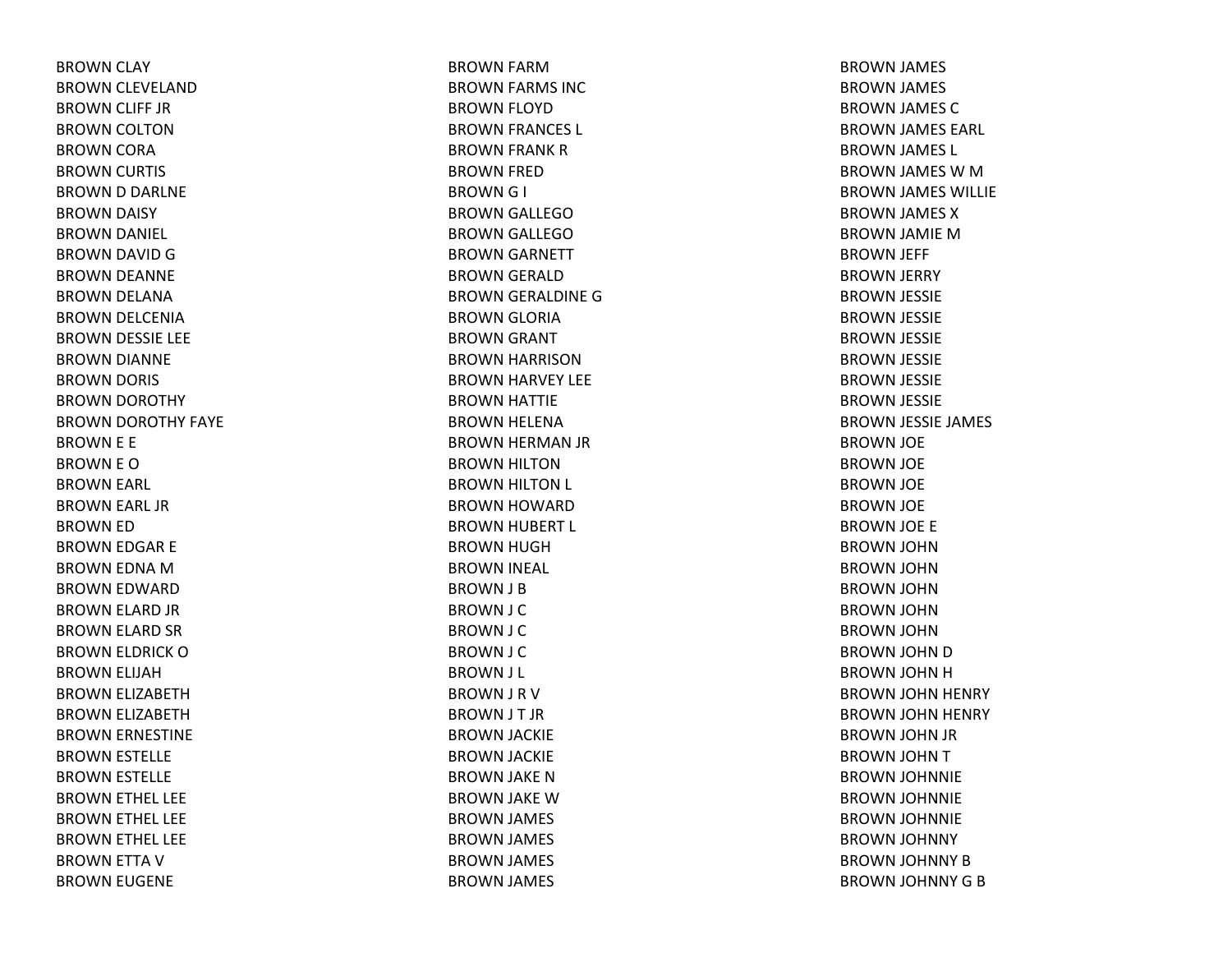BROWN JOHNNY MBROWN JONATHON TBROWN JOSEPH JR BROWN JOSIE L BROWN JUDGE BROWN JULIUS BROWN JUNIOR BROWN JUNIOR BROWN KATHERINE E BROWN KATRINA BROWN KELLY BROWN L LLOYD BROWN L R BROWN L WBROWN LATINA BROWN LAURA BROWN LAURA LOUISE BROWN LAURA LOUISE BROWN LEE ANDREWBROWN LEE ANDREWBROWN LEE DELL BROWN LEIGH ANNE BROWN LELAND BROWN LEON BROWN LESTER BROWN LILLIAN L BROWN LINDA F BROWN LISA S BROWN LONZOBROWN LONZOBROWN LOUISE L BROWN LOYCE BROWN LOYCE BROWN LUCILLE PETTIGREWBROWN LUCILLE PETTIGREWBROWN LULA BROWN LULER BROWN LUTHER BROWN LUVINIA BROWN M L

BROWN M T BROWN MABLE RBROWN MAE BROWN MAGGIE MBROWN MAGGIE MBROWN MAGGIE MAE BROWN MANDY S BROWN MANDY S BROWN MANDY S BROWN MAR DBROWN MARCUS JR BROWN MARCUS SR BROWN MARVIN BROWN MARY E BROWN MARY L BROWN MAVAIN BROWN MAVIN BROWN MILDRED P BROWN MILTONBROWN MINNIE BROWN MINNIE L BROWN MISSOURI BROWN MISTY MBROWN MONIKA S BROWN MRS ALVIN BROWN MRS BOBBY BROWN MRS HERMAN DBROWN MRS T J SRBROWN MYRA BROWN NATHAN BROWN NATHAN BROWN NATHAN BROWN NATHAN JR BROWN NEIL L BROWN NIXON BROWN NOLAN BROWN NORA BROWN O C BROWN O D BROWN OLA R

BROWN OTIS BROWN OTIS BROWN PAUL L BROWN PAUL TBROWN PEARL LEE BROWN PEARLY XBROWN PERCY BROWN PERCY LEE BROWN PERRY E ESTATE BROWN PETER BROWN PORTER KBROWN QUEEN ANN BROWN R R BROWNRTBROWN R V BROWN RAIF BROWN RAYMOND TBROWN RAYMOND TBROWN RAYMOND TBROWN REBECCA BROWN REBECCA XBROWN RENA BROWN RIBLE BROWN RIVELLE BROWN ROBBIE BROWN ROBERT BROWN ROBERT BROWN ROBERT BROWN ROBERT CBROWN ROBERT E BROWN ROBERT JR BROWN ROBERT LEE BROWN ROBERT LEE BROWN ROBERT XBROWN RODERICK RBROWN RODGER BROWN ROOSEVELT BROWN ROSE ABROWN ROSIE BROWN ROSIE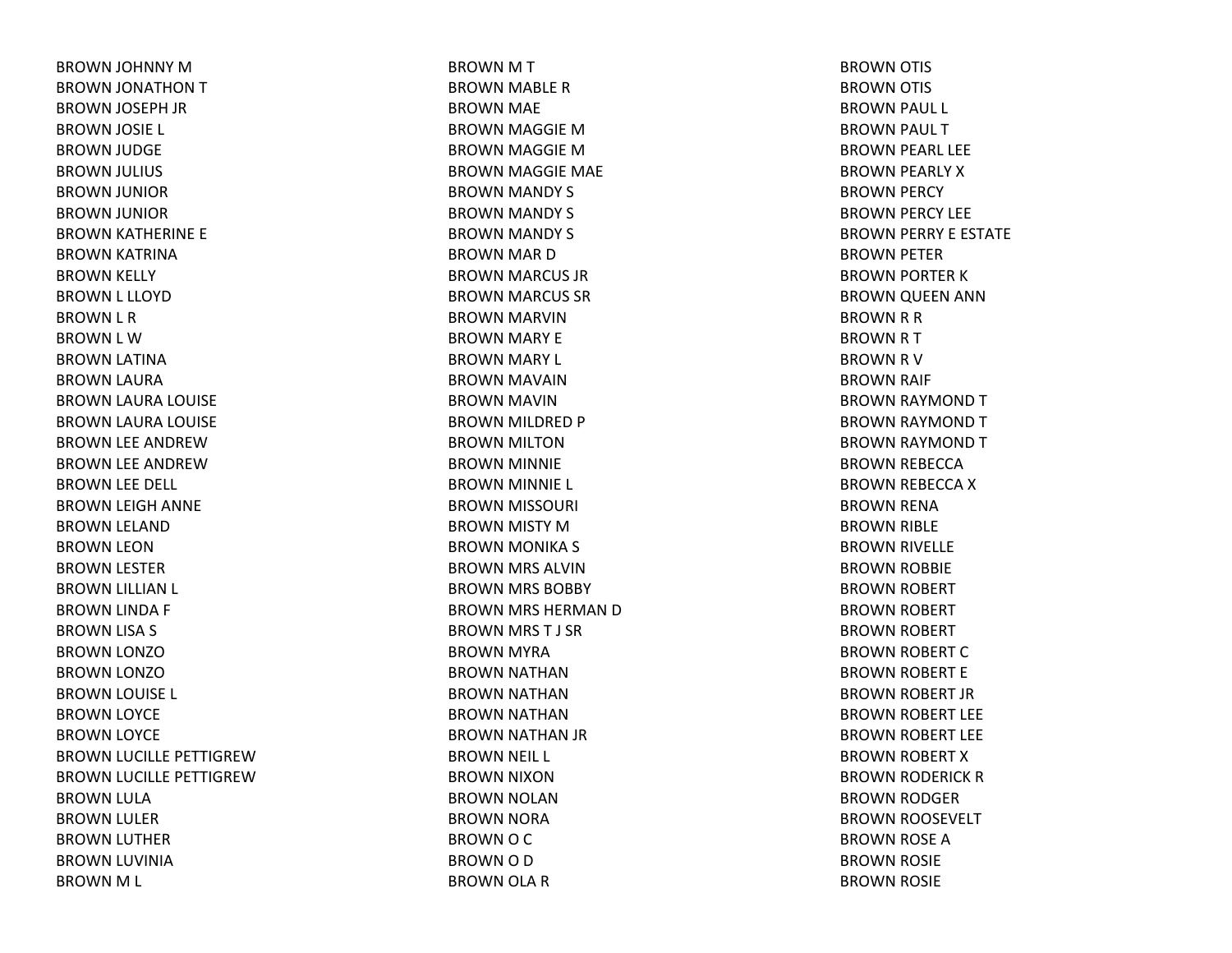BROWN RUBY BROWN SALLIE BROWN SAMBROWN SMITH BROWN STEPHANIE BROWN STEVE BROWN SYLVESTER BROWNT J JRBROWN TED BROWN THOMAS BROWN THOMAS CBROWN TIMOTHY BROWN TOMBROWN TOMBROWN TOMBROWN TOMBROWN TOMBROWN TOMBROWN TOM J BROWN TOMMIE LEE BROWN TOMMY BROWN TRAVIS BROWN VALLEY BBROWN VALLIE BBROWN VICTORIA DBROWN VIVIAN BROWN W A BROWN W J BROWN WALTER L BROWN WARNICK BROWN WILBURN BROWN WILL BROWN WILLIAMBROWN WILLIAMBROWN WILLIAMBROWN WILLIE BROWN WILLIE BROWN WILLIE BBROWN WILLIE BELL BROWN WILLIE E

BROWN WILLIE E BROWN WILLIE EARL BROWN WILLIE J BROWN WILLIE J BROWN WILLIE JR BROWN WILSON BROWN WILSON BROWN WILSON BROWN WILSON BROWN WINSTON ABROWN ZULAZMAE BROWNE C W BROWNE GRACE BROWNELL LEROY F BROWNING CHRISTOPHER BROWNING WAYNE BROWNLEE JERRY BROWNS FARM INC BROWNS FARMS BROWSER TRAIL BROYLES D W BROZVILLE ROAD GROC BROZVILLE ROAD GROC BRUCE E L BRUCE J F BRUCE MARVINBRUMFIELD ALBERT BRUMFIELD ALICE BRUMFIELD AMBER BRUMFIELD AMBER BRUMFIELD GUY BRUMFIELD GUY BRUMFIELD MAGGIE BRUMFIELD PAMELA BRUNER DEBORAH L BRUNER V N BRUNER V N BRUNSTON JOHNNY HBRUSHY LAKE HTNG CL BRUSHY LAKE HTNG CLUB

BRUTTON INEZ BRYAN BOBBY E BRYAN JOHN G BRYAN WILLIAM G III BRYANT BRANDI L BRYANT BROOKS BRYANT ELIJAHBRYANT FREDBRYANT GENEBRYANT GENEDBRYANT GEORGE THOMAS BRYANT GLENN X BRYANT GLYNNBRYANT H E BRYANT HELEN D BRYANT JAMES GBRYANT JERRY BRYANT JIM G BRYANT P L BRYANT PERCY BRYANT RAYMONDBRYANT RICHARD N JR BRYANT RICKY NBRYANT STEVEBUCHANA IRA BUCHANA J T BUCHANA JOHN P JR BUCHANA R W BUCHANAN ARTIE KBUCHANAN EARNEST L BUCHANAN EARNEST L BUCHANAN EDNA LEE BUCHANAN FLAY BUCHANAN FLAY WILLIE BUCHANAN GARY WAYNE BUCHANAN IRA BUCHANAN IRA JR BUCHANAN JOHN XBUCHANAN JOICE BUCHANAN KATIE M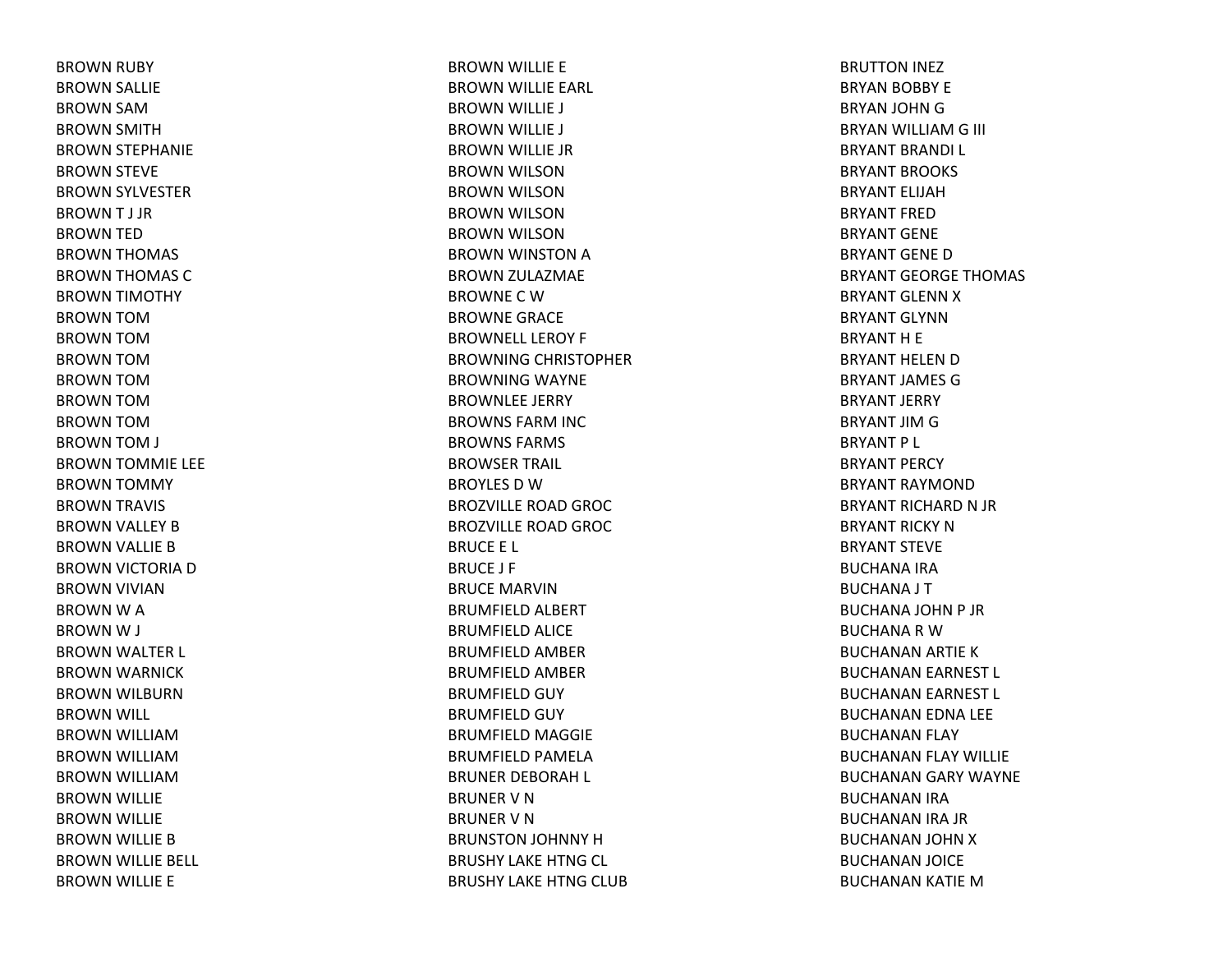BUCHANAN LEROY BUCHANAN MARY CBUCHANAN MARY CBUCHANAN OZIE BUCHANAN OZZIE BUCHANAN R W BUCHANAN RONIE BUCHANAN RONNIE S BUCHANAN ROSIE NBUCHANAN ROSIE NELL BUCHANAN ROXIE BUCHANAN WALTER OBUCHANAN WALTER OBUCHANNA ROSIE BBUCHANNA SALLIE BUCK BENBUCK C O JR BUCK CREEK HUNTING CLUB BUCK MARY ANNBUCKANNA ORA LEE BUCKANNA ORA LEE BUCKEYE CORPBUCKHANAN CLARENCE BUCKHANAN CLARENCE XBUCKHANNA EDBUCKHANNA FLOY BUCKHANNA J T BUCKHANNA OZIE BUCKHANNA PETER BUCKHANNA ROSIE BUCKHANNA SALLY BUCKLES DENNIS BUCKLEY GARY BRUCEBUCKLEY GLORIA ANNBUCKLEY R L BUCKLEY ROBERT LEEBUCKLEY SONNY BUCKNER EDWARD T BUCKNER O Z BUCKNER WILLIAM R III

BUDD JOHN L BUERCK NORBERT BUFFINGTON J C BUFFKIN ROGER BUFFORD ALEX BUFKIN CATHERINE BUFKIN JESSIE HBUFKIN MARION BUFKIN SUSIE ABUFORD ANGELINE BUFORD DEBBIE BUFORD ELIZABETHBUFORD JOYCE BUFORD SUSIE BUIE IRABUIE TARSHABUIS IRABULAHLAND M B CH BULEAH GR CHURCH BULLARD WAYNE J BULLOCK ALBERT BULLOCK ALBERT XBULLOCK BEVERLY BULLOCK BILLIE BULLOCK BILLIE BULLOCK BOBBULLOCK BRAGEE BULLOCK BRENDABULLOCK CHARLENE MBULLOCK CLARENCE BULLOCK CLARENCE BULLOCK CURTIS L BULLOCK CURTISS L BULLOCK DAVIS XBULLOCK DAVIS XBULLOCK ETHEL LEE BULLOCK JIMMY E BULLOCK JIMMY E BULLOCK MARY BULLOCK N T

BULLOCK PATRICIA L BULLOCK ROBERT BULLOCK SARAHBULLOCK SHONDABULLOCK WAYNE BULLOCK WILLIAMBULLOCKS BETTYBULLOCKS CHARLEYBULLOCKS MATHEW X BULLOCKS MATTHEW X BULOCK HASTINGBULOCK MASTINGBULTER MELVABUMGARDENER MARGARET BUMGARDNER MARGARET BUMGART MYRABUNCH BRISTER BUNCH DORATHA BUNCH DORATHA BUNCH JACK BUNCH LIVIE BUNCH MARY BUNCH WILLIAM H JR BUNCH WILLIE BUNNER J ABUNNER J ABUNTON EMMA BUNTON WILLIAMBURCE MARCELLABURCH C D BURCH C H BURCH C O BURCH C W BURCH C W BURCH EMMA LEE BURCHFIELD H L BURCHFIELD J D BURDEN GEORGE WILLIAMBURDEN HENRY L JR BURDICK CHARLES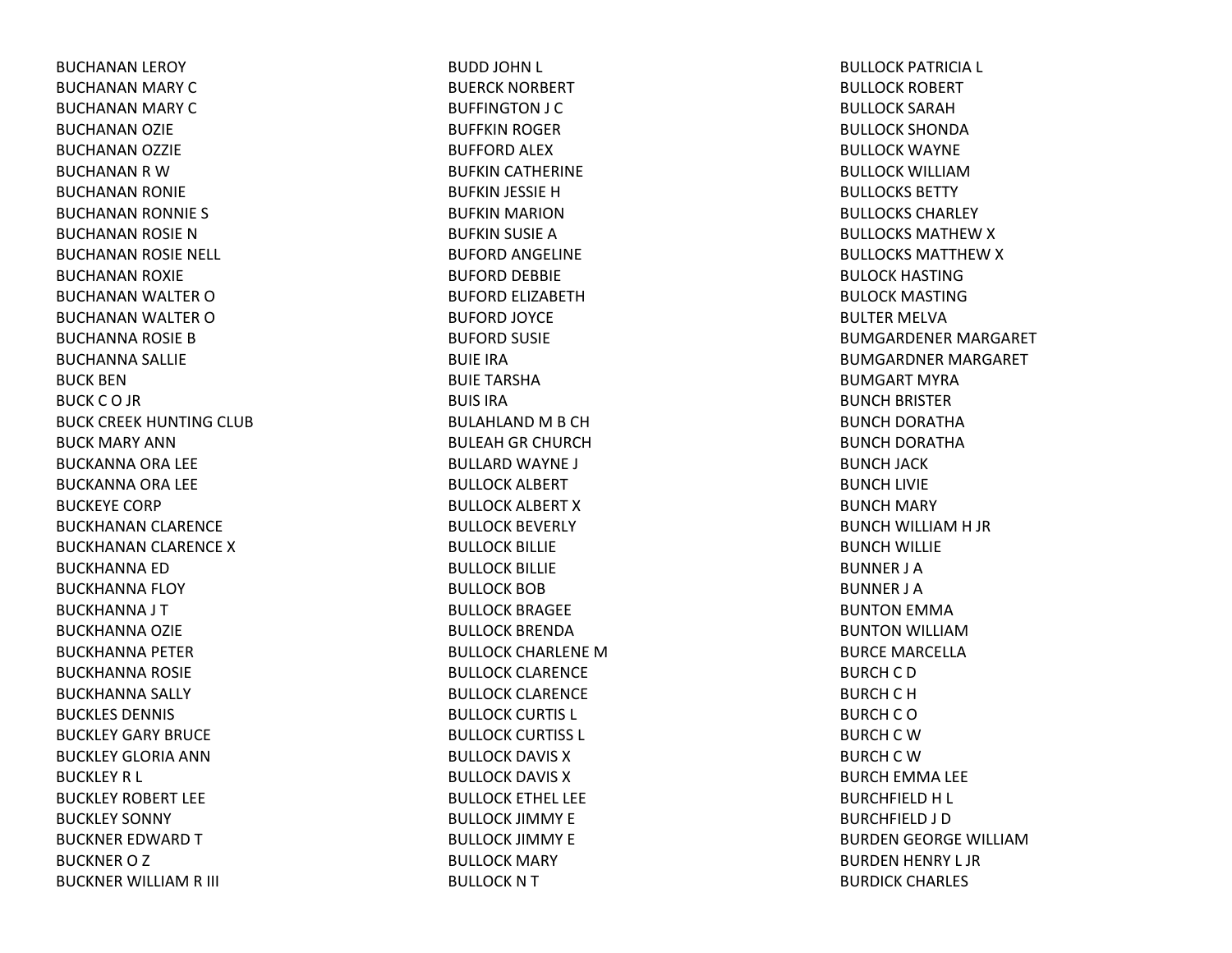BURDINE DAVID GERALD BURDINE EDWARD S BURDINE ELMERBURDINE FREDBURDINE JAMES BURDINE JAMES BURDINE JOSEPH L BURDINE JUDI BURDINE MICHAEL P**BURDINES** BURDO SARAH BURELL BERTHABURELL BOBBURELL R R BURELL ROBERT R BURGE CLAUDE GBURGE CLAUDE GBURGE GEORGE BURGESSABBURGESSABBURGESS ALBERT BJ BURGESS AVENBURGESS C J BURGESS KEITHBURGESS RITA M BURKCO JR BURK JIMBURK JIMBURKE KRISTY BURKE WILLIE BURKEEN C E BURKERS BENNYBURKES CLARA MAE BURKES E L BURKES FLORENCEBURKES J TBURKES JIMBURKES LESTERBURKES MURRYBURKHOLTERTZ

BURKS BENNIE JRBURKS BILL BURKS DORA N BURKS EVELYNBURKS J BBURKS J BBURKS KENNETH G BURKS MURRYBURKS WILLIE L BURKS WILLIE LEE BURLOCK GEORGE BURLOW JOHN DBURNAMAN G W BURNES ADDIE LEE BURNES EDDIE LEE BURNES WILMOREBURNETT FLORENCE X BURNHAM BILL BURNHAM EUGENE BURNHAM F L BURNHAM MAURICE GBURNHAM RONALD BURNLY FRANKBURNSA F BURNS ANDREWBURNS CHAPEL CHBURNS DANIEL BURNS DWIGHTBURNS EDDIE LEE BURNS EDDIE LEE BURNS GIRENDA R BURNS HENRYBURNS JAMES BURNS JAMES BURNS JEFF BURNS JOE E BURNS LEEBURNS LILLIEBURNS LILLIE B BURNS LOMBARD

BURNS LOUEDORABURNS MICHAEL BURNS O C BURNS PERCYBURNS R H BURNS R H BURNS RALPH T BURNS ROBERTBURNS ROXANNABURNS SAMBURNS WALTERBURNS WESTBURNS WILLIE J BURNSIDE CHARLIE BURNSIDE ERNEST BURNSIDE H C BURNSIDE JAMES L BURNSIDE PERCY BURNSIDE PERCY NBURNSIDE PERCY NBURNSIDE TONYA J BURREL LULABURREL ROSIE LEE BURRELL BILL BURRELL BOBBURRELL CHARLES EBURRELL CHARLES EBURRELL DENNISBURRELL DOROTHYBURRELL DOROTHY J BURRELL DOUGLASBURRELL ELDRIDGE R BURRELL EUGENEBURRELL FREDDIEBURRELL G W BURRELL HERBERT ALLENBURRELL HUBERTBURRELL J PBURRELL JAMES EBURRELL JAMES E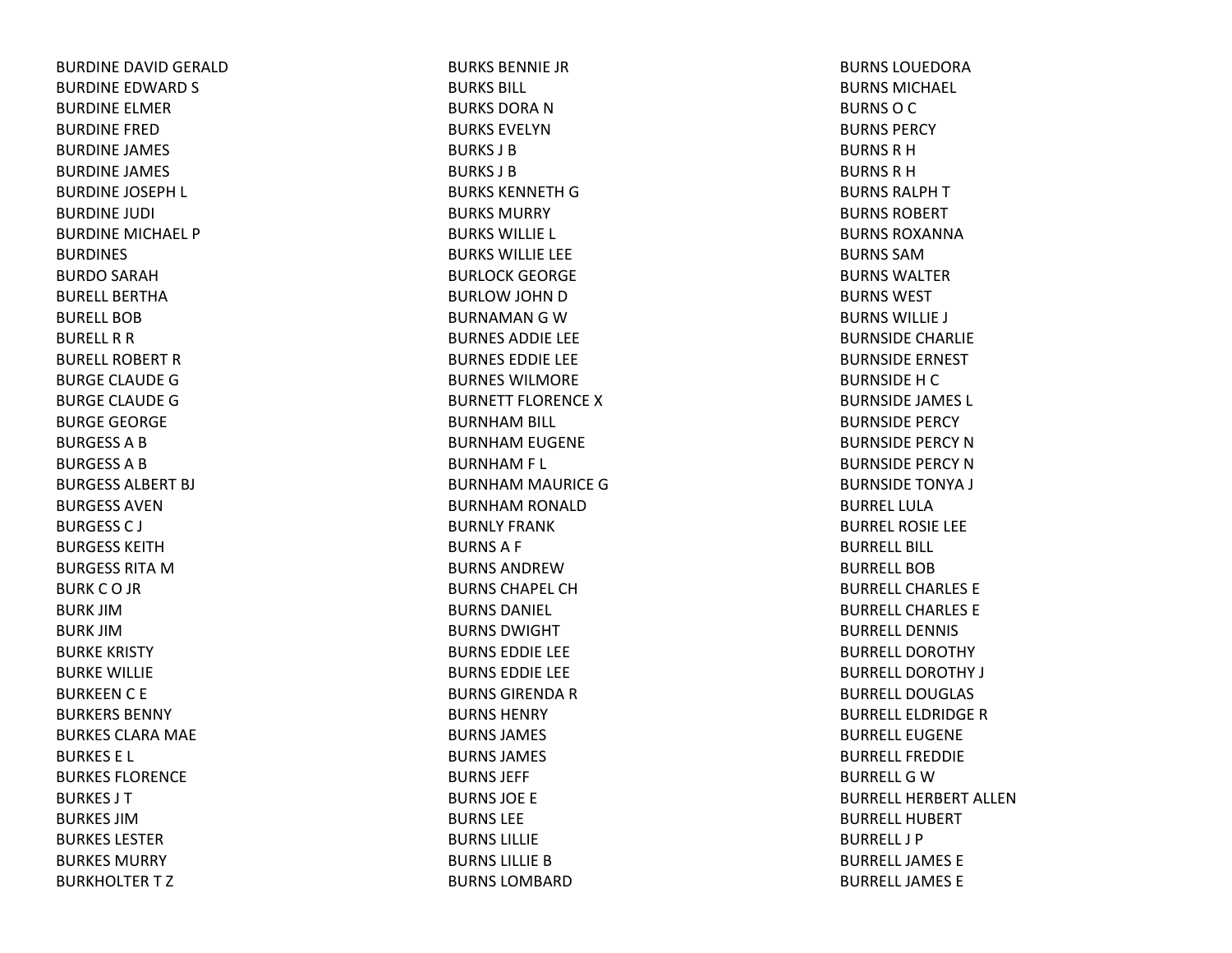BURRELL JAMES M BURRELL JAMES R BURRELL JOHN JR BURRELL LELABURRELL LEROYBURRELL LILLIEBURRELL LINNIEBURRELL MRS NATHANIEL HBURRELL NATHANIEL HBURRELL NATHANIEL H MRS BURRELL RICK X BURRELL ROY W BURRELL TEMPABURRELL TOMMYBURRELL WILLIAMBURRELL WILLIAMBURRILL GENEBURRIS E F BURRIS E F BURRIS RONALD A BURROUGH ANTHONY P BURROUGH BARBARA BURROUGH CHARLES JR BURROUGH DANBURROUGH DANIEL GBURROUGH DONNIE P BURROUGH ERNEST BURROUGH ERNEST GBURROUGH LARRY E BURROUGH R G BURROUGH RICHARD BURROUGHS C W BURROUGHS C W ESTATE BURROUGHS CHARLES BURROUGHS DANBURROUGHS FLOYD A BURROUGHS FLOYD A BURROUGHS JERRYBURROUGHS R G BURROUGHS R G

BURROUGHS VIRGINIA H BURROUGHS VIRGINIA H BURROUGHS WALTERBURROUGHS WILLIAMBURROUGHS WILLIAMBURRUS BILLYBURRUS KAY L BURRUS VIRGINIA K BURSE BEATRICE BURSE LONNIE BBURT ANDY TBURT H R BURT R A BURT R A BURTAGH BILLY VBURTON AARON BURTON BETH MBURTON CHARLEY BURTON E E BURTON EVERETT BURTON FLORINE DBURTON FLORINE DBURTON FLORINE DBURTON JAMES BURTON JAMES DBURTON JERRY BURTON JERRY BBURTON JERRY BBURTON JOHNNY RBURTON LAMAR BURTON LEON BURTON R F BURTON ROBERT BURTON ROBERT E BURTON TELEISHA WBURWELLC L BURWELL J WBURWELL J W JR BURWELL J W JR BURWELL JAMES W

BURWELL KELLYBURWELL KELLYBURWELL LILLIEBURWELL LISA M BURWELL NOBIABURWELL WINFREEHBUSBY DAVIS MARTINBUSBY EDWARD S BUSBY H C BUSBY H D BUSBY JAMES L BUSBY JERRY BUSBY NORMA J BUSBY PATRICIA A BUSBY RODNEY MBUSBY SAMMIEKBUSBY SARAH JACKS BUSBY WILLIAMTBUSH BRENDA WBUSH HERMANBUSH JASON L BUSH LAKEYSHA BUSH MILLER BUSH ROBERT B JR BUSHY LAKE HTG C BUSHY LAKE HUNT CBBUTCHER MELVINBUTLER CAROLYN L BUTLER CORNELIUS BUTLER DANABUTLER DANIEL ABUTLER ENOCK BUTLER GENE BUTLER HENRY BUTLER HENRY BUTLER ISSAAC BUTLER JAMES BUTLER JO ANN BUTLER JOHNBUTLER JOHN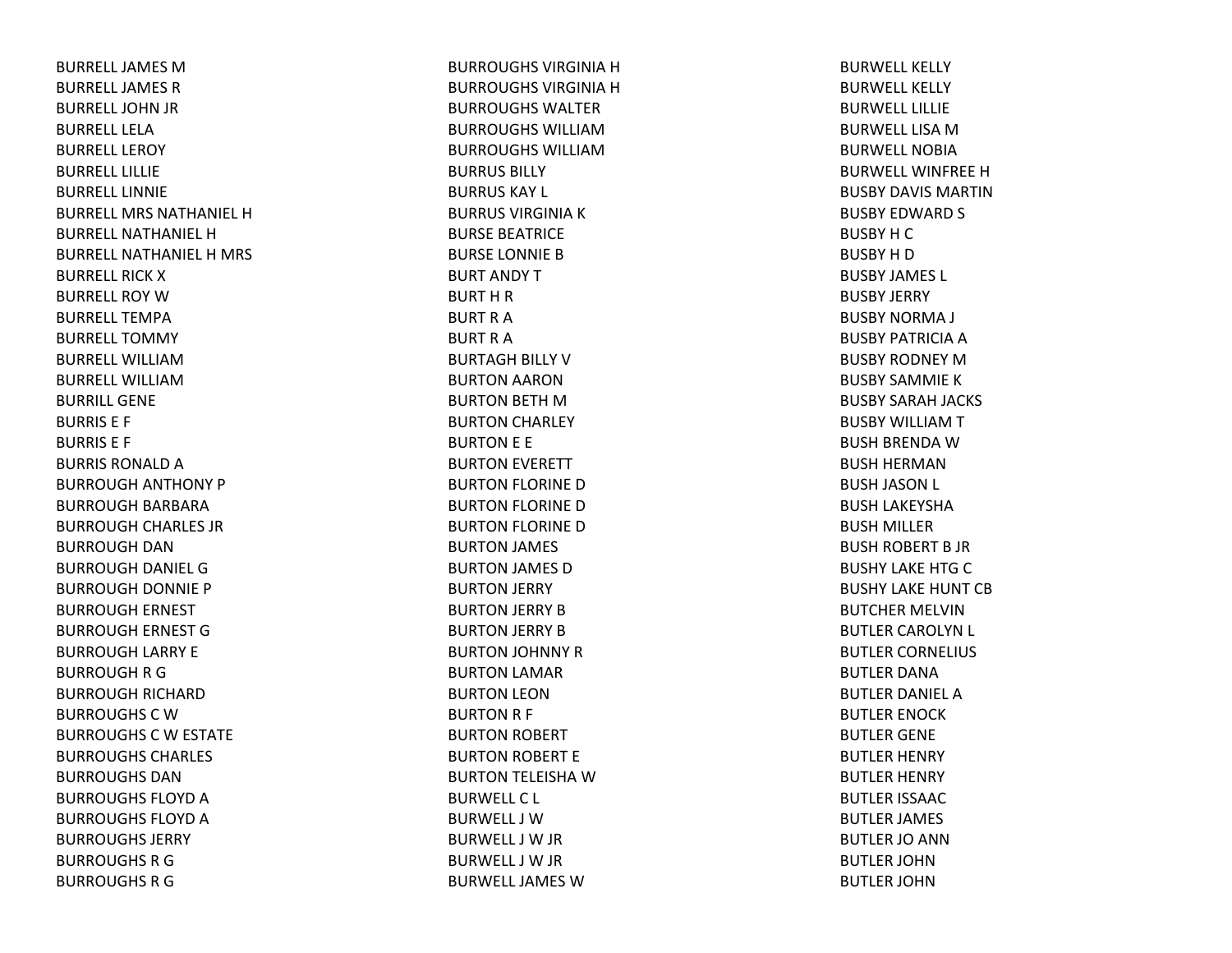BUTLER JOHNNIE L BUTLER QUINTIN BUTLER SAVIE VBUTLER STEVEN H BUTLER WAYNE BUTLER YVONNE BUTON LEON BUTTERWORTH BOTTOM HTNG CLUB BUTTLER ISIAHBUTTLER ISIAHBUTTRUM JANE WARD BUTTS DOROTHY GBUTTS DOROTHY GBUTTS DOROTHY GBUTTS DOROTHY GBUTTS GEORGEBUTTS LEROYBUTTS RITABUTTS W M BUXTON B J BUXTON C ROY BUXTON J WBUXTON RALPH BYMAN RAYMOND X BYNUM A L BYNUM A L BYNUM BILLY BYNUM BILLY BYNUM RAYMOND A SR BYRD BENNIE BYRD BOBBY GBYRD C D BYRD C D BYRD CLARENCE X BYRD CLARENCE X BYRD DAN E BYRD DONALD MBYRD ELIZABETHBYRD EZRA BYRD EZRA

BYRD FLORENE BYRD FLORENE X BYRD FREEMOND BYRD FREEMOND BYRD GRACE BYRD H E BYRD J HBYRD J P BYRD JAMES HBYRD JANICE BYRD JO ANN BYRD KIMBERLI R BYRD L A BYRD MARY S BYRD MARY S BYRD MILTONBYRD MINERVA BYRD MRS DANBYRD MRS DANBYRD MRS E L BYRD NETTIE L BYRD PHILLIP C BYRD RICKY D BYRD RICKY D BYRD ROBERT GERALD BYRD ROBERT GERALD BYRD TRUMAN LEE BYRD WALTER CALE BYRD WALTER CALE BYRD WILLIAM M BYRD WILLIE BYRD WILLIE C BYRD WILLIE J BYRON JONES C & B HUNTING CLUB C & F FARMS C & H DRILL CO C AND C RANCHC AND F CONSTRUCTION COC C THRASH

C K RESTAURANT C M W OIL CO C M W OIL CO C WILLIFORD & JONES CABLE VIDEO INC CADE ROBERT E CADE ROBERT E CADER R ACADER R A JR CADER ROBERT ACADER ROBRRT GCADIEU CARLTONCADIEU CARLTONCAESAR LOUVELL X CAESAR MARY ALICE CAESAR MARY HCAESAR MILLER DCAESAR WALTER SR CAFFEE EARNEST E CAFFEE WILLIAM C CAFFEY JAMES ECAGE DOCKCAGE EDCAGE ELIZACAGE EUGENE CAGE GUSS CAGE IDELACAGE J CCAGE JAMES LESTE CAGE LARRY S CAGE LARRY S CAGE LEONARDCAGE LEONARDCAGE LONNIE CAGE LORENE CAGE NEMIAHCAGE PARTHENIACAGE R T CAGE ROBERT CAGEL FRANK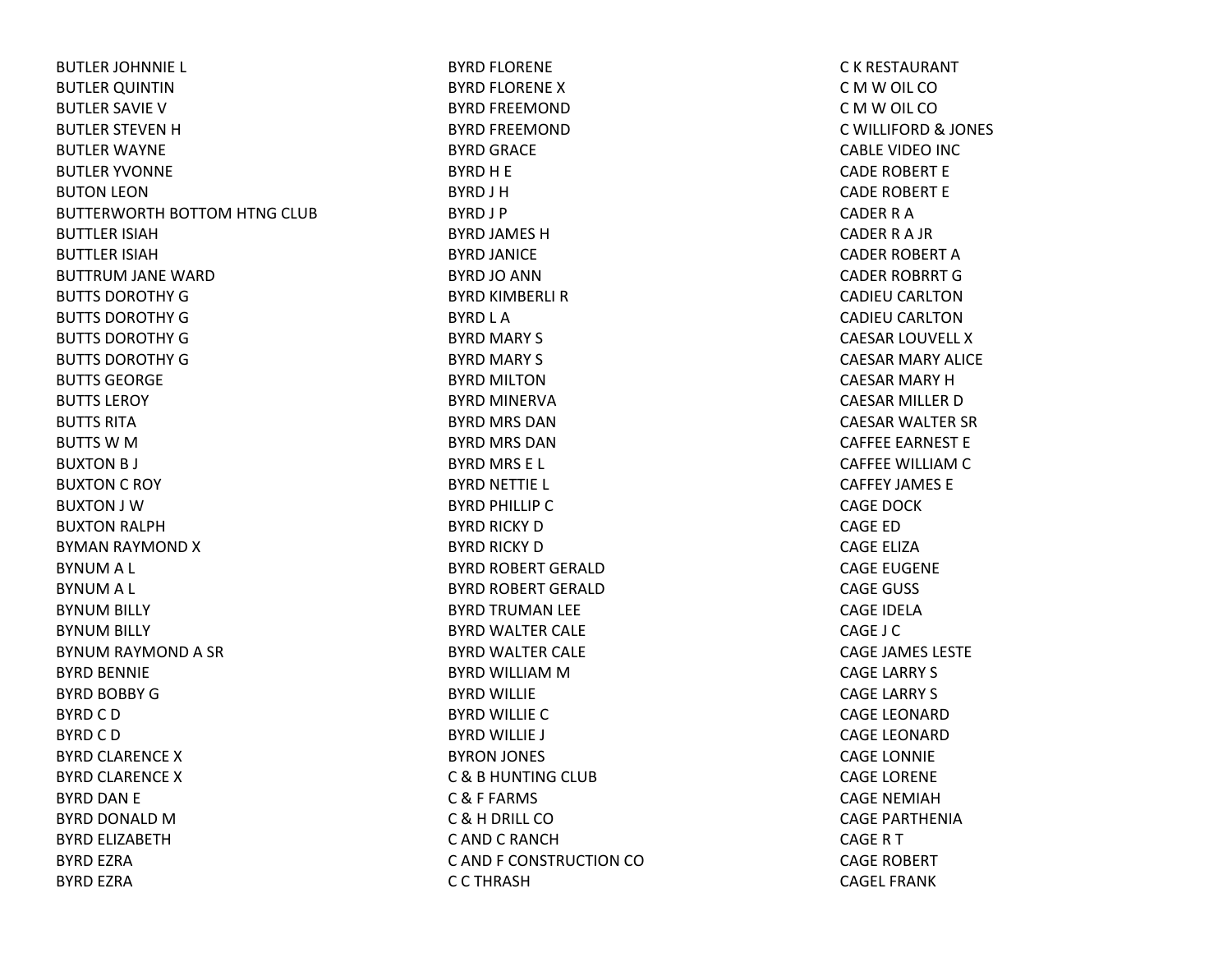CAGLE JAMES OCAGLE TOMMY J CAGLE TOMMY J CAGLE W C CAGLES KARONCAHILL DENNIS TCAIN C H CAIN CATTIE CAIN CHARLES CAIN CHARLES WIGGLES CAIN CROWDER CAIN DON MCAIN JAMES CAIN KATHLEEN B CAIN LOIS CAIN MAPLE CAIN MARCELLOUS CAIN RICHARD SNOOP CAIN WILLIAM L CAINE DORRIS CAL MAC CORP CALDWELL BOBBIE F CALDWELL HARVEYCALDWELL JOYCE J CALDWELL MELVINCALDWELL RICHARD WCALETHEN ALLEN CALHOUN CITY HTN CL CALHOUN HTN CL CALLAHAN BESSIE CALLAHAN ELBERT CALLESON & WHITE CALLIHAN E OCALLIHAN JAQUELYN ONASIS CALLIHAN LARRY CALLISON DENNIS CALLISON HARRY CALLISON STEVEN R CALVARY BAPT GA CAMP CALVARY BAPTIST CHURCH

CALVIN LARRY CALVIN MARY CALVIN RAFE CALVIN RAY CALVIN WILLIE CALWELL GLENNCAMERON CARL R CAMERON INC CAMERON LINDSEY MCAMP CALVINCAMP TOMMIE HARVEY CAMP VERNONCAMPBELL & POTTER CAMPBELL B WAYNE CAMPBELL BETTYCAMPBELL CHARLESCAMPBELL CLEMCAMPBELL CLEMCAMPBELL CLIFF J CAMPBELL CLIFF J CAMPBELL CLIFTON G CAMPBELL COLINCAMPBELL CRISCAMPBELL DALECAMPBELL DARRELL RCAMPBELL DAVID HCAMPBELL DERWINCAMPBELL E GCAMPBELL EDNA L CAMPBELL EDNA L CAMPBELL EDWARD GREY CAMPBELL F T ESTATECAMPBELL GEORGECAMPBELL H B CAMPBELL HENRYCAMPBELL HENRYCAMPBELL J WCAMPBELL J WCAMPBELL J WCAMPBELL JAMES

CAMPBELL JAMESCAMPBELL JAMES ACAMPBELL JAMIE HCAMPBELL JEFFREY S CAMPBELL JIMMY F CAMPBELL JOHN WCAMPBELL JOHN W JR CAMPBELL JOSEPH J CAMPBELL KENNETHCAMPBELL LINNIE ACAMPBELL LINNIE J CAMPBELL MARYCAMPBELL MERTEL CAMPBELL MRS PAUL CAMPBELL MRS W E CAMPBELL PHILLIP XCAMPBELL POLLYCAMPBELL RENEE BURTONCAMPBELL SIDNEY CCAMPBELL T CCAMPBELL T CCAMPBELL T HCAMPBELL T H JR CAMPBELL TOMCAMPBELL W E JR CAMPBELL WILLIAM E CANADIAN DELTA INC CANARD R PEYTONCANDY CHRISTINECANDY SAMUEL CANFIELD MAJOR GCANNCO CONST CO CANNON & WRIGHT CANNON A C CANNON B J CANNON CHARLES E CANNON DAN CANNON DUDLEY CANNON GEORGE CANNON LACEY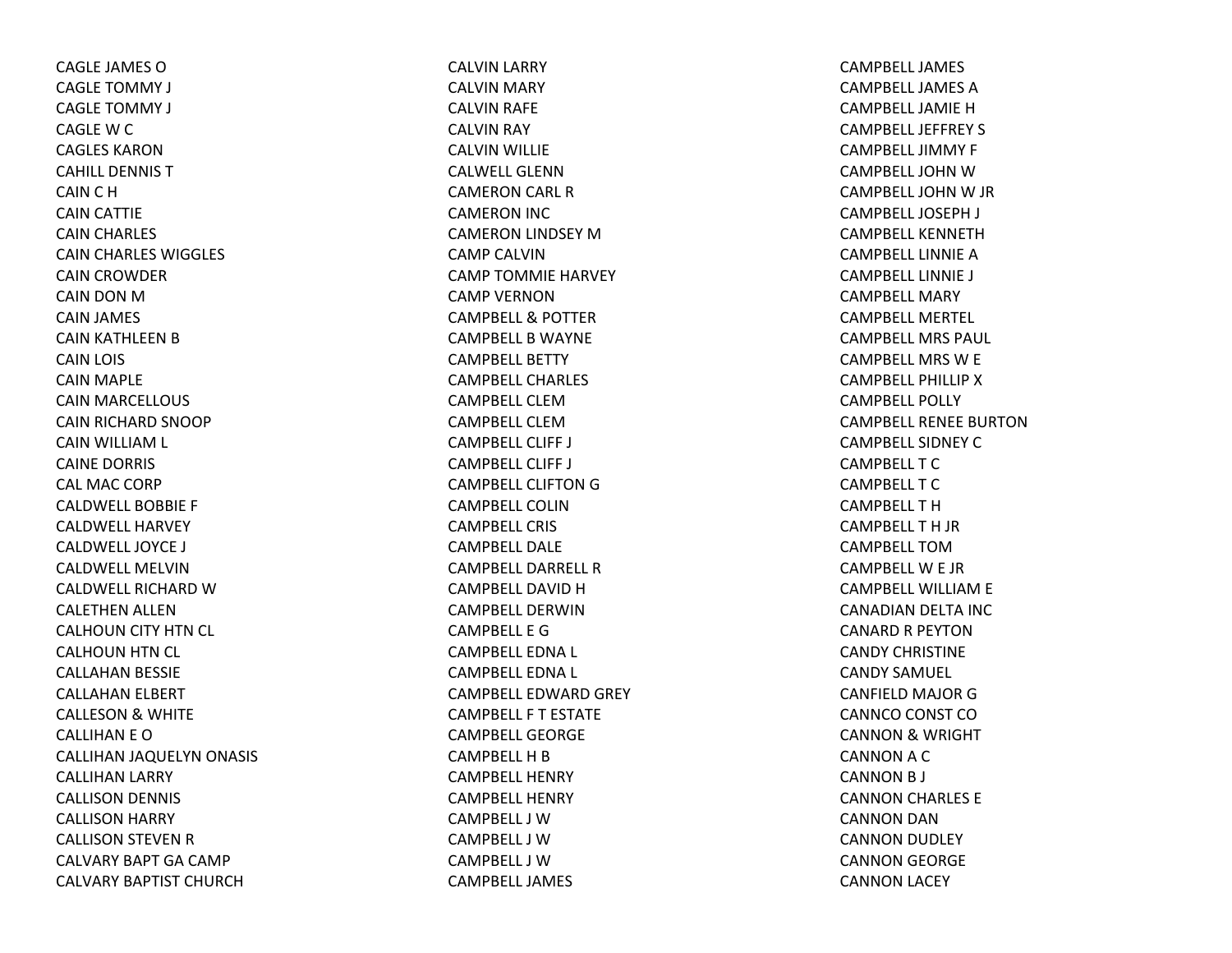CANNON LEONARD ACANNON MARSHALL CANNON WILL CCANNON WILL CCANNON WILLARD HCANTERBERRY JOHNCANTERBERRY WANDACANTERBERRY WILLIAMCANTERBURY HENRY F CANTON LAWRENCE CANTRELL CASEY WAYNECANTRELL EVIECANTRELL FARMSCANTRELL GEORGECANTRELL JIMMYCANTRELL OTTOCANTRELL OTTOCAPPAERT BRENT CAPPAERT F L CAPPS MARGARET ECARBEN ABBIE CARBEN JOE CARDENAS ROBERT M CARDER HENRY CARDINELL MACHAEL CAREY DAYTON M CAREY DAYTON M CAREY HAROLDCARGIL DOROTHY S CARGIL SHARON A CARL HUGHCARL I ECARLEY JAMES CARLEY JUDY CCARLISLE BILL CARLOCK HENRY CARLTON CATHERINE NCARLTON KATLYNN RCARLTON LONNY CARLTON TRACY

CARNEGIE ALMACARNEGIE CHARLIE CARNEGIE EMMA LEE CARPENTER AGGIE CARPENTER BILLY CARPENTER D C CARPENTER DENNIS CARPENTER DENNIS II CARPENTER EDWINACARPENTER ELIJAHCARPENTER ELIZABETHCARPENTER GENE CARPENTER GERRI DCARPENTER J ACARPENTER J AMES A JR CARPENTER J F CARPENTER J WCARPENTER JAMES A JR CARPENTER JANETTE CARPENTER JOANNCARPENTER JOHNCARPENTER JOHN A JR CARPENTER JOHN H CARPENTER LOUISE CARPENTER MARY CARPENTER MARY CARPENTER MIKE CARPENTER MS HUGHCARPENTER R E CARPENTER R L CARPENTER SIDNEY L CARPENTER SIDNEY L CARPENTER STEWART CARPENTER STEWART CARR ANTHONY CARR CHARLES CARR FLOYD H CARR GLADYS CARR HAYWARDCARR J D

CARR JAMES BRADLEY CARR JAMES DCARR JAMES WCARR JOHNCARR JOHNNY CARROCCARR PAUL CARR TERRY CARR THELMA V CARR THELMA V CARR TIM A CARR TOMCARR WESLEY CARR WESLEY CARR WILLIAM KEITH CARRAWAYT L CARRELL LARRY M CARRICK CHARLES ACARROL BENCARROL JOECARROL JOHNT III CARROLL ESSIE L CARROLL JAMES L CARROLL JIMMY B CARROLL JOHN C CARROLL JOHN C CARROLL JOHN WAYNE CARROLL JULIANCARROLL LOUISCARROLL MICHAEL CARROLL OTIS JRCARSLEY SAMPSONCARSON A M CARSON BOBBY CARSON BONNIE CARSON C M CARSON E L CARSON EDGAR CARSON EVAN CARSON JESSE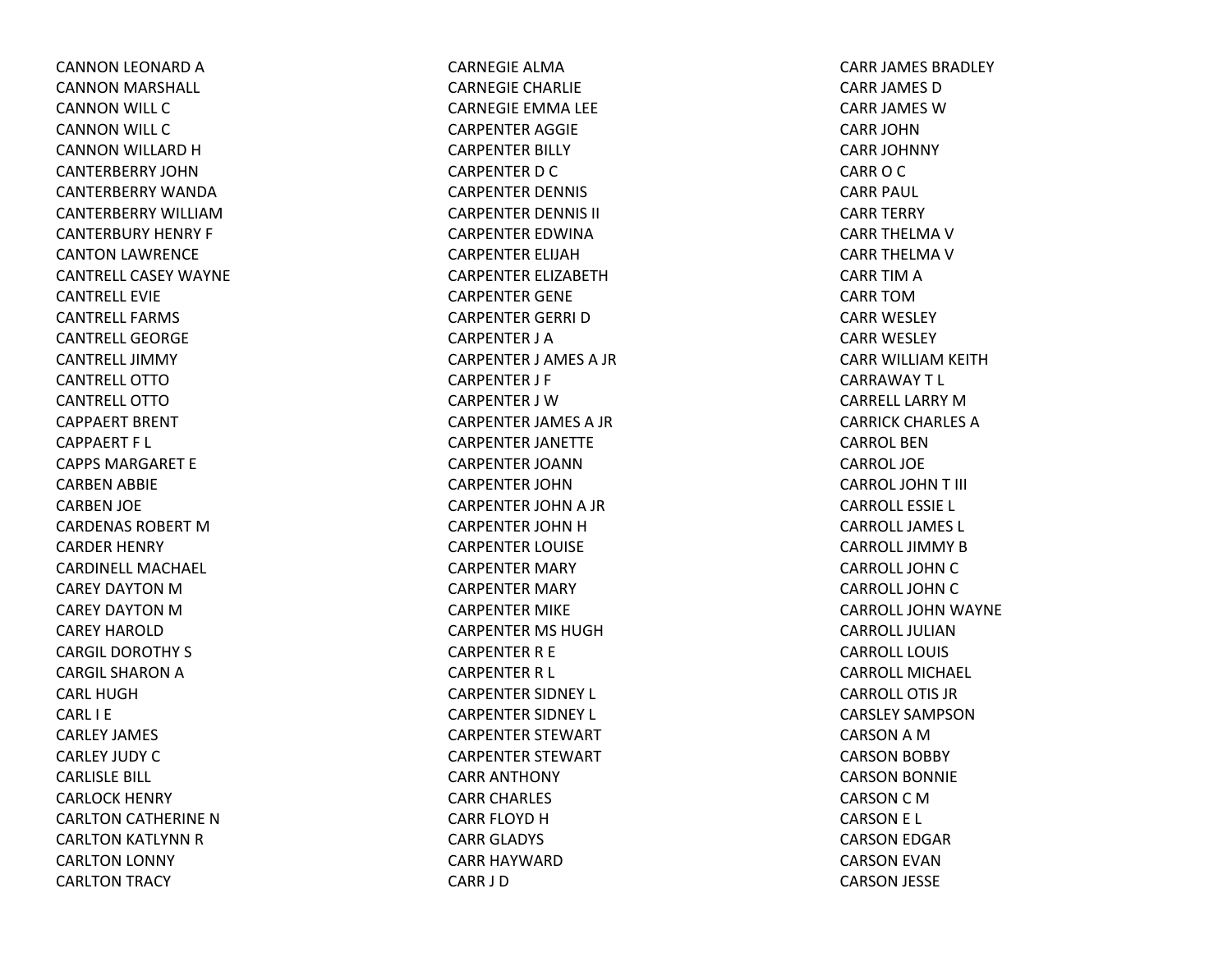CARSON JULIE CARSON M E CARSON N L CARSON O C CARSON R A SR CARSON RUSSELL L CARSON TONY CARSON TONY XCARSON TONY ZCARSON W T CARSON WILLIE CARTER A B CARTER ADA B CARTER ALVIN M CARTER ANDERSONCARTER BILLY CARTER BILLY ACARTER BOBBY EARL CARTER BRYANT ACARTER CATHERINE CARTER CATHERINE CARTER CHARLEY CARTER CHARLIE CARTER CLEOTHACARTER CORINE CARTER CYNTHIA J CARTER CYNTHIA J CARTER DEBBIE DCARTER DELMAR CARTER DIANNE CARTER DIANNE XCARTER EDCARTER EDDIE CARTER EDMONDCARTER EDWINCARTER ELLA MAE CARTER ELY CARTER EUGENE CARTER FOUNT CARTER FRED

CARTER GEORGE CARTER GEORGE BCARTER GEORGE L CARTER GEORGIACARTER HANNACARTER HENRY CARTER HERTSENACARTER HOMER CARTER HOWARDCARTER ISIAHCARTER ISIAH JR CARTER ISIAH JR CARTER J BCARTER J DCARTER J O JR CARTER JACK CARTER JACK TCARTER JAKE EARL CARTER JAKE EARL CARTER JAMES CARTER JAMES CARTER JAMES CARTER JAMES CARTER JAMES STEVENCARTER JAMES TCARTER JAMES WCARTER JAMES XCARTER JANET CARTER JOE CARTER JOE CARTER JOE WILLIE CARTER JOHNCARTER JOHN ALLEN CARTER JOSEPHCARTER KATIE LEE CARTER LEE CARTER LIZZIE CARTER LOUISE CARTER LUCIUS CARTER LYNN C

CARTER MAE ELLACARTER MANDY LEE CARTER MARIE CARTER MARIE HCARTER MARIE HONEY CARTER MARY LEE CARTER MARY LEE CARTER METH CH CARTER MITCHELL CARTER MRS JAMES CARTER MRS JAMES CARTER O C CARTER PAUL CARTER PAUL CARTER PHILLIP CARTER RACHEL CARTER RAY ACARTER RIVES C JRCARTER RIVES C JRCARTER RUBY CARTER RUBY CARTER RUBY CARTER RUSSELL E CARTER RUTH X CARTER SAMUEL LEE CARTER SAMUEL NCARTER SCHOOL CARTER SENORACARTER SONNY FENCE CARTER SUSIE CARTER T CARTER VIRDINIACARTER W P CARTER W P CARTER WADE ACARTER WALTER GCARTER WEST CARTER WILBER CARTER WILLIE CARTER WILLIE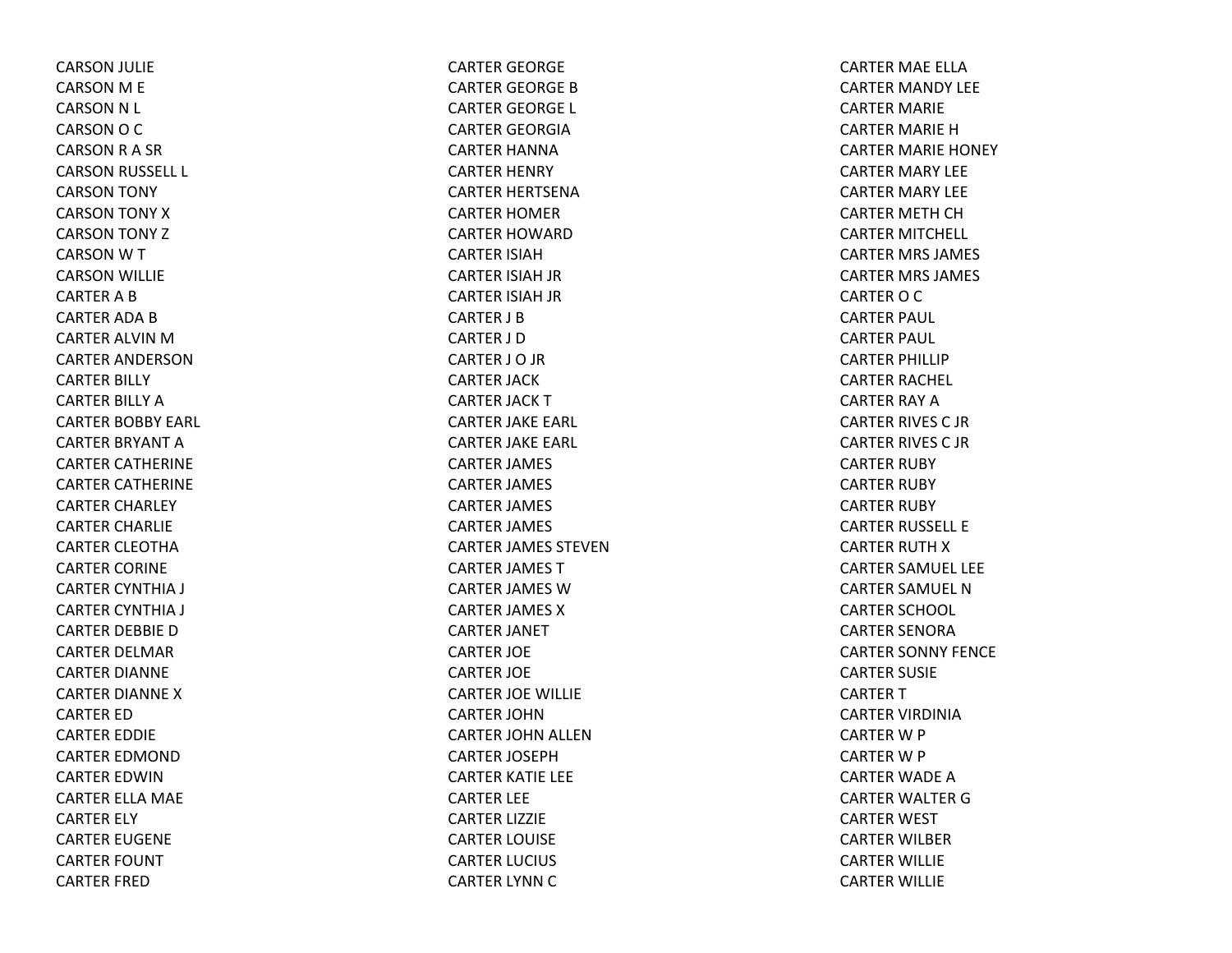CARTER WILLIE CARTER WILLIE DEL CARTER WILLIE P CARTER WILSON SR CARTER WILSON SR CARTHAN MARY S CARTHAN WESLEY XCARTHANS JOSEPHXCARTHARS JAMES CARTHARS JAMES CARTLEDGE JACOBCARTWRIGHT CECIL J CARUTHERS CHARLES CARVER BARRY CARWELL JACKIE B CARY CLARENCECARY DAYTONCARY GINNERY INCCARY HAROLDCARY HAROLDCARY JAMES CARY LOUIS ACARY ROBERT LEECASE BOBBY CASE DANIEL J CASE DAVID E CASE DAVID E CASE GWEN B CASE JOHN S CASE MARTINCASE ROBERT MCASE ROBERT MCASE TAMMY GCASEY JASONCASEY LYNNCASH DONALD WCASH JACK Q CASLET JAMES HCASNER J L CASON LARRY E

CASON VANDYKE CASSELL JOECASSIDY TAMMY CASSIN CARRIE CASSITY J CCASTLE H L CASTLE HOUSTONCASTLE LUCILLE CASTLEMAN OIL COCASTON CHARLES CASTON CHARLES E CASTON JAMES CASTON JAMES CASTON JAMES D SR CASTOR EXPLORATIONCATCHING FRED CATCHING LEE E CATCHING ROBERT E CATCHING WILL CATCHINGS CARYCATES H E CATES MRS H E CATHEY K C CATHEY LEROY CATHEY MISSOURI CATLEDGE BROS CATLEDGEDHCATLEDGE L RCATLEDGE SHIRLEY CATLETT MARIECATLIN HENRY CATLING HENRY CATLISLE PATRICIACATO& CLARK CATO& CLARK AMM TNK CATO BOB CATO CLARK FARMS CATO‐CLARK FARMS CATRALL FRANKCATRON RICHARD L

CATRON RICHARD XCATTENHEAD JOHNNY CATTLET CHARLES CATTLIN DAVE CAUTHREN LUCENDY CAYSON WESLEY CEASAR MARY ALLENCEASER ALBERT CEASER ARTHUR CEASER JEANNETTE DCEASER WALTER CEASOR WALTER JR CEDAR FALLS SCHOOL CEDAR GROVE PLTNCELELLA ANTHONY JAMES CENTER DONALD R CENTER POINT CHCENTER POINT CHURCHCENTER RIDGE STORE CENTRAL BAPT PARCENTRAL MS FORESTRY COCENTRAL ROOFINGCERAME JOE SRCERAMI JOHN F CESSNA C ESTATE CETEWAYO CHAKA CGG AMERICAN SERVICES INC CH OF CHRIST CH OF GOD & CHRIST CH OF GOD & CHRIST CHAIN BILLY RCHALMERS CHARLIECHAMBEE FAYE CHAMBERS ALBERTCHAMBERS ALBERT T CHAMBERS ALICECHAMBERS BENCHAMBERS BENCHAMBERS BOOKERCHAMBERS CLINT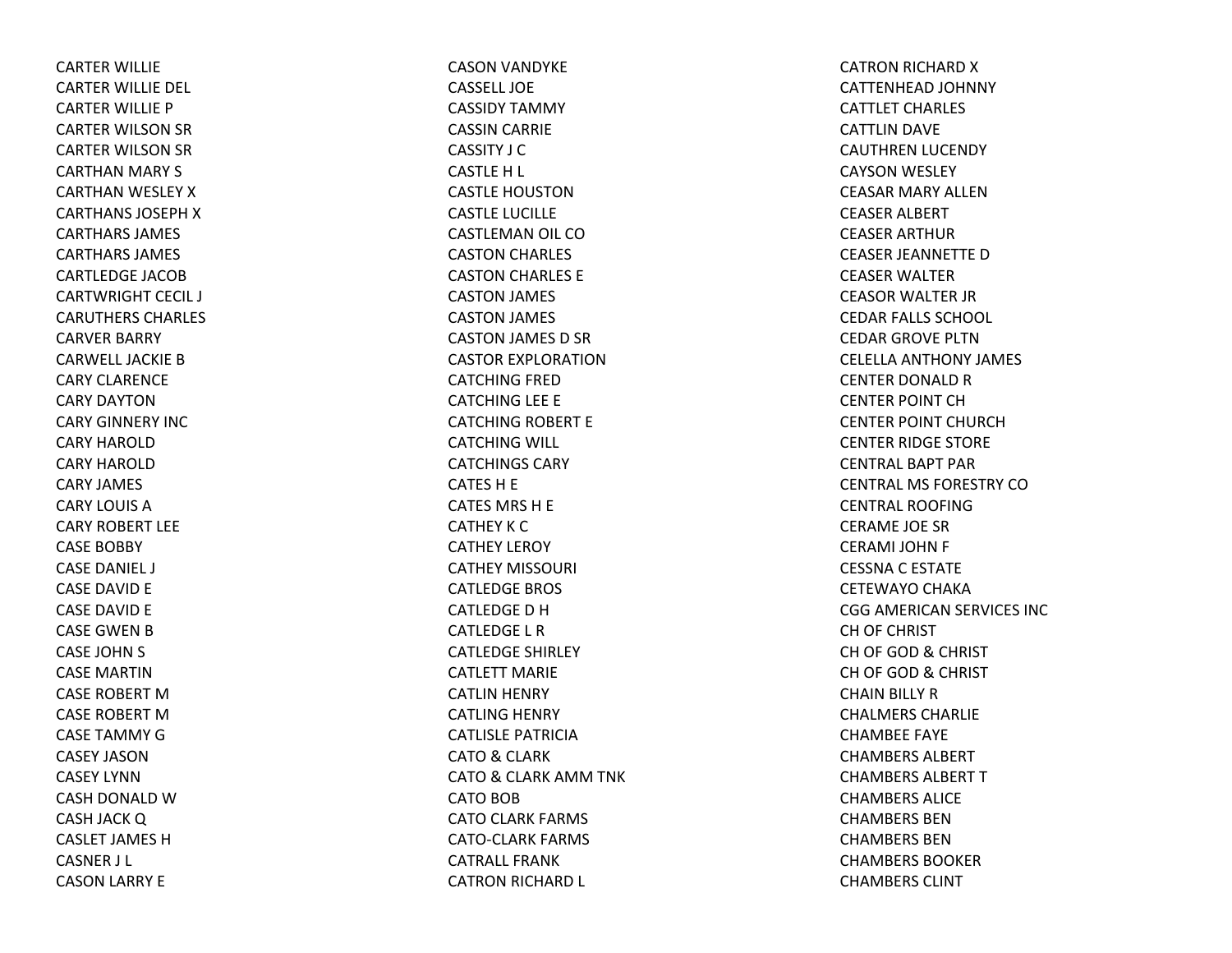CHAMBERS ETHEL XCHAMBERS GUYTONCHAMBERS HORACECHAMBERS HORACE SRCHAMBERS LOUISECHAMBERS MARY V CHAMBERS OGECHAMBERS ROBERT X CHAMBERS SAMCHAMBERS VERACHAMBLEE SHANGE CHAMBLES CLINTCHAMBLESS RAYCHAMBLESS ROBERT X CHAMBLESS ROBERT X CHAMPION ALVIN CHAMPION DAN CHAMPION EMMITT CHAMPION FRED JR CHAMPION J RENEE CHAMPION JACK CHANCELLOR AND SON INC CHANCELLOR AND SON INC CHANCELOR JAMES E CHANDLER BUDD LEE CHANDLER BUDD LEE CHANDLER FLOYDCHANDLER KIMBERLY J CHANDLER ROBERT OCHANDLER RONNIE CHANDLER ROY CHANDLER STEPHENCHANDLER TRL COURT CHANEY ALICECHANEY J ACHANEY JAMES L CHANEY MAJORCHANEY W H CHANEY WILLIECHAPEL HILL FARMS

CHAPEL LIZZIECHAPMANA L CHAPMAN BOBBY ACHAPMAN CAROLYN CHAPMAN CLAUDE CHAPMAN CLAUDE CHAPMAN CLOTE CHAPMAN FANNIE CHAPMAN GENE CHAPMAN LEANN CHAPMAN LOUIS CHAPMAN MRS BENNIE CHAPMAN MYRON L CHAPMAN PATSY RCHAPMAN PATSY RAY CHAPMAN W B JR CHAPMAN W L JR CHAPMAN WILLIAM B CHAPPEL CHOICECHAPPELL CLEMCHAPPELL EDWARDCHARD RICHARD LEE CHARLTON E C CHARRY WILLIECHASE E WCHASE EMMACHASE OIL & GAS INC CHASE TERRY ACHASE WILLIE CHATHAM MARY F CHATMAN EZALL CHATTER BOX CHAVERS W L CHAVIS CARRIE ESTATE CHEATHAM ANNIE BCHEATHAM J L CHEATHAM J T CHEATHAM JOHN L CHEATHAM LAURIE CCHEATHAM N P

CHEATHAM WILLIE CHEEK MELISSA P CHENAULT FRANKIE E CHENAULT RANDY ECHENEY CHARLIE F CHENEY F A ESTATE CHEROKEE HUNTING CLUB CHEROKEE HUNTING CLUB CHERRY A B CHERRY A B CHERRY JIMCHERRY WILLIECHESTEEN E MCHESTER D E CHESTER DANNY RCHESTER G L CHESTER HARRY MCHESTER JOANNYCHESTER R C CHESTMAN RANDY CHEVRON MINIMART CHICKAWAY ANNIECHILDER DENNIS CHILDERS R C CHILDRESS ADACHILDRESS DAVID L CHILDRESS FREDDIECHILDRESS JIMCHILDRESS LEECHILDRESS NELL CHILDRESS ROBERTCHILDRESS S HCHILDRESS S H JR CHILDRESS SEMO SR CHILDRESS WOODROWCHILDS FRANKIECHILDS LILLIE MAE CHILDS W M CHILDS WILLIAMCHILDS WILLIAM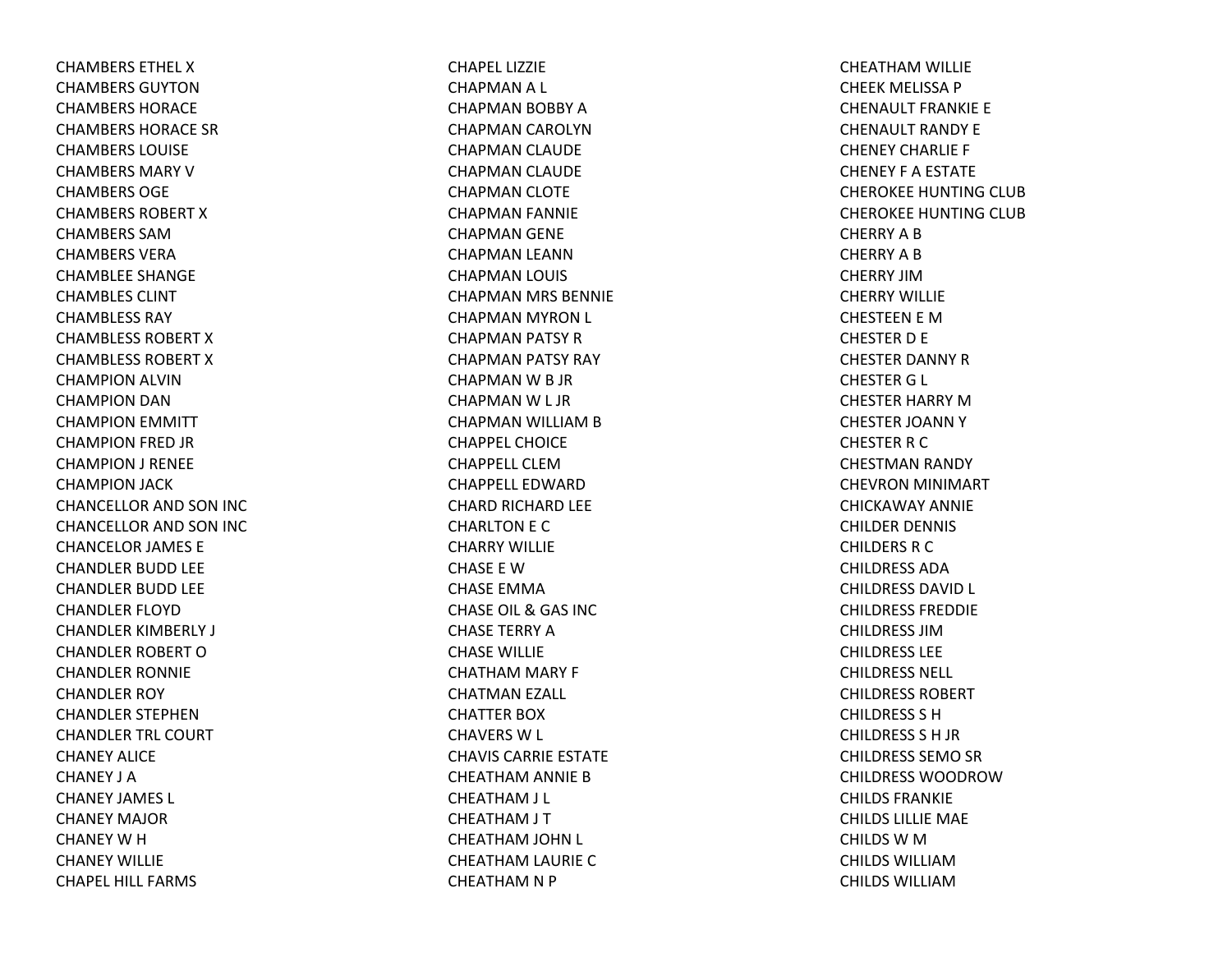CHILDS WILLIAM J CHILDS WILLIAM M III CHILDS WILLIAM M IV CHILTON NELL E CHINN ANDREWCHINN ANDREWCHINN KITTIE CHIPLEY DENNIS CHIPLIN CHARLIE CHIPMAN BROTHERS CHIPMANHWCHISHOLM KRISTEN CHISM LOU PEARLIE CHISOLM BETTY HCHISOLM BRADLEY RCHISOLM CHRISSY CHISOLM EDWARD L CHISOLM F O CHISOLM GEORGE CHISOLM H R CHISOLM HATTIE CHISOLM HOMER E CHISOLM J A CHISOLM JACK CHISOLM JANICE F CHISOLM L Z CHISOLM LAMAR CHISOLM LAWRENCE RCHISOLM LOUISE CHISOLM MRS J E CHISOLM MRS J E CHISOLM O D CHISOLM OLIVER CHISOLM OLIVER DAVID JR CHISOLM PRISCILLA CHISOLM RICHARD CHISOLM RUBY CHISOLM SALLIE CHISOLM SOLOMAN CHISOLMTO

CHISTENBURY D C CHITTY CLAY CHOUCCOLI MARLON H CHRESTMAN CHARLIE CHRESTMAN RANDY XCHRISS MARGARETCHRISTEN GLENN CHRISTIAN DEAN W JR CHRISTIAN HOME CH CHRISTIAN LARIN XCHRISTIAN SAMCHRISTIAN SAMCHRISTIAN SAMUEL P CHRISTMAS CHARLIECHRISTMAS CHARLIECHRISTMAS IKECHRISTMAS JESSIECHRISTMAS JOHNCHRISTOPHER BAYNONCHRISTOPHER ROBERT BCHRISTOPHER ROBERT BCHRISTOPHER ROBERT B JR CHUNN RONNIE L CHUNN RONNIE L CHURCH OF CHRIST CHURCH OF GOD CHURCH OF GOD CHURCH OF GOD CHURCH OF GOD PARS CHURCH OF NAZARENE CHURCH ROBERT CHURCHWELL ROBERT F CICHON JAMES L CINEROS PAUL CIRCLE TS HTN CLUB CITIZENS BANKCITY IMPROVEMENT CL CITY IMPROVEMENT CL CITY SERVICE OIL CLABORN HARRY

CLABORN HARRY CLABORN HARRY CLABURN JOHN WCLAIBORNE JERRELL L CLAMPITT JODIE N CLANTON GEORGE CLANTON LESLIE G SR CLANTON MAYBELLE CLANTON ROBERTA CLARDY THOMAS CCLARK AARONCLARK ADAMS CLARK ALICE CLARK AND CATO PLANTING CO CLARK ANNIE CLARK ARTHURCLARK BERT CLARK BILY J CLARK BOBCLARK BUCK JRCLARK C W CLARK CAMP CLARK CAROLYN J CLARK CATO FARMS CLARK CEFUS CLARK CHARLIE CLARK COHENCLARK CURTIS TCLARK DANNY L CLARK DEBORAH J CLARK DINK CLARK DOLAN A CLARK EARLINE CLARK ERNEST CLARK ERNEST CLARK ESSIE LEE CLARK ETHA MAE CLARK F MCLARK FRANK CLARK FRANK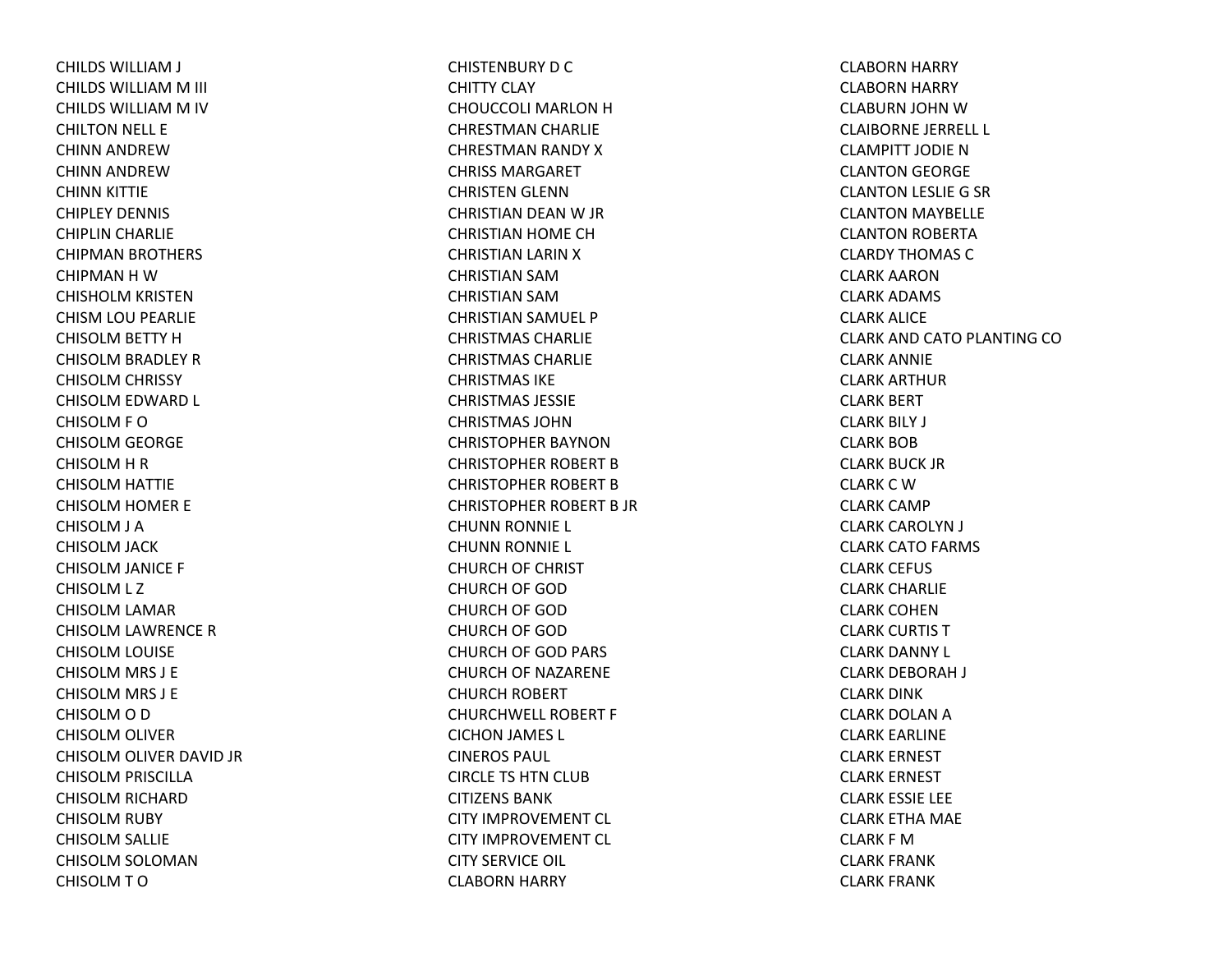CLARK FRANK CLARK FREDCLARK FREDERICK XCLARK FREMONDCLARK GAIL S CLARK GARY CLARK GEORGE MCLARK H Y CLARK HENRY CLARK HENRY CLARK HENRY CLARK HUGHCLARK J DCLARK J DCLARK J RCLARK J T CLARK JACK CLARK JAMES CLARK JAMES CLARK JAMES ACLARK JAMES BCLARK JAMES BCLARK JAMES E CLARK JANNIE CLARK JIMMY CLARK JOHNNIE CLARK KEVINCLARK KIM R CLARK L DANNY CLARK L F CLARK LARRY KCLARK LAURA BELL CLARK LEOLACLARK LEONARD A CLARK LEROY CLARK LEWIS CLARK LEWIS JAMES CLARK LIZZIE CLARK LLOYDCLARK LONNIE SR

CLARK LUCILLE CLARK LULA M CLARK LUTHERCLARK MARJORIE CLARK MARY CLARK MARY ELLACLARK MATTIE CLARK MYRTLE VCLARK NORMAN JR CLARK NORMAN SR CLARK NORMAN X SR CLARK PEARL CLARK PHILLIP CLARK PHILLIP SRCLARK R G CLARK R M CLARK RACHEL CLARK RANDY DUWAYNE CLARK RAYMOND J CLARK RELDA D CLARK ROBERT CLARK ROBERT L CLARK ROSE BUDCLARK ROY CLARK ROY MCLARK RUBY CLARK RUBY JOHNCLARK RUBY LEE CLARK RUFUS CLARK RUTH O CLARK RUTH O CLARK SARAH A CLARK STANLEY CLARK SYLVESTERCLARK TERRY CLARK THOMAS CLARK THOMAS CLARK TOMCLARK VINEY CLARKWT JR

CLARK W T SR CLARK WALTERCLARK WES CLARK WESLEY CLARK WILBURCLARK WILL T SRCLARK WILLIAM F CLARK WILLIE JRCLARK WILLIE SRCLARK WILLIE SRCLARK WOODROWCLARK WOOROW W CLARKZ L CLARKE ANNIE CLARKE HENRY L CLARKE MRS HCCLARKE SYLVESTERXCLARKS CAMPCLASPER SAMCLAUDE WILLIE CLAUNCH DALE CCLAVELLE LESTERCLAXTON TYWANDA ACLAY BOBBY F CLAY CHARLES CLAY DAISY CLAY DIANE N CLAYH J CLAYH J CLAY HENRY CLAY J J CLAY JAMES CLAY JAMES CLAY JESSIECLAY JOHNNY CLAY JOHNNY L CLAY LILACLAY LILLIECLAY LINDBERGHCLAY MARSHALL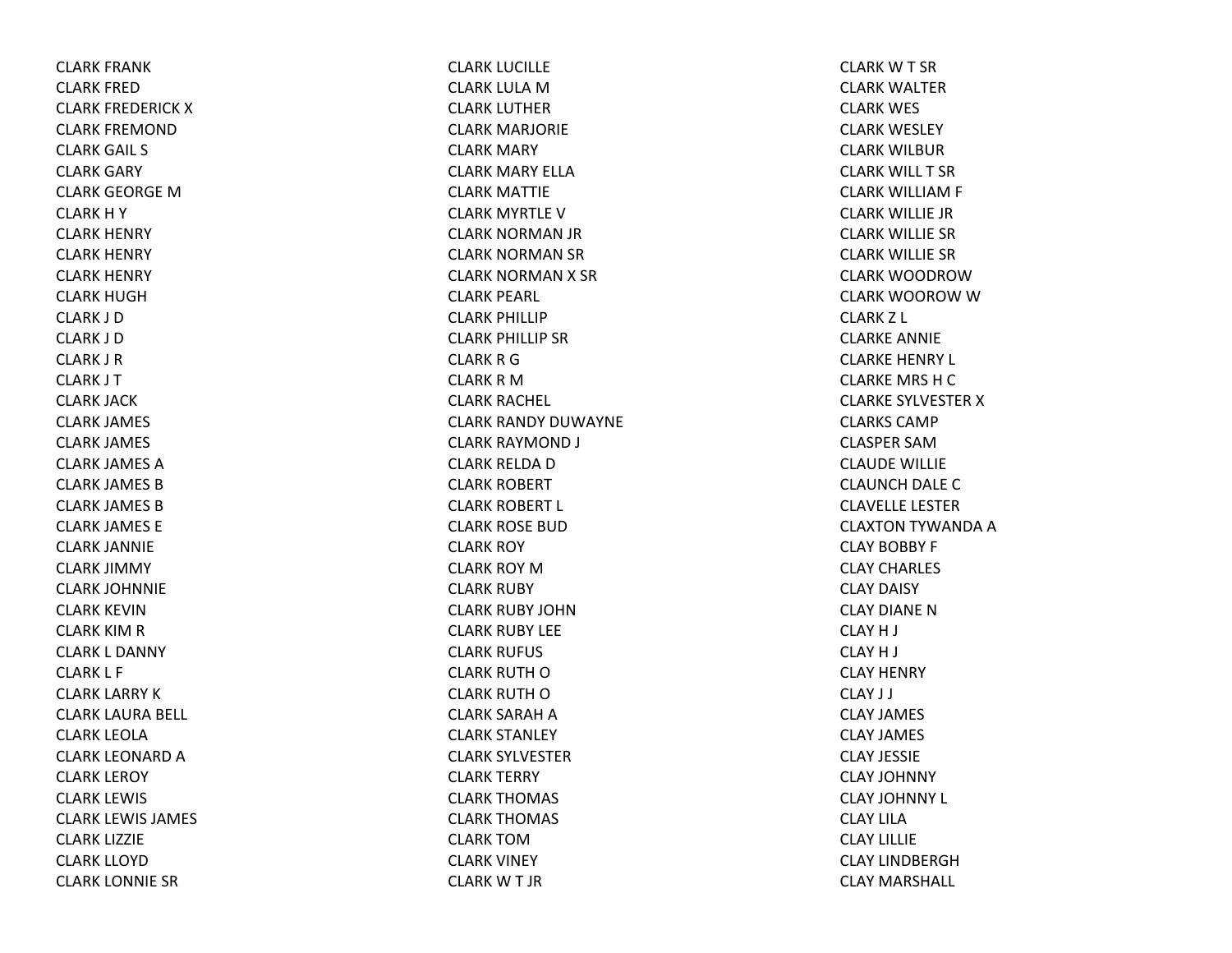CLAY MARY CLAY MCKINLEY OWENS CLAY ROBERT CLAY VIRGAL CLAY VIRGIL MCLAYBON HARRY CLAYBORN GEORGE CLAYBORN HENRY CLAYBORN L MCLAYBORN MARY CLAYBORN SAMCLAYBORN SIMCLAYBORNE CHARLIE CLAYBORNE JOE CLAYBORNE JOHNCLAYBURN ARCHIE CLAYBURN AUTHUR CLAYPOOL SAMANTHA H CLAYTON JOHN RCLAYTON LULA CLEARVIEW TOWER CLEMENS JAMES ECLEMENTS WAYNECLEMMENTS JIMMYCLEMONS OCTAVIA R CLERK AARONCLERK AARON JR CLERK EDCLERK JAMES CLERK LEOLA X CLERK LUELLACLERK TOMMY CLERK WARDINE CLEVE ALFORDCLEVE ROBERT CLEVE ROBERT CLEVELAND BERNICE CLEVELAND BIRDY MCLEVELAND DONCLEVELAND ED G

CLEVELAND EDDIE L CLEVELAND FRANK CLEVELAND HENRY CLEVELAND HENRY CLEVELAND HILLARDCLEVELAND JAMES CLEVELAND LORENE MCLEVELAND O A CLEVELAND ROBERT CLEVELAND ROY LEE CLEVELAND RUBEN L CLEVELAND VERBENA CLEVELAND W T CLIBURN E A JR CLIBURN NAOMI CLIFTON CLIFTON CLIFTON DOROTHY CLIFTON EDNA CLIFTON GEORGE CLIFTON PEARLIE S CLIFTON VICTOR CLIFTON VINCENT DCLINGAN LARRY OCLINTON CORNELIA CLINTON KATIE SUE CLOUSER PAUL DCLOWER ANNIE CLOWER JERRY CLUB DESIRE CLUB H H CLUCK OZIE CLUCK OZIE CLUNAN FRANCES TCLUNAN TIMCLUNAN TIM F CLUNNAN MARY HCO HO RESOURCES INC COACH T C COATES CAROLYN L COATS EDDIDE

COATS GARYCOATS JOHN W COATS LIZZIECOATS LUBERTACOATS SARAHCOATS WALTER JAMES COATS WILLIAMCOBB ARTIE L COBBCCCOBB ELTONCOBB GRADY COBB GRADY COBB J WCOBB LILLIAN F COBB LOTTIE MAE COBBRACOBBRA JR COBB RICKEY COBB STEPHEN P COBBTCCOBBINS ALLENCOBBINS BRUCECOBBINS DEWITTCOBBINS ELEXCOBBINS ELEXECOBBINS GILES COBBINS GILES JRCOBBINS JOHNCOBBINS JOSIE MAE COBBINS LEE H COBBINS LEE H COBBINS LEE HENRY COBBINS LINKCOBBINS LINNIERCOBBINS MARY C COBBINS OLIVER X COBBINS VURNEL COBBINS WALTERCOCCARO JOHN CCOCHRAN ALLEN M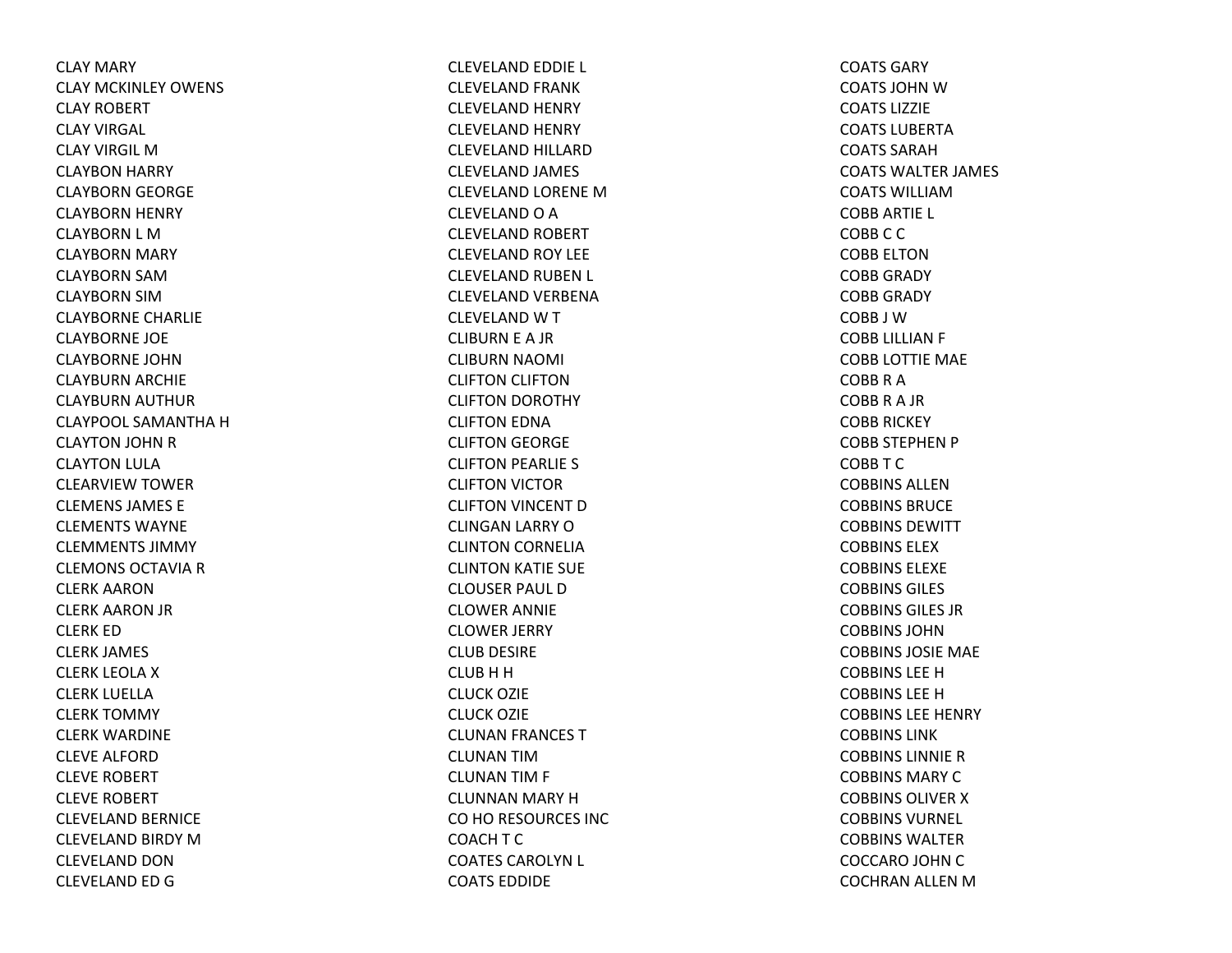COCHRAN CHARLIE COCHRAN DAN COCHRAN DAVID OCOCHRAN GERALD MCOCHRAN LAURA WCOCHRAN V M ESTATE COCKERHAM FREDDY JR COCKRAN A B COCKRAN CURTIS COCKRELL DORSEYCOCKRELL E WCOCKRELL JAMESCOCKRELL JAMES LECOCKRELL JESSIECOCKRELL LINDA C COCKRELL LORETTRA J COCKRELL MARTHACOCKRELL TINA M COCKRELL TRAVISCOCKRELL WILFORDCOCKRELL WOODIECOCKROFT DEWITT COCKROFT DEWITT COCKROFT HERMANCOCKSEY D HUBERT CODY HENRY COFER MARY JEANETTE COFF WITCOFFER BOBCOFFER EDWARDCOFFER LOVETTE LASHUNCOFFEY C G COFFEY GLADYS COFFIN LEE HENRY COFINS PERCYCOGAN BOBBIE COGAN BOBBY COGAN DANNY ACOGAN DELOISE COGAN DOROTHY

COGAN ROBERT WCOGAN ROBERT WCOGAN ROBERT WCOGGIN THOMAS E COGHLAN E F COHEA DEBORAHCOHEA J T COHN ALICE BIRRAGES COHO RESOURCES INC COHO RESOURCES INC COHRON CHARLES HCOKE J CCOKE LAWRENCE BCOKE LORRAINE BCOKER BOBCOKER CHARLES COKER EARL COKER JACK COKER JAMES ACOKER JAMES EARL COKER JOHNCOKER JOHN ERIC COKER LUCY WCOKER MARION JACK COKER MARY KCOKER ROBERT E COKER SAM H COKER SAM H COLBY COCOLBY FARMS COLD LAKE SCHOOL COLDING DANA E COLE ALLENCOLE BERRY GCOLE BOBBY COLE CHARLES COLE CLEVELANDCOLE CLIFTONCOLE CLIFTONCOLE CLIFTON SR

COLE DANNY L COLE DEAN J JR COLE FREDCOLE FREDCOLE FREDDIE COLE HENRY COLE IRENE COLE J FLOYDCOLE JACKCOLE JAMES COLE JESSIE COLE JIMMIE VCOLE JOHN L COLE LAURACOLE LENCOLE LONCOLE LUCRETIA A COLE MARTHACOLE MARY F COLE MISTY COLERBCOLERBCOLE RHONDA MICHELE COLE SILAS COLE SONNY COLE STEVEN A COLEW F COLEWNCOLE WESLEY COLE WILLIE COLE WILLIE COLEMAN ADA COLEMAN ANNIE MCOLEMAN BOB E COLEMAN BOBBY COLEMAN BOBBY L COLEMAN C W JR COLEMAN C WES COLEMAN CAROLYN S COLEMAN CAROLYN V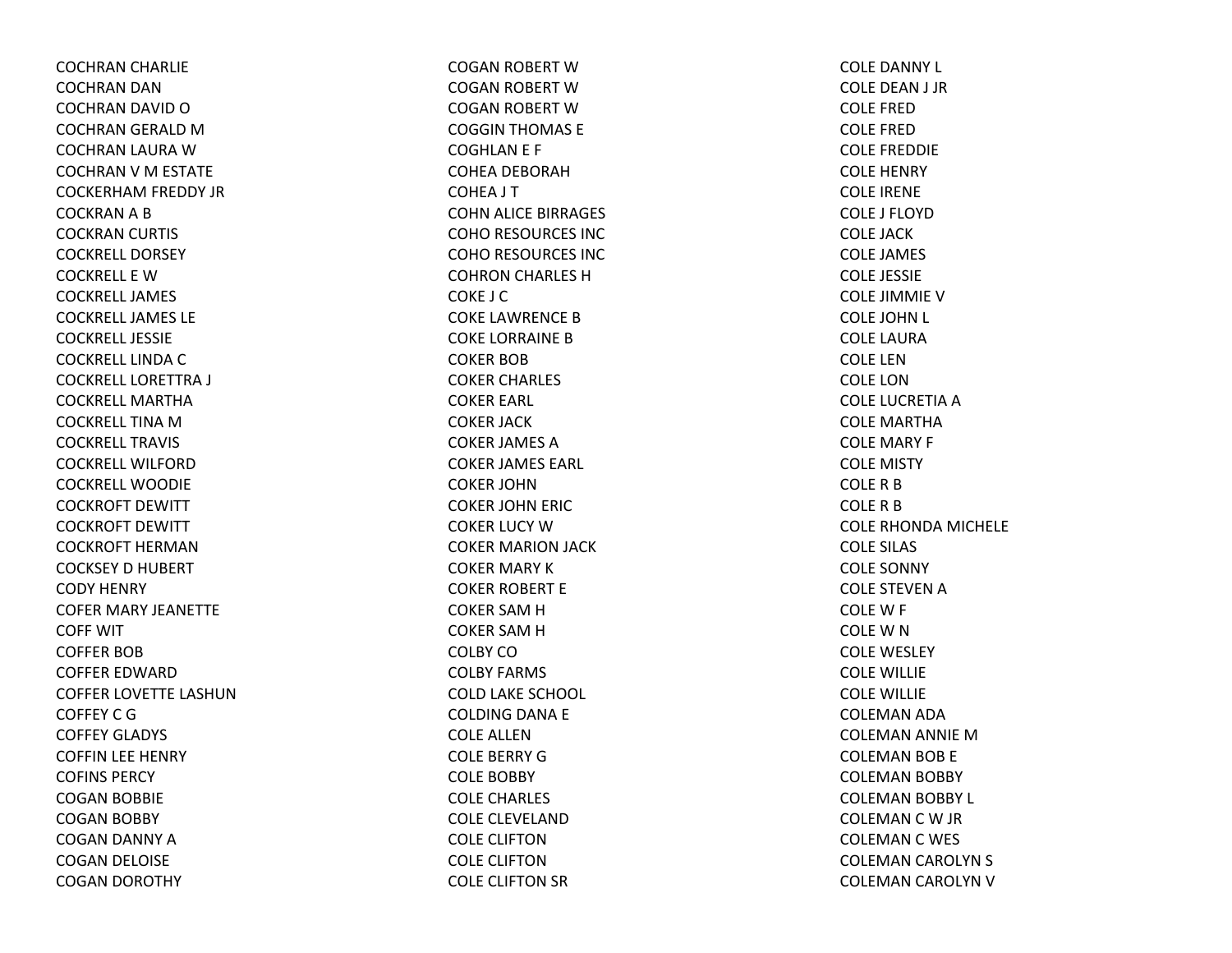COLEMAN CHARLIE CCOLEMAN DAVID COLEMAN DAVID MCOLEMAN DEVAUGHAN COLEMAN DONELL COLEMAN DONNELL S COLEMAN DOUG COLEMAN EDNA F COLEMAN ELIZABETH COLEMAN ELIZABETH KCOLEMAN EULA PERKINS COLEMAN F P COLEMAN FEED BINS COLEMAN FEED BINS COLEMAN FLORENCE COLEMAN GROCOLEMAN H R COLEMAN IRISCA XCOLEMAN ISOMCOLEMAN JAMES COLEMAN JAMES COLEMAN JESSIE EARL COLEMAN JESSIE EARL COLEMAN JESSIE LEE COLEMAN JMS FISH COLEMAN JOE COLEMAN JOE COLEMAN JOE XCOLEMAN JOHN L COLEMAN JOHNNIE BCOLEMAN JOHNNIE J COLEMAN JOHNNY XCOLEMAN JOHNNY XCOLEMAN JOSEPH COLEMAN KEVIN COLEMAN LARRY W JR COLEMAN LIGE COLEMAN LILLIAN WCOLEMAN LINVIE L COLEMAN LURONA A

COLEMAN MARY E S COLEMAN MARY NCOLEMAN MARY NCOLEMAN MINNIE COLEMAN NINA COLEMAN NINA L COLEMAN OBBIE COLEMAN RICHARD COLEMAN RILEY COLEMAN ROBERT E COLEMAN S INC COLEMAN SARAH COLEMAN SARAH JANE COLEMAN SARAH JANE COLEMAN SONNY COLEMAN STEVE E COLEMANTCCOLEMANTMCOLEMAN THOMAS COLEMAN THOMAS COLEMAN THOMAS BCOLEMAN TOMCOLEMAN TOMCOLEMAN VAN COLEMAN VAN COLEMAN W R COLEMAN W R COLEMAN WALTER D JR COLEMAN WILLIAMCOLEMAN WILLIAM K COLEMAN WILLIAM R COLEMAN WILLIE COLEMAN WOODROW W COLEMANS BARB‐Q COLEY ELLIS DCOLEY JAMES COLEY JIMCOLEY SAM P JR COLHOUN JAMES TCOLHOUN R C

COLLESON& WHITE FARMCOLLIER B COLLIER J WCOLLIER S HCOLLING EVELINE XCOLLINS AMMIE H COLLINS ANGELACOLLINS ANNIE M COLLINS BETTY LOUCOLLINS BOBBIECOLLINS BOYDCOLLINS BOYD S COLLINS BRITTANY A COLLINS BUCKCOLLINS CARL XCOLLINS CHARLES ECOLLINS CHARLIECOLLINS COBIECOLLINS COBIE JRCOLLINS CURTIS COLLINS DAVECOLLINS DEECOLLINS DENNIS WCOLLINS DESI L COLLINS DOROTHYCOLLINS DORSEY LEECOLLINS DOW F COLLINS ELENORACOLLINS ELLACOLLINS EUGENECOLLINS EVA MAE COLLINS FLOYDCOLLINS GENEOCOLLINS GEORGECOLLINS HENRY S COLLINS HERBERT JRCOLLINS HERDIECOLLINS HILLARYCOLLINS HOYTCOLLINS HUBERT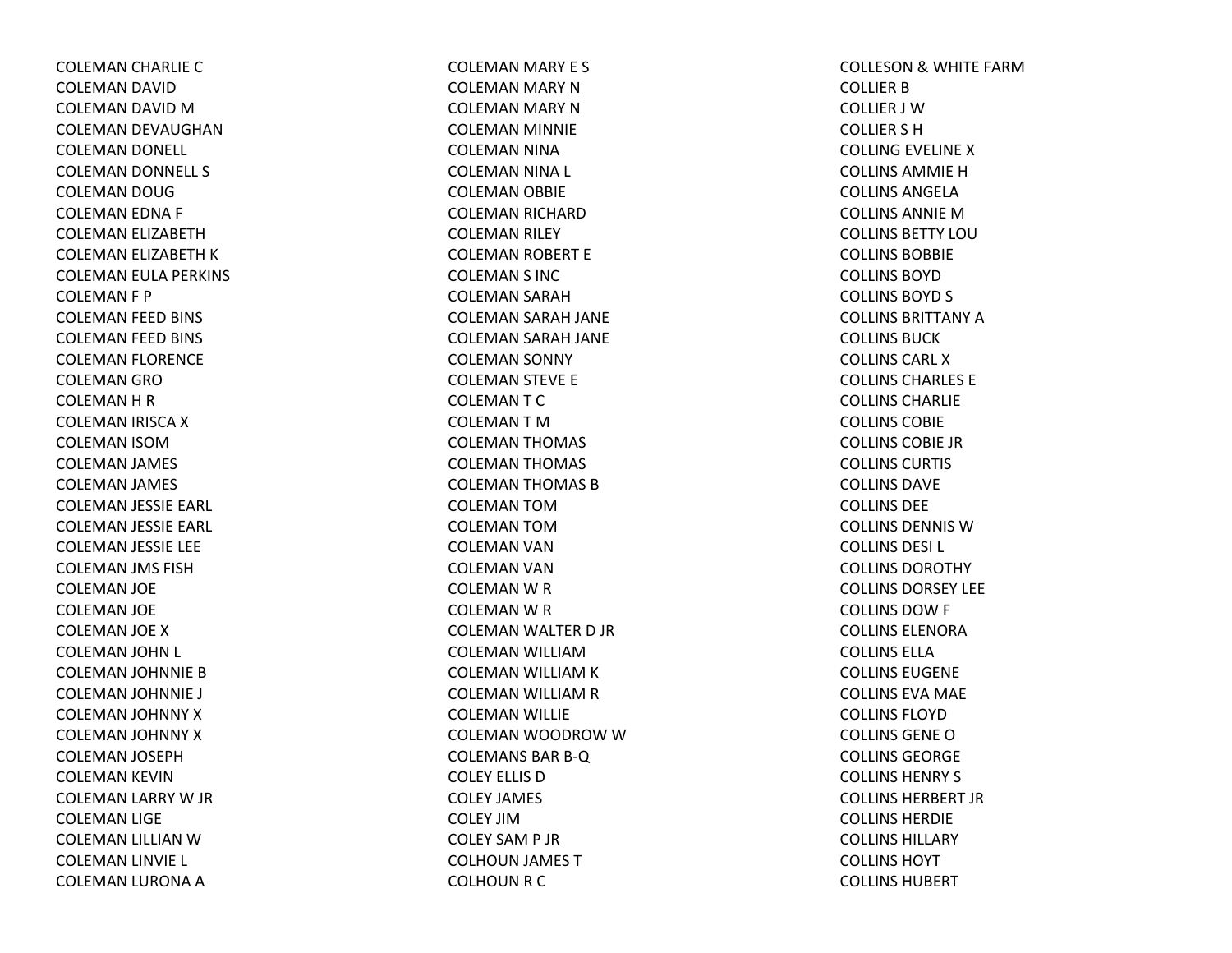COLLINS JAMES COLLINS JAMES COLLINS JAMES COLLINS JAMES TRAVIS COLLINS JAMIE LEE COLLINS JOECOLLINS JOEL COLLINS JOHNCOLLINS JOHNCOLLINS JOHN M COLLINS JOSEPHCOLLINS KEITH& PATRICIA COLLINS KEVIN D COLLINS LANNIECOLLINS LARRY A COLLINS LEOCOLLINS LLOYD E COLLINS LUTHERCOLLINS MARYCOLLINS MARY B COLLINS MARY ECOLLINS MARY L COLLINS MARY LEECOLLINS MAUDE COLLINS MINNIE PCOLLINS MIRANDACOLLINS MIRANDACOLLINS PAT A COLLINS PHILLIPCOLLINS PHILLIP JRCOLLINS R G COLLINS RUBY LEECOLLINS SAMMIE L COLLINS SCOTTCOLLINS SCOTT E JRCOLLINS SENORACOLLINS SETHCOLLINS STAFFORDCOLLINS STANLEY C COLLINS SYLVIA

COLLINSTCCOLLINS TENANTCOLLINS TONY L COLLINS W A COLLINS W P COLLINS WESLEYCOLLINS WESS COLLINS WESS COLLINS WESS COLLINS WILIECOLLINS WILLIAMCOLLINS WILLIECOLLINS WILLIECOLLINS WILLIECOLLINS WILLIECOLLINS WILLIECOLLINS WILLIECOLLINSZTCOLLINSON& WHITE FARMCOLLUM B COLLUM BEATRICE COLLUM BUCK COLLUMH E COLLUM JAMES E COLLUM JAMES E COLLUM JAMES E COLLUM JOHN L COLLUM JOHN TRAV COLLUM LEM COLLUM R G COLLUM ROSCO COLLUM THOMAS COLLUM TOM COLLUM TOMMY COLLUM WALTER COLLUM WASH COLLUMS CURTIS COLMAN EULA MAE COLUMBIA CEMENT COLUMBUS SMITH

COLVIN MARY ANN COMANS DEBORAH R COMANS LARA CANDICE COMANS M L COMBS J F COMBS JOYCECOMBS MATTHEWCOMBSWCCOMBS WILL COMBS WILLIE JRCOMER ANGIE RCOMM CNT HYPR CENTER COMMEN MICHAEL XCOMMON MICHAEL COMMUNITY HALL COMMUNITY HOUSING INC COMPRESSED AIR TECH INC COMPTON CHARLES COMPTON CLARENCE COMPTON G B COMPTON WILLIAM R CONALLY PETERCONANT E CCONCORD CHURCHCONERLY CHANCI CONERLY JAKECONERLY JAMES ECONERLY JAMES ECONFEDERATE B M X CONGER LARRY DCONGER R H CONGER R H CONLEY L S CONLEY O L CONN D C CONN D C CONN DAISY BCONN J P CONN JOHN P JR CONN JOHN P JR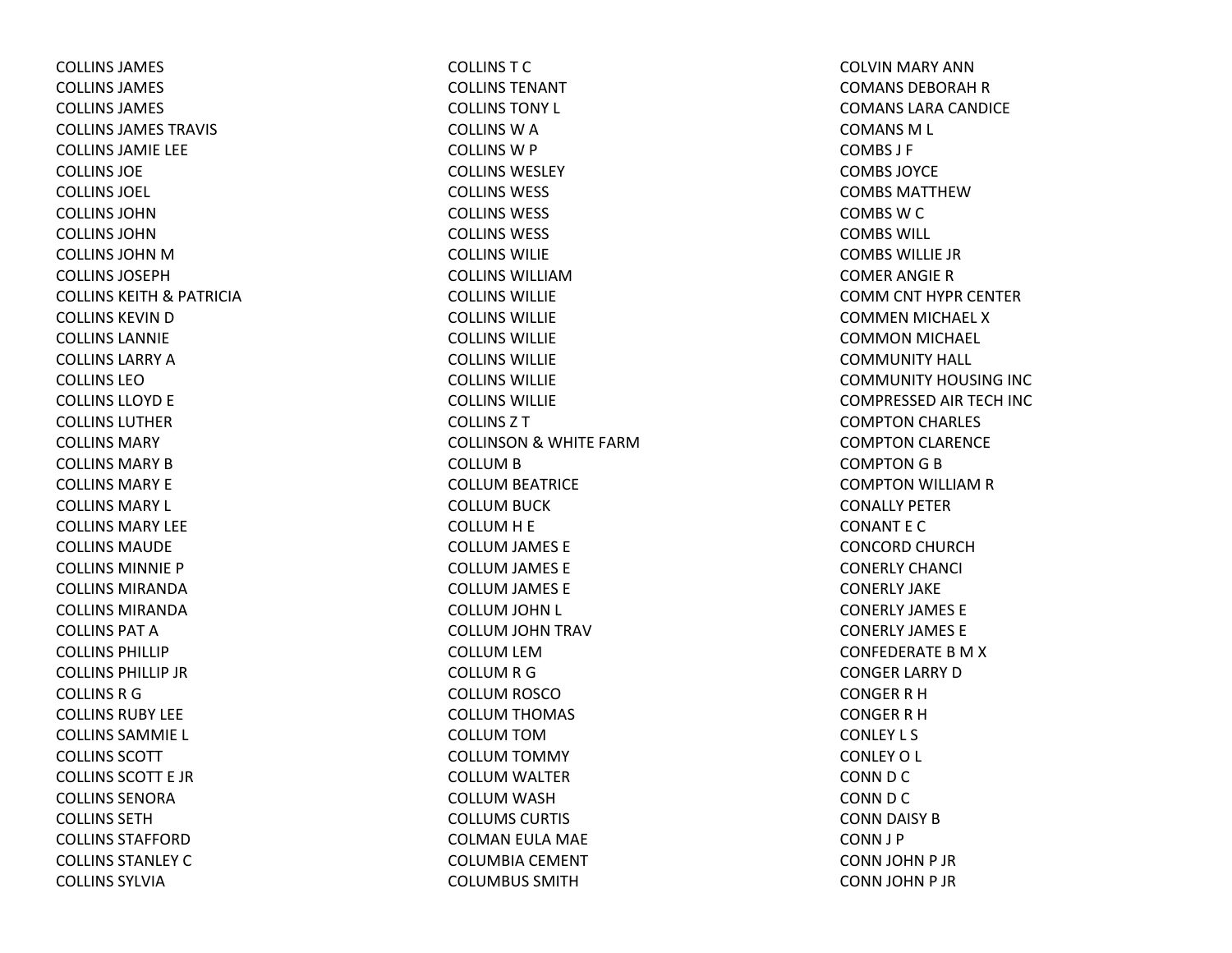CONN JOHNNY JR CONN MARGARET CONN MARK HCONNELLY J J CONNELLY JAKECONNER MIKE E CONNER NAT ELLACONNER RICHARD B CON‐PLEX DIVIOFUSE CONRAD HILTON HTN CLUB CONRAD J A CONRAD JAY ACONRAD JONES ACONRAD R F CONST EQUIP CO CONTEH MARY CONTEH MARY CONTINENTAL EMSCO CO CONWAY ADDCONWAY BENCONWAY CHARLIECONWAY ELMERCONWAY ELMERCONWAY FRANCECONWAY JIMCONWAY JOSEPHINECONWAY M E CONWAY MARY FRACIS CONWAY ORTHORNE E CONWAY SQUAIR CONWAY WILLIE E COODY EDWIN A COODY JOHN E COODY JOYCE C COODY L CCOODY L MCOODY LUCILLE N COODY WARREN V COOKAWCOOKAW JR

COOK BENCOOK CHADCOOK CORACOOK DANNY S COOK DANNY S COOK DAVIDCOOK DEVIN RAY COOK DWIGHT COOK DWIGHT DCOOK EARNEST COOK EARNEST SRCOOK EDCOOK ERNEST L COOK FRANK COOK FRANK COOK GLYNNCOOK IRMA S COOK J BCOOK J CCOOK J DCOOK JAMES COOK JAMES RCOOK JERRY WCOOK JOSEPH DEANCOOK JUNIORCOOK LAURA L COOK LELWIS COOK LEOCOOK MATTIE COOK MRS W I COOK PAUL DCOOKR F COOK RANDY COOK RANDY RCOOK RICHARD G COOK ROSIE COOK SAMCOOK TIM A COOK VICTOR JR COOK VICTOR W

COOK VIOLET MCOOK VIOLET MCOOKWOCOOK WE COOK WELMONCOOK WILLIAM A COOKE CHERYL NCOOKE DONNA J COOKS GROCERYCOOKS MATTIECOOKS REPAIR SERVCOOKSEY AND COKER COOKSEY D HERBERT COOKSEY L S COOLEY FRANKLIN C COOLEY LANNIECOOLEY LONNIECOOLEY MITCHELL GCOOLY CURTIS WCOOMBS J F COOMBS WILL COOMES KENNETH W COOPER ADCOOPER ANDREW L COOPER ANDREW LEE COOPER ANNIE COOPER BERNICE COOPER BOBCOOPER CHARLES JR COOPER CLAUDIA K COOPER CLEMENTINE XCOOPER EMMACOOPER EMMACOOPER EMMA L COOPER ERNEST COOPER ERNEST COOPER GERALDCOOPER GERALDCOOPER HENRY COOPER ISIAH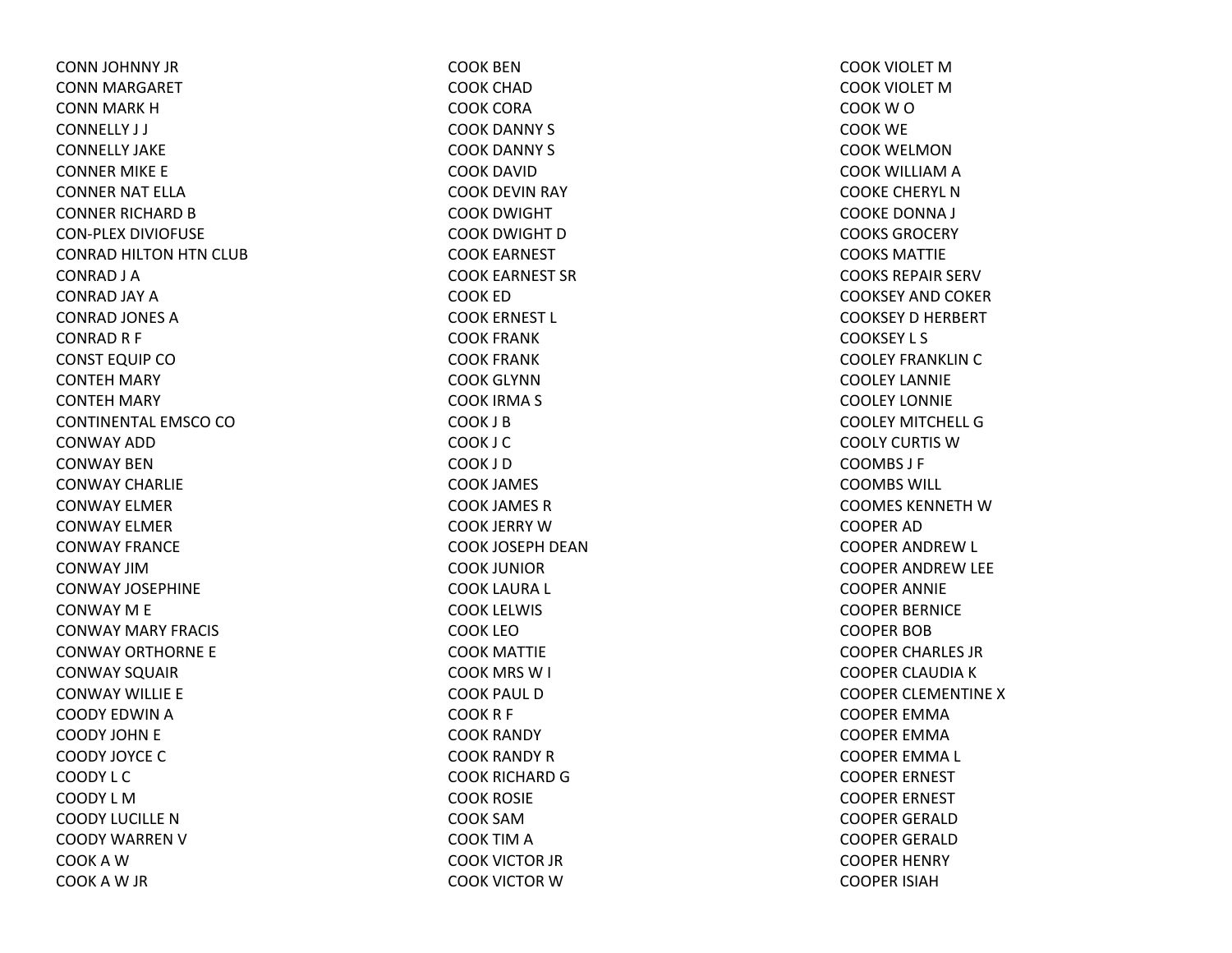COOPER JESSIE COOPER JESSIE J COOPER JEWEL COOPER JIMCOOPER JOE COOPER JOE EMMITT COOPER JOSEPH M COOPER LARRY DCOOPER LARRY XCOOPER LEE COOPER LEROY COOPER LULACOOPER M V COOPER M V ESTATE COOPER MACK COOPER MAJOR COOPER MARTINCOOPER MICHAEL E COOPER MORRIS COOPER MRS J DCOOPER NANCY LOUCOOPER NISHACOOPERONCOOPER P L COOPER PATRICIACOOPER RICHARDCOOPER ROBERT COOPER ROBERT LEE COOPER S F COOPER S T COOPER SAMMY COOPER SAMMY COOPER SCOTT COOPER SHIRLEY COOPER SIDNEY COOPER SIMMIE COOPER SONNY COOPER SUSIE BCOOPERVMCOOPER W B

COOPERW F JR COOPERW F SR COOPER WALTER COOPER WALTER F JR COOPER WILLIAM H COOPER WILLIE COOPER ZOLACO‐OP‐STUDENTSCOPELAND ARLONCOPELAND CAROLYN A COPELAND CHARLES COPELAND H COPELAND H A COPELAND MARY COPELAND WILLIE COPELIN DIRK COPPER WILLIAMCOPPERWOOD LEWIS CORBAN C D CORBETT JOHNCORBIN BILL & J CORDAY W E CORDEIRO VICTOR CORDELL STEVECORK BILL CORLEY EDWARD A CORLEY JAMES CORLEY JASON P CORLEY JOHNCORLEY MITCHCORLEY ROBERT CORMAN ALEXANDER B CORNELY JABEXCORNER RECREATION CN CORNUS HOWARDCORONODO EDWARDO CORPREW OLIVER WCORRALEJO JESSIE TORRES CORS SHEILA B CORTES MILDRED B

CORTESI VINCENTCORTWELL FREDDIECORUM AND CO CORY MABLECORY ROBERT COSBY WEMORECOSTELLO TOMMY COTHRAN L V COTHREN CHARLES DCOTHREN CHARLES DCOTTEN BERTIE CCOTTEN BERTIE CCOTTEN CHRISTOPHER COTTEN J MICHAEL COTTEN JAMES M II COTTEN LORETTA COTTEN TEREASA COTTEN TRACEY MCOTTEN WILLIAM L COTTENHEAD JOHNNY COTTLE JIMTCOTTLE R B COTTOM W A COTTON ALLEN COTTON BOB COTTON CAMP COTTON CLEVE COTTON DUDLEY COTTON E ANN COTTON GIN PROD OFF COTTON HAYMON LAURA COTTON HOLSUM BAKERY COTTON ROBERT JR COTTON ROBERT L COTTON W T COTTON W T COTTON'S BAIT SHOPCOTTRELL FRANKCOUCH RANDY COULTAS BROS FARM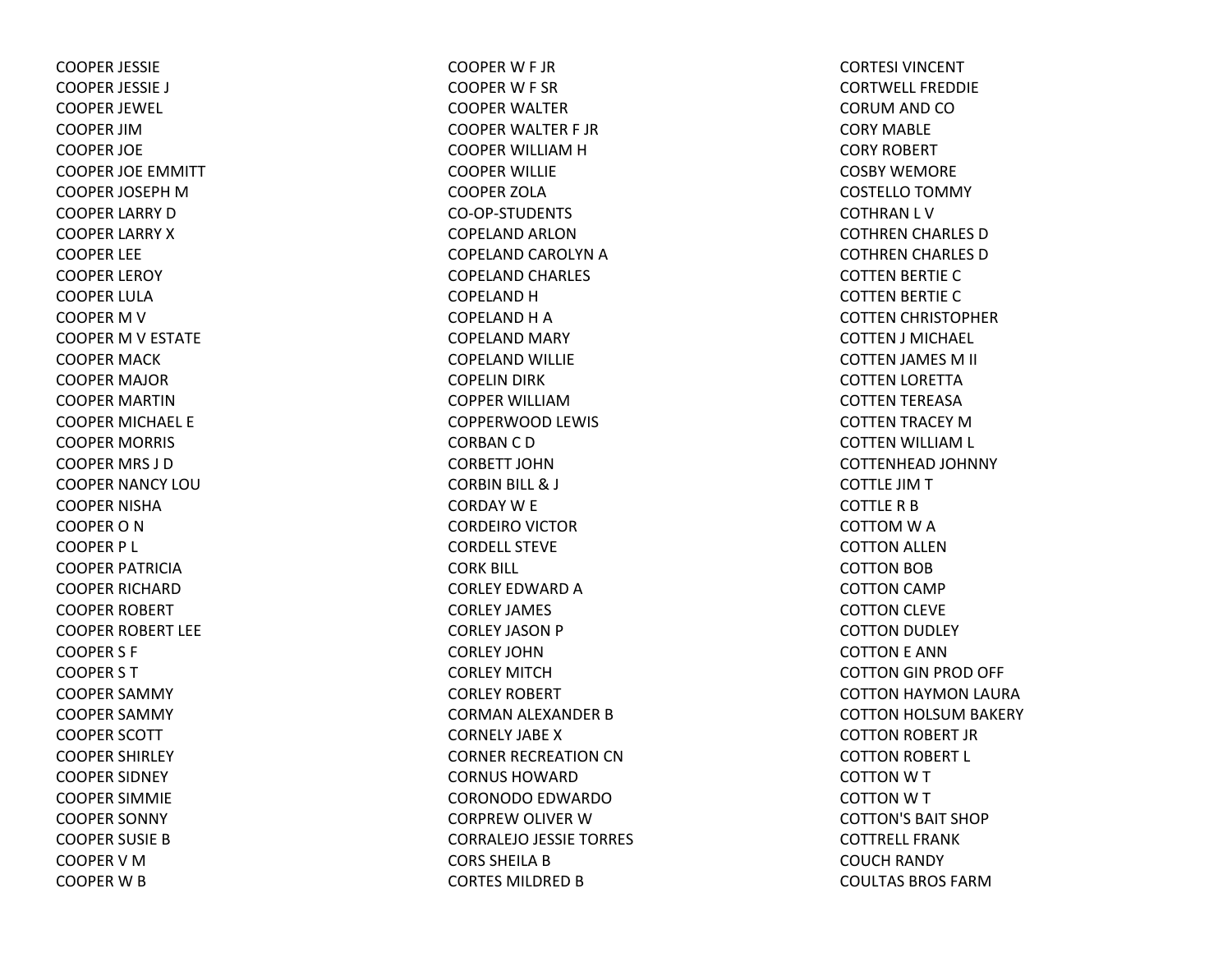COULTAS DICKCOULTER CLYDE COULTER LARRY S COULTER MACK COUNTRY LIVING HOME COUNTRYMAN SUSIE COUNTS CAROL ACOUNTS CRAIGCOUNTS DONALDCOUNTS FRANKIECOUNTS LEROYCOUNTS LYNNCOUNTS MRS LEROYCOUNTS RONNIEKCOUNTS RONNIEKCOUNTS SHELBYCOURINS PURVIS COURT BILL COURTNEY C H COURTNEY CLIFTONCOURTNEY EULACOURTNEY GRACIE L COURTNEY IVY WCOURTNEY JERRY COURTNEY JOECOURTNEY RUFUS OTIS COURTS CATHERINECOURTS CORA LEE COURTS ELSIE E COURTS GARON B COURTS HENRY LEECOURTS LEE HENRY COURTS LIZZIECOURTS MYRON D COURTS SARAHCOURTS W G COURTS WALTERCOUSINS CLARACOUSINS CURTIS COUSINS HENRY

COUSINS WENDYCOUTCH FRANKIE COUTCH W J COUTNEY JAMES COVEY A T COVEY CHARLES COVEY TRANNY MCOVINGTON EARL COVINGTON JAMES COVINGTON JAMES COVINGTON JIMMY COVINGTON MACK COVINGTON RUTH COVINGTON RUTH COVINGTON WAYNE COWAN EARL JAMES COWAN ELI JR COWAN ETHEL COWAN FRANK COWAN JACK COWAN JEANETTA COWAN JOE COWAN JOE LEE COWAN LINCOLN COWAN MRS WACOWAN RICHARD COWAN RICHARD JR COWAN ROBERT HCOWAN WINIFRED J COWANS ARTHUR JAMES COWANS ELI COWANS ELSIE H COWANS LUTHERCOWANS VIOLACOWART E J COWDEN JAMES E COWEN JOHN COWEN JOHN ACOX ALVINCOX ANTHONY

COX CHARLES L COX CHARLES RCOX CONSTRUCTION COCOX DANCOX DELLA M COX EDWARDCOX HERMAN L SR COX J WCOX J WCOX JAMES L COX JAMES L COX JEFFRCOX JERRY MCOX JESSIE COX LOU BERTHA COX LOU BERTHA COX MANDY L COX MARY COX MARY COLLEENCOX QUINCY COX ROSETTACOX SAMUEL J COX STEVE COX TRUCKING INC COX VICKIE CCOX VICKIE CCOXWCCOXW E COX WALTERCOX WALTER C SR COX WALTER LEE COX WAYNE COX WILLIAMCOX WILLIAM S COXBURG M E CHURCH COYLE H B CRABTREE ADACRABTREE CLARENCE CRABTREE DAVIDCRABTREE EDWARD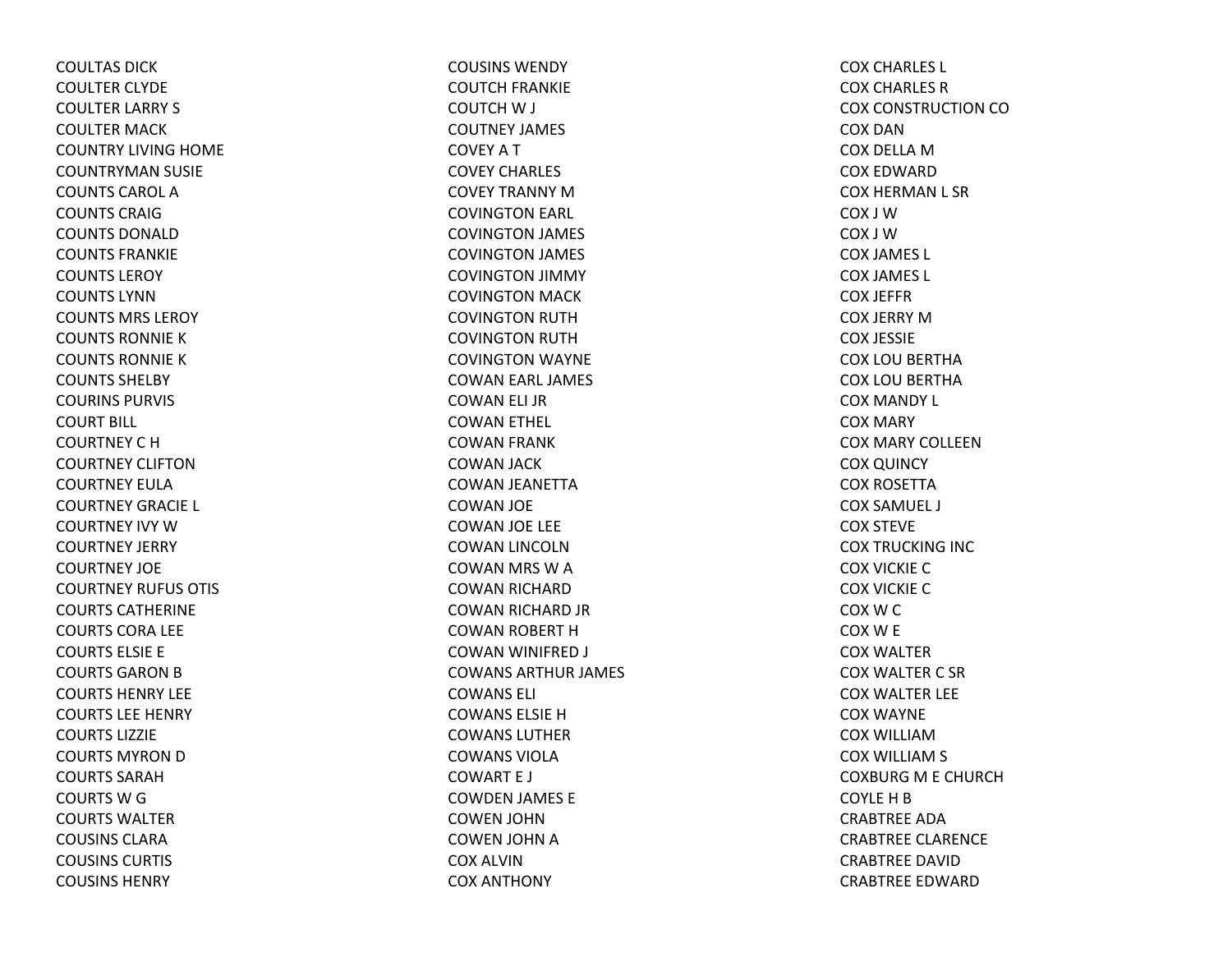CRABTREE HOMER O CRADDOCK W A CRAFT ANDERSONCRAFT BRYHNCRAFT JAMIE G CRAFT JERRY J CRAFT K E CRAFT KATIE LOUCRAFT RICKY CRAIG ETHEL CRAIG J E CRAIG JAMES ACRAIG K BRIEN CRAIG NATHANIEL CRAIG WILL CRAIG WILLIAM P II CRAIN LEOCRAIN ROBERT S CRANE EDGAR M II CRANE KIMBERLY BCRANE MICHAEL E CRANFORD R A CRANFORD RAY CRANSTON STACY CRAPPS HERBERTCRAPPS J WCRAPPS JOECRAPPS VANCRATON LULLA CRATON LULLA CRAWELL JACKIE B CRAWFORDA P JR CRAWFORD AND WHITE CRAWFORD BRENDA GCRAWFORD CARRIE CRAWFORD CHARLIE CRAWFORD EDITH E CRAWFORD HAROLD CRAWFORD JAMES CRAWFORD LARRY E

CRAWFORD LINDA RCRAWFORD P GCRAWFORD R A CRAWFORD R E CRAWFORD SAMMY CRAWFORD W H CRAWFORD WILLIE BCRAYTON CHRISTINE RCRAYTON LILLIE CRAYTON LILLIE CRAYTON WANDA OCREECH CHARLES CREECH GARY CREEK CHARLES CREEK TODDCREEKMORE J HCREEL BUILDING SUPPLY CREEL DOTCREEL GEORGECREEL GUYCREEL GWYNCREELH TEEN CENTER CREEL JOHN E CREEL JOHNNY R CREEL KRISTI CREEL LUTHER J CREEL MARTHACREEL MRS J BCREEL S MCREEL SARAH A CREEL SARAH A CREIGHTON DANIEL CREIGHTON HENRY CREIGHTON NELLIE CREIGHTON SPENCER CREMER JAMES CREMER SAMCRESS TIMBERLAND LLC CRESSWELL ERNESTCRESSWELL FRANK

CRESSWELL FRANKCRESSWELL JIMMIECRESSWELL JIMMYXCRESTON DELORES MCRESTVIEW FARMS CREW TONY E CREWS MARY L CRIDDLE DAVID WIDDLE CRIDDLE JAMES L CRIDDLE JIMMY LIDDLE CRIDER FLOYDCRIDER JOHN L CRIGLER BOBCRIMM D CHRISTINE CRIMM HAL S CRIMM JACKIE CRIMM JACKIE CRIMM JACKIE L CRIMM JEWEL CRIMM M C CRIMM MELVIN CRIMM MYRTLE XCRIMM RICHARD MCRIMM TRAVIS CRISCOE JOHN D CRISS CARL DCRISS IDA BELL CRISS MANUEL CRISS NICOLECRIST DAVIDCRIST LARRY DALECRIST MICHAEL OCRIST RONNIECRITTENDEN CONST COCRIZER WARRENCROCKER MRS SAMCROCKER SAMCROCKER SAMCROCKET THOMAS CROCKETT ELLA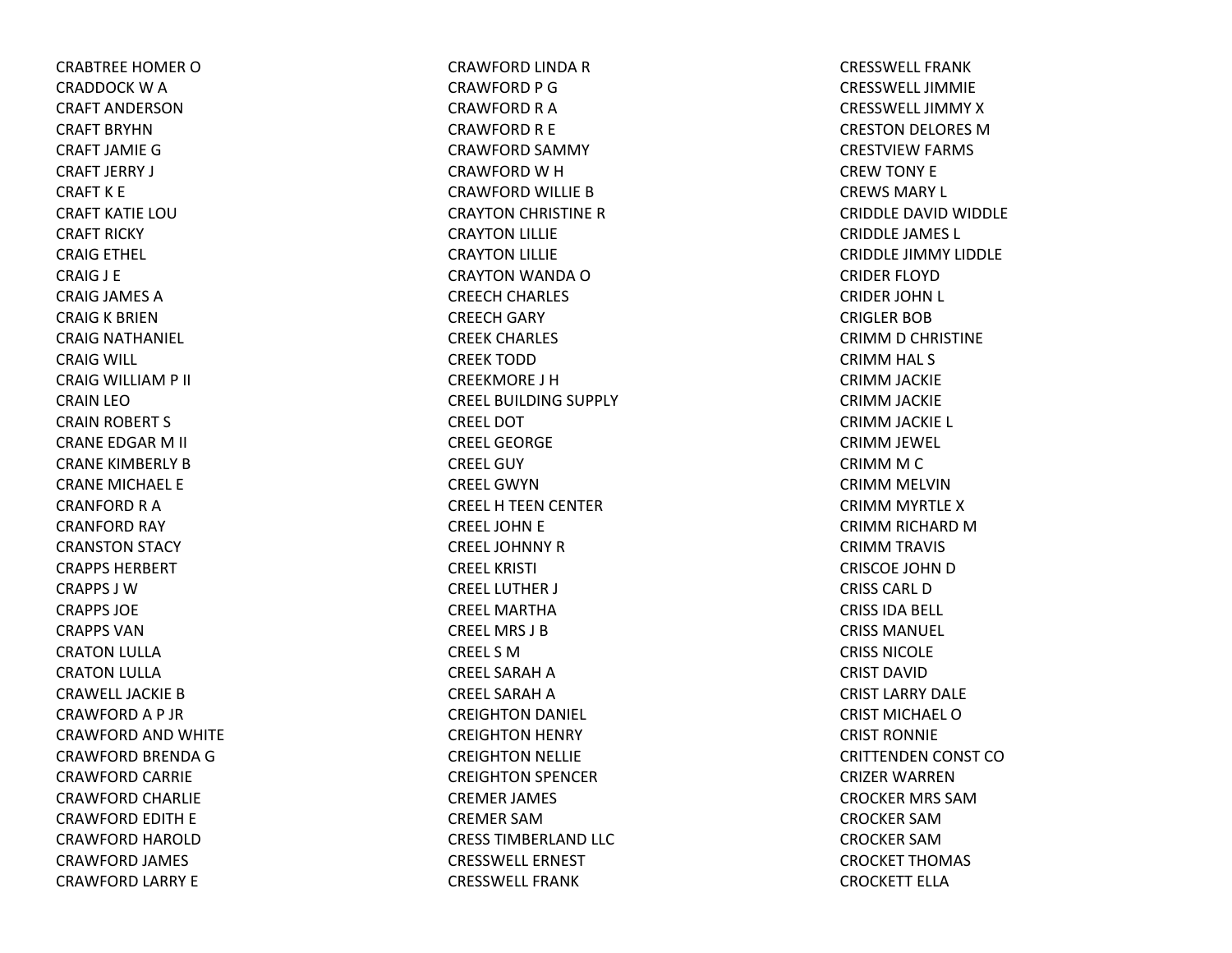CROCKETT RUBY LECROCKETT RUBY LEECROCKRELL LARTHELECROCKRELL ROBERTACROCKS FISH FARMCROCKS FISH FARMCROFT BARBARA A CROGIER FRIZELL CROSBY BOB R CROSBY BOB R CROSBY CHRISTY HCROSBY DAISY MAECROSBY DOYLECROSBY ELIZABETH X CROSBY J CCROSBY J CCROSBY JAMES MCROSBY MARY CROSBY MELONY I CROSBY O C CROSBY WILLIECROSBY WILLIE XCROSBY WILLIS CROSBY WILLIS CROSBY WILLIS CROSLEY SAMPSONCROSS ASHLEYCROSS EARMA LEE CROSS ROBERT LEECROSS W L CROSS W L CROSS W S CROSSROADS CHURCHCROTWELL INEZCROUCH AND MURPHREE CONST CROUCH WILLIAM L JR CROW GEORGE CROWDER CHARLES WCROWDER CHARLES WCROWDER CHARLES W

CROWDER HERMANCROWDER HERMAN R JR CROWDER W L CROWE JERRY L CROWE MARY CROWELL JOHN E CROWELL JOHN E CROWIER FRIZELL CROWLEY DONCROWN PAPER COCROWN ZELLERBACH CROWSON WILLIAM A CROWT ROSIE LEE CROZIER ANGIE LEE CROZIER CLAUDE CRUCHIN BUNK CRUCTHFIELDS 3‐61CRUMBEY EDWARDCRUMP ABRAHAMCRUMP MACKCRUMP RITACRUMPIN JAMES CRUMPTON ROBERT K CRUNPECKER W M CRUTCHER FRANK CRUTCHER NANNIE CRUTCHER WESLEY CRUTCHER WILLIE CRUTCHFEILDS 3‐61CRUTCHFIELD GROCERY CRUTCHFIELD JIMMIE CRUTCHFIELD PHILLIP T CRUTCHFIELD STEVE X CRUTCHFILED PHILLIP T CRUTE DAVE CRUZ EDCUBIT ALBERT CUBIT JAMES CUBIT JOECUBIT WILLIAM

CUBLEY JOHN E CULBERSON LINDA C CULBERTON MARK CULHANE PAUL ACULLUM JAMES E CULPEPPER JAMES L CULPEPPER JAMES LESTER CULPEPPER MORRIS CULPEPPER MORRIS CULPEPPER RICHARD X CULPEPPER ZANE CULVER ISIAHCUMBERLAND BOBBY CUMBERLAND THOMAS CUMMING R L CUMMINGS CANDACECUMMINGS D R CUMMINGS DAVIDCUMMINGS DAVID P CUMMINGS ERNEST F CUMMINGS ESTER J CUMMINGS ESTER J CUMMINGS FANNIECUMMINGS FREDCUMMINGS GILBERTCUMMINGS GILBERTCUMMINGS H R CUMMINGS HENRIETTCUMMINGS J J CUMMINGS J J CUMMINGS JENNETTE L CUMMINGS JOHN R CUMMINGS JOHNNACUMMINGS JONAS CUMMINGS MAGGIE RCUMMINGS MARIONCUMMINGS MARION H CUMMINGS MARION MCUMMINGS MINNIECUMMINGS PREACHER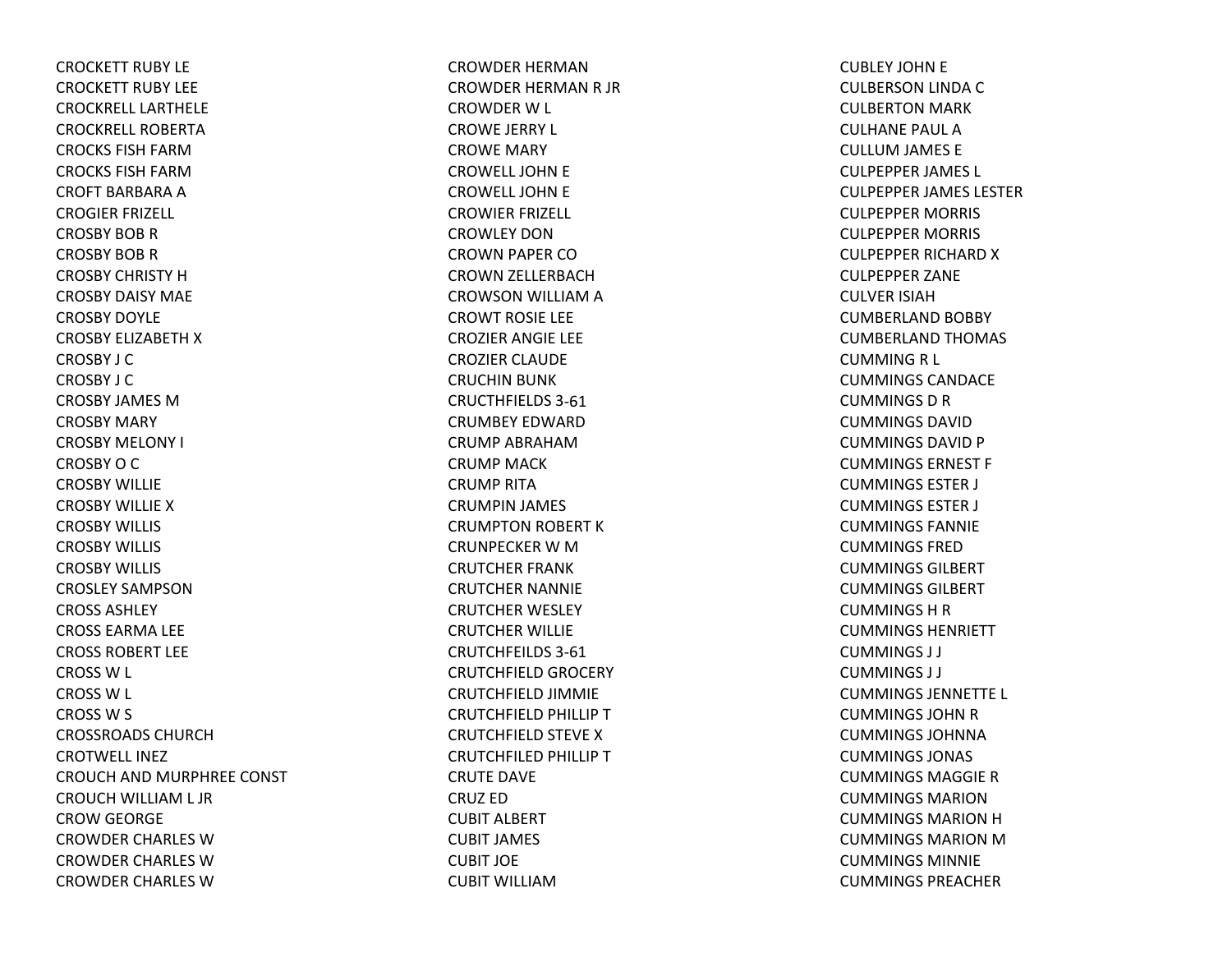CUMMINGS R HOMER CUMMINGS ROBERTCUMMINGS S KCUMMINGS SESSIONS KCUMMINGS SESSIONS KCUMMINGS SHIRLEY D CUMMINGS TONYA R CUMMINGSW F CUMMINSDRCUMMINSDRCUMMINS DOC R CUMMINS EULA MAE CUMMINS JAMES L CUMMINS S KCUNNINGHAM& PARRISH CUNNINGHAM BESSIE CUNNINGHAM J E CUNNINGHAM JAMES CUNNINGHAM JAMES JR CUNNINGHAM MARVIN CUNTIFFE APPIE CUPIT JOSEPH E CUPITS CAMPCUPP DAVEDACUPPLES JANICECURET MARJORIE L CURLE W C CURLEY JESSIECURRAN LYDIA CURRIE KAREN SHELTON CURROUGHSC E **CURRY** CURRY BERTHACURRY BETTY JEANCURRY C E CURRYC S CURRYC S JRCURRY CINDY ECURRY DAVIDCURRY GLORY W

CURRY RUBY LEECURTES MARY L CURTIS FREDDIECURTIS JAMES CURTIS NITACURTIS NITACURTIS ROBERTCUSTOM BUTCHERING CO CUT RITE LBR& TIE CUTRER DOUGCUTRES ROYCUTRIGHT LESLIECUTRIGHT O M CYPRESS BAYOU HTG CYPRESS CHAPEL CHCYPRESS CREEK FRMCYPRESS CREEK HUNT CLUBD&D EQUIPMENT D&M VENTURES, LLC, DACA PAINTINGDACUS CHADDADD MARVINDAFFRON KAREN GDAIGLE LINDA C DAILEY BESSIE X DAILEY BESSIE X DAILEY JOEDAILEY LEONDAILEY NELLIEDAILEY NELSON X DAILY CHARLOTTEDAILY KIRBY DAILY LINDSEY DAILY LINDSEY JRDAILY MAXINEDAISEY CARL XDALE AMY DALETMDALE WILLOWDALE WILLOW W

DALLAS PATSY M DALLAS PHILLIP R DALLAS RICHARD W DALLAS SHERRYDALTON C D DALTON GENEVA DALTON IDA DALTON L C DALTON MARIE DALTON WILLIE DAMIENS N R DAMIENS NORMAN P DAMPIER MARVIN P SR DANCE CLIFFORD III DANE JAMES DANFORD L MDANFORD LOUISE MDANIEL MELLONDANIEL RICHARD B DANIEL ROBERT C DANIELS ANNIEDANIELS ARNETTDANIELS CECIL HDANIELS CLYDE H JR DANIELS DORIS DANIELS ERICDANIELS ERICDANIELS GEORGEDANIELS JESSIE J DANIELS KAYDANIELS MARYDANIELS NEAL ESTATE DANIELS OSTER H DANIELS ROBERT L DANIELS SONNY J DANIELS THOMAS ERICDANIELS TOMMIEDANIELS TOMMY H DANIELS W M DANIELS WILLIAM JONAS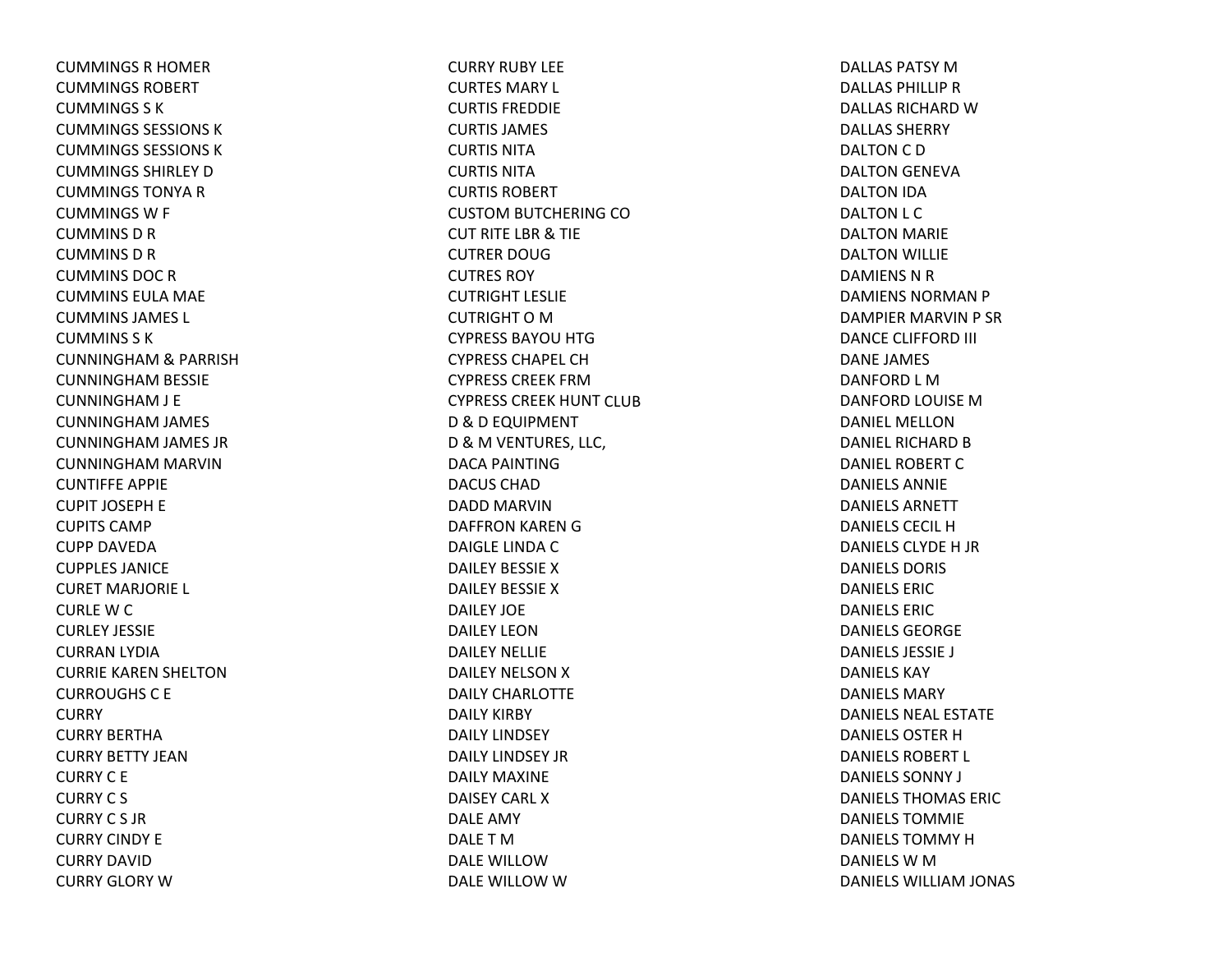DANS ONE STOPDANSBY TOMDANSBY TOMDANTONE FRANK JRDANTONE VINCE DANTZLER EDNADANVILLE JAMES JRDARBY DENNIS ADARDEN CODARDEN GEORGE DARDNER SONDARGITZ PERRY D DARLING ANNIE GDARLING BEVERLY DARLING MARY LEE DARLING MELVINDARLING MELVINDARLING YOLANDA DARNELL B S DARNELL ENG CORP DARNELL MARIERDARNELL R B DARRINGTON GILRUTH DAVE IMP CODAVEISON S ODAVENPORTA L DAVENPORT ANDREWDAVENPORT ELBERT TDAVENPORT ERSCINEDAVENPORT LOUISEDAVENPORT PAINT CODAVENPORT SALLY DAVENPORTT L DAVES OSCARDAVES P L DAVES P L DAVID NANCY DAVID NICK DAVID RANDALL DAVID TERRY

DAVIDS PLACEDAVIDSON B L DAVIDSON C DAVIDSON CLIFFORD CDAVIDSON CRAIG DAVIDSON IKE DAVIDSON JACK DAVIDSON JAMES E DAVIDSON JERRY ADAVIDSON JERRY L DAVIDSON JOHN ADAVIDSON JOHN CDAVIDSON JOYCE DAVIDSON LAMAR DAVIDSON LUCILLE HDAVIDSON LUCILLE HDAVIDSON MARK DAVIDSON MONICA DAVIDSON MONICA DAVIDSON MRS ABDAVIDSON OPAL L DAVIDSON RACHAEL TDAVIDSONTDDAVIDSON TERRY DAVIDSON TIMOTHY E DAVIDSON V D DAVINE MONROE DAVIS& BLACKBURN DAVISA E DAVISAMDAVISAWDAVISAWDAVISAW JR DAVIS ABLEDAVIS ALAMDAVIS ALBERTDAVIS ALFERDAVIS ALLENDAVIS ANGELADAVIS ANGELINE

DAVIS ANICE D DAVIS ASHADAVIS B ELLA DAVIS B H DAVIS BARBADAVIS BENDAVIS BENDAVIS BENNIEDAVIS BERNICEDAVIS BERNICEDAVIS BERNICE J DAVIS BERTHADAVIS BERTHA T DAVIS BERTHA T DAVIS BERTHA X DAVIS BESSIE REE DAVIS BEVERLYDAVIS BILL DAVIS BILLY JOEDAVIS BOBDAVIS BOBBY L DAVIS BONNIEDAVIS BONNIE M DAVIS BUSTERDAVIS BUSTERDAVISCDDAVIS C M DAVISCTDAVIS CALLIEDAVIS CARL DAVIS CARL DAVIS CARL F DAVIS CECIL DAVIS CELIADAVIS CHARLES DAVIS CHARLES RDAVIS CHARLIEDAVIS CLARENCEDAVIS CLAYTON D JR DAVIS CLIFTON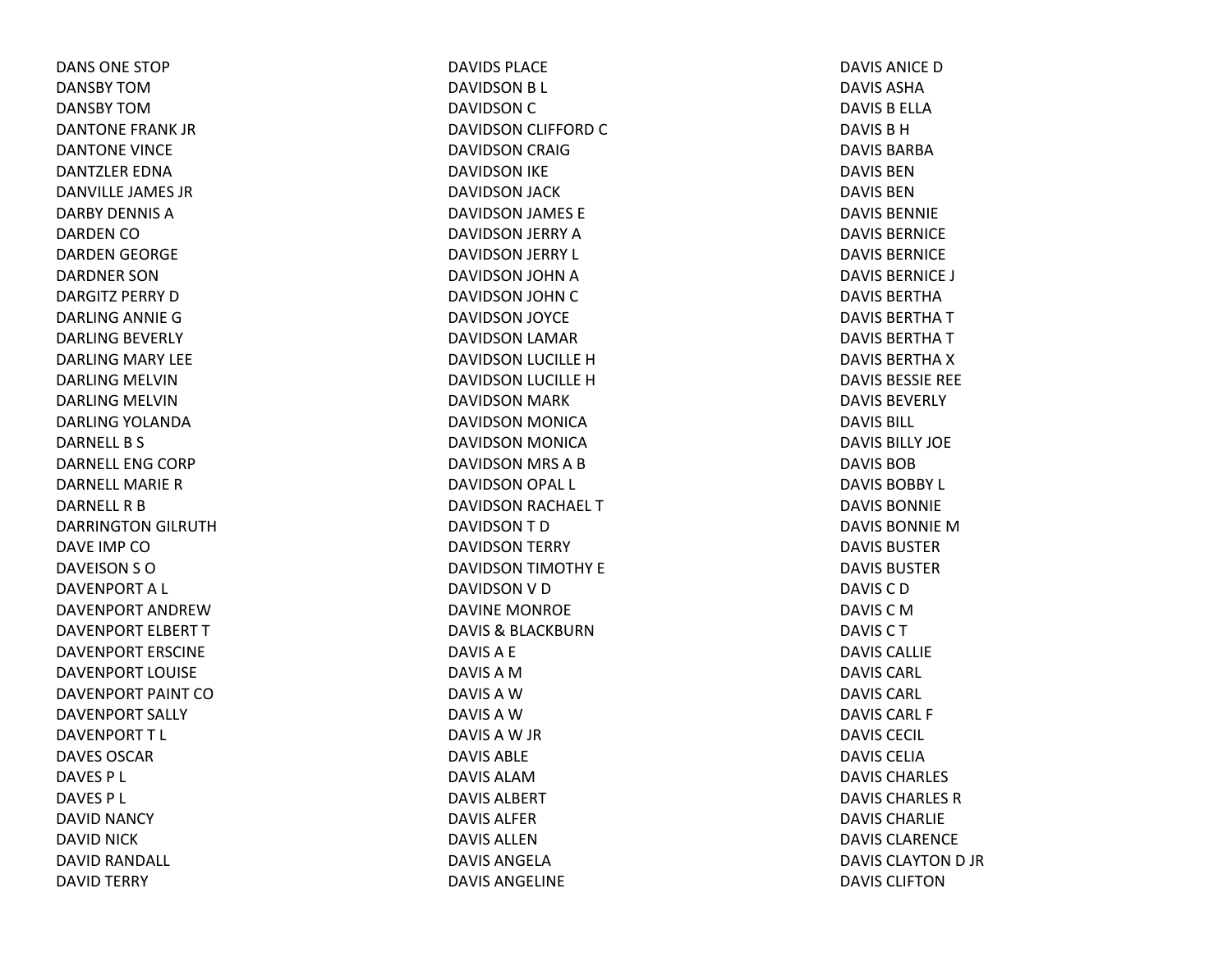DAVIS CLYDEDAVIS CORINEDAVIS CURTIS DAVIS DEANDAVIS DEANIER M DAVIS DEANNA D DAVIS DENNIS DAVIS DENNIS ADAVIS DICKDAVIS DONDAVIS DONNAGDAVIS DRUCELLADAVIS DYRUTHDAVIS E HDAVIS E L DAVIS E WDAVIS EARLINEDAVIS EARNESTINEDAVIS EARNESTINE X DAVIS EATHERLNEDAVIS EDDAVIS EDWINDAVIS EMMA A DAVIS EMMA LEE DAVIS ESSIEDAVIS ESSIE MAE DAVIS ETNA P DAVIS FRANKDAVIS FRANKDAVIS FRANK P DAVIS FRANKIE LEE DAVIS GEORGEDAVIS GEORGEDAVIS GEORGIA T DAVIS GEORGIE T DAVIS GRADYDAVIS GUYDAVIS GUY H DAVIS GUY NEWDAVISH E

DAVIS H F DAVIS HARRISONDAVIS HARRISON F DAVIS HENRYDAVIS HENRY L DAVIS HILTONDAVIS HUBERTDAVIS HUBERT LEEDAVIS IRENEDAVIS J BDAVIS J HDAVIS J HDAVIS J H JR DAVIS J L DAVIS J L DAVIS J MATHEWS DAVIS J NDAVIS J TDAVIS JACKDAVIS JACKSONDAVIS JAKEDAVIS JAMES DAVIS JAMES DAVIS JAMES ADAVIS JAMES CDAVIS JAMES CDAVIS JAMES DDAVIS JAMES EDAVIS JAMES EDAVIS JAMES JONES DAVIS JAMES WDAVIS JASONDAVIS JEFF DAVIS JEFF EDAVIS JERRY DEANDAVIS JERRY N DAVIS JIMMIEDAVIS JIMMIEDAVIS JO LYNN DAVIS JOE LEE

DAVIS JOEYDAVIS JOHNDAVIS JOHNDAVIS JOHN A DAVIS JOHN B DAVIS JOHN B DAVIS JOHN E DAVIS JOHN H JR DAVIS JOHN HENRY DAVIS JOHNNIEDAVIS JOHNNIE L DAVIS JOHNNYDAVIS JOSEPH K DAVIS JOSEPH L DAVIS JOSHUA R DAVIS JOSIE L DAVIS JOY EDAVIS KATHERINEDAVIS L ADAVIS LAWSONDAVIS LEEDAVIS LENDREWDAVIS LEONDAVIS LEONDAVIS LESLIE A DAVIS LESLIE H DAVIS LESLIE L DAVIS LESTERDAVIS LESTER H DAVIS LISADAVIS LIZADAVIS LOUIS DAVIS LOUIS DAVIS LOUIS DAVIS LOUISEDAVIS LUCCINS DAVIS LUTHERDAVIS LUTHERDAVIS MACKDAVIS MALISISE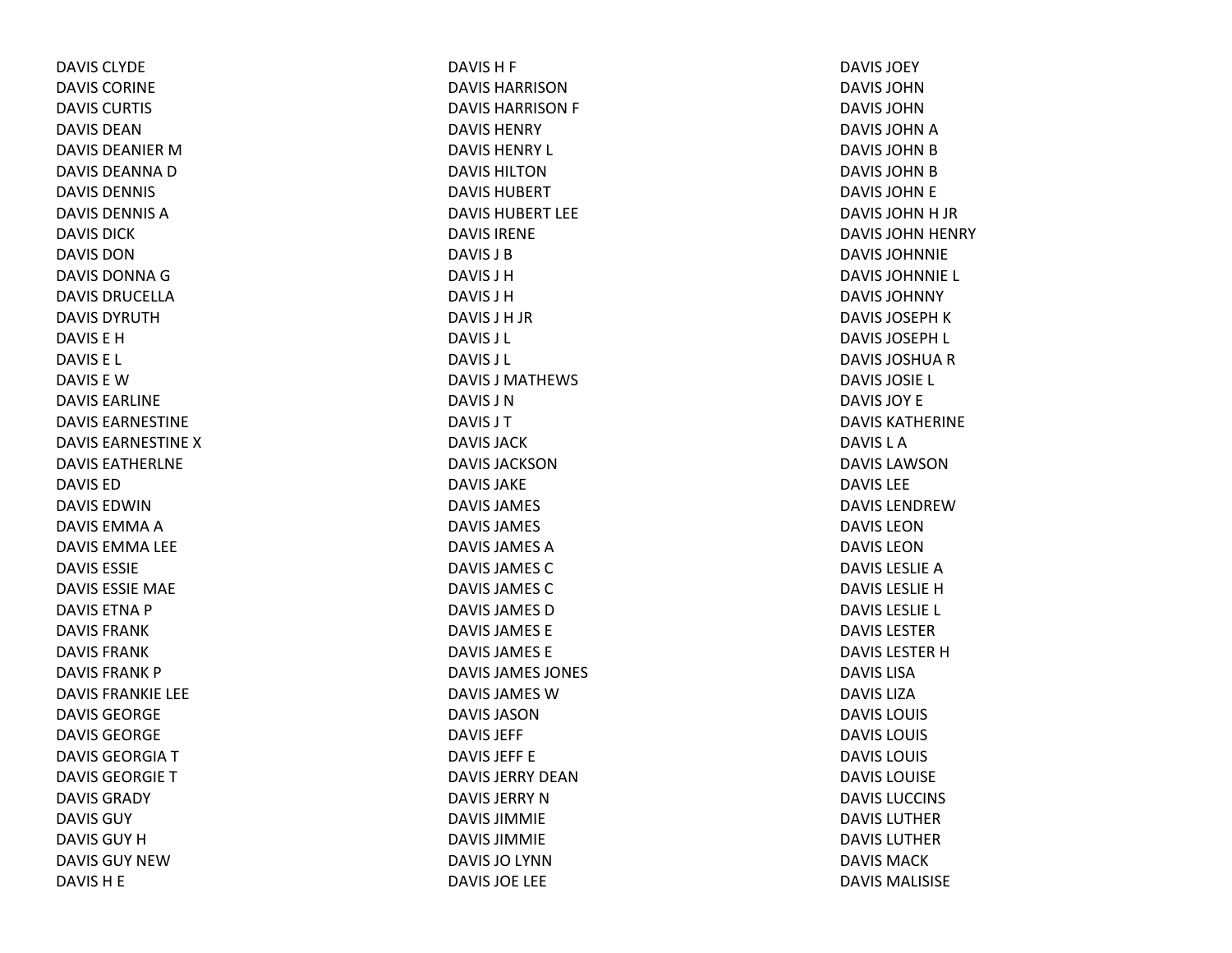DAVIS MAMMIEDAVIS MARIEDAVIS MARK J DAVIS MARTHADAVIS MARYDAVIS MARY ALICEDAVIS MARY JEANDAVIS MATILDA A DAVIS MECKIEDAVIS MELDON D DAVIS MELVIN EARL DAVIS MICHAEL DAVIS MILTON H DAVIS MINNIE LEE DAVIS MITTIEDAVIS MRS CARL DAVIS MRS F HDAVIS MRS J CDAVIS MRS L CDAVIS MRS R F DAVIS NAPOLEONDAVIS NICKDAVISO L DAVIS ODELL DAVIS OLLIEDAVIS ORVILLEDAVIS OTHO LEE DAVIS OWENDAVIS P DDAVIS PAMDAVIS PATTYDAVIS PAUL DAVIS PAUL EDAVIS PERCYDAVIS PETEDAVIS PETEDAVIS PETERDAVIS PHILLIPDAVIS PRENTISS DAVIS PRENTISS JR

DAVIS PRESTONDAVIS R C DAVIS RAYDAVIS RAYFORDDAVIS RAYMONDDAVIS RICHARDDAVIS RICHARDDAVIS RICHARD L DAVIS RICK H DAVIS ROBERT L DAVIS ROBERT T DAVIS RODNEY L DAVIS RODNEY L DAVIS ROYDAVIS ROY C DAVIS RUDY EDAVIS S TDAVIS SIDNEYDAVIS STELLADAVIS STEVE D DAVIS STEVE D DAVIS STEVENDAVIS TAMMIE D DAVIS TED W DAVIS TED W DAVIS THOMAS DAVIS THOMAS DAVIS THOMAS TDAVIS TIMDAVIS URLYNEDAVIS VERNILLADAVIS W C DAVIS W M DAVIS W M DAVIS W T DAVIS W T DAVIS W W DAVIS WALTERDAVIS WALTERDAVIS WALTER

DAVIS WARREN D SR DAVIS WARREN JR DAVIS WARREN JR DAVIS WILKINDAVIS WILL DAVIS WILLIAMDAVIS WILLIAMDAVIS WILLIAMDAVIS WILLIAM A DAVIS WILLIAM B DAVIS WILLIAM E DAVIS WILLIAM M DAVIS WILLIAM P DAVIS WILLIAM P DAVIS WILLIEDAVIS WILLIEDAVIS WILLIE D DAVIS WILLIE L DAVIS WILLISDAVIS WINFORD A DAVISSON PAULA DAWSEY A N DAWSEY CARL L DAWSON HENRY DDAWSON MRS ARDAWSON VIRGINIA KAY DAY AMOS DAY BEANDAY BERT RDAY BOBDAY CARL DAY DAVID JAMES DAY EDWARDDAY ELLENDAY HABEE LEE DAY HABEE LEE DAY IRENEDAY IRENE N DAY J DDAY JOHN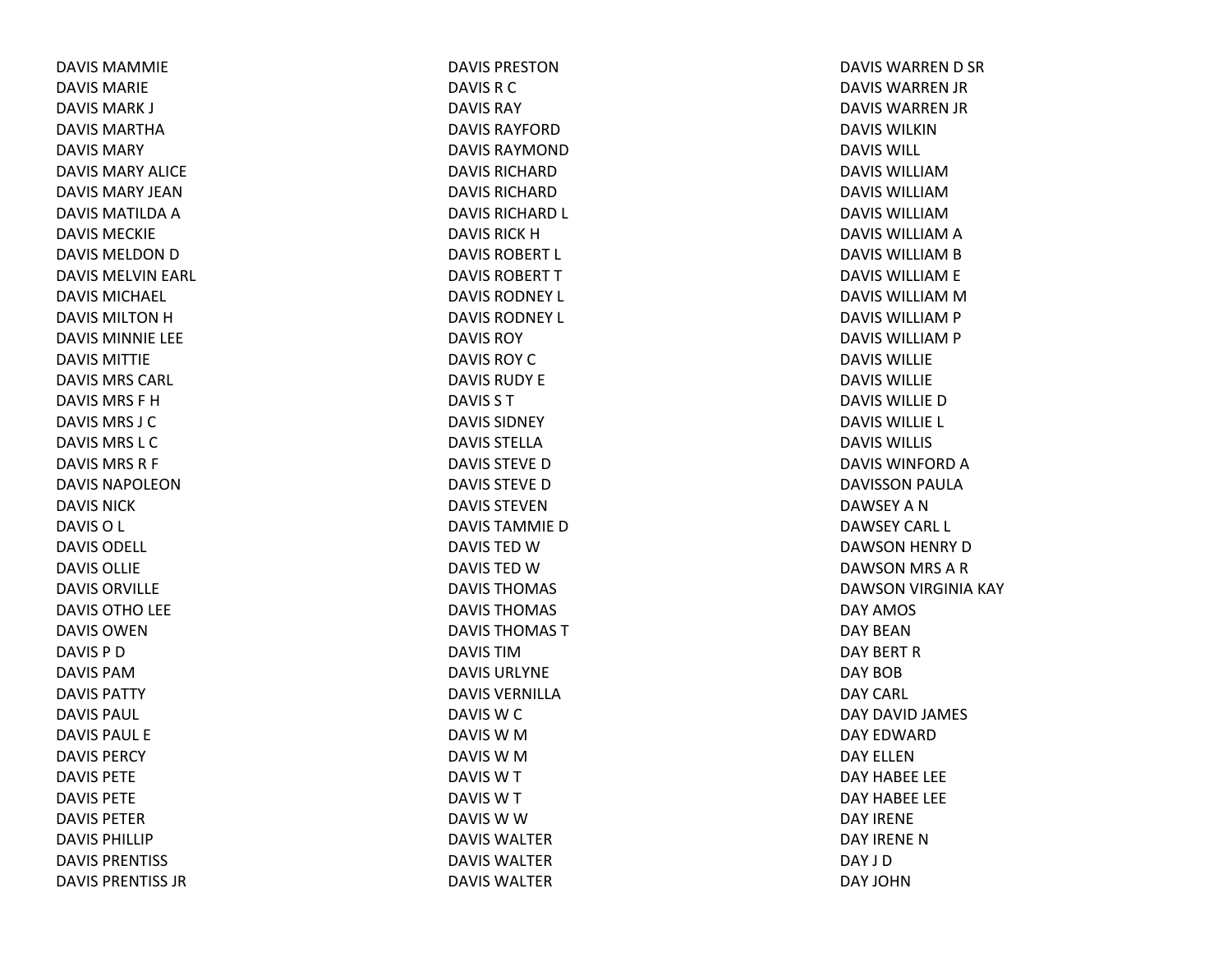DAY KATHLEENDAY LAURADAY MELVINDAY OSCARDAY PAT ADAY PAULINE L DAY W L DAY WALTERDAY WILCEDAY WILCE JRDAY WILLIE A JR DAY WILLIE JAMES DAYTON CAREY DBA CHEVRON MINIMART DEAL EDAL DEAL J WDEAN ALBERT DEAN DAN DEAN DANNY P DEAN E D DEAN J WDEAN JOHNNIE DEAN L L DEAN MORRIS DEAN PHEODUS DEAN RONNIE DEAN S L DEAN SAMMY LEE DEAN SAMMY LEE DEAN VERNECE DEAR ERICK DEAR GRAYER DEAR GRAYER DEAR HEART HNT CL DEAR JESSIE BELL DEAR LETTIE LEE DEAR LUTHER DEAR PHIL DEAR PHIL DEAR TIMOTHY

DEAR TIMOTHY DEASON JAMES C DEATON JOHN WDEATON JOHN WDEBRO JAMES DEBRO WASH DECKER PAT JR DECKER W M DEDMAN HENRY DEDMON CHARLES DEDMON HUEY DEDMON HUEY P DEDMON T F DEDMOND MANDY DEEM R E DEEN KARL DEER CHRISTOPHER DEER CREEK PROPERTIES INC DEER T MDEER TIMOTHY DEER TRACK PLANT DEERE ANNIE J DEERING EARLNE DEERING EVELYNDEERING LOUISE DEERING MARY F DEERING WILLIE LEE DEES MRS BILLYDEES MRS BILLYDEES MRS BILLYDEFRANCE ED JR DEFRANCE EDDIE DEFRANCE EDDIE DEFRANCIS ROBERTDEFRIESE NEIL ADELANCEY JACOBDELANCY WILBURN C DELANCY WILBURN F DELANEY ARTHURDELANEY GEORGE

DELANEY HASSEL DELANEY J L DELANEY JAMES DELANEY JOHNNIEDELANEY MACK T DELANEY WHITEDELANEY WILLIEDELAUGHTER MARTHA P DELEON ELAINE DELEON ERNEST JR DELHI PLANTATIONDELL MARILYN R DELMAN W J DELOACH GERALD DELOACH P MDELONG MACK DELTA CONST CODELTA GAS INC DELTA GATE LDG 2060 DELTA GATE LODGE DELTA HNTG CLUB DELTA IMP CODELTA MOTOR LINES DELTA PERFORMANCE DELTA PULPWOOD CODELTA W RDER CAMP DELTA WORMS UNLIMITEDDELWORTH CALDONIE DELWORTH CALDONIE DEMBY WILLIEDEMENT J L DEMENT TOMDEMONS PHILLIPDEMOS CORNELIADEMOS PHILLIPDEMOS WILLIEDEMPSEY THOMAS EDEMUS EULA MAE DEMUS LUCUS DEMUS MATTIE LEE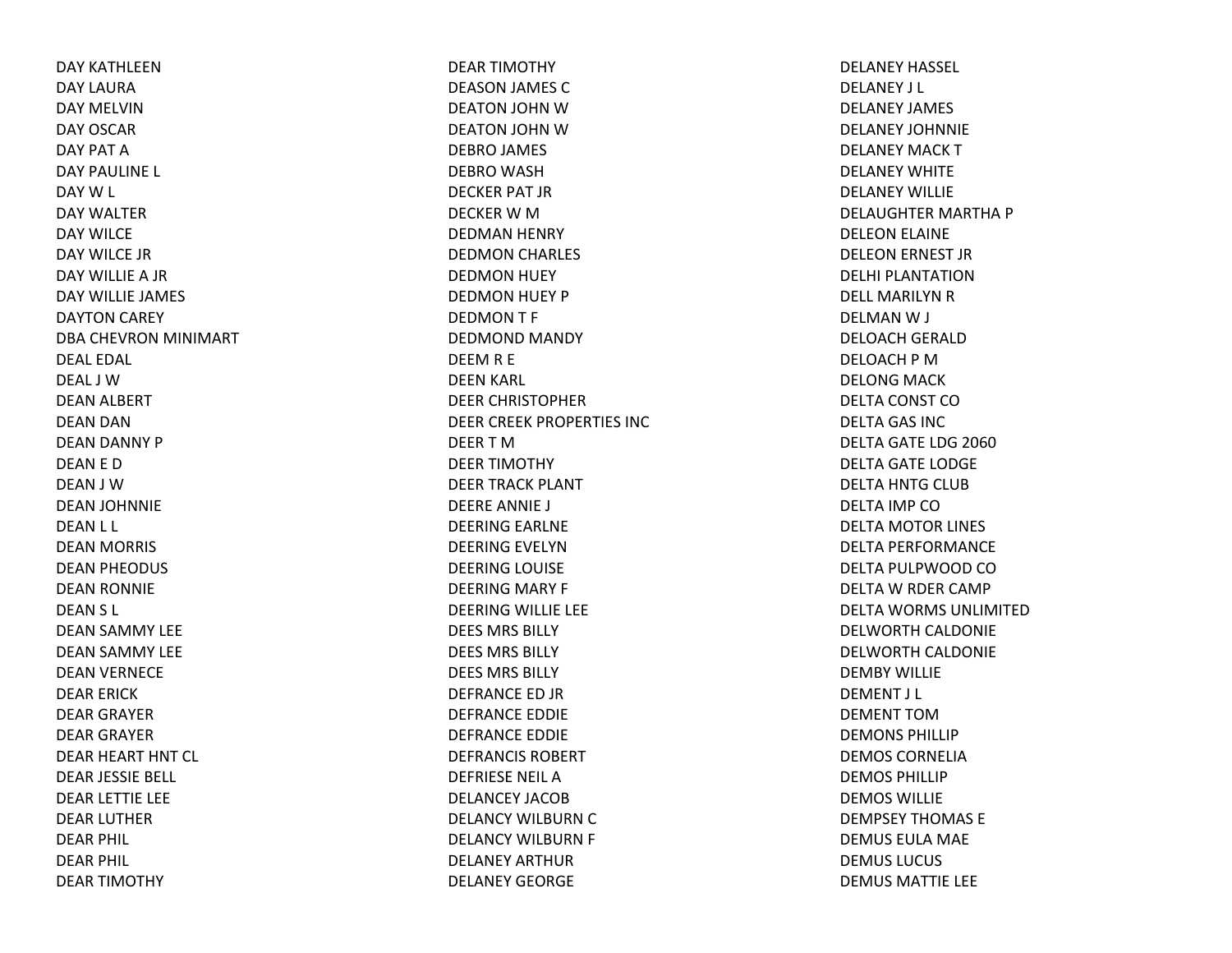DEMUS MATTIE LEE DEMUS WOODROWDEMUS YORKDENMAN FULTON DENMAN HUNTING CL DENMAN JOE DENMON J AND S DENNIE DAVIDDENNIS CHARLES XDENNIS DOROTHY A DENNIS EMMA J DENNIS LARRYDENNIS MARIA A DENNIS R L DENNIS WILLIS DENSON BEN DENSON JACK DENSON JACK DDENSON L D DENSON SINION DENT ALEXDENT ANDREWDENT GENTLEDENT GEORGEDENT J DDENT J KDENT J KDENT JAMES L DENT JESSIEDENT JIMDENT JOHNDENT JOHNDENT JOHN R DENT JUANITADENT LILLIANDENT LILLIANDENT LILLIEDENT LILLIE L DENT RECO L DENT RICHARD E

DENT RICHARD E DENT RICHARD F DENT ROBERT DENT WILLELLADENT WILLIAM JR DENT WILLIAM SR DENT WILLIEDENTON FOBERT DENTON HORACE ADENTON J E DENTON JOHN WDEPOLITTE ROY DEPOSIT GTY NATL BANKDEPOSIT GUARANTY NATL BKDEROSIA DIXIE DEROSSETTE MATTHEW M DERRICK A A DERRICK ARTHUR A III DERRICK GRADY DERRICKSON G W DERRING WILLIE LEE DERRYBERY JEANIEDERTINGER FREDDIE DESKINS LONADESOTO DEER CLUB WEST DETROITDEVILLE J CDEVINE BENNIE DEVINE FRANK J DEVINE LETANYA D DEVINE MRS MONROE DEVINE MRS MONROE DEVINE MRS W L JR DEVINEOTDEVINE ROBERT HDEVINE WARDDEW DAVID RDEW DAVID R JR DEW EDWARD L DEW GARY

DEW HERBERT DEW JAMES MDEW LAMAR DEW LENORA DEW MRS DANNY DEW PAUL DEW ROBERT ODEW STEVEN DDEW WILTON W JR DEWEY ETTA D DEWEY MRS AD ESTATE DEYOE CARROL DEYOE CARROL DEYOE CARROL DEYOE CARROL GDIALA PAGE DIAL EARLINEDIALS JAMES DIAMOND GRILL DIAMOND JOYCE DIAMOND LLC DICKARD DARRYL RDICKARD FOSTER MRS ‐ ESTATE DICKARD J C DICKARD NORRIS DICKARD SANDRA DICKARD W R DICKARD WINZELL RDICKENS EUGENEDICKENS GRANTDICKENSON JOHN ADICKERSON A C DICKERSON AMANDA DICKERSON BILLY J DICKERSON C R DICKERSON CHARLES DICKERSON DAVID L DICKERSON DONALD DICKERSON GUY LARRY DICKERSON JACK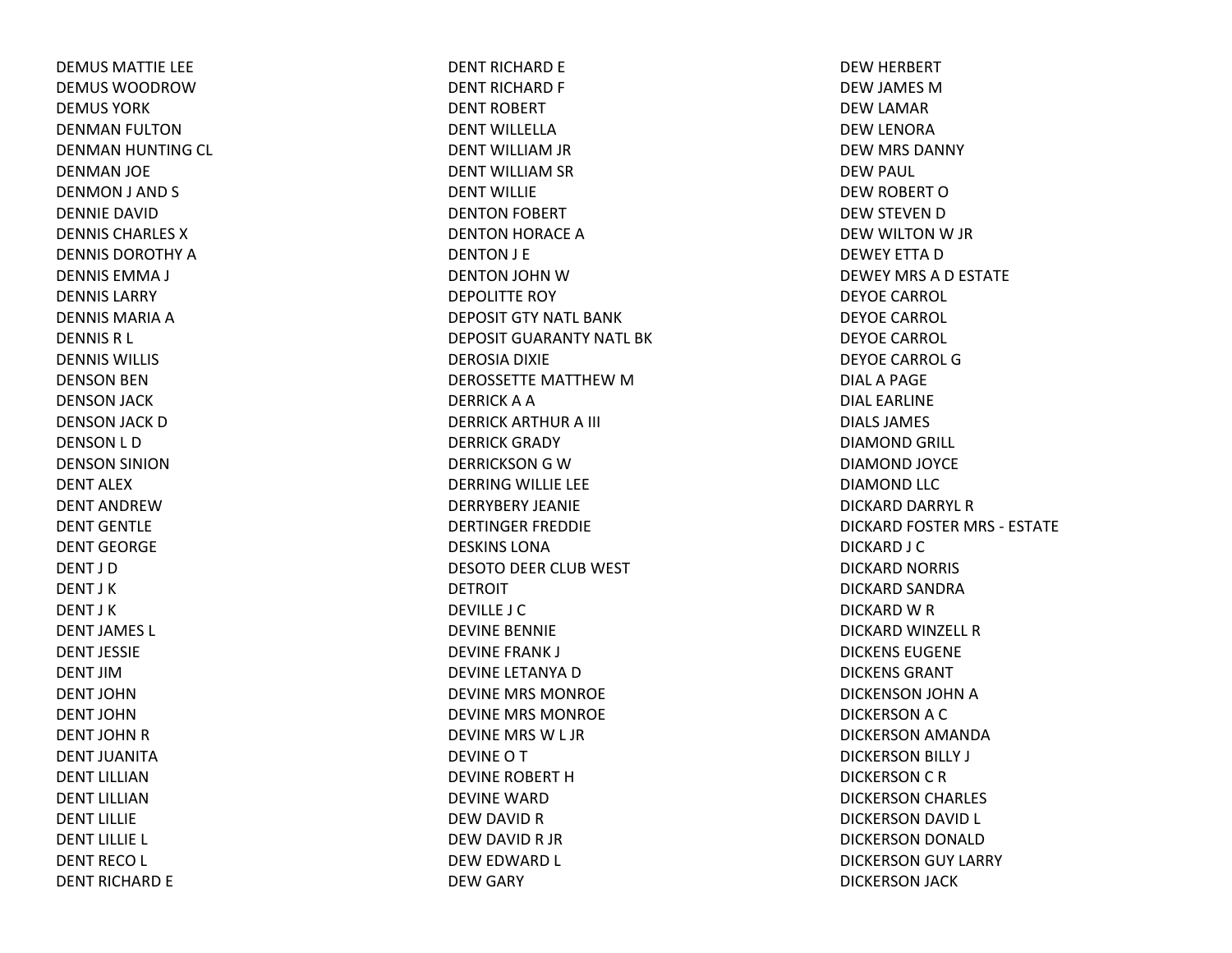DICKERSON JEFF WDICKERSON JOHN DICKERSON LEWIE D DICKERSON MARVIN DICKERSON MICHAEL DICKERSON SUE X DICKEY BOBBY DICKSON HERBERT A DICKSON JOHNNY MDICKSON W J DIDLAKE C HDIEW ROBERT D DIFFENDERFER JOHNDIFFENDERFER LARRY DIFFENDERFER LESTER DIFFENDERFER O L DIFFERENT AL DIFFEY W A DIFFINDERFER H S DIGGS MANDYDIGGS PERCYDILBECK L J DILEO KATHRYN C DILL DANNY J DILL EDDIE RDILL MINERVADILL WILLIAMDILL WILLIAM JR DILLARD B WDILLARD BENARD DILLARD BEVARD DILLARD BILL DILLARD CLARA D DILLARD DANDILLARD DAVID DILLARD G A DILLARD J C DILLARD JACK A DILLARD SALLY DILLARD SHARON D

DILLARD SUSAN A DILLARD SWAYZE DILLARD WILLIAM L DILLON CHARLES E DILLON DAWN WDILLON DEWAYNE DILLON L J DILLON RDG SPORTSMAN CLUB DILLON ROBERT L ESTATE DILLS J BDILLY H ODINAN DEVELOPEMENT DINAN DEVELOPMENT CORP DIRTY DOZEN HTN CLUB DIVINE MARILYN V DIXIE FARMDIXIE FARMS DIXIE FARMS DIXIE FARMS DIXIE FARMS DIXIE FARMS DIXIE FARMS DIXIE FARMS DIXIE FARMS DIXIE FARMS DIXIE FARMS DIXIE FARMS DIXIE FARMS DIXIE FARMS DIXIE FARMS DIXIE FARMS DIXIE FARMS DIXIE FARMS GR BNDIXIE MOBILE HOME DIXIE PIPELINE CONST INCDIXIE SIGH HUNT CLUB DIXIE STYLE SALONDIXIE USED AUTO PARTS DIXIELAND FOREST PRODUCTS INDIXON ADREAN CHRIS

DIXON AGGERPINE J DIXON ALEX DIXON ALICE MDIXON ARTHUR DIXON BOBBIE DIXON BURL DIXON CALLIE MAE DIXON CHARLES E DIXON CHARLIE DIXON CHRIS JR DIXON DEWITT DIXON E H DIXON ELEX DIXON EMMA DIXON EMMA DIXON EMMA WDIXON EUGENE DIXON EUGENIA G DIXON GENEVIEVE DIXON GERRELL DIXON GROCERY DIXON HERBERT DIXON J L DIXON J N DIXON JACK DIXON JAMES DIXON JAMES P JR DIXON JESSIE DIXON JIMDIXON JIM A DIXON JIM C DIXON JIM JR DIXON JOHN B DIXON JOHNNIE MAE DIXON KARLYN D DIXON LEODIXON LEO JR DIXON MDIXON MANAGEMENT CORP DIXON MARTHA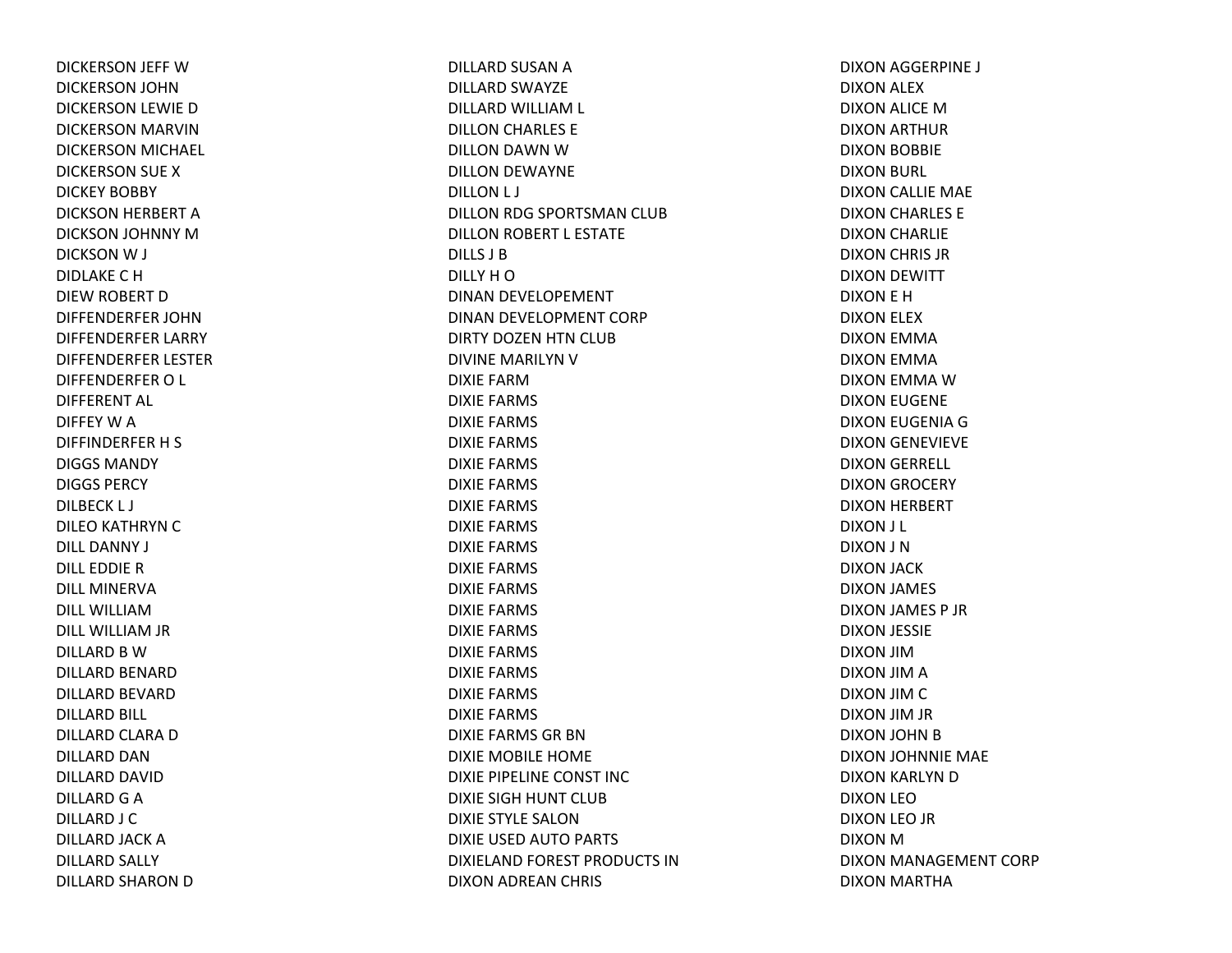DIXON MICHELYN ADIXON MOSEZEL DIXON MRS SAMDIXONO L DIXON O N DIXON P C DIXON PAUL DIXON PHILLIP DIXON RANDY L DIXON ROBERT DIXON SAM E DIXON SAM ESTATE DIXON SAM J JR DIXON SHIRLEY GDIXON THOMAS CDIXON THOMAS P DIXON THOMAS P JR DIXONW L DLONIAK JOSEPH L JR DOBBIN DUG DOBBINS SAMDOBBS E L DOBBS E WDOBBS FRANCES DOBBS JERRI DOBBS MARYDOBEY ANNIEDOBEY CINDY DOBSON JOHN MDOBSON MELVIN F DOBY ROBERT DOBY SIDNEY DODD JAMEY LEE DODD LILLIE DODDS JOHNNY F DODSON ANN MDODSON GROVER DODY EVONEDODY EVONEDOERNER JERRY

DOLLAHITE WILLIAMDOLLAR LOIS WDOLLAR TONY CDOLLAR TONY CDOLLIEA HAMDOLLIE LEROY DOLLY GEORGEDOLTON C D DOLTON WILLIE P DOMINIQUE CHRISTOPHER DOMINIQUE CHRISTOPHER P DOMINIQUE ROYCE J DONALD BUDDY DONALD CHARLES XDONALD J A DONALD J C DONALD JERRY DONALD JOE DONALDSON C L DONALDSON EDDIE BDONALDSON MARIE XDONALDSON MARIE XDONALDSON MARIE XDONALDSON MARY BDONALDSON NATHAN MDONALDSON PHOEBE DONALDSON PHOEBE BDONALDSON WILLIE DONALSON MOSE DONALSON RPBT LEE DONELSON C L DONELSON EDDIE L DONELSON LUE WILLIE DONELSON LUEWILLIE JR DONELSON PHOEBE BDONELSON PHOEBE BDONELSON ROBERT LEE DONELSON STEPHEN DONELSON U S DONELSON WILLIE B

DONERSON CLAUDE DONNER EDMUND B DORE CHARLES E DORGAN ROGER WDORMAN DORIS DDORMAN DORIS J DORMAN J C DORMAN JAMES CDORMAN KENNETH L DORMAN KENNETH L DORMAN LISA DORNBUSCH ED NDORNBUSCH H B DORNBUSCH JOHN F DORNBUSCH MAXIMDORNBUSH ALBERT DORNBUSH ALBERT DORRIS FRANCES DORRIS WESS DORSEY CARL EDORSEY JESSIE J DORSEY JIMDORTCH AUGUSTUS L DORTCH BARBARA ADORTCH BOBBY DORTCH FANNIE MAE DORTCH GENE DORTCH GEORGIA RENEE DORTCH HATTIE DORTCH JOHNDORTCH LEROY DORTCH LINDA FAYE DORTCH LOUISE DORTCH REFUS DORTCH ROBERT DORY MOLLIEDORY TOMDORY VENALADOSS GEORGIADOSS LAWRENCE WAYNE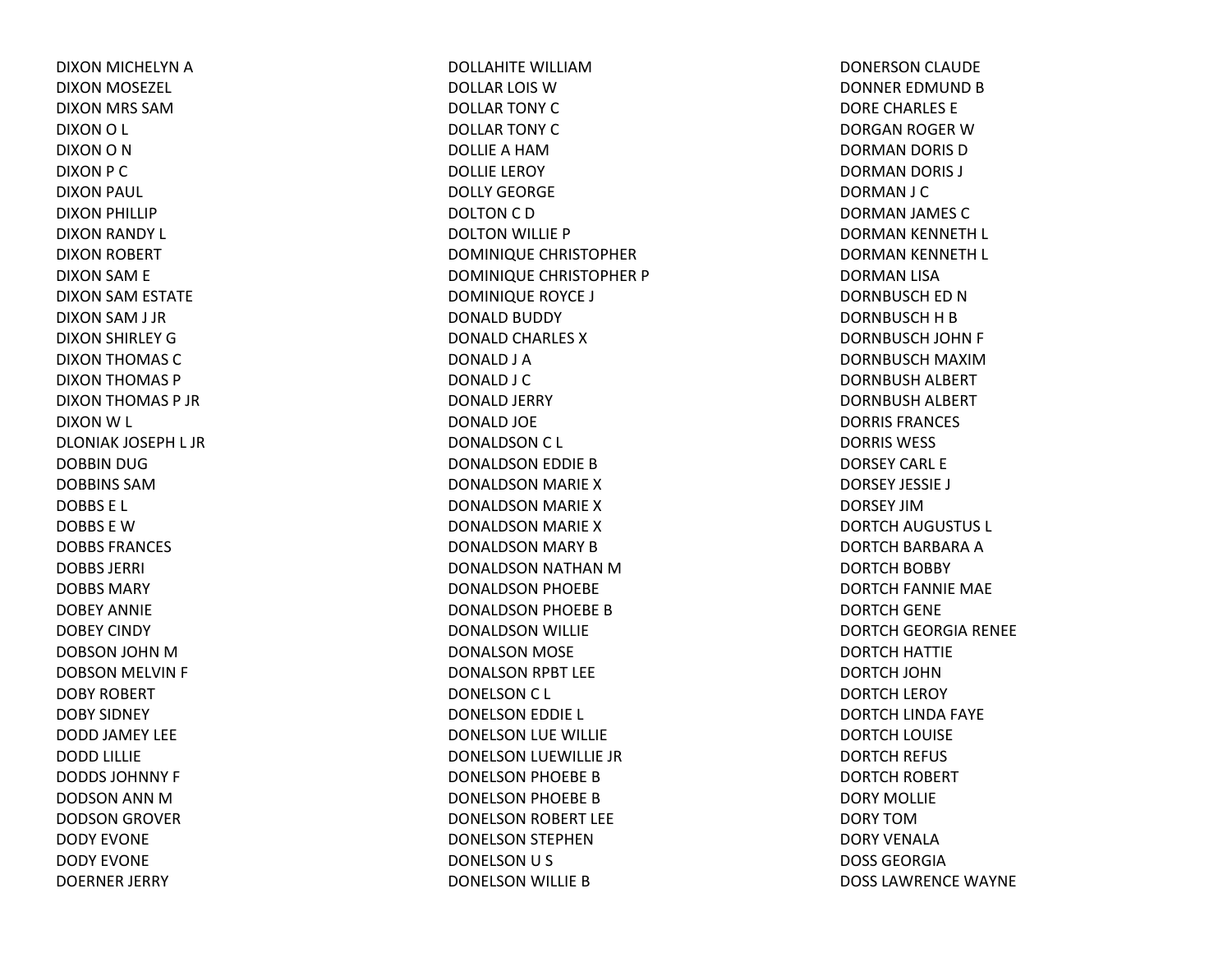DOSS WALTER LEE DOTS 3‐61 CAFE DOTSON CLYDE DOTSON FRANK DOTSON JOHN DOTSON LUNZODOTSON PAUL XDOTSON TEMPLE DOTT WILLIE JAMES DOTTS STEVE ALLENDOTTS STEVE ALLENDOTTS W C DOTY RAY DOTY TOMMY L DOTY WALTERDOUGLAS A BRUCE DOUGLAS ANDREWDOUGLAS ARDELL DOUGLAS ARTHURDOUGLAS AUSTINDOUGLAS BOBDOUGLAS DANDOUGLAS DON E DOUGLAS EDNADOUGLAS GLORIA S DOUGLAS HESTER O DOUGLAS HESTER S DOUGLAS HOWARDDOUGLAS JAMES DOUGLAS JAMES EDOUGLAS JESSIEDOUGLAS JESSIE J DOUGLAS JESSIE J DOUGLAS JIMDOUGLAS JONATHAN C DOUGLAS JOYCEDOUGLAS LEAVY M DOUGLAS LEAVY M DOUGLAS M E DOUGLAS NELL

DOUGLAS NELLIEDOUGLAS NEWTONDOUGLAS PHILIPDOUGLAS RENA X DOUGLAS TIPDOUGLAS VICKI J DOUGLAS VIVIANDOVE JAMES WDOVER CHURCHDOWDY HARRY L DOWDYR E DOWDY RUFUS DOWDY THOMAS DOWERY CHARLES DOWING H C DOWNER ELIZABETH MRS DOWNER H H DOWNER H H DOWNER JIMDOWNER MARSHALL DOWNER WILLIAM LEVERETT DOWNEY JIMMY RAY DOWNINGC E DOWNING H C DOWNING WAYNE DOWNS& NESBIT CO DOWNS ALLYSON A DOWNS BUBBA O DOWNS BUBBA X DOWNS CLIFFORDDOWNS DAVIDDOWNS E ADOWNSH F DOWNS JAMES O JR DOWNS JAMES XDOWNS JEANDOWNS JIMDOWNS JOHNDOWNS KENNETH X DOWNS KENNY A

DOWNS OSCARDOWNS OSCARDOWNS WANDA G DOWTY PAUL L DOYLE GLENDOYLE GLENN A DOYLE JOE WILLIE DOYLE JONATHAN W DOYLE L L SRDOZIER E L DOZIER H A JR DOZIER HENRY A JR DOZIER I J DOZIER J ADOZIER M B DOZIER M J DOZIER M L DOZIER MARVINDOZIER O B DOZIER PAUL RDR VAUGHAN SCHOOL DRAIN JAMES EARL DRAIN JOHN XDRAIN JOHN XDRAIN LAMAR XDRAIN LILLIE DRAIN LILLIE XDRAIN LONNIE DDRAIN MELINDA DRAIN MILDRED DRAIN VICTOR DRAIN WILLIE LEE DRAINE DICKDRAINE ELLA RUTHDRAINE MAGGIEDRAKE LAMARDRAKE SHERMANDRAKE TERRY DRAKE THOMAS DRAKE WILLIE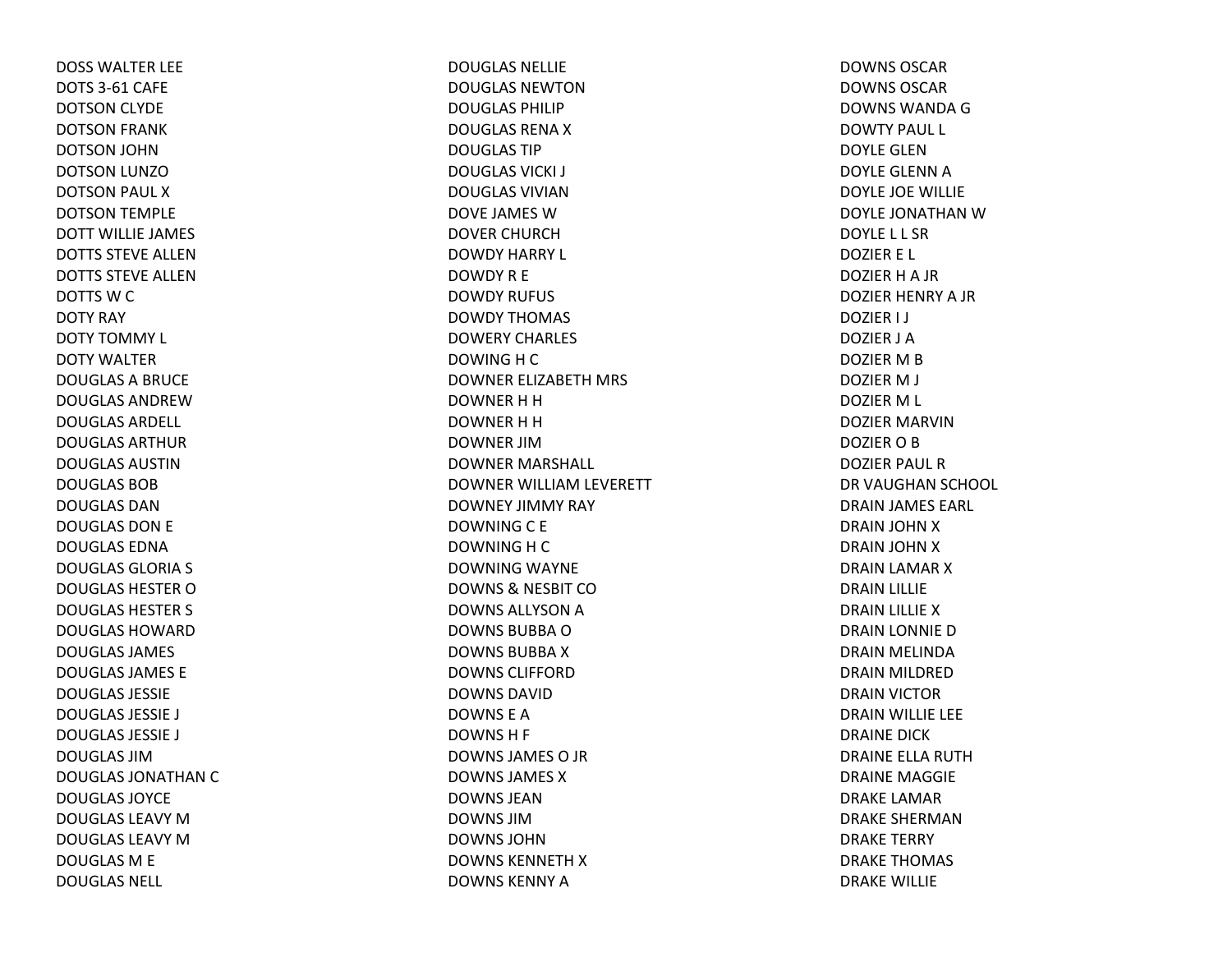DRANE ALBERT DRANE BEV CO CAMP DRANE DICKDRANE WILLIE DRAUGHN LARRY S DREHER TOMDRENNAN ALLIE MAE DRENNAN BILLIE DRENNAN BILLIE DRENNAN MABEL DRENNAN RUFUS L DRENNAN WILLIAM E DREW MARION DRISKELL MS HOMERDRIVE INN TLR DRIVER FREDDRUEY O E DRUM CARL DRUMMONDR P DRUMMOND WALTER DDRY BAYOU CLUB DRY BEND FARMS II D'S ELECTRIC& SIGNS DUBOIS BOBBY W DUBOIS MABLEDUBOIS TONI RENEEDUCHESNE BETTY DUCHESNE BOATNERDUCHESNE J RDUCHESNE RODERICH G DUCHESNE RODERICK G DUCK HAROLD G DUCK HAROLD G DUCKWORTH J L DUCKWORTH JAMES RDUCKWORTH KENNONDUDLEY KEEN SAW MILL DUDLEY LUBERTHIA B DUDLEY LUE BERTHADUDLEY LUE BERTHA

DUELL MARVIN E DUETT BILLLY XDUETT TOMDUFF MYRTLEDUFF VERTIS S DUFFY E L DUGAN MRS PAUL DUGGAN CHARLES XDUGGAN JIMMY DUGGAN LEWIS DUGGAN THOMAS WDUGGER FELICIA D DUGLAS ORDELL DUHMON RUTH DUKE& WRIGHT DUKE ALYNE WARNOCKDUKE ALYNE WARNOCKDUKE DINECE DUKE GUY DUKE JEREMY DUKES BUILDERS INCDULANEY F WDULANEY GENEVADULANEY GEORGEDULANEY JACKDULANEY JOHN W DULANEY MISTER ‐ ESTATEDULANEY MORGANDULANEY P KDULANEY S C& SON DUMP LAKE STORE DUNAWAY J Y DUNAWAY SAMUEL DDUNBAR JOSEPH M DUNBAR ROBERT DUNCAN DAVID DUNCAN DOROTHY DUNCAN DOROTHY MDUNCAN MYRA DUNCOMBE SARAH

DUNLAPG F DUNLAP JERRY DUNLAP TOMMY DUNNA E ESTAE DUNN CARL DUNN DANNIE KDUNN DAVIS DUNN EXCELL DUNN GEORGE DUNN JAMES F DUNN JAMES F DUNN JERRY DUNN JERRY BUILDING DUNN MILDRED DUNN PAUL TDUNN RAY DUNN RUSSELL DUNN RUSSELL DUNN TOMDUNN VAN DUNN WILLIAM H DUNNAWAY MARY MDUNNAWAY RICKY L DUNNIGAN CYNTHIA L DUNNUM PETE DUNSON DINK DUNSONHHDUNWOODY AND HINES DUNWOODY W B DUPLANTISS HARVEYDUPLISSEY DAVID E DUPREE& WOODS DUPREE ROGERDURANT ARCOLADURANT JOSEPHINEDURANT LOUISEDURANT OTIS DURANT TOMDURDEN LEROY TY DURDEN MARY E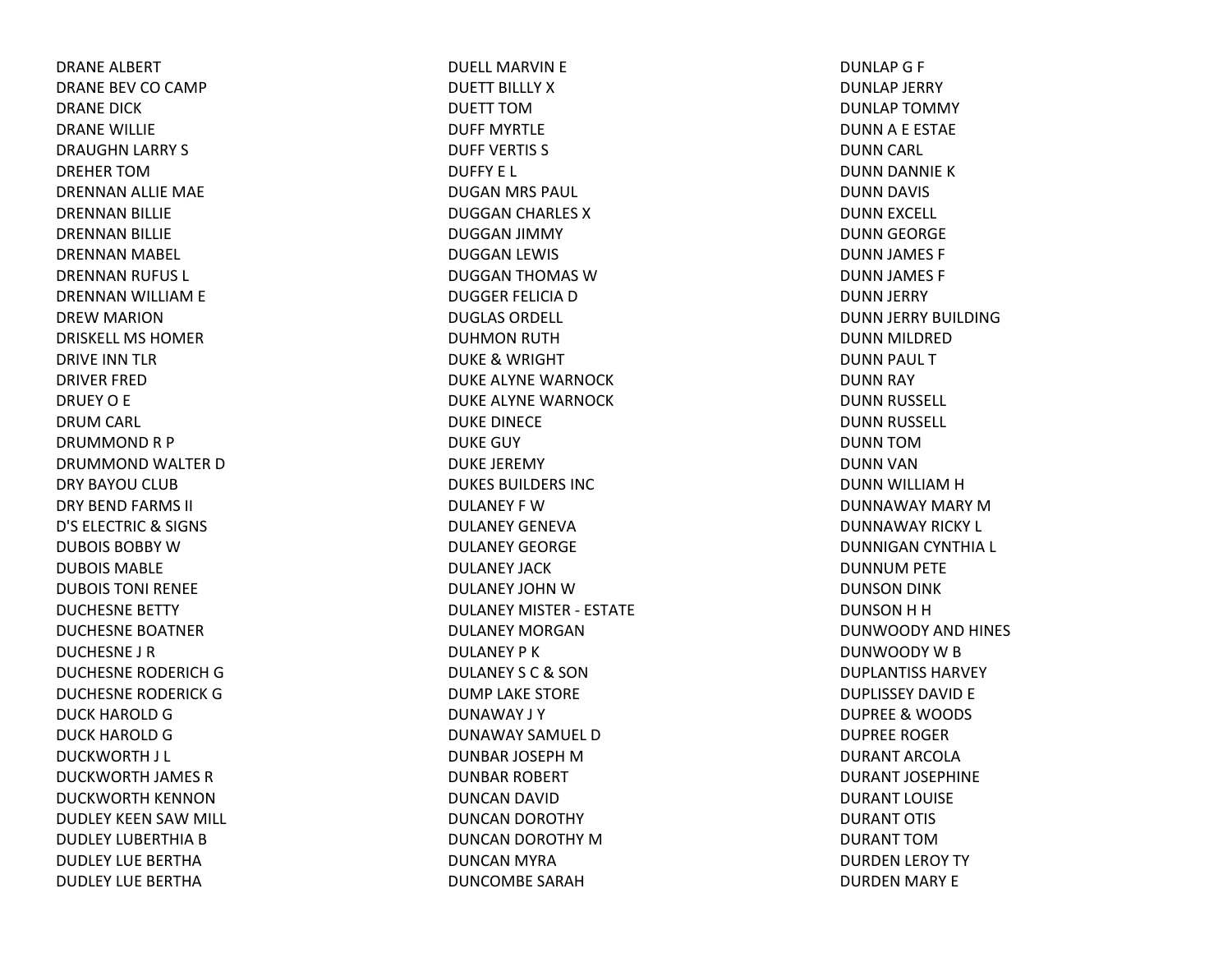DURDEN MARY E DURDEN TY L DUREN CAROLYN WDURHAM BETTY JEAN DURHAM BOB DURHAM DELORIS DURHAM DELORIS XDURHAM HUGH TDURHAM MRS RDDURHAM VERNON DURHAM WALTER JR DURHAM WILLIAM E DURHAN WALTER JR DURR IKE DURST DONALDDUVAL GLENNDWIGGINS TIM A DYCUS BOBBYDYCUS ELBERTDYCUS JIMMYTDYCUS KENNETHDYCUS R C DYCUS TOMMYDYE MORRIS E DYNATECH CONST CRP E & E FARMS E & E FARMS EADES J DEADES J DEADIE ALLENEAGLE BEND PLANT EAGLE BEND SOD EAGLE JOSEPHEAKES LAMAREAKIN ALTON EAKIN ANNIE EAKIN BILLY EAKIN ELIZABETH J EAKIN FRANK EAKIN J D

EAKIN JOHN EAKIN L A EAKIN MRS FRANK AEAKIN TROY EARLY DOLLY EARLY GENEEARLY JAMES EARLY JIMEARLY MRS BUDDY EARNHART WILLIAM A EASH RENA MARIE EASLEY BARTON C EASLEY GARY DEASLEY K A EASLEY W C EAST FABRICATINGEAST FORD CAMP EAST GARDEN PUMP EAST STEVENEASTERLING JAMES REASTERLING W RICK EASTERLING W RICK EASTERLING WESLEY EASTERWOOD DEAN C EASTMAN BETTY EASTSIDE SINCLAIREATMAN SIDNEY XEAVES C C EBENEZER COM CENTER EBENEZER HUNT CLUBEBENEZER METH CH MT ZIONEBENEZER STREET LIGHT EBENEZER WASHETERIAEBEY MICHAEL DECHOLS LARRY X ECKERT JAMES CEDDING JOSH EDDING LIZZIE EDEN BEAUTY SHOP EDEN BEAUTY SHOP

EDEN FARMS EDEN GRAVEL PIT SHP EDEN HILLS HUNTING CLUB EDGAR JOHN G EDGE PHIL EDINBURG MRS WWEDLESTON ADAMEDLESTON ANGEL DEDMINSTON S G EDMOND E LOUISE EDMOND MARY J EDMONDS CARRIEEDMONDS JUNIOREDMONDS MARCUSEDMONDS MARY J EDMONDS MRS FRANKLIN J EDMONDS S GEDMONDS S GEDMONDS SAMEDMONDS SHARONEDMONDS TAMMY D EDMONDSON C M EDMONDSON FRANKLIN EDMONDSON LEONARD EDWARD WILLIE EDWARDSA E EDWARDS AMANIS EDWARDS AMANIS EDWARDS ARDINEEDWARDS BARBARA B EDWARDS BILL EDWARDS BILLIEEDWARDS BILLY J EDWARDS BILLY J EDWARDS C B EDWARDS CARL EDWARDS CHIYONOEDWARDS CLAUDE T EDWARDS CLYDEEDWARDS D H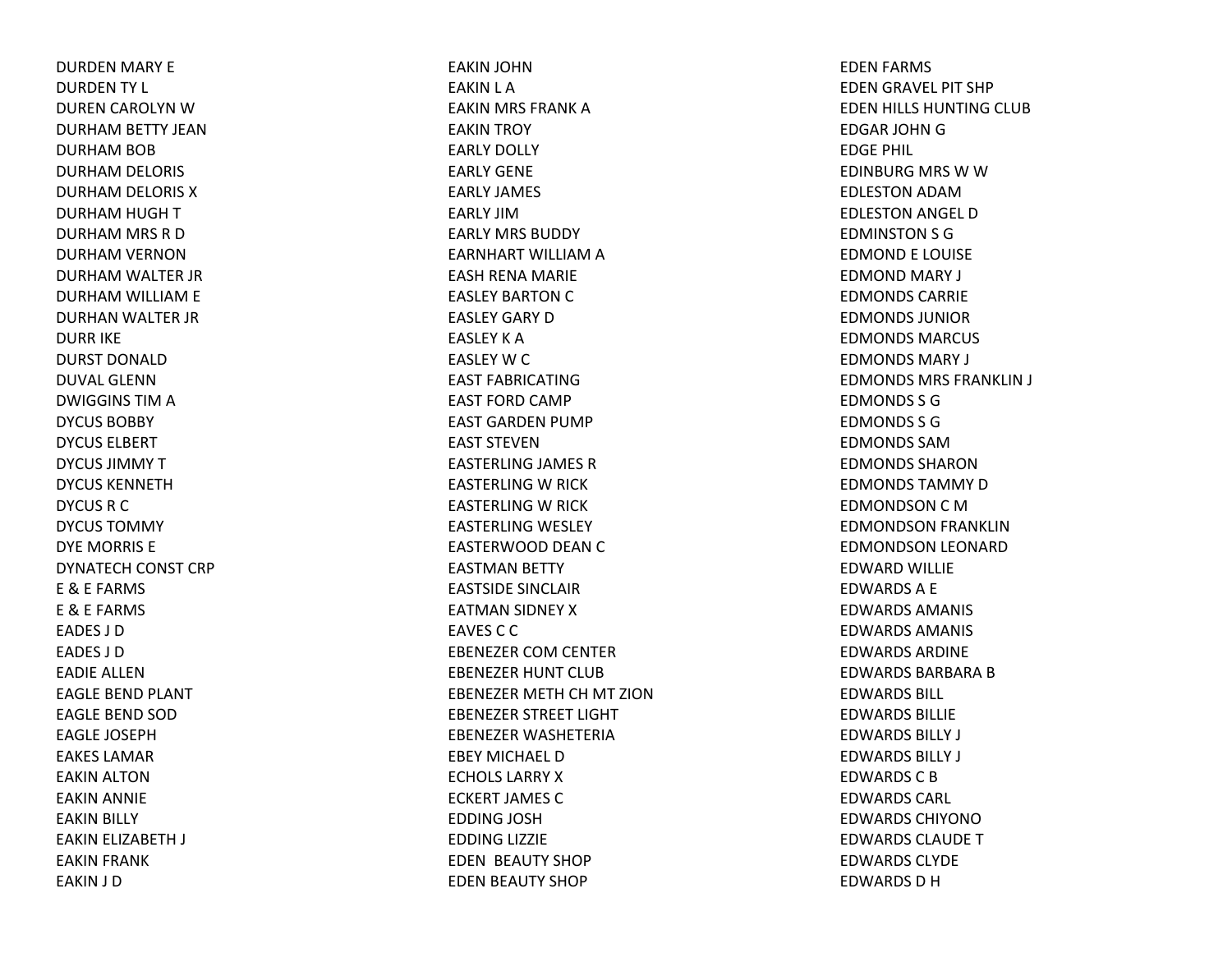EDWARDS DAVID N EDWARDS DONALD L EDWARDS DONNIE L EDWARDS DOROTHY H EDWARDS E E EDWARDS E MEDWARDS EARL WEDWARDS EARL WEDWARDS EDEDWARDS EDDIE M EDWARDS EVAEDWARDS EVIE M EDWARDS GARFIELDEDWARDS GARFIELDEDWARDS GWEN R EDWARDS HENRINEEDWARDS HENRYEDWARDS HENRYEDWARDS HOLLIS OEDWARDS HOLLIS O EDWARDS J CEDWARDS J EEDWARDS J THOMAS EDWARDS J WEDWARDS J W JR EDWARDS J W JR EDWARDS JAMES EDWARDS JAMES REDWARDS JAMES WEDWARDS JEFF EDWARDS JESSIECEDWARDS JEWEL EDWARDS JIMEDWARDS JOE DANEDWARDS JOHN W EDWARDS K B EDWARDS KATHYEDWARDS L REDWARDS LEEEDWARDS LULA

EDWARDS LYNNEDWARDS LYNNEDWARDS MAGGIE E EDWARDS MATHEWEDWARDS MRS J EEDWARDS MRS J TEDWARDS MRS L DEDWARDS N E EDWARDS PAT O EDWARDS PAUL ALLENEDWARDS RICHARDEDWARDS ROBERTEDWARDS ROOSEVELTEDWARDS ROSEMARYEDWARDS SHERMANEDWARDS SHERONDAEDWARDS SHERONDA Y EDWARDS SHERRY L EDWARDS SUSIEEDWARDS TERRYEDWARDS TERRY F EDWARDS TOMEDWARDS TRACYEDWARDS W E EDWARDS W H EDWARDS W HENRY EDWARDS W HENRY EDWARDS W L EDWARDS W M EDWARDS W M JR EDWARDS W SHANE EDWARDS WESLEYEDWARDS WESLEYEDWARDS WESLEYEDWARDS WILLIAM H EDWARDS WILLIAM HENRY JR EDWARDS WILLIAM R EDWARDS WILLIEEDWARDS WINNIE B EDWARDS WYONIA

EHRHARDT PEGGY EILAND ARNETT EILAND EULA EILAND MILTONEILAND WALTER L EISENHUT THEODORE J ELAM JOE RELAM KATE L ELAM OSBORN ELBERTHA M E CHURCH ELDORADO PLTN CO ELDRIDGE CRAIGELDRIDGEDCELDRIDGE DEBRA L ELDRIDGE DEWEYELDRIDGE E BELDRIDGE E BELDRIDGE FLOYDELDRIDGE FRANKELDRIDGE GRIFFINELDRIDGE HARRIS ELDRIDGE JOHN LEE ELDRIDGE JUANITAELDRIDGEM E ELDRIDGE MARTHAELDRIDGE MELVINELDRIDGE MOLLIE ELDRIDGE MRS FRANKELDRIDGE ONA MAE ELDRIDGE ORAELDRIDGERTELDRIDGE ROBINELDRIDGE RONNIE JOE ELDRIDGE THELMAELDRIDGE WAYNE ELENBURG WAYNE ELENBURG WILLIE GELEY EDDIE FRANKELEY ERONELFER OLIE B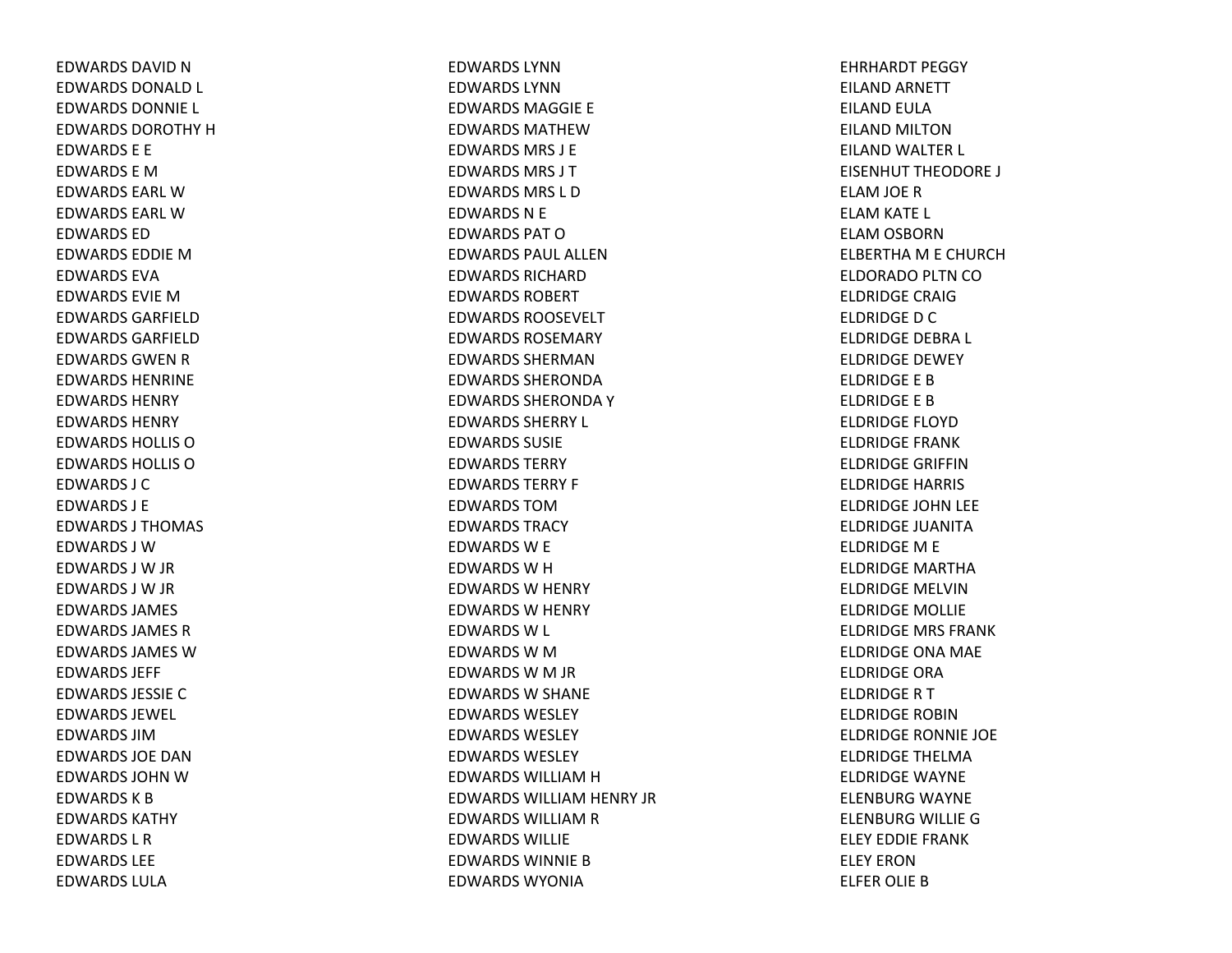ELIAS IDELE M ELINBURG W T ELKIN ROBERT L ELKINS ARTHUR B ELKINS JASMINE J ELLEDGE LORECE ELLETT FRANK E ELLETT ROBERT ELLETT TAMELAELLINBURG ALICE MELLINBURG W S ELLINGTON EULAS ELLINGTON MARTY DELLIOT FRANK E ELLIOT ROBERT ELLIOT ROBERT ELLIOTT CHARLES ELLIOTT GERTIECELLIOTT JOHNELLIOTT JOHN W ELLIOTT L J ELLIOTT M L ELLIOTT PHILLIP W ELLIOTT RANDY XELLIS ALFREDELLIS AMOS ELLIS ANDREWELLIS BAILEYELLIS BAILEY W ELLIS BESSIEELLIS BILLYELLIS BOBELLIS BOBBYELLIS CHRISTINE O ELLIS DEWITT JRELLIS DEWITT JRELLIS DONALD PAUL ELLIS E TRL ELLIS EDELLIS EDDIE L

ELLIS EDWARDELLIS ELIZABETH F ELLIS EVAELLIS EVAELLIS EVANGELISTIC ELLIS FLOYDELLIS GLENN ELLIS ELLIS GUYELLIS HAMPTONELLIS HERBERTELLIS HERMANELLIS HUGHLON CORBIN ELLIS HUGHLON E ELLIS I CELLIS J WELLIS JANEELLIS JOEELLIS JOHN H ELLIS JOHNNIEELLIS JOHNNIEELLIS JON J ELLIS JOSEPH O JR ELLIS LAWRENCEELLIS LOUIS ELLIS LUCILLE L ELLIS MAMIE L ELLIS MATHEWELLIS MICKEYELLIS MRS K E ELLIS MRS NORMANELLIS NEWTONELLISR J ELLISR J ELLIS ROBERTELLIS ROBERT EARL ELLIS ROSCOELLIS SPENCERELLIS SPENCER K ELLIS TOMMY R ELLIS TRINA DENISE

ELLIS VODRIAELLIS VONNIE J ELLIS W B ELLISON& BEALL STORE ELLISON BROS CATTLE COELLISON BROS CATTLE COELLISON CECIL ELLISON CHARLES RELLISON E WELLISON G W ELLISON GEORGE W III ELLISON JAMES ELLISON LUKE ELLISON LUTE ELLISON WILLIE E ELLZEY AMOCO S STA ELLZEY GLEN E ELLZEY JERRY CELLZEY MAMIE M ELLZEY O C ELLZEY ROBERT LEEELLZEY ROBERT MELLZEY ROBT L WELLZEY TOMELMORE GEORGE ELMORE J F ELSE RUTHELUSTER THOMAS ELY ERONEMBRY EDWARD(EDDIE) EMERSON DAVID EMERSON HAROLD EMERSON PRESTON EMERY LEONEMFINGER JOHN O EMFINGER R D EMMERSON HARROLD EMMONS J DEMMONS JIM D EMMONS JODIE B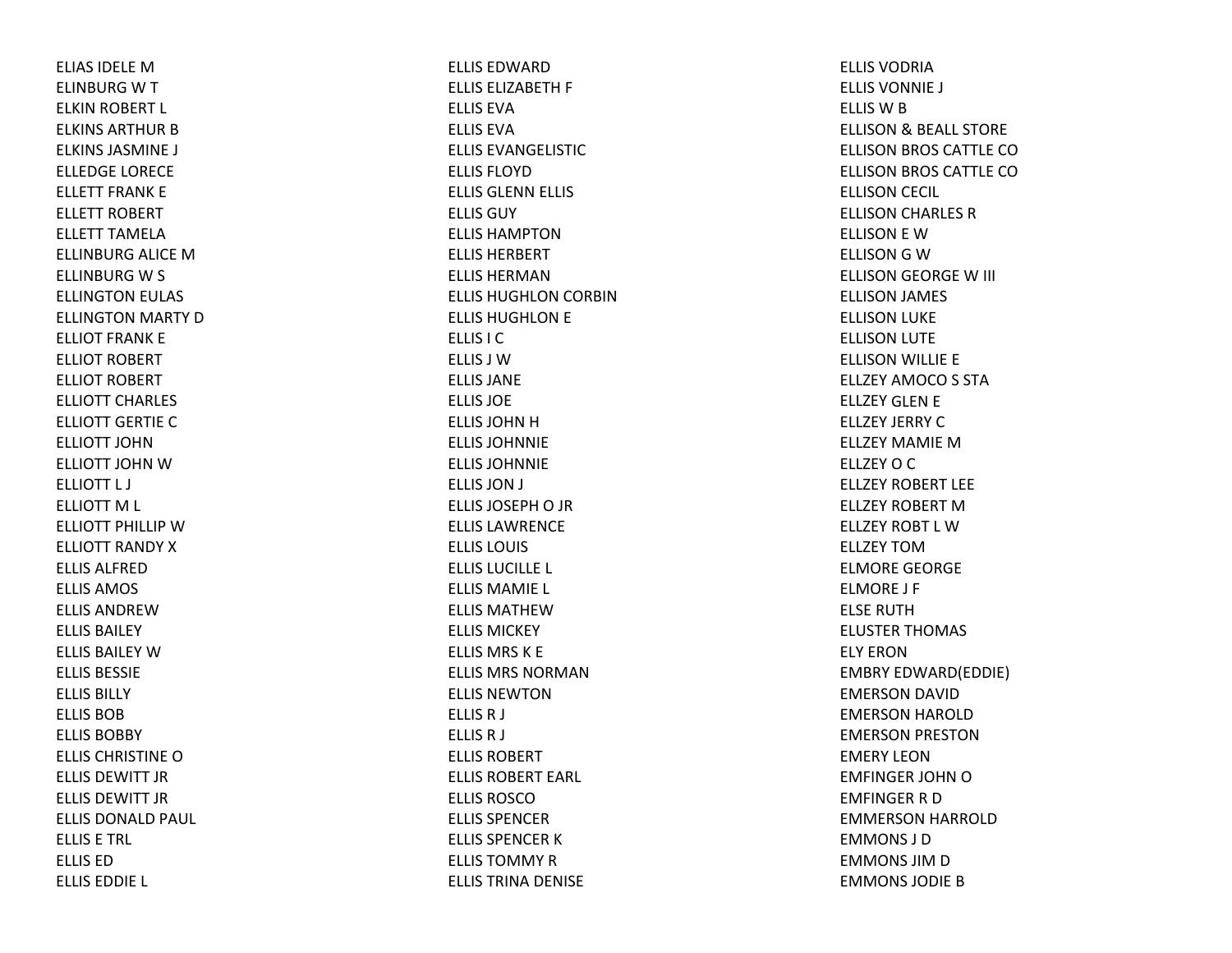EMMONS JOYCE M EMMONS RAYMONDEMMONS RAYMOND J EMORY TOMMY EMRICH DONALD EMRICK ANGELA CRISTIE EMRICK DANNY JRENERGY DRILLING COENERSTTE O C ENERSTTE O C ENGLE H J ENGLE KURT ENGLEMAN JOHNS ENGLEMAN KATEY BELL ENGLEMAN LOTTIE ENGLEMAN LOTTIE ENGLISH ELLIOT ENGLISH OLLIE ENGLISH OLLIE XENGLISH RANDOLPH ENGLISH SALLY MAE ENMARK ENERGY INCENOCH JEFF ENOCHS LINZEY B ENRON OIL T&TENSIGHT III ENERGY MGT LLCENTERPRISE RENT A CAR EOTT ENERGY CORPEPPS ARKEEPPS BERTHA ANNEPPS BERTHA ANNEPPS CARRIEEPPS CHARLES LEEEPPS CHARLES LEEEPPS CHRISTOPHEREPPS E DEPPS EDDIEEPPS FRANKEPPS J BEPPS JOHN

EPPS LEONARDEPPS LEROYEPPS MARYEPPS ROBERTEPPS WILLIAMEPPS WILLIEEPPS WILLIEEPPS WILLIEEPPS WILLIE LEE EQUIVA TRADING CO ERDMANN AMALIA OERICKSON DAVID JR ERICKSON FARMS ERICKSON J J ERICKSON JIMMY ERICKSON RICHARD ERINNA HECTOR ERS INCERTLECRERTLE CHARLES ERTLE CHARLES BERTLE CHARLOTTE KERTLE J CERTLE J NERTLE JAMES EDWARDERTLE JAMES WERTLE LOUIS BERTLE NEATHER D ERTLEOCERTLE ROBERT YERTLE RODNEY YERTLE TOMERTLE W H ERTLE WILLIAM H ERVES EMANUEL ERVES NORA MAE ERVIN GUY MERVIN IRA AERVIN KATHY S ERVIN MARGARET

ERVIN MRS MARK ERVIN R E ERVIN ROBERT ERVIN W M ERVIN WESLEY ERVIN WILLIAMERWIN AMBREY ERWIN E C ERWIN HARDIN ERWIN JAMES DERWIN JOSEPH ERWIN LARRY ERWIN MALCOLMERWIN MRS J E ERWIN MRS MARK ERWIN MRS NETTIE ERWIN NATHANIEL ERWIN NETTIE ERWIN NETTIE ERWIN SUSAN AERWINYTESCAPE HATCH ENTERPRISES,LLC ESCRO PERCY ESHEE LODARD M ESQUIBEL CAROL L ESSEX JOE ESTER WILLIE ESTER WILLIE ESTES CAMPESTES CAMPESTES DONALD G ESTES GARY L ESTES HUNT CLUBESTES JOHN A ESTES STEPHENESTES WOODYESTESS HOMERETHENEDGE JOHNETHRIDGE J BETHRIDGE LORI L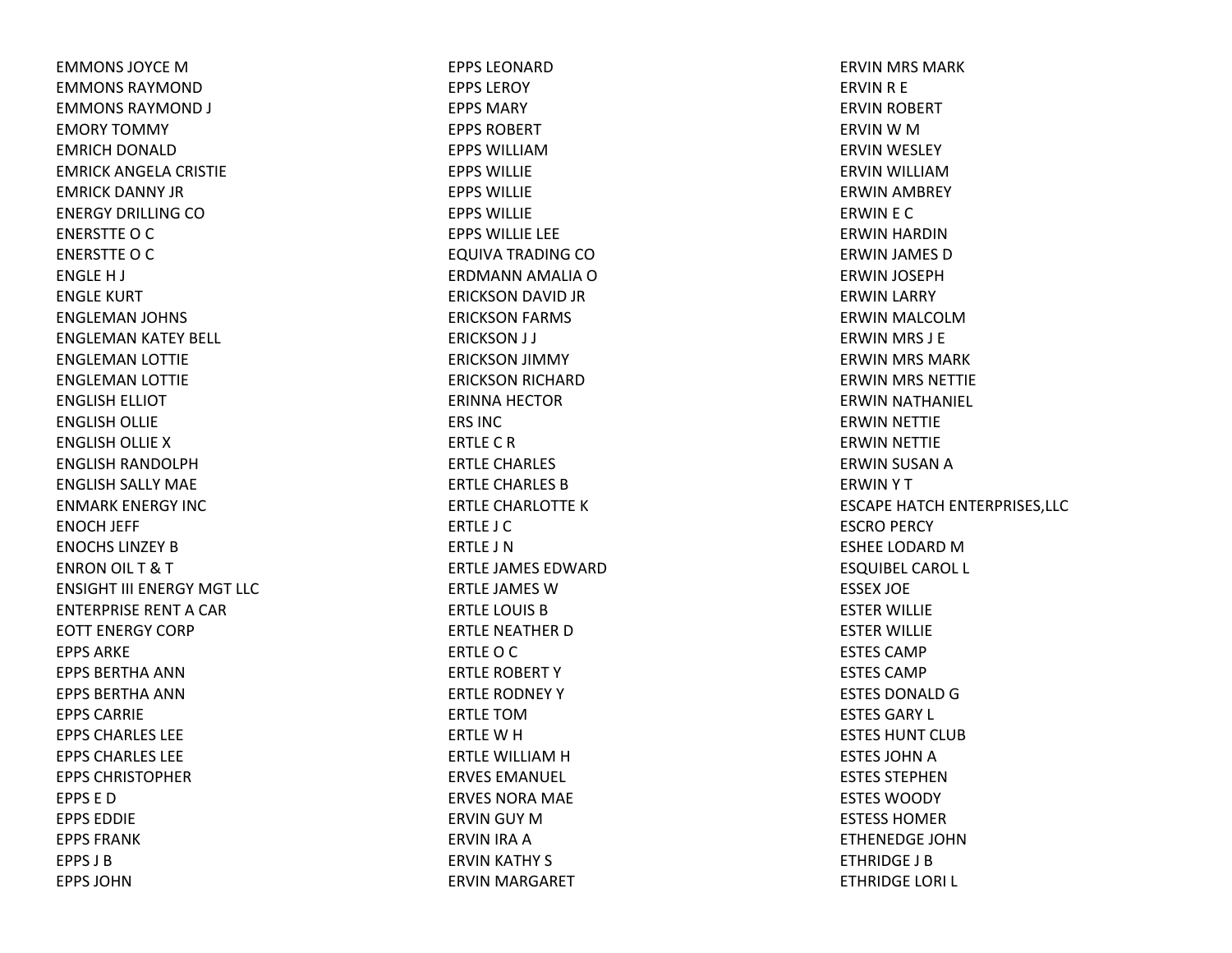EUBANKS DIANEEUBANKS ROSIE M EUBANKS ROYCE B EUBANKS W R EUBANKS WALTER T EUELL JEFFEULLS EDWARDEULLS EDWARDEULLS EUGENEEULLS EUGENEEULLS FELICIAEULLS R L EURBY ANDREWS EURBY MELVINEUREKA STORE EUWELL HUDEL EUWELL LLOYDEVAN GEORGE EVAN JOE BEVANSABEVANS ABRAHAMEVANS ANGELIAEVANS ANGIALINEEVANS BERNIEEVANS BILL EVANS BRIANEVANS BRIAN J EVANS CARL L EVANS CHARLES WEVANS CHUKEEVANS CLYDEEVANS DOUGEVANS E FRANKEVANS EVA C EVANS GEORGEEVANS GEORGE JREVANS GLORIA L EVANS I AEVANS J AEVANS J A

EVANS J BEVANS J KEVANS J PEVANS J WEVANS JAMES EVANS JAMES EVANS JAMES HEVANS JAMES HOWARDEVANS JIMMIEEVANS JIMMYEVANS JOHNEVANS JOSEPH C EVANS KATHI MEVANS LISA W EVANS LOUEVANS MAGGIEEVANS MELISSA W EVANSOAEVANS OMAGEVANS P WEVANS ROBERTEVANS ROY C EVANS SIDNEY L EVANS THOMAS HEVANS THOMAS MEVANS TIMOTHYEVANS WILLIAM A EVANS WILLIAMS EVANS WILLIEEVANS WILLIEEVANS WILLIEEVAS RANCHEVENING STAR EVERETT BESSIEEVERETT CHARLES TEVERETT COLEMANEVERETT COLEMAN S EVERETT GEORGEEVERETT GREGORY LINNEVERETT J C

EVERETT JAMES L EVERETT JOHN W EVERETT MFG COEVERETT NOVANDAEVERETT O C EVERETT R C EVERETT ROY CEVERETT T W EVERETT TAMEICAEVERETT W C EVERETT WESLEY WEVERETT WILLIAM R EVERETT WILLIE J EVERIDGEC F EVERS CHARLES EVERS PEARL AEVERS POLKEVERS ROBERTEVILSIZOR SALLY CEVINS GEORGEEWELL HUDELEWELL NATHANEWING ANDREW A EWING BECKY EWING BILL E EWING JEFF EWING JOHN L EWING WILLIAM E EWING WILLIAM E EXINILE MICKEY EXPLO INC EXUM FANNIE D EXUM VIRGIL F EZELL BEVERLYEZELL MARY ANNF R S INC FAGAN DONNIE WFAGAN WALT HFAIR DUGLAS FAIR HAVEN HOMES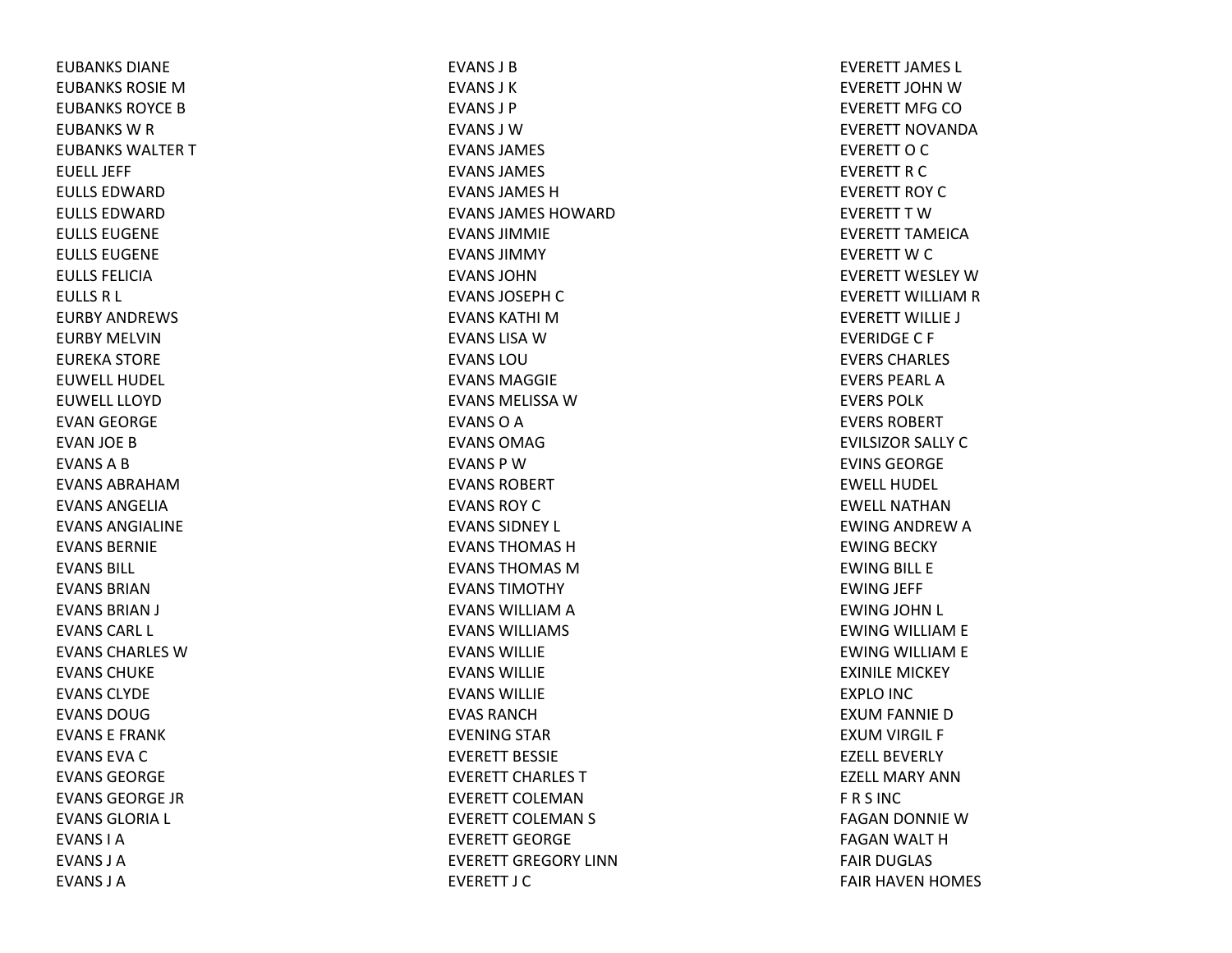FAIR HOMER FAIRCHILD KIRBY FAIRCLOTH KIRBY FAIRFIELD& CHEST FAIRLEY JOHN D FAIRLY WESLEY FAIRVIEW HUNTING CLUB FAIRVIEW HUNTING CLUB FAITH CHAPEL CH FALGOUT LARRY CFALGOUT LARRY CFALGOUT LARRY CFALKNER M FALLIN LEROY FALLS ANTHONYFALLS E L FALLS E L FALLS FLEMONFALLS GEORGIAFALLS JULIUS FALLS LOUISEFALLS MITCHELL FALLS WILLIE L FALSE RVR AIRPORT PMP FANROY CAROL AFANTROY CLARAFANTROY CLARAFARISH ROBERT FARISH SUSIE MFARLEY MARY FARM AIR INC FARM BUREAU CAMP FARMER DONFARMER DOUGFARMER J WFARMER ROBERT F FARMERS SUPPLYFARNSWORTH BRUCE CFARRAR HARDY TFARRAR JHN W

FARRAR L AFARRAR THORNTON H FARRELL BERN SIST FARRELL PAUL RFARRELL RALPH R FARRER ROBERT FARRIOR CHARLES FARRIS HUBERTFARRIS HUBERTFARRIS KENNYFARRISH JAMES FARRISH L Z FARRISH MARY L FARRISH NELSONFARRISH SONDRA S FARROR THORNTON H FARYA L FAULKNER HAROLDFAULKNER HILDA FAYE FAULKNER TIMOTHY FAULKNER TOMMY FAUST MILDREDFAVORS ROBERTFEARS ANITA W FEARS WILLIAMFEARS WILLIEFEATHERSON KEVIN J FEATHERSTON S G FEDERICK MICHAEL RFEDRICK C L FELDER SILVIA L FELIX LEKISHA S FELKER ROBIN W FELTON JANET FELTS LAWRENCE M FELTS MAXFENDLEY MELVIN O FENK RONALD J FENNELL JOANFENNELL S F

FENNELL S L FENTON H H FENTON ROBERT FENWICK BROS FERGUSONFERGUSON BESSIE L FERGUSON BILL FERGUSON BRUCE FERGUSON DOROTHY FERGUSON ERNEST FERGUSON EVERETT FERGUSON HERMAN FERGUSON JAMES DFERGUSON JOE FERGUSON KEITH FERGUSON MERTIS J FERGUSONO L FERGUSON PAT FERGUSON REBECCA L FERGUSON RICHARD FERGUSON RUFUS MFERGUSON SANDY FERGUSON SANDY L FERGUSON TERRY P FERGUSON WAYNE FERNAND RUTHIE MAE FERREL TOMFERRELL AUTRYFERRELLCH SR FERRELLC L FERRELL CECIL CFERRELL CHARLES A FERRELL CHARLIEFERRELL DAVID L FERRELL DENNIS D FERRELL HOMER A FERRELL JACKSONFERRELL JACKSONFERRELL JIMMYFERRELL JUDY C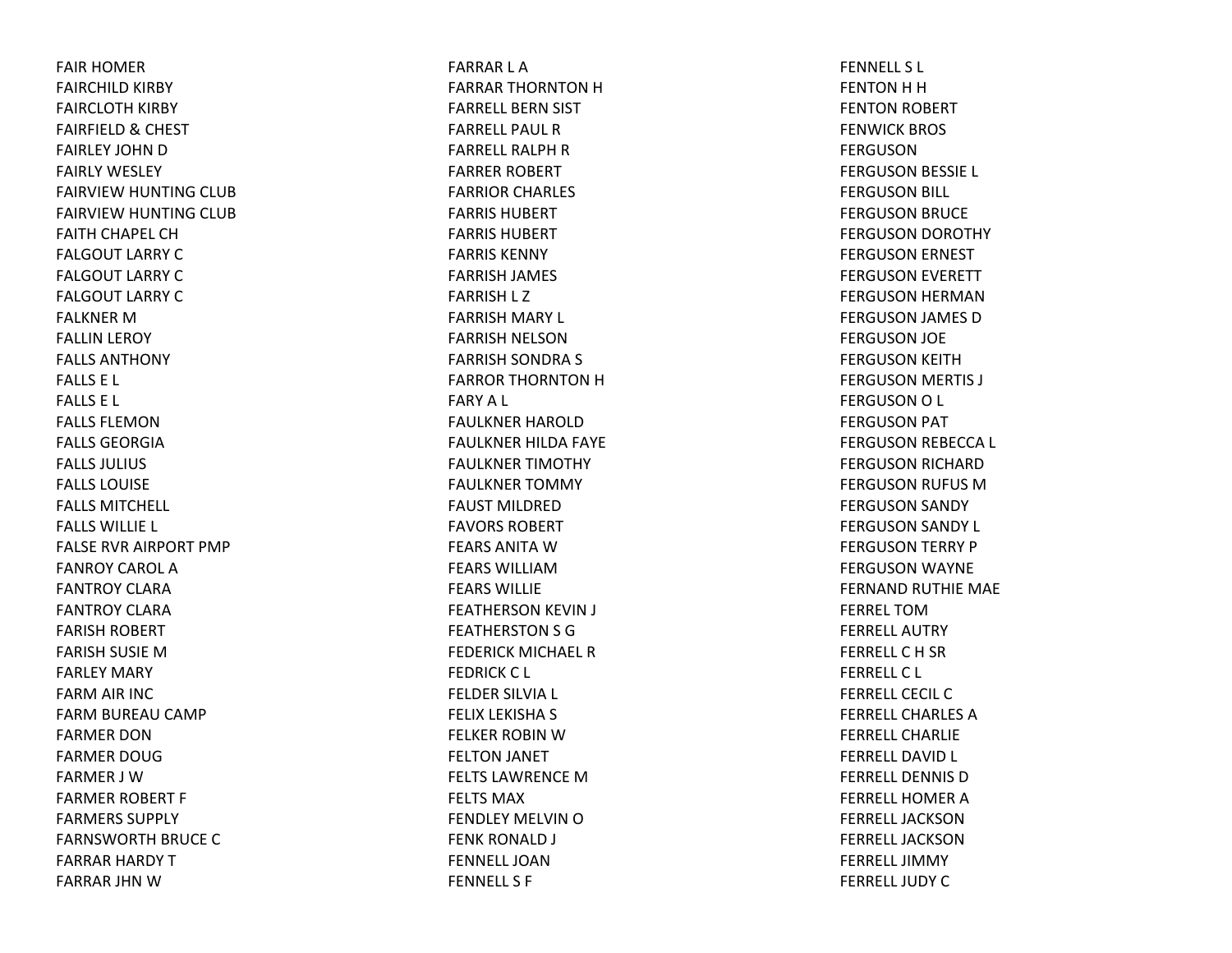FERRELL MARY PARALEEFERRELL RALPHFERRELL RUTHFERRELL RUTH NFERRELL SAMFERRELL SAMIEFERRELL T J FERRELL VARDAMANFERRILL NOEL FERRIS CORNELIAFERRIS GENEFERRIS J MFERRIS JIMFERRIS PAUL FERRISS BILL FIELD ALVINFIELD ALVINFIELD ALVIN FARM INC SHOP FIELD CARRIE FIELD GEORGE FIELD MARY FIELD ROBERT EARL FIELD ROBERT EARL FIELD STELLA FIELDER CLARA E FIELDER G B JR FIELDER GEORGE WFIELDER GRADY M JR FIELDER HAROLD WAYNE FIELDER HARRIS FIELDER JAMES FIELDER JAMES R FIELDER JOSIE E FIELDER LEILAFIELDER RICKY FIELDS ALVINFIELDS ALVINFIELDS EDDIEFIELDS JOHNNY BFIELDS LOUIS

FIELDS NORMAN FIELDS QUINN FIELDS RICHARDFIELDS ROBERT EARL FIELDS SANTAUSHA L FIELDS SPENCERFIELDS TERICE F FIELDS WILLIE L FIFTEEN MILE BAYOU WT WK FIGGERS LOUIS FIGGIN ARRY FIGUEROA MIGUEL A FILMORE MARTHA ANNFINCH BARNES E FINCH ROBERT FINCHER H H FINDLEY DAVIDFINLEY C MFINLEY MATTIE L FINN LUCY FINN O J FIRST NATIONAL BANKFIRST SERV COOP FIRST SERV CORP FIRST SERVICE COOPFISACKERLY C K FISACKERLY C K JRFISCHER ART E FISHER ALF FISHER ANNAFISHER ANNIE MAE FISHER ANNIE MAUDE FISHER ANTHONY FISHER B AFISHER E FISHER EDSEL FISHER EVERETT FISHER JOHNFISHER JOHNFISHER JOHN J

FISHER KEYONAFISHER LOUIS FISHER LULAFISHER MAC FISHER R E FISHER R J FISHER RICHARD A JR FISHER RICIE S FISHER ROBERT W ESTATE FISHER ROOSEVELT FISHER SAMFISHER SAMFISHER SAM HTNG CLUB FISHER SAM S FISHER THOMAS FISHER WILEY FISHER WILLIE BFITCH JOHN HENRY FITLER PLANTATIONFIVE POINTS FIVEASH AVERY E FJK LLCFLAGAN WALTER F FLANAGAN GEORGE A FLANAGAN MARC FLANAGAN W M FLATT JAMES S FLATT TODD J III FLEEGER ROBERT OFLEEGER ROSEANNFLEEMAN J J FLEEMAN JACK FLEEMAN RONALD J FLEEMAN W E FLEEMAN W E JR FLEMAN JOHN HENRY FLEMING BILLY JEANFLEMING BOBBIE H FLEMING CAMP FLEMING E S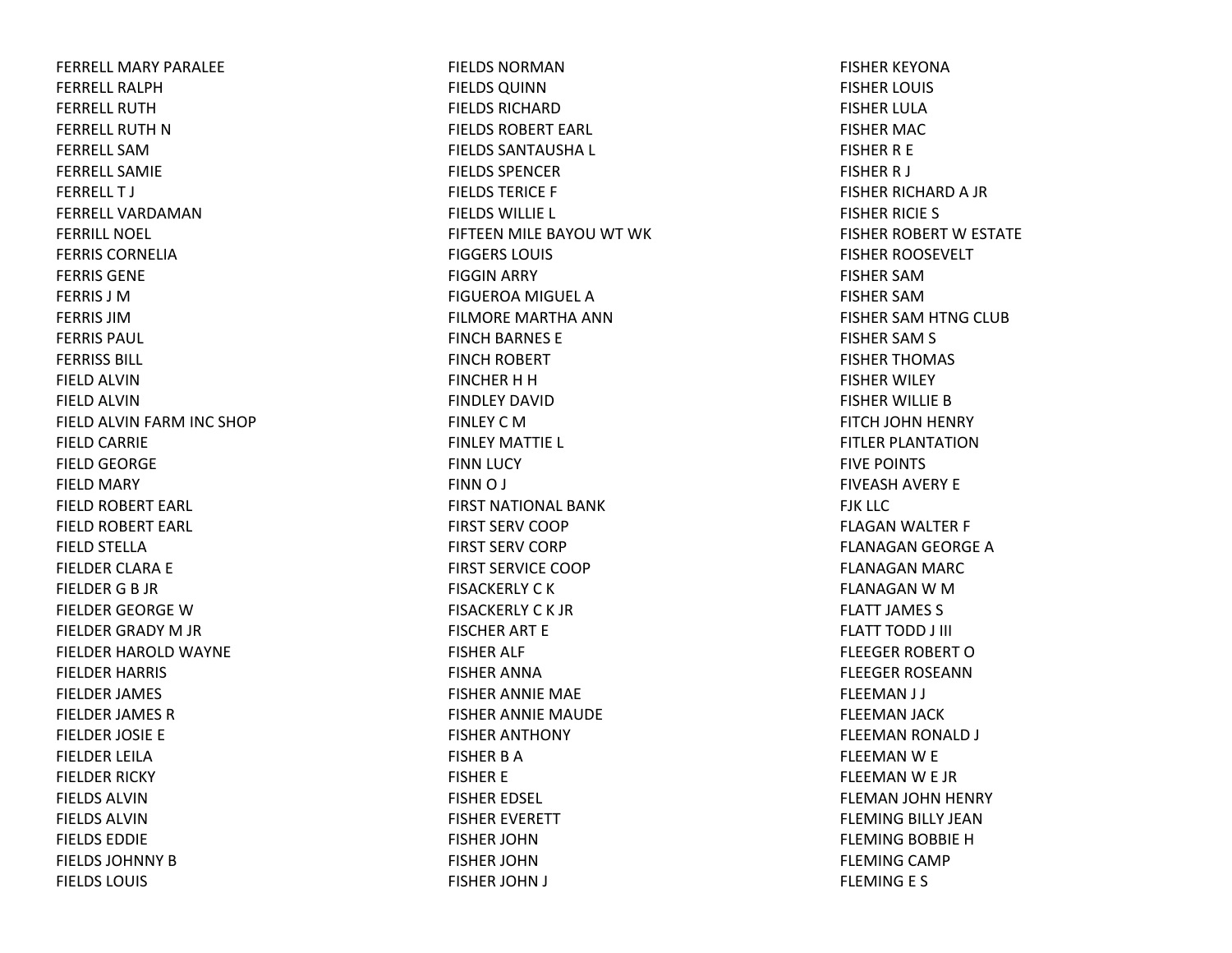FLEMING FANNIE MFLEMING FREZELL FLEMING GREGORY XFLEMING JOHN E FLEMING JOHN H FLEMING JONATHANFLEMING JONATHAN X FLEMING M A FLEMING ROSETTA FLEMING RUTH FLEMINGT J FLEMING WILLIE J FLEMMING JAMES FLEMMING KATHERINE FLEMMING LOUIS FLEMMONS J TFLEMON JOHN HENRY FLETCHER ANNIE MAE FLETCHER BILLY FLETCHER FRANK FLETCHER HARVEY FLETCHER HAZEL FLETCHER HENRY FLETCHER JAMES FLETCHER MONTY CFLETCHER MONTY CFLETCHER MOSE FLETCHER NORMA L FLETCHER OTHAFLETCHER SUSIE FLETCHERS CHAPEL PARFLINT MARTY CFLINT NOLENFLINT NOLENFLOCK JIMFLOOD MELROSE FLOOD OLANDER ESTATE FLOUREE TREE NRSY FLOWERS AMANDAFLOWERS CAROLYN C

FLOWERS CATHY S FLOWERS HENRYFLOWERS HUGH F FLOWERS JEFF FLOWERS JOHNNY W FLOWERS KAREN K FLOWERS OSCARFLOWERS RUTHFLOWERS VERAFLOYD BRENDA SUE FLOYD J L FLOYD J S FLOYD JAMES L JR FLOYD JEFFERY OFLOYD LEONFLOYD LINWOOD FLOYD PAUL OFLOYD RITA CFLOYD SAMFLOYD WILLIE DFLY PAUL FLYING DUCK CLUB FLYING DUCK CLUB FLYING H FARM FLYNN CINDY L FLYNN ROBERT E FOLEY MICHAEL CFOLK CONST COFONTE VINCENT FONTENOT CAROL HFONVILLE E HFOOD STAMP CENTER FOOSE S J FORBUS E J FORD ALBERT LEE FORD AMY FORD BRETT FORD BRIANFORD CALDONI FORD CONST CO

FORD CONSTR COFORD DANFORD DANFORD ELBERT FORD EQUIP CONST CO FORD H P JR FORD HENRY FORD ICE CREAM CO FORD IRENE FORD JAMES FORD JAMES L FORD JEFF FORD JESSIE J FORD JOHNNY FORD KELLY AFORD KELLY S FORD KELLY S FORD LONNIE AFORD MRS JAMES RFORD NONA JEFF FORD S WESLEY FORD SAMFORD SONFORD TOMFORD W D FORD W G FORD WEBSTER FORD WILLIE BFORD WILLIE BELL FORDICE CONST COFORDICE CONST COFORERRFOREMAN ARTHUR FOREMAN ARTHUR FOREMAN JOHNNIE FOREMAN JOHNNIE MFOREMAN JOHNNIE MFOREMAN MARTIN FOREMAN MARY LEE FOREMAN MOSE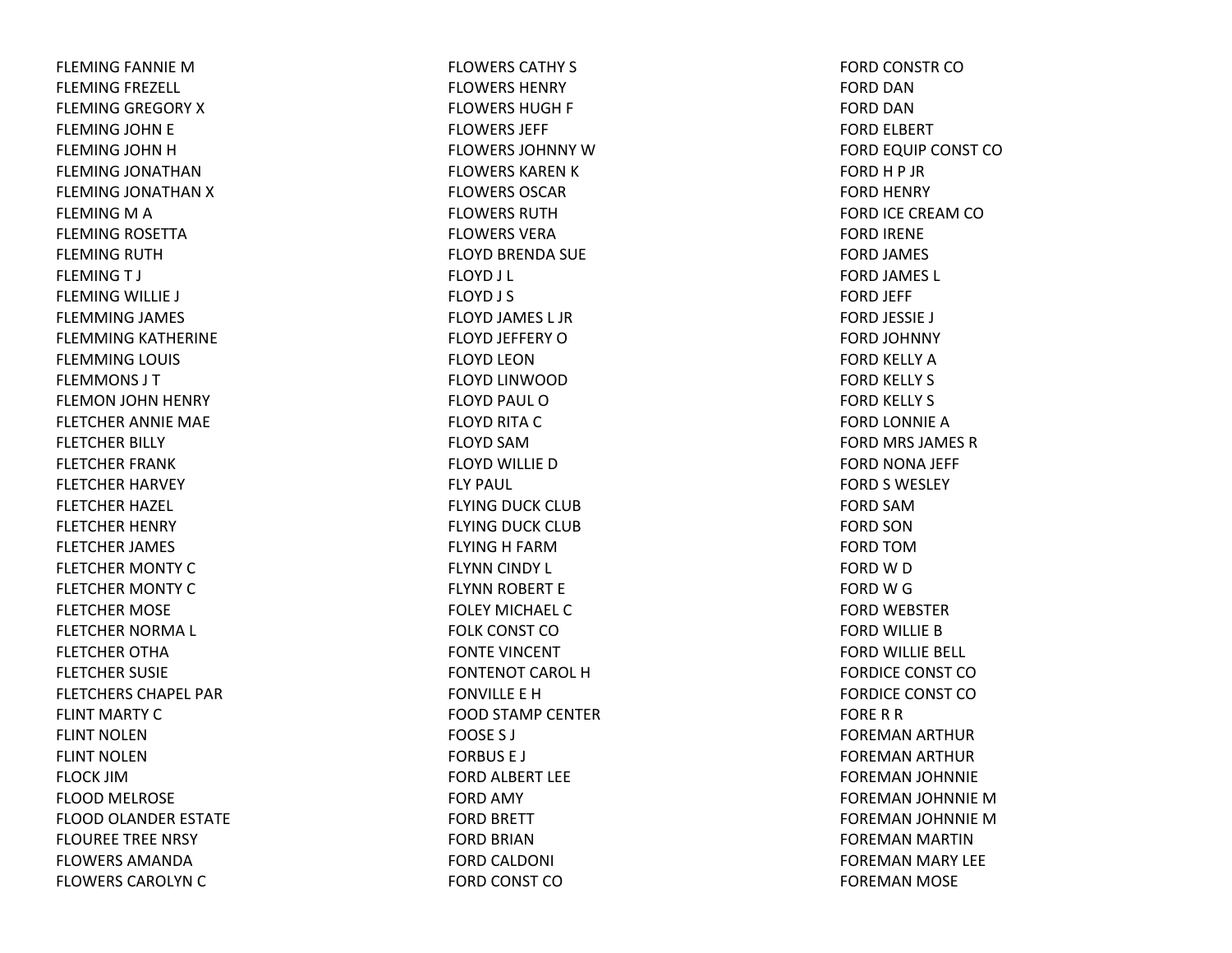FOREMAN NED FOREMAN ORA LEE FOREMAN ROBERT FOREMAN ZELLIE FOREST OIL CORPORATION FOREST PARK REC INC FORESTAIRE HUNTING CLUB FORESTAIRE PLANTATIONFORESTRY ENTERPRISES FORNHAM MIKE FORREST PK REC INFORRESTER J A SR FORRESTER RONALD E FORSYTHECRFORT BOOKERTFORT DANFORT JOHNFORTENBERRY FRANKFORTENBERRY TATE JRFORTENBERRY WELTON R FORTNER FRANK FORTNER OTTICE NFORTUNE LEE M JR FORTUNE LEE M JR FORTUNE LEONFORTUNE RICHARD LEE FORTY NINE DRIVE INNFOSTER BEN C FOSTER CARL RODNEY FOSTER CHARLOTTE DFOSTER CHESTER FOSTER CLARENCE FOSTER CLIFTON M FOSTER E Y FOSTER EARNEST BFOSTER ELLIS FOSTER EMMITT FOSTER ERNEST BLDRS FOSTER ERNEST BLDRS FOSTER F W

FOSTER FRANK FOSTER FRANK WFOSTER HUGHFOSTER J DFOSTER JAMES FOSTER JAMES FOSTER JAMES CFOSTER JAMES CFOSTER JAMES CFOSTER JAMES KFOSTER JAMES WFOSTER JOAN A FOSTER JOAN A FOSTER JOAN A FOSTER JOHN E FOSTER KENNEDY FOSTER KENNETHFOSTER LARRY FOSTER LARRY CFOSTER M V FOSTER MRS ERNEST BFOSTER NORNA H FOSTER O C FOSTER ODES FOSTER RANDALL S FOSTER RITA S FOSTER ROBERT CFOSTER RUBY E FOSTER RUTH ANNE FOSTER SALLY FOSTER SALLY FOSTER SALLY XFOSTER SAMFOSTERTAFOSTER THELMAFOSTER THOMAS E FOSTER VIOLIAFOSTER WALTER FOSTER WILLIAMFOSTERS FLEA MART

FOUCHE ALPHONSOFOUCHE ALPHONSO JR FOUCHEHCFOUCHE JOE FOUCHE' LENARD E FOUCHE LUCIOUS E FOUCHE MAGGIE FOUCHE MRS LEONFOUCHE TOM E III FOULTAIN ELIVENA XFOULTAIN ELIVENA XFOULTON PAUL FOUNTAIN CHARLENE MFOUNTAIN CLAYBORN FOUNTAIN DENNIS RFOUNTAIN ELECTRIC INC FOUNTAIN M A FOUNTAIN MRS OTTOFOUNTAIN THELMA FOUNTAIN WILLIE MAE FOUR POINT DR INNFOUR POINT HTNG CLUB FOUR POINT HTNG CLUB FOUR POINTS RESTAURANT FOWLER BENFOWLER JAMES CFOWLER JAMES CFOWLER JIMMIE FOWLER JIMMY WFOWLER JOHN BRISTER FOWLER JOHN L FOWLER JOHN L FOWLER RAYBURN E FOWLER STEVEN M FOWLER WILLIS M JR FOX DEBRA ANNFOX ELBERT FOX ELMER MEACY FOX J S FOX L T JR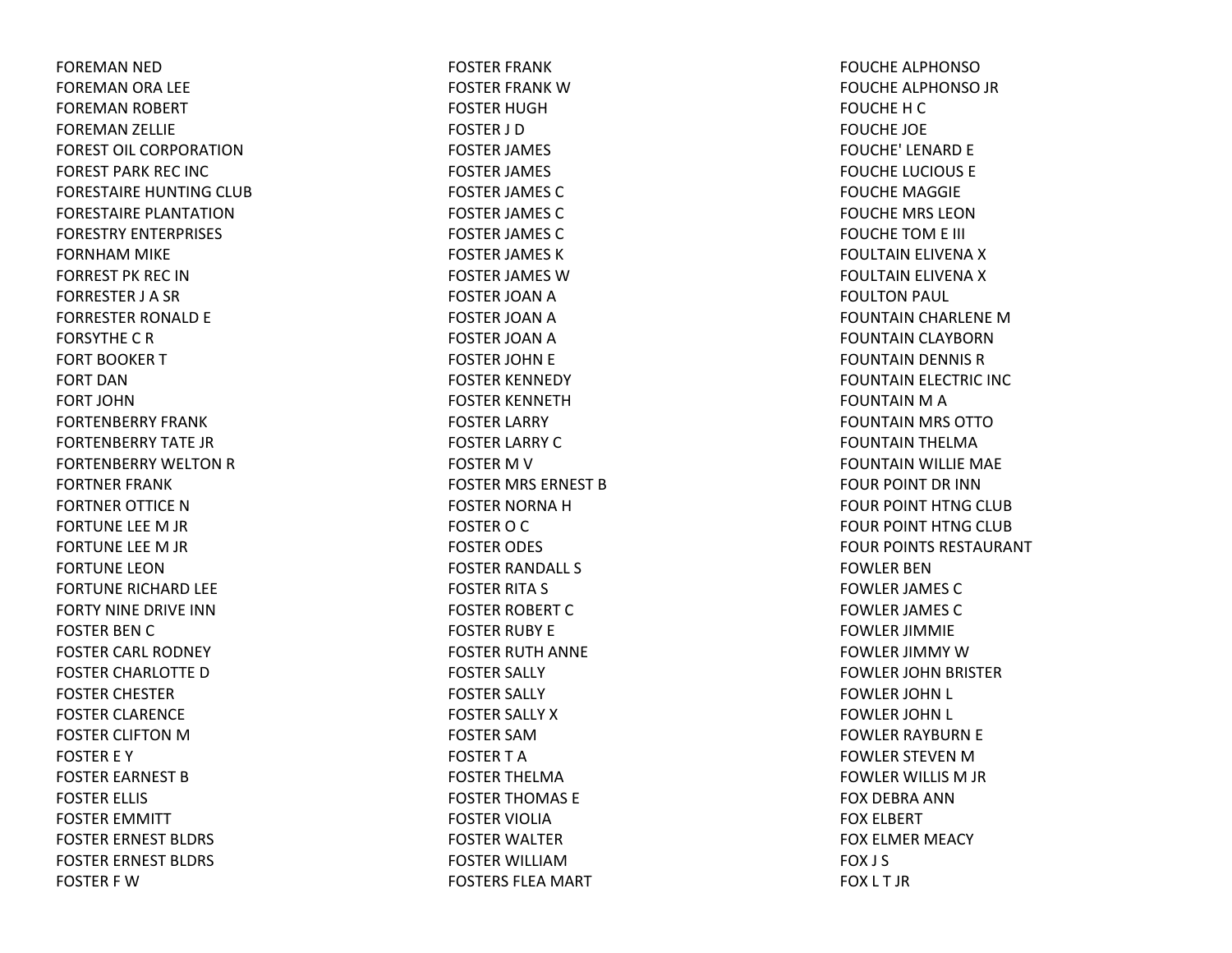FOX LEE FOX LORETTAFOX MEACY ELLAFOX MOSER X FOX NEACY ELLAFOX NEACY ELLAFOX NEAY ELLAFRAKES BILL FRAM CHARLENE E FRAMES DANNEYFRANCE ROBERT AFRANCIS CHARLIEFRANCIS W F FRANKLIN BILLY J FRANKLIN BOBBY FRANKLIN BRENDA GAY FRANKLIN BRYAN FRANKLIN ELIZABETH R FRANKLIN ELIZABETH S FRANKLIN F S FRANKLIN GEORGE FRANKLIN JAMES WFRANKLIN JOHNNIE C FRANKLIN JOHNNIE C FRANKLIN KENNETH H FRANKLIN LAURENIA FRANKLIN MACE FRANKLIN MELVIN FRANKLIN PRESB CH FRANKLIN RONNIE FRANKLIN WILLIE FRANKLN PEGGY J FRANKS J J FRANKS JAMIEFRANKS LONZOFRANKS SALES & SER FRANKS STEPHEN GREGORY JR FRAZER TAMMIE INEZ FRAZIER ALEX FRAZIER JACOB

FRAZIER JESSIE L FRAZIER JOHN J FRAZIER JOHN J JR FRAZIER MICHAEL L FRAZIER MIKE L FRAZIER MINNIE FRAZIER RONNIE DFRAZIER S HFRAZIER WALTER FRAZURE BRENDA GFRAZURE BRENDA GFRED LUCAS FREDERICK MICHAEL RFREDERICK R WFREDERICK RUFUS FREDERICK RUFUS WFREDERICK RUFUS W ESTATE FREDERICK WINDY FREDRICK W L FREEMAN BERNICE FREEMAN EARLINE FREEMAN EUGENIA H FREEMAN HENRY FREEMAN J D FREEMAN JAMES FREEMAN JAMES FREEMAN JAMES E FREEMAN JIMMIEQ LEE FREEMAN KIMBERLY FREEMAN LELA B FREEMAN MATTIE FREEMAN MRS ALBERT FREEMAN TAYLOR A FREEMAN WILLIE FREEMAN WILLIE B FREEMAN WILLIE MFREEMAN WILMA FREMOND MACK FRENCH CHARLY FRENCH ELIZABETH K

FRENCH GEORGE FRENCH WILLIAM T JR FRESH WATER FISHERY TRL FRIARSON C WFRIDLEY COMMUNICATIONS FRIEND ESTELLA FRIEND HENRY FRIEND HENRY JR FRIEND SHEILA A FRIEND WARE FRIERSON CHARLIE FRIERSON DAN FRIERSON DAVI FRIERSON EDDIE A FRIERSON JOHN FRIERSON MINNIE G FRIERSON PEARLINA FRIERSON ROBERT T FRIERSON WESLEY FRILEY ALICEFRILEY WOODROWFRILL AUGUSTFRILLS LOVIE MAE FRISBEE RALPH B FRITH JIMMY MARCUS FRITH JIMMY RAY FRITH LLOYD T FRIZELL BOYDFRIZELL W D FRONTIERS TONEY J FROST BECKY CFROST J EFROST MRS WALTERFROST SAMMY FROST W K FROST W V FROST WALLACE KFRUQE ALAN W FRY ANNIE MAE FRY ELIZABETH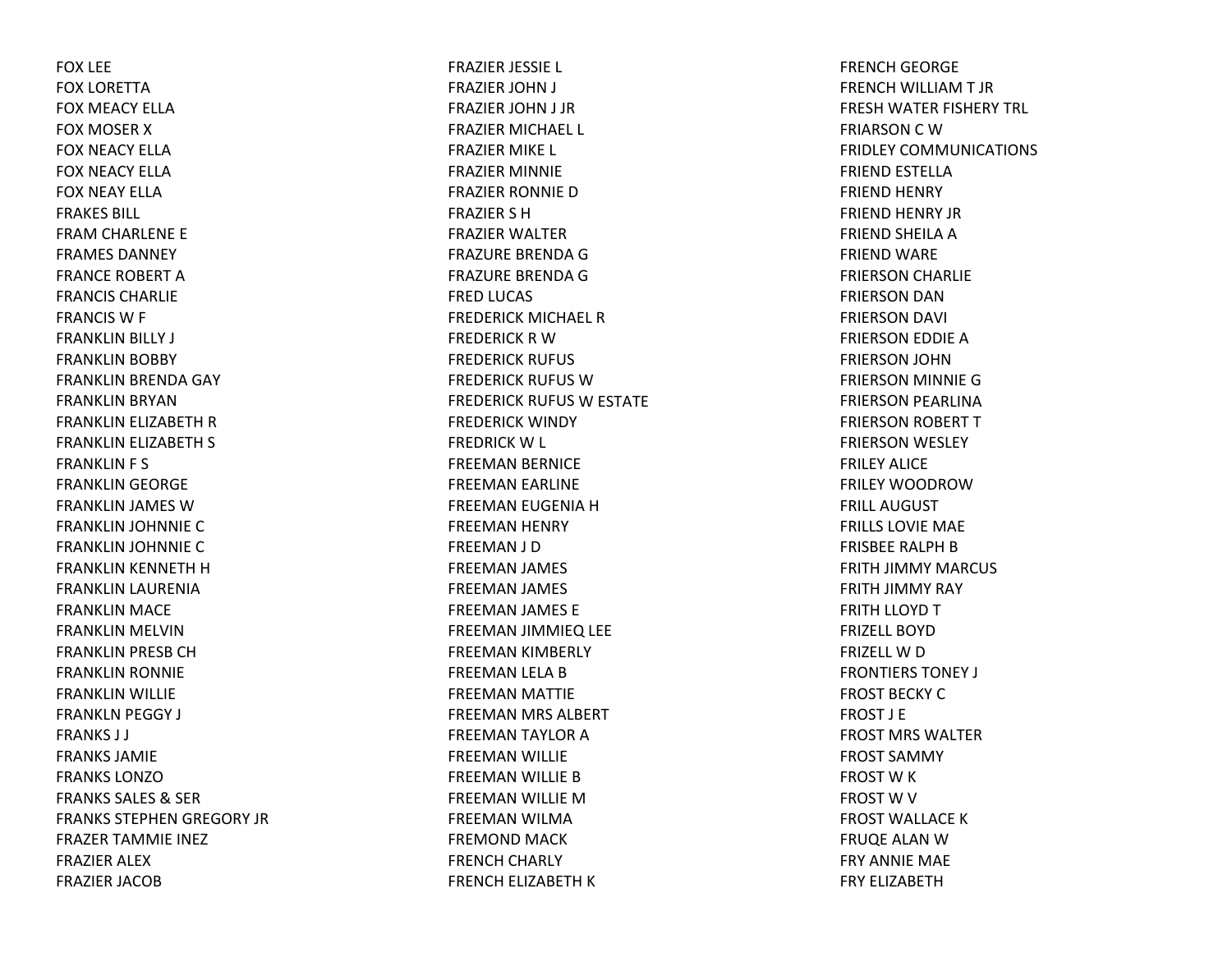FRY PAUL FRY WILLIEFRYER J MFUDGE ORANFUDGE TOLLIE FUGATES SCHOOL FUGUA SAVANNAHFULCE JOHNNIE MFULCHER ELLENFULCHER NORMAN ESTATE FULGHAM CHARLES E FULILOVECRFULKS GAREL GFULLER ALBERT ESTATE FULLER ALBERT JR FULLER BENNIE FULLER BERNARDFULLER BEVERLY FULLER BEVERLY J FULLER CARL FULLER CHRIS DFULLER CHRIS DFULLER DAWN D FULLER E F FULLER F E FULLER FRANCES FULLER GEORGE FULLER GEORGE E FULLER GEORGE TFULLER JESSIE FULLER JOHN A FULLER JOHN R FULLER LUCY FULLER MARIONFULLER NEDFULLER RALPHFULLER ROBERT CFULLER STEVE FULLER WILLIAMHFULLILOVE CHARITY

FULLILOVE EDNAFULLILOVE ETHEL FULLILOVE GEORGE FULLILOVE GREGORY EARL FULLILOVE HERBERT FULLILOVE THOMAS FULLILOVE WILLIAM M FULMER ELEC COFULTON CLAY FULTON CONNER DFULTON CONNER DFULTON DAN FULTON DAVID LEE FULTON DEE FULTON GENE TFULTON HARRY FULTON JESSIE FULTON MOSE FULTON PAUL FULTON ROBERT FULTON WILLIE FUMBANKS JIMMYFUMBANKS L CFUNDERBURD WAYNE FUNDERBURG EDSONFUNDERBURG RICHARD FUNGERBURG JAMES FUQUA CLARENCE FUQUA EDDIE FUQUA EDDIE JR FUQUA EURISE FUQUA FRENCHIE E FUQUA JAMES FUQUA JENNIFER MFUQUA RANCE FUQUA S M FUQUA S Q FUQUA S W FUQUA SANDRA DFUQUA TEMPIE

FUQUA WOODROW MFUQUA ZOLA MAE FUQUAY DAISY FUQUAY EMMA LEE FUQUAY EMMA LEE FURR CHRIS KFURR JAMES FURR LARRY FUSELIER LOUIS AFUSELIER LOUIS AFUSOL INCFUSON CHARLES FUSON SYLVIA FUSSELL FRANKG& L FARMS G& L FARMS G&M BUILDERS G& S LAND LEVEL INC GABRYLESKI LENGADBERRY JOHNGADDIS ROY L GADE NORBERT DGAFFORD ANGELIQUE MGAGE JAMES LESTERGAINER BROS GAINER HARVEY AGAINES E BGAINES E BGAINES EARNESTINEHGAINES GREGORY A GAINES HARVEYGAINES LESTERGAINES VERPORGAINES WILL GAINEY BILL L GAINEY JEFFERY GAINEY JEFFERY L GAINEY JEFFERY L GAINEY L RGAINEY PHILLIP J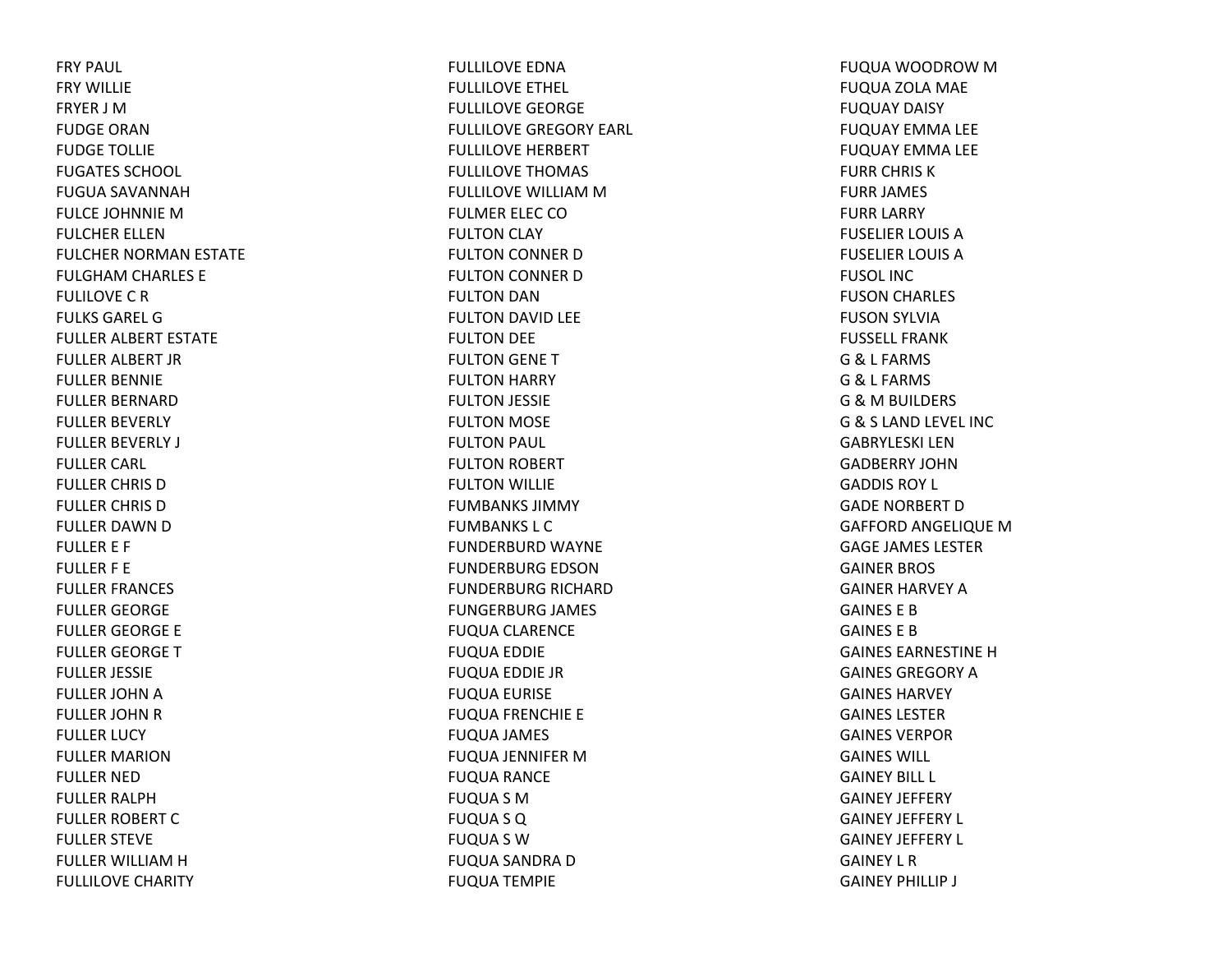GAINGS BERTHAGAINS BENGAINS BERTHAGAINS FREDDIE M GAINWELL GLORIA JEANGAINWELL JAMESGAINWELL JAMESGAINWELL LACYGAINWELL LEOGAINWELL LEO JR GAINWELL RENEETAGAINWELL ROBERT L GAINWELL WALTERGALASPER SAMGALAXY CABLE INCGALDWELL ROBERT L GALEY JOEMGALLAGHER JOE CGALLAGHER JOHN S GALLAGHER PAT HGALLAGHER TERESA M GALLAWAY M D GALLAWAY MICHAEL DGALLION AARON GALLION EARLENE GALLION INEZ S GALLION JOE GALLMAN JOE GALLOWAY& WHITSETT GALLOWAY CHARLES GALLOWAY D M GALLOWAY HERMAN E GALLOWAY J CGALLOWAY MARY ANNGAMBEL JAMESGAMBLEACGAMBLE ANNIE BELL GAMBLE ANNIE BELL GAMBLE DONALDSONGAMBLE JEWEL E

GAMBLE KATY MAE GAMBLE MITCHELL GAMBLE NOAHGAMBLE SYLVESTERGAMMIL CHARLESGAMMILL DOEBGAMMILL JOHN B GAMMILL JOHN B GAMMILL RICHARD E GAMMON JOSEPH CGAMMOUNS ELIZABETHGANDY B W GANGEMI STEPHEN N GANT GEORGEGANT HARLEY XGANT JAMES GANT ROBERT HGANTERT TOMGANTT AARONGANTT JERRY ANNGANTT MRS A L GARCIA AUGUSTINE GARCIA KIMBERLY L GARDNER ADAGARDNERC E GARDNER HORACE GARDNER I C GARDNER JOHN JOHN GARDNER LEE GARDNER M M GARDNER RHEAGARDNER ROBGARDNER ROSIE LEE GARDNER STEVE GARDNER TENANT GARDNERV P GARDNER WILL GARETT ROSIEGARLAND ADDINGARLAND CHESTER

GARLAND IDELL GARMAN MARK GARMON ANGELA L GARMON J B GARNER CARL RGARNER DAVID E GARNER E HGARNER ELISA A GARNER GILBERT GARNER GILBERT GARNER HERMANGARNER HERMAN JR GARNER JESSIE GARNER JUDY ANNGARNER MIKE GARNER MOSE GARNER PAMGARNER PAUL HGARNER PAUL MIKE GARNER WILLIE TGARNER WILLIE TGARNETT ELMA J GARNETT HUGH R GARNETT HUGH R GARNETT J DGARNETT JOEGARNETT POLKGARNETT POLK X GARNETT STELLA B GARNETT T R GARNETT V H GARRETT ALLENGARRETT CALVIN SR GARRETT CHARLIEGARRETT DANGARRETT DAVEGARRETT E T GARRETT EARNEST DGARRETT GLORIA JEANGARRETT JAMES E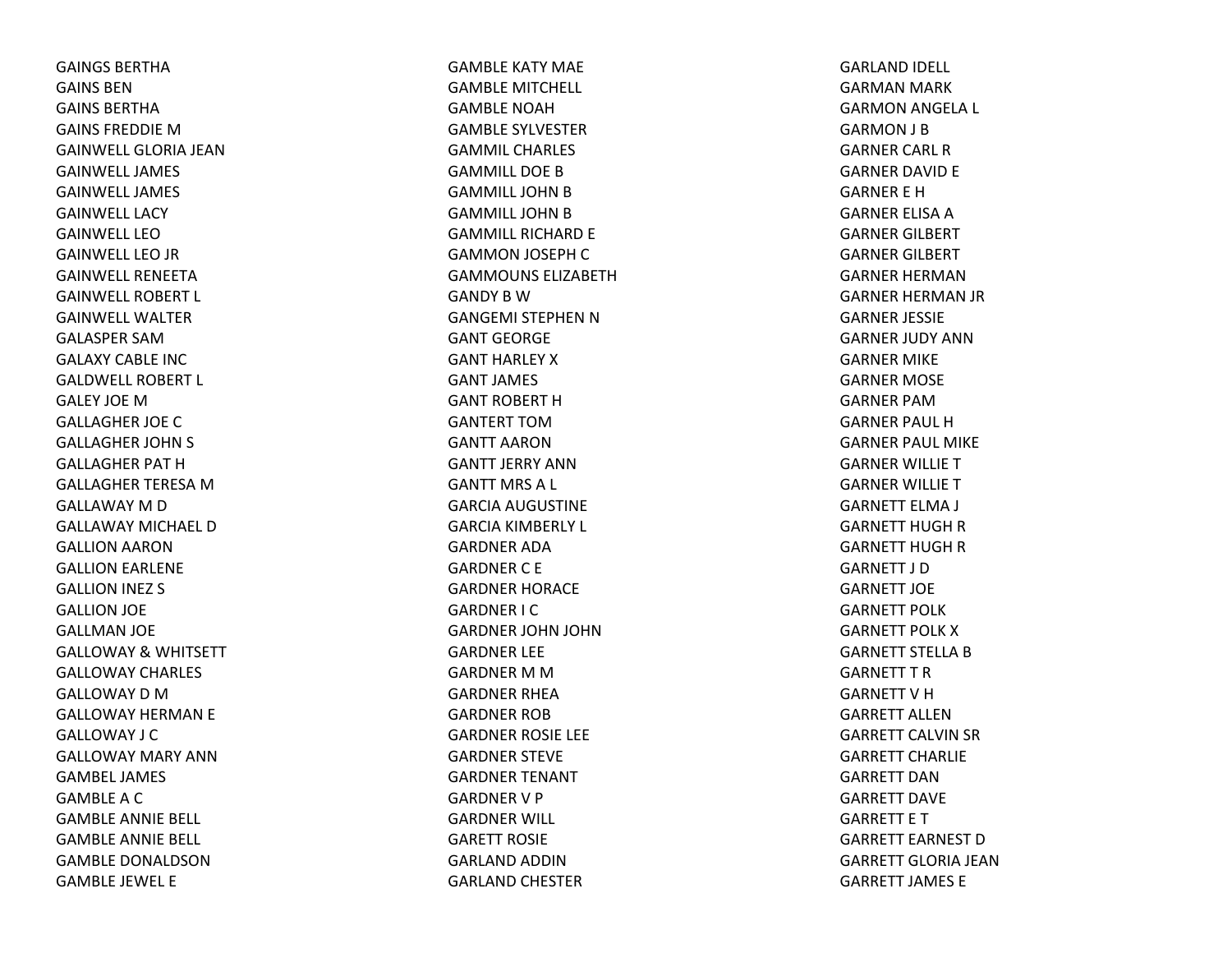GARRETT JOHNNY L GARRETT L DGARRETT LAWR JR GARRETT LAWRENCEGARRETT LEE HENRY GARRETT MAYBELLEGARRETT MELTONGARRETT PATRICIAGARRETT RUBY LEEGARRETT T RGARRETT THOAMS GGARRETT VIOLAGARRETT WALKERGARRETT WALKER JEANGARRETT WALTERGARRETT WALTER JR GARRETT WALTER SR GARRETT WILLIE BGARRETTE CALVIN OGARRISON GLORIA GARRISON GLORIA E GARRISON LOUIS N GARTLEY BILL GARY A B GARY A L GARY A NGARY A WGARY A WGARY A W ESTATE GARY ARTHUR E GARY E DGARY E E GARY J BGARY LEROY GARY LUTHERGARY LUTHER X GARY LYNDA B GARY M B GARZA MARIA L GASKIN JAMES W

GASKIN LUCIOUS GASKIN PAULA P GASTON JOHJN D GASTON NATHAN GASTON TRAVIS A GATCHELL RANDY EGATES CHARLES GATES FRANKGATES IRA WGATES PAUL CGATES ROBERTGATES T J GATEWAYGATEWAY CHURCH OF CHRIST GATEWOOD HEBRONGATEWOOD JOHN H GATLIN R A GATSON AARON GATSON AARON GATSON DAVID GATSON DAVID GATSON JAMES GATSON JOE GATSON MICHAEL GATSON SUSIE GATSON SUSIE GATSON TOMMY GAUMER MATTHEW S GAUNT CLARA MGAWDY EUGENEGAY A E GAYDEN L P GAYLE JIMMY WGAYWOOD JOHN HENRY GD CH EAST STAR GEARDINA SAMGEARING TYREE X GEARLDS ALF GEARLDS LLOYDGEARLDS LLOYD S

GEE JAMES GEE PETERGEE PHELOMGEE ROBERT GEE WILL GEERS MARVINGELSTON TONYA GENE BERLIN CONST GENERAL GAS COGENERETT COTHRUEL GENERETT JOHN X GENES VERGIE MAY GENES VERGIE MAY GENOUS FLOYDGENOUS PERCYGENTRY GARY GENTRY JOHN WGENTRY LEONGENTRY PATRICIA KATHLEENGENUS CHARLIE LEE GENUS CLYDEGEOING BENGEORGE BEN L GEORGE BOOKER T GEORGE CHRISTOPHERGEORGE CHRISTOPHERGEORGE MABLE GEORGE MRS DANGEOTECHNIC AMERICA INC GEPHART JEFFERY S GERACHE JOE A JR GERALD DICK GERALDIN BEAUTY S GERALDS CHARLIEGERALDS FANNIEGERALDS HENRYGERALDS KATIEGERALDS KATIE XGERALDS LLOYD S GERALDS LLOYD S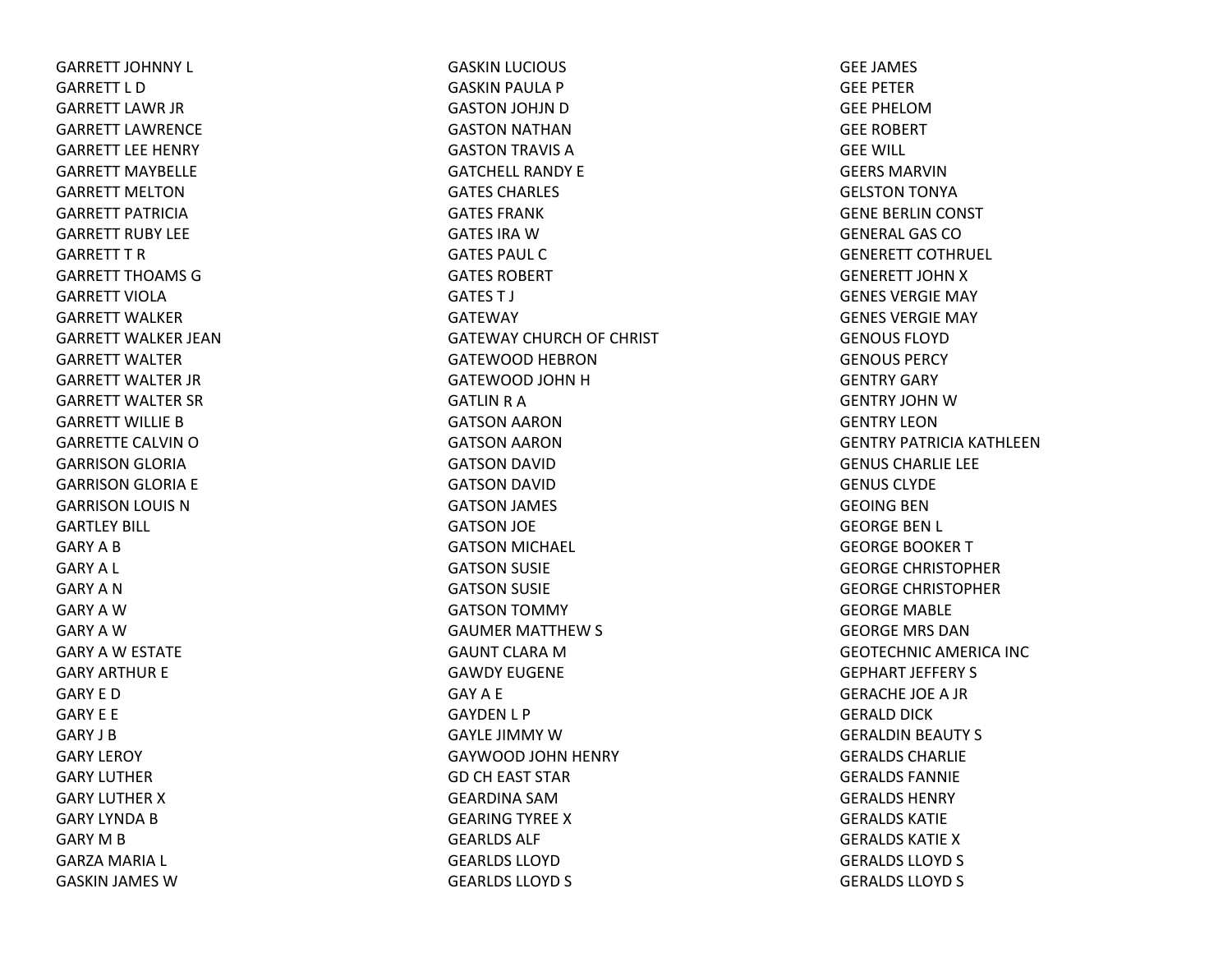GERALDS MAGGIEGERALDS MARYGERLDS HENRYGERMAIN CARMEN S GERMAN MRS H M GERMANY CLARENCE W GERMANY CLARENCE W GERMANYH L GERMANY H L ESTATE GERMANY L AGERRARD LUTHER P GERRARD MARY LOUGERRARD WAYNE GERRARD YOUNGGESSLER DAVIS NGETERW L GEVENDEN BILL GHALEB AHMED YAHYA GIBBIS JAMESGIBBS ARTHER LEE GIBBS EDDIEGIBBS EDDIE PATE GIBBS EUGENEGIBBS FRANKGIBBS GULF SER STAGIBBS HARDYGIBBS JAMES GIBBS JOEGIBBS LITTGIBBS LITTGIBBS MANDYGIBBS PALMER GIBBS WILLIEGIBBS WILLIE F GIBEN ALEX GIBSON BETTY E GIBSON BRIT GIBSON CAROLINE GIBSON DANIEL GIBSON DAVE

GIBSON DORRIS GIBSON EARNESTINE GIBSON EARSENE GIBSON ED OR DAISY GIBSON EDDIE GIBSON ELLA GIBSON ELMIRA GIBSON HENSLEY GIBSON JESSIE GIBSON JIMMY GIBSON JOE GIBSON JOE GIBSON JOE GIBSON JOE GIBSON JOE JR GIBSON JOHN GIBSON L B GIBSON L L GIBSON L L JR GIBSON LAWRENCE GIBSON LEE HENRY GIBSON LESLIE GIBSON LYNN GGIBSON MARY BELL GIBSON MCKINLEY GIBSON MURRAY HGIBSON OTHA GIBSON OWEN GIBSON R R GIBSON RICHARD GIBSON ROBERTA GIBSON ROOSEVELT GIBSON ROOSEVELT GIBSON S MGIBSON SHARDONNAY GIBSON TIMOTHY AGIBSON TOMMY GIBSON W L GIBSON WALTER GIBSON WILLIE JR

GIDDINGS LEON E GIDEON JOE GILBER DIANNA WILLIAMS GILBERTAAGILBERT CHARLIEGILBERT ELIZABETHGILBERT HAROLD E GILBERT HAROLD V GILBERT JERRY GILBERT JOHNGILBERT JOHNGILBERT LUMB COSS GILBERT LUMBER COGILBERT OWENGILBERT PATRICIA X GILBERT RAY GILBERT ROBERT AGILBERT ROBERT EGILBERT ROGER L GILBERT W C GILCREASE FEARBY L GILCREASE JAMES EGILCREST RUBY GILES ARONGILES CEDELL JRGILES CHARLES GILES CLARAGILES CLINTONGILES GEORGEXGILES JAMES EGILES JAMES EGILES JEFF GILES JOHNGILES LARRY DARNELL GILES MARGARETGILES ODELL GILES ODESSAGILES SAMMIEGILFOY J RGILL BENJAMIN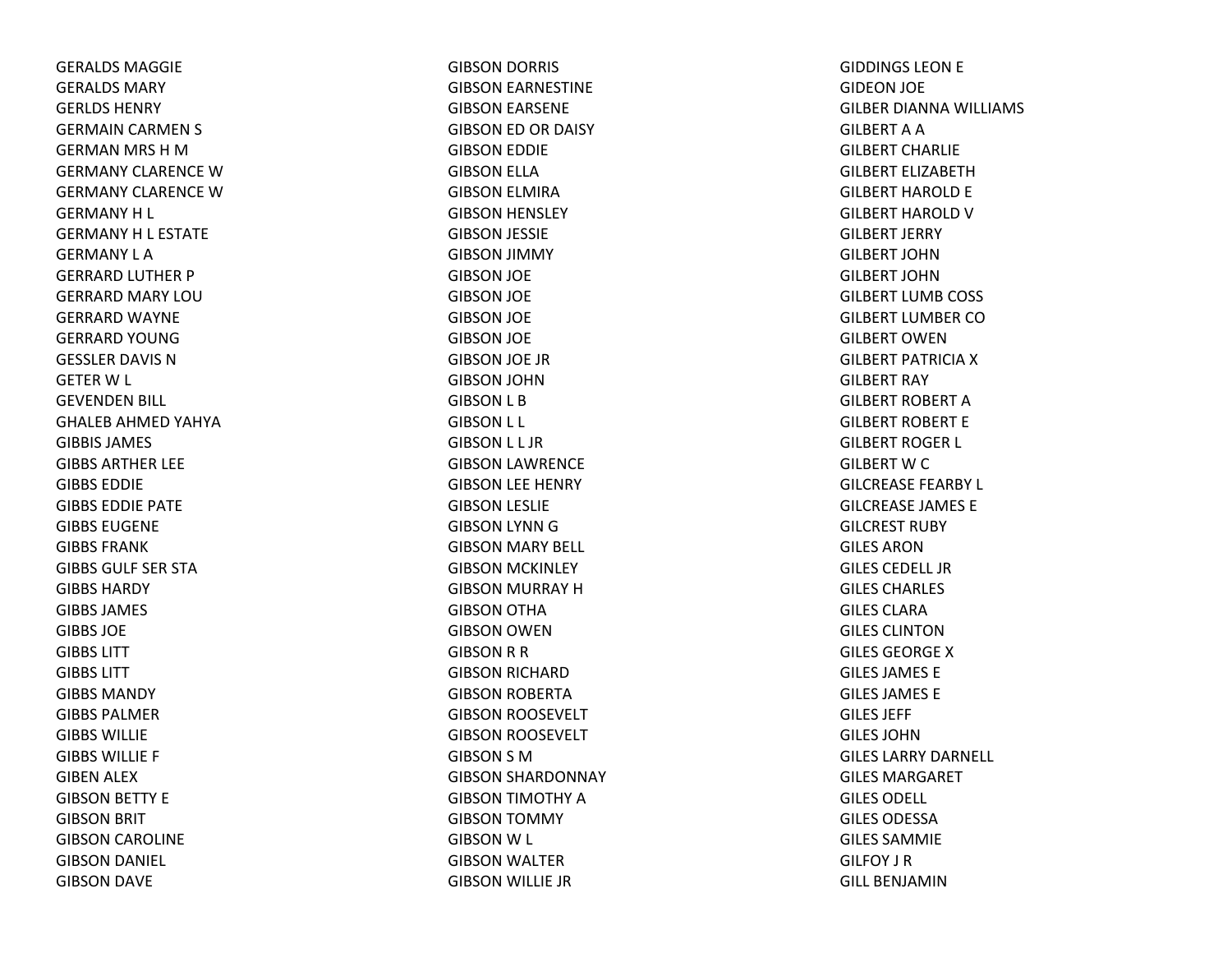GILL CHARLIEGILL JACK L GILL TERRY KGILLEM PRESTON L GILLESPIE KELLY GILLETT W D GILLETTE WILLIAM D GILLIAM DERRICK A GILLIAM ERNESTINE GILLIAM GEORGE L GILLIAM PRESTON L GILLIAM WILL GILLILAND MRS HARRY GILLILAND ROBERT L GILLILANDE L GILLIS JOHN A GILLISPIE R P GILLS CHARLIEGILLS RICHARDGILLUM BUDDIE GILLUM GARFIELD GILLUM HARRY GILLUM JIM GILLUM THEOPOLIS GILMER CHARLIE Z GILMER PERCY P GILMER ROBERT L GILMORE BENGILMORE BENGILMORE BRYANGILMORE C C GILMORE D E GILMORE D L GILMORE DUDLEY GILMORE EDD HGILMORE GEORGE MGILMORE GEORGE XGILMORE JOHN THOMAS GILMORE JULIA B GILMORE MARTHA ANN

GILMORE N DIANE GILMORE NELLIE GILMORE W E GILMORE WILLIAM A GILMORRE TOMGILSON JOE GINN DEWITT GINN IZEK GINN LAWRENCE H GINN M K GINN MONROE GINTER RALPH A GINTHER WARREN & GINTHR GIPSON BEATRICE GIPSON JAMES GIPSON MAE BELL GIPSON MAY BELL GIPSON SIMGIPSON WALTER GIRARD JERRY GIRARD LEROY GIVEN ARTHUR GIVEN P E GIVENS EDGIVENS ELIXGIVENS L CGIVENS MARYGLADDEN RUBE GLADNEY BUFORDGLADNEY RICKY GLADWELL ANNGLADWELL DOROTHY MGLADWELL PATRICIA A GLADWELL ROBERT L GLADWELL SAMGLADWELL WILLIE DGLASCO HENRIETTA MGLASCOE MARGARET GLASPER LIVIE GLASPER SAM

GLASS IMA JOSEPHINE GLASS KENNETHGLASS MERKELL GLASSCO JOE GLASSCO VIRGINIA GLASSCOCK DONALDGLAZE DR A DGLEECE SPENCERGLENN BEN B GLENN DEBRA GLENN JOHN R GLENN RAYMOND GLENN RONALD P GLENN WARREN GLIDEWELL ERNESTGLIDEWELL KATHLEEN B GLIDWELL CHARLESGLIDWELL DEANGLIDWELL KATHLEENGLISSON J D GLOBAL TOWER PARTNERS GLOBE KENNETHGLOVER MALCOLM L GM & R CONSTRUCTION CO GNEMI FARMS SHOPGOAD HABILEE D GOAD LELAND GOAD LELAND F GOANS A J GOAT HILL HTN CLUB GOBER EDWARD WGOBER H A GOBER JANELL GODSBY BILLY GODSEY G P GOFF ELDRIDGE L GOINGS NEWTON A GOLDEN ALICE LEE GOLDEN JAMES GOLDEN JAMES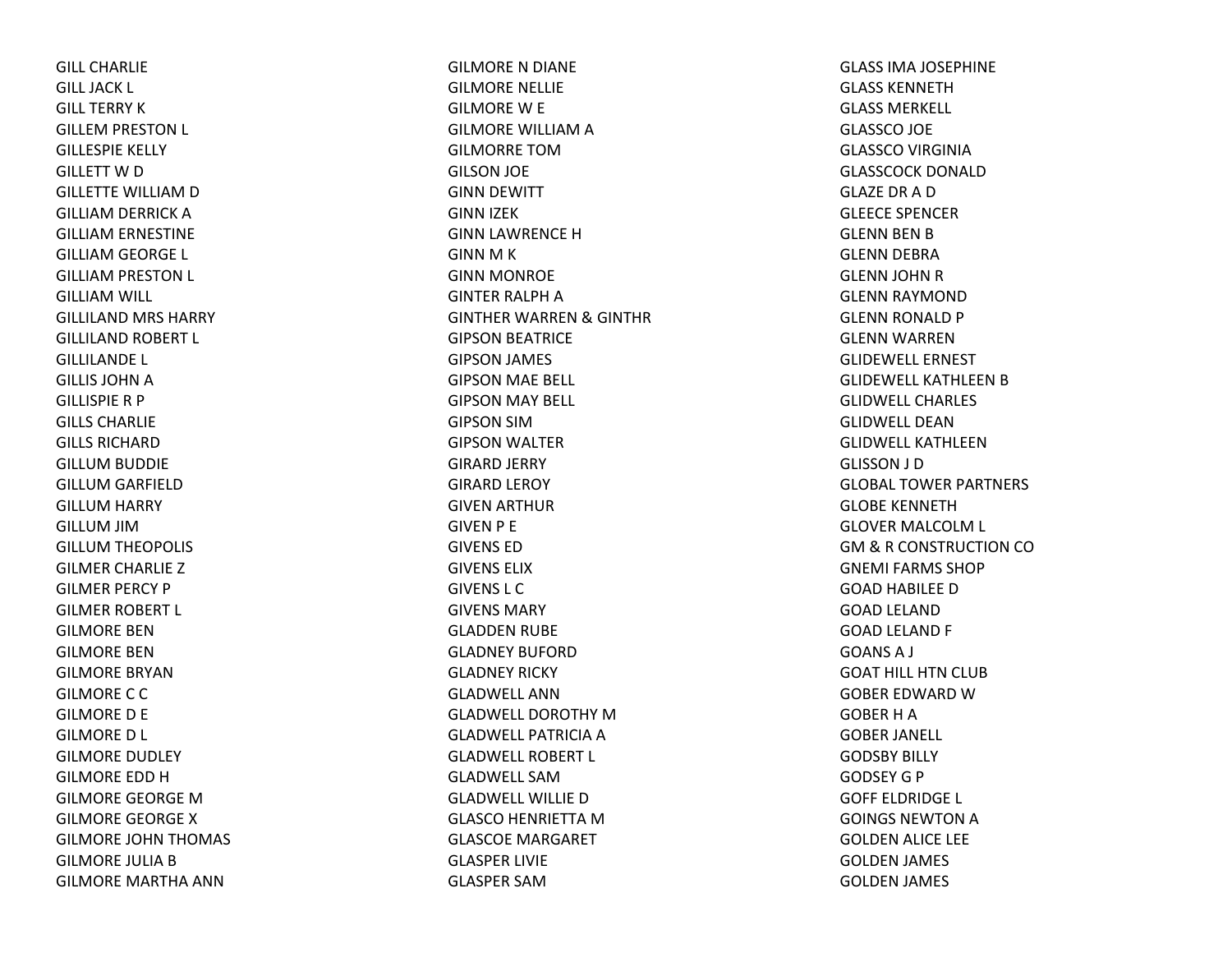GOLDEN JAMES GOLDEN JOE GOLDEN JOE GOLDEN JOHN GARY GOLDEN JOHN GARY GOLDEN KISSEY GOLDEN MRS AUBREY GOLDEN SALLY GOLDEN TROY GOLDMAN BILLY GONZALAS JOEGONZALES HOSE ANGEL SR GONZALES JOEGONZALES JOHN D GONZALES JOSE A SR GONZALES JOSE JRGONZALES LINDA J GOOCH BROS CAMP GOOCH JOHN ESTATE GOOCH JOHN R GOOD ALEXANDER HGOOD HOPE CHGOODE ANNIE BELL GOODE ELAINE GOODE JESSIE GOODE LEE GOODE RUTHGOODE SHELBY GGOODEN AL GOODEN STANLEY GOODHOPE CHGOODHOPE COMM CENTER GOODHOPE METH CH GOODHOPE STORE GOODIN ED GOODLAKE JOE GOODMAN EDWARD GOODMAN JIMGOODMAN JIMGOODMAN JOHN

GOODMAN K C GOODNIGHT A L GOODS FLOSSIE HGOODSON BILLY GOODWIN I WGOODWIN JACK GOODWIN SAM R GOODWIN TRAVIS GOODY ELAINEGOOLSBEY BILLY XGOOLSLEY WILLIAMGORDAN DEBBIE GORDAN DEWITT GORDAN HENRY GORDAN JESSIE WILL GORDAN JESSIE WILL GORDAN JIMGORDAN LESTER GORDAN LESTER GORDAN ROY L GORDEN HERMAN GORDON & PARTRIGE GORDON ANITA MGORDON CHERRY R GORDON CHESTER G GORDON CURTIS GORDON DEBRA OR CHESTER GORDON DOUG GORDON ED X GORDON EDDIE GORDON EDMOND HAYES GORDON EDWARD GORDON EDWARD E GORDON F L GORDON FRANK GORDON GEORGE ANNA GORDON GRADY GORDON HENRY GORDON HENRY GORDON HERMAN SR

GORDON J H GORDON JAMES LOUIS GORDON JAMES WGORDON JESSIE GORDON JJIMMY GORDON JOHN D GORDON JOHN DOUGLAS GORDON JOHNNIE GORDON JOHNNY GORDON L C GORDON LARRY B GORDON LAWRENCE GORDON LESTER GORDON LINNIE MAE GORDON LLOYD GORDON LOUIS GORDON MARION GORDON MASEY GORDON MOSES GORDON MRS BILLY GORDON MRS R WGORDON PINKIE GORDON PRESTON OGORDON RAY V GORDON ROSIE GORDON ROY V GORDON RUTHIE L GORDON SHERRY GAY GORDON STEVE GORDON T L GORE PAUL HGORE WILLIAM R GORMAN J B GORMAN MARK GOSHORN LINDA X GOSPEL SHOEBOXGOSS J EGOSS JAMES AGOSS WILLIAM B GOTT FRED A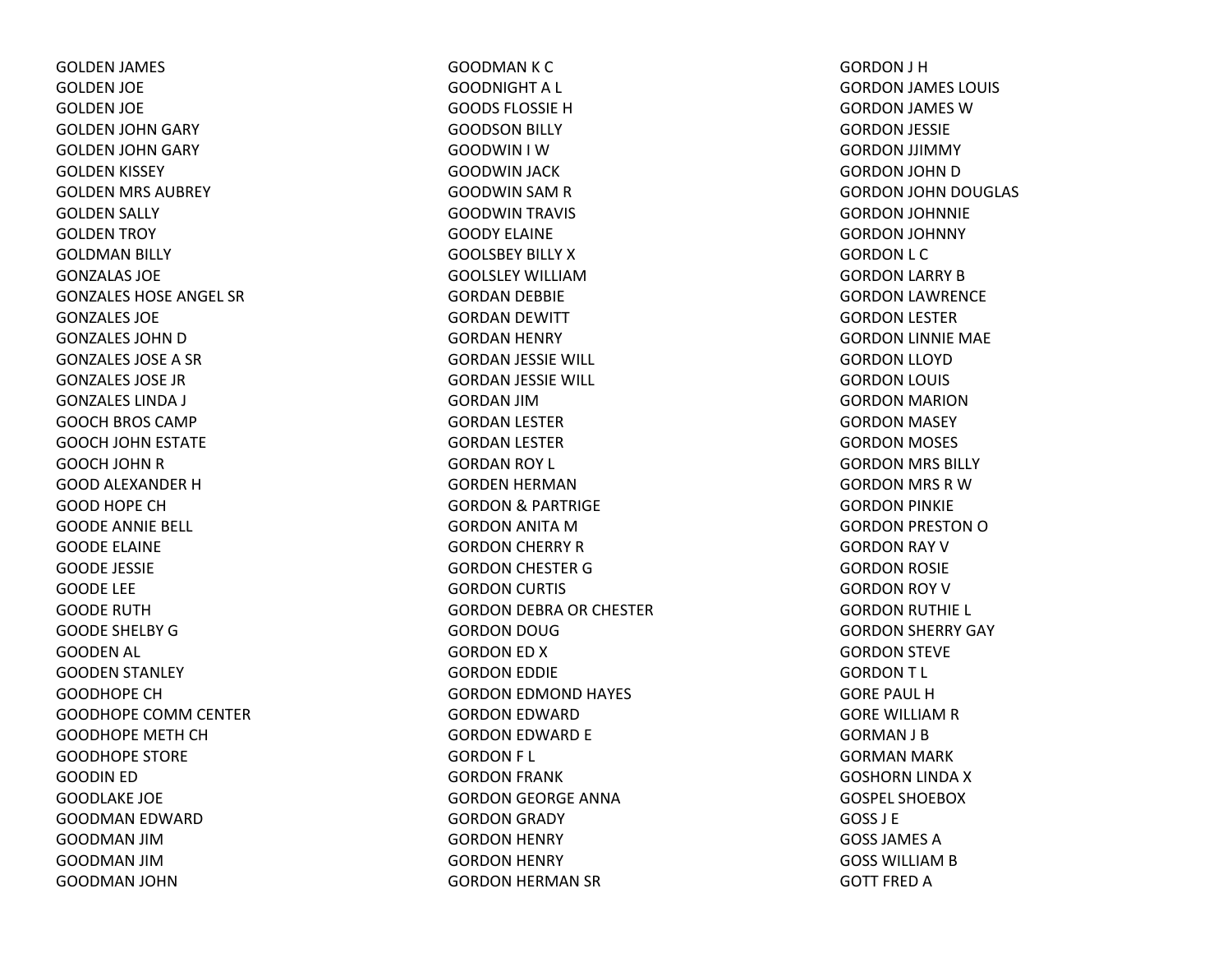GOUCMTEROV KIRIL KOSTADINGGOULD CARLTONGOULD CARLTONGOULD CARLTON PERRY GOULD JESSIE GOULD LILLIE GOULD NATHANGOULD OTHA GOULD PUFFIT GOULD VALERIE L GOURAS CHRIS G JR GOURAS JIMMY GGOWAN MRS W A GOWER H A GR CHAP OF E STAR GRACE MINNIE BGRADY DAPHNE BGRADY IVERY GRAEBER C L JRGRAHAM ADA GRAHAM BEULAH GRAHAM BILLIE C GRAHAM CHARLES GRAHAM CHARLES GRAHAM G T JR GRAHAM J T MRS GRAHAM JACKIE GRAHAM JUANITA GRAHAM LINVILLE GRAHAM LINVILLE X GRAHAM MAXIE GRAHAM MICHAEL GRAHAM MICHAEL D GRAHAM MICHEAL D GRAHAM MRS J T GRAHAM NECIE J GRAHAM RANDLE GRAHAM RANDY N GRAHAM WESLEY GRAMMER H D

GRAND FOOD MART GRANDBERRY BESSIEGRANDBERRY LAMARGRANDERSON A B GRANDERSON ADINE GRANDERSON BUDDY GRANDERSON BULLY GRANDERSON DOROTHY J GRANDERSON EDDIE GRANDERSON FLOYD GRANDERSON HATTIE GRANDERSON HENRY GRANDERSON HENRY LEE GRANDERSON J B GRANDERSON JAMES GRANDERSON JIMMY X GRANDERSON LEE F GRANDERSON LINDARD J GRANDERSON LUCY GRANDERSON MARSHA GRANDERSON MORRIS L GRANDERSON O D GRANDERSON O Z GRANDERSON ROBERT GRANDERSON WILLIE GRANGER EDWN JR GRANGER TODD WGRANT ALICEGRANT ANDREWGRANT CHARLIEGRANT DAISY MAEGRANT E WGRANT ELY GRANT HATTIEGRANT HATTIE Y GRANT HERBERT GRANT HUBERT GRANT HUBERT GRANT HUBERT JRGRANT JACK

GRANT JACOBGRANT JEANGRANT JEFFERY GRANT JOEGRANT JOHN E GRANT JOHN E GRANT KATIEGRANT LAWRENCEGRANT MAGGRANT MANSONGRANT MARIOGRANT MARY GRANT MERLISSIAGRANT MORRIS GRANT NOLANGRANT PATRICIAGRANT ROBERT GRANT ROBERTIAGRANT ROBERTIA X GRANT ROSE LEE GRANT SHELBY GRANT SYLVESTERGRANT TOWING COGRANT VIRGINIAGRANT W E GRANT WESLEY GRANT WILEY GRANT WILLIEGRANTHAM & HARRIS GRANTHAM ANGELA C GRANTHAM BOB GRANTHAM DOUG GRANTHAM DUSTIN GRANTHAM G GRANTHAM GENE COX GRANTHAM J L GRANTHAM J M GRANTHAM JAMES E GRANTHAM JAMES MARK GRANTHAM JERRY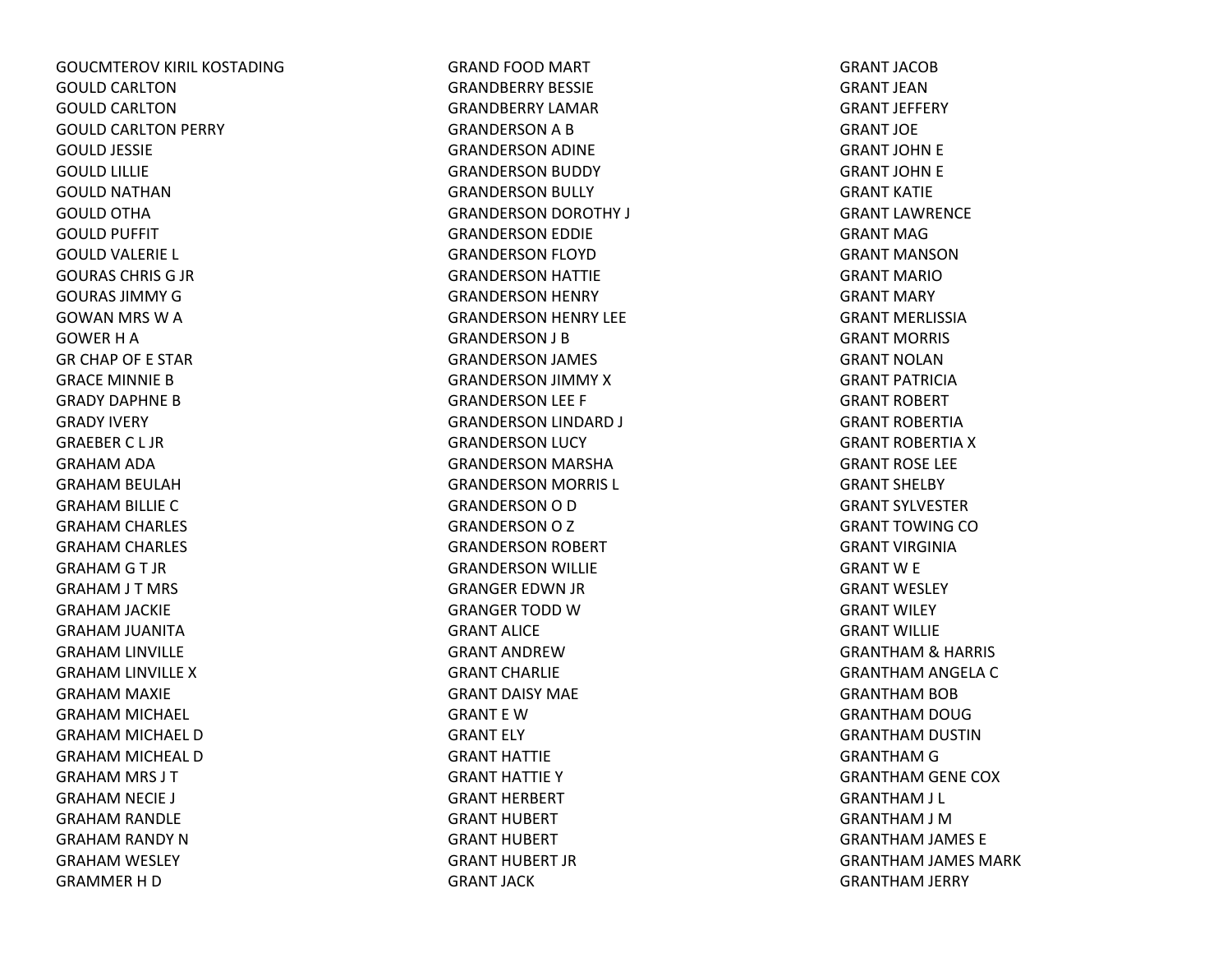GRANTHAM JOHN WGRANTHAM KAYE GRANTHAM KAYE GRANTHAM LEONARD GRANTHAM MELVIN GRANTHAM PURVIS TGRANTHAMTBGRANTHAM VIRGINIA KGRANTHAM WAYNE GRANTHAM WAYNE GRANTHAM WILLIAM WGRATHAN DALLAS WGRAVES ALLENGRAVES CLEOGRAVES J M JR GRAVES JESS LARRYGRAVES JUNIOR CAFE GRAVES LEONARDGRAVES LEONARD JR GRAVES M L GRAVES NAOMI L GRAVES OTIS GRAVES PAUL GRAVES PLTG COGRAVES R L GRAVES SARAHGRAVES SARAH E GRAVES SARAH X GRAVES WILLIAMGRAY ALLEN R GRAY ALONZIEGRAY ANNIERGRAY CHANCEY GRAY CHARLES GRAY DANGRAY DENISEGRAY ELI GRAY F OGRAY FARMS PUMPGRAY FRANK

GRAY GLENGRAY GLENN ELLIS GRAY J CGRAY JAMES GRAY JIMMY L GRAY KATRINAGRAY LAWYERGRAY LEONGRAY LEONARDGRAY MARY GRAY MARY GRAY NEAL GRAY NEAL XGRAY NEDGRAY NEDGRAY RAYMONDGRAY RICHARDGRAY ROBERT JRGRAY STEPHANEGRAY TOMMIE W GRAY WAYNEDGRAYER CLARA M GRAYER JACQUELINE GRAYER JAMES GRAYER JOHNGRAYER JOHN HENRY GRAYER LILLIE IDELL GRAYER ROOSEVELT GRAYSON ANNIE LEE GRAYSON ANNIE MAE GRAYSON BOBBY GRAYSON CLARENCE GRAYSON FRANK GRAYSON JAMES XGRAYSON L C GRAYSON L C GRAYSON LEE WILLIE GRAYSON LOU ANN GRAYSON LOUISE GRAYSON MARY ANN

GRAYSON NEAL GRAYSON NEAL GRAYSON OLIVER GRAYSON OLIVER GRAYSON OZELL GRAYSON WILLIE GRAYSON WILLIE JR GRAYSONS 3‐61 TRK ST GRAYTON LILLIE GREAR GERTRUDE GREAR JIMGREATER BUSINESS GREAVES CHARLES GREEN& GREEN CONST. CO. GREENA L GREEN ALEX GREEN ALICE GREEN ALLEN GREEN ANGELA GREEN ARTHUR GREEN BESIE MAE GREEN CHANEL GREEN CHARLIE GREEN CORA GREEND L GREEN DAISY GREEN DALTON GREEN DANIEL GREEN DIAMOND CL GREEN E PAUL JR GREEN EDDIE MAE GREEN EDWARD GREEN ELLA GREEN ERNEST GREEN ERNESTINE RGREEN EVA WGREEN FLORENCE GREEN FRED GREEN GEORGE GREEN GEORGIE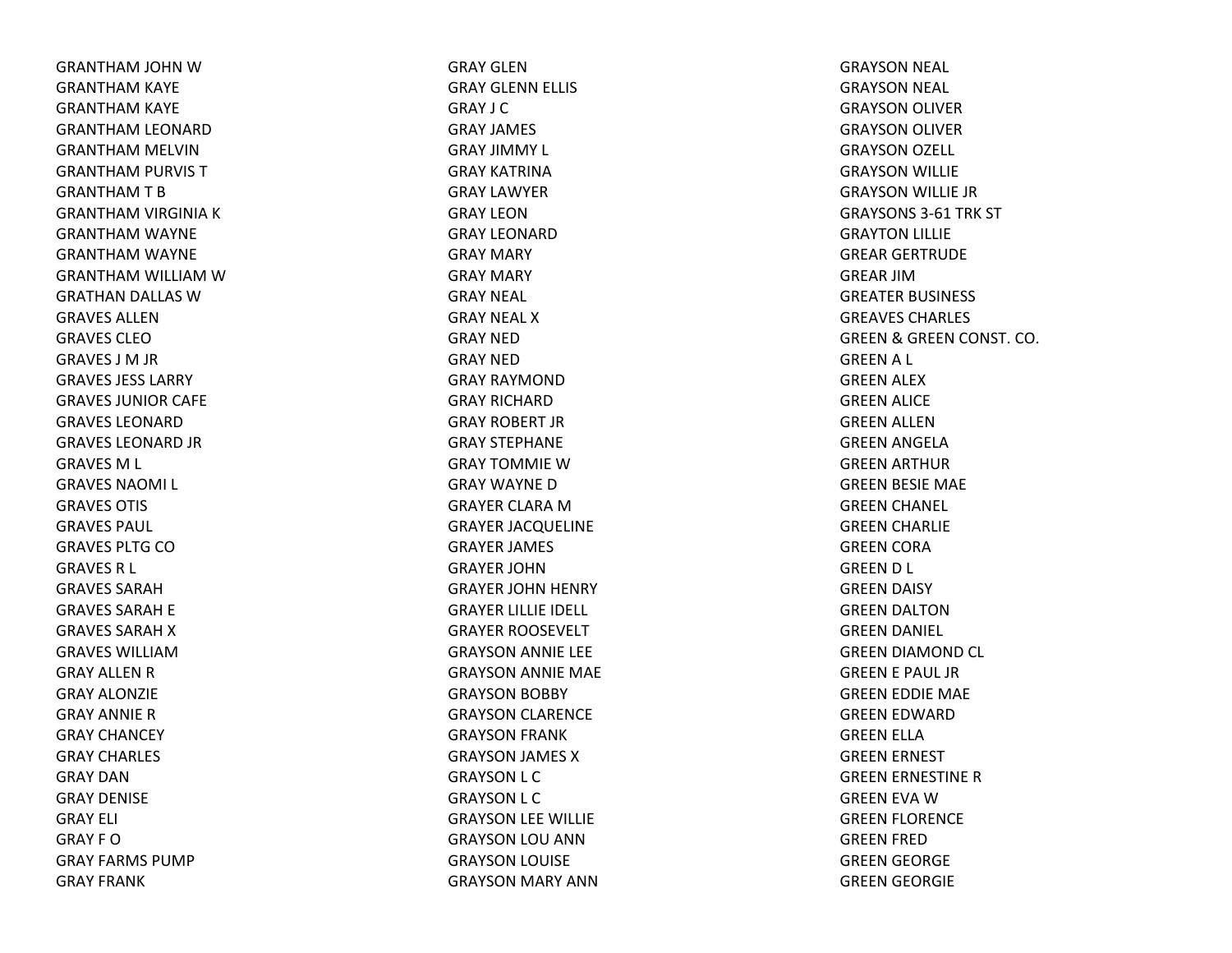GREEN GRANDWILL GREEN HENRY GREEN HERMAN GREEN HERMAN E GREEN HOMER GREEN HOWARD GREEN HOWARD WGREEN HUSTON GREEN J B GREEN J E GREEN J G GREEN J H GREEN J S GREEN JAMES GREEN JAMES CGREEN JAMES L GREEN JAMES S GREEN JEFFERY DGREEN JENNIFER L GREEN JERRY GREEN JIMGREEN JOHN GREEN JOHN GREEN JOHN GREEN JOHN GREEN JOHN P GREEN JOHN R SR GREEN JOSEPH GREEN KENNETH GREEN KNIGHT GREEN L WGREEN LAWYER GREEN LERLIE MGREEN LILLIE GREEN LILLIE GREEN MAGNOLIA GREEN MAGNOLIA GREEN MARY AGREEN MARY GGREEN MARY L

GREEN MARY LEE GREEN MATTHEWGREEN MCARTHUR GREEN MCKINLEY GREEN MICHAEL CGREEN MOSE GREEN MRS J S GREENORGREENO S GREEN OLLIE MAE GREEN PAUL GREEN PAUL GREEN PETER GREEN PEYTON GREEN R L GREEN R P GREENR P JR GREEN RAFE GREEN REBECCA GREEN ROBERT GREEN ROBERT S GREEN ROBERT S JR GREEN RONA GREEN RONA GREEN ROXIE MAE GREEN THADDEUS GREEN VIRGINIA GREEN W W GREEN WALTER GREEN WARREN GREEN WILL GREEN WILL RGREEN WILLIAM C GREEN WILLIAM JR GREEN WILLIAM X GREEN WILLIAM X GREEN WILLIE GREEN WILLIE GREEN WILLIE GREEN WILLY

GREEN WILSON JR GREENBOW ALTON GREENBROOK HOMES GREENBROOK HOMES GREENE BUFFY GREENE DEBRAGREENE JERRY GREENE PAUL JRGREENHEAD HTNG CLUB GREENHILL DEER CP GREENS GULF STATIONGREENWOOD HARVEY GREENWOOD HAYWOOD GREENWOOD JAMES GREENWOOD LORENZOGREENWOOD LORENZOGREENWOOD RICHARD MGREENWOOD SHERRY GREENWOOD SHIRLEY GREER ANNIE L GREER BILLY DEANGREER BOBBY GREER CALLIE GREER CHARLES GREER CHARLES GREER CHARLES GREER CHARLIE GREER DORIANGREER DOROTHY XGREER EARNST UGREER EARSENE GREER EARSENE XGREER FIELDGREER FIELD X JR GREER GLENDA L GREER GLENDA L GREER HARVEY GREER J C GREER JACK GREER JAMES K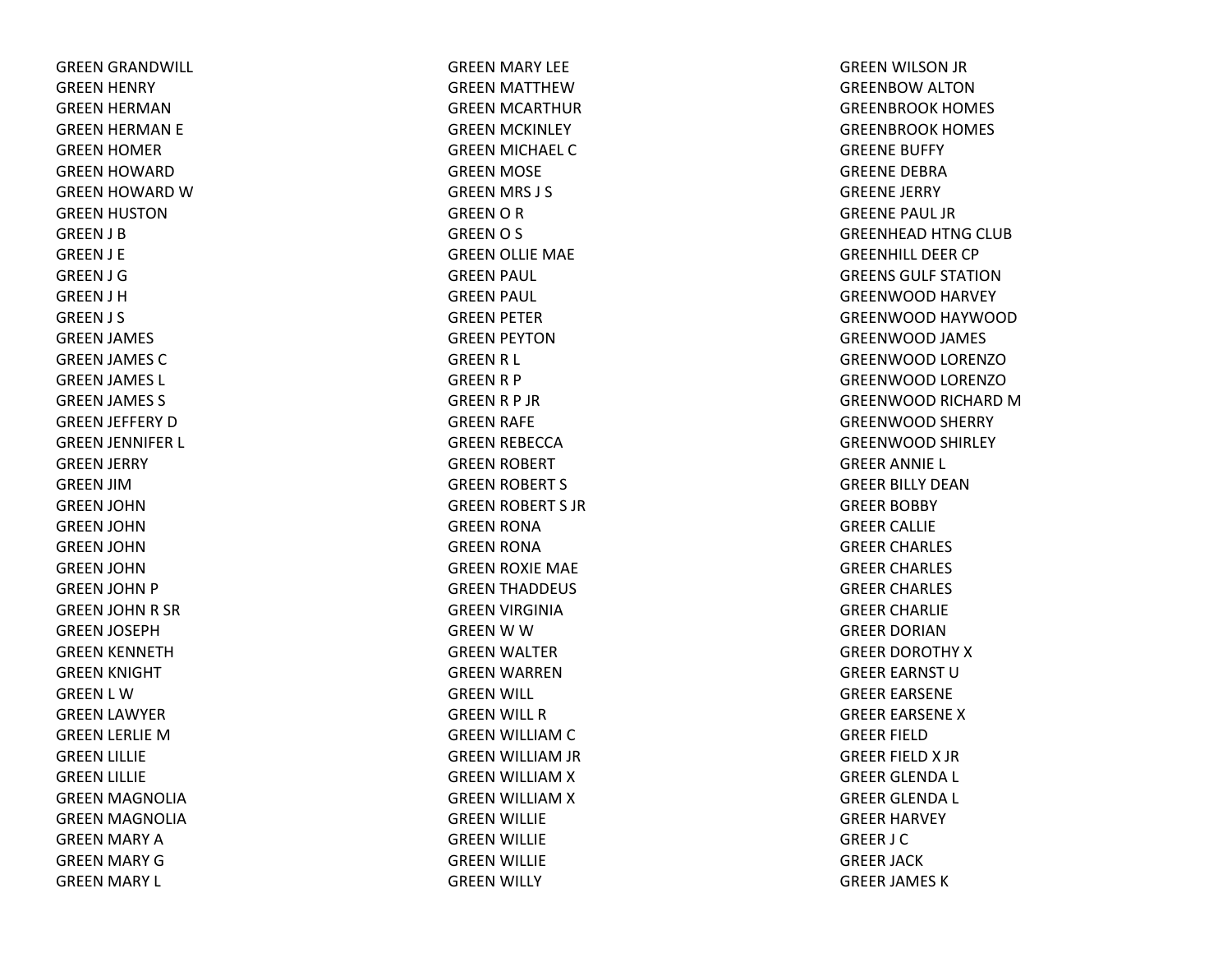GREER JELISATGREER JERRY GREER JIMGREER JOHNNY RGREER JOSEPHGREER L WGREER LENNELL GREER LENONGREER LEONGREER LOURETHAGREER LUCIANGREER LUGENE GREER LUGENE GREER LULA MAE GREER MAE FRANCIS GREER MARY GREER MINNIE GREER PETER GREER RAS GREER RICKIE RGREER SAMGREERTWGREER TOMGREER TOMGREER TOMMY LEE GREER VICTORIAGREER VIOLA H GREERWTGREER WILLIAMGREER WILLIE GREGORY BOSTONGREGORY DONGREGORY E AGREGORY E AGREGORY E AGREGORY IOLAGREGORY J E JRGREGORY JIM A GREGORY TOMGREMS EARL

GRENADA FARMS INC GRESHAM BILLY GRESHAM GEORGE RGREY ALONZIEXGREY DAWN L GREY GERRARDGREY GERRARDGREY GERRARDGREY JOHNNIEGREY NEAL GREY REX VANGREYHOUND BUS STA GRIDER RAYMONDGRIFFIN ALBERT GRIFFIN ALFONSIA GRIFFIN ANDY GRIFFIN ANDY DGRIFFIN ANNIE GRIFFIN ANNIE BGRIFFIN ANNIE J GRIFFIN BARBARA GRIFFIN BEATRICE GRIFFIN BENNY GRIFFIN BETTY J GRIFFIN BOWGRIFFIN CHARLES GRIFFIN CINDY KGRIFFIN CLAUDE GRIFFIN CLEMENT MGRIFFIN DANIEL CGRIFFIN DELORES J GRIFFIN DONALD WGRIFFIN DOROTHY XGRIFFIN ESSIE GRIFFIN FRANK GRIFFIN GEORGE GRIFFIN H W GRIFFIN H W GRIFFIN JAMES CGRIFFIN JERRY

GRIFFIN JERRY LEE GRIFFIN JERRY XGRIFFIN JIMMIE LEE GRIFFIN JIMMY GRIFFIN JOHN GRIFFIN JOHN WGRIFFIN JOHNNIE GRIFFIN JOHNNIE GRIFFIN JONES GRIFFIN L G GRIFFIN LEOLA GRIFFIN LIZZIE GRIFFIN LIZZIE MGRIFFIN LOVIE MAE GRIFFIN M A GRIFFIN MANEKA S GRIFFIN MARK GRIFFIN MARTHA WGRIFFIN MARTIN GRIFFIN MARY GRIFFIN MILLER TGRIFFIN MOLLY GGRIFFIN NEAP GRIFFIN ODA P GRIFFIN PERCY GRIFFIN PHARES GRIFFIN PIE GRIFFIN R C GRIFFIN RICHARD GRIFFIN RICHARD GRIFFIN ROBERT GRIFFIN ROBERT GRIFFIN ROBERT J GRIFFIN ROBERT JAMES GRIFFIN ROSIE AGRIFFIN SAXTON GRIFFIN SHARON J GRIFFIN SHELLY GRIFFIN THOMAS GGRIFFIN TRIVANIEL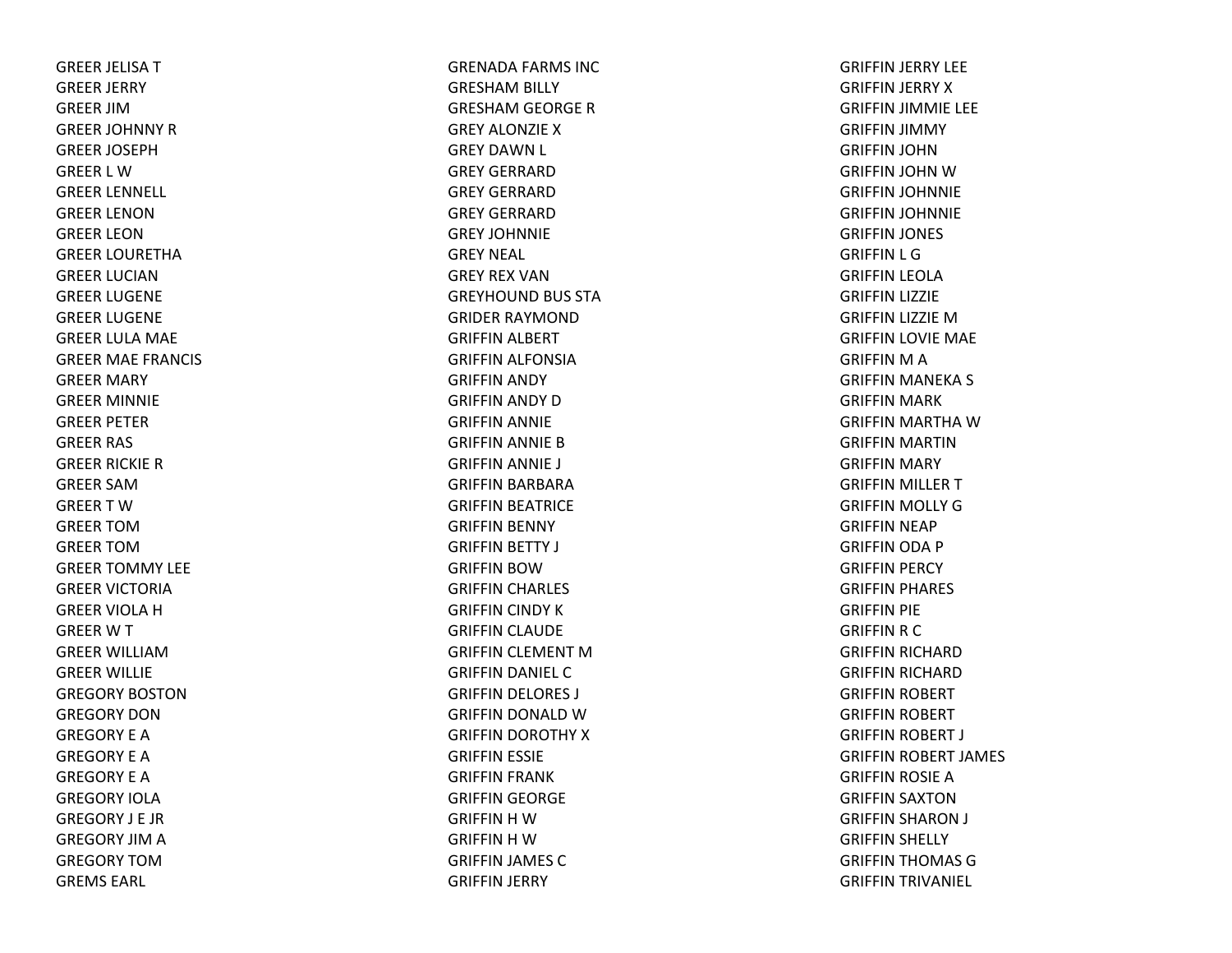GRIFFIN WILBERT GRIFFIN WILLIE MGRIFFING FREDRICK WGRIFFIS FORREST HGRIFFIS T HGRIFFITH C MGRIFFITH FLORENCE GRIFFITH W E GRIFSBY H L GRIMES CAROLYNGRIMES JEFF GRIMES MICHELLE AGRIMSHEL AMANDAGRIMSHEL LACIEGRINSTON FRED GRINSTON HENRY GRISERALD WILLIE GRISHAM BILLY GRISHAM CHESTER GRISHAM REGINA KAY GRISHAM TERESA MGRISSON MARK GRISWALD GEORGE GRISWALD WILLIE GRODY H R GROOME T PGROS TWITTLE L GROSS ALBERTGROSS BLANCHGROSS GEORGEGROSS HARRISONGROSS LEONGROSS WALLACEGROSSI SANTI JRGROTHMAN DEANA GROVE ANTIONETTE GROVE ELLA MAY GROVE ERNESTINE GROVE OTIS GROVE SCHOOL

GROVER CLARENCE GROVER E GGROVER LEE GROVER LILLIE WGROVER PLTN COGROVER WEST GRUTCHFIELD GROCERY GUARANTY AG CC GUARANTY ENERGY CORPGUERRERO DANIEL R GUESS WALTER L GUICE GEORGE GUICE H NGUICE NATHANIEL GUIDER CLARIONGUIDER VASHONGUIDRY LARRY AGUIDRY LARRY AGUIMBELLOT DELMAR C GUIMBELLOT EARLINEGUIMBELOT JESSIEGUIMBELOTT DELMAR C GUION C S GUION CHESLEY GUION DONALDSON GUION JULIA GUION M V GUION P E GUION P E JR GUION VERA GUISE JOHNGUISE ROBERT GUISE ROBERT GUISES HOG FARMGUISES HOG FARMGULLEDGE E PGULLEY MIKE S GUM GROVE GUM GROVE PLANTING COMPANY GUM GROVE SCHOOL

GUNN BOB GUNN BOB DUSTING CO. GUNN R L GUNTER ROY C GUSS CAMPBELL SCHGUTHRIE BILL GUTHRIE GEORGE GUTHRIE GRADY WGUTHRIE JAMES CGUTHRIE JESSIE GUTHRIE JESSIE J GUTHRIE JOHNNIE GUTHRIE KENNETHGUTHRIE MICHAEL T GUTHRIE MINNIE MOORE GUTHRIE MINNIE MOORE GUTHRIE NOEL JRGUTHRIE STEVE GUTHRIE W H GUTHRIE WALTERGUTIERREZ MANUEL GUTTIERREZ RANDYGUY ARLETTE RGUY ERVIN MGUY JOHNSTON CONS GUY JUDITH R GUY RICHARDGUY SADIE CAMPGUYLE JACKGUYS CRUPPGUYTON CAROL F GUZMAN JIMMY GWIN EDGER GWIN JACK GWIN JACK GWIN JAMES GWINN GILLIAMGYPSON JESSIE GYPSON JESSIE GYPSON SHAWANITIA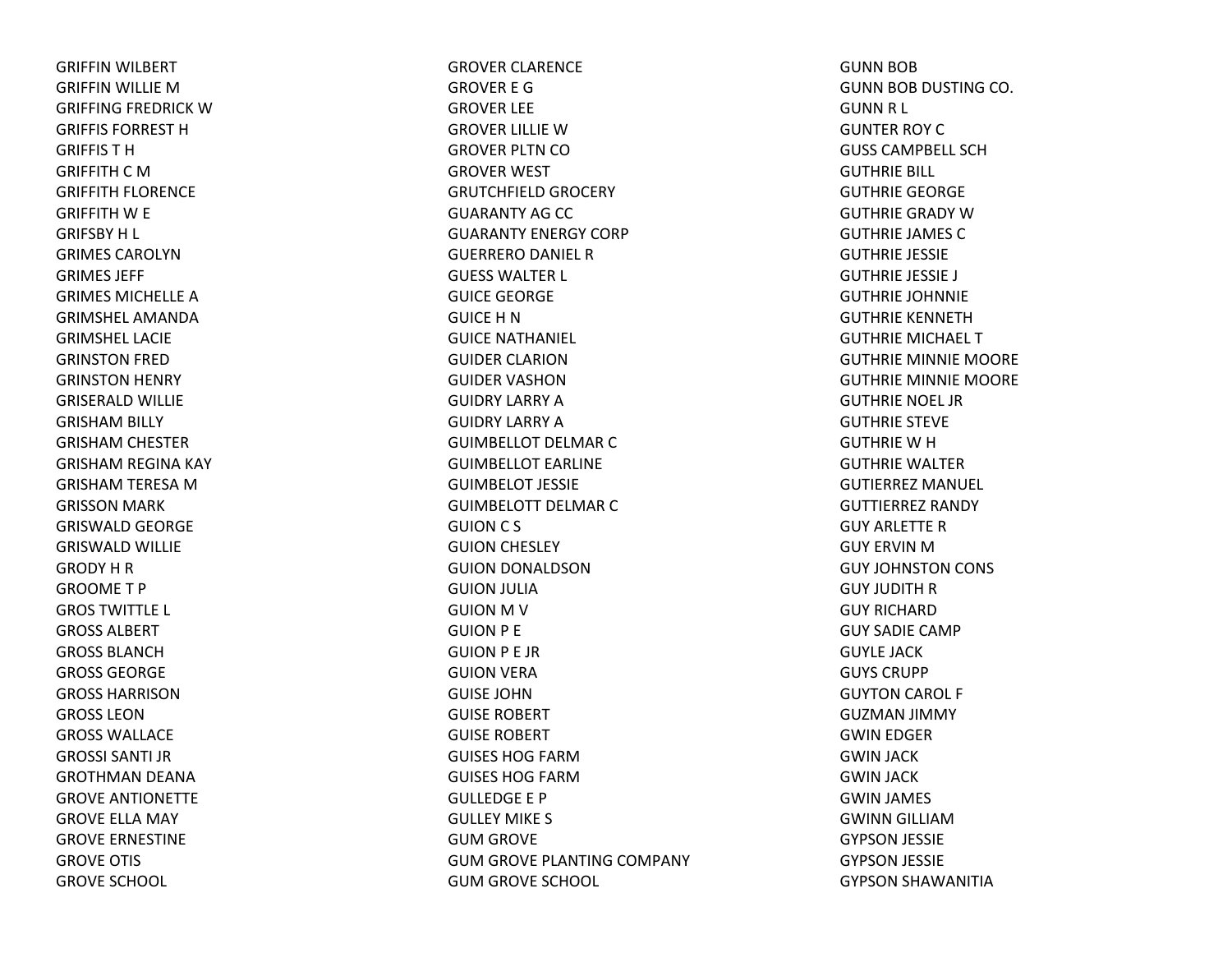H&H FARMS H&H HUNTING CAMP H& J AMOCO SER STA H AND H FARMS H AND S FISH FARMHCU P FARMER COOP HCV P H E HENNIGH INC HO RUSSELL & SON HACKETT ANNIE MAE HACKETT ASILEANHACKETT DIANNA C HACKETT GLENHACKETT HETTIEHACKETT HOWARDHACKETT MAJORHACKETT MAJOR SR HACKETT SYLVESTERHACKETT SYLVESTER JR HACKLER BILLY RAY HACKLER RONELLE HADAD JOHNHADER HARRY WHAFFEY A M HAFFEY A M HAGER MARLIN E JR HAGER MARY ALICE HAGGAN LIZZIE HAGGARD CHARLIE L HAGGARD CLARENCE HAGGARD CLAUDETTE AHAGGARD LILLIE HAGGARD PATE HAGGARD PETER NHAGGARD SYLVESTER HAGGARD TERRY HAGGARD TOMMY HAGGARD WILLIE HAGGERT LULUHAGOOD CAROLYN

HAHN LINDSEY CHAINES VERNON R HAIRE CHARLES HAIRSTON H G HALBERT INGE M HALBROOK MAC D HALBROOK MIKE HALCOMB E MHALE ALLEN F HALE ALLEN F JR HALE ALLEN JR HALE ANGELA F HALE E BHALE FLOYDHALE J T HALE M D HALEM L HALE MARVIN L HALE MARY L HALE MARY LEE HALE MIKE HALE MIKE L HALE N VIRA ANN HALE PAUL HALE VICTORIAHALEW P JR HALEY A M HALEY JAMES OHALEY JAMES THALFIELD GEORGE HALFORD ANDREW J HALFORD ANDREW W HALFORD B B HALFORD E L HALFORD MELISSA HALFORD ROY DHALLCAHALL CALLIEHALL CLARA D HALL CURTIS

HALL DARWINHALL DONNA E HALL EARL HALL EDHALL ELMA J HALL ELMERHALL EUGENEHALL EUGENEHALL GOLDENHALL GOLDENHALL GROZAHALL H P HALL HAYZELL HALL HENRYHALL HENRY JRHALL HERMAN O HALL IVANHALL J H SR HALL JACKHALL JAMESHALL JAMES LARRYHALL JAMES W HALL JEFFHALL JEFFHALL JERRYHALL JESSIE L JRHALL JETTOEHALL JOHN L HALL JOHN L HALL JOSEPHHALL JOSEPH H HALL KATIEHALL L CHALL LAVERNHALL LOUISHALL LULAHALL LULAHALL MADINEHALL MARIE L HALL MARY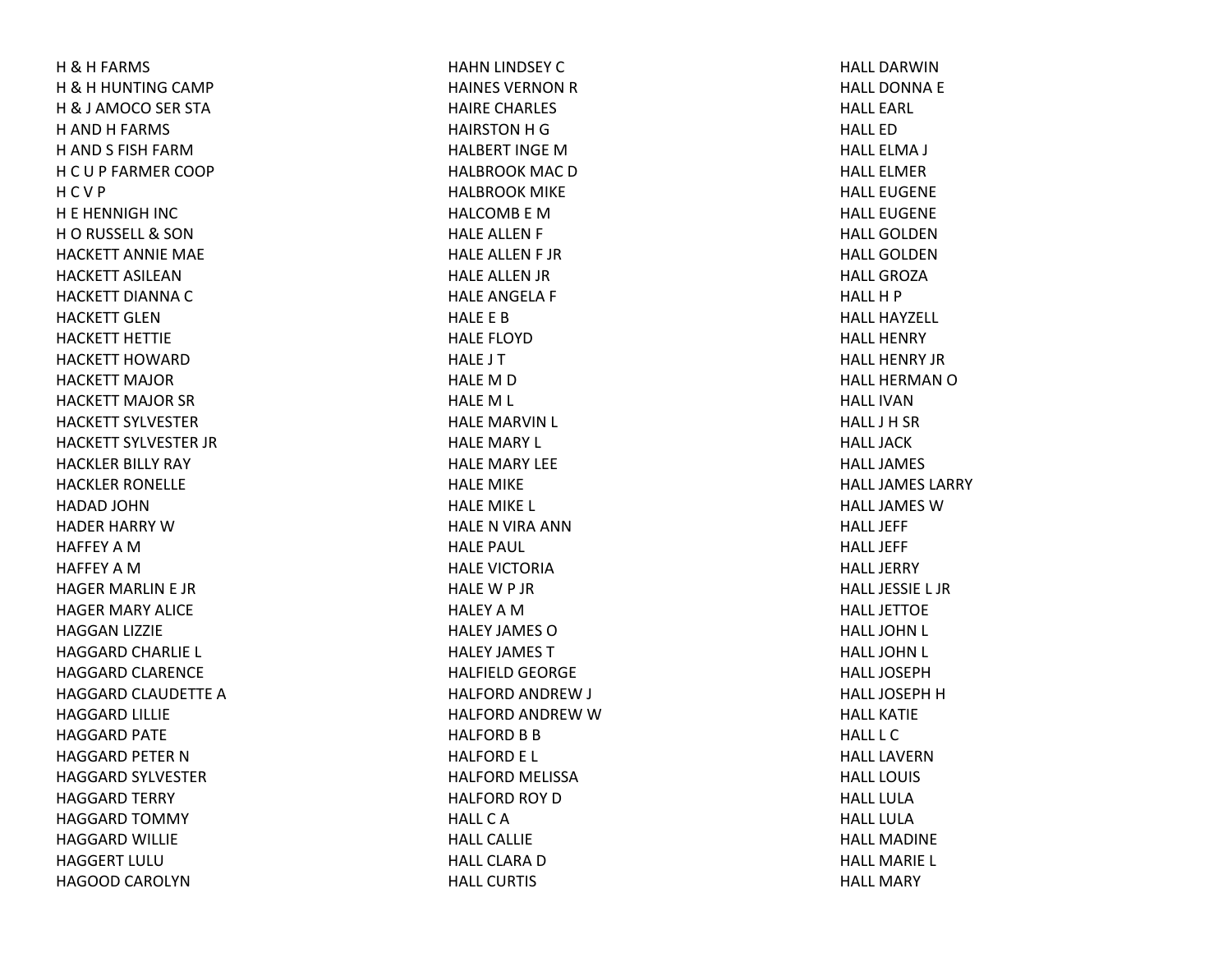HALL METAL PRODHALL MICHAEL DHALL MRS OLLIE H HALL MYRTLEHALL OLLIEHALL OLLIE H HALL OTHOHALL P H JR HALL PATRICIA ANNHALL PENNIE WILL HALL PERRYHALLR E HALLR P HALL RICHARD JR HALL RICHARD R JR HALL ROSEVELTHALL ROXIEHALL SAFRONIAHALL SAM D HALL SAMUEL D JR HALL SUSIEAHALL VICTORHALL VIOLAHALL WILLIEHALL WILLIE JRHALLBERG WALTER BHALLEY KENNETH R HALM JOE AHALM JOE BHALMAN JESSIE L SR HALSTEAD MARY GHALSTEAD RANDY GLENNHALSTEAD RANDY GLENNHALTERMAN WILLIAM L HAM ED HAMBERLIN BLANCHIE HAMBERLIN L V HAMBERLIN MRS WHHAMBRIGHT VICTORHAMBY TOM

HAMEL DORIS ESTATEHAMEL FARMHAMEL FARM SHOP HAMEL FARM SHOP HAMEL FATEHAMEL MARY JOHAMER YODDELL HAMER YODDELL HAMILSON DENNIS HAMILTON ABE HAMILTON BRANDON J HAMILTON CLARENCE HAMILTON DENNIS HAMILTON DON HAMILTON DOT HAMILTON ELMER HAMILTON HARVEY HAMILTON JIMMY HAMILTON KEN HAMILTON KENNETH HAMILTON KENNETH HAMILTON KENNETH RHAMILTON LBR COHAMILTON LEONARD HAMILTON LIZZIE L HAMILTON LOIS HAMILTON MARY HAMILTON MATTIE MAE HAMILTON MATTIE MAE HAMILTON NATHANIEL HAMILTON R H HAMILTON SUB SS HAMILTON WILLIAMHAMLIN CALVIN GHAMLIN CHARLIE MHAMLIN NASH HAMM JEFFREY L HAMM JOEY HAMM MYRTIS RHAMMACK ANN

HAMMACK BROS HAMMACK F WHAMMACK J MHAMMACK JEWELL HAMMACK LEONHAMMACK PHILIP S HAMMACT LEONHAMMETT B R HAMMETT FLOSSIEHAMMETT LELA MAE HAMMETT R A HAMMETT SCALES HAMMOND CHARLES HAMMOND DOCK HAMMOND FATE HAMMOND FAY L HAMMOND FRANCIS HAMMOND FRANK W III HAMMOND MICHAEL WHAMMONDWTHAMMONDWTHAMON HARRISON JR HAMPHSHIRE JAMES E HAMPTON BOBBIE HAMPTON CASSIE HAMPTON CLEOTHA HAMPTON CLEVE HAMPTON DEBBIE DHAMPTON ELZY HAMPTON JASPER E HAMPTON JOHN HAMPTON LONNIE HAMPTON MARY HAMPTON MATTHEW H HAMPTON MATTIE HAMPTON NASH JR HAMPTON NICK JR HAMPTON OLLIE HAMPTON OLLIE HAMPTON RICKEY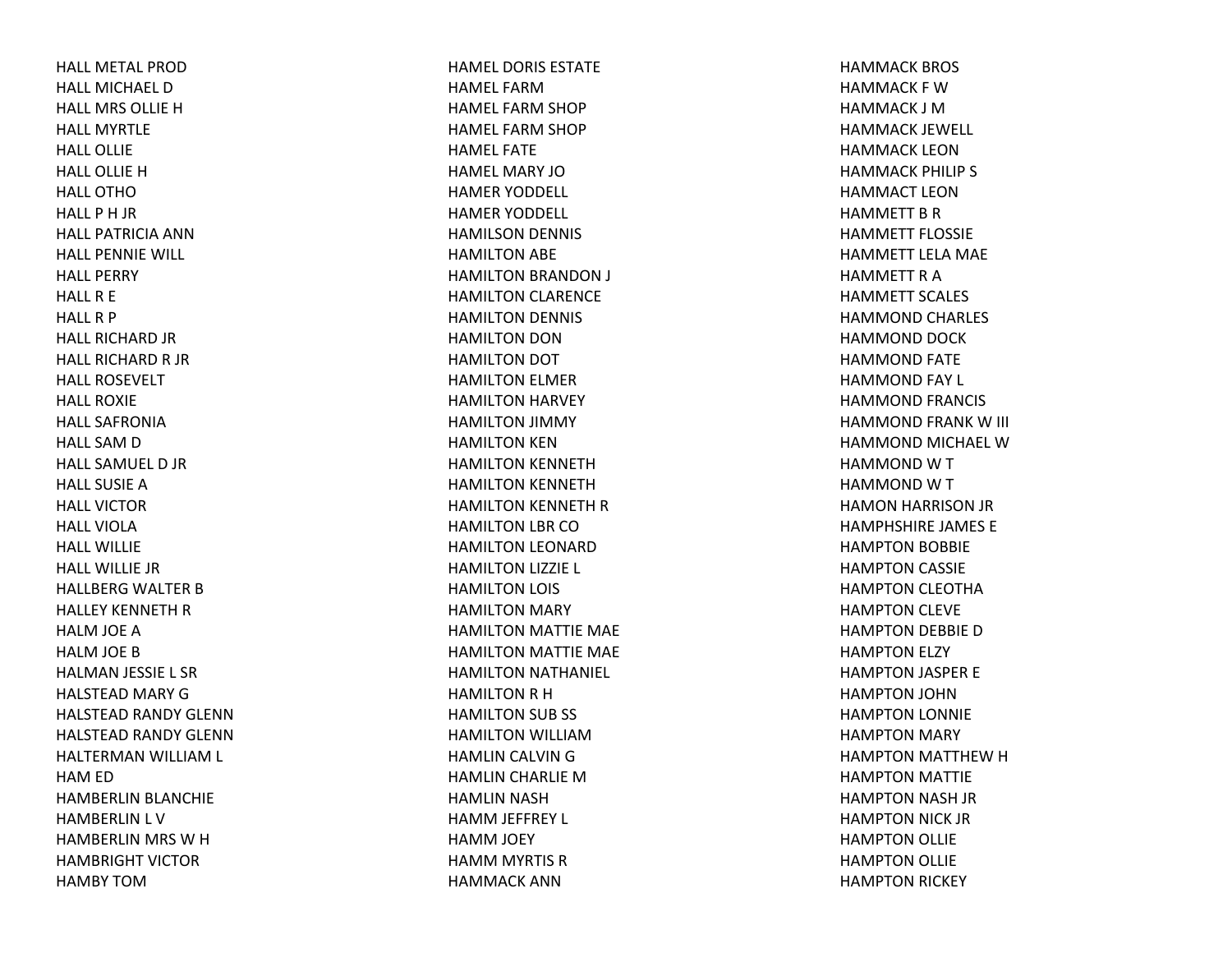HAMPTON ROBERT HAMPTON ROBERT L HAMPTON SALLY BHANCOCKHANCOCK BOBBY HANCOCK BOBBY HANCOCK BOBBY J HANCOCK CARLEY HANCOCK D M HANCOCK DARRELL DHANCOCK DAVIDHANCOCK F L HANCOCK FRANCES MHANCOCK HARRY HANCOCK HENRY HANCOCK J A ‐ ESTATE HANCOCK J MHANCOCK JAMES AHANCOCK L HHANCOCK L HHANCOCK L I HANCOCK L J HANCOCK LEE RHANCOCK LONNIE MHANCOCK MICHAEL DHANCOCK MRS FONWELL L HANCOCK S BHANCOCK SAMMY HANCOCK STEFFEN L HANCOCK TOMMIE HHANCOCK WAYNE HANCOCK WILBERN X HANCOCK WILBURNHANCOCK WILBURN X HANCOCK WILLIAM L HANCOCK'S CABINHAND CHARLES HANDCOCK RICHARDHANDKINS KNOXHANDY ELAINE

HANDY LILLIE STUTTS HANDY S NHANDY S NHANER GLOSSIE MAE HANES EDNAHANEY MILTON D HANEY ROBERT CHANISEE F L HANISEE LINDA J HANISEE LINDA J HANKIN JULIUS HANKINS JAMES HANKINS JAMMES HANKS BILL BHANNA JAMES BHANNAH JACK ESTATE HANNAH JAMES HANNAH JAMES GHANNAH JESSIE HANNAH LEROY HANNAH LEROY XHANNAN JOHN L HANNER GENE HANNER JAMES HANNER JAMES JR HANNING GARRY HHANNISEE MAE HANNON JOHN L HANORE FREDHANSFORD BILLY RHANSON JOE HARALSON DEE HARALSON ELNORA HARALSON VARNADOHARALSON VENOLA HARALSON WILLIAMHARALSON WILLIAMHARBER COLUMBUS OHARBER FREDHARBER FRED THOMAS JR HARBER JESSICA DELAINE HARBER KAYLAHARBOR JAMES HARBOR MRS FREDHARD HENRY REV HARD J D HARD J D HARD TIMES STABLES HARD TIMES STABLES HARDAGEH L HARDAGE JAMES BHARDAGE KATHI HARDEN BUILDERS HARDEN HARROLD HARDEN MACHAEL HARDEN RICHARD HARDIN ALBERT HARDIN SHAUNN MHARDING EUNICE BHARDING JAMES E HARDINS BAKERIES HARDMAN JOHN E HARDMAN LWEADA HARDON DE HARDON O D HARDWICK FANNIE HARDY CORA ELAINE HARDY DIAHANNHARDY HENRY HARDY JOHN L HARDY JOSIE L HARDY LILLIE STUTTS HARELSON VARNADO JR HARGETT L J HARGON HAYWOOD HARGON JAMES P JR HARGROVE JAMES HARING W C HARIS ELIZABETH X HARKES BEMON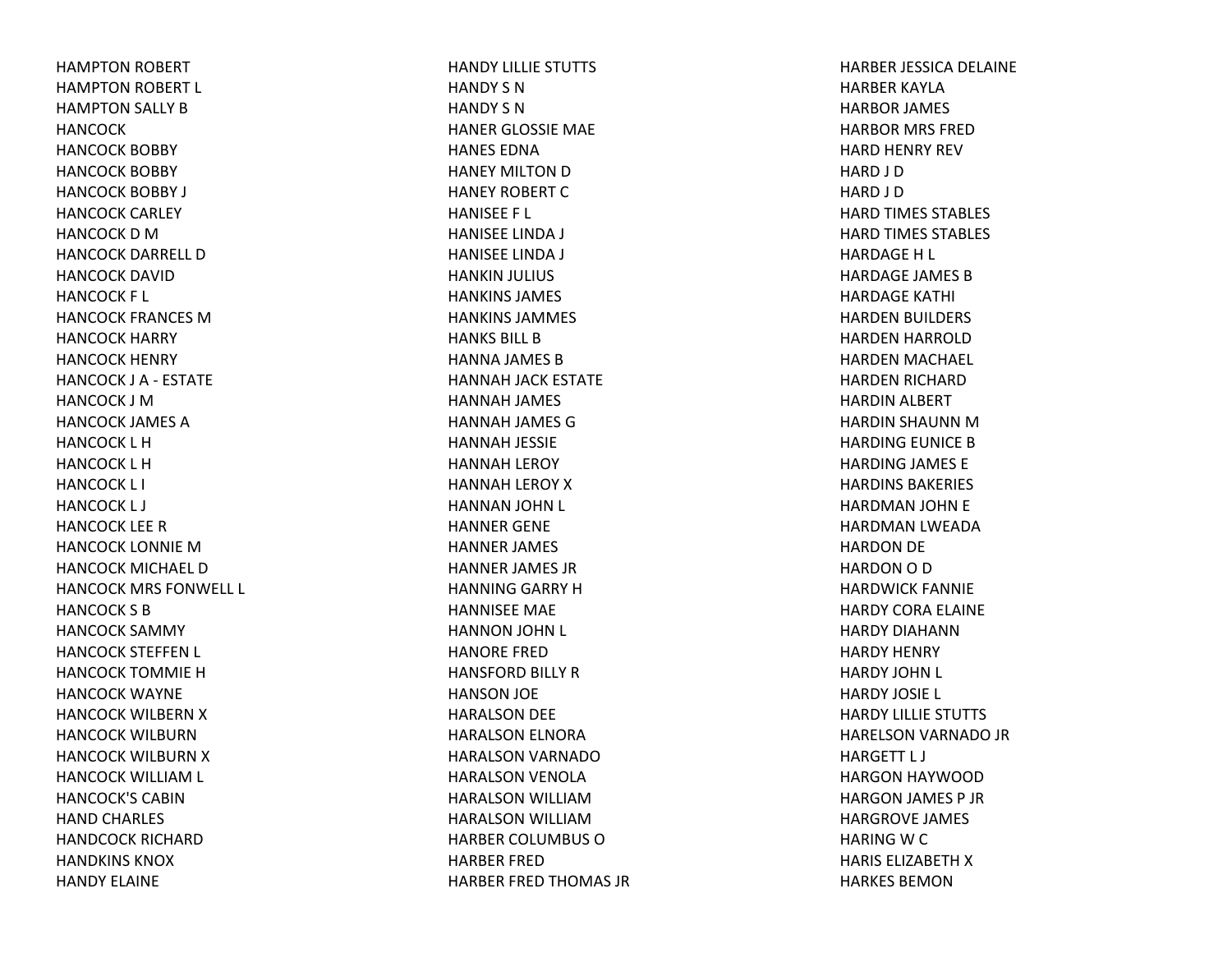HARKINS DENNIS AHARKINS JOSEPH G HARKINS W E HARKINS WILLIE LEE HARKLES WILL HARKNESS JAMES HHARLAND CB B PAR HARLIN ELAINE HARLOW W D HARLOW WYATT E HARMAN DAVID JR HARMAN KELVIN HARMAN KIELIS BHARMAN SUSAN HHARMON BENNIE HARMON CLEOHARMON EARNEST F HARMON EARNEST F HARMON GEORGE HARMON HAL LOUIS HARMON JAMES LEE HARMON JOHN HARMON ORA LEE HARMON ROBERT HARMON ROOSEVELT HARMON SIB HARMON SUSAN XHARMON SUSAN XHARMON WADE RHARMON WILLIAM P HAROLD DONALD L HARPH E HARPER ALMETTAHARPER BENNIE HARPER DAVID B HARPER DAVID B HARPER DAVID B HARPER DEE HARPER EDDIE LEE HARPER ELLA

HARPER FRANK NHARPER HENRY EARL HARPER HENRY JR HARPER JACK HARPER JACK HARPER JOHNHARPER LUCIOUS HARPER LUCIOUS HARPER RAY HARPER ROBERTAS HARPER SARA C HARREL J DOCKHARREL PAUL HARRELL GLOVERHARRELL J DOCKHARRELL JAMES EHARRELL MRS LARRYHARRELL NEHDUM C HARRELL OLEN S HARRELL ONEAL HARRELL WILLIECHARRELSON LARRY HARRIE SQUARE HARRING LEOHARRINGTON BEN HARRINGTON BEN JR HARRINGTON BRENDA F HARRINGTON C J HARRINGTON CECIL HARRINGTON CHARLIE HARRINGTON ELLA HARRINGTON ERNEST HARRINGTON GEORGE HARRINGTON IDA MHARRINGTON J B HARRINGTON JAMES HARRINGTON JESSIE HARRINGTON JIMHARRINGTON JOHN L HARRINGTON JOHN L

HARRINGTON LARRY E HARRINGTON LENON XHARRINGTON LEONARD HARRINGTON MARY HARRINGTON MORRIS HARRINGTON NANCY P HARRINGTON RICHARD RHARRINGTON SAMUEL HARRINGTON WALTER JR HARRINGTON WESLEY HARRINGTON WILLIAMHARRINGTON WLLIE HARRISA S HARRIS A S HARRIS ABBIEHARRIS ALBERTHARRIS ALBERT D HARRIS ALBERT LEE JRHARRIS ALBERTA X HARRIS ALFONZOHARRIS ALICE M HARRIS AMMYHHARRIS AMMYHHARRIS ANDERSONHARRIS ANDERSONHARRIS ANNAHARRIS ANNIE B HARRIS ANNIE MAE HARRIS BILL HARRIS BOBBYHARRIS BOBBY G HARRIS BUDHARRIS BUFORD R HARRIS CALLIEHARRIS CARLOS HARRIS CECIL HARRIS CHARLES HARRIS CHARLIEHARRIS CHARLIE LEE HARRIS CLARENCE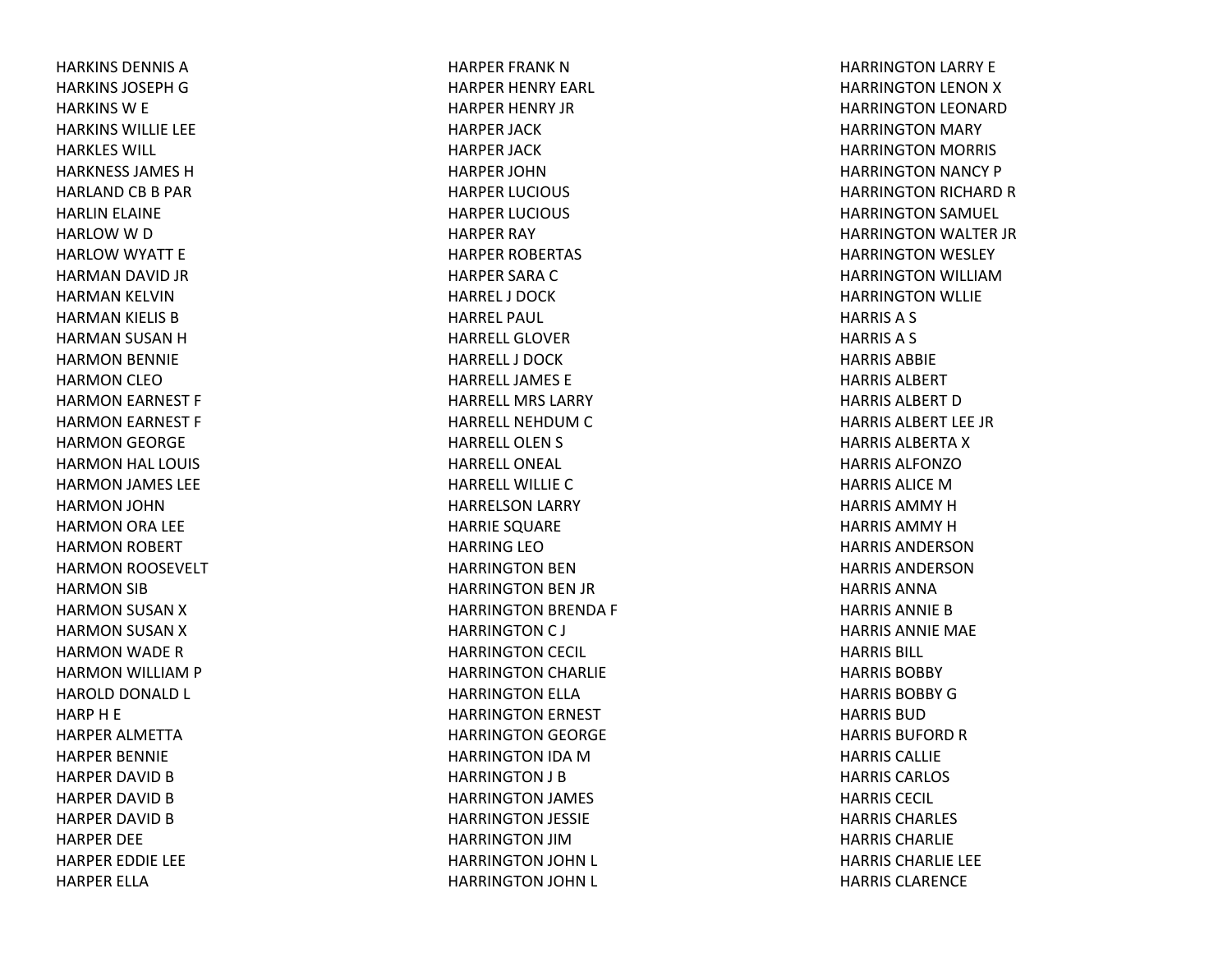HARRIS CLAYTON JAMES JR HARRIS CURTIS HARRIS DANIEL HARRIS DARLEAN HARRIS DEANHARRIS DOCHARRIS DONHARRIS DWAYNEHARRIS E I HARRIS EARLINEHARRIS EDDIEHARRIS EDWARDHARRIS EDWARDHARRIS ELMOHARRIS EUGENEHARRIS EUGENEHARRIS EVIEHARRIS EVIEHARRIS FLORENCEHARRIS FLORENCE X HARRIS FOSTERHARRIS FOSTER JR HARRIS FRANKHARRIS FRAZIERHARRIS GENEVAHARRIS GEORGEHARRIS GEORGEHARRIS GRACE E HARRIS GREGORYHARRIS HARRELL HARRIS HELON A HARRIS HENRY L HARRIS HILLARDHARRIS HUEY X HARRIS IDA E MRS HARRIS IRENEXHARRIS IRENEXHARRIS ISSIAHHARRIS J GHARRIS J R

HARRIS JAMES HARRIS JAMES EHARRIS JAMES R HARRIS JAMES WHARRIS JANETTE L HARRIS JENNIEHARRIS JERRYHARRIS JERRYHARRIS JOANNHARRIS JOEHARRIS JOHN R HARRIS JOHN W HARRIS JOHNNYHARRIS JOHNNY LEEHARRIS JULIAHARRIS JULIAHARRIS LARRY L HARRIS LEBERTHAHARRIS LENARDHARRIS LILLIEHARRIS LONNIEHARRIS LUCEHARRIS LUCYHARRIS LUTHERHARRIS LUTTONHARRIS M E HARRIS M LEE HARRIS MACK M HARRIS MAE BELLE HARRIS MAJORHARRIS MARTHA LEE HARRIS MARTHA X HARRIS MARVINHARRIS MARYHARRIS MARYHARRIS MARY ELLENHARRIS MARY LOUHARRIS MARY LOUISEHARRIS MCKINLEYHARRIS MCKINLEY

HARRIS MCKINLEYHARRIS MELVINHARRIS MIKEHARRIS MILLERHARRIS MINER X HARRIS MINOEX JRHARRIS MINOR JR HARRIS MORRIS HARRIS MOSEHARRIS MOSEHARRIS MRS MAMMIEHARRIS MYRAHARRIS N P HARRIS NANCY M HARRIS NATHANHARRIS NEAL HARRIS NELVIEHARRIS NICKHARRIS PATHARRIS PENNIE X HARRIS PENNYHARRIS PHILLIS HARRIS PHILLIS HARRIS PHILLIS J HARRIS R H HARRIS R L HARRIS R T HARRIS RITA M HARRIS ROBERTHARRIS ROBERTHARRIS ROBERT A JR HARRIS ROBERT X HARRIS ROOSEVELTHARRIS ROSIEMHARRIS ROY L HARRIS RUTHHARRIS SAMHARRIS SAMPSONHARRIS SARA S HARRIS SARAH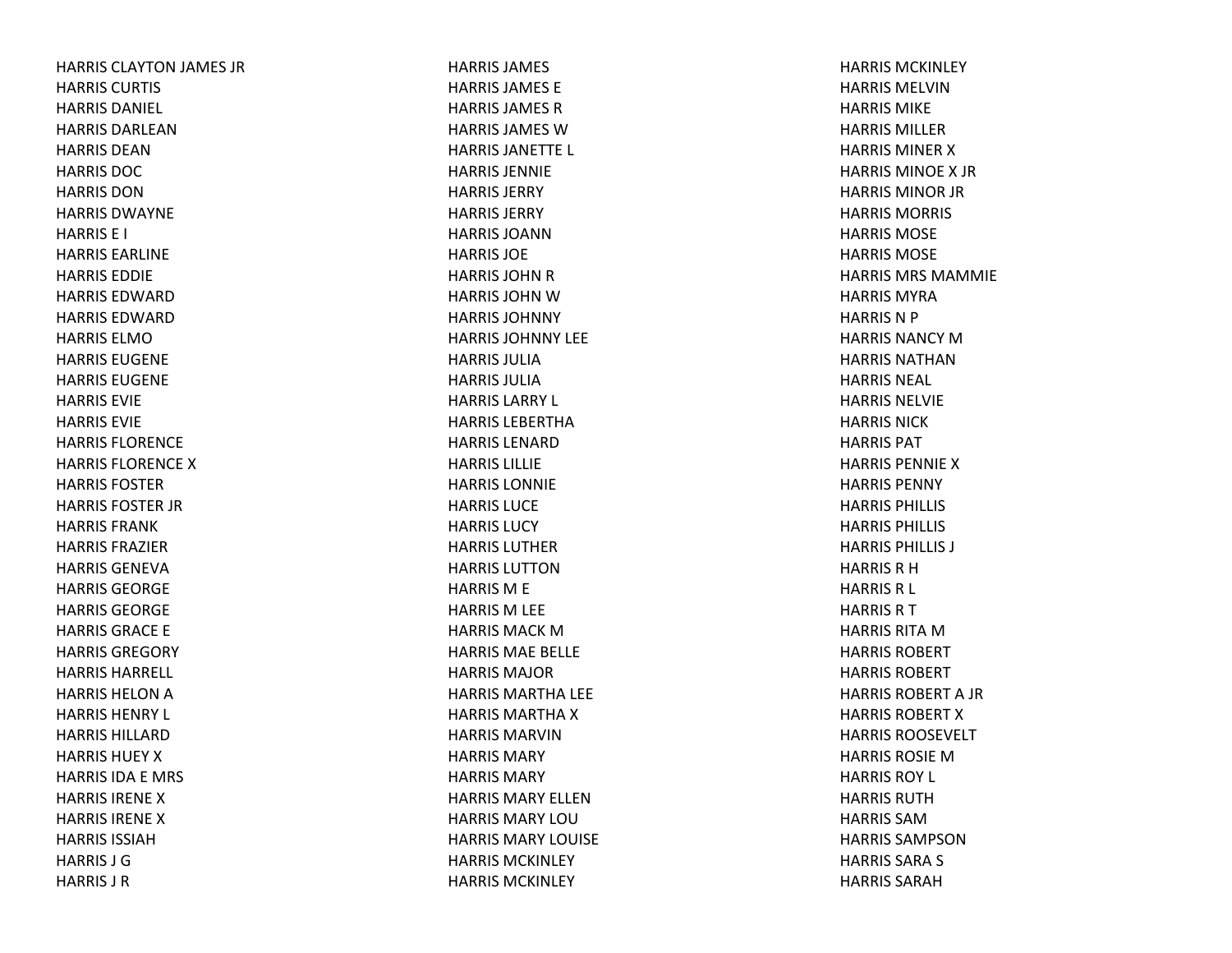HARRIS SILAS GENEHARRIS SQUARE HARRIS SUZY MARY HARRIS T B HARRIS TERRIS HARRIS THEOPOLIS HARRIS THOMAS BHARRIS TOMHARRIS TOMMYHARRIS VIRGINIA H HARRIS VIRGINIA L HARRIS W J HARRIS W L HARRIS WADEHARRIS WILEYHARRIS WILEYHARRIS WILLIAM A HARRIS WILLIEHARRIS WILLIEHARRIS WILLIEHARRIS WILLIECHARRIS WILLIEGHARRIS WILLIE J HARRIS WILLIE JAMES HARRIS WILLIE LEE HARRIS ZEDHARRIS ZEDHARRISON ALBERT L HARRISON ALBERT L HARRISON ALBERT L HARRISON ALICE MHARRISON AMBER HARRISON B C HARRISON BEN HARRISON BEN HARRISON BEN F HARRISON BENNIE CHARRISON CHERRY L HARRISON CMIE P HARRISON ERNEST

HARRISON EUGENE HARRISON FLOYD AHARRISON FRANCE HARRISON JAMES HARRISON LEON HARRISON LEON HARRISON MONROE HARRISON MYRTLE S HARRISONRHHARRISON RICHARD HARRISON ROBERT HARRISON ROBERT C JRHARRISON ROBERT JR HARRISON SAMUEL L HARRISON SANDRA L HARRISON STEPHANY HARRISON THOMAS F JR HARRISON WILLIAMHARROLD DAVID HARROLD LULA HARSCH GEORGE JR HARSON C M HART BILLIEHART CECIL HART CYNDI J HART EMMAHART ERIC LEE HART FLOSSIEHART GEORGEHART J DHART JEREMY HARTRTHART SHIRLEY HART TONY PHART W J HART W N HART WILLIAMHART WILLIAM J HART WILMER H HARTHCOCK B F

HARTHCOCK BILLIE HARTHCOCK CHRISTINE HARTHCOCK DON J HARTHCOCK ELLIE VHARTHCOCK EMMITT F HARTHCOCK J F HARTHCOCK J R ESTATE HARTHCOCK J WHARTHCOCK JAMES F HARTHCOCK JIMHARTHCOCK JOE HARTHCOCK R E HARTHCOCK RAIF HARTHCOCK W H HARTHCOCK WILLIAM H HARTLEY BRYANHARTLEY DARLNEHARTLEY DONHARTLEY JAMES RHARTMAN FRANK HARTMANN SASCHA OHARTWICK JANE HARTZOG J C HARVELL LEEHARVEY ARTHURHARVEY ARTHURHARVEY BEATRICE X HARVEY BEATRICE X HARVEY BILBOHARVEY GAINES HARVEY GARY GHARVEY IRENEHARVEY JAS WESLEY HARVEY JOEHARVEY JOHN D HARVEY LEROY HARVEY NANCY EHARVEY NATHANHARVEY NATHANIEL HARVEY ORA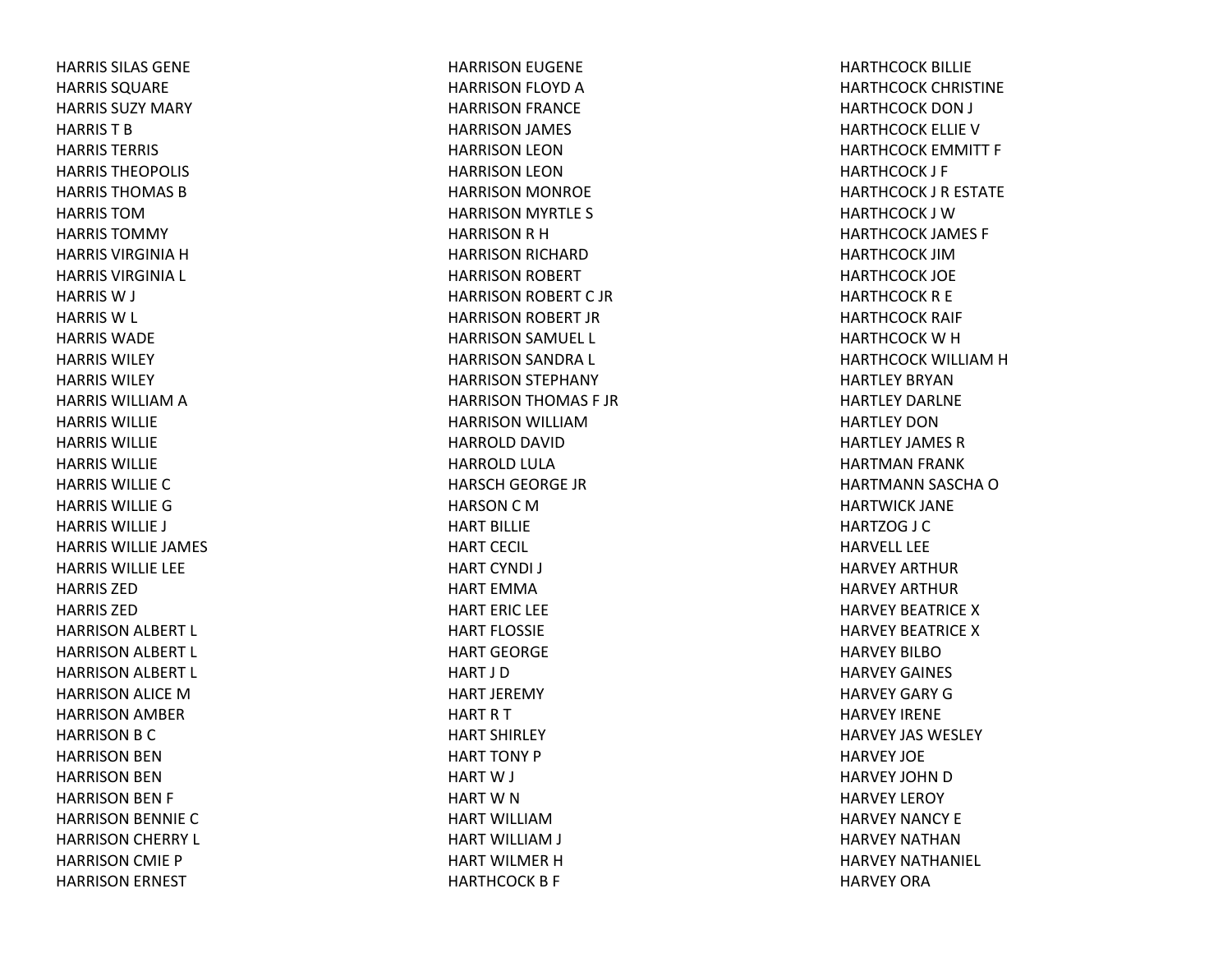HARVEY PATRICIAHARVEY PERLEY HARVEY RICHARDHARVEY ROOSEVELT HARVEY W H HARVEY W H HASBERRY JAMES MHASHAW AARON HASKIN SAMMIE LEE HASKINS CHARLIEHASKINS EDITHHASKINS ISIAHHASKINS JOHN L HASKINS MACKHASTING CLAYTON W HASTING HARVEY HASTINGS F DHASTY ALLENHASTY ALLENHASTY BENHASTY DOUG R HASTY DOUGLAS RHASTY DOUGLAS R SR HASTY GEORGIA L HASTY J T HASTY JEFF NHASTY L BHASTY PLEZY L HASTY REEDHASTY SHARONHASTY STEPHEN REED HASTY WILLIAM BEN HATCHER B A HATCHER ERNEST J HATCHER FAY KHATCHER JOE MHATCHER R L HATCHER W E HATCHET‐SINGLTERYHATCHETT CLIFTON E

HATCHETT CLIFTON E HATCHETT DICIEHATCHETT DICKHATCHETT ELIZABETHHATCHETT GARNETT HATCHETT LEONARDHATCHETT M A SR HATCHETT MAYE H HATCHETT R J HATCHETT ROSEVELT HATCHETT ROSHELLAHATCHETT WILEY HATHAWAY ROBERT HATHAWAY ROBERT R JR HATHCOCK BETTY E HATHCOCK MATT HATHCOCK WALTER F HATHORN& ROBINSON HATHORN AND ROBINSONHATHORN MRS D N HATHORN PAULINE P HATHORN WILLIE BHATHORN WILLIE BHAUSS EARL WHAVEN BRUCE MHAVEN JOE AHAWK INEZ L HAWK L INEZ HAWK MACK HAWKES CHAD E HAWKINS ARTHURHAWKINS BOBBYHAWKINS BOBBYHAWKINS BONNIEHAWKINS BOOKER T HAWKINS DOUGHAWKINS EDWARD E HAWKINS GEORGE B HAWKINS HAGARHAWKINS J C

HAWKINS JAMES HAWKINS JEROMEXHAWKINS JERRYHAWKINS JUDGEHAWKINS KENZIEHAWKINS LOU BERTHA HAWKINS LUTHERHAWKINS LUTHERHAWKINS MARK R HAWKINS MCKINLEYHAWKINS MOZELLAHAWKINS NATHANIEL HAWKINS OLLIEHAWKINS REVIS RHAWKINS RICHARDHAWKINS RICHARD L HAWKINS RILEYHAWKINS RIPEHAWKINS ROBERT M HAWKINS THADHAWKINS WILLIAM A HAWKS MARKHAWKSLEY LAWRENCERHAWLEY THOMAS EHAWTHORN& ROBINSON HAWTHORN EARNEST HAWTHORNE ABE HAWTHORNE GEORGE HAYDEL B HAYDELL GEORGEHAYDEN PRICHARD HAYES BARBARA K HAYES BOBBYHAYES CLINTONHAYES EMMETTHAYES ETHEL MHAYES EUGENEHAYES F WHAYES FRANK B SR HAYES GEORGE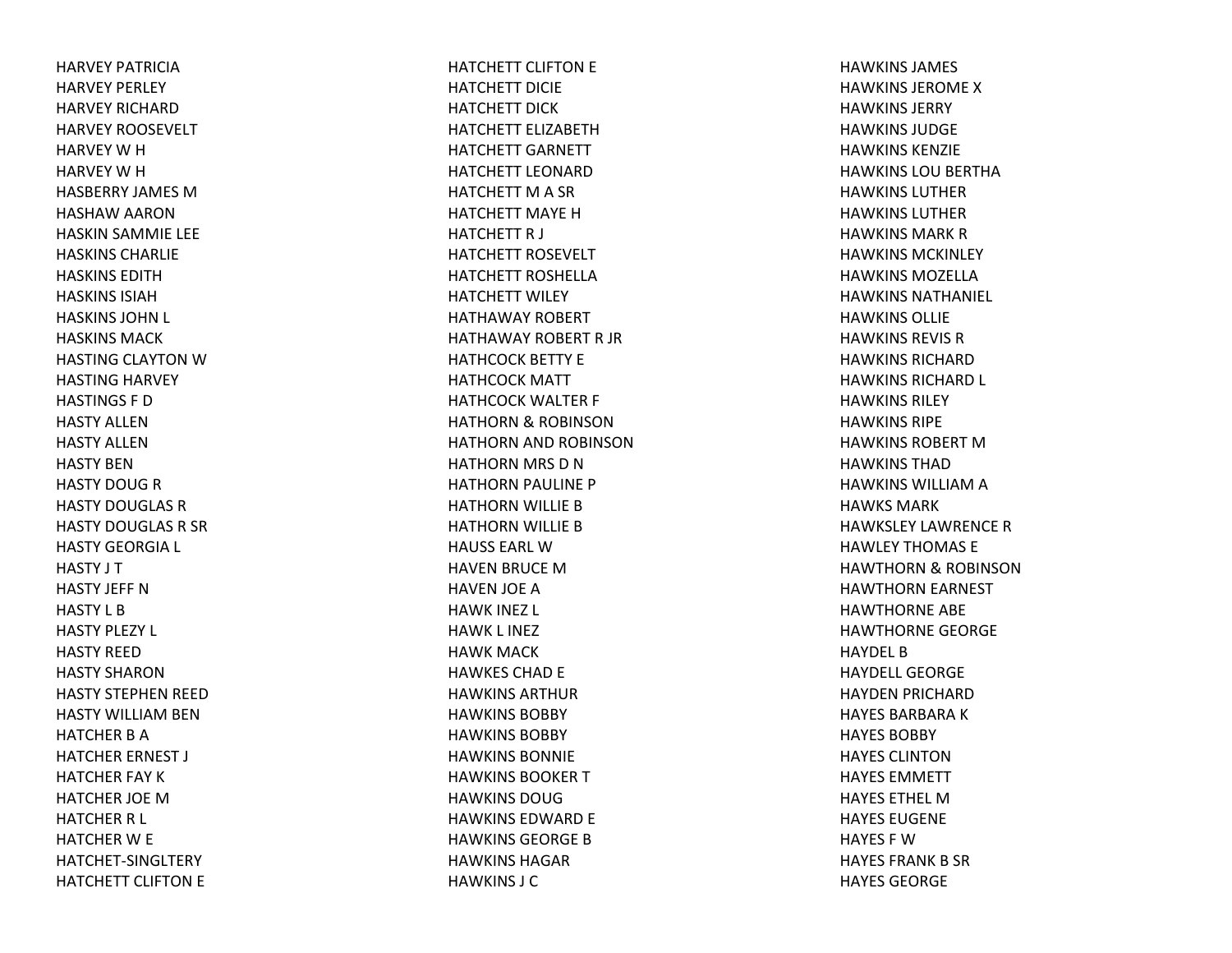HAYES GEORGIAHAYES J EHAYES J EHAYES JACOBHAYES JACOBHAYES JERL HAYES JERL HAYES JOHNNIEHAYES JOHNNY EHAYES KENNETH R HAYES LARRY D HAYES LASHONDAHAYES LUCILLEHAYES MATTIE JOHNSONHAYES R F HAYESR L JR HAYES ROBERTHAYES ROBERT SRHAYES RODGERHAYES ROGER LEE HAYES ROYHAYES SAMHAYES STACY MAEHAYES TOMMIEHAYES TOMMIE SRHAYES WANDAHAYES WILL HAYES WILLIAMHAYMAN ALVIN HAYMAN HARRISON J HAYMAN HARRISON J HAYMAN LILLIE HAYMAN S DAWN HAYMER ALLENHAYMER BENHAYMER HARRY HAYMER HENRY HAYMER JOHNNIE HAYMER L C HAYMER L C

HAYMER LULA M HAYMER M A HAYMER MELISSA W HAYMER MELISSA W HAYMER MIEKA C HAYMER RICHARD A HAYMER ROBERT THAYMER ROXIE HAYMER TILLMANHAYMER WILLIE BHAYMER WILLIE YOUNGHAYMON A C HAYMON CELESTE L HAYMON FRANCES AHAYMON MARGRETT HAYMON OTHOHAYMON WAYNE HAYMOND TILMANHAYMORE ANNIE HAYMORE HILDREDHAYNER CHRIS P JRHAYNES BERNICE X HAYNES GERARD X HAYNES GERARD X HAYNES JAMES HAYNES JULIAHAYNES KATHY C HAYNES LARRY G HAYNES LILLIEHAYNES OSKER L HAYNES ROBERTHAYNES RUBYHAYNES THOMAS EHAYNES WILLARDHAYNES WILLIAM L HAYS BILBOHAYS COLUMBUS HAYS F WHAYS F WHAYS HATTIE

HAYS JACOBHAYS JACOBHAYS JOEHAYS JOHN E JR HAYS MARIEHAYS RICHARDHAYS ROOSEVELTHAYWARD JOHN D JR HAYWOOD CHARLES HAYWOOD JOHNHAYWOOD L C HAYWOOD L C HAYWOOD LAMAR HAYWOOD MATTHEWHAYWOOD PHILLIP HAYWOOD WILLIE HAZELWOOD JOSEPH L SR HCVP FARMER COOP HEAD BETTY J HEAD DOROTHY HEAD GERTRUDE XHEAD HUBERT HEAD JOHN E HEAD ROBERT HEALEY MARY GLADYS HEARD AUSTINHEARD CARROL HEARD CARRYE VHEARD ELEC HEARD FRANKLIN S HEARD HENRY OHEARD J F HEARD JOHNHEARD L F HEARD LOUHEARD LOUIS HEARD MILLS HEARD NATHANHEARD OSCAR HEARD RICHARD W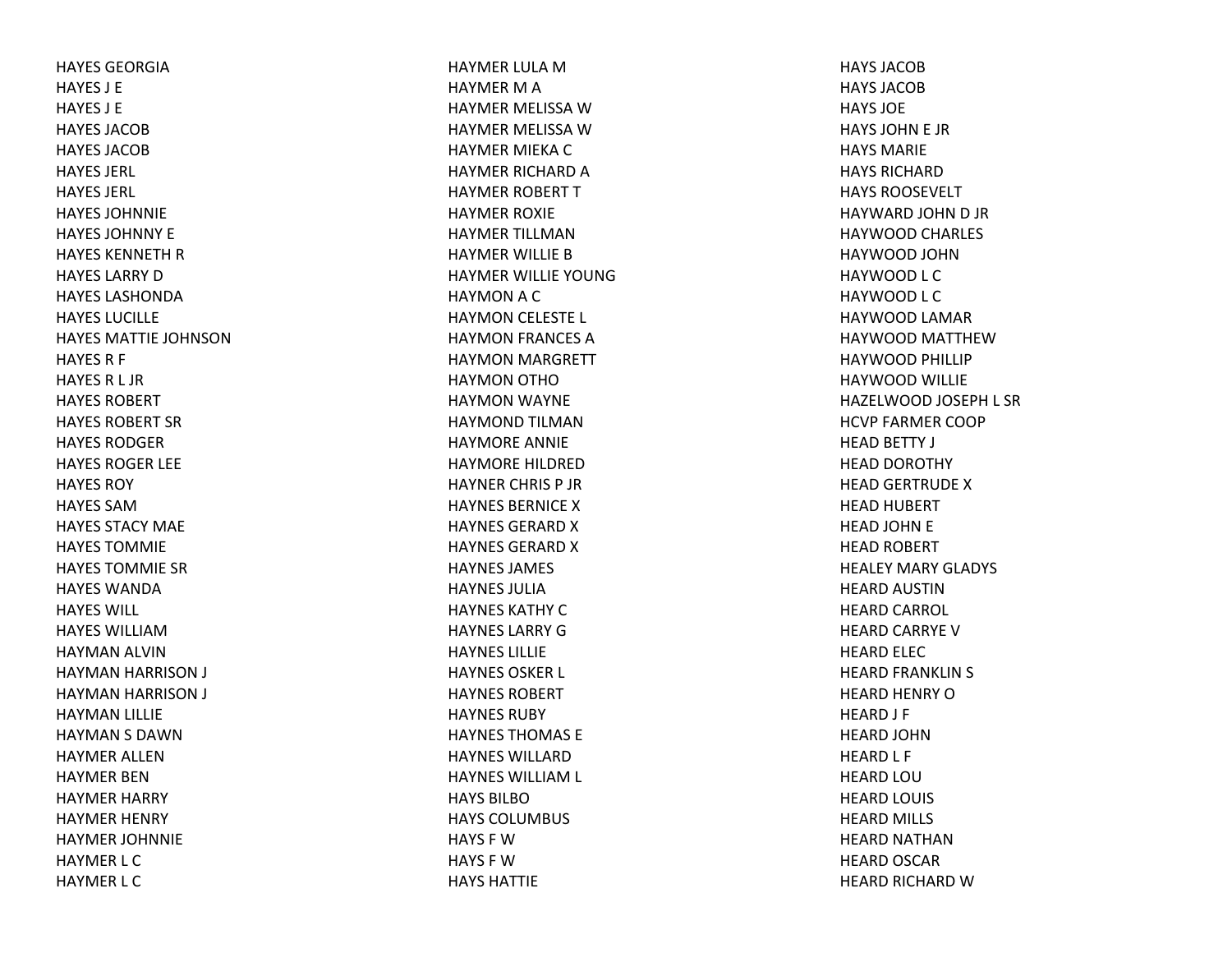HEARD RICHARD W JR HEARD SARAH MAE HEARN B H HEARN BILLY KEITH HEARN C J HEARN CAROLYN S HEARN CLIFFORD THEARN CLYDE HEARN CLYDE AHEARN DEAN HEARN ETTIE RHEARN FRANKLIN S HEARN GEORE GHEARN GEORGE MHEARN GLEN HEARN HENRY ELLIS HEARN J A HEARN J A JR HEARN J E HEARN J H HEARN J N HEARN J N JR HEARN J WHEARN JACK OHEARN JACK O JR HEARN JAMES HEARN JAMES WHEARN JO ANN HEARN JOE ELLIS HEARN JOHN NHEARN JOHN N JR HEARN JOHN W JR HEARN MRS HARVEY L HEARN MRS L E HEARN PATRICK BHEARN R LEE HEARN RAY HEARN ROY HEARN SAMUEL WHEARN TANYA M

HEARN THOMAS AHEARN VERNON E HEARN W E HEARN W E HEARN WAYNE OHEARON JAMES HEARON KENNETH WHEARON WALTER L HEARRINGTON SAMHEARRINGTON SAMHEARRON CHARLES HEARRON CHARLES HEARRON CHARLES L HEARRON MACK JR HEARRON MARSHALL HEARRON PAT HEARRON SAMMIE HEARRON SAMMY HEARRON WILSON HEARSON BRENDA HEARST A RANDY HEARST BILLY HEARST H R HEARST H R HEARST HAROLD R HEARST HOLLIS HEARST HOMERHEARST J WHEARST ROSERHEATH JULIE HEATHCOCK JACK HEATHCOCK JAMES AHEATHCOCK JESSICA R HEATHCOCK WILLIAMHEATHCOCK WILMAHEBERISON CHARLES HEBRON ANDREWHEBRON PARSONAGE HEDERMAN ARNOLD S JR HEDGEPETH DAVID M

HEDGEPETH W E HEDRICK B F HEDRICK ROGER A HEFFNER ANGELAHEFFNER ROGER E HEFLIN BILLY HEGGIEW S HEGGINS HENRY G JR HEGGMAN JAMES HEGMANWTHEGWOOD WAYNE HHEGWOOD WAYNE HHEGWOOD WAYNE XHEIDEBRECHT KEITHHEIDEL ROBERT MILTONHEIDEL VIOLA E HEIDELBERG G R HEIDELBERG TAMMY HEIDENREICH STEVE DHEIGHT CHARLES EHEIGHT PERRY L HEIGLE WALTER W III HEILER JACK HEILER JACK HEIR JOHNHEISTER KENNETHHELDENBRAND DENISE WHELLMAN M R HELM ALVIN JEROME HELM CLYDE HELM EUGENE JR HELM EUGENE XHELMER GALENHELMERICH& PAYNE HELMS ALICEHELMS ALICEHELMS COURTNEY M HELMS H A HELMS HENRY B HELMS J L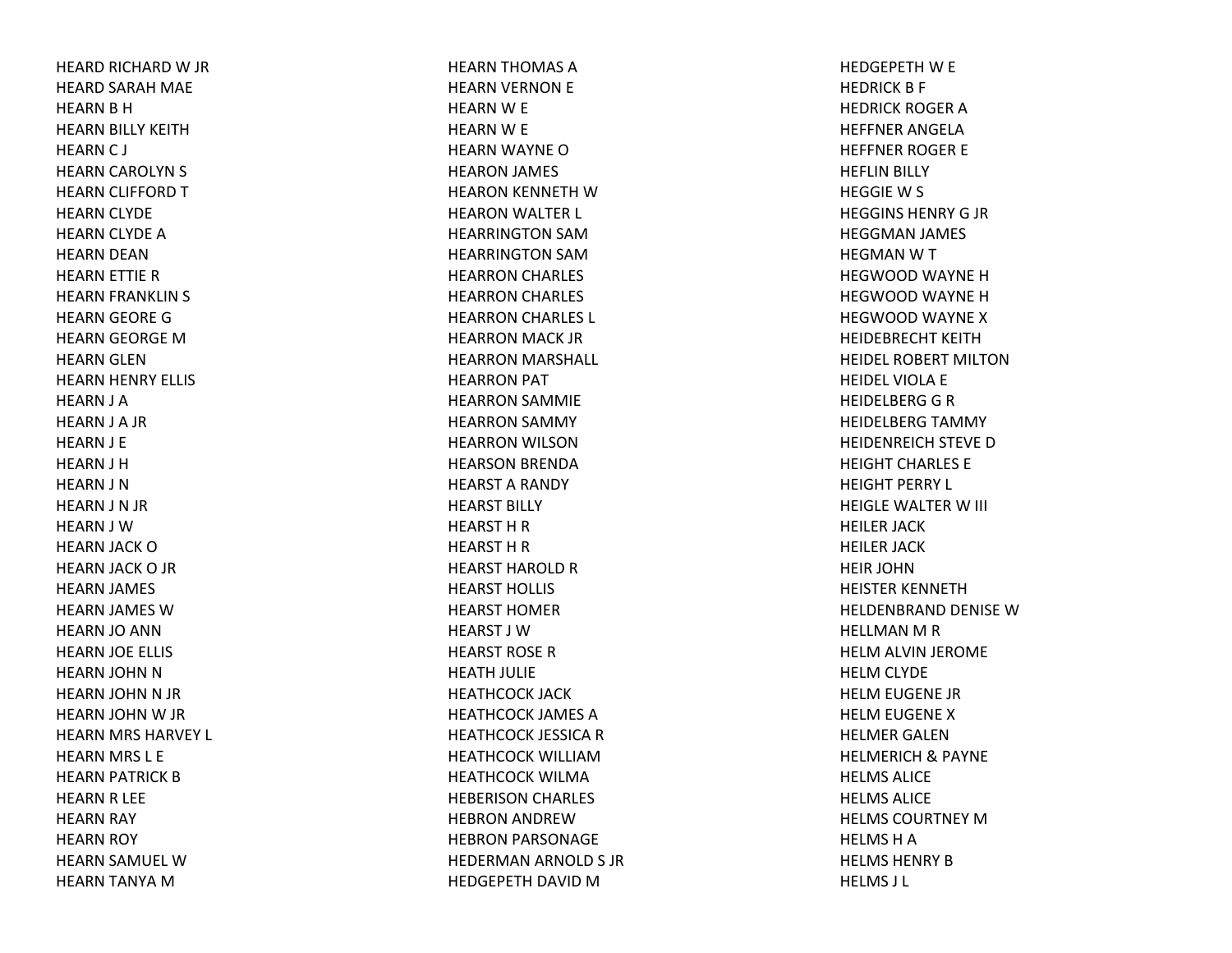HELMS KENNETHHELMS PAUL DHELMS PAUL RHELMS RICKY L HELMSTC JRHELMS TIMMY L HEMMINGTON LOUIS HEMPHILL E WHEMPHILL GENE ALLENHEMPHILL HENRYHEMPHILL JAMES M HEMPHILL JOHNHEMPHILL JOHN III HEMPHILL JOHN JR HEMPHILL PAUL HEMPHILL WILLIAM J HENDALL ED C HENDERSON ALEX HENDERSON ALONZOHENDERSON ANN WHENDERSON ANNIE L HENDERSON ANTHONY KHENDERSON ARCHIE HENDERSON ARNOLD HENDERSON ARTHUR HENDERSON B W HENDERSON DAMON L HENDERSON ELIS HENDERSON ELVIRA HENDERSON ERLE HENDERSON FLORENCE HENDERSON FRANK HENDERSON GENNET HENDERSON GEORGE HENDERSON GEORGE HENDERSON JACK HENDERSON JACK HENDERSON JADE HENDERSON JERMAINE HENDERSON JESSIE M

HENDERSON JOHNNIE HENDERSON JOHNNY HENDERSON JOHNNY LEE HENDERSON KENNETH E HENDERSON L F HENDERSON L F HENDERSON L ODELL HENDERSON L T HENDERSON LAURA HENDERSON LILLIE BHENDERSON LUCY HENDERSON MARY HENDERSON MARY LOU HENDERSON MARY LOU HENDERSON MARY LOU HENDERSON MILDRED HENDERSON MRS WILFRED HENDERSON PALMER WHENDERSON PERRY HENDERSON ROBERT HENDERSON ROBERT HENDERSON SAMHENDERSON SARAH L HENDERSON SHERWOOD HENDERSON TINA HENDERSON TOMHENDERSON W H HENDERSON WALTER HENDERSON WES HENDERSON WESLEY HENDERSON WILL HENDERSON WILLIAM N HENDERSON WILLIE HENDERSON WILLIE HENDERSON WILLIE HENDERSON WILLIE HHENDERSON WILLIE KHENDERSON WILLIE L HENDERSON WILLIE L HENDON DONNIE

HENDON W E HENDRICK DWAYNE RHENDRICK SARAHHENDRICK WILLIE HENDRICKS ANNIE B HENDRICKS DUANERHENDRIX ALLEN G HENDRIX BOBHENDRIX CHARLIE HENDRIX GLENDA J HENDRIX JANE HENDRIX JOE AHENDRIX TERESAHENDRIX WILLIE HENLEY ALICIA D HENLEY LIT HENLEY ROBERT HENLINE J HHENNIGHH E HENNIGH H E CORP HENNIS B D HENNIS B D HENRY B A HENRYC J HENRY CEOLAHENRY CHARLES J HENRY CHARLES J JRHENRY EDDIE B HENRY FLOYDHENRY HERBERT HENRY HUBERT HENRY JESSIEHENRY JOEHENRY KAVANAUGH D HENRY LEWIS HENRY O D HENRY PAMAHENRY ROY HENRY THOMAS HENRY THOMAS B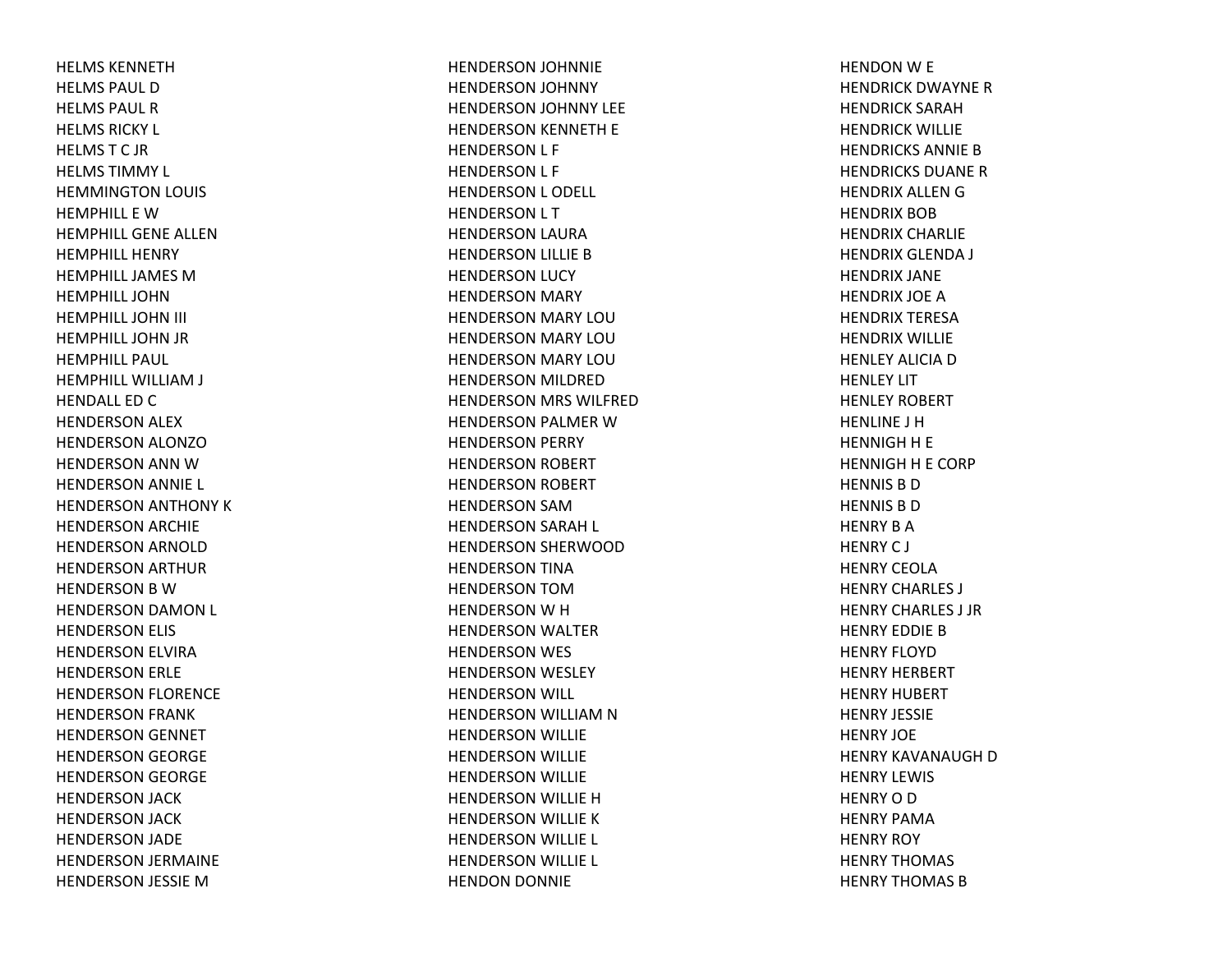HENRY THOMAS B JR HENRYS GROCERYHENRYS GROCERYHENSONHENSON CARL HENSON EDDIE J HENSON GEORGE HENSON H LEONARD HENSON J D HENSON J J HENSON J P HENSON J WHENSON JEANNIE HENSON JENNIE HENSON JESSIE HENSON JULIUS HENSON JULIUS C ESTATE HENSON L C HENSON LINDA HENSON MACK HENSON MOODY HEPP JEANNIE MHERBERT BRENDA N HERBERT CHARLES EHERBERT HENRY HERBERT PERSEY L HERBERT PERSEY L HERBERT WILLIEHEREN SHIRLEY FAYE HERIM HENRY HERINGTON H R HERMAN LOUIS HERMIN HENRY L HERMON HAROLD HERN CLYDE AHERN MRS CLYDE RHERNAN ROOSEVELT XHERNAN ROSEVELT AHERNANDEZ ERNESTHERNANDEZ PAUL

HERREN MRS GEORGE HERREN SHIRLEY FAYE HERREN SHIRLEY FAYE HERRIN CHARLES CHERRIN CHARLES CHERRIN CURTIS HERRIN CURTIS HERRIN HENRY L HERRIN LAMAR HERRIN SHIRLEY FAYE HERRING ANDREA HERRING BILLY F HERRINGC S HERRING EDWARD HERRING EDWARD L JR HERRING EDWARD L JR HERRING HENRY HERRING HENRY HERRING L K HERRING LINWOOD E HERRING ORELAND HERRINGTON AUSSIE HERRINGTON H R ESTATE HERRINGTON JOHN HERRINGTON MARIOHERRINGTON OSCAR HERRINGTON RAY HERRINGTON RICHARD E HERRINGTON WAYNE HERROD G M HERRON AUTHOR XHERRON CHARLES HERRON CHARLES L HERRON HENRY HERRON JOSEPHINE J HERRON LAURA HERRON MACK HERRON MACK XHERRON PAULINE HERRON TANK BATTERY

HERRON TANK BATTERY HERSONA J HESTER DAVIS HESTER DOUGLAS DHESTER J C JR HESTER L HHESTER MRS E L HESTER MRS E L HESTER MRS J C HESTER MRS J C HESTERT L HESTER TIMHESTER WALLACE GHESTER WILLIAM C HEWGLEY& GUTHRIE HEWITT CLARENCE JRHEWITT CLINTONHEWITT ETHEL HEWITT LAWYER W HEWITT SAMHEWITT WILLIE MAE HEWITT WILLIE MAE HEYDE GERRELD E HEYDE GERRELD E HI TANE GAS COHI TANE GAS COHIBBLER I BHIBBLER JOHNNIE HIBBLER MICHAEL HIBBLER WARDEDHICHCOCK JOE XHICK J T HICK J T HICKEY DENNIS HICKMAN DORIS HICKMAN E OHICKMAN L H HICKMAN R G HICKMAN R G HICKMAN R J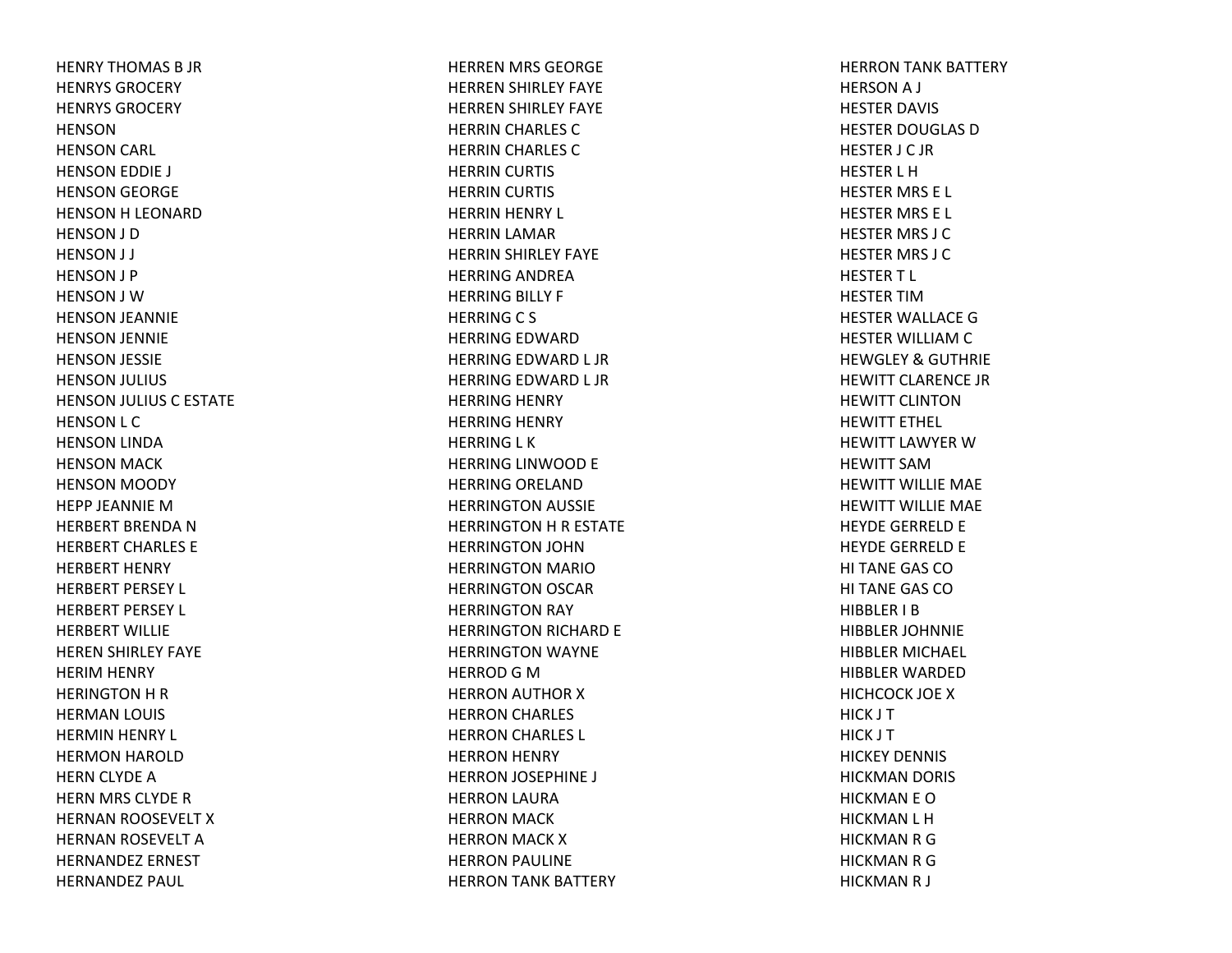HICKORY GROVE CHHICKORY SPRING CHURCH HICKORY SPRING SCH HICKS AGAZINEHICKS BUREL HICKS CARL J HICKS ELVIN L HICKS HERVEY OHICKS J BHICKS J THICKS JACKHICKS JAMES RHICKS JERRY AHICKS JIM L HICKS JIM T HICKS JIM T HICKS JIMMYHICKS JO ANN HICKS JOHN L HICKS JOHNNIEHICKS JOSIE LEE HICKS KAREN A HICKS LOUISEHICKS MAXINEHICKS MRS F MHICKS MRS J BHICKS NELLIEHICKS OSCARHICKS PAUL HICKS PRIMERHICKS ROBERTHICKS ROBERT J HICKS TOMHICKS TOMHICKS TROY CHICKS W DAVID HICKS W E HICKS WALTERHIDDEN VALLEY RANCH HIEBERS CYNTHIA A

HIERS JAMES PHIERS JAMES PHIGDON KATHRYN SUE HIGGIN FRANK JR HIGGINBOTHAM FISH FARM HIGGINBOTHAM FLOYD HIGGINBOTHAM PHIL FISH FARM HIGGINS GEORGE L HIGGINS GEORGE L HIGGINS JANET S HIGH BETTY J HIGH CHAPARRAL HIGH DAVID HIGH FRANKIE HIGH HOWARD X HIGHT ERNEST CHIGHTOWER MARY MHIGHTOWER MARY MHIGHTOWER W C HIGHTOWER WILLY L HIKE RON K HILBURN L BRELAND HILDERBRAN JOHN A HILDERBRAN PHIL HILDERBRAND BERNICE HILDERBRAND BERNICE HILDERBRAND BERNONHILDERBRAND BETTY MHILDERBRAND BILL HILDERBRAND DENISE WHILDERBRAND DORIS S HILDERBRAND E P ‐ ESTATE HILDERBRAND E S HILDERBRAND E S HILDERBRAND EMORY HILDERBRAND EMORY P ‐ ESTATE HILDERBRAND ERNEST S HILDERBRAND FRANCIS K HILDERBRAND GEORGE HILDERBRAND HENRY

HILDERBRAND HENRY L HILDERBRAND HERMAN H HILDERBRAND J C HILDERBRAND KATHLEENHILDERBRAND L B HILDERBRAND L C HILDERBRAND LAURA X HILDERBRAND LINDA A HILDERBRAND MARK K HILDERBRAND PHILLIP J HILDERBRAND PHILLIP J HILDERBRAND R WHILDERBRAND S HILDERBRAND T J HILDERBRAND TOM R HILDERBRAND VERNONHILDERBRAND W B HILDERBRAND W O HILDERBRAND W P HILDERBRAND WILLIAM H HILDERBRAND WM O HILL ALLEN BRUCE JR HILL ALONZOHILL AMOSHILL ANNIE BHILL ARCHIEHILL AUBREY EHILL B C HILL B L HILL B T HILL B VHILL BRITTONHILL BRITTON HILL III HILL CHARLESHILL CHARLESHILL CITY COON ASSN HILL CLARENCEHILL CLARENCEHILL D J HILL DAVE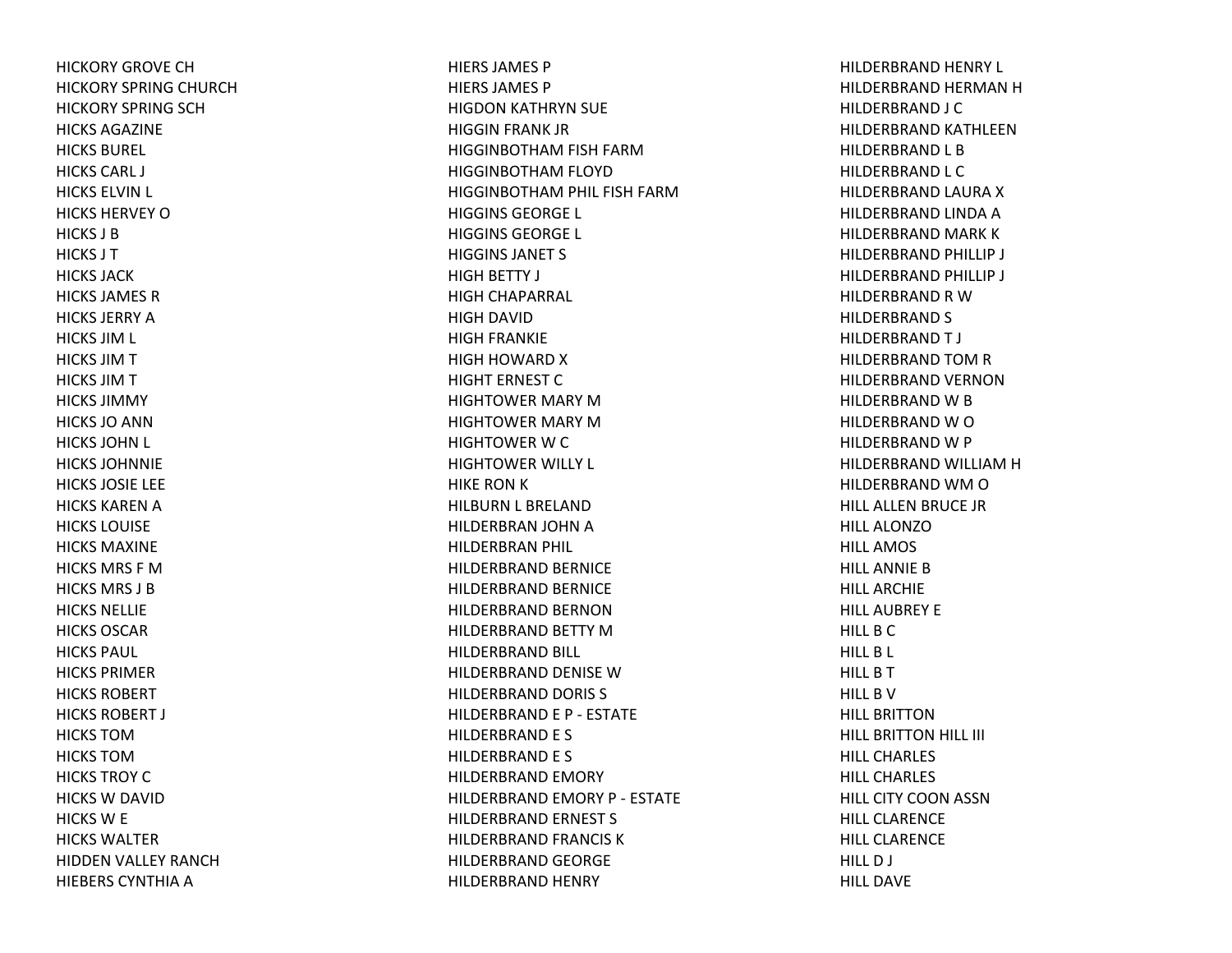HILL DAVEHILL DETROITHILL DUGHILL EDWARD E HILL EUGENE HILL FLOYDHILL FRANKHILL GRANTHAMHILL HERMAN LEE HILL J B JR HILL J DHILL JAMES A HILL JAMES R HILL JESSIE MAE HILL JOHN O HILL JOHNNY W HILL JOHNSONHILL JOSIEHILL JOSIEHILL KATHY L HILL L OHILL LEMONHILL LEONARDHILL LONZOHILL LUBERTHAHILL MADDIEHILL MARGARETHILL MOLLIEBHILL OLIVIAHILL OPHLIAHILL PEARLIEHILL ROSALIEHILL ROSALIEHILL ROSE MARY HILL SADIE D HILL SMITHHILL TERRY R HILL TOP HTN CL HILL TRUDYHILL TRUDY A

HILL WILLIEGHILL WILLIE J HILL WILLIE S JRHILLARD ARCHHILLEY GLOVERHILLIARD HENRY MHILLMAN DON HILLMAN KIMBERLY HILLTOP DRIVE INNHILTON GREGORY HILTON KEN HHILTONS GARAGEHINDMAN STEPHEN HHINES ALLEN L HINESC E HINESCHHINES EDWARDHINES ISREAL HINESS D C HINKLE J MHINSON HOWARD HINSON JEANNIE HINSON ROBERT HINSONWCHINTON B F HINTSON CAMP HINTSON CAMP HINTSON HAZEL CHINTSON JESS HINTSONT DAVIDHINTSON W CHARLES HINTSONS CAMPHIRESRDHIRTSON DAVID HISAW I L HISAW I L JR HISAW IRA L HISAW MIKE HOAGLAND CYRUS JR HOBBS LEONARD

HOBBS LEONARD X HOBBY RITAHOBSON BILLY MHOBSON EDDIE HOBSON HERMAN EDWARD HOBSON JERRY HOBSON LOIS HOBSON MINNIE BHOBSON R L HOCUTT ALBERT HOCUTT BIDDIEHOCUTT F EHOCUTT G A HOCUTT H A HOCUTT H A HOCUTT J HHOCUTT J WHOCUTT JERRY WHOCUTT ROSAHODA G DALE HODGE EMMAHODGE JOHN D HODGE LEWIS HODGE LILLIE HODGE PAT J HODGERS VICTORHODGES& WAMOCK SCHOOL HODGES BEN JR HODGES CLEMENTINEHODGES CLIFTON WAYNE HODGES DENNIS HODGES EDDIEHODGES GEORGEHODGES GERALDINEHODGES H R HODGES HARLIEHODGES J CHODGES J THODGES J WHODGES MARY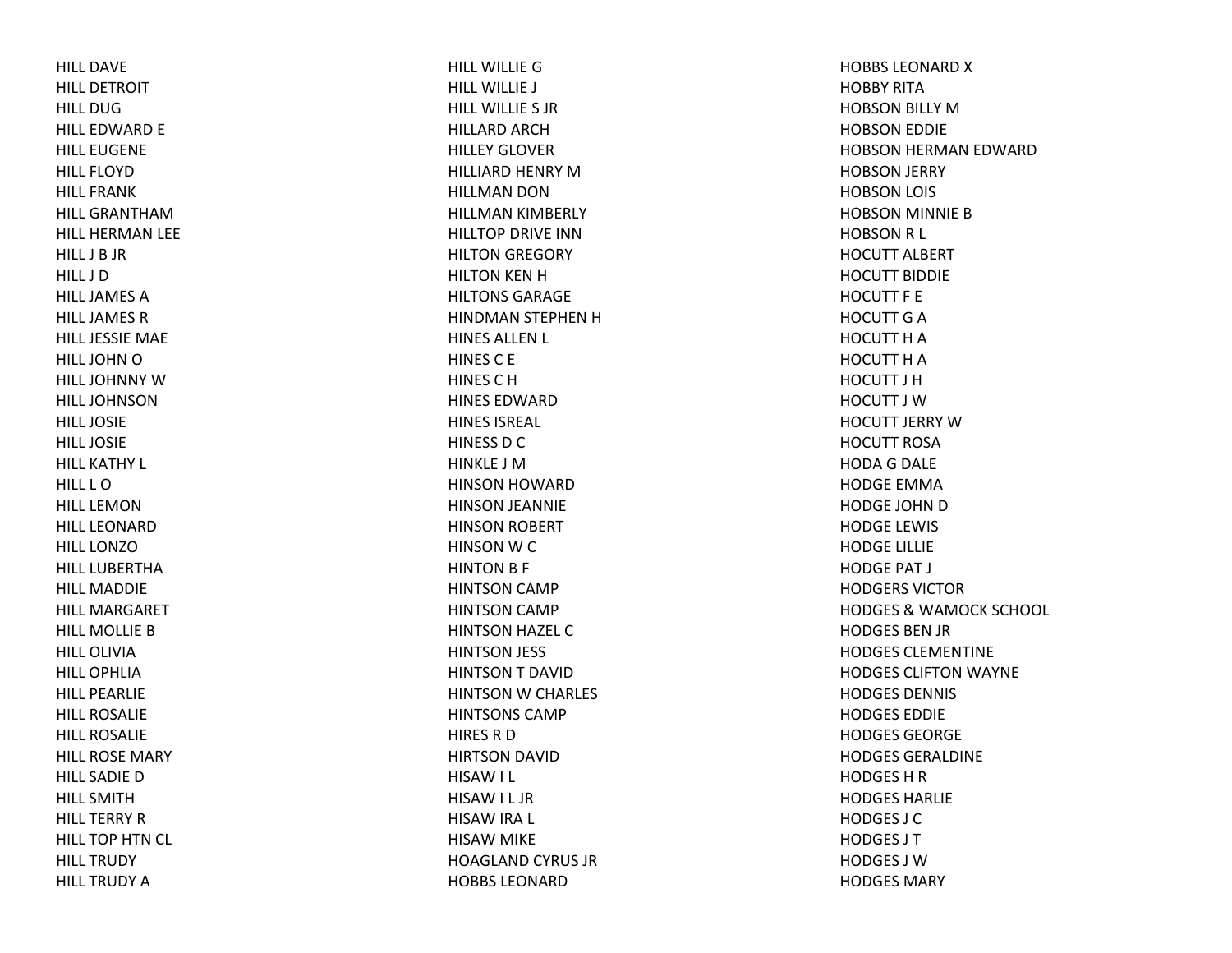HODGES MARYHODGES MARY LEEHODGES PENNYHODGES PERRYHODGES PERRY JRHODGES SHIRLEY A HODGES TOMHODGES TONYHODGES WAYNEHODGSON MICHAEL F HODO TOMMIE LYNN HOERNER FRED A HOFF J MHOFFAN KENNETH RHOFFMAN A L HOFFMAN ALVIN HOFFMAN JAMES HOFFMAN KENNETH RHOFFMAN KENNETH RHOFFMAN OWEN L HOFFMAN REPR SHOP HOFFMAN STEPHEN KHOFFMAN THOMAS E HOG BAYOU HUNT CLUB HOGABOOM HENRY HOGAN ALMA J HOGAN DANIEL GHOGAN DYLON HOGAN ELNORA HOGAN ERNESTINE HOGAN ETHEL MAE HOGAN EUGENE HOGAN EUGENE HOGAN EVA DHOGAN FRED HOGAN J D HOGAN JOANN HOGAN LISA HOGAN MICHAEL WHOGAN NADINE H

HOGAN R B HOGAN ROBERT E HOGAN THERISA HOGINS ALLENHOGUE EARNAHOGUE EARNAHOGUE EDWARDHOGUE ELMOHOGUE ERMARHOGUE EUGENE HOGUE GABEL HOGUE INNAHOGUE J HHOGUE JAMES HOGUE JORDONHOGUE LEROY HOGUE LOUISE HOGUE MARVINHOGUE MARVINHOGUE S RHOGUE S RHOGUE TOMMYHOGUE TOMMY XHOGUEW S HOGUE W W HOLADAY B A HOLADAY B A JR HOLBROOK D L HOLCOMB MIKE HOLDER WILLIE HOLDERFIELD HAROLD DHOLDINESS ROGERHOLEMAN DINA AN HOLEMAN JAMES HOLEMAN R L HOLEMAN R L HOLIDAY CHAPEL CHHOLIDAY T M HOLIFIELD JIMMY L HOLIFIELD JONATHAN

HOLIMAN OKALY HOLIMON OKALY HOLLAND DENISE L HOLLAND JAMES HOLLAND RONNY RHOLLAWAY GERALDHOLLEMAN A E HOLLEMANHWHOLLEMAN MARGARET DHOLLEY C P HOLLEY CHARLEY HOLLEY CHARLEY HOLLEYGHHOLLEY JOHNHOLLEY JOHN A HOLLEY KITT HOLLEY KITT HOLLEY LEEHOLLEY MRS A P HOLLEY MRS A P HOLLEY NANCY L HOLLEY P WHOLLEY WOODROW L HOLLIDAY W E HOLLIN MAGGIE HOLLINGSWORTH DALE HOLLINGSWORTH DARYL BHOLLINGSWORTH H C HOLLINGSWORTH R HOLLINGSWORTH TOMHOLLINS ABRAHAMHOLLINS ABRAHAMHOLLINS ABRAHAM X HOLLINS ABRAHAM X HOLLINS AILEEN D HOLLINS BIRDIE M HOLLINS DORIS J HOLLINS DORIS J HOLLINS ESTA MAE HOLLINS FRANCIS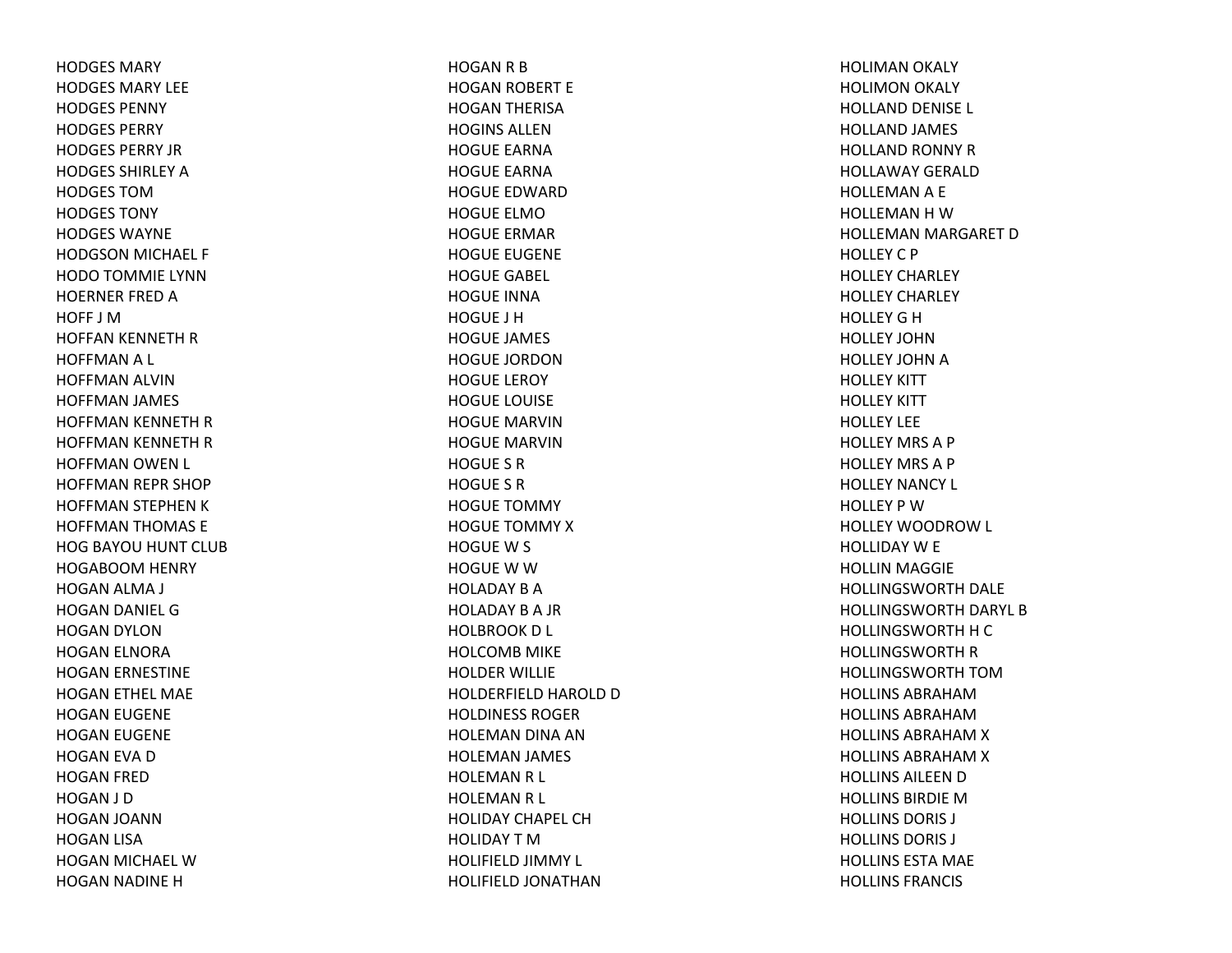HOLLINS FRANCIS MHOLLINS GEORGEHOLLINS GEORGEA JR HOLLINS HATTIE M HOLLINS HUBERT LEEHOLLINS HUBERT LEEHOLLINS JERRYHOLLINS JIMMIEHOLLINS JORDONHOLLINS LIBERTHOLLINS MARYHOLLINS PATRICIA A HOLLINS RICHARD ESTATE HOLLINS SARAHHOLLINS WALTER L HOLLINS WESLEY EHOLLINSWORTH J WHOLLIRS FRINCIS HOLLISACHOLLIS DAVID L HOLLIS DOETHA X HOLLIS LEVI HOLLIS WES HOLLIS WESS HOLLOMAN& GRAY INC HOLLOMAN DUDLEY HOLLOMAN DUDLEY HOLLOMAN MACK HOLLOMAN MACK HOLLOW BO HOLLOWAY& JACKSON HOLLOWAY BOBHOLLOWAY DAVID L HOLLOWAY DEBORAHHOLLOWAY FLOYDHOLLOWAY GORDONHOLLOWAY HUGHHOLLOWAY JEFF WHOLLOWAY JULIEXHOLLOWAY L DAVID

HOLLOWAY LARRY HOLLOWAY W P HOLLOWAY W P HOLLOWAY W W HOLLOWAY WAYNEHOLLOWAY WYMAN P HOLLOWAY WYMAN P HOLLOWELL BROSHOLLOWELL BROSHOLLOWELL BRUCEHOLLOWELL FREEMANHOLLOWELL G C HOLLOWELL GLEN R HOLLOWELL GLEN R HOLLOWELL J FHOLLOWELL J FHOLLOWELL J FHOLLOWELL J L HOLLOWELL JEANHOLLOWELL Q B HOLLOWELL Q B HOLLOWELL Q B HOLLOWELL SIDNEYHOLLOWELL THELMAHOLLOWELL THELMAHOLLY BLUFF GIN COHOLLY GREEN CH HOLLY JAMES KHOLLY KIT XHOLLY KIT XHOLMAN ALVIN YHOLMAN DOUG M JR HOLMAN DOUG M JR HOLMAN JESSIE L SR HOLMAN LARRY HOLMAN LARRY HOLMAN MRS BAHOLMAN MRS ROY HOLMANR L HOLMAN TED B

HOLMAN TED DHOLMER RICHARDHOLMESADHOLMES ALLENHOLMES ALLEN R HOLMES ARCHYHOLMES ARCHYHOLMES BENHOLMES CARRIE X HOLMES CARRIE X HOLMES CECIL HOLMES CLYDEHOLMES CO COM CEN HOLMES CO SHOP HOLMES COUNTY BEAT 4HOLMES DAVIDHOLMES DONALD C HOLMES DOROTHY ANNHOLMES EDDIEHOLMES ERNESTHOLMES FLOYDHOLMES FREDDIEHOLMES GEORGEHOLMES GEORGEHOLMES GEORGEHOLMES GEORGEHOLMES GIN CO INC HOLMES HARRIETHOLMES HENRYHOLMES HEZHOLMES HOLLIS HOLMES JACKIEHOLMES JENNIEHOLMES JEWEL HOLMES JEWELL HOLMES JIMMIEHOLMES JOE LEE HOLMES JOHNNIEHOLMES JOHNNIEHOLMES L F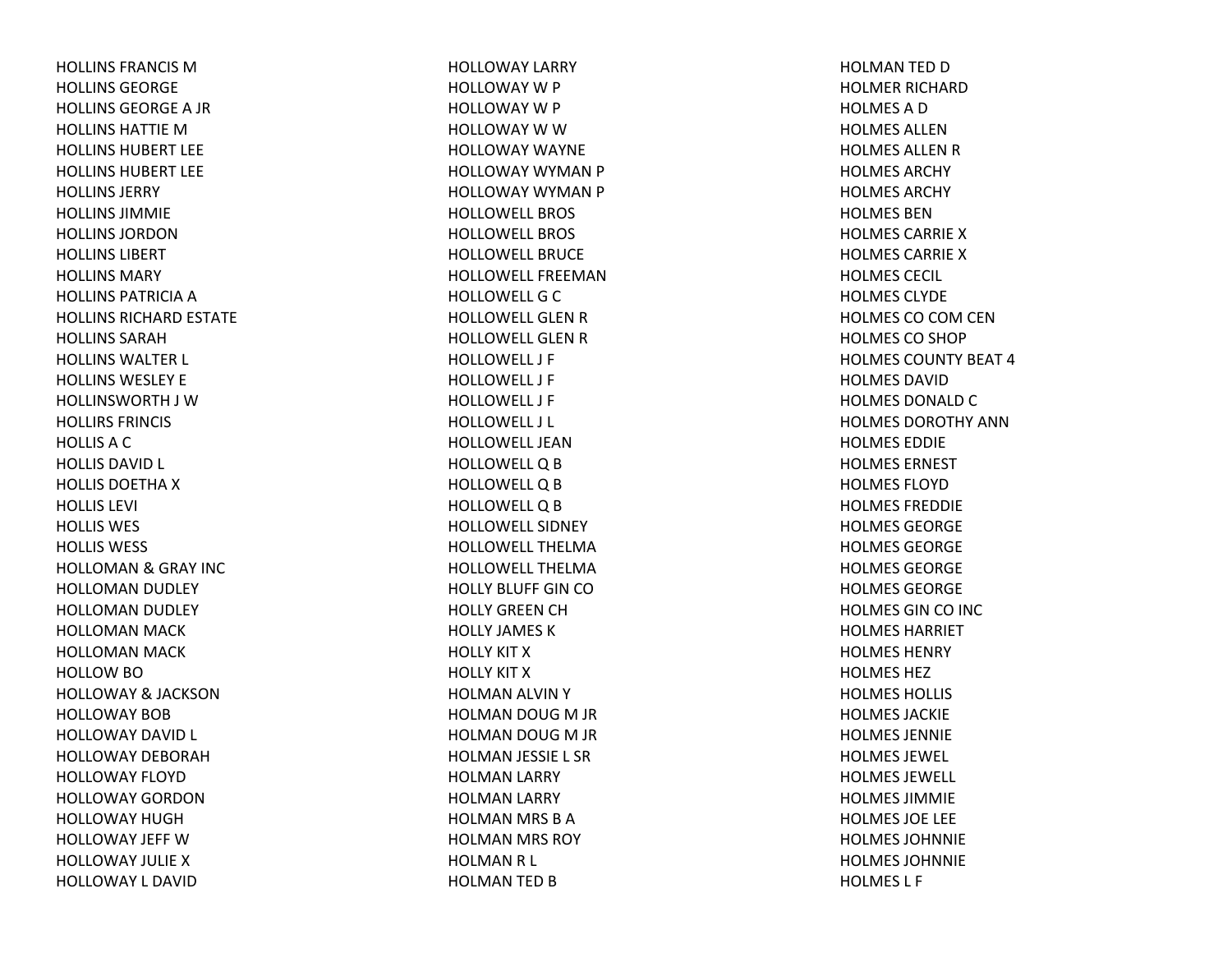HOLMES L J HOLMES L J HOLMES L J HOLMES L VHOLMES LARRYHOLMES LARRYHOLMES LEONARDHOLMES LESTER F SR HOLMES LESTER F SR ESTATE HOLMES LEVI HOLMES LILLIEHOLMES LONNIEHOLMES MARQUITA HOLMES MARY J HOLMES RICHARDHOLMES RICHARD X HOLMES SYLVESTERHOLMES TILL SRHOLMES TILLMAN JR HOLMES TILLMAN SR HOLMES W INEZ HOLMES WATER ASSNHOLMES WILLIE BHOLMES WILLIE XHOLMES WILSONHOLMES WILSONHOLMES WILSONHOLSTON MAZELLA HOLT BARNEY DHOLT DUDEHOLT T AHOLTING JAMES HOLTON FRANK HOLTON LIZZIE HOLTON LIZZIE HOLTON WAYNE HOLTZCLAW JOHN HOLTZCLAW JOHN R HOLY CITY CHURCHHOLY HILL BAPT CHURH

HOLY HILL BAPTIST CHHOMAN JAMES D HOME PLACE HTN CLUB HOME ZONE SALES AND LEASE PUHOMER AL HOMER ALBERT JR HOMERY C BELL HOMESLEY DEWEY J HONEA JIMHONEA MRS WOODY HONEA MRS WOODY HONEA WOODROWHONEY ISLAND CLUB HONEY MILTON D HONEYCUTT ELZIE F HONNICUTT E F HONNICUTT E F HONNINS STEVEHOOD A A HOOD ALTONHOOD BETTY HOOD BETTY J HOOD BRENAN RAY HOOD CHARLES HOOD CLAUDIA MHOOD CLEOTHA HOOD DENNIS HOOD DERRICK HOOD ELI MARSHALL HOOD ELMER HOOD EVA F HOOD GEORGE MACK HOOD GRANTHAMHOOD H T HOOD HENRY LEE HOOD J GHOOD J GHOOD JAMES HOOD JAMES HOOD JAMES F

HOOD JAMES F HOOD JESSIE HOOD JIM L HOOD JOHN G HOOD JOHN WHOOD MIKE HOOD MODENA X HOOD MRS D C HOOD MRS G MHOOD MRS JOHN WHOOD OTIS HOOD PEARLINE HOOD PRENTISS X HOOD SUSIE T HOOD W O HOOD W O HOOD W O HOOD WILLIAM HARLEY HOOD WILLIAM O HOOD WILLIE HOOF DOROTHYHOOKER E WHOOKER JESSIE NHOOKER LONNIE HOOKER LOUIS HOOKER MATTIE J HOOKER OLIVIAHOOKER OTHAHOOKER ROBERT HOOKER ROBERT L HOOKER WARRENHOOKER WARREN E HOOKS ANN E HOOKS COLUMBUS HOOKS JULIUS HOOKS ROSIE BHOOKS T NHOOPER CHARLES JR HOOPER FLORENCE HOOPER LEONARD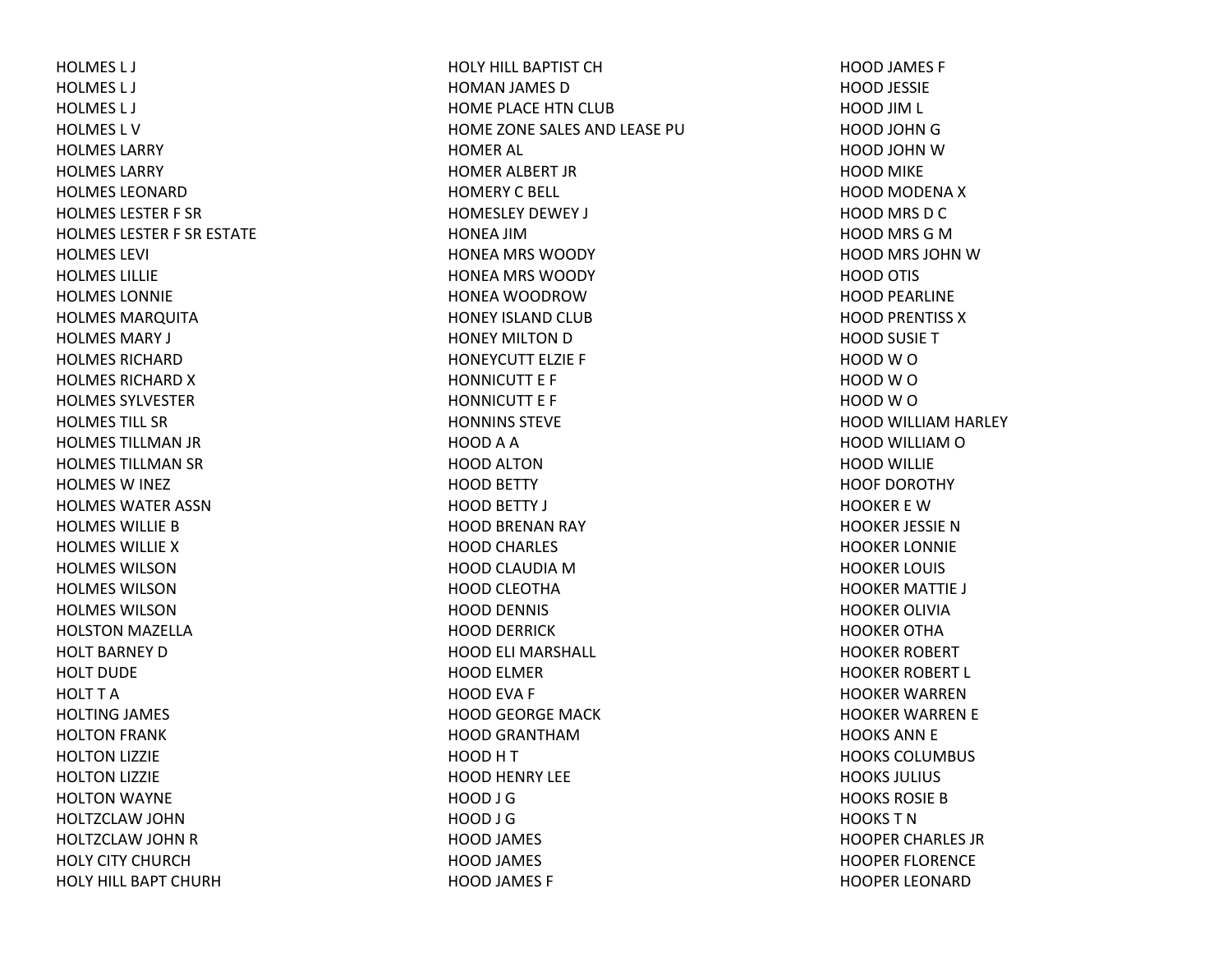HOOPER LEONARDHOOPER PAUL CHOOPER SOLAMHOOVER ALVINHOOVER C R HOOVER C W HOOVER CURTIS HOOVER DON K HOOVER FARMS HOOVER GEORGE HOOVER GEORGE HOOVER GEORGE HOOVER GROVER CHOOVER HENRENE HOOVER JAS WILLIE HOOVER JOE NATHANHOOVER LESTER HOOVER LOUISE HOOVER MRS WILLIE BHOOVER MYRTLE CRIMMHOOVER OCTORIAHOOVER RANDY HOOVER ROOSEVELT HOOVER RUBY NHOOVER TOMMY HOOVER WALTER HOOVER WILL HOOVER WILLIE AHOPE ANNIE E HOPE KATHERINE HOPE MAGNOLIAHOPE MERNETIA D HOPE MISTY AHOPE SHAMEKAHOPEWAHOPE WILLIE HOPKINS CLAUDEHOPKINS RITAHOPKINS ROSIEHOPKINS WAYNE

HOPKINS WAYNEHOPPER LESTER F HOPSON BILLY HOPSON IDA MAE HOPSON JOSIE HOPSONTCHORN GARY L SR HORN HESTER LEE HORN LELAND HORN RICHARD HORN SHERI HORN WILSON X JRHORNE AMY CHORNE DAVIS HORNE DAVIS MHORNE DENISE HORNE FREDDIE LEE HORNE JAMES HORNE JERRY WHORNE JOHN JR HORNE MRS F MHORNE TILLMANHORNE TILLMANHORNE TRACEY HORNE W W HORNE W W HORNE WALLACE HORNE WILLIAM W HORNE WILLIAM W HORNE WILSON JR HORNSBY DAVIDHORRALL MELISSAMHORST GARY HORTON A D HORTON ALFORD HORTON ANN BELLE HORTON BRUCE ELGIN HORTON BULLY HORTON C L HORTON DANNETTE

HORTON DOROTHY HORTON DOROTHY MHORTON ELI HORTON ELI HORTON ETHEL MAE HORTON FRED AHORTON HIRAMHORTON HIRAMHORTON JAKE HORTON JAMES HORTON JOHNNY JERALD JR HORTON JOHNNY JR HORTON JOHNNY X JRHORTON L C HORTON LEE PORTER HORTON LELA HORTON LELA HORTON LENNIE HORTON LILLIE HORTON LINDSEY OHORTON LINNIE HORTON LINNIE HORTON LOUISE HORTON LUTHER HORTON MRS L MHORTON RICHARD HORTON RICHARD HORTON RICHARD XHORTON ROMMIE THORTON ROMMIE T SRHORTON RONNIE HORTON RUTHIE ANN HORTON RUTHIE ANN HORTON SAM J HORTON SONNY JR HORTON VELMA J HORTON WILLIAM L HOSEY J WHOSKIN J T HOSKIN L T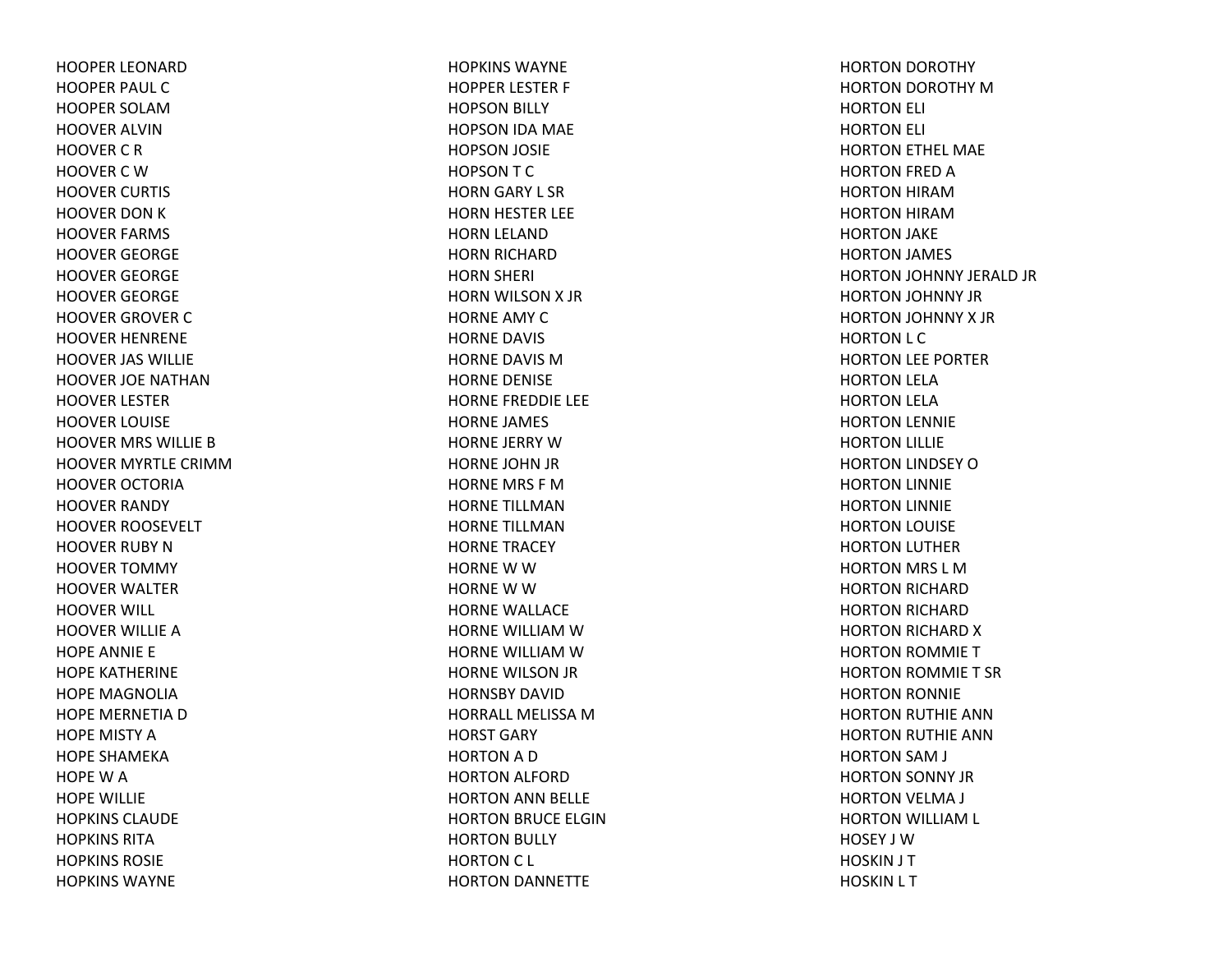HOSKIN OTHOHOSKINS CAROLYNHOSKINS DOROTHY L HOSKINS EDITHHOSKINS EDITH D HOSKINS FRANKHOSKINS GEORGEHOSKINS IDA J HOSKINS ISADOREHOSKINS J RHOSKINS JIMMIEHOSKINS KAREN A HOSKINS L THOSKINS L THOSKINS MACKHOSKINS OTHOHOSKINS RODOLPHUS HOSKINS RUBENHOTENS JOHNNIWHOUP W L HOURNIGAN HENRY L JR HOUSE BAILEY HOUSE JESSIE HOUSE JESSIE S HOUSE LILLIANHOUSE LILLIANHOUSE MRS JOHNHOUSE OSBINE JRHOUSE OSBINE X JRHOUSEHOLDER MARVINHOUSTON ANDREWHOUSTON ANDREWHOUSTON CRAIG HOUSTON CRAIG HOUSTON GEORGE THOUSTON J P HOUSTON O B HOUSTON OWEN HOUSTON OWEN BHOUSTON PETE

HOUSTON ROGER WHOUSTON RUBY HOWARD ALICE HOWARD ATHENHOWARD AUBRY HOWARD BACORI HOWARD BUDDY HOWARD C M HOWARD CLEMON LEE HOWARD DAVE HOWARD DAVID HOWARD DAVID ESTATE HOWARD DAVID LEE HOWARD DORA HOWARD ESTELLE HOWARD ESTELLE HOWARD FRANK HOWARD GIN COHOWARD HAROLD KHOWARD HENRY HOWARD J C HOWARD JERAMIAH L HOWARD JESSIE HOWARD JESSIE ESTATE HOWARD JOE HOWARD JOHNHOWARD JOHNHOWARD KRISTINHOWARD LENNIE HOWARD LILLIE HOWARD LIMMIE JR HOWARD LORENE YOUNGHOWARD MCKINLEY HOWARD PRICE HOWARD R C HOWARD ROBERT HOWARD SAMHOWARD SAMHOWARD SAMHOWARD SAM

HOWARD WILLIE HOWELL ALAN L HOWELL ALFREDHOWELL ALICEHOWELL ALLEN L HOWELL BARBARAHOWELL DEBORAH K HOWELL DENNISHOWELL DENNIS L HOWELL DENNIS L HOWELL DENNIS L HOWELL E BHOWELL EARLIE L HOWELL ERNESTINE L HOWELL ESTELLEHOWELL HERSHEL BHOWELL J L HOWELL J WHOWELL JAMES R HOWELL LILLIANHOWELL LOUISHOWELL MALCOLMHOWELL MAMIEHOWELL MARIEHOWELL MARIEHOWELL MELVINHOWELL MRSGRHOWELL PURVIS L HOWELL RICHARD J HOWELL RICKI HOWELL ROBERT D HOWELL SAMHOWELL TERRY D HOWELL TOMMIEHOWELL W A HOWELL W G HOWELL WILLIAM GEORGE HOWERYCBHOWIE LEE HOWIHOUSE INC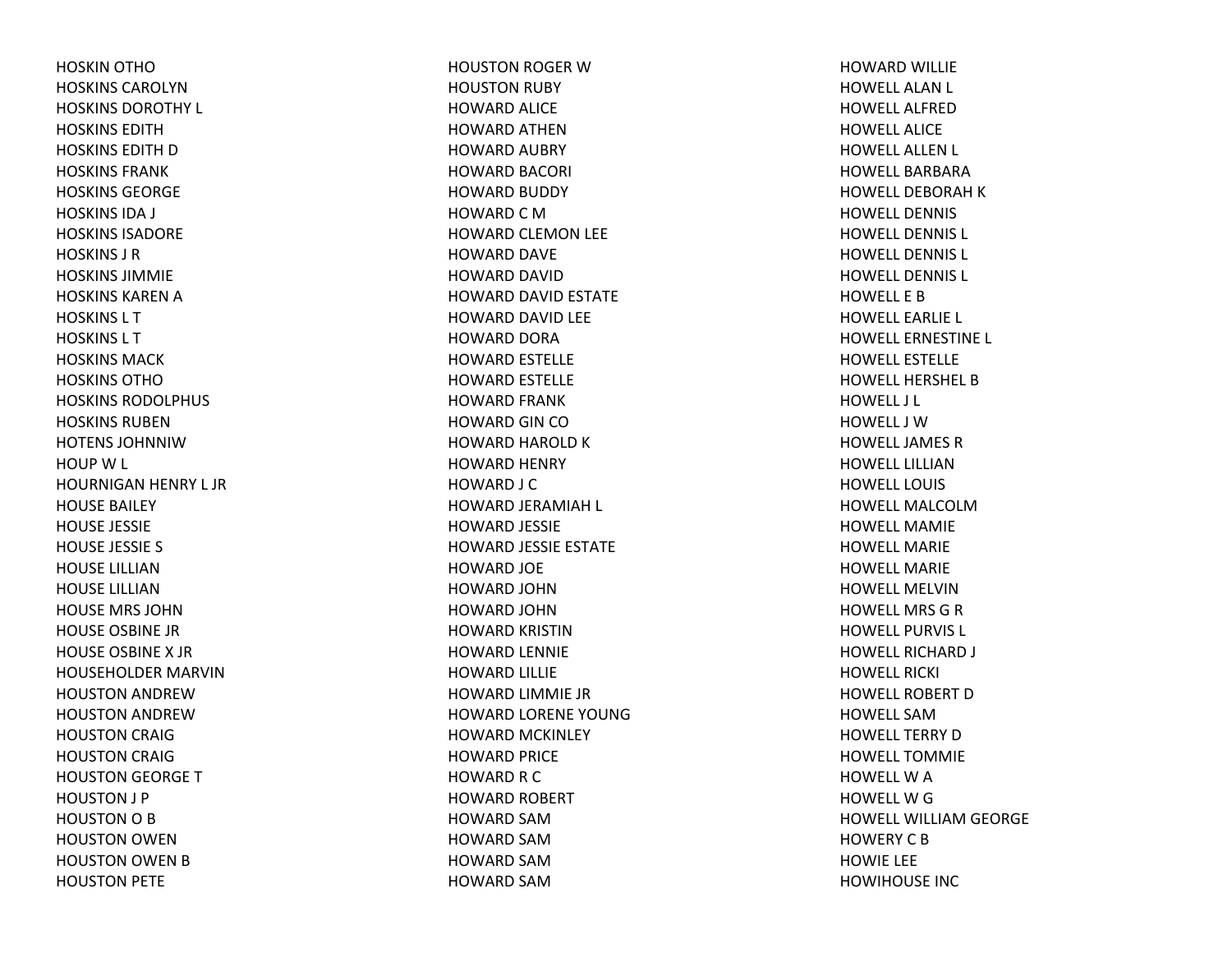HOWLE ACEY HOWLE DAVIDHOXIE BILL Q HOY LEEAHUBBARD ALLENHUBBARD CALESIA L HUBBARD CHARLIE HUBBARD CHARLIE HUBBARD CURTIS HUBBARD GRADY HUBBARD HATTIE MAE HUBBARD HIBY WHUBBARD HIRAM JR HUBBARD JOHNHUBBARD LINDA F HUBBARD LIZZIE HUBBARD PERCY LEE HUBBARD PERCY LEE HUBBARD PETER HUBBARD ROBERT HUBBARD SIDNEY HUBBARD WILLIE HUBBARD WILLIE XHUBBART WALTERHUCHINGS LESLIEHUCKABY HELENHUCKS CALVINHUCKS CALVIN LEE HUCKS CALVIN LEE HUCKS COLUMBUS HUCKS DOROTHY JEANHUCKS JAMES HUCKS JULIUS XHUCKS LEONHUCKS NEROHUDDLESTON ZACHERY P HUDE HARRY WHUDGENS HOWARDHUDLESTON ROOSEVELT HUDNALL FELIX E

HUDSON ALICE FAYE HUDSON ALLEN LEE HUDSON ALLEN LEE HUDSON BERRY HUDSON CHARLIE HUDSON DOUG HUDSON ETHEL MAE HUDSON ETHEL MAY HUDSON GEORGE HUDSON HENRY HUDSON HENRY L HUDSON HENRY L HUDSON HOWARD HUDSON IRA HUDSON IVEY HUDSON JAMES HUDSON JAMES HUDSON JAMES HUDSON JESSIE XHUDSON JIMMIE HUDSON JIMMIE HUDSON JOE HUDSON KWANDA HUDSON LAQUINTA DHUDSON LEE AUBREY HUDSON LEE AUBREY HUDSON LINNIE HUDSON LIZZIE MAE HUDSON LUTHER HUDSON MARY JANE HUDSON MARY LEE HUDSON MATHEWHUDSON MATTHEWHUDSON MATTHEW X HUDSON MATTIE MAE HUDSON O D HUDSON PAUL MHUDSON PECOLA HUDSON REBECCA HUDSON RICHARD L JR HUDSON ROOSEVELT HUDSON ROY LEE HUDSON SANK HUDSON SHELBY L HUDSON STEVE JR HUDSON SUSIE ANN HUDSON TENNIE HUDSON WALTER HUDSON WILLIAMHUDSON WILLIE HUDSON WILLIE HUDSON ZULA MHUDSON ZULA MAE HUDSON ZULA MAE HUDSPETH SANDY JOHUDSPETH TOMMY HUEBNER M F HUEY LARRY HUFF ALVIN F HUFF ALVIN F HUFF CHARLES III HUFF HELENHUFF MARGARETT R HUFF ONELL HUFF SAMHUFFMAN CATHERINE HUFFMAN GEORGE W JR HUFFMAN L E HUFFMAN PATRICIA HUFFMAN SOLOMON HUFFMAN WILLIE AHUFFMAN WILLIE AHUGGINS JOHNNIEHUGGINS SHEILA D HUGGINS WILL HUGGINS WILLIAMHHUGHES ALFREDHUGHES AMANDAHUGHES CARL V JR HUGHES CARRIE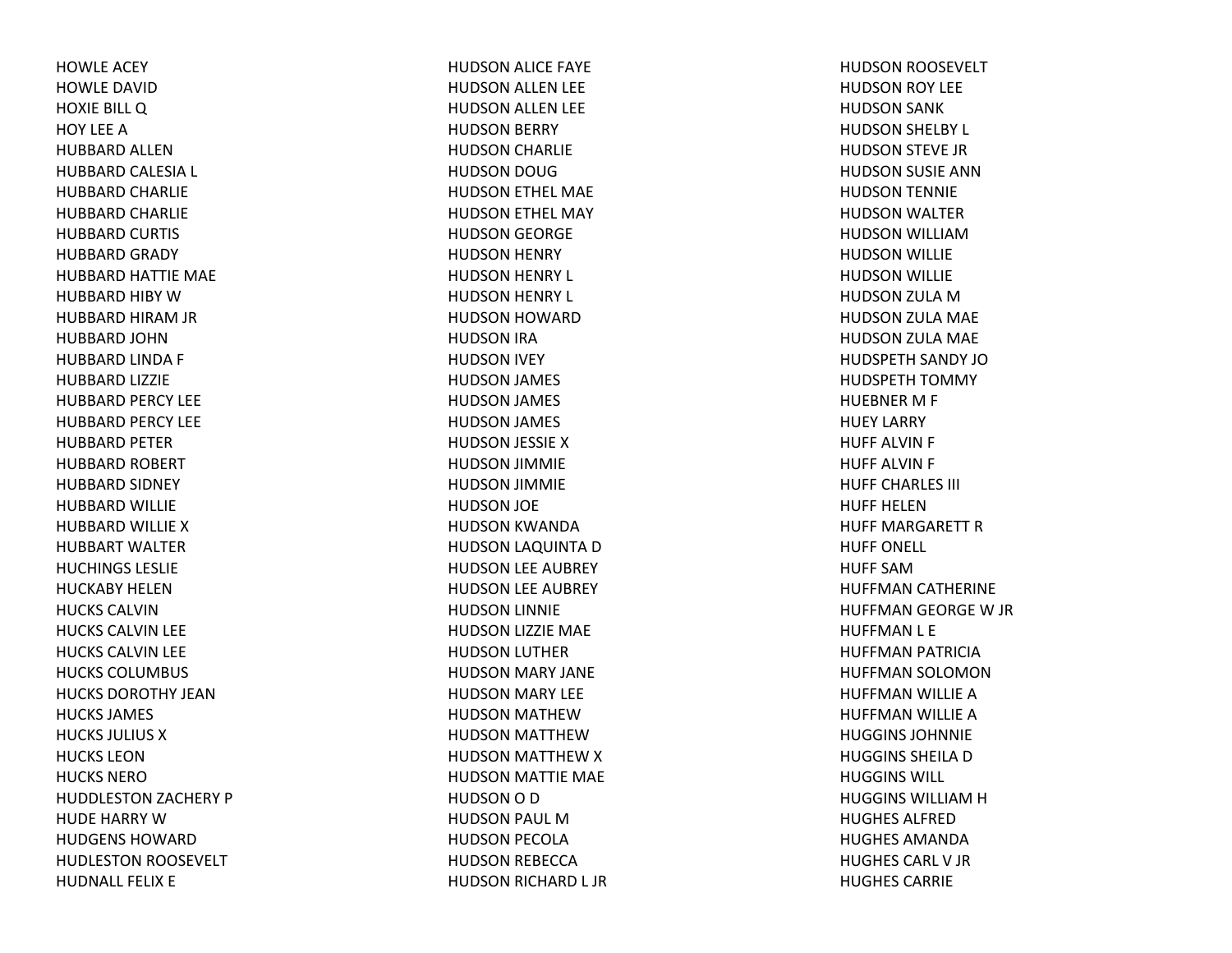HUGHES CHARLES HUGHES CHRISTOPHERHUGHES CURTIS LEEHUGHES DAN JR HUGHES DAN JR HUGHES DEMPSYHUGHES DEMPSYHUGHES DOROTHY MHUGHES F ALLENHUGHES F ALLENHUGHES FARMHUGHES FARM SHOP HUGHES FARMS INCHUGHES FREDDERICK A JR HUGHES HARRIS HUGHES JAMES DEMPSEYHUGHES JAMES R JR HUGHES JOHNHUGHES JOHNHUGHES KENNETHHUGHES LARRYHUGHES LESLIEHUGHES LONNIEHUGHES MARVIN E HUGHES MARY AHUGHES MAURINE NHUGHES MRS HARRIS HUGHES PAUL J HUGHES PRISCILLA S HUGHES R WHUGHES R WHUGHES RANDALL HUGHES ROBERTHUGHES ROBERTHUGHES T L HUGHES TERRELL PHUGHES W W HUGHES WALTERHUGHS LINDAHUGLEY JIMMY

HUGLEY JIMMY XHUHN GEORGE H HULL ALBERT F HULL FISHING CAMP HULL JAMES CHUMBLE FREDA DHUMBLE OIL COHUMES EDNAHUMES JESSIEHUMPHREY B WHUMPHREY B W JR HUMPHREY CO CATFISH PROC HUMPHREY CO HNTG HUMPHREY CO HNTG HUMPHREY CO UN FOR PROG HUMPHREY COUNTY BEAT 3HUMPHREY E J HUMPHREY FEED MIL HUMPHREY FRANCIS HUMPHREY GEORGEHUMPHREY GEORGE HHUMPHREY JACKIE DHUMPHREY JOHN JR HUMPHREY OREILLY HUMPHREYS CO CAT FISH HUMPHREYS COUNTYHUMPHREYS EUGENEHUMPHREYS J BHUMPHREYS JOHN JOE HUMPHREYS PASTUREHUMPHREYS PASTUREHUMPHRIES ALVIN I HUMPHRIES AMY KIRKHUMPHRIES DAWN G HUMPHRIES GLORIA J HUMPHRIES JOHN JR HUNLEY FANNIEHUNNICUTT BESSIE MHUNNICUTT BESSIE MHUNNICUTT RAY

HUNSUCKER KEVINHUNT DAVIDHUNT DEBORAH L HUNT DEBRAHUNT DEBRA B HUNT EDDIEHUNT HASSIEHUNT HASSIE OFF HUNT HERMANHUNT JEANHUNT LAWRENCEHUNT LAWRENCEHUNT LISAHUNT MALCOLM D HUNT MALCOMHUNT RALPHHUNT ROBERT HUNT TIM WHUNTER CHARLIE HUNTER HARRY F HUNTER JEFFREY HUNTER LILLIANHUNTER MABLE HUNTER MABLE HUNTER RICHARD L HUNTER RUTH J HUNTER T J HUNTER WALTER HUNTER WILLIAMHUNTER WILLIAM T HUNTLEY BUNCHHUNTLEY ROBERT HURD CLEMHURRICANE OIL COMPANY HURST CHARLES HURT EUGENIA K HURT J VHURT J V ESTATE HUSKY HOMERHUTCHENS JAMES G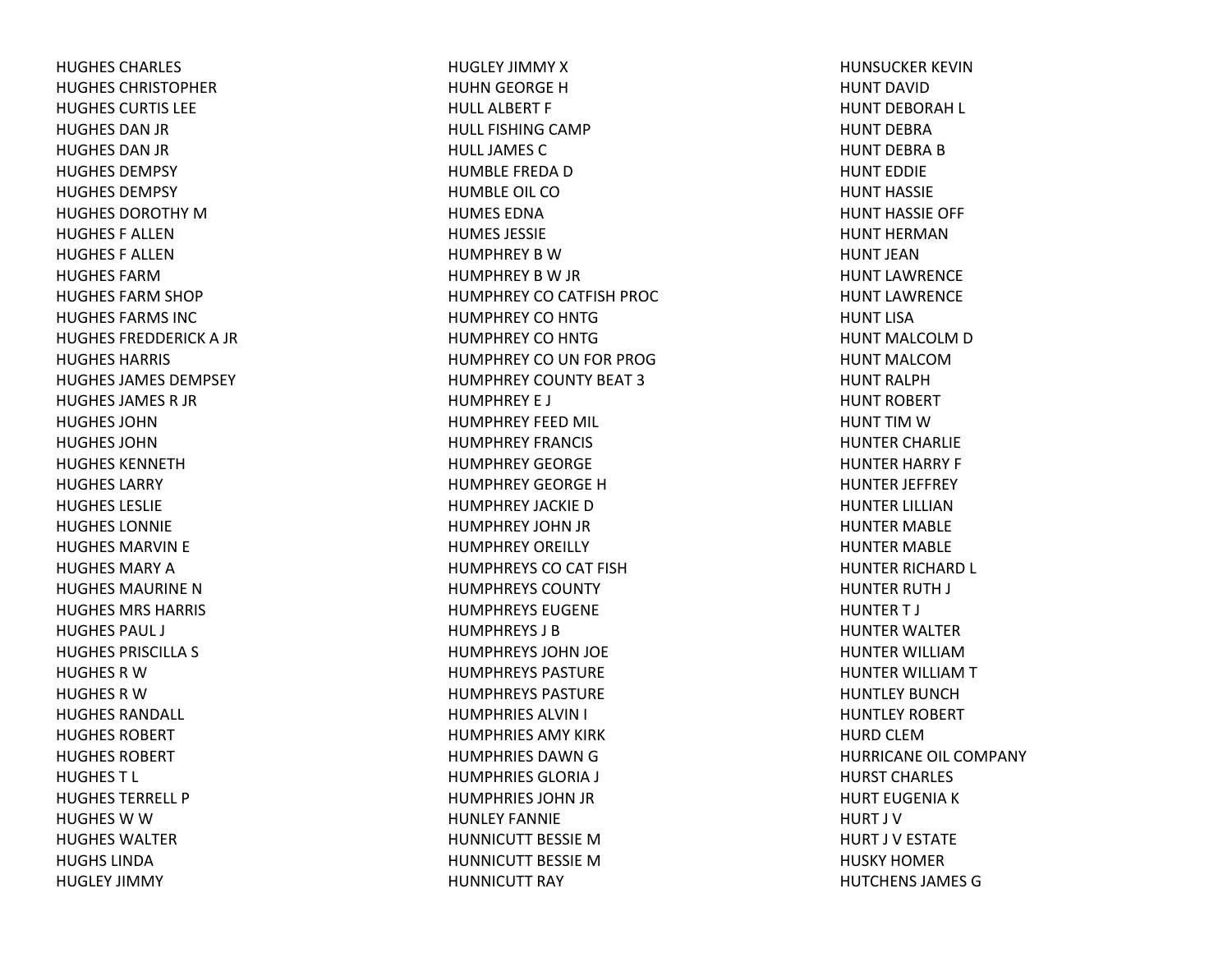HUTCHENSON KENNETH AHUTCHERSON JERRY WHUTCHESON JASMINE HUTCHINGS LESLIEHUTCHINS CHARLES EHUTCHINS MARVINHUTCHINSON C R HUTCHINSON CHARLES XHUTCHINSON HARVEY L HUTCHINSON J D HUTCHINSON KEN HUTCHINSON KEN AHUTCHINSON MEAGAN HUTCHINSON PEGGY AHUTCHINSON W H HUTCHINSON WILLIE HUTCHISON A D HUTCHISON JASON HUTCHISON KAYE HUTHINSON KENNETH HUTTO DAVID KHUTTO DAVID KEVIN HUTTO GRADY HHUTTO SUSIE WHUTTO THOMAS DHUTTON E F HUTTON EDWARD F HUTTON EDWARD F HUTTON JIM IV HUTTON SAMHUTZLER CHARLES HUTZLER SANDY HWY 16 HUNTING CLUB HYDE CONST COHYDE GARY HYDE JAMES J HYDE JAMES J HYDEL GEORGE B HYMANG L HYMANG L

HYMAN JESSIE J HYMAN MAGGIE BHYMER PRENTISS L HYMES J HHYMON MAGGIE BHYNUM AND POE SERV STA HYNUM BILLIE JO HYNUM CAROLYN HYNUM CONST CO HYNUM JOHNATHAN L IHSAN YUHANNA INABNETTE JOE IND WELL POINT COINFERRERA DALE INGLE MARK L INGOLD ETHEL INGOLD ROBERT TINGRAM AMY INGRAM BRADLEY WINGRAM CAROL S INGRAM CARRIE INGRAM COLLIN INGRAM DAVID E INGRAM ED INGRAM EDWARD INGRAM ELIZA RINGRAM GEORGE INGRAM GEORGE INGRAM HOSIA INGRAM JAMES INGRAM JEFFERY E INGRAM JEFFERY E INGRAM KATHIE INGRAM LOUIS INGRAM LOUISE INGRAM LUCIOUS INGRAM MACK INGRAM MARY DINGRAMOGINGRAM O W

INGRAM POLLY INGRAM POLLY INGRAM RAFE INGRAM RAFE INGRAM REDRICK INGRAM REDRICK INGRAM THOMAS CINGRAM THOMAS P INGRAM W K INGRAM W K INGRAM WILLIE INGRAM ZILLIA INGRAM ZILLIA INGRAN JEFF OINMAN RONNIE INTERFACE INDUSTRIAL INTERSTATE PIPELINE INTERSTATE PLANTING COINTRIM F L IRBY BOBBY SRIRBY CHARLES L IRBY EDWARD J JR IRBYR E IRBY WILLIAM F IRBY WILLIAM F IRVIN ORA LEE IRVINWAIRVING L T IRVY PERRY LEEIRWINAMIRWIN ALLEN CIRWIN BRADFORD IRWIN CHARLENE E IRWIN CHARLES IRWIN FANNIE KIRWIN GRIGGIN IRWIN HARDIN IRWIN IRMA IRWIN J WIRWIN JAMES W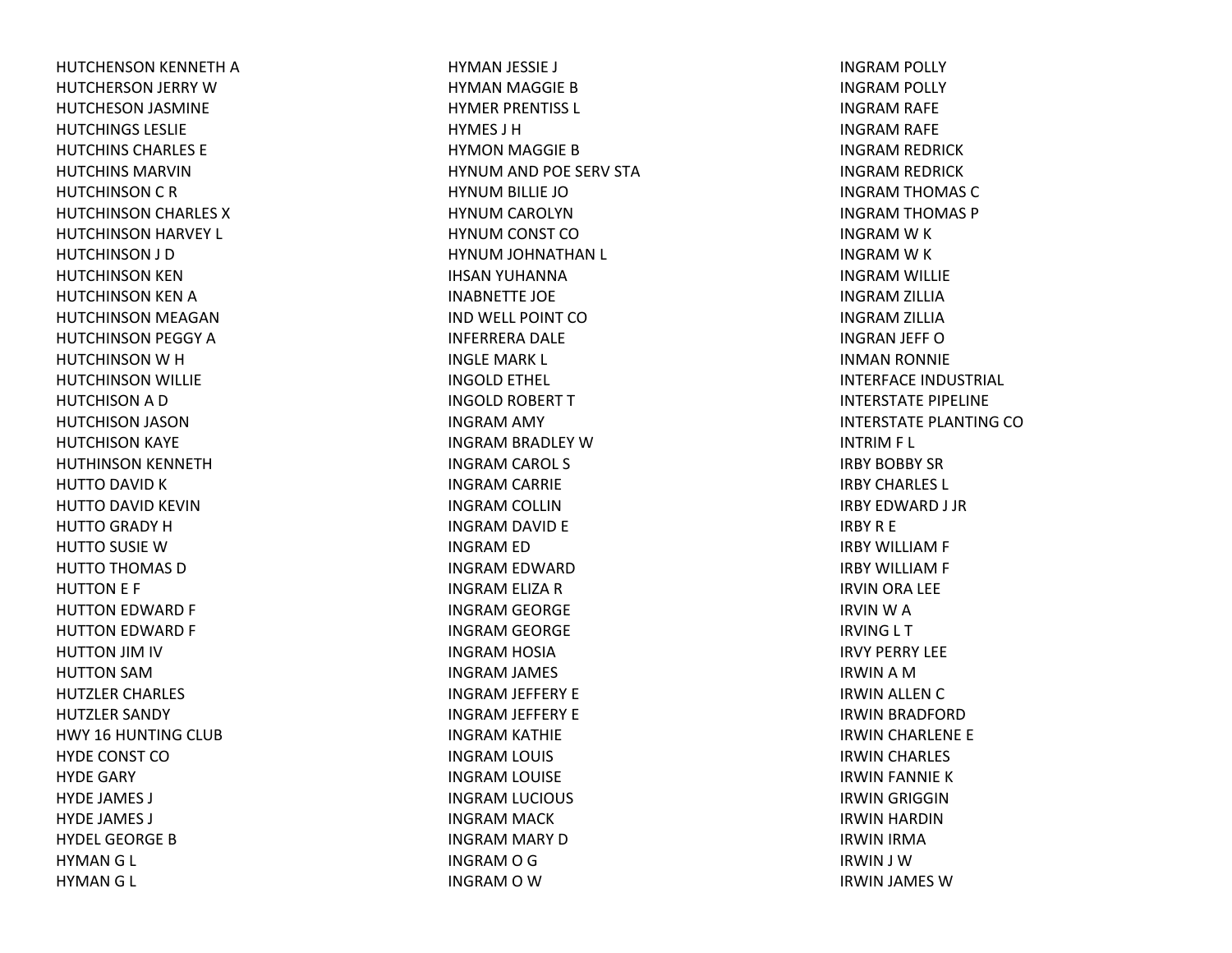IRWIN JAMES W JR IRWIN LILLIAN CIRWIN LILLIAN CIRWIN LILLIAN MIRWIN R STEVE IRWIN ROBERT IRWIN RUTH TIRWIN RUTH TIRWIN SIDNEY CIRWIN STEPHANIE AIRWINTBIRWINTBIRWIN TONY DIRWIN W C IRWIN W L ISAAC CHARLES WISAAC CLAUDE ISAAC WILBURNISHEE J L ISHEE JIMMIE ISHER JIMMIE ISOLA HUNT CLUB ISONHOOD ADA ISONHOOD CHARLES P ISONHOOD E T ISONHOOD FRANCES ISONHOOD HELEN G ISONHOOD J B ISONHOOD J B ISONHOOD MRS JAMES ISONHOOD MRS WILLIE ISONHOOD PORSHA E ISONHOOD RICHARD ISONHOOD RICHARD ISONHOOD RICHARD L ISONHOOD RICHARD L ISONHOOD RICKEY ISONHOOD W D ISSAQUENA CHURCH ISSAQUENA CO 1ST

ISSAQUENA CO FIRE STA ITT COMMERCIAL SERIVERS BAYNON J IVERS EULAIVERS GARY LEEIVERS W B IVEY E HIVEY LEONIVEY RONNIE L IVEY TERRY CIVORYOTIVORY ZACKIVY CHASTIDY RIVY HELENIVY HELENIVY MRS EARL IVY VICTORIAIVY VICTORIA X J &D BUILDERS J &D TRUCKINGJ & J CAFE & GRO J & R GRO J BUNCH INVESTMENTS INC J J FERGUSON SAND & GRAV J J FERGUSON SAND & GRAV J JAC QUICK LUBE J L HAFFEY FLYING SERVICE J L W CONSTRUCTION J P S CONTRACTINGJ&L 61 KWIK STOP JABROUR JOHNNY JACK DALLAS INCJACKS ARTURJACKS COOKIE CORPJACKS DARRYL JACKS JAMES JACKS JAMES F JACKS JIMJACKS LORI EJACKS PATSY

JACKSON A R JACKSON ALLEN JACKSON ANGELEAN JACKSON ANNIE BELL JACKSON B RUTH JACKSON BARBARA JACKSON BLISS JACKSON CAROL ANN JACKSON CHARLES JACKSON CHUCK JACKSON CLARA MAE JACKSON CLARA RJACKSON CLARA RJACKSON CLARENCE JACKSON CLARK JACKSON CLEVE JACKSON CLIFF JACKSON CLORE MAE JACKSON DASIE L JACKSON DAVID JACKSON DAVID JACKSON DAVID JACKSON DOLLY F JACKSON DONALD RJACKSON ELBERT JACKSON ERNEST JACKSON EUGENE JACKSON EUGENE SR JACKSON EUNICE JACKSON FRANCIS L JACKSON FRANK JACKSON FRONIE MJACKSON GENEVA JACKSON GEORGE JACKSON GEORGE JACKSON GEORGE JACKSON GLENDA JACKSON GLENN DJACKSON GROVER L JACKSON GWEN W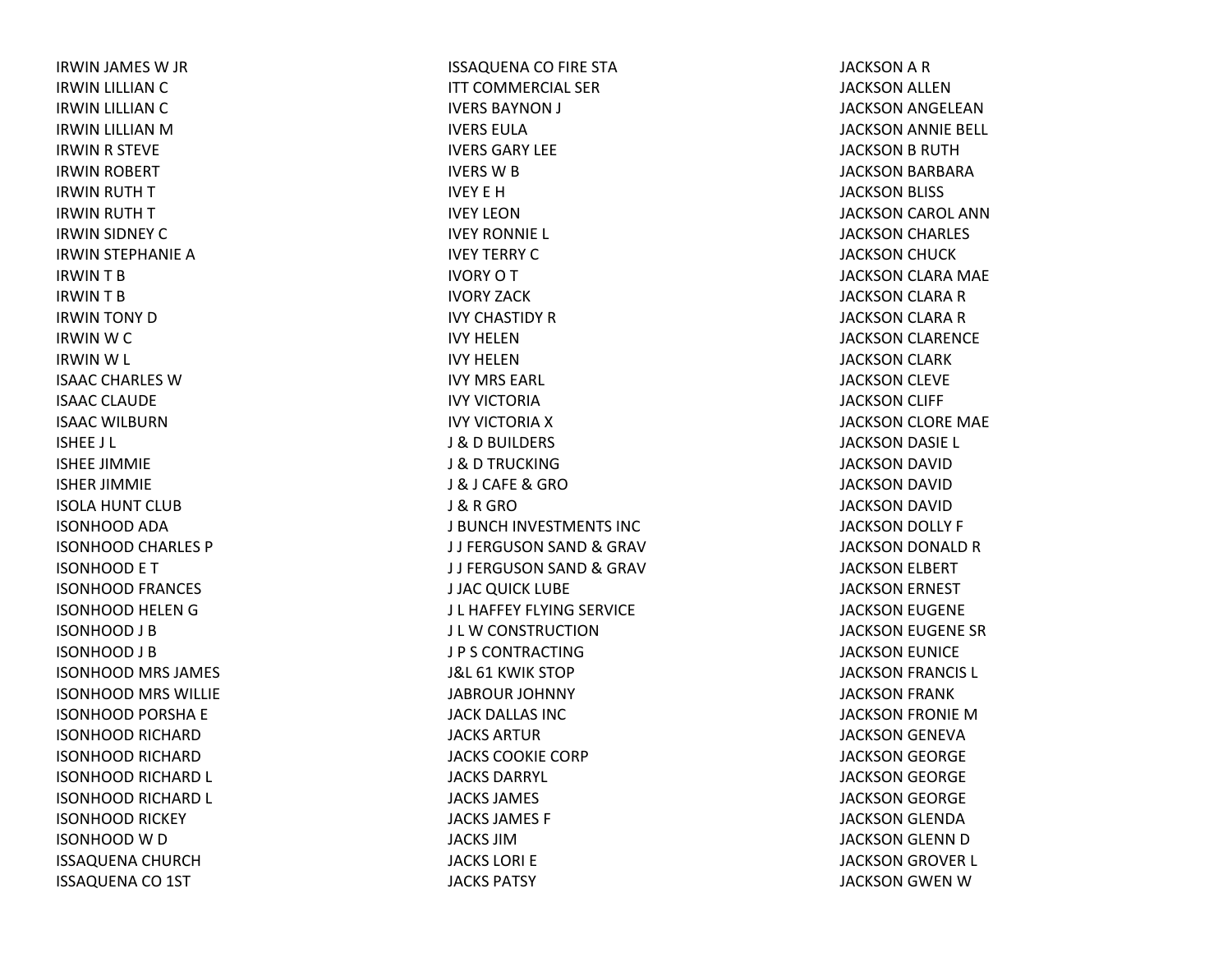JACKSON GWENDOLYN L JACKSON GWIN JACKSON GWIN JACKSON H E JACKSON HARRY JACKSON HELEN JACKSON HENRY JACKSON HENRY JACKSON HERBERT LEE JACKSON HERMAN JACKSON IMOGENE JACKSON IRENE JACKSON J D JACKSON JACK JACKSON JACK JACKSON JAMES JACKSON JAMES JACKSON JAMES AJACKSON JIMJACKSON JOE JACKSON JOE HJACKSON JOEL JACKSON JOHNJACKSON JOHN JACKSON JOHN WESLEY JACKSON JOHN XJACKSON JOHNNIE JACKSON K A JR JACKSON K A SR JACKSON KELLY JACKSON KEVIN E JACKSON KIMBERLY DJACKSON KING F JACKSON LEANITRA S JACKSON LEE JACKSON LEE AUBRY JACKSON LELA JACKSON LENZY JACKSON LEOLA JACKSON LEON

JACKSON LEROY JACKSON LEWIS JACKSON LONN JACKSON LONNIE JACKSON LONNIE JACKSON LYNN JACKSON MANIAL JACKSON MARTHA JACKSON MARTHA AJACKSON MARY ANN JACKSON MARY BJACKSON MARY J JACKSON MARY XJACKSON MATTIE MJACKSON MAY LEE JACKSON MAY LIZA JACKSON MELVIN JACKSON MONROE JACKSON MONROE JACKSON MYLES JACKSON NATHANIEL JACKSON NED JACKSON NED JACKSON NEELY JACKSON NORMA JEAN JACKSON OLIVER JACKSON ORA TJACKSON PEARL CJACKSON PERCY JACKSON PERCY JACKSON PHYLLIS JACKSON PONY JACKSON PURNEY JACKSON PURNEY JACKSON R D JACKSON ROBERT DJACKSON ROBERT D SR JACKSON RONNIE L JACKSON ROOSEVELT JACKSON RUTH

JACKSON RUTHIE BJACKSON SAMJACKSON SAMMIE JACKSON SHARANDA S JACKSON SHERMAN JACKSON SPENCER JACKSON SUSIE JACKSON SUSIE JACKSON TERESA XJACKSON THOMAS JACKSON THOMAS WJACKSON W C JACKSON W E JACKSON W L JACKSON WANDA MARIE JACKSON WARDALL JACKSON WESLEY JACKSON WESTLEY RJACKSON WILLIE JACKSON WILLIE JACKSON WILLIE ALICE JACKSON WILLIE LEE JACKSON WILSE JACOBS GROCERY JACOBS TRAVISJAKES PAUL DAVIDJAKES PAUL DAVIDJAKUBOWSKI HENRY K JAMES ANNIEJAMES ARCHIE L JAMES CONSTJAMES DOUGLAS JAMES EDDIEJAMES ESKUDJAMES FRANKJAMES GUYJAMES GUY CONST JAMES HARDYJAMES HERMANJAMES J B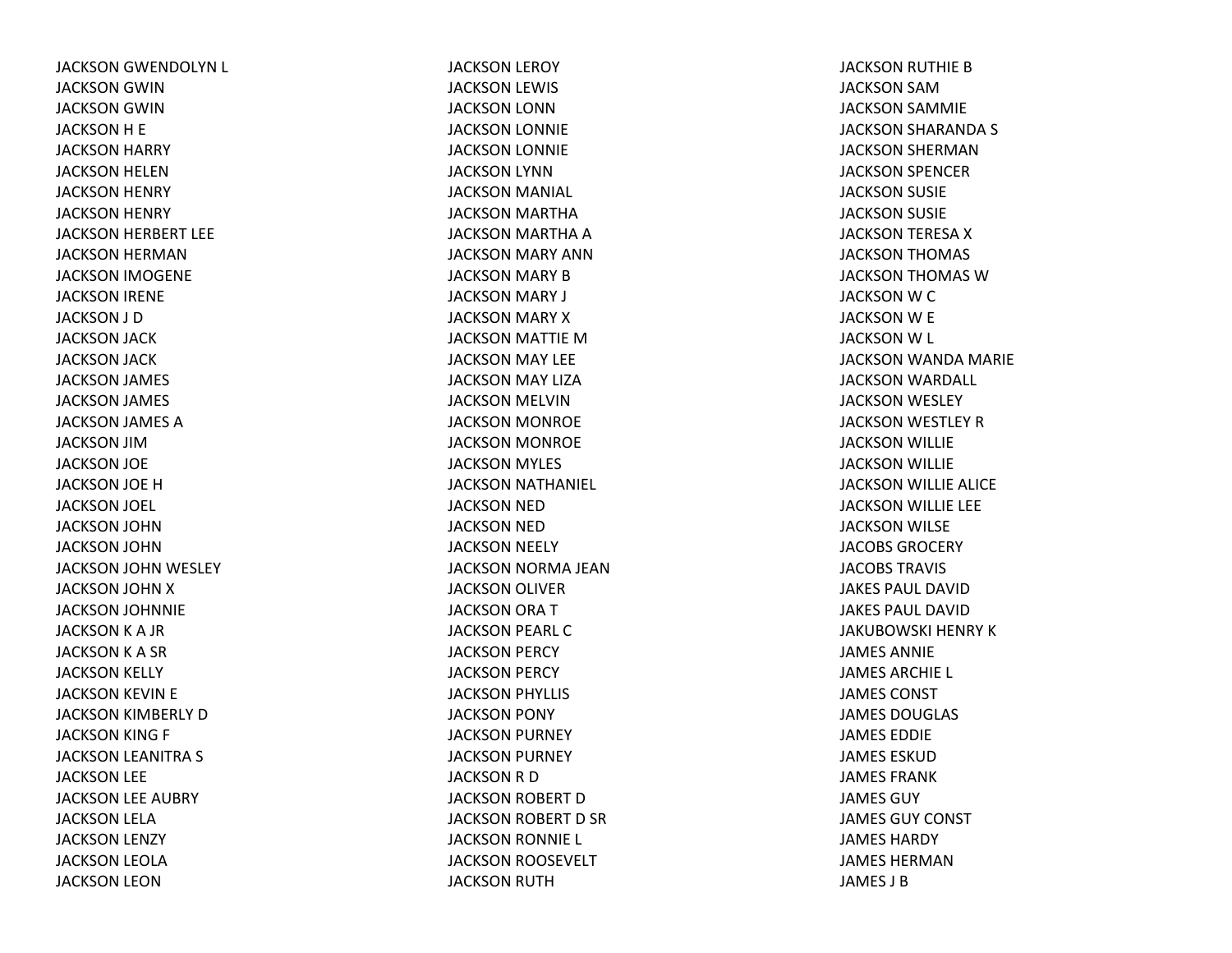JAMES J RJAMES JEFFERYJAMES JESSIEJAMES JOE LINDSEY JAMES K INGJAMES KINGJAMES M DRENNAN III JAMES O A JAMES PATJAMES PATJAMES PAT VJAMES PHIL JAMES PRESTONJAMES ROBERTJAMES SIDNEYJAMES SONNYJAMES T L AND COJAMES WALTERJAMESON WALTER JAMISON IKE JAMISON JERRY JAMISON JERRY L JAMISON LOUIS JAMISON TRACY JANES MAXINE WJANOTTA JOHN MJAQUES R K JAQUES R K JARRELL BONNIE MJARRELL LOUJARRELL SAMUEL HJAY JAY FAMRS JAY JAY FARMS JEFCOAT DEBRA A JEFCOAT GOLDAJEFCOAT MICHAEL EJEFFCOAT DEBRA A JEFFCOAT SHIRLEY DJEFFCOATS MONDELL RJEFFERIES JESSIE

JEFFERS C L JEFFERS COEYJEFFERS JAMIEJEFFERS JESSIE BJEFFERS JOEJEFFERS MICHAEL JEFFERS ROBERT EJEFFERS V JOE JEFFERS V JOE JR JEFFERS VINCENT J JEFFERS W W JEFFERSON ARTHUR JEFFERSON AUTO WORLD SPEC JEFFERSON B J JR JEFFERSON CATHLEN JEFFERSON DAVID JEFFERSON DOCK JEFFERSON DOROTHY J JEFFERSON EARLIE JR JEFFERSON EARLIE JR JEFFERSON EARNESTINE MJEFFERSON EARNESTINE X JEFFERSON ED WJEFFERSON EDDIE JEFFERSON HOWARD JEFFERSON J R JR JEFFERSON JACK JEFFERSON JAMES JEFFERSON JAMES JEFFERSON JAMES JEFFERSON JAMES A JEFFERSON JAMES X JEFFERSON JOE L JEFFERSON JOE WILLIE JEFFERSON JOHN JEFFERSON JOHN H JEFFERSON LARDELL X JEFFERSON LONNIE JEFFERSON MAGNOLIA JEFFERSON MARCELL

JEFFERSON RUTH MAE JEFFERSON SAMJEFFERSON SANDRA X JEFFERSON TISHIA JEFFERSON VERLENE JEFFERSON WALTER JEFFERSON WALTER JEFFERSON WILLIAM J JEFFERSON WILLIAM JAMES JEFFERSON ZENDA JEFFERSON ZINDER JEFFREYS RALEIGHJEFFRIES T RJEFFRIES W L JENKINS AARON J JENKINS ALBERTJENKINS ALFREDJENKINS B J JENKINS BEULAHJENKINS C C JENKINS CARYJENKINS CECIL JENKINS CECIL ESTATEJENKINS CHARLES JENKINS CHARLES RJENKINS CHARLES RJENKINS CHARLIE JRJENKINS CURLEYJENKINS CURLEYJENKINS D L JENKINS DELORES JENKINS DOCKJENKINS E S JENKINS EDDIEJENKINS EDDIE LEE JENKINS ELLA MAE JENKINS EMMALUEJENKINS FLORENCEJENKINS FLOYDJENKINS HARRY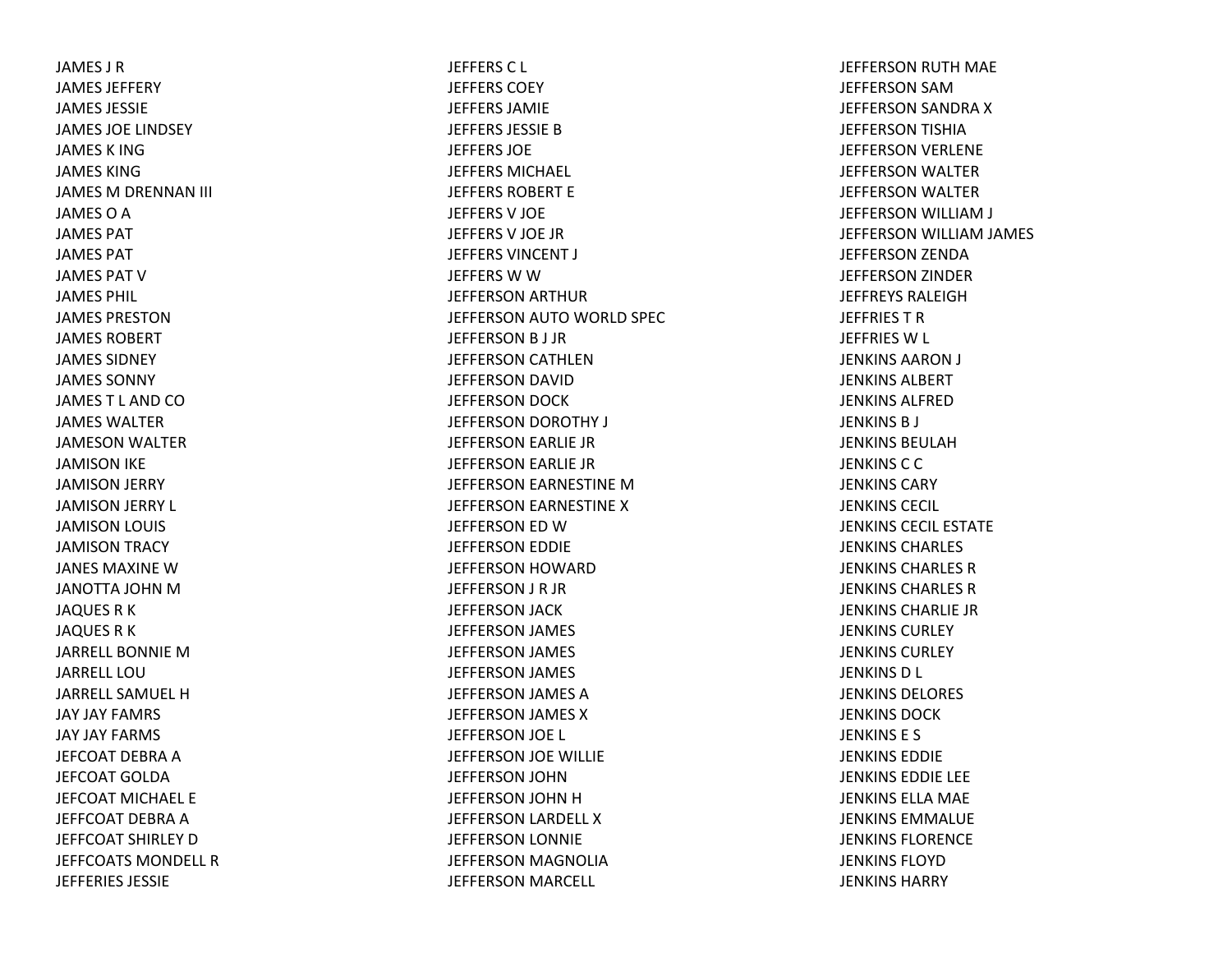JENKINS HARRYJENKINS HAYWOODJENKINS HAYWOODJENKINS HENMONJENKINS HENMONJENKINS HERMANJENKINS HORACEJENKINS J CJENKINS JAMES JENKINS JAMES JENKINS JAMES JENKINS JAMES JENKINS JAMES JENKINS JAMES CJENKINS JAMES S JENKINS JAMES WJENKINS JAMES W JR JENKINS JAMES W SR JENKINS JAMES XJENKINS JERRY M JENKINS JERRY X JENKINS JIMJENKINS JOE JRJENKINS JOEMJENKINS JOE SR JENKINS JOHN W JENKINS JOHNNIEJENKINS LEEJENKINS LEE M JENKINS LELAJENKINS LORENE X JENKINS LOUIS JENKINS LOUIS JENKINS LUBERTAJENKINS LUCILLEJENKINS MAGGIE LEE JENKINS MARKJENKINS MICHAEL EJENKINS MRS HARRYJENKINS ORA

JENKINS OSCARJENKINS PATRICIA ANNJENKINS PETEJENKINS POLLY T JENKINS RUBEJENKINS SHAMEKKA N JENKINS W F JENKINS WILLIEJENKINS WILLIEJENKINS WILLIEJENKINS WILLIEJENNINGS BRANDON S JENNINGS CHERYL JENNINGS CURTIS JENNINGSDHJENNINGS DORA JOYCE JENNINGS ERNESTJENNINGS GERALD D JENNINGSH L JENNINGS JENNIFER L JENNINGS JERRYJENNINGS JOYCEJENNINGS LOUISEJENNINGS LUBERTAJENNINGS O A JENNINGS SCOTTY S JENNINGS W F JENNINGSWHJENSEN H A JENSEN HANS AJERALD AARONJERALD HERBERT JERNIGAN SHERRY DJERPOWACO MFG CO JEST WALTER J JETTA PRODUCTION CO INC JEW JENKINS JEW JIMMIE JEW JIMMIE JEW JIMMY

JEW NORA JIMMY SANDERS SEEDJIMS JUNQUE SHOPPE JOBE STEPHANIE DJOHNS SARAH M JOHNS SUE HALLIE JOHNSON& BARBOUR JOHNSON& BARBOUR JOHNSON& SIMMONS JOHNSON& SON CONST JOHNSON A D JOHNSON A D JOHNSON A G JOHNSONA J JOHNSON A M JOHNSON AARON JOHNSON ADAMJOHNSON ADAMJOHNSON ADDIE MAE JOHNSON ALBERT JOHNSON ALBERT JOHNSON ALBERT JOHNSON ALBERT JR JOHNSON ALBERT LEE JOHNSON ALICE HJOHNSON ALLEN JOHNSON ALLEN JOHNSON ALLEN JOHNSON ALLEN F JOHNSON ALLEN JR JOHNSON ANN L JOHNSON ANNA CJOHNSON ANNIE JOHNSON ANNIE BJOHNSON ANNIE L JOHNSON ANNIE MAE JOHNSON ANNIE MAE JOHNSON ARTHUR JOHNSON BEATRICE E JOHNSON BEN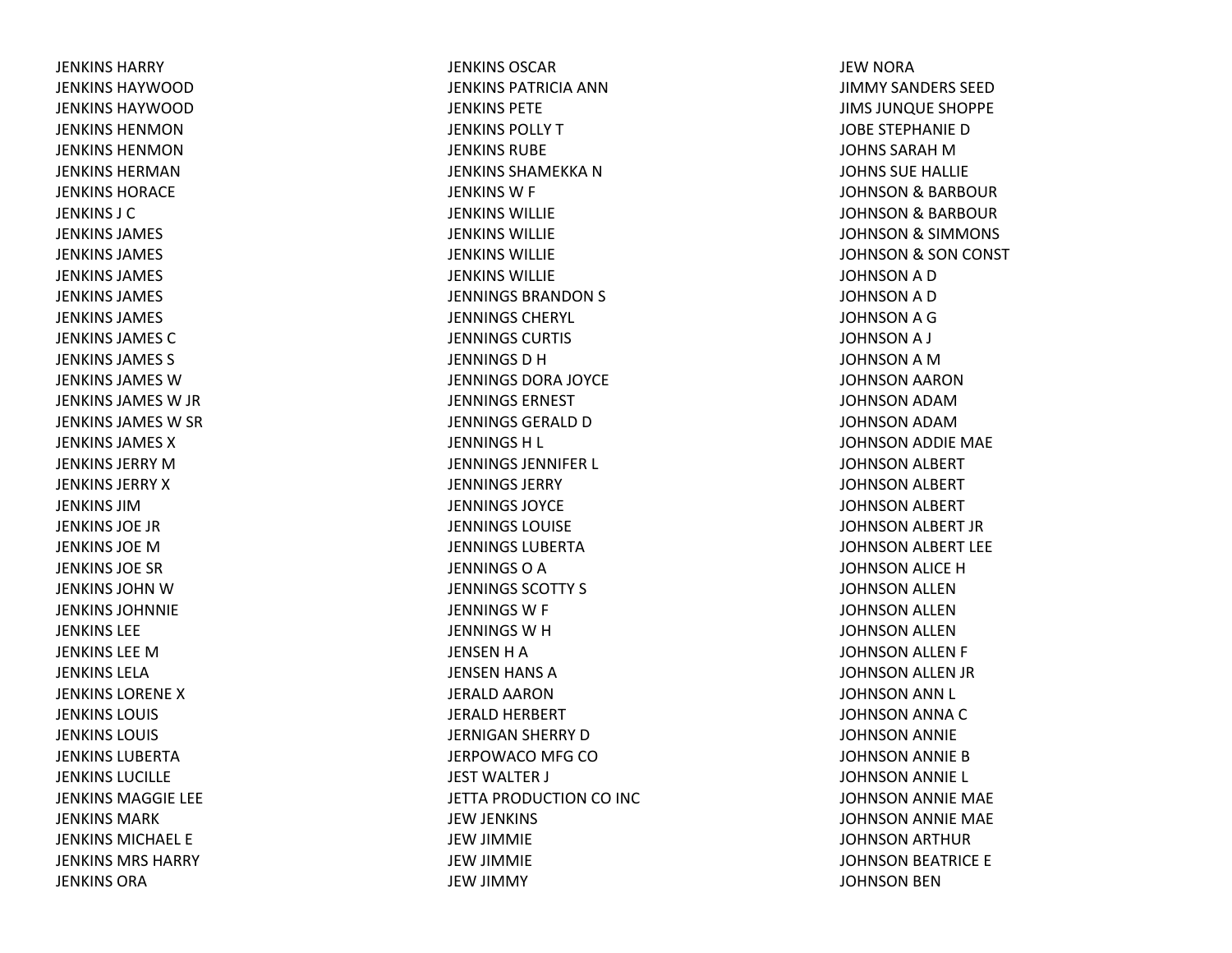JOHNSON BEN E JOHNSON BEN EDWARD JOHNSON BILL AJOHNSON BILLY E JOHNSON BOBBIE J JOHNSON BONNY DJOHNSON BRAD JOHNSON BREAK HTN CLUB JOHNSON BRIAN JOHNSON BRITT JOHNSON BRO FARMJOHNSON BROOKS JOHNSON BROS JOHNSON CALVIN JOHNSON CARL HENRY JOHNSON CAROLINE JOHNSON CARRIE JOHNSON CARRIE JOHNSON CARRIE BJOHNSON CATHERINE JOHNSON CHARLES RJOHNSON CHESTER JOHNSON CHESTER JOHNSON CLARENCE JOHNSON CLEOTHA JOHNSON CLEOTHA JOHNSON CLIFTON JOHNSON CONNARA JOHNSON CORNELIUS JOHNSON CORNELIUS JOHNSON CYNTHIA JOHNSON DALTON TJOHNSON DAN J JOHNSON DANA RJOHNSON DAVE JOHNSON DAVID E JOHNSON DERRICK MJOHNSON DEWITT JOHNSON DORA JOHNSON DOROTHY

JOHNSON DOROTHY J JOHNSON DOUGLAS JOHNSON E D JOHNSON E H JOHNSON E J JOHNSON EARNEST JOHNSON EARVIN XJOHNSON EDDIE LEE JOHNSON EDDIE LEE JOHNSON EDGAR JOHNSON EDGAR JOHNSON EDWARD XJOHNSON EDWIN JOHNSON ELI JOHNSON ELI S JOHNSON ELIZABETH JOHNSON ELLA MAE JOHNSON ELNORA JOHNSON ELNORA JOHNSON ELNORA TJOHNSON ELNORA TJOHNSON ERNEST JOHNSON ESAU JOHNSON ETHEL BJOHNSON ETHEL S JOHNSON ETHEL S JOHNSON EVAN & SONS JOHNSON EZELL JOHNSON FANNIE JOHNSON FANNIE JOHNSON FANNIE MAE JOHNSON FISH FARMJOHNSON FLOYD JOHNSON FLOYD JOHNSON FRANKIE GJOHNSON FRED JOHNSON FRED JOHNSON FRED JOHNSONG L JOHNSONG L

JOHNSON GALE NJOHNSON GEORGE JOHNSON GEORGE JOHNSON GLADYS JOHNSON GLEN KJOHNSON GRACE JOHNSON GRANT JOHNSON GREEN JOHNSON H B JOHNSONHDJOHNSONHRJOHNSON HAROLD HJOHNSON HATTIE JOHNSON HATTIE JOHNSON HELEN JOHNSON HENRENE JOHNSON HENRENE S JOHNSON HENRY JOHNSON HENRY JOHNSON HENRY JOHNSON HENRY JOHNSON HENRY JOHNSON HENRY JOHNSON HENRY JOHNSON HERMAN JOHNSON HERMAN JOHNSON HOMER JOHNSON HORSE BN JOHNSON HORSE BN JOHNSON HOWARD JOHNSON HUEL L JOHNSON HUGH JOHNSON HUNTG CAMP JOHNSON HYMON S JOHNSON IDA BELL JOHNSON IKE JOHNSON INISHA JOHNSON ISAIAH JOHNSON ISSAMJOHNSON J A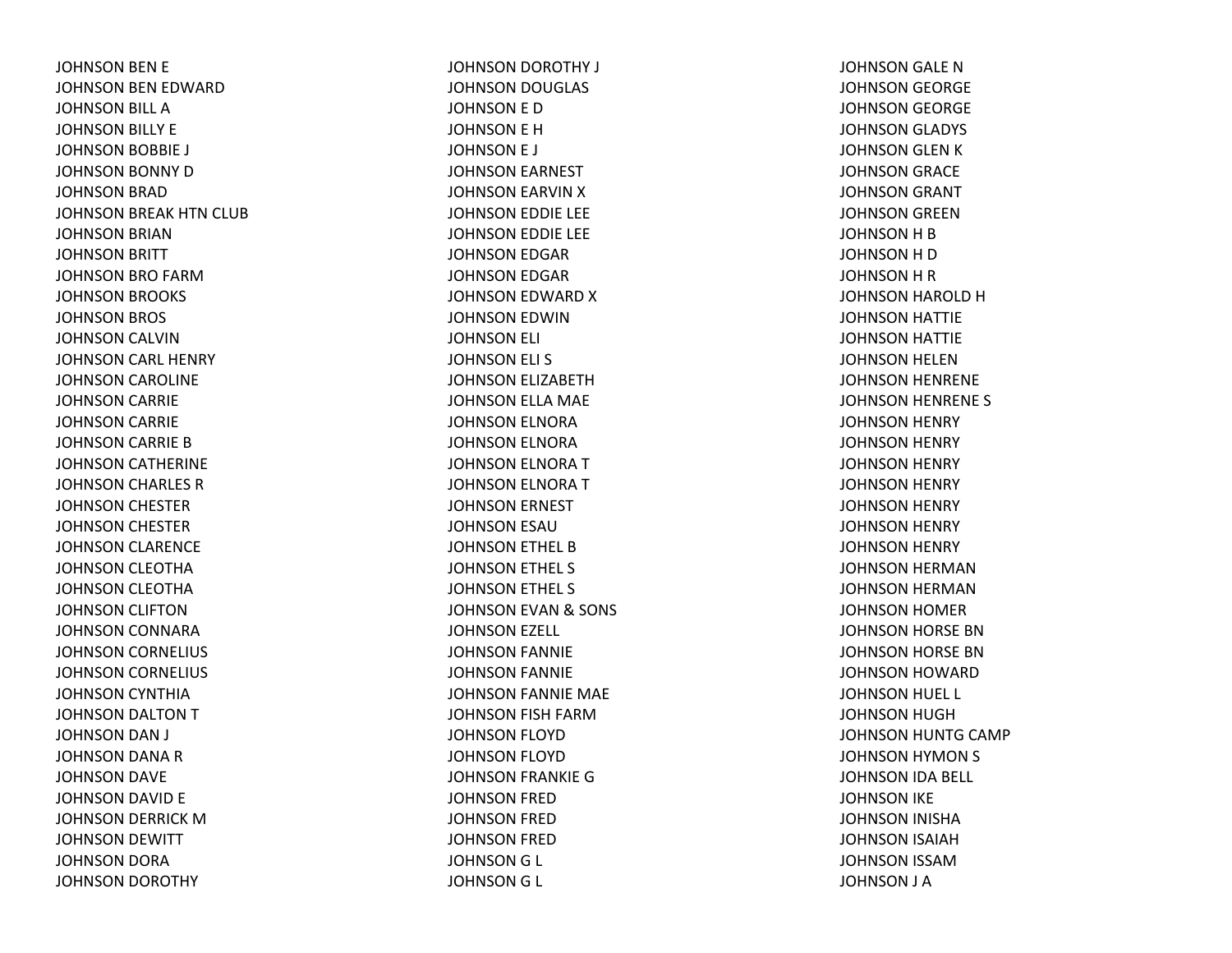JOHNSON J C JOHNSON J C JOHNSON J H JOHNSON J NICHOLAS JOHNSON J R JOHNSON J WJOHNSON JACK JOHNSON JACK JR JOHNSON JAKE JOHNSON JAKE JOHNSON JAKE JOHNSON JAKE XJOHNSON JAMES JOHNSON JAMES JOHNSON JAMES JOHNSON JAMES C III JOHNSON JAMES E JOHNSON JAMES HJOHNSON JAMES RJOHNSON JAMES RAY JOHNSON JAMES ROBERT JOHNSON JAMES TJOHNSON JESSE J JOHNSON JESSIE JOHNSON JESSIE J JOHNSON JIMMIE JOHNSON JIMMIE JOHNSON JIMMIE JOHNSON JIMMIE JOHNSON JIMMIE JOHNSON JIMMIE JR JOHNSON JIMMY JOHNSON JIMMY JOHNSON JIMMY LEE JOHNSON JIMMY LOUIS JOHNSON JIMMY WJOHNSON JIMMY WJOHNSON JOHN JOHNSON JOHN JOHNSON JOHN

JOHNSON JOHN E JOHNSON JOHN HJOHNSON JOHN P JOHNSON JOHNNIE JOHNSON JOSEPH JOHNSON JOSEPH AJOHNSON JOSEPH XJOHNSON K B JOHNSON KATIE MAE JOHNSON KELVIN JOHNSON KERRY JOHNSON LACY JOHNSON LACY JOHNSON LAMAR JOHNSON LAND AND CATTLE JOHNSON LARRY JOHNSON LAURA MJOHNSON LAVINA RJOHNSON LEE JOHNSON LEE DORIS JOHNSON LEE FANEL JOHNSON LEE FANIEL JOHNSON LEE HENRY JOHNSON LEE JESSIE JOHNSON LENORA JOHNSON LEONA JOHNSON LEWIS JOHNSON LINDA JOHNSON LINDER JOHNSON LLOYD JOHNSON LLOYD JOHNSON LONNIE JOHNSON LOUIS JOHNSON LOUISE JOHNSON LUTHER JOHNSON M DONALD JOHNSON MAGGIE JOHNSON MAMMIE JOHNSON MANDY JOHNSON MARGARET

JOHNSON MARILYN JOHNSON MARION JOHNSON MARTHA JOHNSON MARY ALICE JOHNSON MARY XJOHNSON MATHEWJOHNSON MATT JOHNSON MATT JOHNSON MATTIE P JOHNSON MERRITT JOHNSON MERRITT JOHNSON MIKE JOHNSON MINNIE JOHNSON MITCHELL JOHNSON MITCHELL JOHNSON MRS JAMES CJOHNSON MRS ROY JOHNSON NICHOLAS JOHNSON NORMA JOHNSON O V JOHNSON OBBIE JOHNSON OBIE JR JOHNSON OBIE JR JOHNSON ORA JOHNSON ORVILL JOHNSON OSCAR JOHNSON OTHOJOHNSON OTIS JOHNSON P H JOHNSON P H JOHNSON PAUL JOHNSON PAUL GJOHNSON PAUL J JOHNSON PAUL MJOHNSON PAULINE JOHNSON PENSIE JOHNSON POLLY JOHNSON PRESLEY P JOHNSON PROPERTY JOHNSON PURIFY JR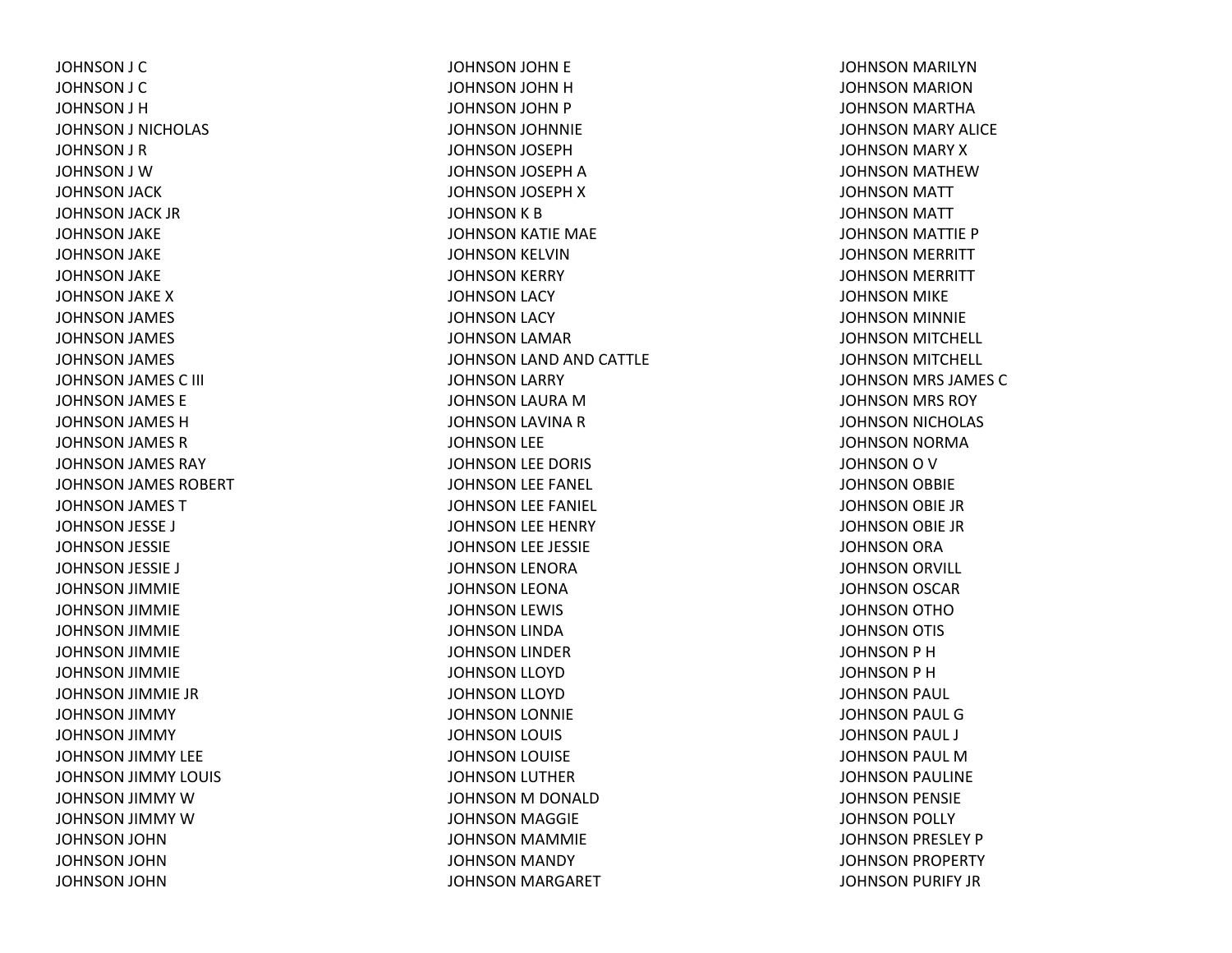JOHNSON R C JOHNSON R H JOHNSONR L JOHNSON RACHEL JOHNSON RACHEL RJOHNSON RAY JOHNSON RAY JOHNSON RAYMOND CJOHNSON RICHARD HJOHNSON RICHARD HJOHNSON RICHARD L JOHNSON ROBERT JOHNSON RODELLA JOHNSON RODNEY JOHNSON ROLAND JOHNSON ROOSEVELT JOHNSON ROOSEVELT JOHNSON ROOSEVELT JOHNSON ROOSEVELT JOHNSON ROSIE LEE JOHNSON ROSIE LEE JOHNSON RUBY JOHNSON SADIE MAE JOHNSON SAMJOHNSON SAMJOHNSON SAMJOHNSON SAMMIE JOHNSON SAMMIE JOHNSON SANDRA POSEY JOHNSON SEABELL JOHNSON SEABELL JOHNSON SHANE JOHNSON SHERRON DJOHNSON SHIRLEY JOHNSON SHIRLEY AJOHNSON SIDNEY AJOHNSON SIMMONS JOHNSON SIMON JOHNSON SIMON JOHNSON SONNY

JOHNSON STANLEY JOHNSON STEVE JOHNSON SUE HALIE JOHNSON SUE HALLIE JOHNSON SUSIE JOHNSONTHJOHNSON T M JOHNSONT S JOHNSONTTUJOHNSON THERESA JOHNSON THOMAS JOHNSON THOMAS JOHNSON THOMAS RJOHNSON THURSDAY OJOHNSON TIMMY XJOHNSON TIMOTHY J JOHNSON TOMJOHNSON TOM R JOHNSON TOMMIE JOHNSON TOMMIE JOHNSON TRINITY JOHNSON TYRONE JOHNSON VERNONJOHNSON VERNONICA BJOHNSON VERSIE JOHNSON VICTOR MJOHNSON VIOLA P JOHNSON VIRGINIA J JOHNSON W B JOHNSON W B JOHNSON W B JOHNSON WC JOHNSON W H JOHNSONW I JOHNSON W J JOHNSON W J JOHNSON W L JOHNSON W L JR JOHNSON W M JOHNSON W P

JOHNSON WALDO B JOHNSON WALTER JOHNSON WALTER JOHNSON WALTER HJOHNSON WASH JOHNSON WATER WELL JOHNSON WESLEY JOHNSON WESLEY L JOHNSON WILEY JR JOHNSON WILL JOHNSON WILLELLA JOHNSON WILLELLA JOHNSON WILLIAMJOHNSON WILLIAMJOHNSON WILLIAMJOHNSON WILLIAMJOHNSON WILLIAM B JOHNSON WILLIE JOHNSON WILLIE JOHNSON WILLIE JOHNSON WILLIE JOHNSON WILLIE J JOHNSON WILLIE L JOHNSON WILLIE L JOHNSON WILLIE R JR JOHNSON WYNN GJOHNSON YDELLA MJOHNSONS CAMPJOHNSTON A M JOHNSTON A M JOHNSTON ALLEN F JOHNSTON BEN JOHNSTON C C JOHNSTON CECIL JOHNSTON CHRIS JOHNSTON CLEMJOHNSTON CLYDE VJOHNSTON D MORRIS JOHNSTON DAVID E JOHNSTON E H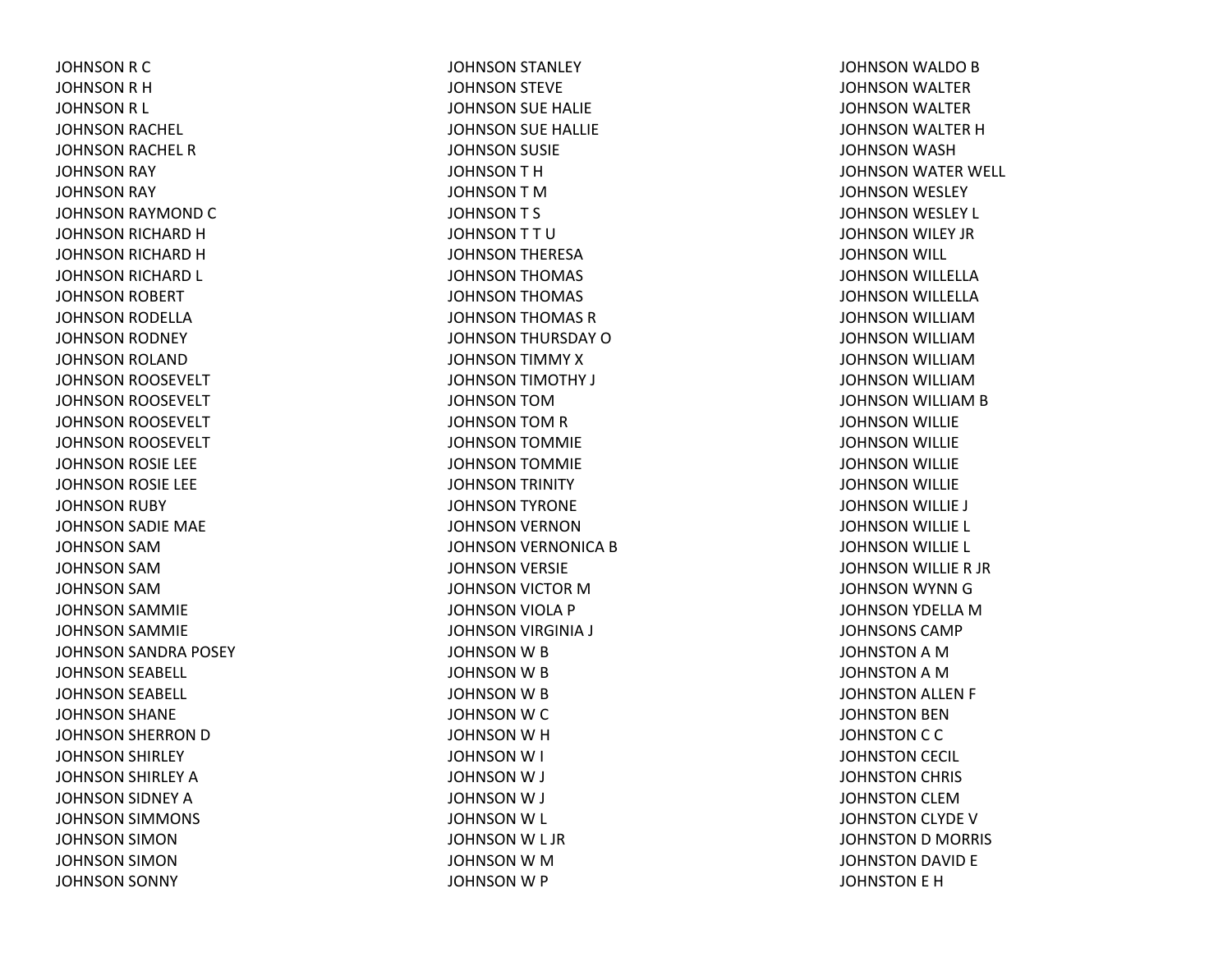JOHNSTON EDWARD HJOHNSTON EUGENE JOHNSTON EUGENE JOHNSTON FRED JOHNSTON G T JOHNSTON GEORGE HJOHNSTON GERALD E JR JOHNSTON GILRUTH JOHNSTON H A JOHNSTON HAROLD JOHNSTON HIRAMJOHNSTON HIRAMJOHNSTON HUBERT JOHNSTON I MJOHNSTON J AUBREY JOHNSTON J C JOHNSTON JAMES JOHNSTON JAMES JOHNSTON JAMES JOHNSTON JANET WJOHNSTON JANET WJOHNSTON JIMMY JR JOHNSTON JOHN JOHNSTON JOSEPH A JR JOHNSTON KENNY JOHNSTON LARRY DJOHNSTON LEON MJOHNSTON LESTER L OR MARY F JOHNSTON LINDA JOHNSTON LINDA JOHNSTON LINDA TJOHNSTON LINDA XJOHNSTON M A JOHNSTON M M JOHNSTON M W JOHNSTON MICHAEL GJOHNSTON MITCHELL L JOHNSTON MORRIS JOHNSTON MORRIS JOHNSTON RAY

JOHNSTON ROBERT JOHNSTON SHEILA JOHNSTON SIE LEE JOHNSTON SIE LEE JOHNSTON W H JOHNSTON W H JOHNSTON WALTER JOHNSTON WILLIAMJOHNSTON WILLIE JOHNSTON WILLIE JOHNSTON WILLIE JOHSON PAUL GJOINER CAUSEY JOINER EDDIE JOINER OPHELIAJOINER PERCY JOINTER JAMES JOINTER MARY JOLLY HUGH W JOLLY JAMES BJOLLY JAMES F JONES& LAUGHLIN JONES& UPCHURCH INC JONES ALBERTJONES ALEXANDERJONES ALLENJONES ALLENJONES ALLENJONES ALLENJONES ALLENJONES ALLEN JR JONES ALLEN LEE JONES ALTON Q JONES ANDRAEJONES ANDREWJONES ANNA V JONES ANNIE B JONES ANNIE MAE JONES ARCHIEJONES ARTHUR

JONES AUTHER (WOODY) JONES AZAZINEJONES B K JR JONES BAILEYJONES BENJONES BENJAMINJONES BENJAMIN F JONES BENNIEJONES BENNIEJONES BERNICEJONES BESSIEJONES BESSIE MAE JONES BETTYJONES BETTY SMITHJONES BILBOJONES BILL JONES BILL JONES BOBJONES BOBBY EARL JONES BOBBY W JONES BOBBY W JONES BOBBY X JONES BOOKERJONES BOOTS JONES BROS JONES BRYANTJONES BULLAJONES BULLA X JONES BURENJONES BURRUS JONES BYRONJONES C A JONESC E JRJONESCTJONES C W JONES C W JONES CAREYJONES CAREY JRJONES CARL XJONES CARRIE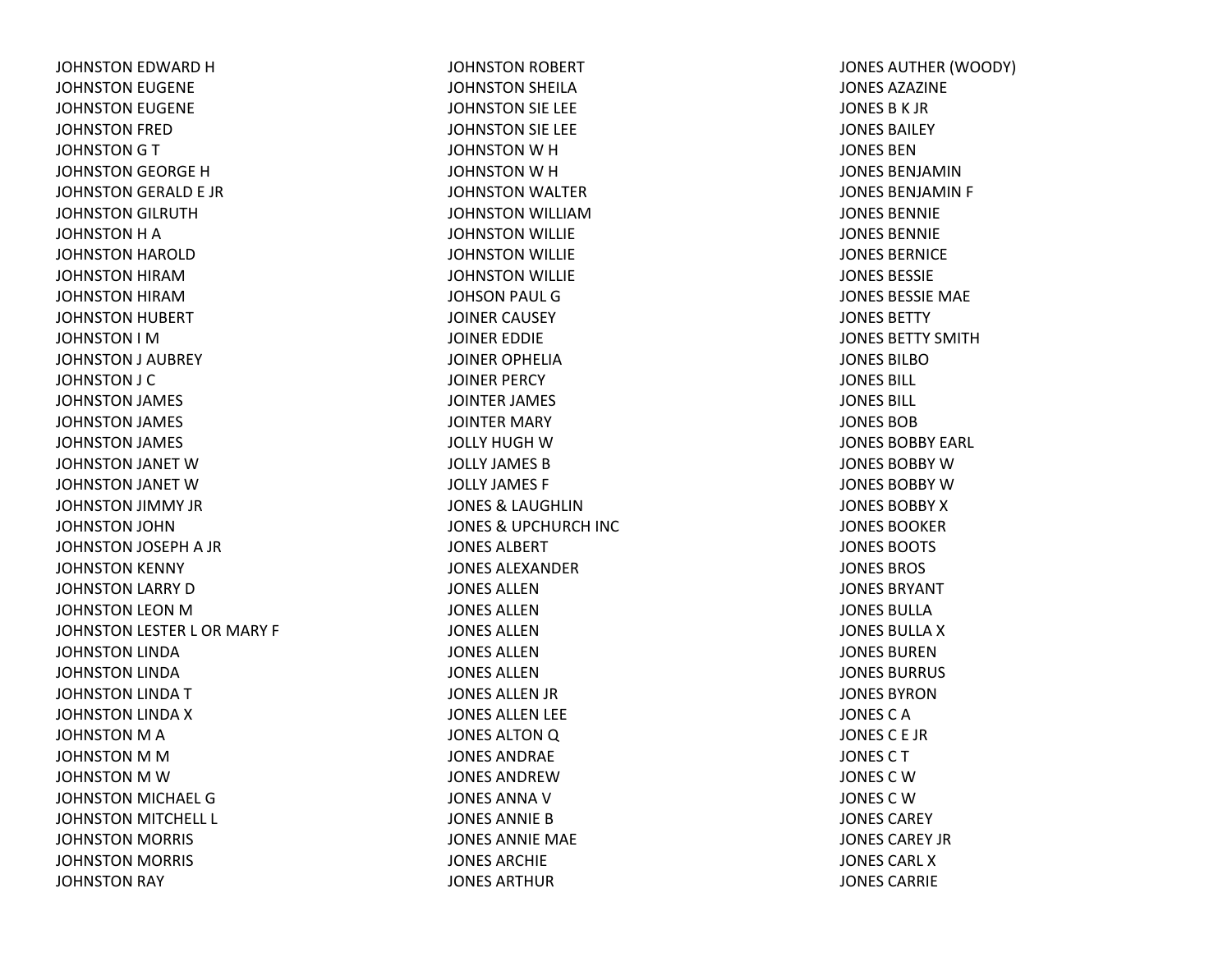JONES CARRIEJONES CARTER M JONES CARTER N JONES CASEYJONES CASEY MRS JONES CATERJONES CATHYJONES CHARLES JONES CHARLIEJONES CHARLIEJONES CHRIS JONES CHRISTOPHER S JONES CLARENCEJONES CLARENCEJONES CLARENCEJONES CLEASAJONES CLEOTHAJONES CLEOTHAJONES CLIFTONJONES CLINTON G JONES CLYDEJONES CURTIS JONES CURTIS WJONES DALE A JONES DANIEL JONES DANNA MARIE JONES DARTHULAJONES DAVE S JONES DAVE S JONES DAVIDJONES DAVIDJONES DAVIDJONES DAVID A JONES DAVID E JONES DAVID R JONES DEBBIE L JONES DEWEY C JONES DONALDJONES DONNA MARIE JONES DORA LEE

JONES DOUGLAS JONES DOYLEJONES DRAXIEJONES E AJONES E F JONES E F JONES E J JONES E OJONES EALUS JONES EARL JONES EARL JONES EARL JONES EARL HENRYJONES EARNEST R SR JONES EDJONES EDJONES EDJONES EDDJONES EDDIEJONES EDDIEJONES EDDIE B JONES EDDIE STEVE JONES EDDIE STEVE JONES EDDIEXJONES EDNAJONES EDWARDJONES ELI XJONES ELIJAHJONES ELIZJONES ELIZABETHJONES ELZEYJONES EMMAJONES EMOGENEJONES EMOGENEJONES ERMA D JONES ERNEST F JONES ERNESTINEJONES ETHEJONES ETHEL JONES ETHEL

JONES ETHEL JONES ETHEL JONES ETHEL JONES EUGENEJONES EUGENEJONES EUGENEJONES EUGENE D JONES EUGENE TLRJONES EUNICEJONES EVA C JONES F AJONES F AJONES F J JONES F J JONES FANNIEJONES FARRIAJONES FARRIAJONES FLORA M JONES FLOYD T JONES FLOYD X III JONES FOZIAJONES FOZIAJONES FOZIAJONES FRANCIS JONES FRANKJONES FRANK A JONES FRANK A JONES FREDDIEJONES G W JONES GARNETTJONES GARYJONES GAYLAJONES GEORGEJONES GEORGE S JONES GLADYS JONES GLADYS WJONES GLENJONES GRACYJONES GRACYJONES GRANT L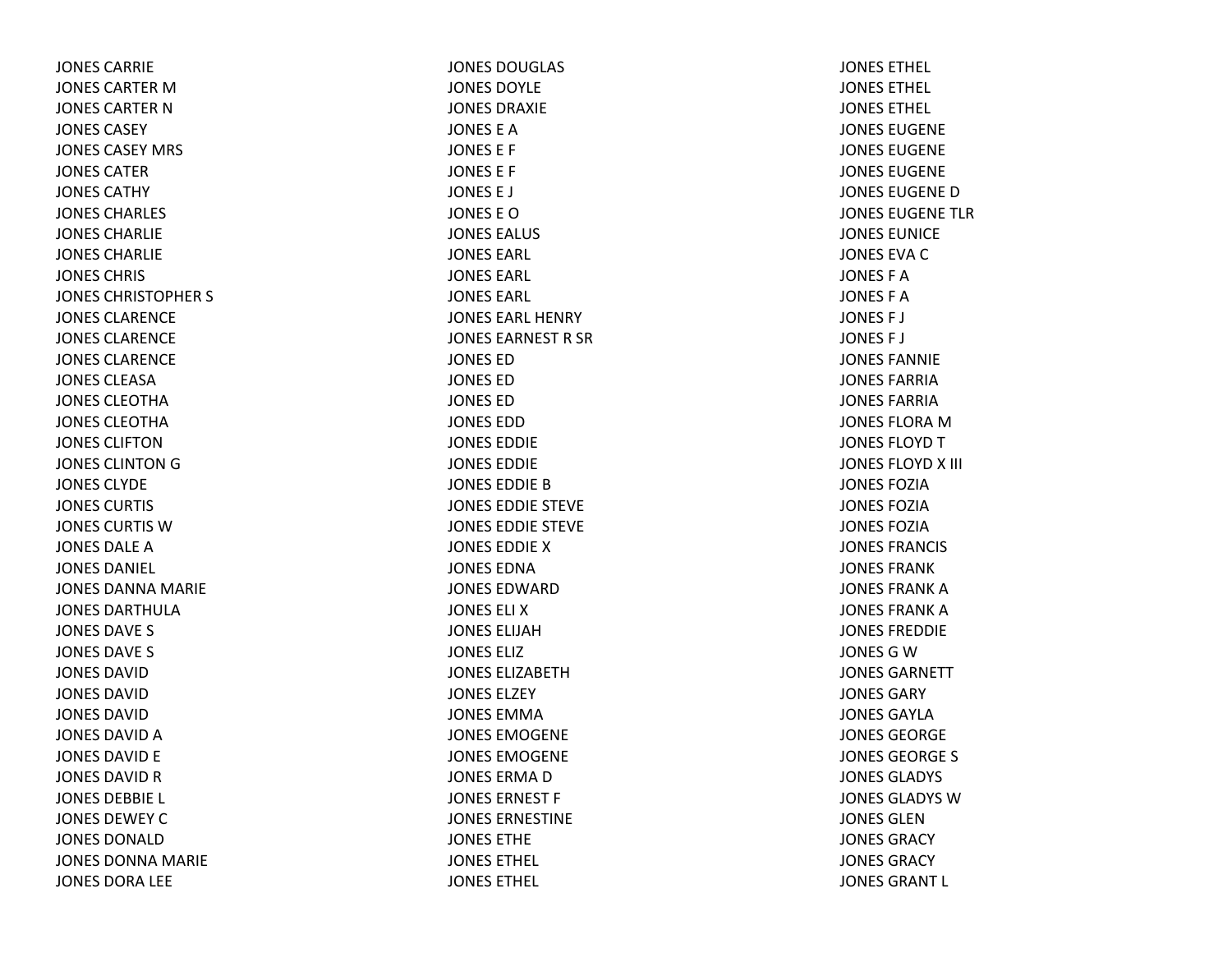JONES H D JR JONESHOJONESHOJONES HAMPTONJONES HANNAHJONES HARRYJONES HARVEYJONES HARVEYJONES HARVEYJONES HATTIEJONES HENDERSONJONES HENRYJONES HENRYJONES HENRYJONES HENRY GENEJONES HENRY O JONES HINDS TJONES HOUSTONJONES HUSTONJONES I VJONES INEZJONES IRAJONES IRINEJONES IRVINGJONES ISAAC R JONES ISAAC X JR JONES ISABELLEJONES ISSACJONES J BJONES J CJONES J CJONES J CJONES J DJONES J D JR JONES J D JR JONES J HJONES J L JONES J RJONES J TJONES J W JR

JONES JAMES JONES JAMES JONES JAMES JONES JAMES JONES JAMES JONES JAMES JONES JAMES JONES JAMES ALBERTJONES JAMES ALLENJONES JAMES GJONES JAMES GJONES JAMES HERBERTJONES JAMES JRJONES JAMES L JONES JAMIE A JONES JASPERJONES JERRY L JONES JERRY LEEJONES JESSIE A JONES JEWEL BJONES JIMMIE B JONES JIMMYJONES JOE LOUIS JONES JOE WILLIE JONES JOHNJONES JOHNJONES JOHNJONES JOHNJONES JOHN D JONES JOHN ELLA JONES JOHN HENRY JONES JOHN JR JONES JOHNTJONES JOHNNIEJONES JOHNNYJONES JOHNNYJONES JOSEPHJONES JUNEQ JONES KATEJONES KATTY

JONES KIMBERLYJONES KIMBERLY DENISEJONES KYLEJONES L JONES L AJONES L MJONES LACYJONES LARRYJONES LARRY W JONES LATANYA C JONES LEBERTHAJONES LEDORAJONES LEEJONES LEEJONES LEEJONES LEE ALLENJONES LEE DORY JONES LEOLAJONES LESTERJONES LEWISJONES LEWIS JONES LEWIS SRJONES LILLIEJONES LILLIE MAE JONES LINNIE B JONES LISAJONES LISA MAYOJONES LIZAJONES LLOYD S JONES LONNYJONES LOTTIEJONES LOUIS JONES LOUIS JONES LOUIS X JRJONES LOUISEJONES LOYD W JONES LUCIOUS JONES LUCYJONES LUE ANNJONES MAC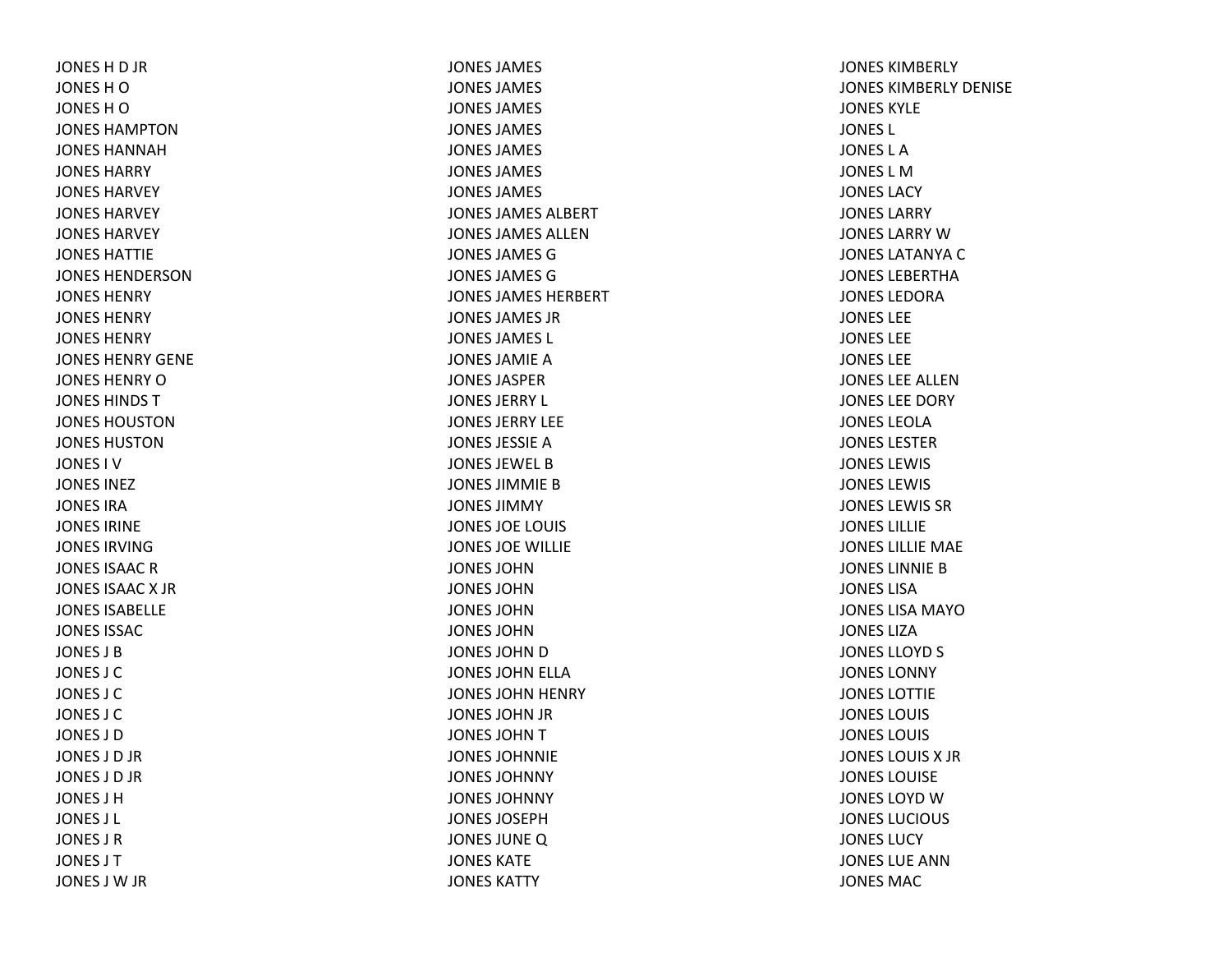JONES MACKJONES MAGGIEJONES MARK AURTHORJONES MARK W JONES MARVINJONES MARY A JONES MARY L JONES MASSENAJONES MATTHEWJONES MATTIEJONES MATTIEJONES MATTIE B JONES MATTIE M JONES MCKINLEYJONES MELVIN E JONES MIKEJONES MONICAJONES MONTFORTJONES MORRIS JONES MOZELLEJONES MOZELLEJONES MRS BURRUSJONES NELL JONES NELL AJONES NEROJONES O A JONESOD JR JONESO E JONES O W JONES OBRIENJONES OBRIEN INC JONES OBRIEN INC JONES OLIVERJONES OTHAJONES P AJONES P E JONES P E JONES PATRICIA A JONES PAULINE R JONES PETE

JONES PHILLIP E JONES PHYLLIS JONES PLANTING COJONES PLUMERJONES R C JONES R F JONESRTJONESRTJONES RANDLEJONES RAY EARL JONES RAYMONDJONES RICHARD C JONES RICHARD JR JONES RICHARD M JONES RICKYJONES ROBERTJONES ROBERTJONES ROBERT C JONES ROBERT EARL JONES ROBERT L JONES RONNIEXJONES ROOSEVELTJONES ROSIE LEE JONES ROXIEJONES ROY W JONES RUTHJONES S L JONES SALLYJONES SAMJONES SAM C JONES SAMUEL CHRIS JONES SHANNONJONES SHEILAJONES SHIRLEYJONES SI JONES SI JONES SI JONES SILAS JONES SILAS JONES STEPHAN M

JONES STEPHANIE X JONES SYLVESTERJONESTCJONESTCJONESTCJONES TAMMY D JONES TATEJONES TED D JONES TED X JONES TEO X JONES TERRY A JONES THOMAS JONES THOMAS JONES TIMMYJONES TOBYJONES TOMJONES TYREE L JONES VERNELL XJONES VIRGINIAJONES VIRGINIA F JONES VIRGLEJONES VUENIA J JONES VUENIA J JONES W C JONES W H JONES W H JONES W L JR JONES W L JR JONES WADE E JONES WALKER W III JONES WALTER LEE JONES WAYNEJONES WESLEY MAEJONES WESS JONES WEST JONES WESTJONES WILL JONES WILLARDJONES WILLIAM A JONES WILLIAM C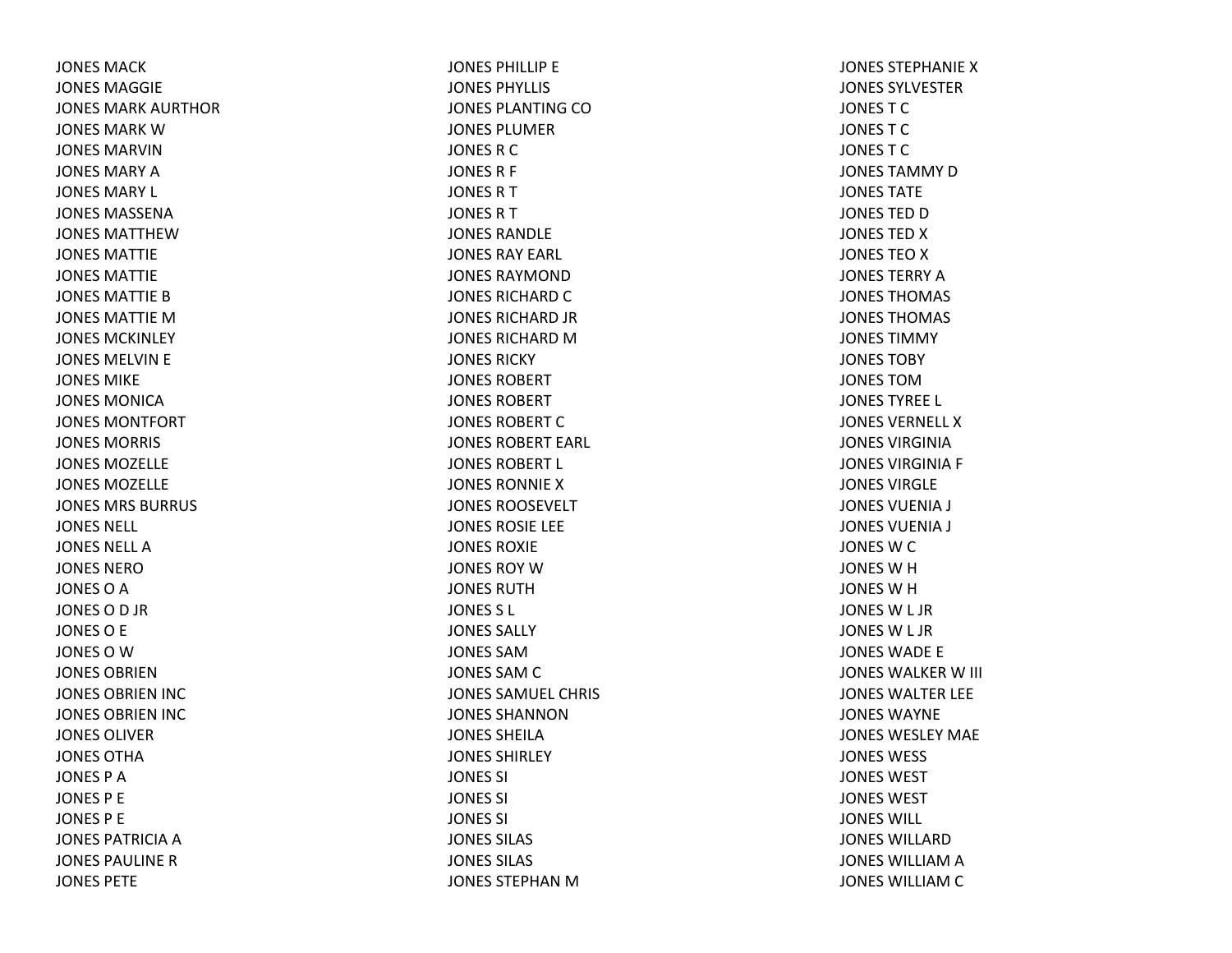JONES WILLIAM JR JONES WILLIAMTJONES WILLIEJONES WILLIEJONES WILLIEJONES WILLIE J JONES WILLIE L JRJONES WILLIE MAE JONES WILMAJONESGARYJONESTOWN SCHOOL JORDAN A F JORDAN ALBERT JORDAN ALLEN JORDAN ALLEN JORDAN ALLEN KJORDAN ALVIN JORDAN ALVIN JR JORDAN ANGELA DJORDAN AUTRY JORDAN AUTRY JORDAN BARBARA JORDAN BERNARD JORDAN BERRY JORDAN BERRY JORDAN CHARLIE JORDAN CONSTRUCTION JORDAN DIANA JORDAN EDWARD T JRJORDAN FRANCIS JORDAN HENDERSON JORDAN J B JR JORDAN JAMES JORDAN JERRY L JORDAN JOHN WJORDAN JOSEPHINE JORDAN JOSEPHINE JORDAN JULIUS JR JORDAN LEZOLIA WJORDAN LOUISE D

JORDAN LYNN JORDAN LYNNJORDAN LYNN WJORDAN MAXINE JORDAN MELVIN JORDAN NANNY JORDAN OSCAR JORDAN OSCAR JORDAN R M JR JORDAN RONALD JORDAN ROY LEE JORDAN RUBBIE JORDAN THOMAS JORDAN VANESSA CJORDAN WENFORD WJORDON ALPHA JORDON DIANA JORDON ELOISE JORDON HENDERSON JORDON LYNN JORDON LYNN JORDON OSBORN JORDON QUINTON JORDON WENFORD WJOSEPH ABE JOSEPH ABE JOSEPH DENNIS MJOURNIGAN AARON JOURNIGAN HENRY L SR JOURNIGAN JAMES KJOURNIGAN JIMJOURNIGAN LENIOR JOURNIGAN LENOIR JOURNIGAN LENOIR JOURNIGAN MIKE JOURNIGAN ORA JOURNIGAN TIMJOYNER FREDJOYS FOODS JULIOUS DAVE

JULLIAN JOHN R JR JUSTICE ALBERT JUSTICE ROBERT E K ANDT CONST COKACKLEY CHARLIEKAIN ERA I KAIN REECE AKAIN REESE KAIN ROBERT KAISER BARBARAKAISER KARIE MKALIL LEWIS H KALINE CHARLIE KAPP ROBERT BKAPPLER JOHN W KARPEACKATES C R KATES KATIE K KATZENMEYER MARK KATZENMYER SCHOOL KAUFMAN DONALD J KAUSHIK S CKAZAR J J KDFS HTN AND FISH CAMP KEALHOFER CHARLES III KEARNEY JOHNKEARNS CHRIS KEATHLEY LINWOODKEEBLER GIL MKEEBLER MARGARET ESTATE KEEBLER SYLVAN B KEEFER DAVIDKEEL DERRICKKEELER L NKEEN BILLY KEEN DUDLEY KEEN ELLEN J KEEN EVA SMITH KEEN FRANK KEEN FRANK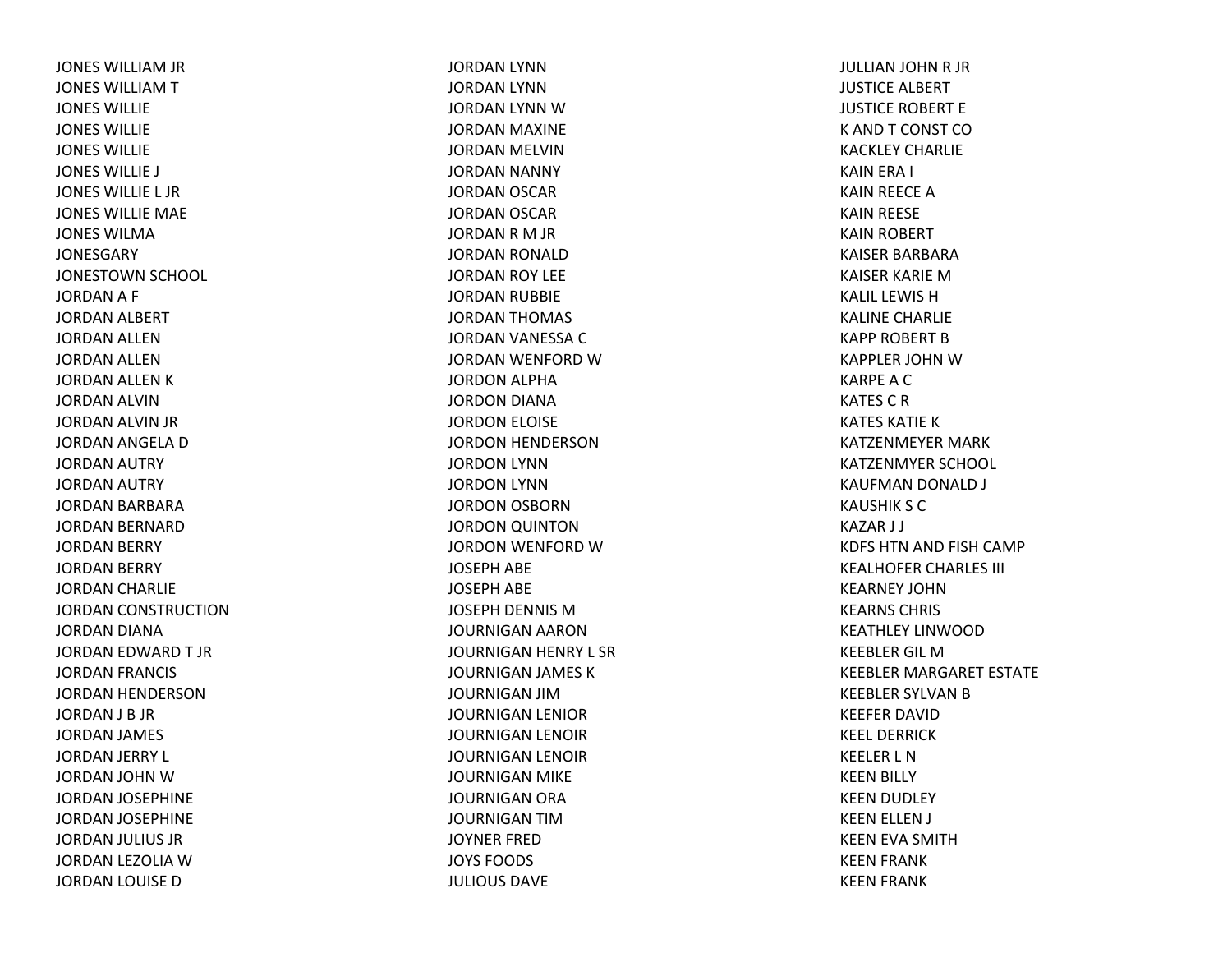KEEN FRANK M MRS KEEN HUBERT S KEEN JAKE KEEN JAKE KEEN JAMES KEEN JAMES SONNY KEEN JERRY DKEEN KEVIN KEEN LAVERNE DUKE KEEN LINDA S KEEN MARTHA J KEEN MELVIN KEEN MELVIN KEEN SYBIL KEEN THOMAS MKEEN TONY KKEEN TONY KKEENE DARCE KEENE DUDLEY KEENE MICHAEL PKEENE PETE KEENUM RONNIE KEENUM RONNIE KEENUM RONNIE XKEENUM ROWRIE KEETON CHARLES KEEYS JOHNKEITH A L KEITH DONALD KEITH JAMES HKEITH KENNETH KEITH KENNY KEITH LEOKEITH RICHARD CKEITH W C KELLER ELMER L KELLER SAMKELLER WINIFREDKELLEY JAMES AKELLEY JOANNE

KELLEY LARRY GKELLUM HOLLY KELLUM KEARN FARM KELLUM ROY WADE KELLUM T B KELLY ANNA A KELLY B T KELLYC S KELLYC S KELLY CLARENCEKELLY D N KELLY D N KELLY DAVIS GKELLY DONALD NELSON III KELLY DONNAKELLY ELMER L KELLY ELNORAKELLY GREGORY DKELLY IVEY KELLY J S KELLY J S KELLY JANEKELLY JEFF KELLY JERRY KELLY JOE S KELLY JOHNKELLY KENNETH R JR KELLY M E KELLY MARIONKELLY MRS HOMERKELLY PINKEY KELLY RICHARD L KELLY SCOTT S KELMONT FARMS KELSO JOHN WKELSO JOHN WKELSO RUTH KEMBREW BILLY KEMP BILL KEMP EDWARD E

KEMP ERMAKEMP ERMAKEMP ETHEL KEMP ETTAKEMP JACKKEMP JAMES KEMP JAMIE RKEMP JOE G JR KEMP LEMKEMP LEMKEMP MARK A KEMP ROSIE LEE KEMP WILLIE KENCO CONST CO KENCO CONST CO KENDALL W O KENDRICK GEORGE F KENDRICK JOHNKENDRICK JOHNKENDRICK S NORAKENDRICKS JOHN G JR KENDRICKS JOHN G JR KENNARD JOHN D KENNEDY ARTHURKENNEDY CASEY KENNEDY DANIEL KKENNEDY DAVID D KENNEDY FRANKKENNEDY GEORGIA F KENNEDY GRACE K KENNEDY JAMES L KENNEDY JANETTEKENNEDY LEON S KENNEDY RICHARDKENNEDY WILLIAMTKENNEY CURTIS XKENNY ADELL KENNY PEOLENAKENOLY LOUISEKENT DANNY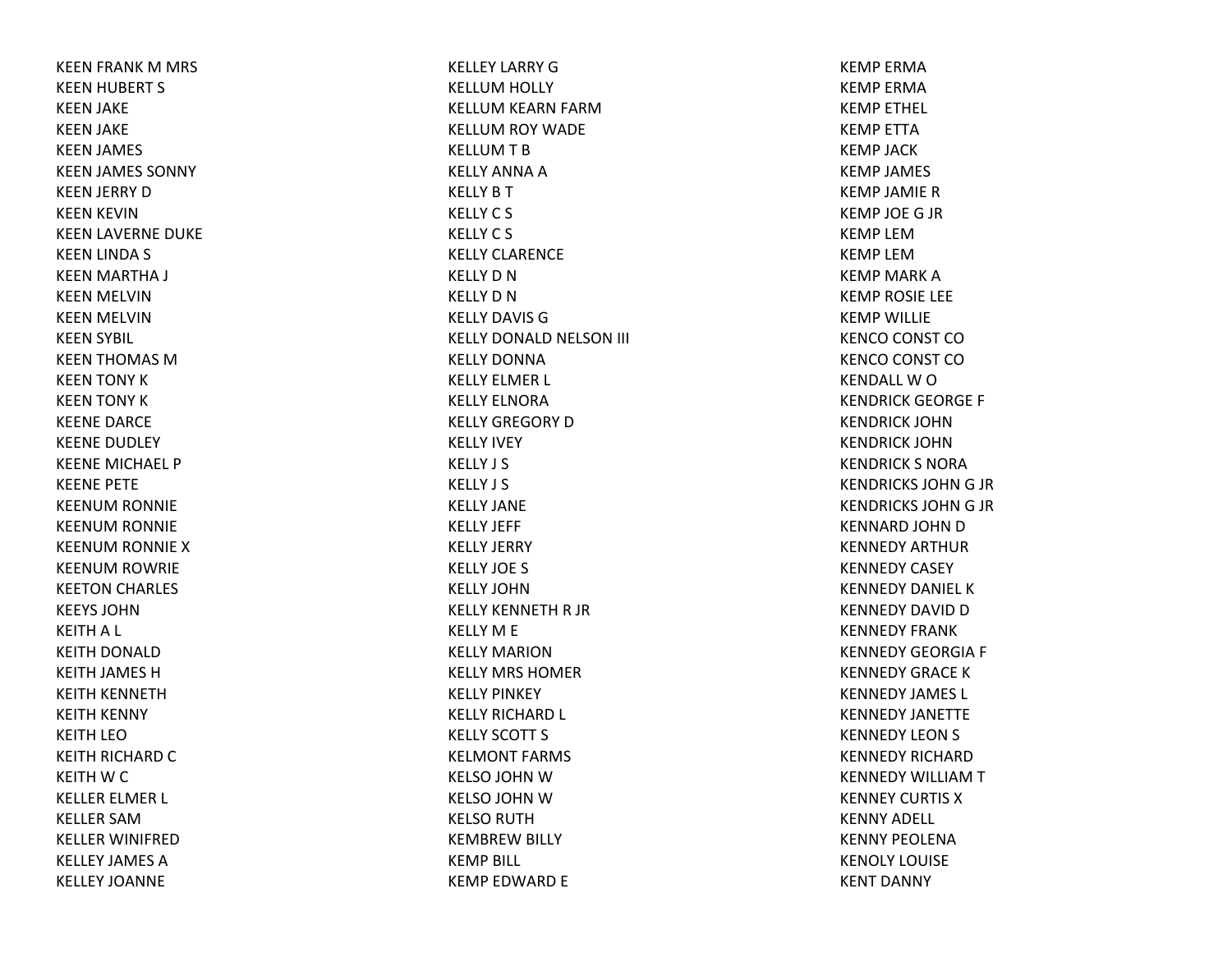KENT DANNY XKENT JACKKENT JAMES KENT JERRY KENT R L KENWORTHY ODIS EKEONIG K TRAVIS KERLIN THOMAS MKERN B J KERR HAZEL KERR J MKERR K & V LYONS KERR PAUL KERR T WKERVIN W A KETCHAM BILLY C KETCHAM CURTIS B KETCHAM PAT KETCHAM SYLVIA KETCHAM SYLVIA G KETCHUM BETTY C KETCHUM BILLY KETCHUM CURTIS B KETCHUM EDWARD BRYCE KETCHUM FRED KETCHUM J B KETCHUM KAREN SPEC NDS TRUST KETCHUM KENNETH H KETCHUM KENNETH WKETCHUM KENNETH WKETCHUM LEONARD KETCHUM PAT KETCHUM PAT KETCHUM RAYMOND O KETCHUM ROBERT KETCHUM THELMA HALE KETCHUM W M KETCHUM WILLARD D KETCHUM WILLIAM E KETCHUMS TOMMY

KETTLEMAN AUDREY F KETTLEMAN BILLIE J KETTLEMAN C KETTLEMAN J C KETTLEMAN JIMMY KETTLEMAN JIMMY KETTLEMAN JOEY KETTLEMAN LEOKETTLEMAN W S KETTLEMAN WILLIAMKETTLEMAN WILLIAM F KETTLEMAN WILLIAM F KETTLEMAN WILLIAM F KETTLEMAN WILLIAM T KEY CONST COKEY CONSTRUCTORS INCKEY J AKEY JAMES AKEYES ROBERT WKEYS CASSANDRY DKEYS E DKEYS GENEKEYS GRACE PKEYS J DKEYS JOHNKEYS JUDGEKEYS PHYLIS KEYS ROBERT WKEYS THORNTONKID LYZELL KIDD A J KIDD DANNY KIERS JAMES PKIETH W C KIGHT ALICEKIGHT BARBARA A KIGHT BOBBY KIGHT CLAUDIEKIGHT EARL KIGHT GORDIE LEE

KIGHT JAMES KIGHT JOHNNIEKIGHT KEAL KIGHT RICHARDKIGHT ROBIE L KIGHT SPENCER MONROE KIGHT WILLIAM D KIGHT WILLIE EARL KILBERT ALLIEKILBURN & HABEN KILBURN BRUCE KILBURN E E KILBURN MAXINE KILBY LAKE SUPPLY KILBY LAKE SUPPLY KILCREASE RICHARDKILGORE CATHERINE KILGORE CLYDE KILGORE HENRY KILGORE STEVE KILLEBREW BEN ESTATE KILLEBREW BRYAN W KILLEBREW CAROLYN KILLEBREW CHRIS M KILLEBREW DOYLE KILLEBREW J R KILLEBREW JAMES KILLEBREW JAMES E KILLEBREW JOHN R KILLEBREW LARRY K KILLEBREW M L KILLEBREW ROSIE KILLEBREW VIOLA C KILLEBREW W D KILLINGSWORTH LEE A KILPATRICK BILLY JOE KILSBY L RKIMBEL WILLISKIMBLE B L KIMBLE BETTIE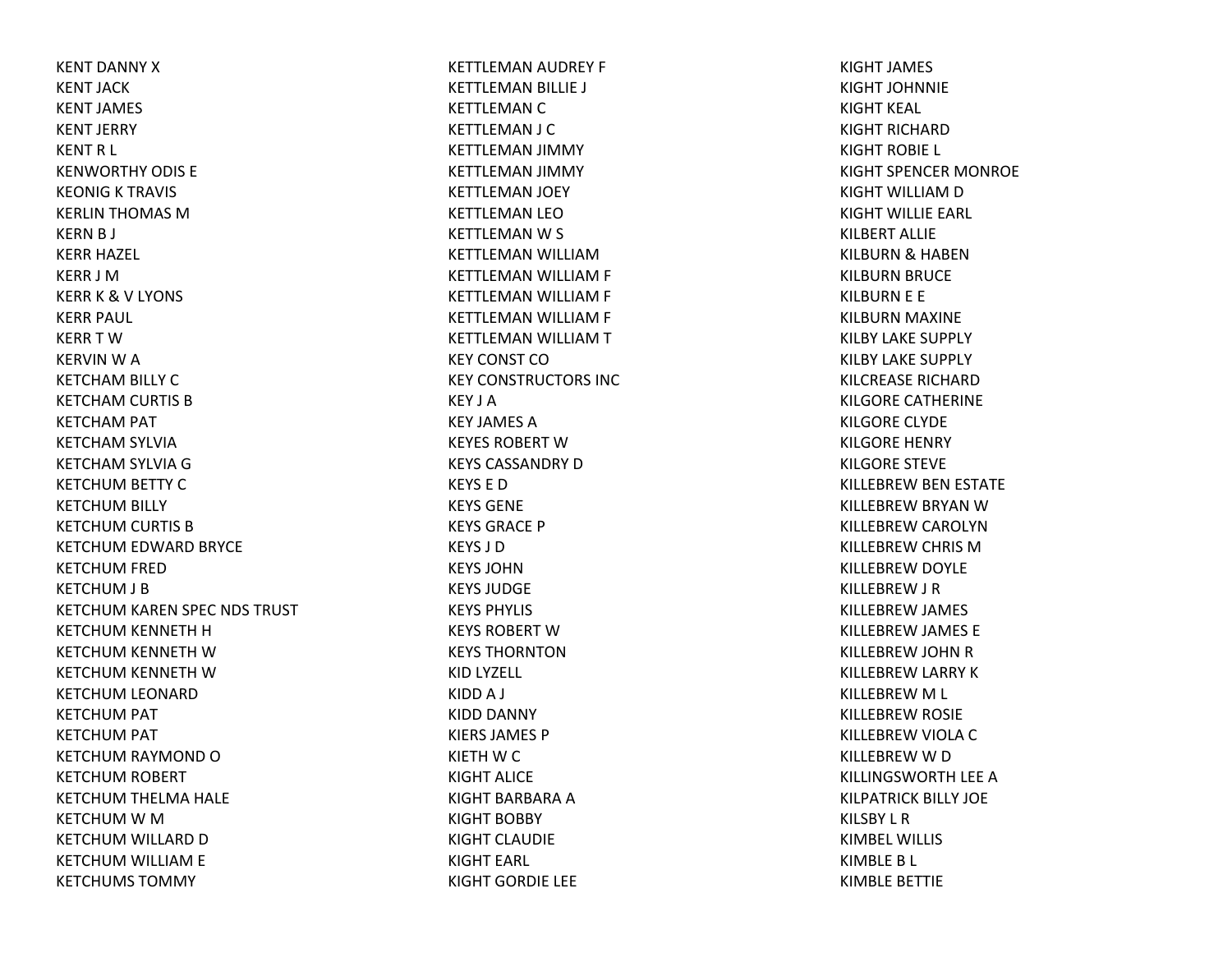KIMBLE DORIS L KIMBLE DORIS XKIMBLE E DKIMBLE EARNESTINE KIMBLE ERNESTINE MKIMBLE FRANKKIMBLE FRANKKIMBLE I J KIMBLE INA J KIMBLE JAMAL KKIMBLE LATASHA L KIMBLE LOUIS KIMBLE SAMMIE KIMBLE THOMAS KIMBLE W D KIMBLE W D KIMBLE WILLIE KIMBLE WILLIE MAE KIMBRELL LULAKIMBROUGH CHARLES E KIMBROUGH FATE KIMBROUGH HOMES INC KIMBROUGH JAY L KIMBROUGH JIMKIMBROUGH KATHERINE KIMBROUGH LOUIS KIMBROUGH LUKE KIMBROUGH MINERVA KIMBROUGH RALPH KIMBROUGH ROBERT KIMBROUGH TOMMY KIMBROUGH WILLIE KIMBROUGH WILLIE KIMBROUGH WILLIE MKIMMEL AVIATIONKIMNROUGH MINERVA KIN GROWERS KINARD J D KINARD LILA KINARD O C

KINCAID CLARA AKINCAID R L KINCAID WAYNE OKINCAIDE PURVIS KINCAIDE PURVIS KIND PRINCE P KINDER JOHNNY KING ALBERT KING ALICE KING ALICE MKING ALLENKING ALVINKING AND THRASH CAMP KING ANNKING ANNKING ANNIE KING ANNIE KING ARLIE KING AUBERT KING BENJAMIN T KING BILL KINGCTKING CARL XKING CAROLINE KING CHARLES H JR KING CHARLIE WKING CLAUDE KING CLEVELAND KING CORDARYL KING CYNTHIA CKING DAN W KING DAVID KING DAVID J KING DONALD L KING DORRIS KING EDWARD KING EDWARD KING EDWARD KING ELMER KING ERNEST A

KING ESTELL KING GEORGE KING GEORGE KING GEORGE WKING GERALD GKING HENRY KING HENRY AKING HENRY AKING HENRY XKING J WKING JESSIE TKING JIM S KING JIMMIE KING JOE WKING JOHNKING JOHN E KING JOHNNY RKING L P KING LEE KING LEROY KING LEVI KING MACK K JRKING MARCIA RKING MARY F KING MARY FRANCES KING MICHAEL CKING OTHOKING PAUL EDWARD KING RACHEL I KING REBECCA KING ROBERT L JR KING SAMKING SAMUEL KING SAMUEL KING SCHOOL KING SCHOOL KING SCHOOL KING SEANKING STAVE MILL KING TEACHER HOME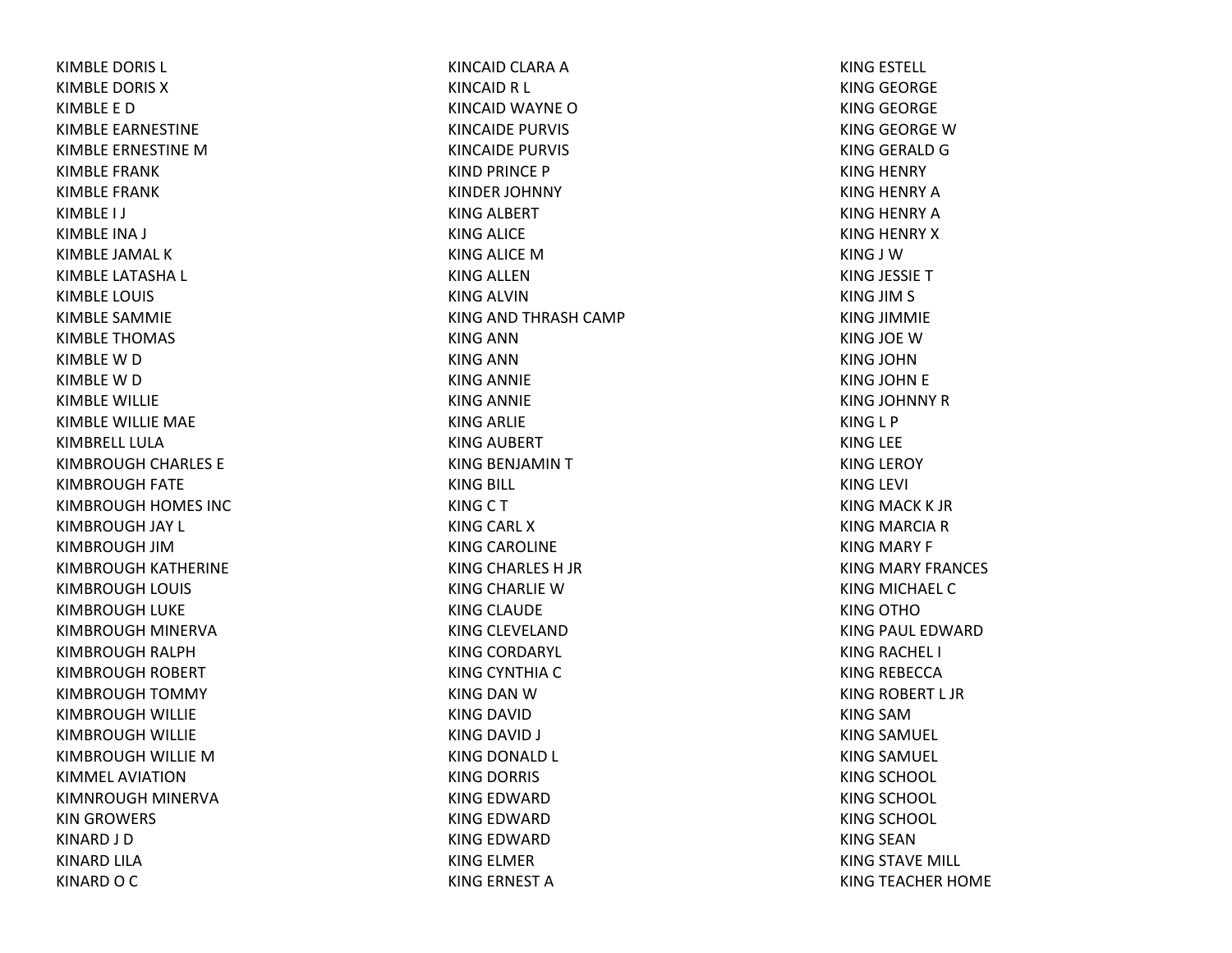KING THELMA ANNKING THOMAS KING THOMAS KING THOMAS S KING TODD HKING VIRGIL AKING W P KING WALTER KING WALTER KING WALTER KING WALTER X JRKING WARRENKING WARREN G SR KING WILLIAMKING WILLIAM L KING WILLIE KINGS GULF STATIONKINGS TEACH HOME KINGS WATER CLUBKINGSTON ED KINKEAD DAVID KINKEAD SHOP KINLEY ROBERT JRKINNEBREWB S KINNISON E G ESTATE KINNISON EDWG JR KINNISON EDWARD KINNISON GREY KINNISON GREY KINNISON RALPH KINNISON SARA KINSTLEY LEWIS KINSTLEY LOUIS NKIRBY L GKIRK& MARTIN KIRK A M JR KIRK BOB OR MARY KIRK BOBBY KIRK BRANDONKIRK BRITT

KIRK DIANE KIRK DONALD KEITHKIRK FARMS KIRK HAL P KIRK HUBERT KIRK IDA L KIRK J J KIRK JAMES E KIRK JAMES E KIRK JANICE TKIRK JUNE KIRKMTKIRK MAJORIE S KIRK MARK DKIRK NANCY F KIRK NEIL KIRK PAUL KIRK PAUL DKIRK PERRIN R KIRK PERRIN R KIRK ROBERT WAYNE KIRK S T KIRK SAMKIRK SAM JR KIRK SAM SR KIRK SHANE KIRK SIDNEY KIRK THOMAS KIRK THOMAS DKIRK THOMAS DKIRK THOMAS KKIRK VIRGIE MAE KIRK VIRGIE MAE KIRKWDKIRK WAYNE KIRK WILLIAM P KIRK WILLIAM P KIRK WILLIE KIRKLAND BENNIE KIRKLAND BETTY J

KIRKLAND BRENDA KIRKLAND CLIFTON X KIRKLAND DERWIN N KIRKLAND FARMS KIRKLAND GEORGE KIRKLAND HARVEY KIRKLAND HOMER KIRKLAND J E KIRKLAND JOE KIRKLAND JOHNKIRKLAND LLOYD KIRKLAND LLOYD KIRKLAND MARVIN JR KIRKLAND ORELIA KIRKLAND WALTER KIRKLEY JERRY GKIRKLIN WILLIE KIRSCHLING VIRGINIA KISNER CARLTON JR KISNER JACK KISNER JACK XKISNERWC& SON KITCHEN R L KITCHENS CHRIS EKITCHENS FREDKITCHENS HATTIE PEARL KITCHENS JOHN F KITCHENS LARRY W KITCHENS MRS CBKITTRELL EDWARD E KITTRELL ROBERT W KITTRELLW E KLECK WILLIAMKLEINMAN A M KLEMME SANDRAKLETT HOLLIS KLINE CHARLIE KLINE LUCY KLING M KLYING JAMES E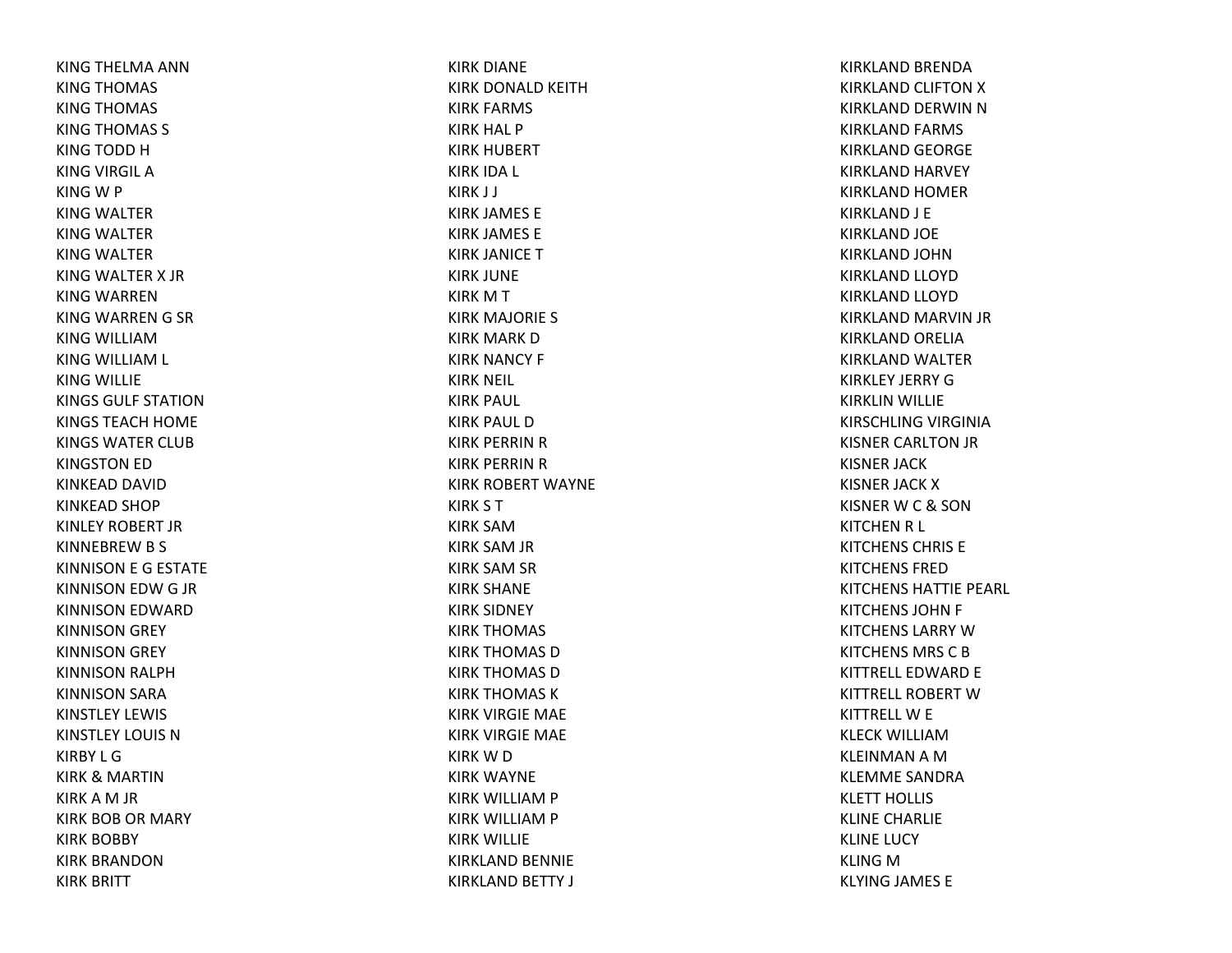KLYNG JAMES E KNEFKE CHESTERKNICKERBOCKER B KNIGHT ARTIS KNIGHT CHARLENEKNIGHT CHARLIEKNIGHT CLAUDIA BELL KNIGHT E L KNIGHT EARNEST MKNIGHT EARNEST MKNIGHT EDKNIGHT EDDIE LEE KNIGHT EPHRAIMKNIGHT F DALEKNIGHT FRANKIEKNIGHT GREENKNIGHT HUGHKNIGHT JESSIE LEE KNIGHT JOHNKNIGHT JOHNNIEKNIGHT JOHNNIEKNIGHT LESTERKNIGHT MAGGIEKNIGHT MICHEAL WKNIGHT MOLLIEKNIGHT OTTIS KNIGHT PAULA M KNIGHT SAMKNIGHT SHEREKAKNIGHT ZULA C KNIGHTON CHARLIE KNOEFLER LLOYD C KNOTT CHARLES MKNOX EMZIE KNOXH L KNOX JOE KNOX JOE LOUIS KNOX MARY RKOEHN FARMS KOENIGA J

KOENIGA J KOESTLER JANIE HKOESTLER LUKE KOFI TRUCK STOP KOLUNSI PLANTKOONTZ JEFFREY S KOPAL EDWARD J KRAEMER JOHNKRAFT JAMES VKRAFT K E KRAMER VIVIAN D KRAPER GEORGE KREITZ HERBERT D KRESS GEORGE W KRESS GEORGE W KRESS GEORGE W KROMMES MICHAEL AKUBECKA DOUGLAS P KUCHARSKI WILLIAM M KUHN ALBERT KUHN AMON KUHN BILL KUHN C W KUHN CHARLENE KUHN DOUGLAS HKUHN EARL KUHN GRADY AKUHN GRADY HKUHN GRADY HKUHN HENRY JR KUHN HENRY TKUHN HOLLY KUHN IVY KUHN IVY KUHN JAMES HKUHN JAMES P KUHN JANICE DKUHN RUBY KUHN RUBY HKUHN RUDOLPH

KUHN S A KUHN SHARON HKUHN TOMKUHN V A KUIPER LEE KUPER LEROY KURTZ ERICKUYKENDALL S EKYE FOUNT KYLES FRANKKYLES GENEVIEVEL &A CONSTR COL & A SALVAGE CO L &D BUILDERS L & L FARML & L FARM SHOP L & L LUMBER CO INC L & L PLANTING CO L C I INC CONSTRUCTIONL&Z CONST.COLABOR UNION STORE LABRANCHE ZOLALACEY ANDREWLACEY ANGIE L LACEY ANREWLACEY BERNICELACEY DAVIDLACEY DAVID JR LACEY HOWARD ESTELLE LACEY J KLACEY JAMES L LACEY JOHNLACEY JOHNNIELACEY LINDALACEY LLOYD H SR LACEY MAGGIELACEY MAGGIE MAE LACEY MARY ALACEY OTHA B LACEY RESTAURANT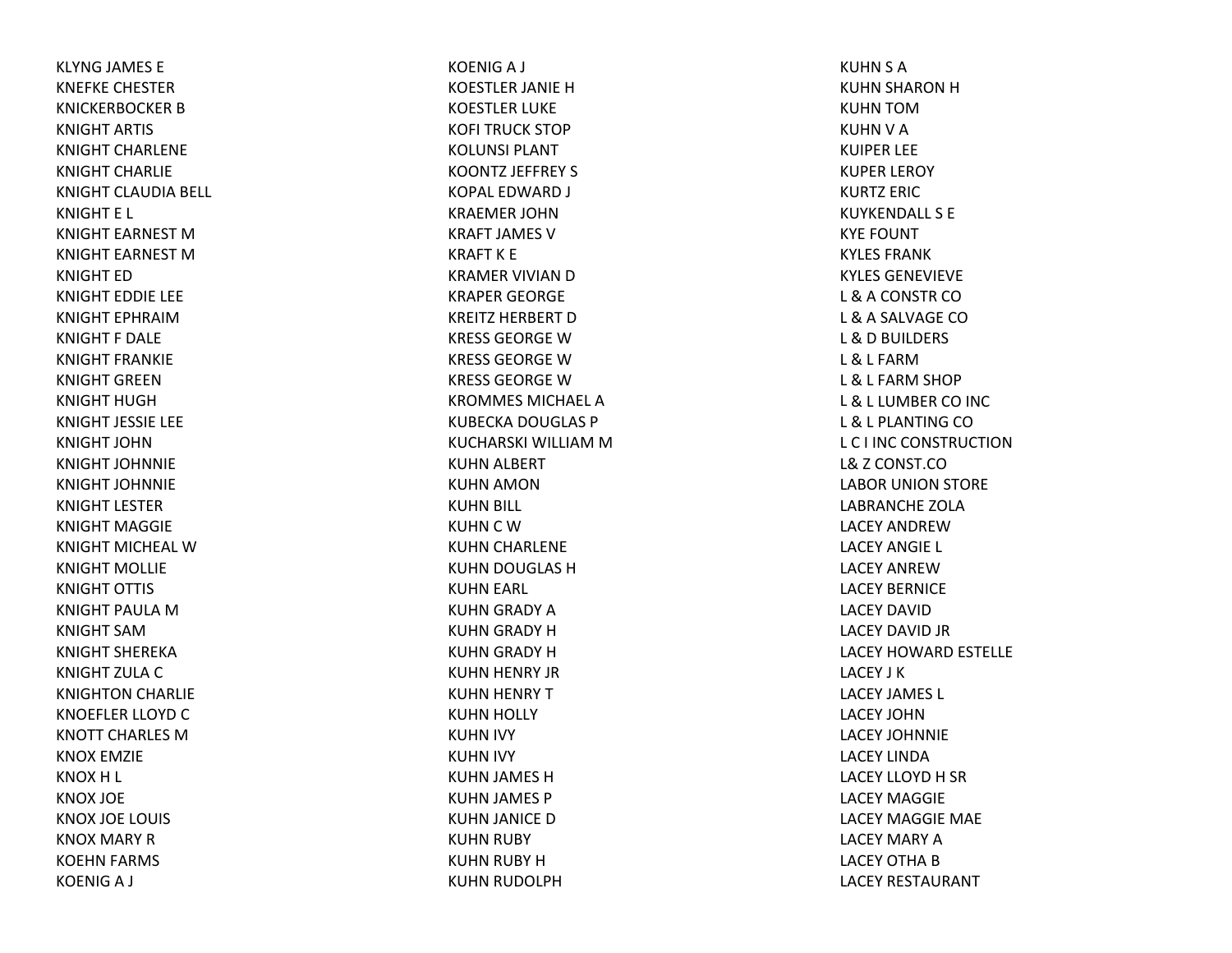LACEY THOMAS LACEY THOMAS LACEY TOMLACEY TOMLACEY WALTERLACEY WALTERLACEY WALTERLACEY WILLIELACEY WILLIE E LACK D W LACK D W LACKEY VERNON C LACOSTE PAUL VLACOSTE ROBERT L LACY AMANDA R LACY ANDREWLACY EDITH H LACY NEEDALACY OTHALACY WALTERLACY WILLIE E LADNER CLIFTONLADNER COREY LADNER KAREN H LADRUM HENRY E LAGRANGE GLENN E LAHATTE MRS B W LAINCE LAURETTI LAIRD MARY E LAKE CITY GROCERY LAKE DISCOVERY HT CLBLAKE JOHNNIE LAKES EARL LEELAKES JOHNLAKES JOHNLAKES JOHNLAKES SONLAKES SONLAKESIDE LOUNGE LAKEVIEW AMONIA

LAKEVIEW PLTG CO LAKEVIEW PLTG CO LAMB CHARLES LAMB CHARLES LAMB CYNTHIA D LAMB KEITHLAMB KEITHLAMB RUBY LAMBART HAROLDLAMBERSON CECIL LAMBERT J ALAMBERT KENLAMBETH COLLENE LAMBETH JAY LAMBKIN MARSHALL LA‐MC INC LAMKIN BERTHA LAMKIN J C LAMMONS CLIFFORDLAMMONS CLIFFORDLAMMONS DORIS LAMMONS GENELAMMONS GENELAMMONS GENELAMMONS GEORGELAMMONS GEORGE S LAMMONS H A LAMMONS H A LAMMONSHA JR LAMMONS MARYLAMPKIN ANDERSON LAMPKIN CONSTRUCTION COLAMPKIN EMMA LAMPKIN JIMMIE LAMPKIN RONNIE LAMPKIN SUSIE ANN LAMPKIN TOMMY LANCASTER JAMES LANCASTER JAMES E LANCASTER JAMES E

LANCASTER NATASHALANCASTER TOMMY RLANCE INCLAND CHARLIE LAND GEORGE F LAND MOSES LAND NEELY LAND ROBERT LAND ROBERT LAND WALTER JR LAND WALTER SR LAND WILL LANDERS JESSIE E LANDERS JESSIE L LANDERS PAULALANDERS R J LANDFAIR BENNY LANDFAIR DONNA DARLENE LANDFAIR FRANK LANDFAIR FREDLANDFAIR GLADYS LANDFAIR HENRY LEE LANDFAIR JAMES LANDFAIR JIMLANDFAIR JOHNNIE LANDFAIR JOYCE MARIE LANDFAIR LENONLANDFAIR LILLIE LANDFAIR LOUISE LANDFAIR MINERVALANDFAIR OZELL LANDFAIR PAULINE LANDFAIR VERIDENE LANDFAIR WALTER L LANDOWNER HUNTING CL LANDOWNERS HUNTING CL LANDRAM J O LANDRENEAU JODY P LANDRUM AUDREY LANDRUM CECIL W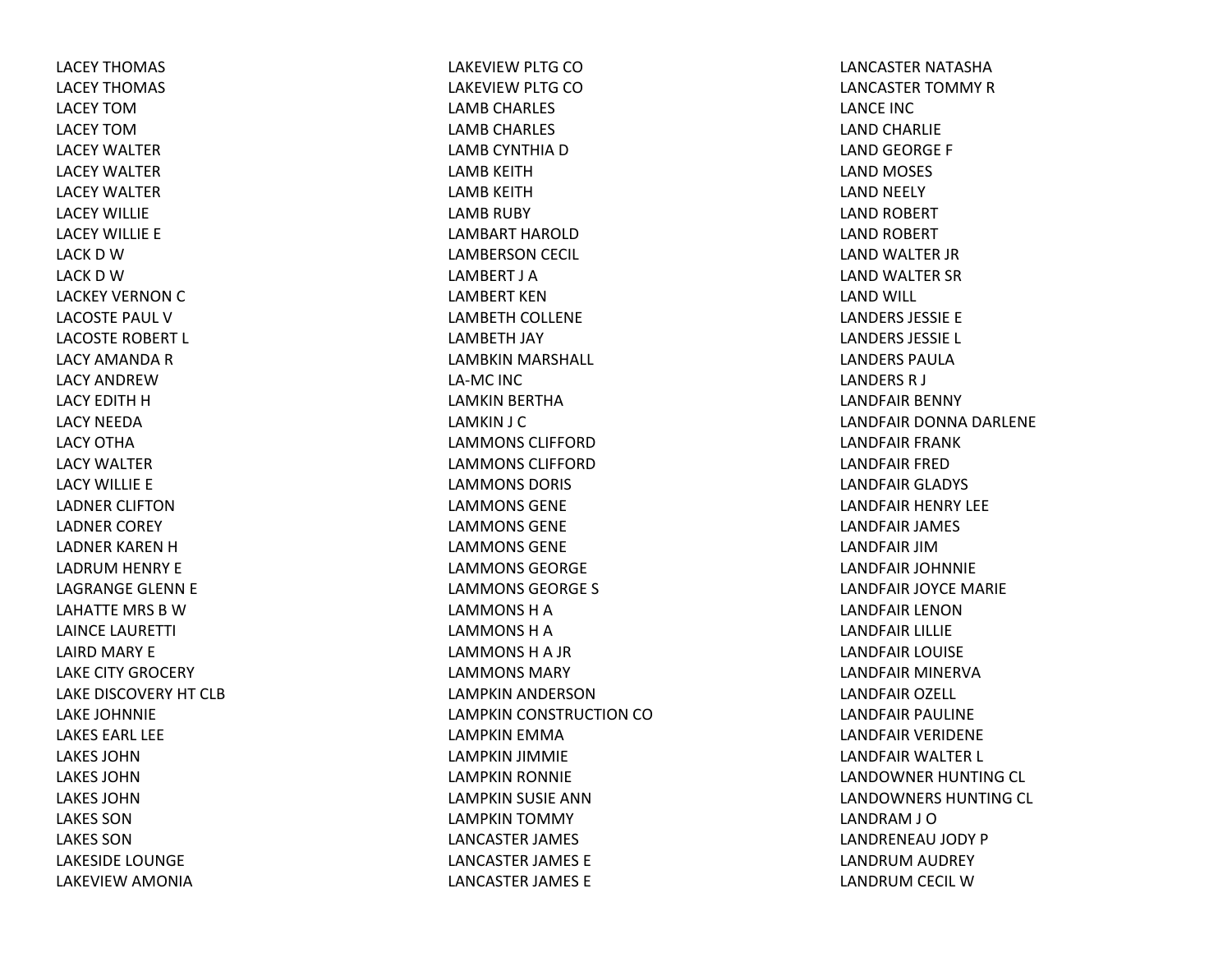LANDRUM DANIEL LANDRUM ELIZABETH LANDRUM J O LANDRUM JAMES HLANDRUM JESSIE L LANDRUM M J LANDRUM MARILA ALANDRUM N S LANDRUM ROBBIE DLANDRUM TAFT LANDRUM TAFT LANDRUM THELMA L LANDRUM TRAVIS LANDRUM TROY LANDRUM W E LANDRUM W S LANDRUM WILLIAM TAFT LANDRUM WILLIAM TAFT LANDRY CINDY GLANE BEN H LANE DONALDLANE EDDIE LANE ETHEL MITCHELE LANE JOSEPH JR LANE KENDRICK H LANE KIRBY LANE SHIRLEY LANG E D LANG L WLANG PAULA LANG R H LANG R H LANGDON CHARLES KLANGDON GEORGE LANGDON GEORGE LANGE E DLANGFORD HENRY LANGFORD J WLANGFORD J WLANGFORD MAIJA

LANGFORD TED LANGLEY JUNE L LANGLEY ROBLANGLEY ROBERT J LANGLEY ROBERT J LANGLEY TED W LANGLY B W LANGSTON BETTY LANGSTON CRAIG LANGSTON HENRY LANGSTON JOHN E LANGSTON JOYLEAN LANGSTON L C LANGSTON LINDA LANGSTON MCKINLEY LANGSTON RAFE LANGSTON RAY LANGSTON RAY LANGSTON ZID LANGSTON ZID L LANK ANDERSONLANKSTON RICHARD J LAPHAM LILLIAN DLAPIO GERALD LAPOINT R J LAPOINT R J LARAWAY DONNALARCHE J F LARD E V LARD GEORGIA LOUISE LARD JESSIE J LARD LEE LARD ROB LARD ROBERT LARD ROBERT LARD S B LARDS LODGELARK ABRAHAMLARK ROB X LARRY ARTHUR JR

LARRY JULIUS JRLARRY JULIUS SRLARRY THEODORE W LARRY THEODORE W LARRY THEODORE W LARRY TOMMIELARSON ROSANNA F LARSON ROSANNA F LASLEY LARRY LASSETT J WLASTER LUTHER LASTER NADINE J LASTER NADINE J LATIKER WILLIAMLAUGHERTY JAMES WLAURA ROMUALD M LAUVE RENA B LAVENDER G L LAWERY RICHARDLAWHON JOHN WLAWRENCE CHRIS LAWRENCE DEBORAH H LAWRENCE IDA G LAWRENCE J E LAWRENCE JAMES E LAWRENCE REBEKAH B LAWRENCE ROBERT LAWRENCE ROBERT L LAWRENCE WILLIAM G LAWS SAMMIELAWSHE ANNIE LOULAWSHE ANNIE LOULAWSHE ANNIE LOULAWSHE ANNIE LOULAWSHE ANNIE LOULAWSHE EVA R LAWSHE EVA R LAWSHE EVA R LAWSHE FARMS LAWSHE HARVEY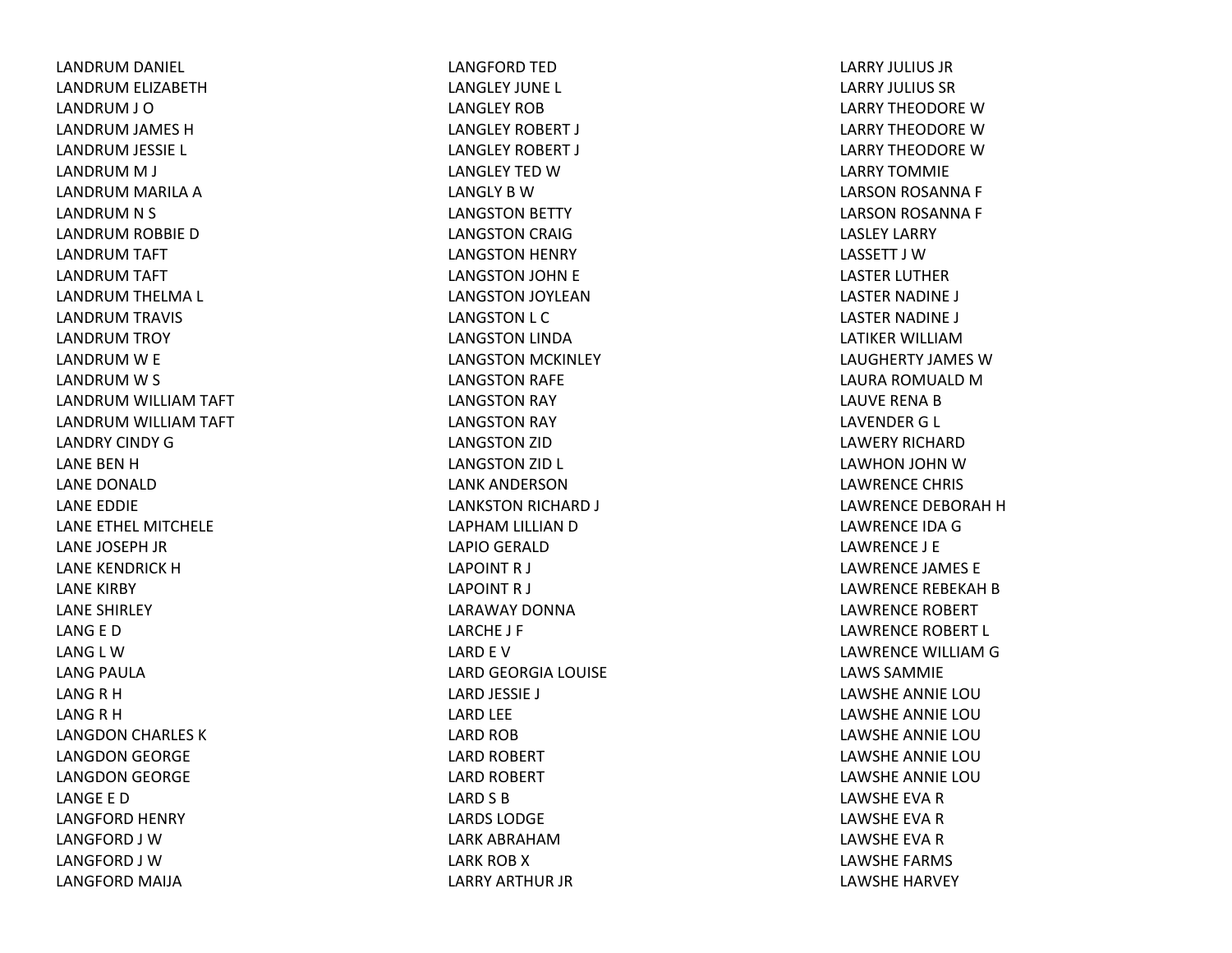LAWSHE V L SR LAWSHE W H LAWSHE W H LAWSHE W H JR LAWSONA E LAWSON CAROLYN LAWSON CURTIS WLAWSON FRANCES LAWSON J C LAWSON J C LAWSON J MLAWSON JAMES HLAWSON LORI LAWSON LUCY MAE LAWSON SHERRY J LAWSON WILLIE LAWYER LAURALAWYER VELMALAX GEORGE LAX GEORGE LAX JIMMIE LAXSON W MIKE LAXTON WILLIAMLAYER THOMAS B SR LAYTON DANE L LEACH C W LEACH CURTIS LEACH CURTS GLEACH DEBORAH L LEACH GEORGE LEACH GEORGE S LEACH GERALD LEACH GERALD LEACH HERMANLEACH JAMES C JRLEACH JAMES RLEACH MARK LEACH MARTHA J LEACH MARTINLEACH NANCY E

LEACH T W LEACH THOMAS WLEACHMAN ROBERT LEAGUE MARGARET LEAKE BRENT LEAL JULIALEAL LEONEL GLEAL MAMIELEAL MANUEL LEAL TONYALEARY JIMMIELEBANON HTNG CLUB LEDBETTER BOOSTER LEDBETTER DAVIDLEDBETTER E LEDBETTER J P LEDBETTER JOHNLEDBETTER JULIA P LEDBETTER KATHRYNLEDBETTER R LEDBETTER R E LEDBETTER R JR LEDBETTER ROE LEDEZMA MANUEL E LEDLOW CECIL LEDLOW EARNEST LEDLOW EARNEST LEDLOW ERNEST ALEDLOW JOHN LEDLOW MICHAEL F LEDLOW ROBERT LEDLOW V R LEDLOW V R LEDLOW VICTOR LEDLOW VICTOR LEDYARD HAMILTONLEEACLEE ADEL LEE ALBERTALEE ALBERTA

LEE ALBERTERLEE ANDRALEE ARISTERLEE BERNICE TRL LEE BETTY ALEE BILLY BLEE BILLY RLEE BOYD J LEE BREE JRLEE CARL LEE CARTERLEE CHERRY LEE CLAUDE LEE CORE LEE DAVID E LEE DAVIS LEE DONNALEE DURHAMLEE ELBERT LEE EULA MRS LEE GARRY LEE GERTRUDE LEE GERTRUDE LEE GILBERT LEE GROOVERLEE HENRY LEE HENRY CLEE IKE LEE J H RES LEE JAMES LUKE LEE JESSIE JAMES LEE JIMMY LEE JOE LEE JOE LEE JOE WILLIE LEE JOE XLEE JOHNLEE JOHN W LEE JOHNNIE LEE KAREN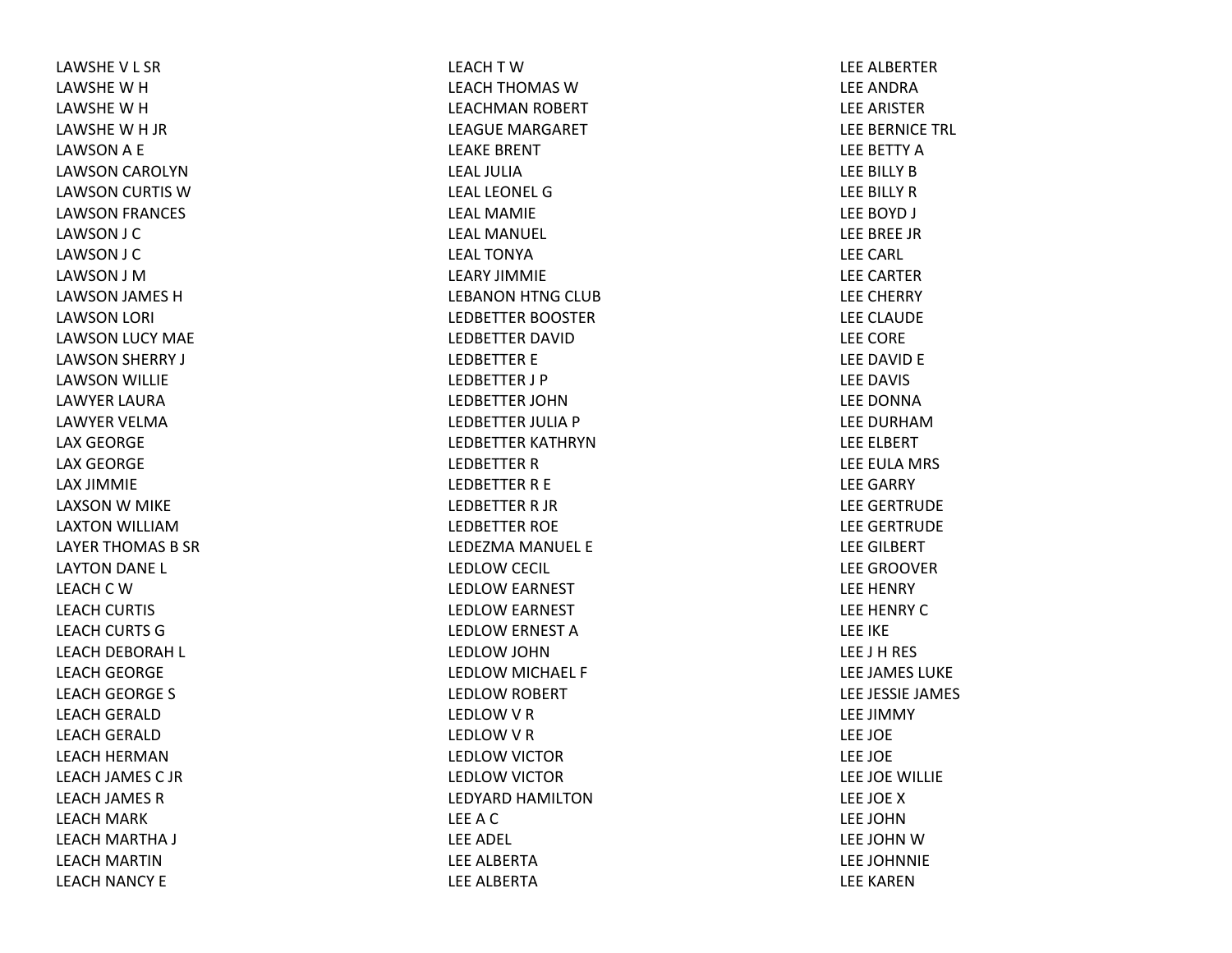LEE KATHERINE LEE KERRY DONLEE L ADEL LEE LARRY E LEE LUKE JAMES LEE MAE LENALEE MELISSALEE MICHAEL DLEE MRS LEONARDLEE ORALEE PATRICIA M LEE PATRICK R LEE PAUL LEE REBECCALEE REBECCALEE ROBERT E LEE ROBERT E JRLEE ROBERT SRLEE ROOSEVELT LEE ROSE MARY LEE RUBY LEE RUBY LEE RUBY LEE RUBY ANNLEE RUBY S LEE SHIRLEY L LEE SHIRONDA RENE LEE STANLEY NLEE TOMMY LEE VERNONLEEW E LEE WAYNE LEE WILL LEE WILL LEE WILLIAM H LEE WILLIAM P LEE WILLIAM P LEE WILLIE LEECH JAMES RLEEVY HENRY

LEEVY HENRY LEFLORE CEBELL LEFLORE CHARLES STANDFORDLEFLORE JOHNNIE LEE LEFLORE LESLIE LEFLORE NUNERLEFLORE SOLOMONLEGG JOHN JR LEGG KELLY ALEGG ROBERT WLEGGETT FRANKLEHMAN WILLIAM H LEHMAN WILLIAM H LEHNER GLENWOOD L LEIHR STEPHENLEIHR WALTER KLEISK JAMES CLEIST EUGENELEIST WILLIAM R LEIST WILLIAM R LEIST WILLIAM R JR LEIST WILLIELELOND GOAD LEMAY HENRY LEMON MILDRED BEARD LEMONS W R LENAPE PLTNLENAPE PLTNLENTSAHLEONARD JOE LEONARD LILLIE LEONARD WALTER TLEPARD JOHNLES CONSTRUCTION INC LESCHEC E LESHE CHARLES E LESTER NETTIE LESTER RICHARDLESTER SAMLESTER TOM

LESTER TOMLESTER TOMLESTER WILL LEVERETT MITCHELL PLEVERETT W C LEVERETT W C JR LEVEY JOHN WESLEY LEVIE EDDIE LEE LEVISON FATE LEVISON HATTIE LEVISON HATTIE LEE LEVISON JIMLEVISON JIMLEVISON LULA MLEVY H B LEVY HERBERT DLEVY JESSIELEVY JIMMIELEVY LINDA G LEVY MARGARET HLEVY MARGARET I LEVY MASSEY LEVY MASSEY LEVY MATTHEWLEVY SONNY LEVY SONNY LEVY STEPHENLEWALLEN JESSIE MLEWISAMLEWIS ABBIELEWIS ALTONLEWIS ANNIE LEE LEWISBQ LEWIS BENNIEQ LEWIS BILL LEWIS BOBBIE ANNLEWIS BOOKER T LEWIS BROS LEWIS BUSTERLEWIS BUSTER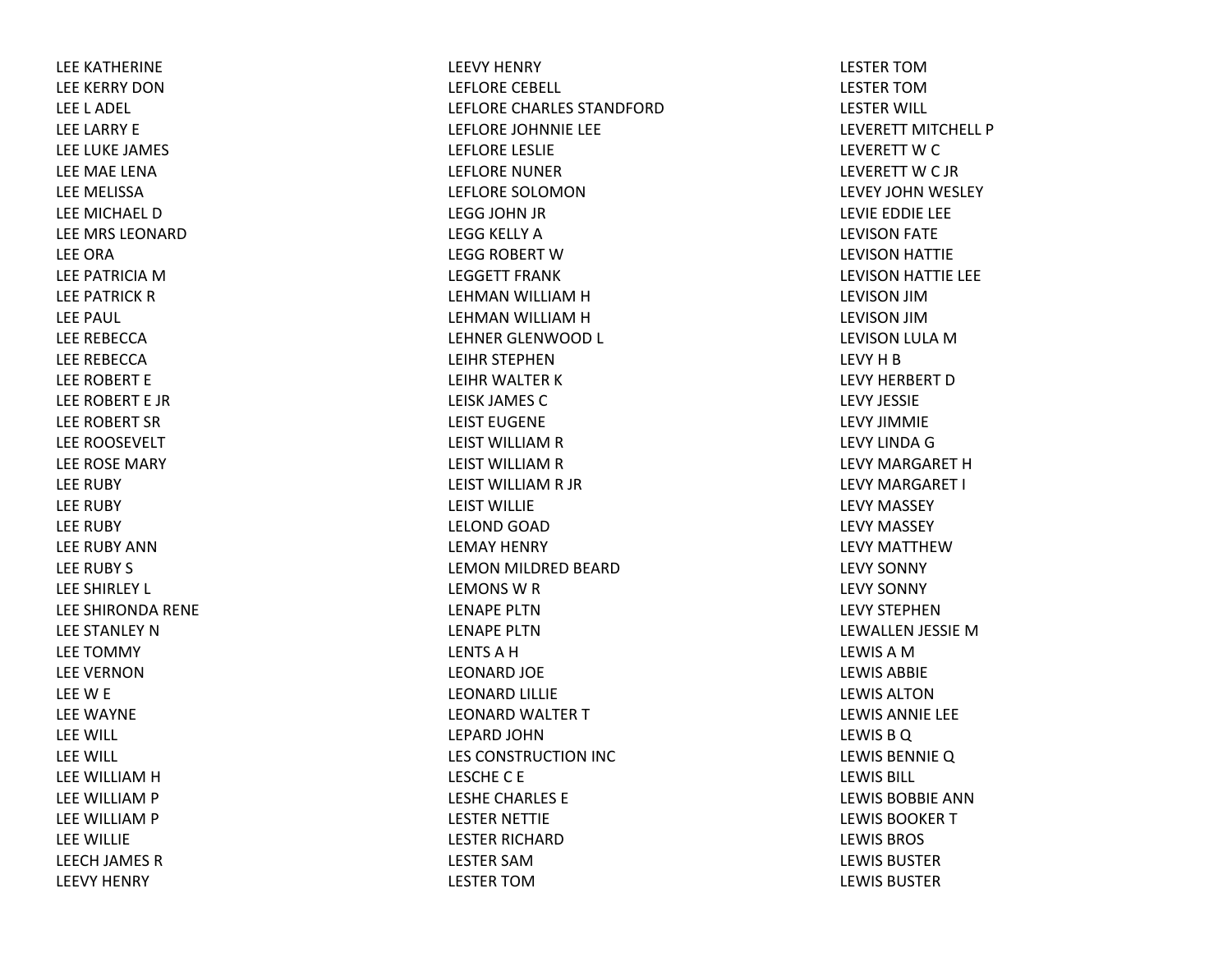LEWISC L LEWIS CARRIE MAE LEWIS CHARLIELEWIS CYNTHIA E LEWIS DALE E LEWIS DEBORAHLEWIS DORIS ALEWIS DORIS ALEWIS DWAYNE N LEWIS E DLEWIS EDLEWIS EDLEWIS EDDIELEWIS EDDIELEWIS ELSIELEWIS F CLEWIS GARNETTLEWIS GILES LEWISH J LEWIS HARVEYLEWIS HARVEYLEWIS HAZEL LEWIS HAZEL LEWIS HUBERTLEWIS J CLEWIS J HLEWIS J HLEWIS J RLEWIS JAMES LEWIS JAMES RLEWIS JANICE M LEWIS JERRY ALLENLEWIS JESSIELEWIS JESSIE B LEWIS JIMLEWIS JOELEWIS JOHNLEWIS JOHN L LEWIS JOSEPH F LEWIS K N

LEWIS KINGLEWIS KING JR LEWIS LEON L LEWIS LEVIELEWIS LINNIELEWIS LUELLENLEWIS LULERLEWIS LUTHERLEWIS MARGARET K LEWIS MARIELEWIS MARILYNLEWIS MARILYNLEWIS MARYLEWIS MARYLEWIS MARY I LEWIS MARY L LEWIS MARY L LEWIS MARY W LEWIS MARY WORTHLEWIS MATT T LEWIS MICAHLEWIS MIKELEWIS MILDRED P LEWIS MILES LEWIS MILES WLEWISNH JR LEWISORLEWIS PAUL CLEWIS PERCYLEWIS PHILLIPLEWIS REBECCALEWIS RITA S LEWIS ROBERTLEWIS ROBERT LEELEWIS ROBERT LEELEWIS RONALD D LEWIS RUTHIELEWIS SIMONLEWIS TAYLORLEWIS TOM

LEWIS TRENTLEWIS VIRGIELEWIS VIRGIL LEWIS WALTERLEWIS WALTER JR LEWIS WESLEYLEWIS WILLIE E LEWIS WILLIE E LEWIS WILLIE III LEWIS WILLIE JAMES LEWIS WILLIS LEXINGTON HDWE COLEXINGTON LUMBER LIBBETT DAVELIBBETT DAVELIBERTO BETTYE LIBERTO BETTYE BLIBERTO JOHN LIBERTO VINCENT LIBERTY CHAPEL CHLICHT WILLIAM F LICHTE SHANNONLIDDON& EDWARDS LIDDON J F LIDDON J F LIEBOLD WARREN J LIEST WILLIE R LIGE KATHERINE LIGHTCAP H B LIGHTSEY OLIVERLILES CECIL LILLY GEORGELILY GEORGELIMIT DUCK CLUBLINBERGER ADDIE BLINBERGER CALVINLINBERGER CAROLINE LINCOLN L J LINCOLN LODGE LINDIGRIN JOE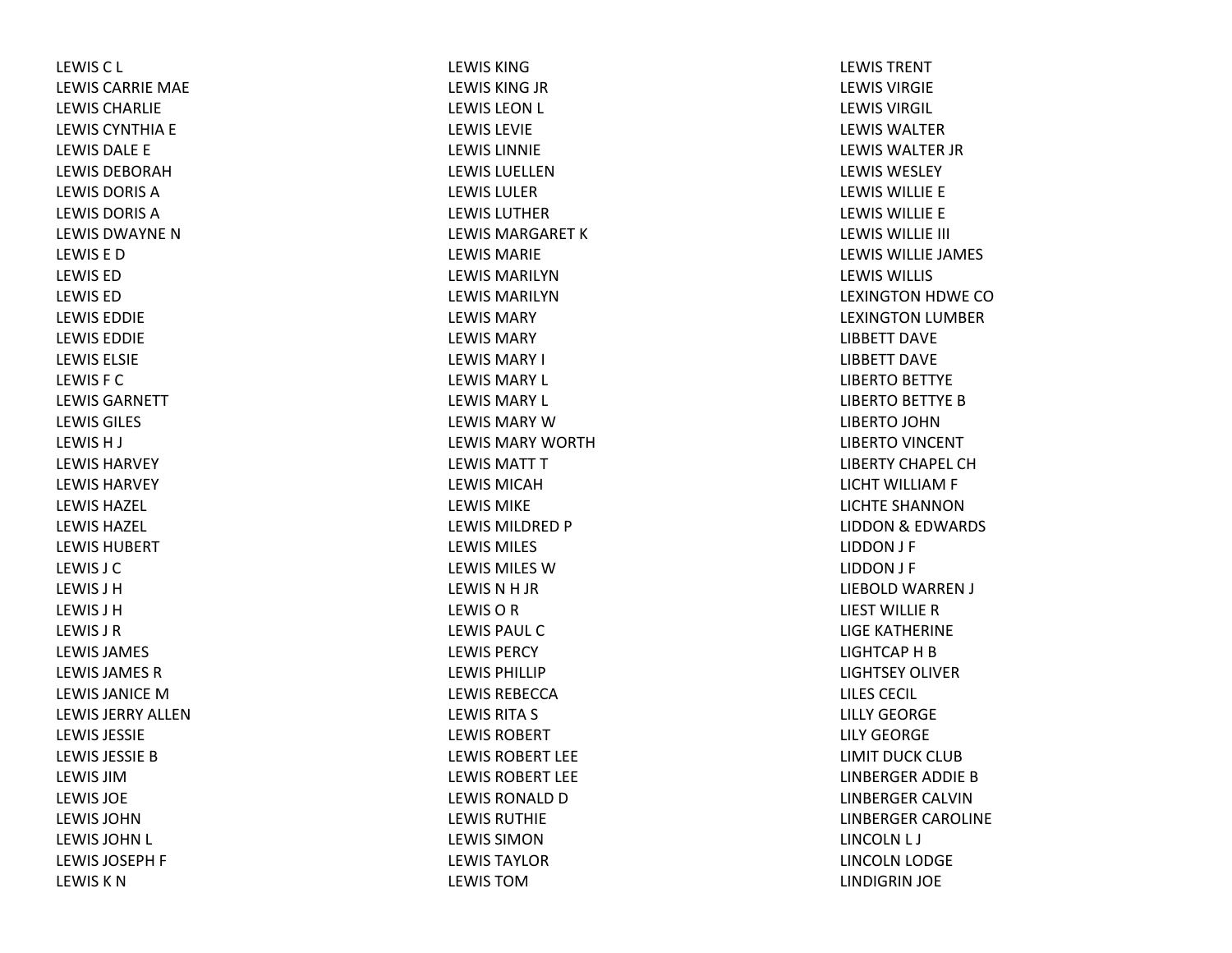LINDIGRIN JOE LINDLEY W H LINDSEY B GLINDSEY B J LINDSEY IDA L LINDSEY JOELINDSEY JOSEPHINELINDSEY LARRY LINDSEY LOULINDSEY W E LINDSEY WILL LINDSEY WILLIE L LINDSEY WILLIE LEE LINDSEY WILLIE LEE LINGEFELT RAYMONDLINK BILL LINK WILLIAM M JR LINWOD MERC COLINWOOD & VAUGHAN OFFICE LINWOOD EGG FARMLINWOOD GARAGE LINWOOD MERC COLINWOOD TEACH HOME LINWOOD WAREHOUSE LINWOOD WAREHOUSE LINWOOD WAREHOUSE LINWOOD WAREHOUSE LINWOOD WASHETERIA LINWOOD‐VAUGHANLIPSEY JEFF LIPSEY JIMLIPSEY MCARTHURLISTON MATTIE LISTON MATTIE LITNERY SYLVIA L LITTING DALE E LITTLE ALVIN CALVIN LITTLE CHARLES LITTLE CHARLES LITTLE CHARLES

LITTLE CROOKLITTLE CROOKLITTLE DANNY LITTLE ERNEST LITTLE JAMES LITTLE JAMES LITTLE JAMES L LITTLE JAMES L JRLITTLE JAMES L JRLITTLE JIMMY LEE LITTLE K DLITTLE LARRY E LITTLE LEROY LITTLE MARIE LITTLE MITCHELL LITTLE MYRALITTLE NATHANIEL LITTLE OLLIE LITTLE RIVER CAMP LITTLE ROSIE XLITTLE SAINTS CHURCHLITTLE SAMLITTLE SAMLITTLE W E LITTLE WADE LITTLE WALTERLITTLE WALTERLITTLE WALTER JEANLITTLE WILLIAMLITTLE WILLIE JAMES LITTLE YAZOO SPEEDWAY LITTLEJOHN C J LITTLEJOHN CARLLON LITTLEJOHN CLAYTON H LITTLEJOHN MAX LITTLETON BEN LITTLETON BEN LITTLETON BERRY LITTLETON BUNK LITTLETON FANNIE

LITTLETON GRACIE LITTLETON JAMES LITTLETON JERE LITTLETON JMS LITTLETON KING LITTLETON LARCIL LITTLETON MILNER LITTLETON SAMLITWIN S J LIVE OAK LANDSCAPE LIVERPOOL CHURCHLIVERPOOL CHURCHLIVESTOCK LIMITEDLIVINGSTON CHAS LIVINGSTON H WLIVINGSTON JAMES LIVINGSTON LINDA LIVINGSTON MACK LIZANS BILLYLLOYD CONNIE LLOYD JAMES LLOYD LORI L LLOYD MARGARET LLOYD MAT LLOYD PAUL GLLOYD RUTHA MAE LLOYD SHERRI A LLOYD TERESA LLOYD THOMAS E LLOYDS SERVICE STATIONLOBRED STANLEY K LOCK J S LOCKE J F LOCKE J S LOCKERT R CHANDLER LOCKET JOHNLOCKETT ROBERT LOCKETT ROGERLOCKHART LACEY LOCKHART WESLEY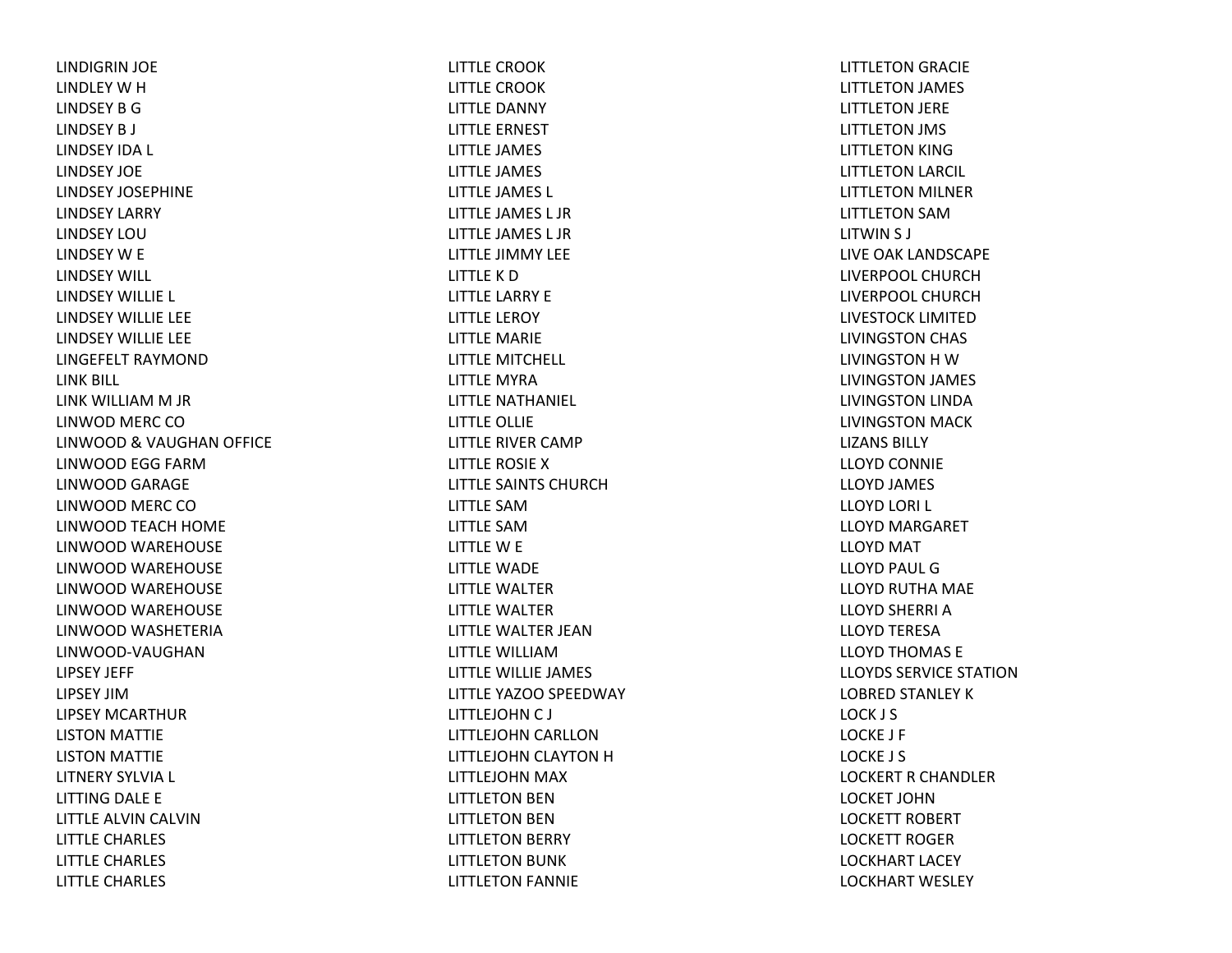LOCOSTE PAUL VLOCOSTE ROBERT L LODEN CHARLES DLODEN CHARLES DLOFLIN H C LOFLIN J C LOFLIN SAND & GRAVEL LOFSTRON MRS S G LOFTIN AND WOODARD LOFTIN JAMES LOFTIN MIKE J LOFTON EDDIE LOFTON FRANK KLOFTON IKE LOFTON J C LOFTON J C LOFTON JAMES LOG CHARLES LOGAN CHARLIE JR LOGAN CHRISTY L LOGAN CLARENCE L LOGAN ELISHA MLOGAN FANNIE LOGAN G B LOGAN GEORGE LEON LOGAN H S LOGAN J MLOGAN JAMES LOGAN JAMES ROY LOGAN JAN LOGAN JOHN LOGAN JOHNNY JR LOGAN LEON LOGAN LEON LOGAN LEWIS LOGAN LOUISE LOGAN LYN LOGAN MARVIN LOGAN MELVIN LOGAN MINNIE LOU

LOGAN MRS LOUIS LOGANO P LOGAN PETE LOGAN S H LOGAN STEVE LOGAN TOMMY CLOGAN W K LOGAN W M LOGAN WADE LOGAN WILLIAM M LOGAN WILLIE LOGAN WILLIE LOGAN WILLIS XLOGGINSACLOGUE CHARLES LOGUE DAVID W LOGUE MICHAEL LOGUE MICHAEL TLOLLEY WILLIAM C LOMAX HENRY J LOMAX ROBERTALONBERGER CALVINLONBERGER CALVINLONBERGER JAMES E LONBERGER ROBERT LONDIN EDWARD LONDON ED LONDON EDDIE LONDON EDWIN LONG ANNA LONG CURTIS WLONG DONALD CRAFT LONG GARY DEANLONG GARY DEANLONG IVY LONG JIMMY LONG JOSEPHINE NLONG LILLYE CLONG LINDA LONG O B

LONG S J LONG TED LONGEST LEIGHLONGEST ROBERT MLONGSTREET CARLALONZO CATHERINE LOOMAN STANLEY LORAC SERVICE COLORRY WILLIELOST TOM HTNG CLB LOST TOM HUNTING CLOTT CECIL WLOTT D P JR LOTT F DAVIDLOTT JOHN T LOTT ROBERT WLOTT RONALD W LOTTA HOME INC LOUDER R T LOUGHERY CHRIS LOUIET L LOUIE TOMMIE LEE LOUIS ESLIELOUIS JOELOUIS LEOMIALOUIS LEOMIALOUIS LEOMIALOUISE AIRPORT COMLOUISE CONSTRUCTION COLOUISE HUNT CLUBLOUISE SOUT CAMPLOVE BARBARALOVE CARRIE BLOVE CARRIE L LOVE CARRIE L LOVE CHRISTI APRIL LOVE EARLENE LOVE EDDIE GLOVE ESTELLE LOVE ESTELLE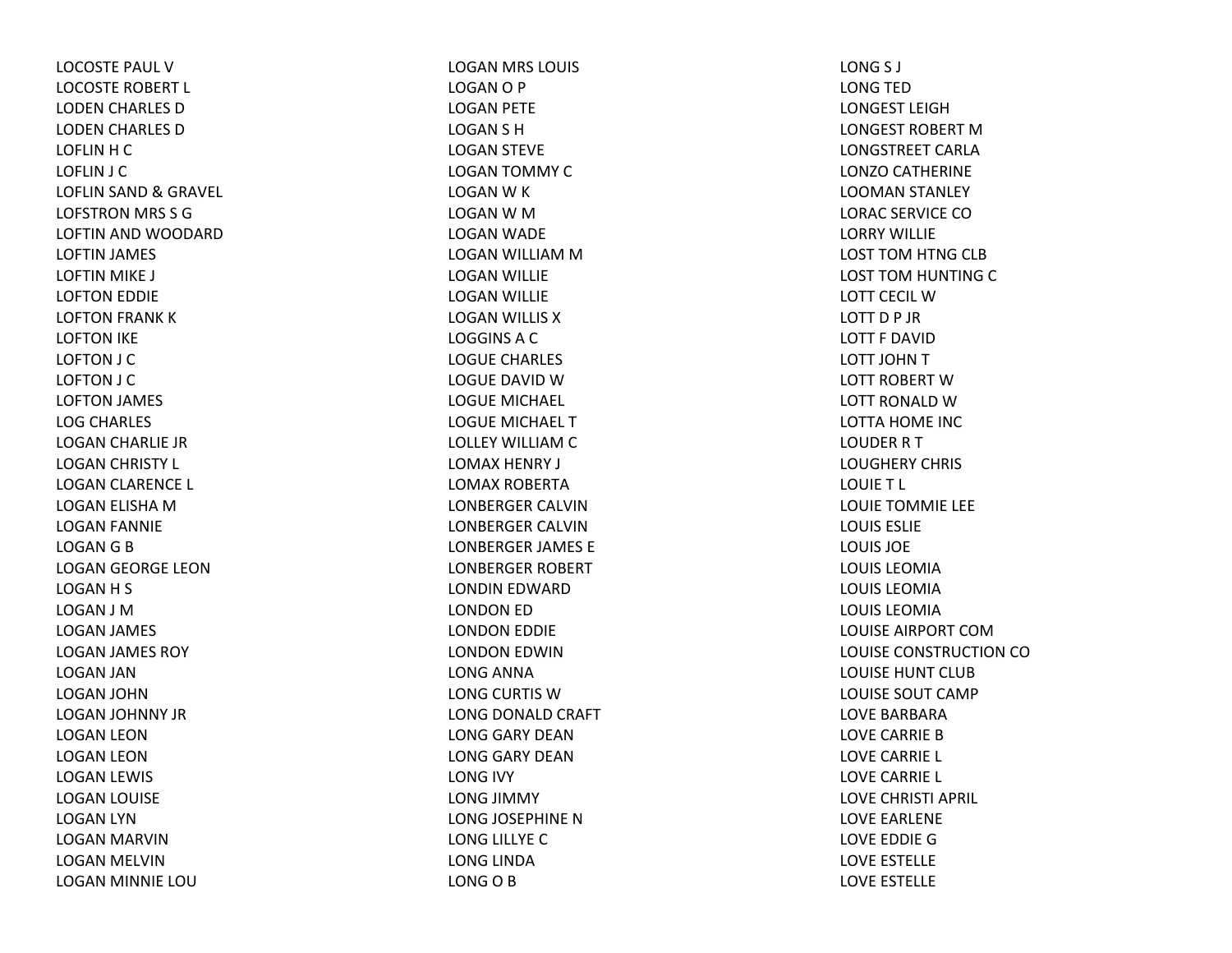LOVE FRANKLOVEGHLOVE GEORGIALOVE H M LOVE H M LOVE JAMES LOVE JAMES LOVE LAMARLOVE LORETTALOVE MARIE LOVE ROBBIE LEE JRLOVE SAMMY LOVE SAMPLE CO INC LOVE SHIRLEY LOVE TIMOTHY LOVE TOMLOVE W R LOVE WILLIAMLOVE WILLIE LOVELACE CHRIS LOVELACE LONNIE LOVELACE TOMILYNLOVEN CINDY GLOVERN FRANK TLOVETHEL NOEL LOVETT DIANALOVETT JOE JRLOVETT KENNETHLOVETT OWENLOVETT RUFUS LOVETT TOM B LOVETT TOM B LOVING JIMLOVING JIMLOVORN J B LOVORN J B LOVORN JESSI E L LOWE CAROL YLOWE DAMON C LOWE DICK

LOWE DONLOWE DOWLOWE GEORGE LOWE HARRISONLOWE JAMES LOWE LEANGELA W LOWE LUTHER BROWNLOWE WILLIAM A LOWELL AERIAL SERVLOWELLS FLYING SERV LOWER MISS SURVEY LOWERY ALBERT LOWERY BERTRANDLOWERY BOBLOWERY BOBBY LOWERY CHARLIELOWERY DAVID LAMAR LOWERY ELMER L JR LOWERY EMILY LOWERY FRANCELOWERY HARRY LOWERY HARVEY LOWERY HOPELOWERY JIMLOWERY JIMLOWERY JOE V LOWERY LANCELOWERY LAURA J LOWERY LEONLOWERY LORI LOWERY MABRY LOWERY MABRY LOWERY MARCUS LOWERY PETE A LOWERY RICHARDLOWERY ROBERT LOWERY ROBERT JRLOWERY ROSA B LOWERY RUBENLOWERY VIRGIE ANN

LOWERY VIRGIE L LOWERY WALTER LEE LOWERY WILLIAM A LOWRY K D LOYA MARY MICHELLE LOYD MARK LOYD MORGAN E LOYD OZZIE LOYD RALPHLUBY BOBLUBY EFFIE R LUBY FRANKLUBY J F JRLUBY J RLUBY JAMES PLUBY LEWIS LUBY MRS T P SRLUBY PAUL LUBY R V SR LUBY R VIRGIL LUBY TIMLUBY WENNON L LUCAS EARLY M JR LUCAS FREDLUCAS STEVEN W LUCAS TILLIELUCKETT ANDERSONLUCKETT ANDREWLUCKETT BEATRICELUCKETT BILLY LUCKETT DANLUCKETT DAN JR LUCKETT DANIEL CLUCKETT DELISALUCKETT DVIDLUCKETT EARNESTINELUCKETT ETHEL BLUCKETT HENRY LUCKETT JACKLUCKETT JACKIE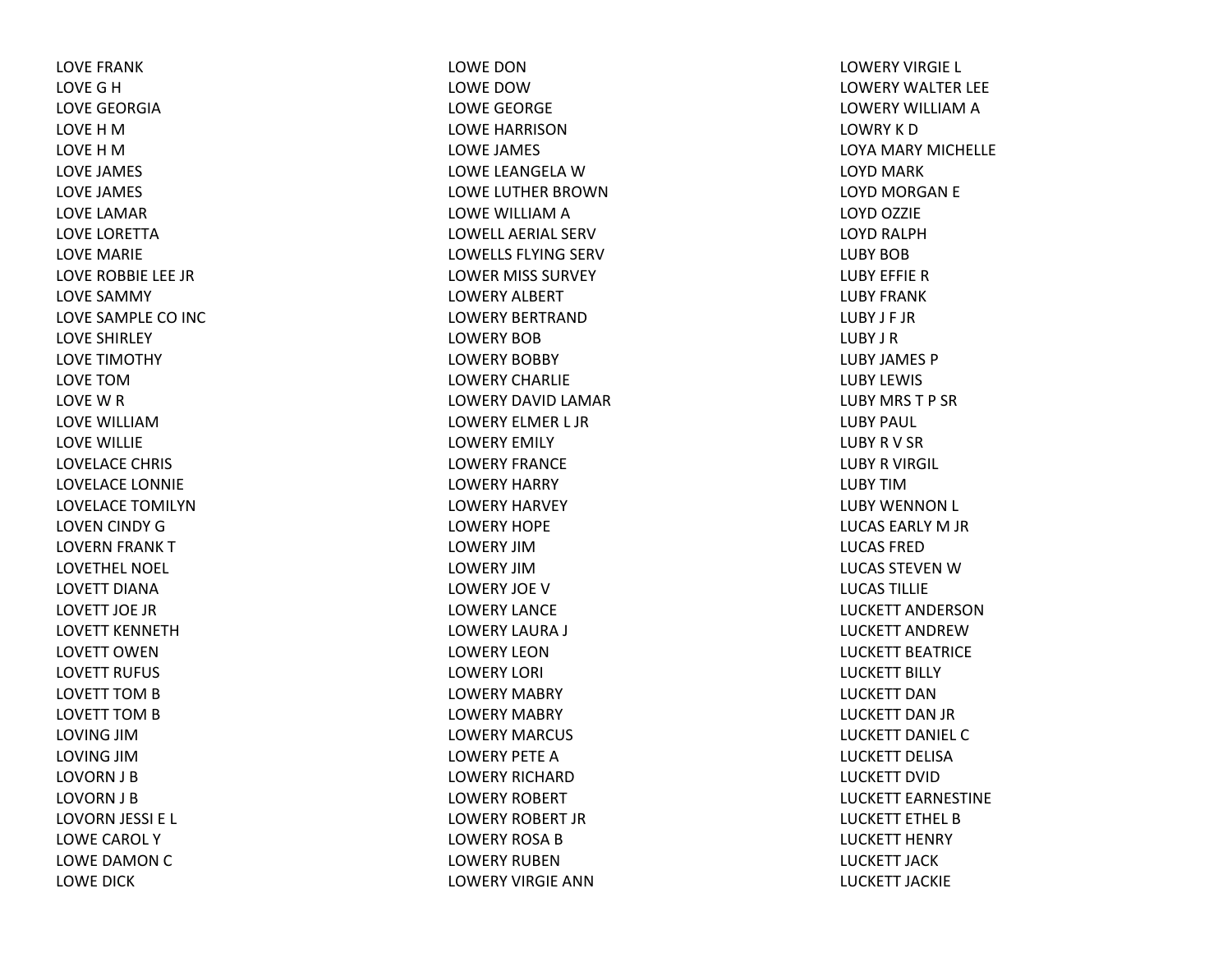LUCKETT JAMES LUCKETT JAMES HLUCKETT JOELUCKETT JOELUCKETT LOUELLALUCKETT MANDY LUCKETT MATTIELUCKETT MATTIELUCKETT MATTIELUCKETT PATRICIALUCKETT RICHMANLUCKETT RICHMANLUCKETT RICHMONDLUCKETT ROBERT LUCKETT RODNEY LUCKETT TOMMY LUCKEY ROWLANDLUDEN HARRISON LUEKRING NORMANLUGENBELL RANDY A LUHR BRO INC LUKE CHRIS L LUKE JAMES LUKE JAMES F LUKE JAMES I JRLUKE JOHN T LUKE RANDY LUKE SAMMY LUKE SAMMY JRLUKE WALLACE LUKER TERESA LYNNLUMADLUMPKIN BOBBY EARL LUMPKIN CATHERINE LUMPKIN JESSIE LUMPKIN JESSIE LUMPKIN JEWEL MAE LUMPKIN MATTIE LUMPKIN SEDERA LUMPKIN TERRELL

LUMPKIN WILLIE MAE LUMPKIN WILLIE MAE LUNCEFORD CALVINLUNCEFORD RICHARD CLUNDON JUANITA LUNDYC E LUNDY C E LUNDY JAMES WLUNDY SUE F LUNGRIN CHANCE LUNGRIN CHANCE WAYNE LUNGRIN CHARLIE LUNGRIN CHARLIE E JR LUNGRIN MAILAN LUNGRIN PAUL M JR LUNGRIN PAULINE LUNGRIN RAY SR LUNGRIN ROBERT NLUNGRIN THOMAS R JR LUNKIN JOHN LUNSFORD DAN R LUSE DONNY RLUSE LINDA F LUSE MARGARET LUSE MARGARET TLUSE RUTH MAE LUSKRKLUSK W A LUSTER ROBERT LUSTER WILL BLUTER FRANLUTER WOODY LUTES CONST COLUTON DAVE LUTON MARY LUTZ J STEPHENLYLES ALVINLYLES GEORGE W LYLES MONICA L LYLES WILLIAM ED

LYLON LESTER L LYNCH JAMES DLYNCH MATT LYNCH MAUDE HLYND EDWARD E LYON GERALD LYON LESTER L LYONS D W LYONS KATHERINE M LYONS KENNETH C LYONS L CLYONS LARRY J LYONS LARRY J LYONS S WLYONS WILLIEM& F PLTG CO M& F WELL SERVICE M& J FARMS M&R SOUTHLANDM&W CONST CO M&W CONST CO M AND S ELECTRIC SERV M F P CAMP MABREY BILL MABRY BILL MABRY EMMAMABRY LUTHERMABRY LUTHERMABRY PETERMABRY WILLIAM R MABRY ZINNIEMABUS KAYMABUS MYRTIS MACABEY GUS MACADAMS JACKMACK ADELIA D MACK ADELIA D MACK ANNIE MACK ANNIE MACK CARRIE LEE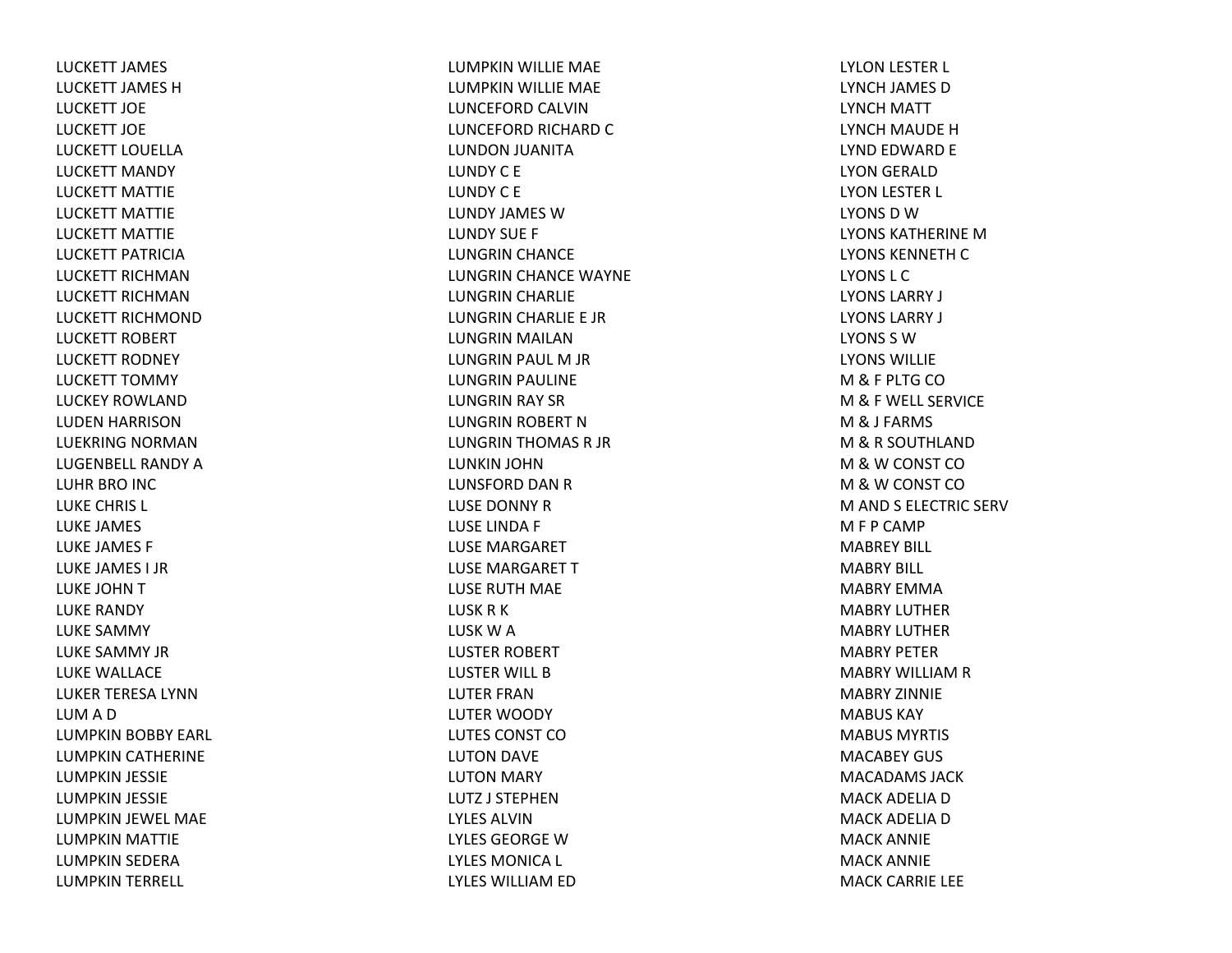MACK CHARLES MACK EDDIE MACK GEORGE MACK GEORGE MACK GRACIE P MACK J CMACK JIMMACK LEOLAMACK LOVIE L MACK O D MACK RICHARDMACK ROBERT MACK WILLIAMMACKAY FIONAMACKE DIANE DMACON LAKE FARMS MACRONALD FLORENCE MADDELA ESTHER R MADDEN STERLING MADDOX TOMMADDOX WANDA LEWIS MADDUX ROBERT F MADISON CO DAIRY MADISON ELIZABETH MADISON ELIZABETH MADISON JAMES WMADISON RONNIE JR MADISON WILLIE L MADSEN MICHAEL D MAFHAHI GAFFER MMAGEE GERALD B MAGEE HUEY PMAGERS H MMAGERS H M SCHOOL MAGERS L GMAGERS L GMAGERS MARY BMAGLIOCCO JOHN C MAGNOLIA READY MIX MAGNOLIA TOWING

MAGRUDER EDMAGRUDER WILL MAHANEY WILLIAM E MAHARREY HOUSTON CONST COMAHOME EDMAHOME ROOSEVELT MAHONE EDDIE MAHONE JOHNNY JRMAHONE ROBERT MAHONE TOMMAHONE TOMMAHONEY JOHN A MAISON WILLIE MAJESTIC LOUNGE MAJORS FRANCES MAJORS HESTER MMAJORS LAMARMAJORS MARY BMAJORS MORRIS MAJORS MORRIS MAJORS MORRIS MALLARD CHASERS HTNG CLUB MALLETT A J MALLETT DOROTHY L MALLETT J CMALLETT JANUARY CMALLETT R DMALLETT R DMALLETT W E MALLEY PHILIP WMALONE AARONMALONE AZALEA R MALONE AZALEE RMALONE BOBBIE CMALONE CHARLES MALONE DANIEL FLOYDMALONE DANIEL L MALONE E OMALONE EVERETTE MALONE FLOYD

MALONE FLOYDMALONE FRANCES L MALONE GEORGE MALONE GEORGE MALONE GERALD J MALONE HELEN KIMBLE MALONE HILTONMALONE HOWARDMALONE HOWARD A ‐ ESTATE MALONE HOWARD MRS MALONE J PMALONE J WMALONE J WMALONE JAMES MALONE JAMES MALONE JOSEPHINE MALONE KATHERINE MALONE LAWRENCE JRMALONE M A TRL MALONE MARGARETTE MALONE MARY MALONE MARY MALONE N WMALONE NORMAN D MALONE SARAMALONE SARAHMALONE STEVE MALONE STEVE MALONE VERLIE MALONE VERLIE MALONE W E JR MALONE WILL MALONEY BROS MALONEY FARMS MALONEY WILLIAM CLYDE MALOUF CONSTRUCTION COMALOY FREDMALOY ROBERT WMALT CHARLES AMANCINI JULIUS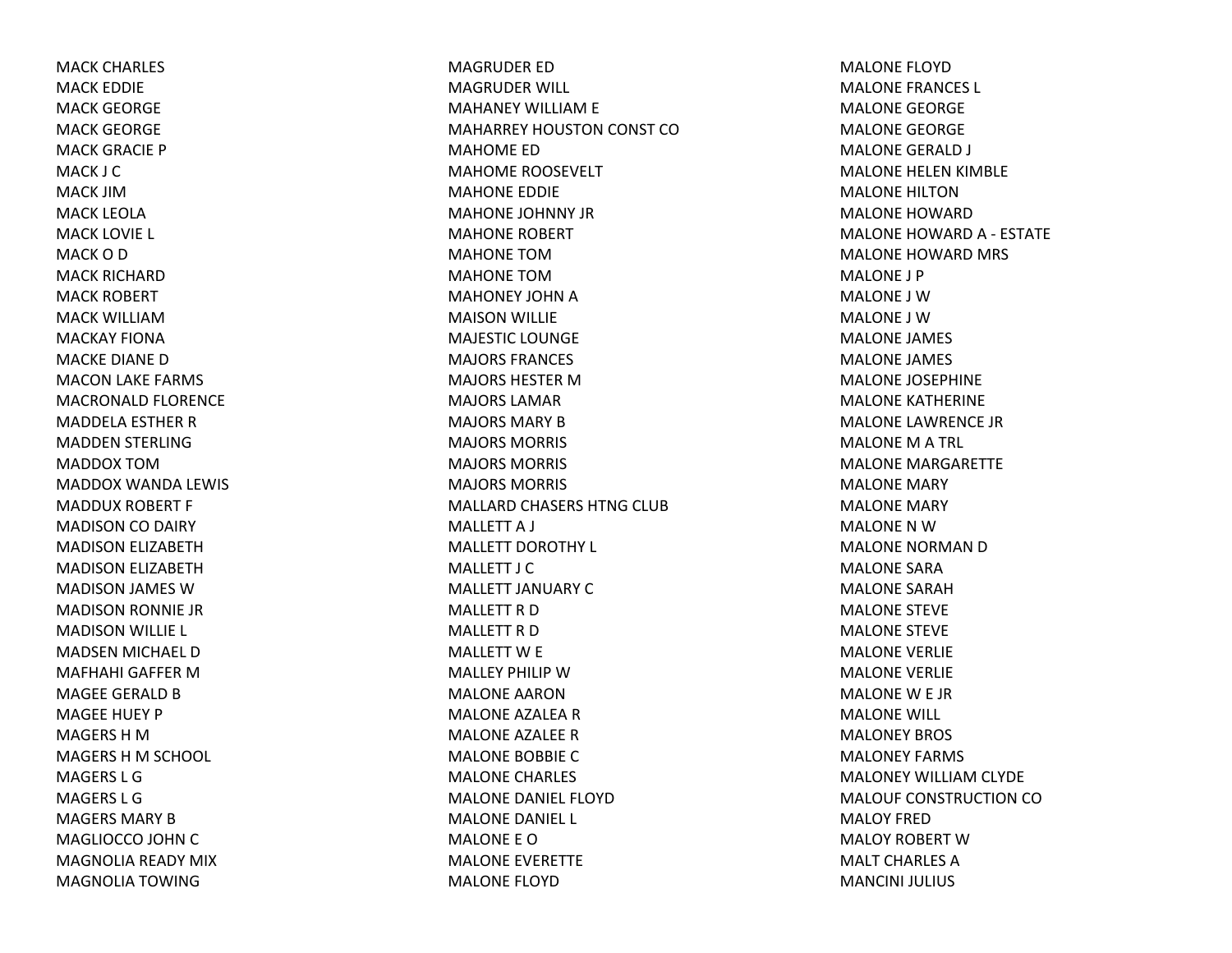MANCINI JULIUS JRMANESS DEBBIEMANGRUM CARL DMANGRUM PHILLIP MANGRUM SAM TMANGUM DENNIS MANGUM ELLIS MANN BILL MANNC P MANNC P MANNCWMANN E A MANN E A MANN JUDITH L MANN MILDRED MANN MRS ALBERT P MANN S J MANN SHELBY III MANNT J MANN WILTON MANNESS HENRIETTEMANNING CHARLIE MANNING GEORGE S MANNING HAROLD MANNING J C MANNING JESSIE MANNING ORA MANNING RAY MANNING ROBERT MANNING SALLY MANNING VEO JR MANNINGYTMANNING ZACK MANNS RESTURANTMANORA S MANOR ANGELIC DMANOR ARCHIE MANOR ARCHIE MANOR ARCHIE S & SONS MANOR BETTY

MANOR DARLEENMANOR DOT J MANOR E S MANOR EVA ROSE MANOR EVA ROSE MANOR GLADYS MANOR J C MANOR J NMANOR JOHN E MANOR JOHN S MANOR JOHN S JR MANOR KENNETH LEE MANOR LESTER MANOR LINDA G MANOR LOUIE MANOR MRS DEWEY MANOR O E MANOR O E MANOR RUSTY MANOR SANDERS MANORTGMANOR TOMMANOR WILLIE MANROSS BRENDA M MANSEIL JAMES O MANSEILL JAMESMANSEILL JAMES JRMANSEILL JAMES O MANSEILL PATRICIA A MANSFIELD L S MANSIELL JERRYMANSOR TONY G MANSSILL JAMES O MANUS B S MANUS MARY C MANUS PAULA KAY MAPLE JAMES J MAPLE JOHNNIE JRMAPLE JOHNNIE SRMAPLES JOHNNIER

MAR KIR RANCHMAR KIR RANCHMARANTO HDWE STORE MARANTO HDWE STORE MARBERRY BILLY MARBERRY BILLY MARBERRY NANCY MARBLE CYRUS MARCH J WMARCH JAMES MARCH JAMES MARCH LULA MARCH W C MARCH W C MARCH WASH MARCH WILLIE E MARDIS MORGANMARGOLIS ALICE A MARKS ELSIE U MARKS SAMMARKS STANLEYMARKUM J D MARLEY HARVIE E MARLEY JAMES AMARLEY JAMES AMARLOW LOUANNA WMARLOW PAULETTE MARQUEZ HMMARQUIS L Q MARROW TOMMIE MARSALES J RMARSALES J RMARSH BOB MARSH RANDY MARSH ROBERT MARSHALH E MARSHALL ANNIEMARSHALL BILBOMARSHALL CHESTERMARSHALL CLARICE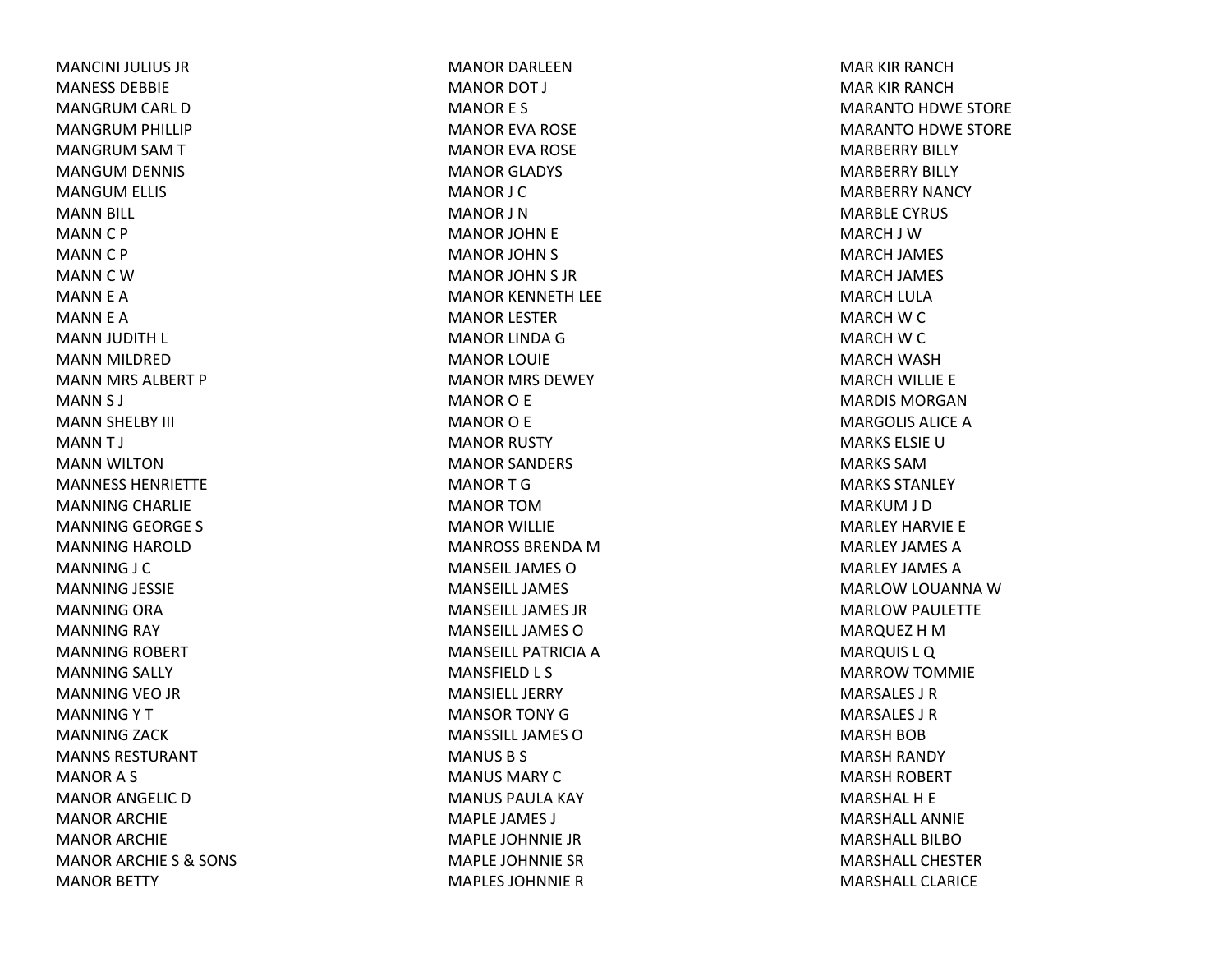MARSHALL CLAUDEMARSHALL DOROTHY A MARSHALL E L MARSHALL ELMER L MARSHALL FRANKMARSHALL GRANDERSONMARSHALL H ALAN MARSHALL H O MARSHALL H O MARSHALL H O MARSHALL HARBERTMARSHALL HENRYMARSHALL HOMERMARSHALL IRWINMARSHALL J J MARSHALL J L MARSHALL JAMES W MARSHALL JERALDMARSHALL JO ANN MARSHALL JOE ANNAMARSHALL JOHN AND HOPE MARSHALL JOHN L JR MARSHALL KRISTIEMARSHALL L CMARSHALL LARRY JRMARSHALL LARRY S JRMARSHALL LOUISE C MARSHALL MELISSAMARSHALL NATHANIEL MARSHALL NEAL MARSHALLOZMARSHALLOZMARSHALL PARALEEMARSHALL TANNER D MARSHALL WINZELL MARSON CONST COMART ROBERT S MARTIN ALMA MARTIN ALMA MARTIN AMCO SV ST

MARTIN ANDY MARTIN ARNIE MARTIN ARNIE J MARTIN ARNIE KMARTIN B A MARTIN BILL L MARTIN BILLY WMARTIN BRYAN MARTIN C B MARTIN C E MARTIN C J MARTIN C M MARTIN C M MARTIN CANDACE MARTIN CATHERINE MARTIN CESAR MARTIN CHRIS AMARTIN CHRISTINE HMARTIN D KEITH MARTIN DENIECE HMARTIN DICKIE MARTIN DONALD GMARTIN DONNIE GMARTIN E E MARTIN E S MARTIN E WMARTIN E WMARTIN ELIJAH MARTIN ELIZABETH DMARTIN ELLA MAE MARTIN EMMITT MARTIN EMMITT MARTIN ERNEST MARTIN ESTELLA MARTIN ESTER MARTIN EULA DMARTIN EWING CONS MARTIN F MMARTIN FARM CAMP MARTIN FARMS CAMP MARTIN FREDDIE HMARTIN G M MARTIN G R MARTIN GEORGE JR MARTIN H R MARTIN H S MARTIN HARLEY RMARTIN HAROLD MARTIN HARRY L MARTIN HATTIE MARTIN HATTIE MARTIN HUGH GARNETT MARTIN J C MARTIN J F MARTIN J WMARTIN JAKE MARTIN JAMES MARTIN JAMES MARTIN JAMES AMARTIN JAMES DMARTIN JAMES F MARTIN JAMES F MARTIN JAMES HUGH MARTIN JAMES L MARTIN JAMES L MARTIN JANICE MARTIN JEAN E MARTIN JEANETTE MARTIN JEFFERY MARTIN JERRY MARTIN JIMMY L MARTIN JOHN MARTIN JOHNNIE MARTIN JOHNNY MARTIN L J MARTIN L WMARTIN LARRY HMARTIN LOUIS J MARTIN LOUIS J JR MARTIN LUBERTA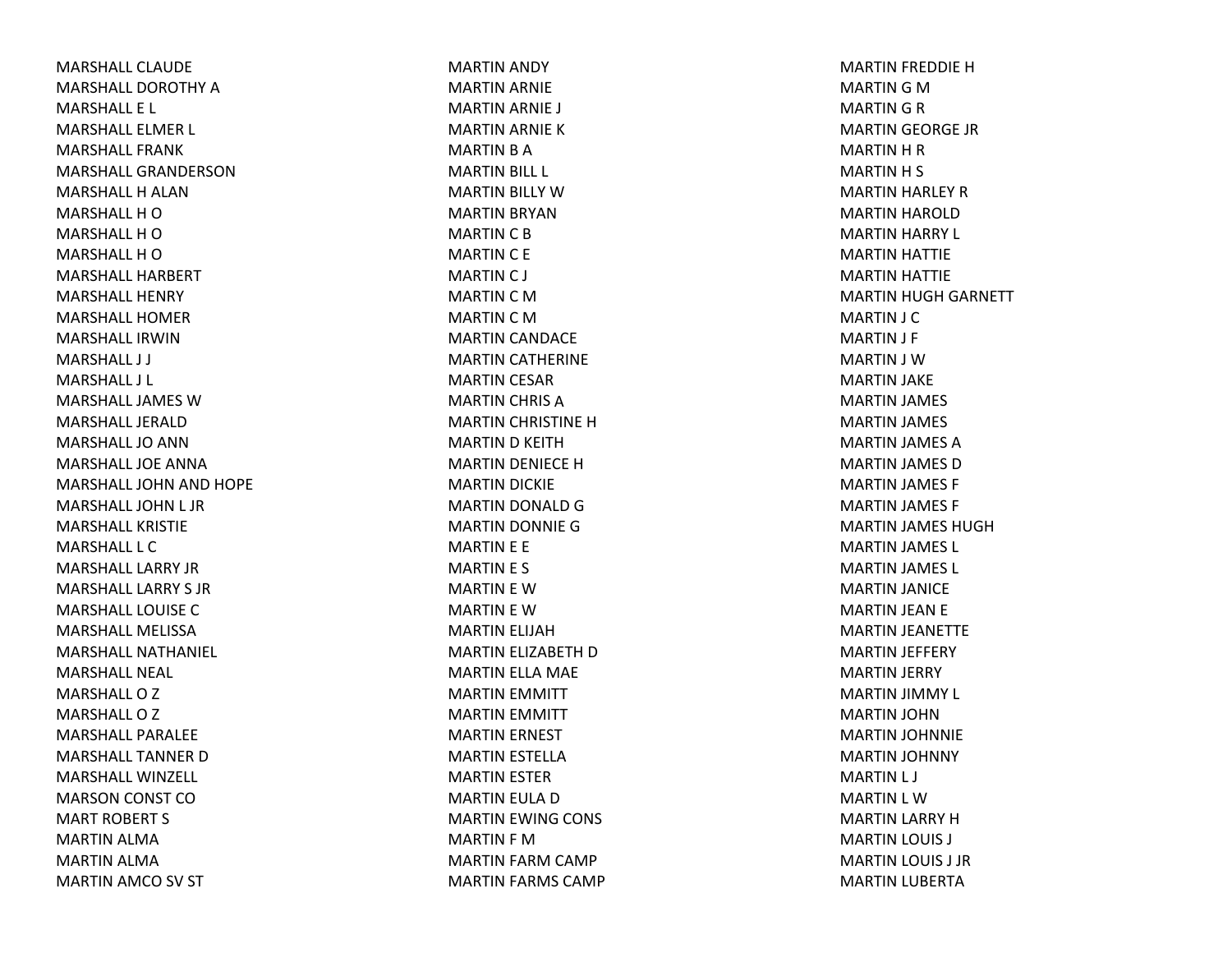MARTIN LUBERTA MARTIN LUCIUS MARTIN LUCIUS E MARTIN M E MARTIN M E MARTIN MARCUS MARTIN MARCUS MARTIN MELVIN MARTIN MIKE MARTIN MILDRED NMARTIN MILDRED NMARTIN MINNIE MARTIN MITCHELL MARTIN MITCHELL MARTIN MOSE MARTIN MRS C E MARTIN MRS JOHN L MARTIN NELLIE MISS MARTIN OSCAR MARTIN P F MARTIN PATSY J MARTIN PEARL MARTIN R E MARTIN RAIFORD GMARTIN ROBERT MARTIN ROBERT CMARTIN ROBERT E MARTIN ROBERT PAUL MARTIN ROBERT S MARTIN ROSIE MARTIN ROSIE MARTIN RUTHEL MARTIN SAMMARTIN SARAH MARTIN SUSIE S MARTIN TAMARA MMARTIN TAMMY MMARTIN THOMAS MARTIN THOMAS MARTIN THOMAS L JR

MARTIN TINA MMARTIN TINA TMARTIN TOMMARTIN VAIDEN MARTIN W C MARTIN W C MARTIN W F MARTIN W P MARTIN W P MARTIN W T MARTIN W W MARTIN WALTER MARTIN WALTER I MARTIN WILLIAM P MARTIN WILLIAMTMARTIN WILLIAMT JRMARTIN WILLIAMS MARTIN WILLIE MARTIN WILLIE JR MARTIN ZEPTIE MARTIN ZEPTIE MARTINEZ DELVINMARTINEZ MARTINMARY APPL SER CENMASH ROBERT MASON ALKTHA MASON ANNIE L MASON ANNIE L MASON ARTHUR MASON ARTHUR MASON CHARLES WMASON ED MASON ELSIE MASON JAMES MASON JAMES MASON JESSIE MASON KENWASKI MASON LUEVEE MASON LURUTHA MASON MAE

MASON ROBERT MASON WALTER MASSEY BOBBY RMASSEY BRUCE T MASSEY FERGUSONMASSEY FRANK E MASSEY GOLDIE M MASSEY JOHN E SR MASSEY L WMASSEY L W JR MASSEY MICHAEL RMASTON MICHAEL S MATHENY L DMATHENY OBIE CARROLL MATHES HARVEY O JR MATHES JESSE JRMATHES JOHN E MATHESON JOHN KMATHEWSC P MATHEWS CHARLIEMATHEWS CLIFFORDMATHEWS DAVIDMATHEWS DORIS MATHEWS DURWOODMATHEWS GEORGEMATHEWS GEORGE W MATHEWS HOMERMATHEWS MARY EMMAMATHEWS MILLIEMATHEWS ROSIEMATHEWS ROSIEMATHIOUS GERALDINEMATHIOUS GERALDINEMATHIS B J MATHIS BILL MATHIS BRUCE L MATHIS E A JR MATHIS E A SR MATHIS ELBERTMATHIS HARVEY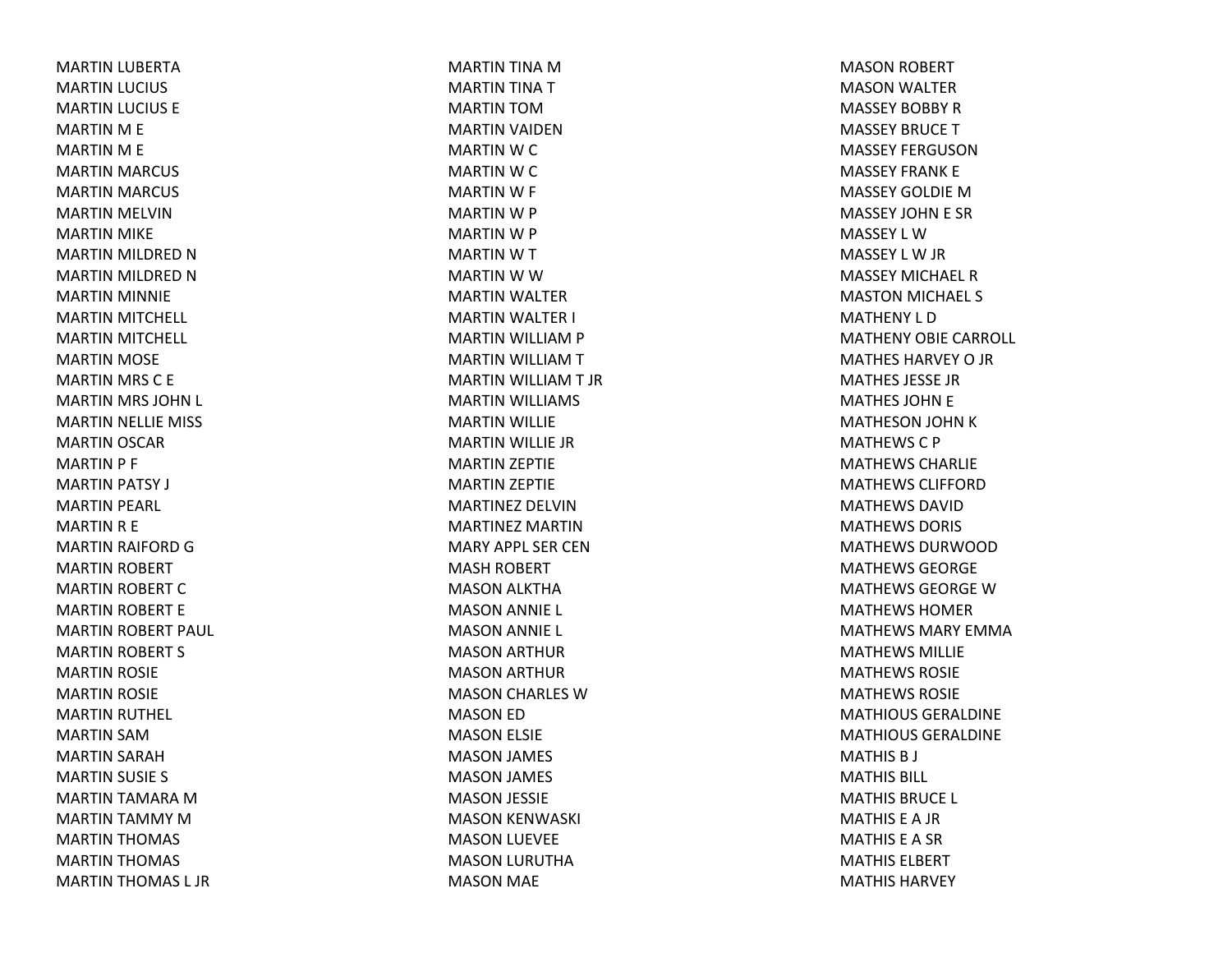MATHIS HARVEYMATHIS JIMMATHIS KENNETH RAY MATHIS LUTHER E MATHIS MARVIN D MATHIS MIKEMATHIS ROBERTMATHIS ROBERT M MATHIS STONEY B MATHIS W B MATHIS WILLIAM A MATHREW DANNY RMATLOCK A SHIRLEY MATLOCK J OMATLOCK SAM C MATLOCK SANDRA E MATTHEWS BRITTMATTHEWS BUBBA W MATTHEWS CHARLIE B MATTHEWS DAVIS J MATTHEWS DONNA L MATTHEWS DURWOODMATTHEWS H W MATTHEWS HARVEYMATTHEWS MRS JAMES HMATTHEWS RANDY PMATTHEWS RANDY PMATTOX GEORGIAMAUGHAN ROBERT E MAUGHON GARY P MAUK CHARLENE MMAUK CHARLES BMAUK CLARA K MAUK KIRK AMAULDIN C C MAULDINCC JRMAULDIN D O MAULDIN IRA MAULDIN IRA MAULDIN JACK K

MAUSETH STEVEN J MAWOD MERWAN C MAXEY ARTIMESEMAXEY GERALDMAXWELL CLIFTON C MAXWELL JERALDMAY& SIMMS CAMP MAY ALICE F MAY ALLEN C MAYC L MAY E MMAY GASTON T MAY GASTON T MAY HAROLD M MAY L J MAY LEEMAY PHYLLIS JOANNMAYRCMAYRGMAY S EARL MAY SHIRLEY MAY WALTER RAY MAY WALTER RAY MAYARS LAMARMAYBERRY EASTLANDMAYBERRY JACKIE S MAYBERRY JOHNMAYBERRY LAWRENCEMAYBERRY MAXINE J MAYBERRY MRS VAN S MAYBERRY VAN JR MAYBUS KAYMAYDAY PLANTATIONMAYEAUX LAURAMAYES A B MAYESA E MAYES RILEYMAYFIELD JOHNNIE MAYFIELD JOHNNIE MAYFIELD MINGO

MAYFIELD SALOME MAYFIELD VANDER MAYFIELD WILLIE MAYFIELD WILLIE LEE MAYHALL AND PETTWAY MAYNARD GENE MAYO HERBERT L MAYO JESSIE P MAYO LEE MAYO ROBERT MAYOR B L MAYORS LAMARMAYS BILLIEMAYS MARTHA JEANMAYS SAMPSON A MAYS SHELVIAMAYZE A B MAYZE CHARLES MAYZE CLIFFORDMAYZE CLIFFORD LEE MAYZE CLIFORDMAYZE CLIFTON LEE MAYZE CLIFTON LEE MAYZE DOUGLAS MAYZE GEORGE MMAYZE HENRY L MAYZE J DMAYZE LACKY MAYZE LEE MAYZE LULA MAE MAYZE MARY MAZERSKI MARK J MAZINGO TOMMCADAMS JACKMCAFEE GUS MCALLISTER& ROZIER LLP MCALLISTER BILL MCALLISTER JUANITAMCALLISTER ROBERT MCALPIN HUNTER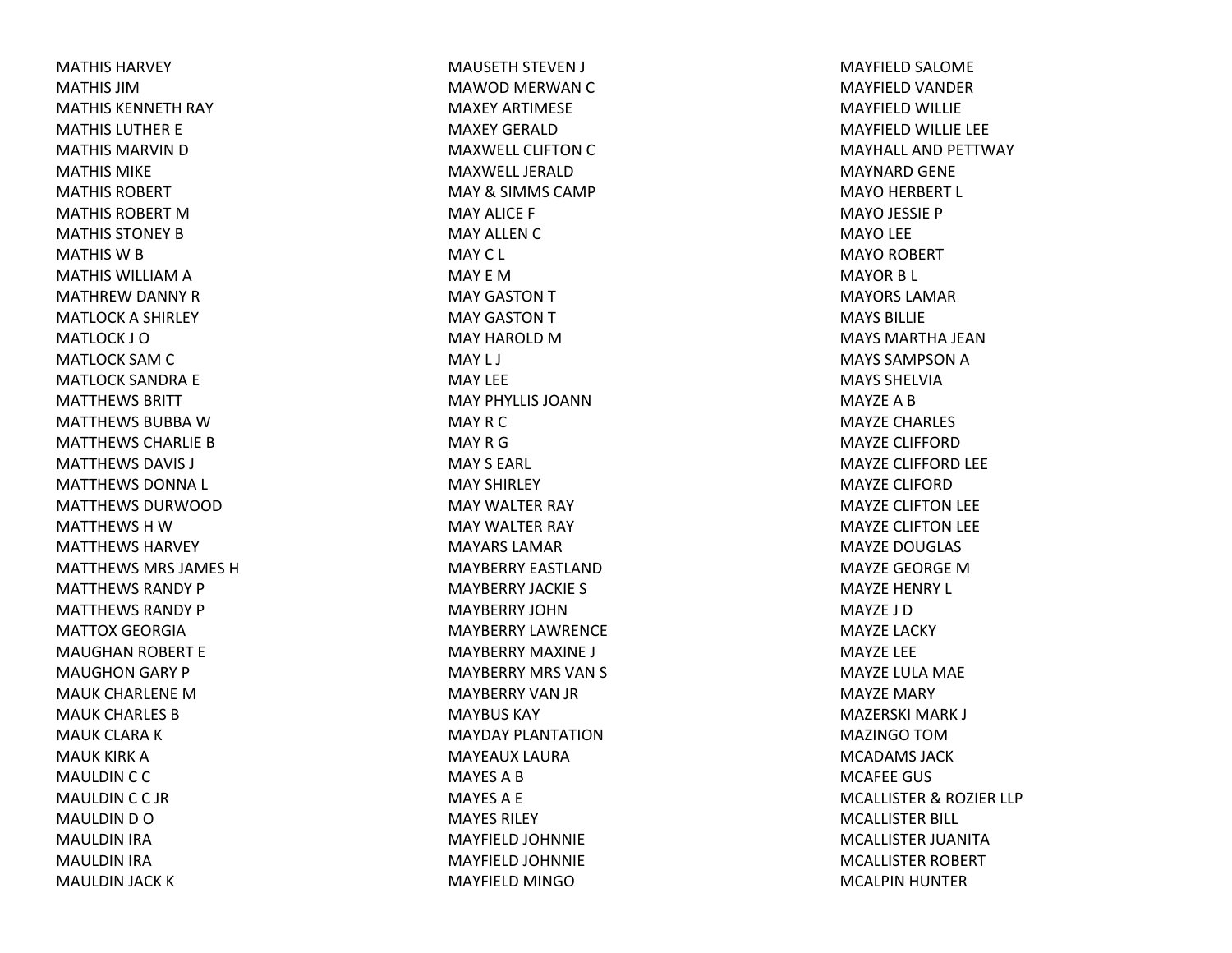MCALURIN GRIFFIN JR MCARTHUR DAN K MCARTHUR JAMES L MCARTHUR NICHOLAS MCARTY LOLA ANNMCBEATH J C MCBEE CEMETERY MCBEE EDWARDMCBETH EARL MCBETH STEVEN B MCBRAYER CECIL MCBRAYER ROSAMCBRAYER ROSA LEE MCBRIDE ANNA E MCBRIDE CHARLES RMCBRIDE DOLLIE MCBRIDE FRANCES MCBRIDE GROVERMCBRIDE J BMCBRIDE J CMCBRIDE JAMES MCBRIDE JEWEL MCBRIDE JOHNNY MCBRIDE MABRY HMCBRIDE MARTIN I MCBRIDE MICHELE CMCBRIDE MOSE E MCBRIDE TERRY MCBRIDEW J MCBROOM H D MCBROOM HARRY JR MCBROOM HARRY JR MCBROOM J A MCBROOM JAMES J MCBROOM JENNIE MCBROOM JOHN AMCBROOM JOHN JR MCBROOM ROBERT MCBROOM W D MCBROWN JOHNNY

MCCAFFREY KEITHMCCAIN PAUL MMCCALL M C MCCALL MARY MCCALL W M MCCALL WALTERMCCAMEY M B MCCAMMON TRAVIS MCCAMMON TRAVIS DMCCANDLES MIGNOMEMCCANN DANIEL MCCANN FRED MCCANSE SHARON R MCCARDLE BILLY MCCARLEY J AMCCARLEY MARY MCCARTER SHEFFIELDMCCARTHY V M MCCARTY DUANE S MCCARTY E GMCCARTY JESSIE MAE MCCARTY LOLA A MCCARY HENRY MCCARY HENRY MCCARY HENRY MCCAUSLEY OSCARMCCAUSLEY OSCARMCCLAIN BEE MCCLAIN BEE MCCLAIN DAVID MCCLAIN G R MCCLAIN JACOB MCCLAIN JACOB J MCCLAIN JAMES MCCLAIN JOHN MCCLAIN LINDA MCCLAIN PAUL MCCLAIN ROBERT MCCLAIN ROBERT S MCCLAREN BEN

MCCLASKEY ALLEN R MCCLASKEY ALLEN R MCCLASKEY DONALD W MCCLASKEY LESLIEMCCLELEAN JIMMY DMCCLINTOCH GEORGE MCCLINTOCK GEORGANNAMCCLINTON KATIE LEE MCCLISKEY W H MCCLOOUM OLIVIA MCCLOSKEY LEONARD F MCCLOSKEY LESLIE F MCCLOUD DONALD MCCLUNG W A MCCLURE JASMINE MCCLURE JOHN R MCCLURE L E MCCLURE TRACY LYNNE MCCLUSKEY DORA V MCCLUSKEY ERNEST MCCLUSKEY GARYMCCLUSKEY HAYIT MCCLUSKEY HUGHMCCLUSKEY JAMES MCCLUSKEY MARGARET MCCLUSKEY W A MCCLUSKEY W H MCCLUSKEY WILLIAMMCCLUSKEY WILLIAMMCCLUSKEY WILLIAM R MCCOLLISTER JOE WMCCOLLOUGH JASON K JR MCCOLLUM CHARLIE MCCOLLUM CHARLIE MCCOLLUM CHARLIE MCCOLLUM DWANA RMCCOLLUM J K MCCOLLUM J K MCCOLLUM JOSEPHINE J MCCOLLUM OLIVIA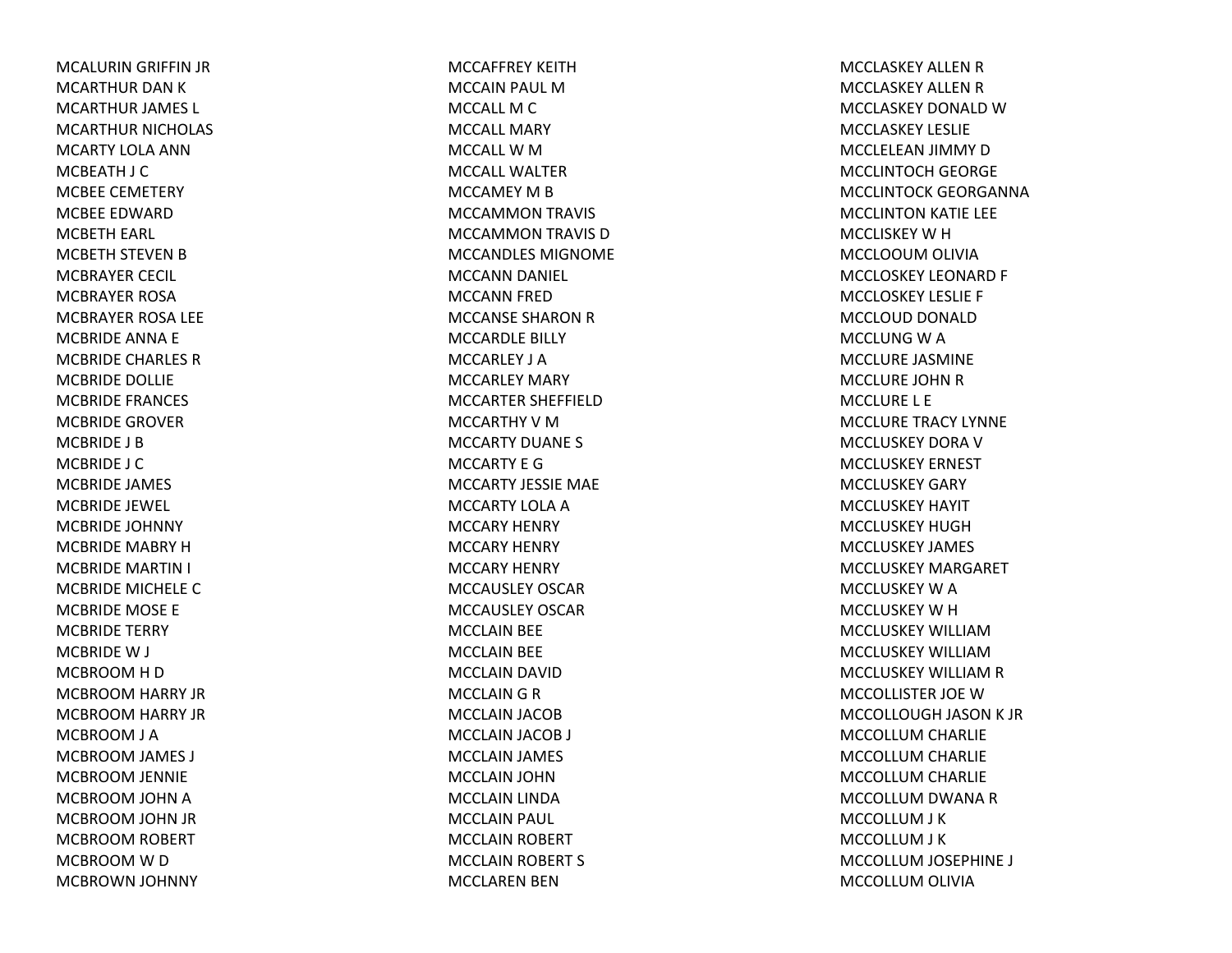MCCOLOR WILLIE BELL MCCOMBS HAROLD E MCCONELL BONNIEMCCONELL BONNIEMCCONN FRED MCCONNELL JAMESMCCONNELL MARK GMCCOOL AMANDA B MCCOOL CHARLESMCCOOL JIMMYMCCOOL OBIEMCCOOL STRIKE MCCORMACK GARY E MCCORMACK REGINA T MCCORMICK JIMMCCORQUODALE DINAH V MCCOY C DMCCOY C L MCCOY CLAUDEMCCOY CORA E MCCOY DANNY AMCCOY DIANNA J MCCOY F F MCCOY GEORGEMCCOY GEORGEMCCOY J CMCCOY J F MCCOY J WMCCOY JAMES RMCCOY JIMMCCOY SALLY MCCOY SALLY MCCOY SAMMCCOY SAMMIE LEE MCCOY SAMMIE LEE MCCRAE HENRY MCCREE ANNIE MCCREE CALVINMCCREE DICKMCCREE L C

MCCREE L CMCCREE LENEARMCCREE LENNIE L MCCREE PAULETTE J MCCREE VIOLAMCCREE WILL MCCRIGHT THOMAS MCCRITE BRADLY MCCRITE CORNLIUS MCCRITE THOMAS RMCCRITE WESLEY MCCRITE WESLEY MCCRORY ALLENMCCRORY CECIL MCCRORY DAVIDMCCRORY E L MCCRORY GINA K MCCRORY HENRY L MCCRORY HENRY L MCCRORY J CMCCRORY JAMES DMCCRORY JAMES DMCCRORY JAMES F MCCULLIN PERCY MCCULLOCH DAVID MCCULLOCH OIL COMCCULLOUGH ABRAHAMMCCULLOUGH ESTELLA MCCULLOUGH FRANK MCCULLOUGH JEANETTE MCCULLOUGH L C MCCULLOUGH L C MCCULLOUGH L WMCCULLOUGH LELA MAE MCCULLOUGH LEONMCCULLOUGH MAC MCCULLOUGH MELVINMCCULLOUGH MILTON C MCCULLOUGH MILTON C JR MCCULLOUGH MILTON S SR MCCULLOUGH SUZANNE WMCCULLOUGH TIMMCCULLOUGH WILLIE BELL MCCULLUM BERTHA MAE MCCULLUM CHARLIE MCCULLUM JESSE L MCCULLUM LEON MCCULLUM LEON MCCURDY C HMCCURDY DANMCCURDY FOSTERMCCURDY FOSTERMCCURDY HENRY M JR MCCURDY LAURA P MCCURDY S BMCCURDY SWEENEY MCCURRY EUGENEMCCURRY H E MCCURRY JOEMCCURTY LOLA ANNMCDANIE JAMES WMCDANIEL BARBERMCDANIEL BETTYMCDANIEL BILLYMCDANIEL CHARLESMCDANIEL EDGAR AMCDANIEL FLOYDMCDANIEL GEORGIA ANNMCDANIEL GEORGIA ANNMCDANIEL J AMCDANIEL J MMCDANIEL JENNIFERMCDANIEL LOUIS S MCDANIEL LOUIS SMITH JR MCDANIEL MARY L MCDANIEL ROBERT J MCDANIEL ROBERT T MCDANIEL ROSEVELTMCDANIEL WILBURMCDANIEL WM D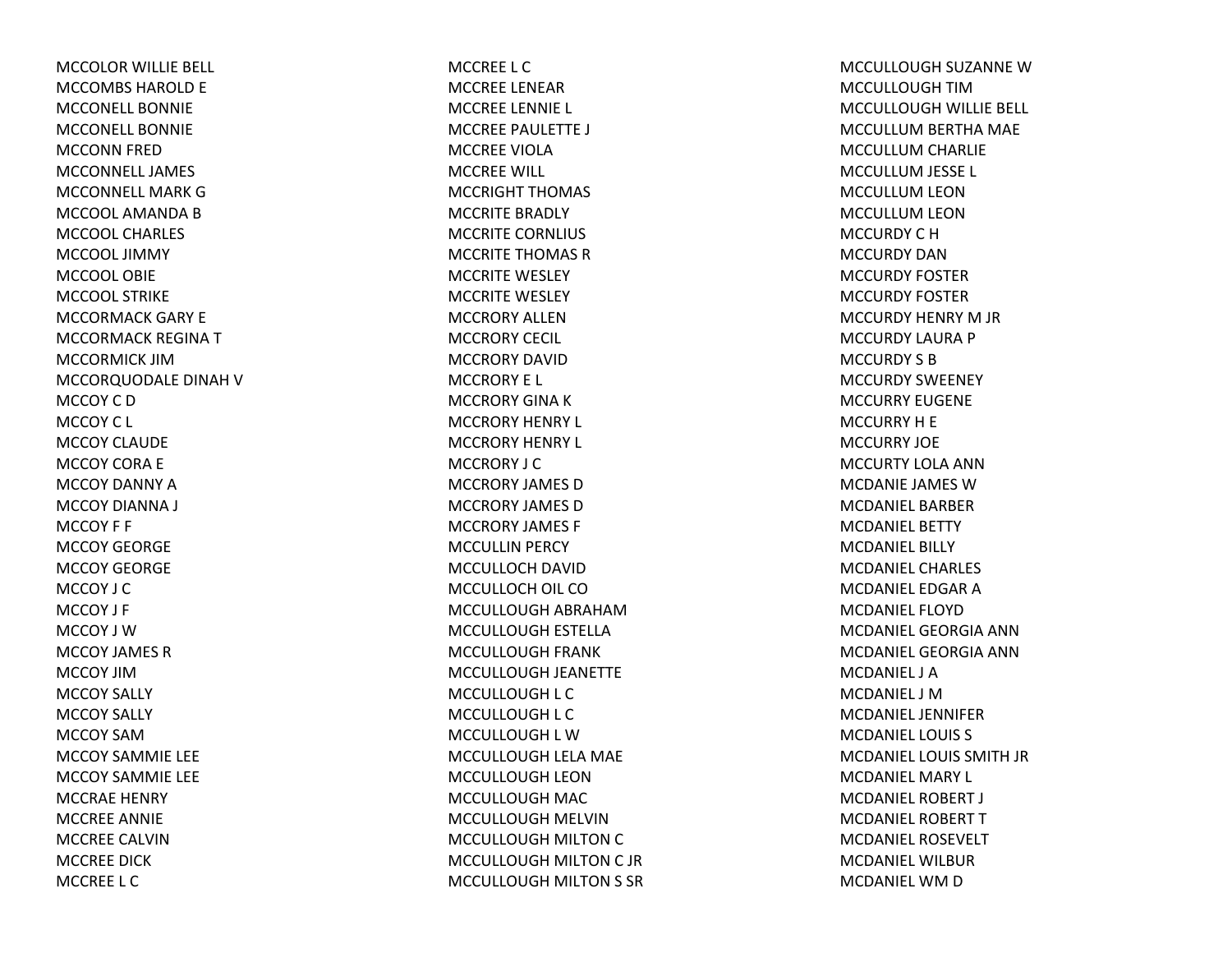MCDANIEL WM D MCDANIELS BILLY J MCDANIELS BURTMCDANIELS CLARENCE J MCDANIELS HERBERTMCDANIELS J DMCDANIELS JAMES WMCDANIELS LEWIS MCDANIELS LOUIS S MCDEVITT HENRY S JRMCDILL JERRY DEANMCDILL R G MCDILL R GERALD MCDONALD EDD MCDONALD ELTON E MCDONALD F A MCDONALD HENRY MCDONALD JAMES MCDONALD LURA MCDONALD MARK MCDONALD STACIE MCDONALD W N JR MCDOUGAL ALLENMCDOUGAL CARL MCDOUGAL CHARLIEMCDOUGAL DANMCDOUGAL FRANCESMCDOUGAL WYATTMCDOUGLE FRANCES MCDUFF BILLY RAY MCDUFF BOBBY T MCDUFF WALTER M MCDUFF WAYNE B MCDUGAN CARL MCELDUFF LENMCELREANA MILTONMCELROY BOBBY MCELVEEN JOHN MMCELVOY AMOCO S S MCELVOY GEORGE

MCELVOY GEORGEMCEVEN HENRY MCEVERS HENRYTMCEWEN HENRY TMCEWEN HENRY TMCFALL LINDAMCFALL STACEYMCFARLAND E P MCFARLAND M T MCFARLAND MARY MCFARLAND RAY MCFARLAND SADIE MCFATE BERNELL HMCFATE FRANK E MCFATE FRANK E MCFATE RENAMCFATET J MCFATET J MCGARRAH C H MCGATHY JAMES CMCGATHY LESTER W MCGAUGHS CONST COMCGAW EDD MCGAW LAWRENCE MCGEE ANNIE MCGEE ARTHUR REANMCGEE BEARNICE MCGEE BUTCHMCGEE CHARLIE MCGEE CHARLIE MCGEE DAVIDMCGEE DENNIS MCGEE DEWITT MCGEE E EARNEST PRICE MCGEE EARNESTINE MCGEE EDDIE MCGEE EDDIE MMCGEE EDWARDMCGEE ELRAMCGEE ELSIE

MCGEE EMMAMCGEE FANNIE L MCGEE FLORENCE MCGEE FRED S MCGEE GENORAMCGEE GEORGE MCGEE GEORGE MCGEE GREGORY SRMCGEE H B MCGEE H B JR MCGEE H T MCGEE HERMANMCGEE JAMES HMCGEE JERRIE MCGEE LARRY MCGEE LOUISE CMCGEE LOUISE CMCGEE MILTONMCGEE NATHANIEL MCGEE OLLIE MCGEE OTHOMCGEE PAUL MCGEE PERCY JRMCGEE RILEY MCGEE ROBERT MCGEE ROBERT MCGEE ROBERT L MCGEE SIMPMCGEE SIMPMCGEE WILLIE MCGEE WILLIE MCGEE WILLIE MCGEE WILLIE PMCGEHEE CLYDE MCGEHEE FRANCES MCGHEE WOODROWMCGILL CHARLIEMCGILL DONALDMCGINNEY JAMES MCGINNIS J C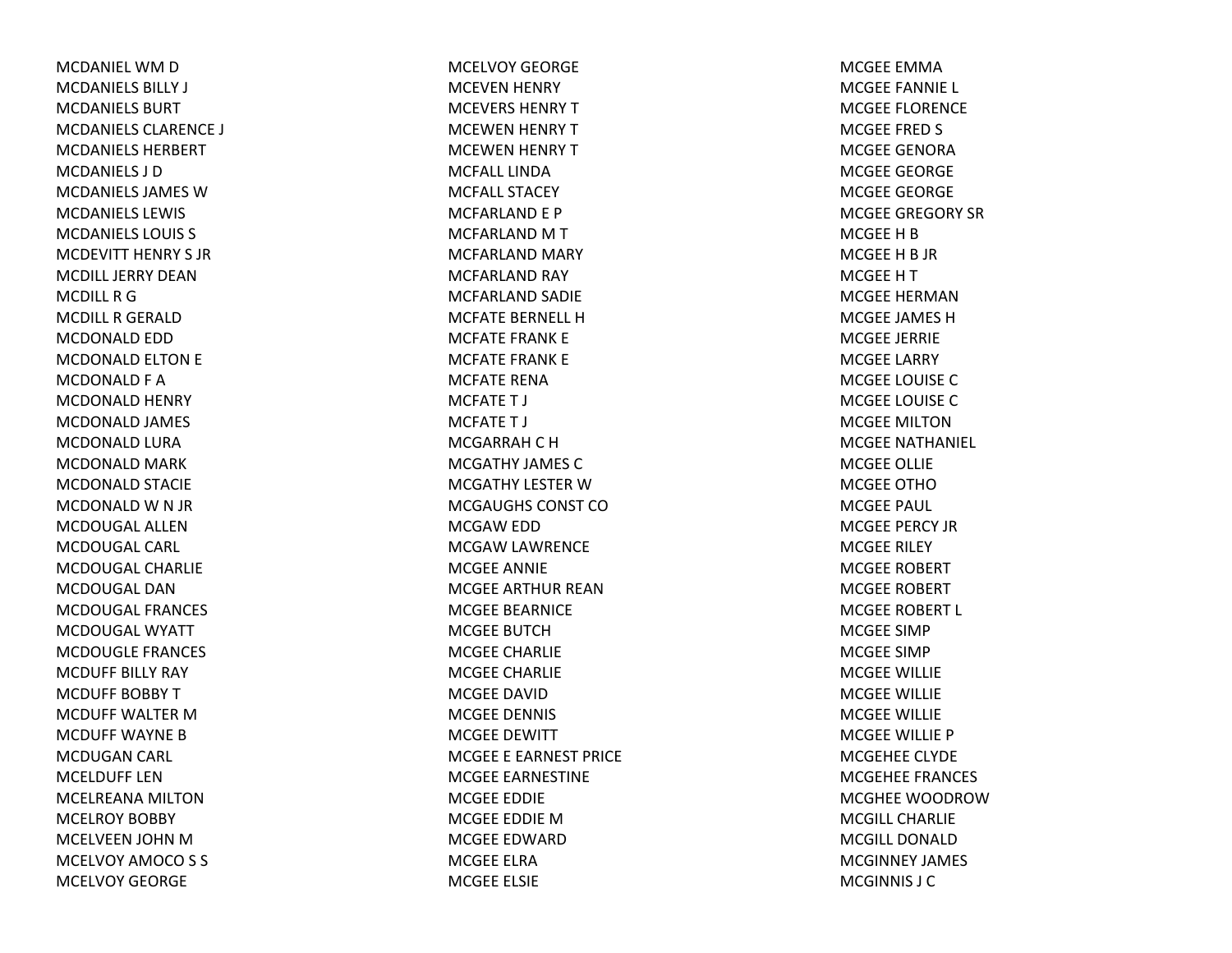MCGINNIS KENZIEMCGINNIS WALTERINEMCGINTY ABBY MCGINTY BUDDY MCGINTY BUDDY MCGINTY E CMCGINTY E HMCGINTY EARNEST CMCGINTY ELI H JR MCGINTY JAMES EMCGINTY JAMES EMCGINTY JAMES HMCGINTY KEITHMCGINTY MARTHA L MCGINTY RUSTY MCGINTY THOMAS MCGINTY THOMAS L MCGLAUN CLEO C MCGLAUN JOEL RMCGLAUN PETE MCGLAUN TERRY MCGLAWN JAMES MCGLAWN JASON MCGLAWN JOE RMCGLAWN KATHY MCGLAWN PERRY ELLIS MCGLOSTER ELLAMCGLOWN L B MCGOUGH MARY MICHAEL MCGOWAN JOHN MCGOWAN JOHN MCGOWAN W I MCGOWN MINNIE LEE MCGRANE MIKE MCGRANE MIKE MCGRAW ANGUS MCGRAW BARRY L MCGRAW BROS MCGRAW CARROLL B JR MCGRAW DONALD

MCGRAW FISH POND =2 MCGRAW KELLY L MCGRAW PAT J MCGRAW PAT J MCGRAW PAT JOSEPH CP MCGRAW PAUL AMCGRAW RICHARD MCGRAW TALLY MCGRAW TOM MCGRAW TOM MCGRAW TOM MCGRAW TOM JR MCGREGOR MACK MCGREGOR MACK MCGREW WILLIAM MCGREW WILLIAM CMCGRIFF VICTOR K MCGRONE GEORGE MCGRONE GEORGE MCGRONE GEORGE MCGRONE HENRY MCGRONE WILLIE BMCGRONES EVELINAMCGROWN GEORGE MCGROWN GEORGE MCGROWN LUCINDY MCGRUE L AMCGRUE MILES MCGRUE SMITH W MCGUFFEE HARRY MCGUFFIE CECIL L MCGUFFIE GARY MCGUFFIE KNOXIE L MCGUFFIE ROBERT B JR MCINNIS LORINEMCINNIS ROBERTMCINNIS WINNMCINTOSH F C MCINTOSH FRONIE DMCINTOSH HECK

MCINTOSH JAMES S MCINTOSH KEITH MCINTOUSH CONNIE MCINTOUSH EARLINE MCINTYRE D C MCINTYRE LEOLAMCINTYRE NORTHMCINVALE ANTHONY MCKAY DENNIS MCKAY PHILLIP D MCKAY S MMCKEE A B MCKEE A B MCKEE DAVIDMCKEE J GMCKEE NANCY JANE MCKEE STEVENMCKEEVER JENNIFER J MCKENNEY ISREAL MCKENNIE HOUSTONMCKENNIE HOUSTONMCKENNIE MACKMCKENNIE MACKMCKENNON WADE L MCKENZIE HARRY E MCKIE J WMCKIE JIMMCKIE VIRGINIAMCKINLEY HENRY MCKINLEY ROGER D JR MCKINLEY WILLIAMMCKINNIE TAMMY L MCKINNIE WILBURNMCKINNIE WILBURNMCKINTOSH KEITH MCKISSACK JIM R MCKISSIC MARCUS MCKNIGHT GREG N MCKNIGHT HOYT C JRMCKNIGHT JAMES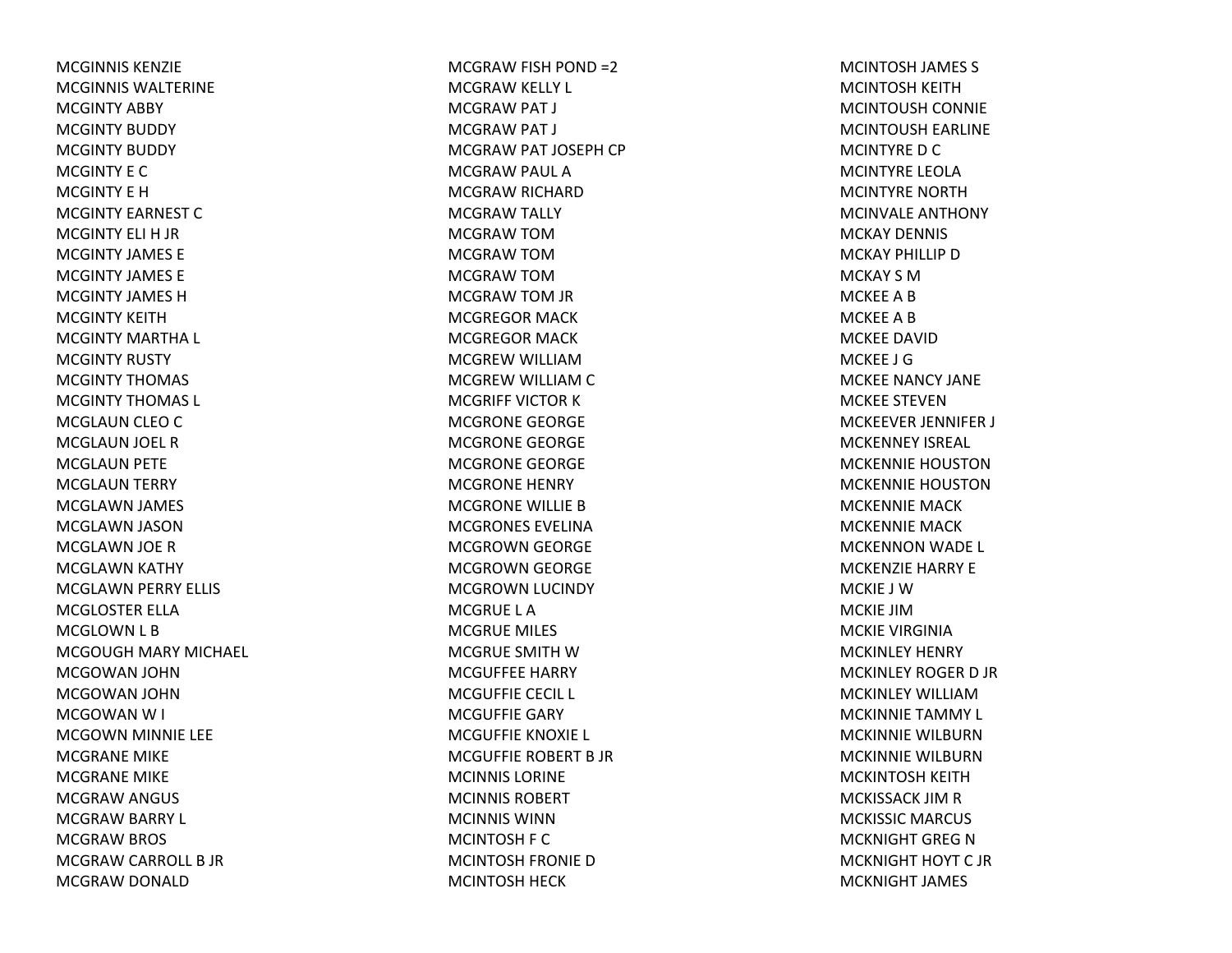MCKNIGHT LUTHERMCKUSKY MARY ANNEMCLAIN BLAIN MCLAIN C B MCLAIN DAVID MCLAIN DAVID MCLAIN MAMMIE MCLAURIN BETTY MCLAURIN HATTIE MMCLEAN CLEVELAND MCLEAN EARL MCLEAN EARL MCLELLAN HUGH C MCLELLAN L P MCLELLAN MAMMIE MCLELLAN ROBERT MCLELLAN ROBERT N MCLELLAN ROBERT N MCLELLAN ROBERT N MCLELLON MARION MCLEMORE GERALD JR MCLEMORE IKE MCLEMORE STANLEY MCLENDON BUILDING SUPPLY MCLENDON GLADYS K MCLEOD JOHNNY MCLEOD MARK II MCLEORD RICHARD E MCLIN LEON MCLORN OTIS MCLORN VIRGINIA MCMASTER BOBBIE L MCMASTER E E MCMASTER H GMCMASTER J NMCMASTER MARK MCMASTER R L MCMASTER S MARK MCMASTER S MARK MCMICHAEL J H

MCMICHAEL JAMES HMCMILLAN ANN MCMILLAN JACK MCMILLAN JACK MCMILLAN JAMES MCMILLIAN C E MCMILLIAN C E MCMILLIAN GEORGE MCMILLIAN S E MCMILLIAN TOMMY MCMILLIAN TOMMY MCMILLIAN W R MCMILLIN CHARLES MCMILLIN W R MCMORROUGH J WMCMORROUGH W A MCMORROUGH W A MCMULLEN SUSIE T MCMULLIN B ANTHONY MCMULLIN JAMES MCMULLIN SARAH MCMULLIN SARAH E MCMURTRAY H R MCNAIR BILLY AMCNAIR BUDDY MCNAIR EUGENE AMCNAIR LESTER E MCNAMARA DAVIDMCNAMARA DAVIDMCNAMARA DAVID F JR MCNAMARA THOMAS R MCNAMEE JOHN C JR MCNAMES J RMCNEAL ATLEEMCNEAL CHARLIEMCNEAL CHESTERMCNEAL EDDIEMCNEAL ELNORAMCNEAL ELNORAMCNEAL IRENE

MCNEAL IRENEMCNEAL IVYMCNEAL IVYMCNEAL LEE ARTHURMCNEAL MELVINMCNEAL TREYMCNEAL WILLIEMCNEER FLOYDMCNEER J WMCNEER WILLIE MCNEER WILLIE MCNEES LUCIEN L MCNEESE R DMCNEIL DURWINMCNEIL LAURIE J MCNEIL LAURIE J MCNEILL W M MCNEISE LANNIE E MCONALD EDDIE MCPHAIL D E MCPHAIL D E MCPHAIL D E MCPHAIL H A MCPHAIL H A MCPHAIL H L MCPHAIL HERMAN WMCPHAIL JAMES AMCPHAIL JOEMCPHAIL MRMCPHEARSON THOMAS MMCPHERSON FLORINE MMCPHERSON JAMES MCPHERSON JOHN JR MCPHERSON JOSEPHINE MCQUARTER BUCKER T MCQUAY FREDRICK A MCREVY DARRYL MCREVY DARRYL CMCREVY HALLIE MMCRUNDLE COOT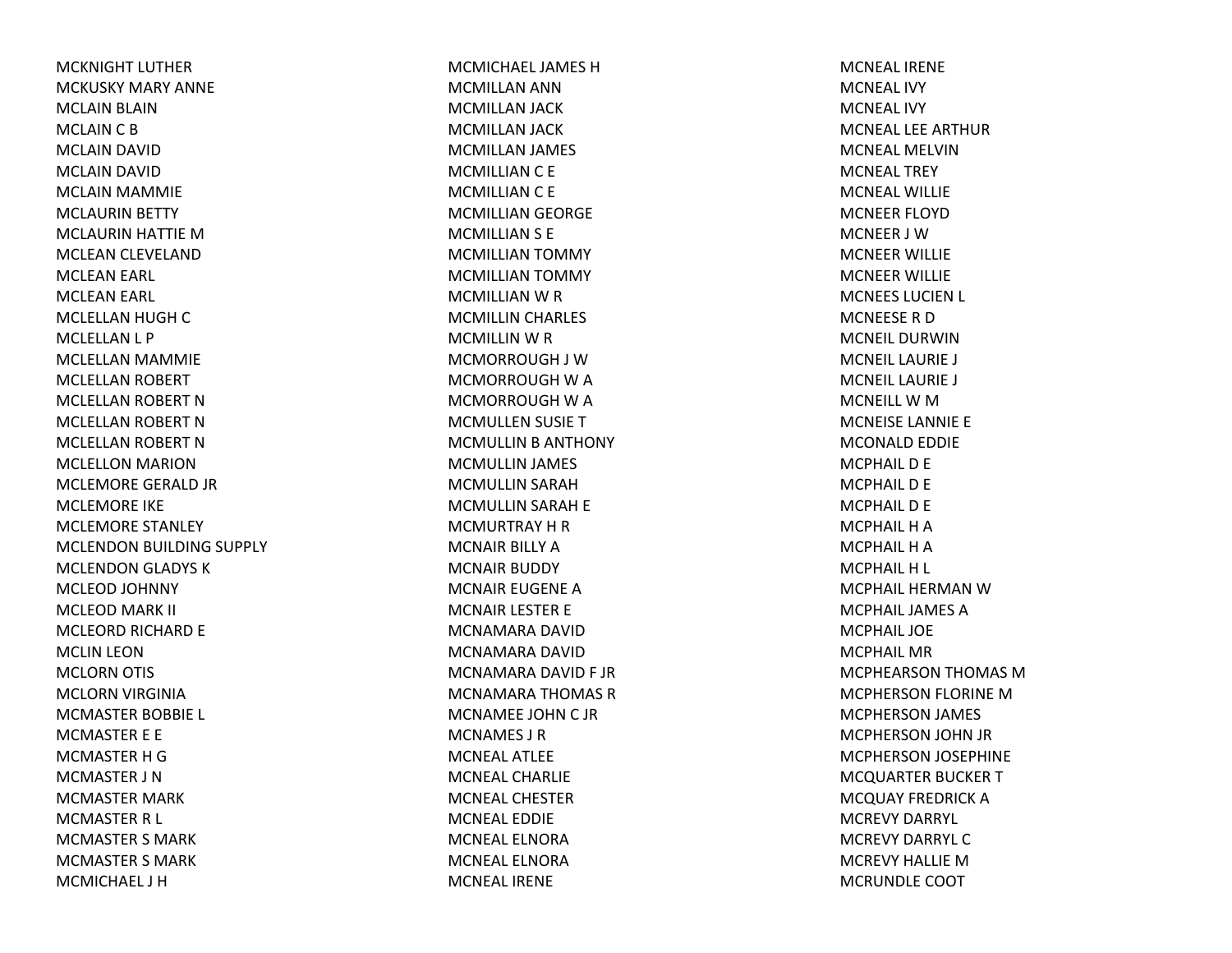MCRUNNELS WILLIEMCVAN DON MCVEE BOBBIE MCVOY JEANIE S MCWHORTER TERRY MCWILLIAMS DON J MCWILLIAMS EARL MCWILLIAMS SYVIL MEADOR JERRY NMEADOWS J PMEADOWS JIMMEADOWS MARY SUEMEADOWS PATRICIA PERKINS MEADOWS PATSYMEADOWS THOMAS GMEAKS WILL MEAKS WILL MEAN FIFTEEN HTN CLUB MECHANICSBURG TEACHER MECHE ALLENMECKLIN GUS MEDALLION CORPORATION MEDARIES JACKMEDFORD J GENE MEDINA ARNOLDMEEK FRANK GMEEK WALTER JR MEEKS ALBERTMEEKS ANNIE MAE MEEKS BENMEEKS CASSEY JRMEEKS CASSEY JRMEEKS DAVIDMEEKS DAVID JR MEEKS DAVID L MEEKS DEMONT L MEEKS DORIS MEEKS DOROTHA C MEEKS FRANKGMEEKS FRANK J

MEEKS GENEVAMEEKS GERALDINEMEEKS GERALDINEMEEKS J F MEEKS LEWIS MARVINMEEKS LONNIE MAE MEEKS MARVINMEEKS MARY FRANCES MEEKS RAYFORD SR MEEKS ROSIE L MEEKS TOM C JR MEEKS WALTER JR MEENA ALBERT MEGALANE INCMEHLER CLIFFORDMELIN DAVID JOE MELIN PAUL J MELROSE BAPT PARMELTON BARRY MELTON BARRY MELTON BOBBY MELTON BOBBY MELTON CHARLIE MELTON CHARLIE MELTON CHERYL AMELTON DENNIS MELTON DENNIS MELTON DON MELTON FAY RMELTON J MMELTON J M STORE MELTON JANIS MELTON JESSE MELTON JIMMY MELTON JOE MELTON JOHN WMELTON JOYCE MMELTON M O MELTON M O MELTON M R

MELTON M W MELTON MARIAN WMELTON MARY ALICE MELTON MARY ALICE MELTON MRS J MMELTON OWEN MELTON OWEN MELTON RITA MMELTON WABURN MELTONS GROCERYMEMORIAL GARDENMEMPHIS HARDWOOD FLOORINGMENDENHALL JACK R MENDEZ MARY C MENK WILLIAMMERCER JENNIFER MERCHANT W S MERCHANT W S MERCHANTS NATIONAL BANKMERCIER SARAHMERECHANTS CAMPMERIDETH MICHAEL MERIT ENERGY COMERKLE L E MERRELL CURTIS F MERRELL JENNYMERRICO RESOURCES INC MERRILL CURTISMERRITH SPILLER MERRITT BESSIEMERRITT BESSIEMERRITT DAVID G MERRITT GEORGE H MERRITT H M MERRITT LOYD J MERRITT MANUEL MERRITT SHANEMERTLES CHARLES MESSINA GERALD L MESSINGER J B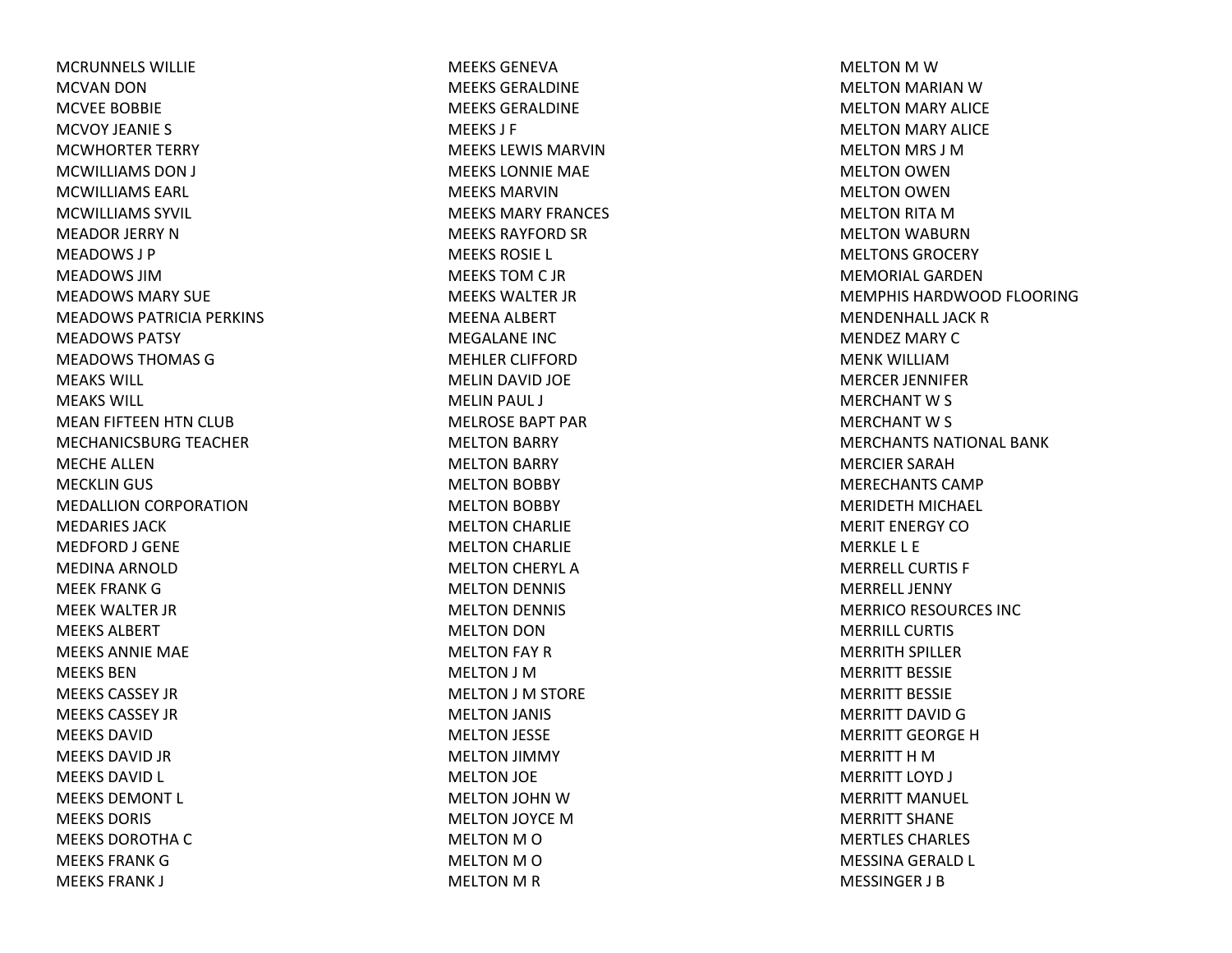METCALFE TOM O METHVIN FLOYD METHVIN FLOYD JR METRO RACK INC METTS JOHN P METTS L EMETTS ROBERT A METZ FREDMETZ GEORGEMEWBORN RUBY F MEYER ADALF MEYER ANNE CMEYERS RODNEYMFC OF MISS MICHAEL JESSIE J MICKEY WALTERMICKEY WALTER SR MID EAST CONST INC MID SOUTH CONSTRUCTIONMID ST PAVING COMIDDLETON A W MIDDLETON A W MIDDLETON B F MIDDLETON MRS WBMIDDLETON ROBERT R JR MIDSOUTH RAIL CORP MIDSOUTH RAIL CORP MIDSTATE PAVEINGMIDSTATE PAVING COMIDWAY SERV STAT MIDWAY SPEEDWAY MIDWEST DAIRY COMIDWEST DREDGING COMIGUES JEFFREYMILAM JAY MMILAM MARTY L MILES BERNARDMILES BILLY J MILES CHARLOTTEMILES EMMA

MILES GEORGIA MILES HOUSTON JR MILES J T JRMILES JIMMY LEEMILES JOHN A MILES LEWIS MILES LOUIS MILES PATMILES PATMILES PETERMILES PETERMILES SAMMILES TAMMILES THOMAS MILES WILLIEMILESTON CB CLUB MILESTON COMMMILESTON GIN COMILESTON HEAD START MILESTON SERV STA MILESTONE CO‐OP PMMILESTONE SERV STAMILFORD MARY AMILFORD MARY AMILLARD ROBINSONMILLER 3‐61 MILLERADMILLER ALBERT MILLER ANDREW C MILLER AUSTIN J MILLER BILLIE MILLER BILLY WMILLER CARL WMILLER CASS MILLER CECIL JRMILLER CECIL JR MILLER CICEROMILLER CLIFTONMILLER DAISY MILLER DAISY

MILLER DAVIDMILLER DAVIDMILLER DENISE MILLER DON INC MILLER DONALD E MILLER DORAMILLER E LEE JR MILLER EDDIE MILLER EDWARDMILLER EMMA B MILLER F MILLER F MILLER GARY L MILLER GEORGE L MILLER GERALDINE MILLER GERALDINE MILLER GLENMILLER GLEN CONST COMILLER GRACY MILLER H L MILLER H L MILLER HAROLD I MILLER HAROLD L MILLER HARVEY MILLER HOMER TMILLER HOWARDMILLER HUBERT MILLER J AMILLER J DMILLER J MITCHELL MILLER J WMILLER JAMES MILLER JAMES AMILLER JAMES MMILLER JEANNE HMILLER JEFFERY WMILLER JERRY L MILLER JESSICAMILLER JIMMILLER JOE WILLIE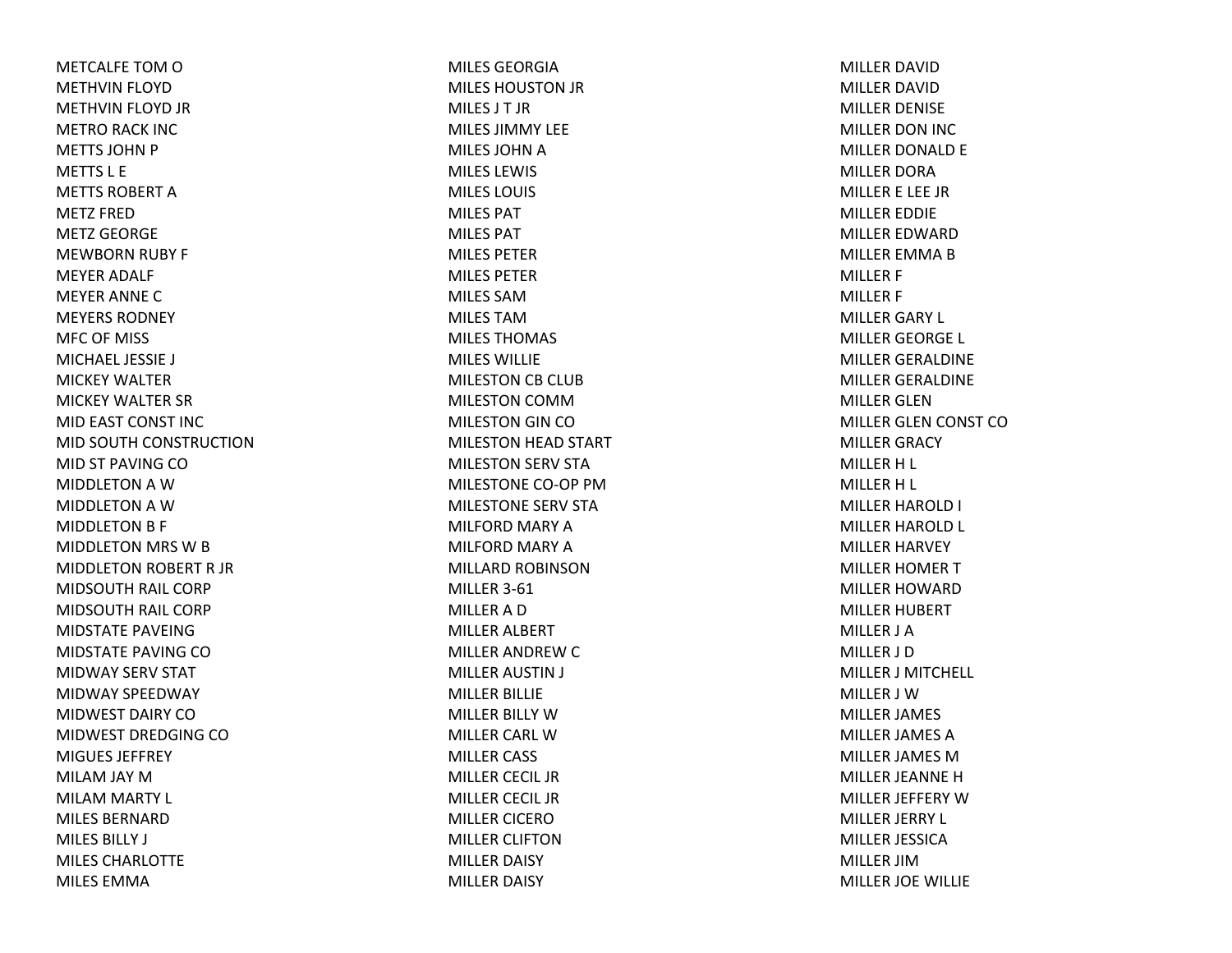MILLER JOHNMILLER JOHN JR MILLER JOHN R MILLER JOHN R MILLER JOHNNIE MILLER JUNE MMILLER K W MILLER KENNETH A MILLER KENNETH M MILLER LAKITA S MILLER LAURAMILLER LEWIS MILLER LEWIS CONST COMILLER LINDA D MILLER LINFIELDMILLER MACK MILLER MARLIN A MILLER MARY E MILLER MARY F MILLER MATTIE MILLER MELISSA L MILLER MIKE WMILLER NORMAN E MILLER O D MILLER OIL PUR COMILLER OIL PUR COMILLER OIL PUR COMILLER POLLY AMILLER POLLY ANNMILLER PURLEY MILLER ROBERT MILLER ROBERT GMILLER RONALDMILLER ROSELLAMILLER RUBY MILLER SAMMY MILLER SAMUEL L MILLER STACEY L MILLER SUSANMILLER THOMAS

MILLER THOMAS L JR MILLER THORNTONMILLER TOMMY MILLER TRANS COMILLER TRANSPORTS MILLER V K MILLER WENDALL MILLER WENDOLL MILLER WENDOLL OMILLER WESLEY MILLER WESLEY CMILLER WILLARD J MILLER WILLIE MILLER WILLIE J MILLER WILSONMILLER ZILLAMILLINS J L MILLIS CARL DMILLIS JACK L MILLIS JACK L & CAMP MILLS ANTHONYMILLS BESSIEMILLS EARNESTMILLS ERNEST D JR MILLS ERNEST SRMILLS JAMES MILLS JIMMYMILLS JOHN H MILLS JOHNNY L MILLS KENNA L MILLS LILLIEMILLS PATRICIA A MILLS PERCYMILLS RALPHMILLS SAM JR MILLSAP JOE MILLSTEAD EARNEST MILLSTEAD ERNEST MILLWOOD BONNIE L MILLWOOD EUGENE A JR MILMAC OPERATING COMILNER ALBERT MILNER ALFREDMILNER DANIEL J MILNER DAVID B MILNER DELORES MILNER DERRICK BMILNER EDDIE MILNER GRACEY MILNER GRIFFINMILNER H E MILNER H E MILNER H E MILNER HERBERT MILNER JAY MILNER MAMIE MILNER MAMMIE MILNER MARVINMILNER MARVINMILNER MINNIE MAY MILNER N J MILNER ROGER CLIFTONMILNER SAMMILNER SAMMILNER THOMAS L MILNER THOMAS RMILNER W L MILNER WILLIE J MILNERS PAN AMMILSAPS KENNETHMILSAPS MATTIE LEE MILSAPS MICHAEL CMILSTEAD ERNEST MILSTEAD LESTER MILTON CLARENCE MILTON IRMA MILTON JAMES RMILTON JOE MILTON JOE MILTON SADIE LEE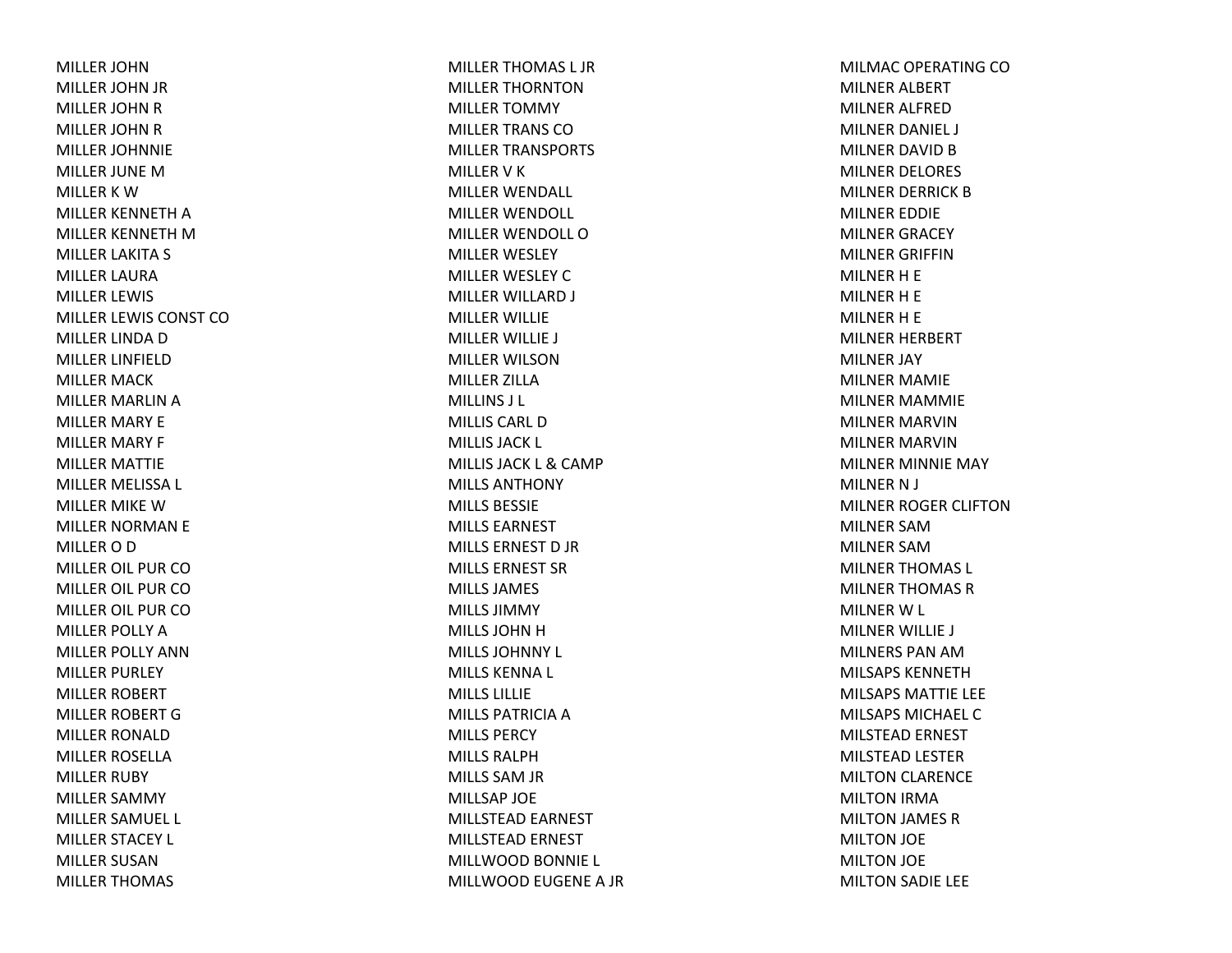MILWOOD BOB MILWOOD BOB MILWOOD EUGENE A MIMMS A B MIMS BILLY F MIMS GERALD C JR MIMS SCOTT AMIMS WINDELL MINCHEW CARL BURT MINCHEW D C MINCHEW FRANK A MINCHEW FRED C MINCHEW FRED S MINCHEW RALPH A MINEFIELD LELA MINER LARRY MINGO AMANDA MINGO NANNIE MINION LUCY MINK BETTY MINK D WAYNE MINK KENNETH WMINK MARK AMINNIEFIELD NICK MINNIFIELD LELIA MINNIFIELD NICK MINNIFIELD THOMAS MINNIFIELD THOMAS MINNIS JAMES MINNOW FARMS MINOR ERNEST MINOR MARGARET MINTER RUSSEL MINYARD JERRY MINYARD JERRY D MIRACLE RUBN D MIRICAR INC MISS ADJUTANT GENERAL MISS BUR POLL CONT MISS ETHANOL INC

MISS FEDERATED COMISS FOR OAK RDGMISS FUEL COMISS HYDRTNE GAS MISS LUMBER COMISS MATERIALS COMISS METAL PRODUCTS MISS MOTOR VEHICLE MISS NAT GDMISS OIL MILLS MISS ORDER BUYERS MISS ORDER BUYERS INMISS ORDER BUYERS INC MISS TELECAST COMISS TRANS CO INC MISS TRANS CO INC MISS TRANS CO INC MISSISSIPPI SALVAGE MART INCMITCHEL ROYMITCHEL ROYMITCHELL ADDIEMITCHELL ANNIE L MITCHELL B WMITCHELL BERNICEMITCHELL BERNICE J MITCHELL BILL MITCHELL BILLY JOEMITCHELL C DMITCHELL C DMITCHELL C T MITCHELL CHARLESMITCHELL CHARLESMITCHELL CLARA MMITCHELL CLAUDEMITCHELL E L MITCHELL EARNESTMITCHELL EDDIE LEE MITCHELL FARMSMITCHELL FLORIDAMITCHELL FRANK

MITCHELL FRANKMITCHELL HARDYMITCHELL JAMESMITCHELL JAMESMITCHELL JAMES NMITCHELL JEFF BMITCHELL JERRYMITCHELL JIMMIEMITCHELL JOHNEYMITCHELL LEVI MITCHELL LILLIAN D MITCHELL LINDA R MITCHELL LULAMITCHELL M C MITCHELL MARYMITCHELL MATRICIAMITCHELL MCKINLEYMITCHELL MELVINMITCHELL MELVINMITCHELL METTE PMITCHELL MIMS CAMPMITCHELL MRS HARVEYMITCHELL OZELL MITCHELL R HMITCHELL R KATHY MITCHELL R L MITCHELL R L MITCHELL R L MITCHELL ROBERTAMITCHELL ROBIE AMITCHELL RUFUSMITCHELL RUFUSMITCHELL SABRINAMITCHELL SARAH ANNMITCHELL SHARONMITCHELL SHERRY LEEMITCHELL TARA DMITCHELL VANMITCHELL W C MITCHELL W T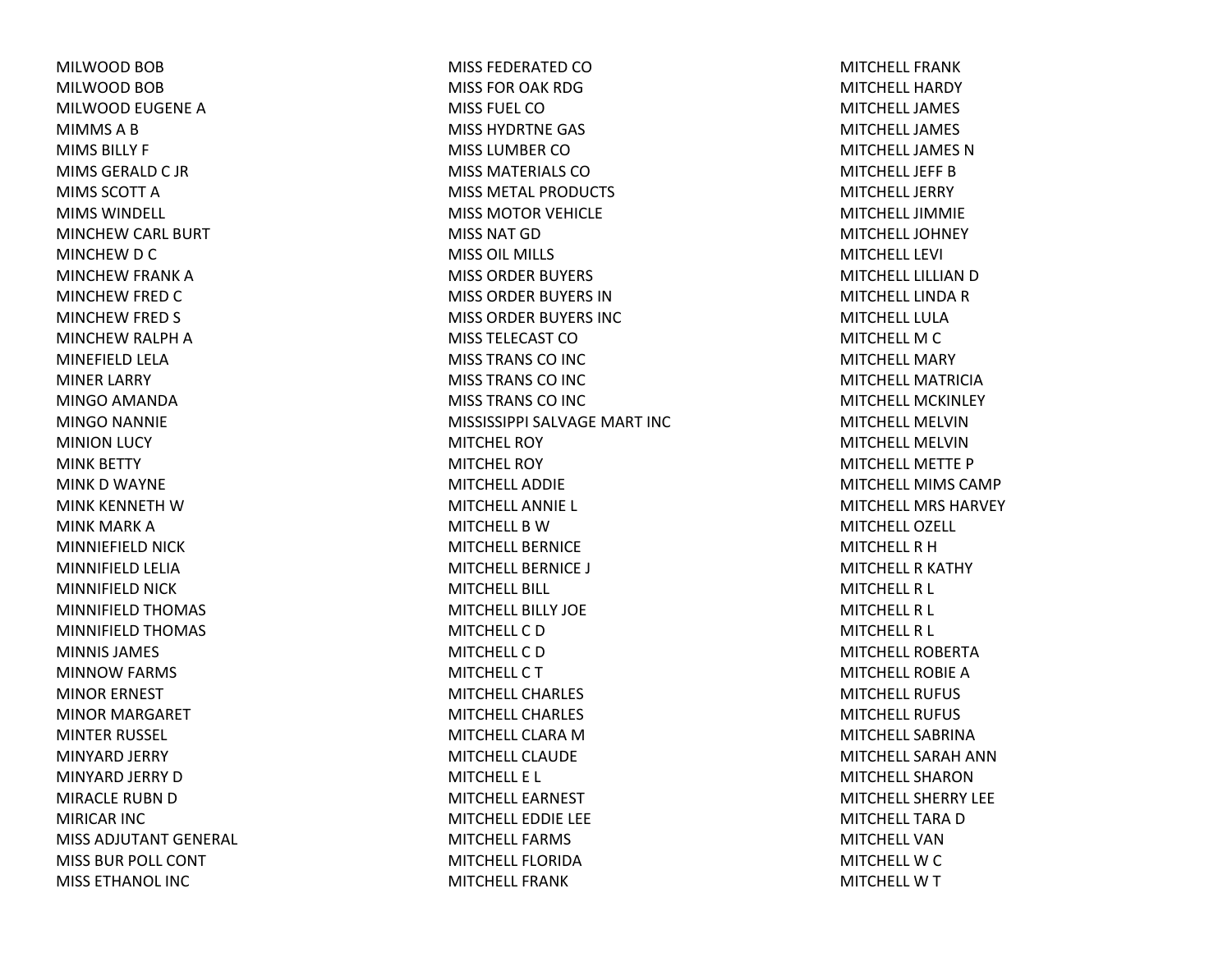MITCHELL WALTER HMITCHELL WILEYMITCHELL WILEYMITCHELL WILEYMITCHELL WILEYMITCHELL WILLIEMITCHELLE B WMITCHELLE FLORIDAMIZE C J MIZE ROYCE J MIZELL WILLIAMMOATEN ANDREWMOATEN BOOKER MOATEN DOCK MOATEN FRED MOATEN JIMMOATEN LUCILLE MOATEN MARCADELL MOATEN MARCADELL MOATEN MARVIN MOATEN SHIRLEY MOATEN SHIRLEY MOATON JAMES MOATON JAMES MOATON JAMES MOATON MIT MOATON ROOSEVELT MOBILE CLARAMOBILE HOME SALES MOBILECOMM OF MISS MOBLEY BRENDA B MOBLEY ELLENMOBLEY GUY MOBLEY J MMOBLEY JOHN R MOBLEY JOHN R MOBLEY JOHN R MOBLEY L GRADY JRMOBLEY R MMOBLEY TAYLOR

MODEL CO STORE MODEN LELA MOFFATT JAMES L MOFFETT GEORGE DMOHAMED OLLIE MOLODECK DAVID A MONDAY CLAUDEMONDAY GEORGE S MONDAY GEORGIAMONEY WESLEY CMONFORD R S MONK A B MONK J MONK NEAL F MONROE BILL MONROE RANDLE MONROE RAY MONSOUR ALEX J MONTAGOMERY WENDELL OMONTALBANO PETE L MONTEREY PLANTATION INC MONTGOMERY & ASSOCIATES MONTGOMERY ALEXMONTGOMERY ASHLEY MONTGOMERY BOY MONTGOMERY BRITT MONTGOMERY DEBBIEMONTGOMERY DEBBY MONTGOMERY DONNA MMONTGOMERY DONNA MMONTGOMERY EARNEST J MONTGOMERY ETHEL MMONTGOMERY FANNIEMONTGOMERY FANNIEMONTGOMERY FARMS MONTGOMERY G B MONTGOMERY GEORGEMONTGOMERY GEORGEMONTGOMERY GEORGE BMONTGOMERY GEORGE W

MONTGOMERY H L MONTGOMERY HALLIEMONTGOMERY J MMONTGOMERY JACKMONTGOMERY JACK MMONTGOMERY JAMES S MONTGOMERY JAY MONTGOMERY JERRY MONTGOMERY JOEMONTGOMERY JOHN E MONTGOMERY KENNETHMONTGOMERY LANEMONTGOMERY LAURAMONTGOMERY LETTIE BMONTGOMERY LETTIE BMONTGOMERY MARY RMONTGOMERY MARY RMONTGOMERY ODESSAMONTGOMERY PRINCE DMONTGOMERY SAMMONTGOMERY T MONTGOMERY TANYA MCKAY MONTGOMERY UNAMONTGOMERY UNAMONTGOMERY WENDELL O JR MONTGOMERY WILLIAM D MONTPELIER LARRY MONTPELIER MONROE WMOODY A I MOODY FORREST AMOODY J HMOODY JACKIE MMOODY JOHN T MOODY KAREN C MOODY OLLIEMOODY REBAMOON JOHN & SONS MOON JOHN H MOON JOHN H MOONEY ERIKA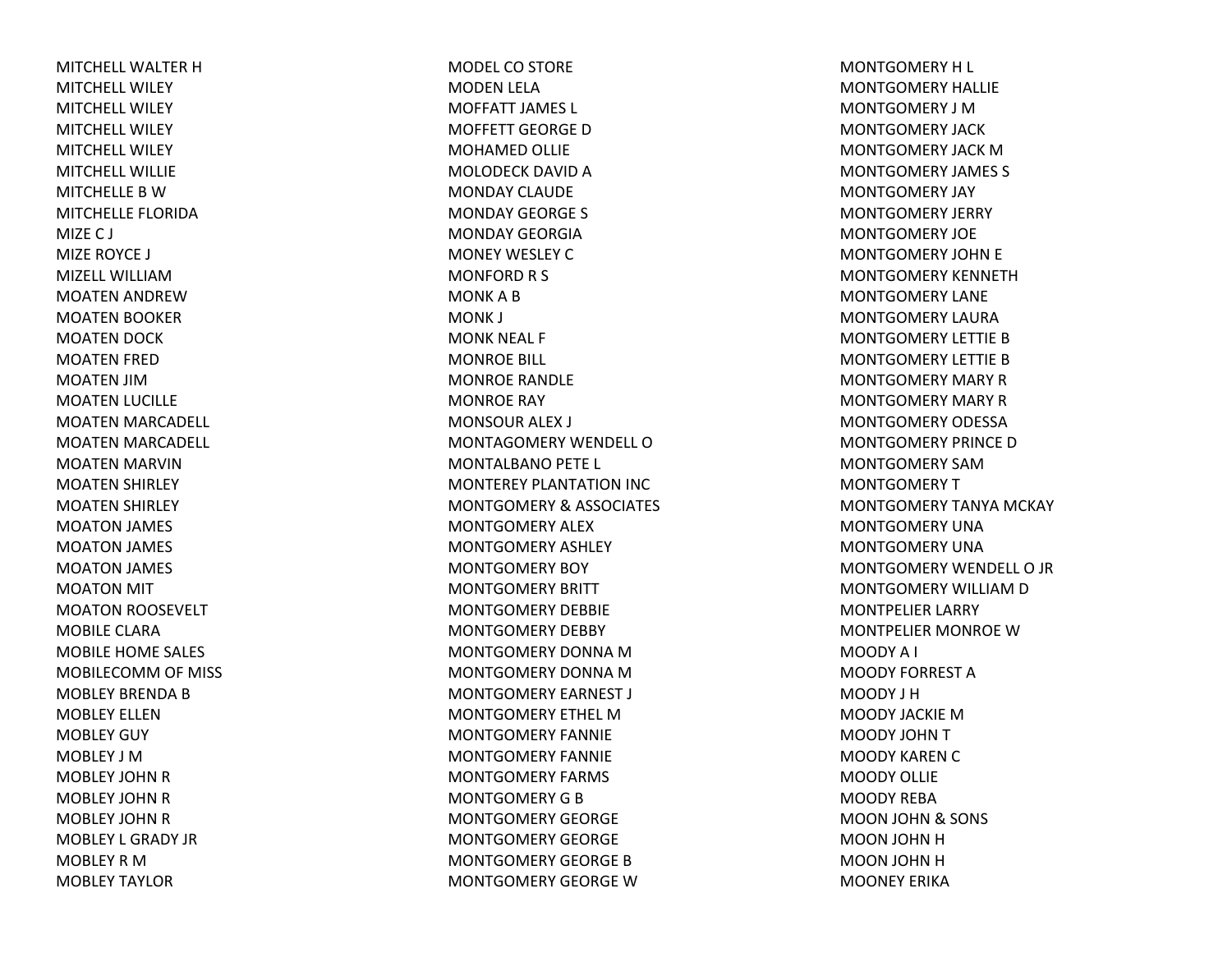MOONEY GEORGEMOONEY JANIEMOOR E VMOORE ABE MOORE ALEXANDERMOORE ALFRED C MOORE ALFRED C MOORE ALLENMOORE ALLENMOORE ANDREAMOORE ANDY MOORE ANNIE MOORE BETTY MOORE BILL MOOREC F MOOREC F MOORE CAROLINE AMOORE CAROLYN O MOORE CATHERINE MOORE CATHERINE MOORE CHARLES MOORE CHARLIE MOORE CHARLIE MOORE CHARLIE MOORE CORNELIUS MOORE D B MOORE D B MOORE DAN JR MOORE DAN SR MOORE DELILAHMOORE DERRIE OR ANDREAMOORE DICKMOORE DONALD C II MOORE DOROTHY BMOORE DOROTHY JEANMOORE EARNEST J MOORE EDMOORE EDDIE MOORE EDILENE MOORE ELLIS

MOORE ERNEST E MOORE ETHEL LEE MOORE FANNIE MOORE FLOYDMOORE FRANKMOORE FREDDIE LEE MOOREG S JR MOORE GARY MOORE GEORGE MOORE GEORGE MOORE GERTRUDE MOORE GLORIA JEANMOORE GRADY MOORE H W MOORE HARRISONMOORE HARRISONMOORE HECTORMOORE HENRY MOORE HOWARDMOORE HOWARDMOORE HOWARDMOORE ISAACMOORE ISAACMOORE J CMOORE J CMOORE J CMOORE J HMOORE J H& SON MOORE J H& SON MOORE J J MOORE J J MOORE J MELVINMOORE JACKMOORE JACKIE AMOORE JAME RMOORE JAMES MOORE JAMES MOORE JAMES MOORE JAMES MOORE JAMES B

MOORE JAMES EMOORE JAMES HARRISONMOORE JAMES I MOORE JAMES I MOORE JAMES LEE MOORE JAMES OMOORE JAMES WMOORE JESSIE MOORE JESSIE MOORE JESSIE E MOORE JESSIE L MOORE JIMMIE MOORE JIMMY RMOORE JOHNMOORE JOHNMOORE JOHNMOORE JOHNMOORE JOHNH& SON MOORE JOHN H SR MOORE JOHN JR MOORE JOHN WESLEY MOORE JOSEPHMOORE JOSEPHMOORE JOSEPHMOORE JULIAMOORE L AMOORE L AMOORE L E MOORE L L MOORE LARRY MOORE LAURAMOORE LAURA MOORE LAURA MAE MOORE LEE MOORE LEONMOORE LEON JR MOORE LEON JR MOORE LEONAMOORE LESLIE MOORE LESLIE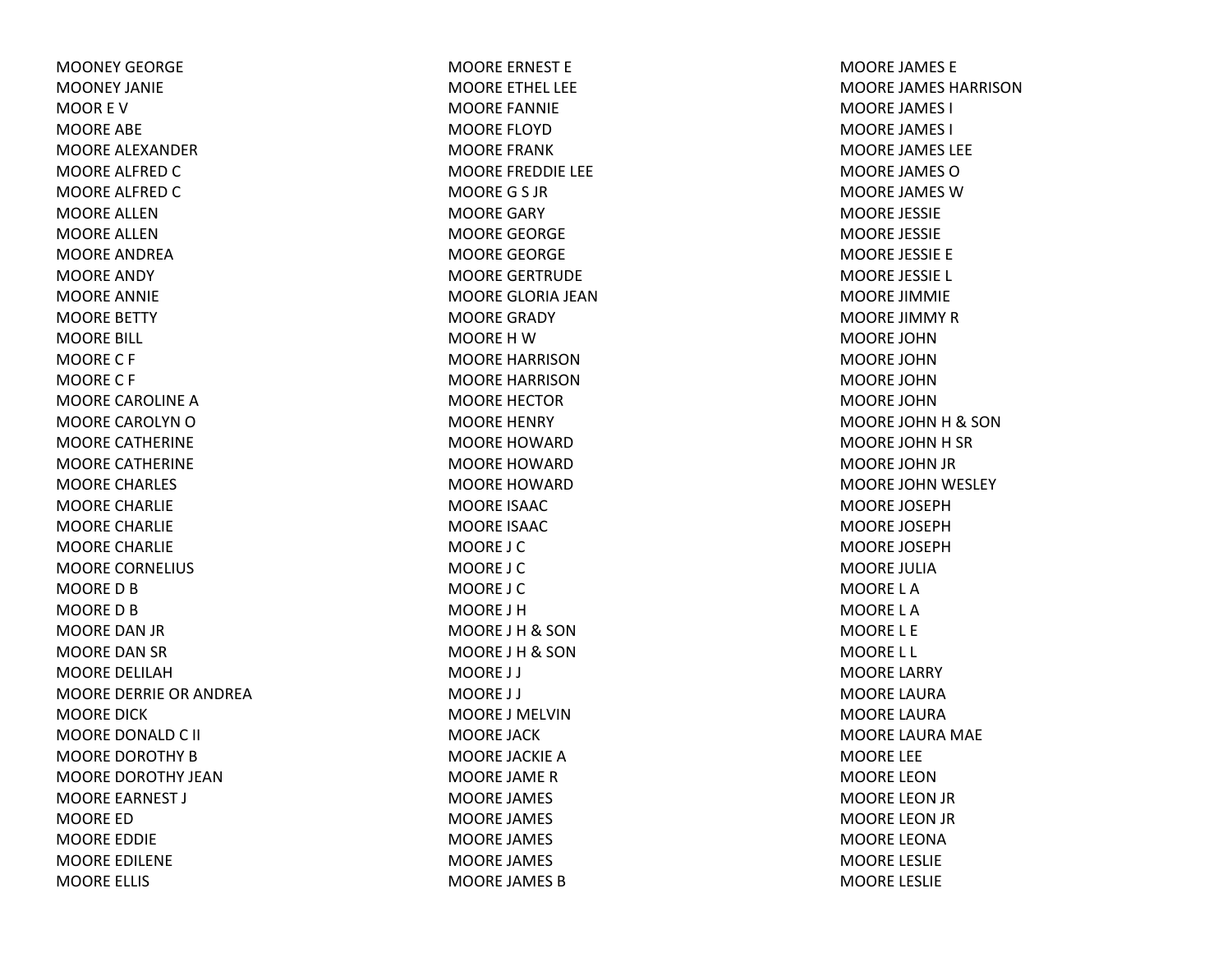MOORE LESLIE MOORE LINDAMOORE LINDA F MOORE LITTIE MOORE LIZZIE MOORE LONNIE MOORE MACONMOORE MANUEL MOORE MARGOMOORE MARY MOORE MARY L MOORE MARY LOIS MOORE MARY MMOORE MATTIE MOORE MCARTHURMOORE MCKINLEY MOORE MELVINMOORE MELVINMOORE MELVINMOORE MILTONMOORE MINNIE MMOORE MISTY MOORE NELLIE MOOREOH& SON MOORE ORAMOORE OWENMOORE OWENMOORE PANSY GMOORE PATRICK S MOORE PAUL MOORE PENNY MOORE PHILLIS MMOORE PHYLLIS MMOORE PLANT COMOORE R B MOORE R H MOORE R H MOORER J MOORER P MOORERV

MOORERWMOORE R W MOORE RICHARDMOORE RICHARD S MOORE ROBERT E MOORE ROBERT E MOORE ROBERT LEE MOORE ROMANMOORE ROOSEVELT MOORE ROOSEVELT JRMOORE ROOSEVELT SRMOORE ROOSEVELT SRMOORE ROSIE MOORE ROSIE MOORE RUBY MOORE RUBY MOORE RUBY E MOORE RUSSELL MOORE RUTH S MOORE S HMOORE SAMMOORE SAMUEL MOORE SULLIVANMOORE TANYA L MOORE TEMPIE MOORE TERRY L MOORE THOMAS MOORE THOMAS MOORE THOMAS DONALDMOORE THORNTONMOORE TOMMOORE TOMMOORE TOMMOORE TOXEX M MOORE TRAVIS MOORE VERNONMOORE VERSIE MAE MOORE VERSTINE MOORE VIRGINIAMOORE W C

MOOREW E MOORE W L MOORE W N MOORE W S MOORE WALKERMOORE WALLACE MOORE WALTER E MOORE WESLIE MOORE WESLIE MOORE WILL MOORE WILLIAMMOORE WILLIAM C MOORE WILLIAMTMOORE WILLIE AMOORE WILLIE BMOORE WILLIE BMOORE WILLIE BMOORE WILLIE MMOORE WINKLERMOORE WINKLERMOOREHEAD CALVINMOOREHEAD CURTIS MOOREHEAD CURTIS MOOREHEAD DELCENIA MOOREHEAD DEWAYNE MOOREHEAD DONALD MOOREHEAD EARL MOOREHEAD HERBERT MOOREHEAD HOMER MOOREHEAD JOHNMOOREHEAD L C MOOREHEAD LEONMOOREHEAD LEONMOOREHEAD ROBERT MOOREHEAD ROBERT MOOREHEAD ROBERT LEE MOOREHEAD WILL EMMA MOOREHEAD WILL EMMA MOOREHEAD WILLIE MOOREHEAD WILLIEMMA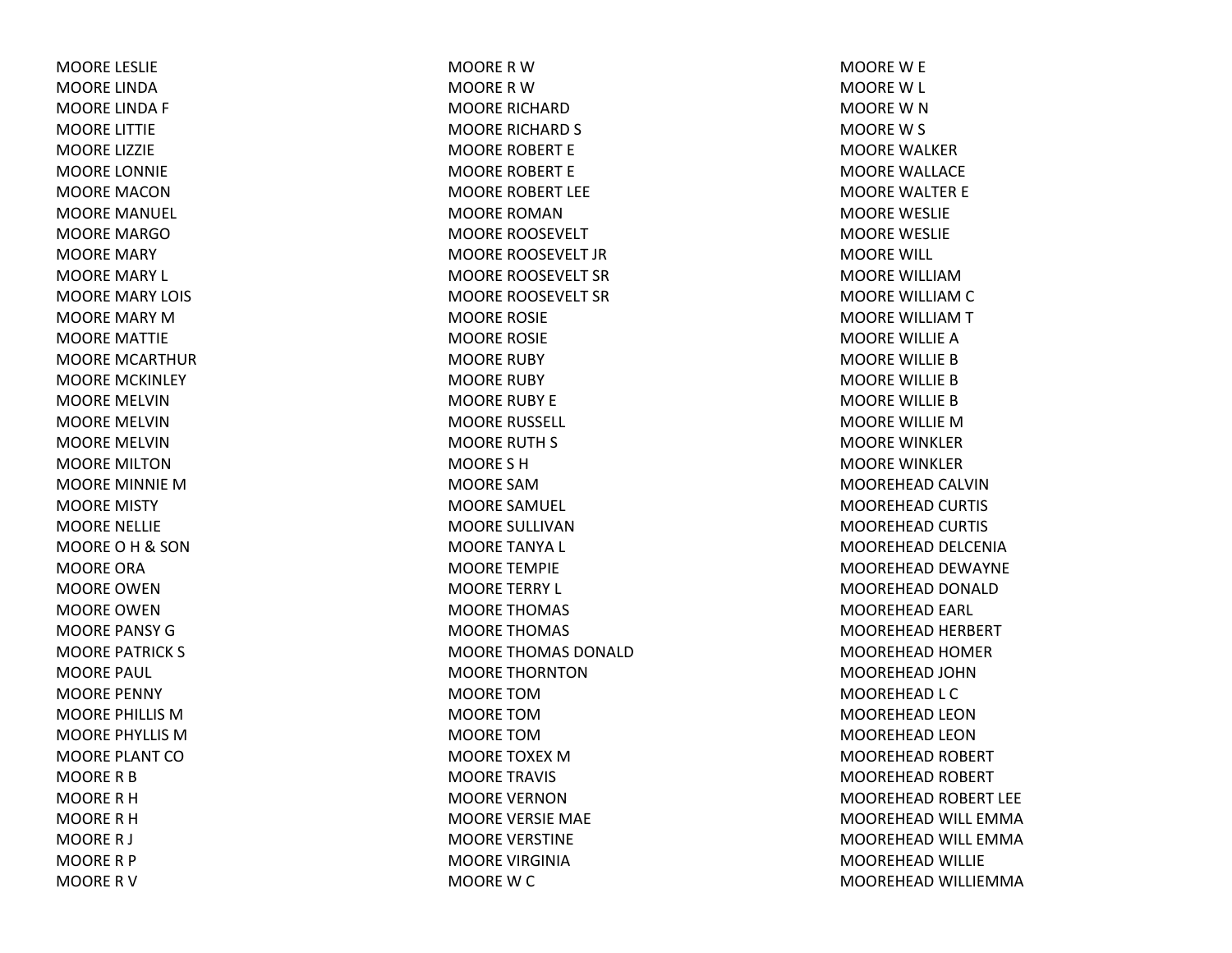MOOREHOUSE GWENMOORELAND AMBROUS MOORHEAD ARTHUR MOORHEAD LEONMOORING ROBERT MOORIS JIMMOORMAN E F MORANTO CARTER MMOREHEAD MORAY MORGAN ALICE MORGAN ARTHUR MORGAN ARTHUR MORGAN ARTHUR MORGAN BEN JR MORGAN BILL MORGAN BOBBIE MORGAN BOBBY MORGAN CARL MORGAN DANNY MORGAN DANNY DMORGAN DANNY E MORGAN DAVID MORGAN ELY MORGAN ENOCHS MORGAN ERNEST MORGAN FRANCIS CMORGAN GRADY MORGAN HOWARD MORGAN J A MORGAN J MMORGAN JOAN MORGAN JOHN P MORGAN KALEE MORGAN L E MORGAN LARRY MMORGAN LAWRENCE MORGAN LAWRENCE E MORGAN LEONARD E MORGAN LEVI MORGAN LEVI

MORGAN LLOYD WMORGAN LOYD WMORGAN MAN MORGAN MARY MORGAN MARY E MORGAN PEGGY J MORGAN QUENTIN MORGAN RICH MORGAN ROBERT MORGAN RUTH KMORGAN SARAH CMORGAN SARAH CMORGAN WILLIE MORGAN WILLIE MORLEY CARL F MORLEY SANDRA G MORMAN MINNIE MORNING STAR CHURCH MORRIS ADAMORRIS ANDERSONMORRIS ANNMORRIS ANNIEMORRIS C F MORRISC J MORRIS C M MORRIS CALECHUS MORRIS CARLOS CMORRIS CECELIAMORRIS CLAUDE F MORRIS CLAUDE F MORRIS DAVID L MORRIS EDMORRIS EDDIEMORRIS EMMETH PAUL MORRIS ETHEL MORRIS ETHEL MMORRIS EUGENEMORRIS FANNIE MAE MORRIS GEORGEMORRIS HENRY

MORRIS HENRYMORRIS J WMORRIS JAMES MORRIS JAMES JRMORRIS JAMES RMORRIS JIMMORRIS JOE E MORRIS JOHN HENRY MORRIS JOHN HENRY MORRIS JOHN HENRY MORRIS KEN W MORRIS KINGMORRIS LEON MORRIS LONZOMORRIS MIRAMORRIS PENNYMORRIS RELONIAMORRIS RELONIAMORRIS ROBERTMORRIS ROBERTMORRIS ROBERT LEE JR MORRIS SIMPMORRIS SIMPMORRIS TOMMY W MORRIS VIRGIL MORRIS WALLACE E MORRIS WILLIE LEE MORRISON BILLY MORRISON FANNIE MAE MORRISON FARMS MORRISON FARMS MORRISON JERRY MORRISON MINGOMORROW JOSEPH BMORROW MIKE DMORSE DAVID K MORSE DAVID L MORTEN JOHN HENRY MORTIMER& ROBERSON MORTON ALBERT LEE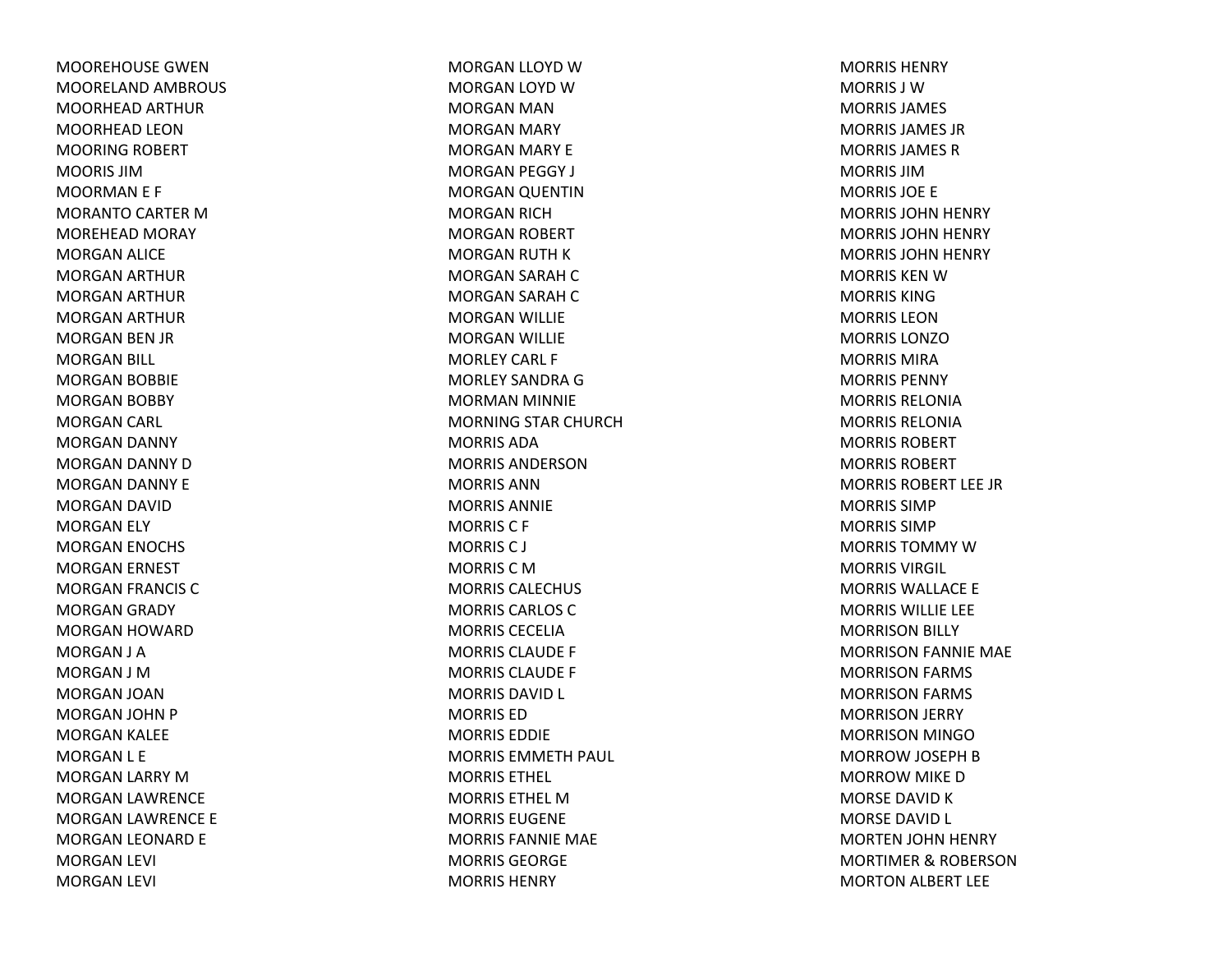MORTON BILL MORTON CHARLES MORTON ELIJAH MORTON J L MORTON JIMMORTON KATHERINE MORTON MURRY B MORTON ROOSEVELT MORTON WILLIAM L JR MOSBEY EDDIEMOSBY TEDDY MOSBYS GRADE A MK MOSELY CHESTER DMOSELY JOE JRMOSELY NETTIEMOSES JOHNSONMOSES JOHNSONMOSES LUCYMOSES LUCYMOSES ROLLOMOSES ROLLOMOSLEY ANDREWMOSLEY ANNIEMOSLEY ANNIE BELL MOSLEY B F MOSLEY BEATRICEMOSLEY BILLY WMOSLEY JOE JRMOSLEY JOHNMOSLEY JOHNMOSLEY LUCILLEMOSLEY MARKMOSLEY SAMMOSLEY THOMAS MOSLEY VELMA JENKINS MOSLEY ZACKMOSS BARRY GMOSS EULAMOSS GUSS MOSS JESSIE

MOSS JOE BMOSS JOHN MMOTEN FRED LEE MOTEN JIMMOTEN JIMMIE LEE MOTO CROSS CYCLE RACE MOTON ALVIN MOTON ED MOTON FRED MOTON FRED L MOTON FRED L MOTON JIMMIE LEE MOTON L B MOTON MILES JR MOTON SAMMOTON SAMMIE MOTOROLA C AND E INC MOTT RONALDMOTT RONALDMOTT SHARON C MOTT VANESSAMOUCHEPP JAMES MOUDY BONNIE SUE MOULDER G A MOULDER MICHAEL E MOULDER TAYLOR JR MOUNT ZION CHURCH MOZINGO DAVID A MOZINGO J T MOZINGO J T MOZINGO JOSEPH D MOZINGS J DMP&L PORTLAND CEM SB MS BUREAU OF RECREATIONMS BUREAU OF RECREATIONMS BUREAU POLL CONT MS DEPT OF ENVIRONMENTAL QL MS FORESTRY TOWERMS FORESTRY TOWERMS LAND CO

MS STATE HWY DEPT MT EVA CHURCHMT HARMON CH MT HEAB CHURCHMT HEAB CHURCHMT HEAB CHURCHMT MARIE BAPT CHMT MARIE BAPT CHURCHMT NEBO SCHOOL MT OLIVE CHURCHMT OLIVE CHURCHMT OLIVE CHURCHMT OLIVE ME CHMT PLEASANT SCHOOL MT PLEASANT SCHOOL MT RISING SCHOOL MT RISING SCHOOL MT RISING SCHOOL MT SHILOH M B CH MT ZION CHURCH MT ZION CHURCH MT ZION CHURCH MT ZION CHURCH MT ZION CHURCH MT ZION CHURCH MUELLER SIGMUNDMUIRHEAD EVERETT L MUIRHEAD HUBERT MUIRHEAD L R MULBERRY HILL CLBMULES LEONARDMULKEY DEWEY HMULLEN HATTIE MULLEN J L MULLEN JENNIFER D MULLEN RONALD A MULLEN YOLANDA MULLIN GARRETT P MULLINAX MELVIN C MULLINS CURREY C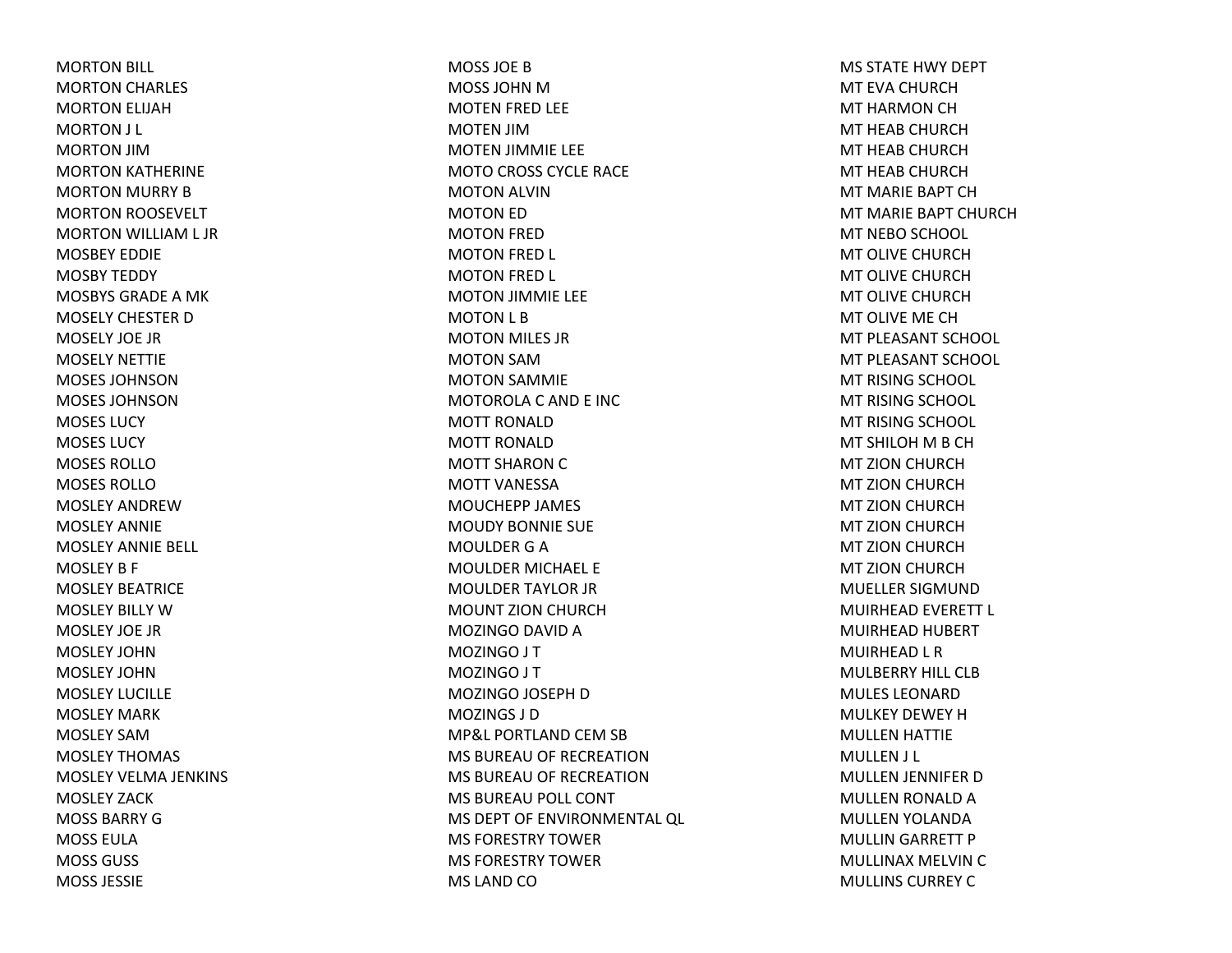MULLINS CURREY C MULLINS G W MULLINS GLORIA J MULLINS JOSEPH A MULLINS KAYEMULLOY HELEN M MULLOY M L MULLOY M L MUNFORD R S MUNN DEWITT WMUNN PATRICK KMUNSON WALTER MURDOCK CORENAMURDOCK EVAMURDOCK RICHARDMURF H C MURFF ELNORAMURFF H C MURIHEAD CATHERINE MURIHEAD DURFEE MURILLO DOMINGO MURPHY BOBBY J MURPHY BROS MURPHY BURKE C MURPHY CLAUDEMURPHY DONALD JR MURPHY GEOMURPHY GEORGE W MURPHY HENRY MURPHY J DMURPHY JAMES MURPHY JAMES AMURPHY JESSIEMURPHY MANDY MURPHY MELVINMURPHY MICHAEL MURPHY MICHAEL EMURPHY ODELL MURPHY OTHAMURPHY PAT R

MURPHY ROBERT EMURPHY STANLEY MURPHY WILLIAMMURPHY WILLIAMMURRAH A J MURRAH A J MURRAH A J MURRAH BARBARA MURRAH BARBARA MURRAH C J MURRAH CHARLES J MURRAH CHARLIE J MURRAH ERNEST E MURRAH J B JR MURRAH SUSAN D MURRAY AARONMURRAY DAVEMURRAY GRACEMURRAY GRACEMURRAY GRADY MURRAY GRANTMURRAY RICHARDMURRAY ROBERT EMURRAY WEBSTERMURRELL DAVIDMURRELL J BMURRELL L AMURRELL LONNIE ANSONMURRILL L AMURRISH TROY MURRY AARONMURRY GARY MURRY GRANT MURRY TAYLORMURRY VERNONMURRY VERNONMURRY WEBSTERMURTAGH ALLENMURTAGH BILLY VMURTAGH MRS T E

MURTAGH W V MURTAGH WALTER RMURTAUGH W V MUSE PATSY CMUSE PATSY CMUSTANG FUEL COMUZZI JOEMUZZI JOE JRMUZZI VINCE JRMYERSA E JR MYERS ABRAHAMMYERS ABRAHAMMYERS CONST COMYERS E L MYERS EDDIEMYERS EDDIE JRMYERS EDDIE LEE MYERS EMMITTMYERS FARMS MYERS J DMYERS JAMES AMYERS JOHNNYMYERS KAROLYNMYERS NATALIE D MYERS WILLIE B MYESABMYLES EDMYLES LOUIS MYLES MARIEMYLES MARIEMYLES MARIEMYLES PETEMYLES TOMMYMYRACLE C B MYRICK KAREN M NABORS DRILLING USA INC NABORS R D NABORS W A NAFIS FARHANNAGEL SCHMIDT E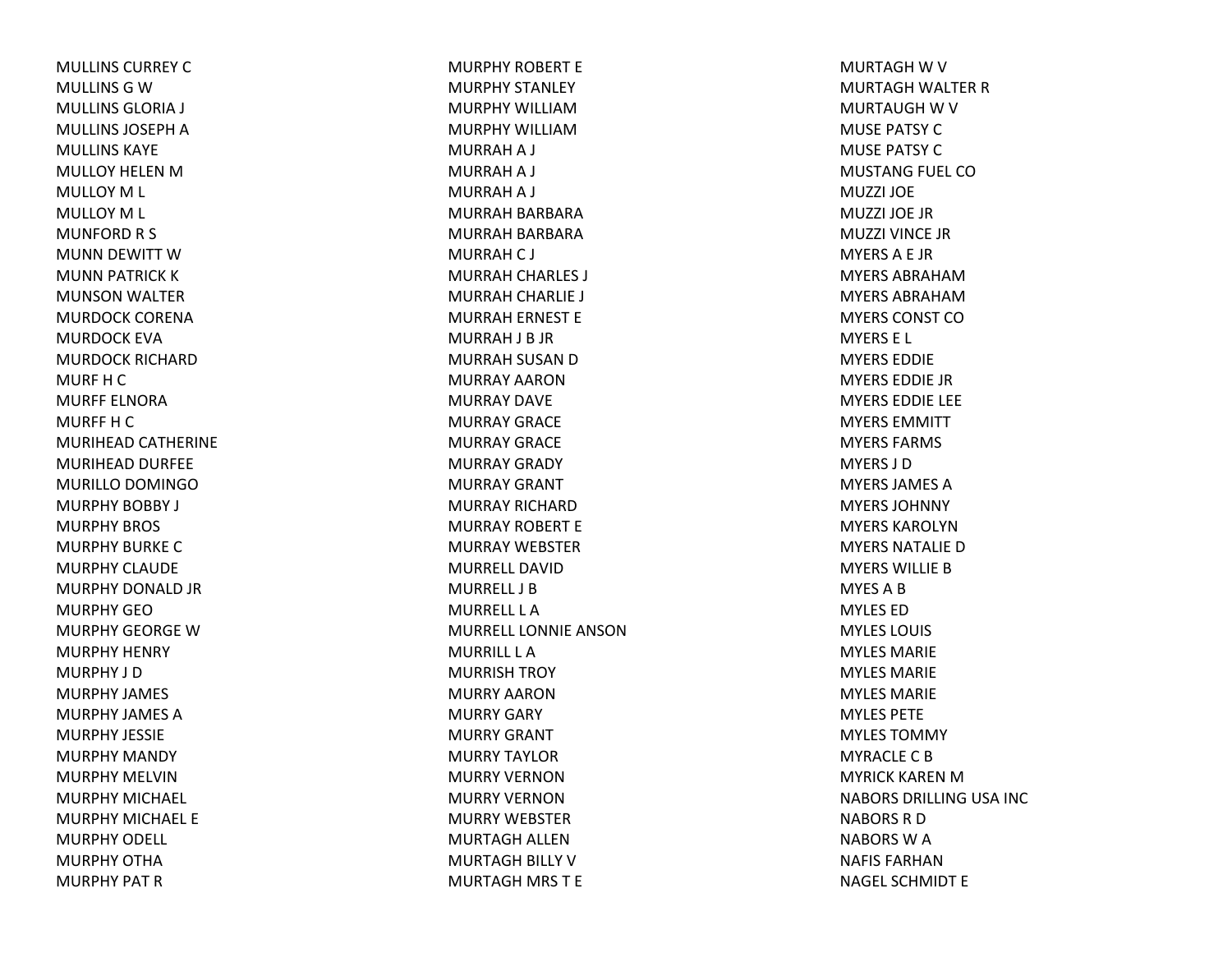NAIL CECIL NAIL SARAH M NAIL STELLANAIL STELLA F NAIL STELLA F NAILOR HENRY NAMI VIVI ZELDANANCE CHARLIE NANCE JOHNNIE KNANCE JOHNNIE KNANCE OSCARNANCE ROGERNAPIER LEONARDNAPIER W W NAPIER WALLACE NAPPIER JABE NAPPIER JAKE NAPPS ROBERTNARON J JAMES F III NASH AGRI‐SERVICE NASH BOBBY NASH DIXIE L NASH EDNA NASH HENRY NASH J W SR NASH J W SR NASH LONNIE S NASH PETE NASH ROBERT TNASH RUSTY NASH WAYNE NASH WAYNE NATHAN JOE NATION CHARLES F NATION PAT E NATIONS JERRY G NATIONS KAYLA L NAVARRO CATHY NE WARREN CO FIRE DEPT NEAL BILL

NEAL BONNIE M NEAL BURBERTNEAL CORINENEAL DAVIDNEAL EMMANEAL GEORGENEAL HERBERT J NEAL HUBERTNEAL HURBERTNEAL JIMNEAL JOANNE J NEAL LEFLORENEAL LEFLORE JRNEAL LEFLORE JRNEAL LEVESTER JR NEAL PATRICIA RUSCHE NEAL REBECCANEAL ROSE MARY NEAL STANFORD T NEAL WESTNEALSON HOWARD NEELD JAMES HNEELSON E T NEELY BILLY NEELY GARNER J NEELY GENEVANEELY GEORGENEELY HETTIENEELY HORACENEELY JESSIENEELY JOYCE M NEELY JOYCE M NEELY MAGGIENEELY MARQUITHA NEELY O T NEELY ORA LEE NEELY SAM J NEELY W A NEELY W H NEELY W H

NEELY WILLIAM H NEESED L NEESE E NNEESE E NNEESE JIMMY L NEESE JOYCE NEESE L VNEESEM L NEESE MARVINNEESE MICHAEL DNEESE NELSONNEESE SHEILA R NEESEV L NEESE WILLIAMNEIL BUTANE GAS CONEILSON L C NEILSON L C NEILSON MENDY NEILSON S WNELA LEVESTER NELLUM ERNEST NELLUM POLLY ANN NELLY W H NELSON ALBERT NELSON ANGIE NELSON BEN E NELSON BILLY NELSON BRENDA E NELSON BUILDERS NELSON C D NELSON CATHERINE NELSON CHARLES NELSON CLARENCE NELSON CLARENCE NELSON D I NELSON D L NELSON EARNEST NELSON EDDIE GNELSON EDDIE GNELSON FRANK W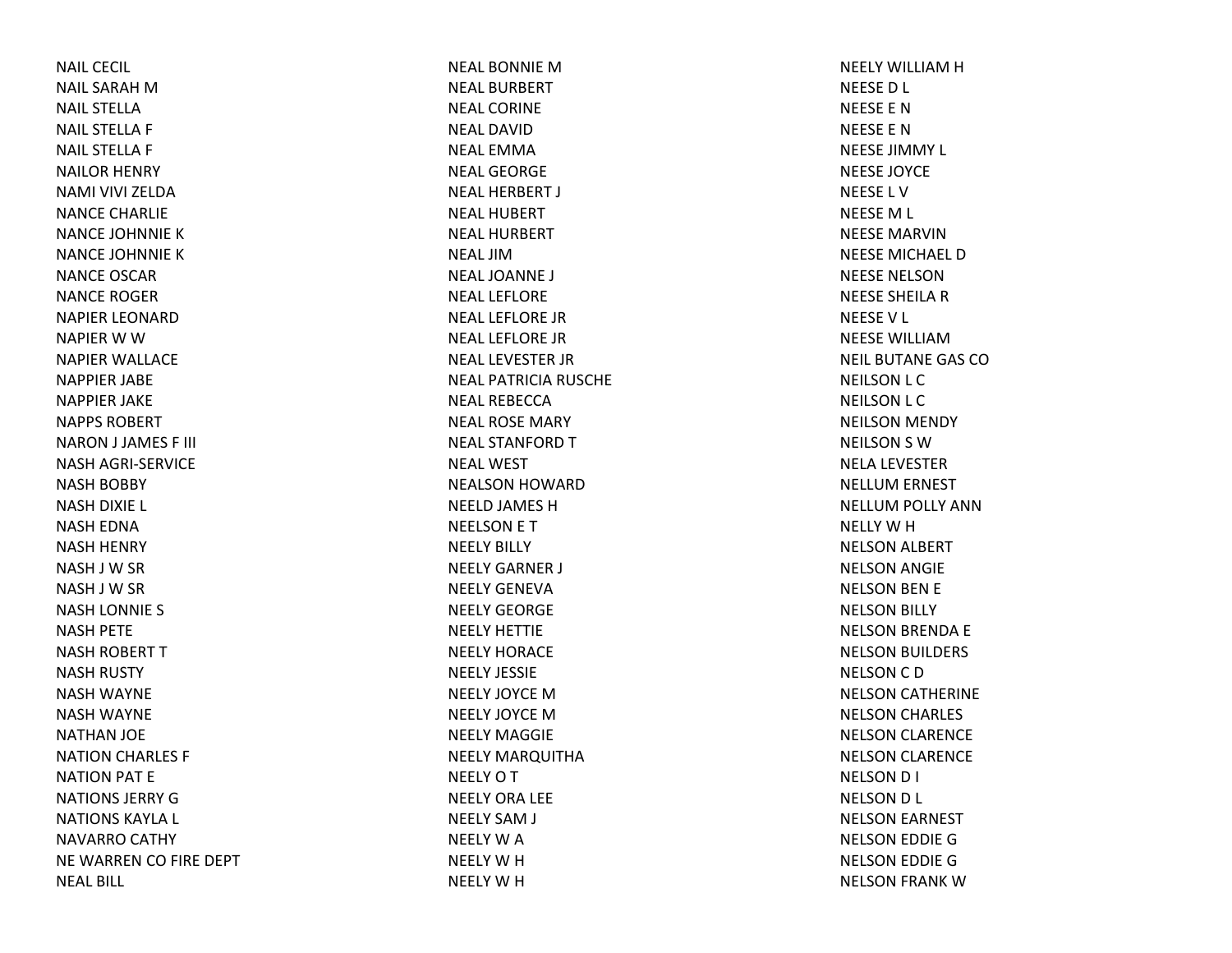NELSON GEORGE NELSON HARRY E NELSON HENRY NELSON HENRY NELSON HENRY NELSON HERMAN NELSON HERMAN NELSON HUGH NELSON J D NELSON JAKE NELSON JAMES NELSON JAMES NELSON JAYZETTA NELSON JOE CNELSON JOHN NELSON JON NELSON KIM R NELSON LIZZIE NELSON MABRY ELLEN NELSON MAE WILLIE NELSON MARCUS NELSON MIKE NELSON MIKE NELSON OTTES NELSON PAUL NELSON PERCY NELSON PERCY NELSON PERCY NELSON PERCY JR NELSON PETER JAMES NELSON PORTER NELSON RAYMOND NELSON RICHARD JR NELSON ROBERT NELSON ROBERT ALLEN NELSON ROBERT ALLEN NELSON ROOSEVELT NELSON SALLY NELSON TIMOTHY ANELSON TOM

NELSON VEOLA S NELSON W M JR NELSON WALTER J NELSON WALTER J NELSON WILLIAM N NELTON MIKE NERO NORA BELL NERVIS MARIAHNESBIT JOHNNIEGNESBIT STEVE H NESBIT STEVEN H NESBIT TABNESLINE PATRICKNET BEVERLY NET BEVERLY NETHERLAND M E NETHERLAND OPHELIA NETHERLAND OPHELIA NETHERLAND R L NETHERLAND REUBENNETHERLAND REUBENNETHERLAND RUFUS E NETHERLAND SHIRLEY NETHERY BERTHANETHERY GREGORY GNETTLESA J NETTLES JANANETTLES JUDYNETTLES KENNETHNETTLES SONNYNEVELS ALBERTNEVELS BETTYNEVELS BILLYNEVELS BILLYNEVELS ELLENNEVELS GERRI NEVELS GLEN G NEVELS HAZEL ANEVELS ILA A NEVELS J W

NEVELS LARRY WAYNENEVELS LARRY WAYNENEVELS LOUIS NEVELS LOUIS NEVELS LOUIS D NEVELS LOUIS JRNEVELS LOUIS VNEVELS LOYD SR NEVELS MARGARETNEVELS MARY LOUNEVELS MICHAEL WNEVELS NANCYNEVELS PERRY L NEVELS RICHARD J NEVELS RICHARD JOSEPHNEVELS RICHARD R NEVELS RUTH J NEVELS SHIRLEYNEVELS TERRY L NEVELS WARDEANNEW BETHEL MB CHNEW BILLY NEW CHARLIE NEW CHARLIE NEW FOUNDATION CH NEW FOUNDATION CH NEW HOPE CHURCH NEW HOPE CHURCH NEW HOPE CHURCH NEW KINGDOM CH NEW LIBERTY CH NEW LIBERTY CHURCH NEW PORT SCHOOL NEW REDWOOD SCHOOL NEW REDWOOD SCHOOL NEW SHEILA P NEW ZION CHURCH NEWBAKER C C NEWBAKER E MNEWBAKER J R JR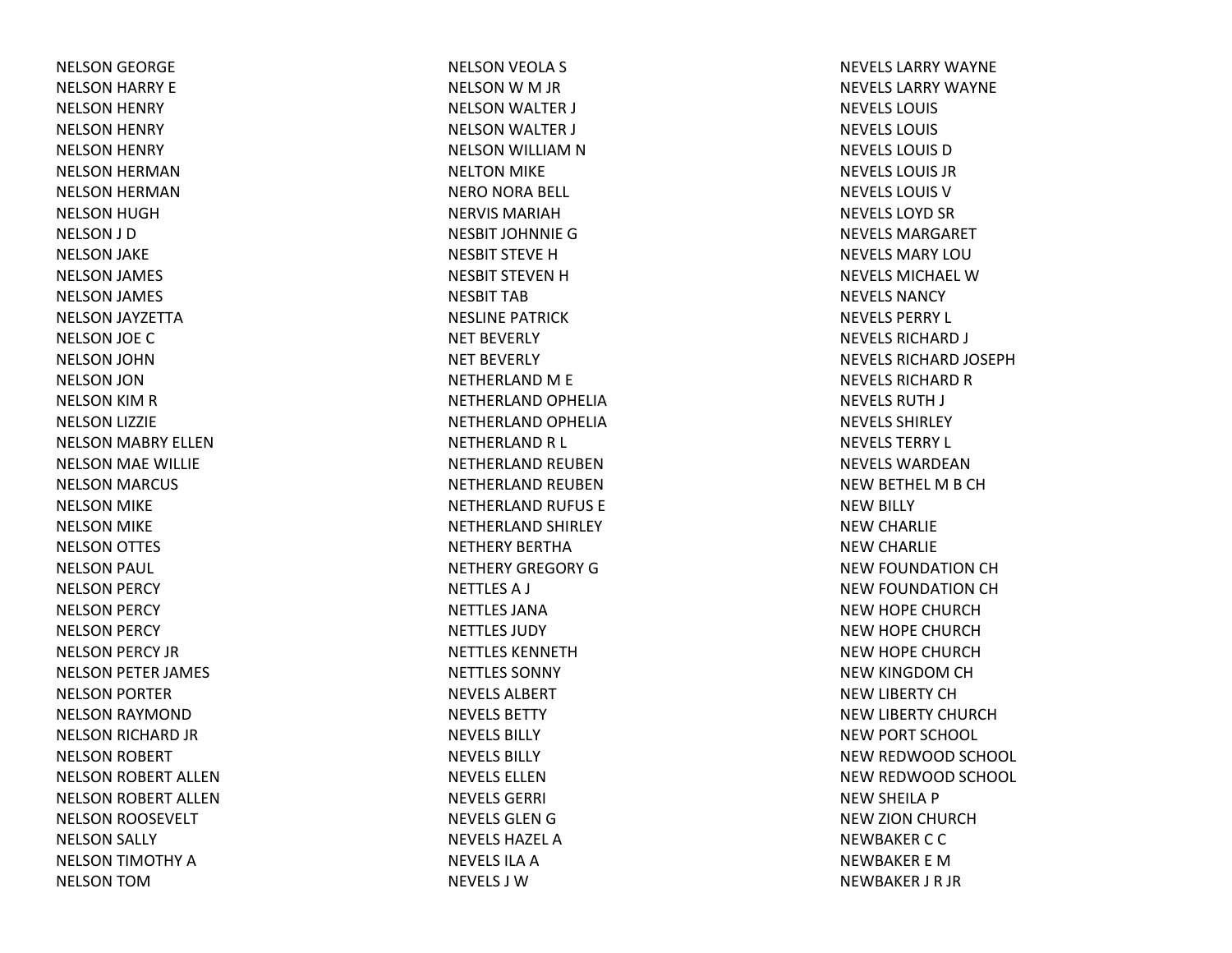NEWBAKER JIM O NEWBAKER THOMAS MNEWELL CHRISNEWELLRDNEWKIRK CELESTE NEWKIRK WILLIAMNEWLAND LLOYD NEWLON MONROE NEWLON MONROE NEWMAN C B NEWMAN CARL NEWMAN CHARLES NEWMAN EARL NEWMAN ELMORE NEWMAN ELMORE VNEWMAN FARM SHOP NEWMAN FRANCES CNEWMAN GARDNER NEWMAN HASTINGS NEWMAN INEZ NEWMAN J C NEWMAN JAMES NEWMAN JAMES G JR NEWMAN JAMES WNEWMAN JESSIE E NEWMAN JIM C NEWMAN JIMC ‐ ESTATENEWMAN KERRY LEE NEWMAN LARA NEWMAN LARA NEWMAN LAWRENCE ANEWMAN M B & C B NEWMAN M C NEWMAN O G NEWMAN O G NEWMAN ROBERT NEWMAN ROBERT BNEWMAN ROOSEVELT NEWMAN ROOSEVELT NEWMAN ROSS

NEWMAN S C NEWSOM& HARRIS SER NEWSOM KARON RNEWSOMEH L NEWSOME JESSIE NEWSOME SPELLMONNEWTON ALBERT NEWTON ARTHUR NEWTON BETTY NEWTON CLARENCE JR NEWTON DENNIS NEWTON DENNIS NEWTON DENNIS HNEWTON DENNIS HNEWTON DOCK NEWTON EDDIE NEWTON EDNA MNEWTON EDWARD NEWTON ELLA NEWTON GEORGE NEWTON GEORGE NEWTON GEORGE NEWTON GEORGE L NEWTON J A NEWTON J WNEWTON JAMES NEWTON JOE NEWTON MAN NEWTON MAN NEWTON MARY JOE NEWTON MONROE NEWTON SARA JONES NEWTON SARAH JANE NEWTON W E NEWTON WARREN NEWTON WARREN NEWTON WILL NEWTON WILLIAM G NEWTON WILLIAM G NEXTEL COMMUNICATIONS NICHELSON RICHARD NICHOLAS BUTCH JR NICHOLAS DANNICHOLAS DAN J NICHOLAS DANIEL J JRNICHOLAS LAWRENCENICHOLAS SOL TNICHOLOSA E NICHOLSA E NICHOLSANNICHOLSAN III NICHOLSAN III NICHOLSAW III NICHOLS AUBREY ENICHOLS BILLIENICHOLS BOBBYNICHOLS BOBBY G NICHOLS BRANDONNICHOLS CARROL NICHOLS ELLIS NICHOLS FRED J NICHOLS GAIL NICHOLSH L JR NICHOLSH L JR NICHOLS HELEN M NICHOLS JAMES ENICHOLS JAMES E SRNICHOLS JASON A NICHOLS JASON A NICHOLS KENNETH M NICHOLS KIRKNICHOLS L HNICHOLS LEWIS NICHOLS LOUIS BNICHOLS MELISSANICHOLS MITCHELL J NICHOLS MONICANICHOLS MRS J WNICHOLS NELLIENICHOLS OLLIE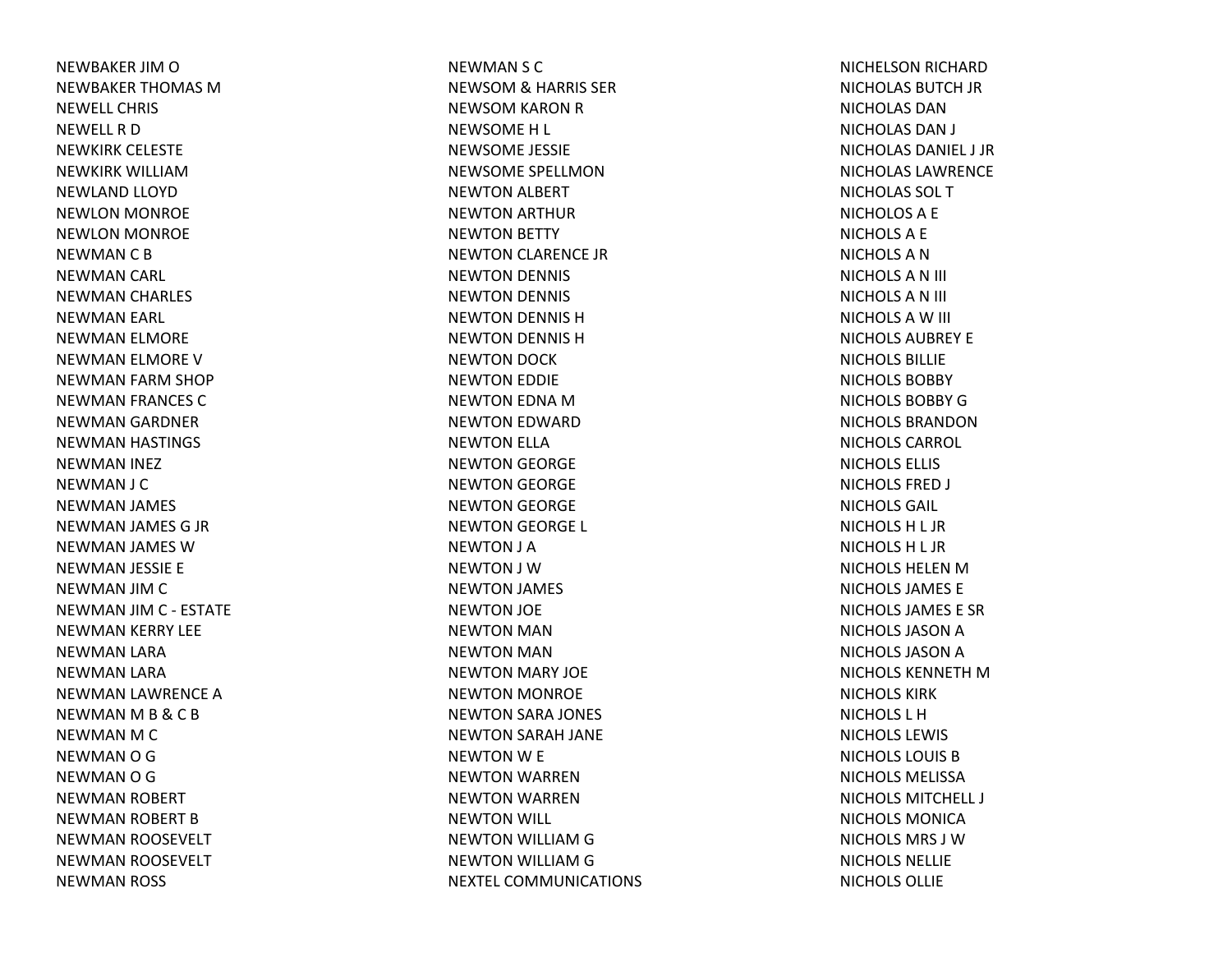NICHOLS OREN L NICHOLS W J NICHOLS WESLEYNICHOLSON BILL NICHOLSON D D NICHOLSON DAVID NICHOLSON DAVID NICHOLSON EFFIE NICHOLSON EFFIE NICHOLSON EMMA NICHOLSON FRED NICHOLSON J C NICHOLSON J C JR NICHOLSON J D NICHOLSON J R NICHOLSON JESSIE NICHOLSON JOSHUA L NICHOLSON MRS J L NICHOLSON ROBERT NICHOLSON RUFUS NICHOLSON TOMMY NICHOLSON WILLIE F NICK JIMNICK JIMNICK JOE NICKELS JANICE M NICKELSON GEORGE NICKELSON VIOLA NICKERSON ELLIS NICKLES& WELLS CONS NICKS ALBERTANICKS FLYING SERVICE NICKS HARRYNICKS JIMNICKSON ELLIS NICKSON OZIE NIELSON ELMER NIELSON HARMON NILES LLOYDNILES LLOYD

NILSSON ALFRED NITE LITE LOUNGE NITE LITE LOUNGE NIVEN ROBERT MARVIN NIVENS MRS WNIVENS R M NIVENS REXNIVENS SAMMY L NIX HARRY NIX HARRY JRNIXON& MATHEWS NIXON ALEX NIXON ARTHUR LEE NIXON CLINTON NIXON ELLIS NIXON GENE JR NIXON JAMES BNIXON MARTHA ANN NIXON MORRIS NIXON OZZIE NIXON PEARLINE NIXON ROBERT NIXON SUSAN NIXON SUSIE NIXON VIOLA NO HOPE CAMP NO HOPE HUNTING CLUB **NOBBYS** NOBLE HAROLDNOBLE HAROLDNOBLE MARY BNOBLE WILLIAM B NOBLIN BLANCHE ONOBLIN WILL MNOCHOLAS SOL TNOE DEANNNOEL ANDREWNOEL ANDREWNOEL BENNIE L NOEL FAYE A

NOEL JACQUELN NOEL LOVETHEL NOEL LOVETHELNOEL PORTERNOEL PORTERNOEL SALLY C NOEL WILLIECNOLAN DAVID LEE NOLAN EMMA NOLAN J L NOLAN JESSIE VNOLAN LYNN NOLAN PAUL BNOLAN RYAN NOLAN WILLIE NOLEN FRANK TNOLL WILLIAM B NOONAN CONST CONORMAN CAROLYN ANN NORMAN ERVIN NORMAN IRBY NORMAN W R JR NORMAN W R JR NORRIS ALTON F NORRIS ALTON F NORRIS ARTHURNORRIS JIMNORRIS JOHNNORRIS JOHNNORRIS JOHN D NORRIS MRS JAMES NORRIS P ANORRIS PLEAS MNORRIS PLEAS MNORRIS W N NORRIS W N NORRIS WILLIENORTH DONALD UNORTHFOLK RESTAURANT NORTHSIDE MAINTANCE SERVICE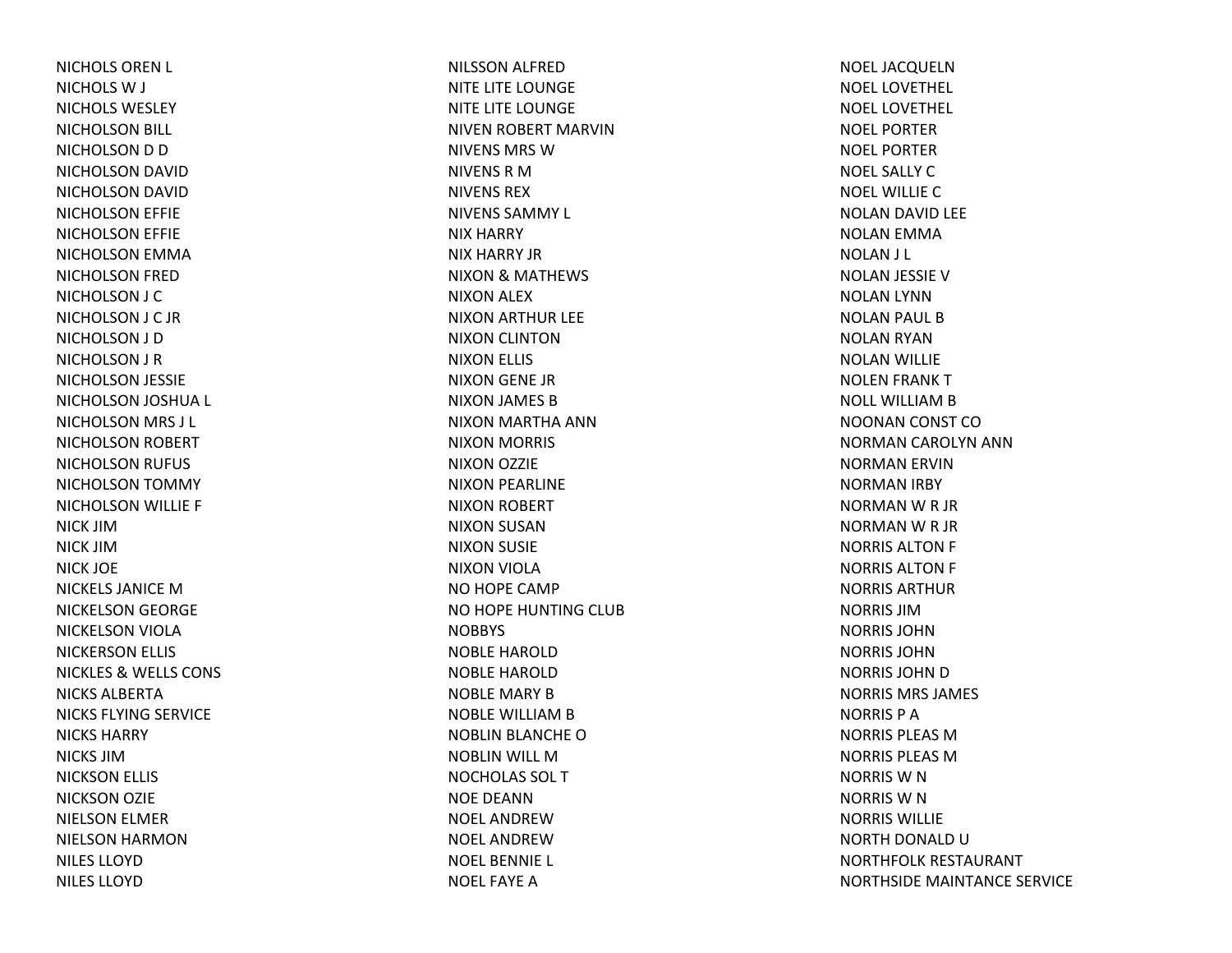NORTHSIDE MAINTENCE SERVICE NORTON DON S NORTON JOSEPH L NORTON KATHERINE NORTON WILLIAM ROBERT NORWOOD CALLIE NORWOOD J D NORWOOD JOHN JR NORWOOD T C NOTTINGHAM LEE NOWELL MARGIE ANOWELL MARYNOWELL MARY LEENOWELL RICHARD HNOWELL VICTORNOWLING CURTIS L NOWLING LARRY NOY LEDONIANOY LOUISENOY MILTONNUNN ALEX NUNN P Q NUNNELEE JIMNUNNERY ANGELIQUE NURILL L ANUTALL CURTISNUTALL J DNUTALL ROSIENUTT DANNUTT G MO NEAL HARRY O OAK GROVE AME CH TRL OAK GROVE CHURCHOAK GROVE CHURCHOAK GROVE CHURCHOAK RIDGE BAPT CHOAK RIDGE BAPT CHURCHOAK RIDGE BAPTIST CHOAK RIDGE TEACH HMOAKES FRANK

OAKES J WOAKES JOEOAKES JOE JROAKES JOE L OAKES LINDAOAKES ROYOAKES W W OAKLAND CHAPEL OAKS JOE L OATES CHRISS OATES CHRISS OATES H C OATES H C OATES JAMES HOATES L BOATES MATTIE BOATS HERMANOBANNON CHARLES E OBANNON ELLEN OBARR E L OBRIANT B J OBRIEN E J OBRIEN JONES OBRIEN TOMMY OBRYANT T MOCONNER ADDIE MAE OCONNER OLLIE OCONNER VIOLAOCONNER VIOLAOCONNER VIOLAOCONNERS OLLIEOCONNOR ADDIE MAE OCONNOR JAMES OCONNOR JAMES R OCONNOR PHILLIP OCONNOR PHILLIP OCONNOR PHILLIP ROCONNOR ROBIN G OCONOR PATRICIAODEIL ROY

ODELL KAITLYNODGERS JOHNNYODOM CANDY ODOM CLEMMIE ODOM EDWARD ODOM EDWARD H ODOM JAMES ODOM JIM ODOM JUDY H ODOM LEON N ODOM MARION G ODOM OLLIE ODOM OLLIE ODOM STEVE ODOM STEVE ODOM STEVE ODOM TROY L ODOM W E ODOM W H ODOM WILL ODUM DAN ODUM DOUG E ODUM GERTRUDE ODUM ROBERT OGAFF DONALDOGDEN H A OGLE ALISAOGLE GARY OGLE JENNIFER MOGLE LINDA F OGLE LOUIS E OGLE M D OGLE RODNEY OGLE WILLIAMOGLESBY JOHNOGLESBY THOMAS OIL CITY WATER WATER WK OIL CITY WATER WK OLD DOVER CHURCHOLDHAM S Y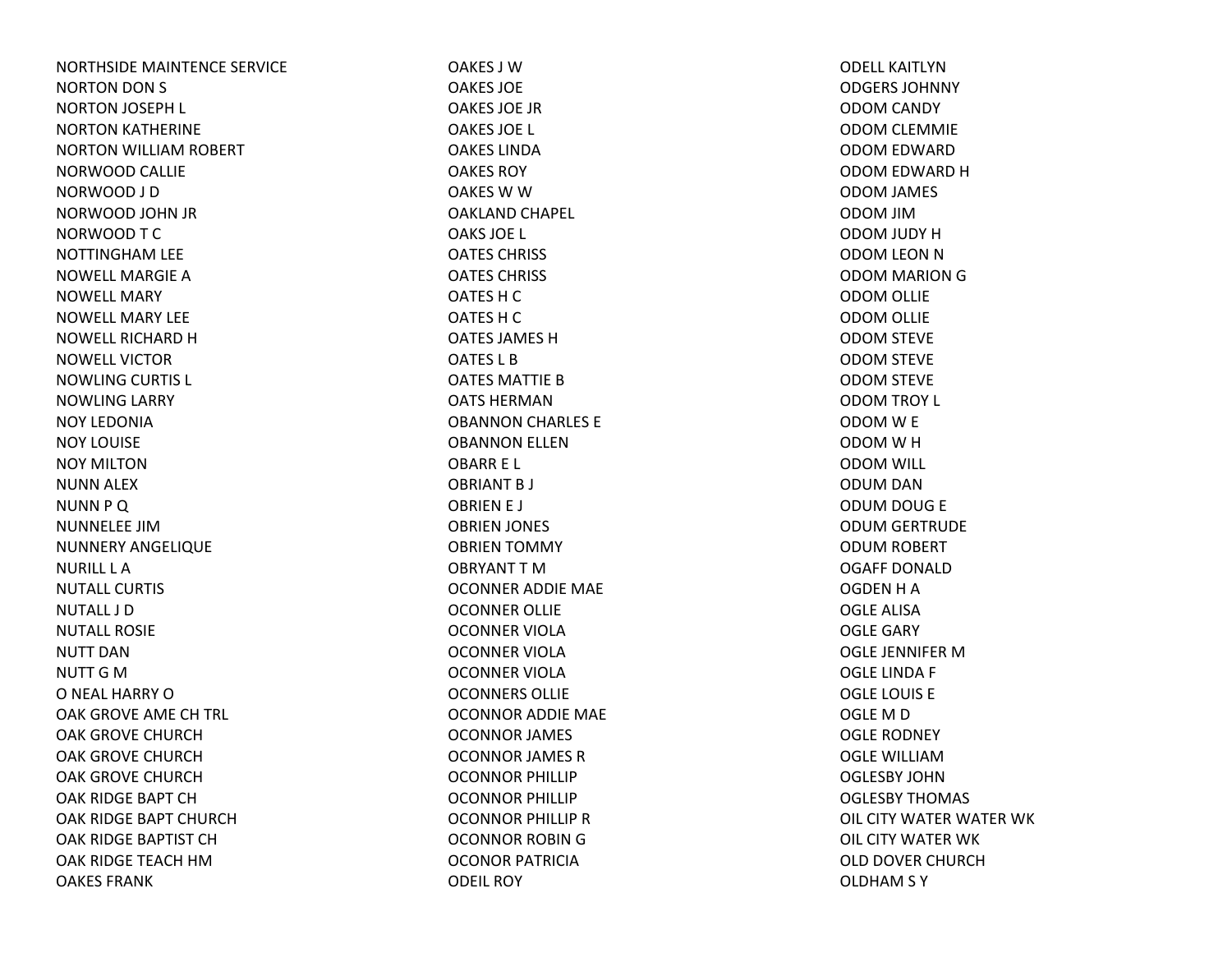OLDMAN JOHNNY COLIVE MILTONOLIVE MILTON JR OLIVER AARONOLIVER BENOLIVER BENNIE OLIVER C A OLIVER EDDIE LEE OLIVER EDDIE TOLIVER HAZEL E OLIVER J C OLIVER J C OLIVER JAMES E OLIVER JULIUS OLIVER LAURAOLIVER LEONOLIVER MILLARDOLIVER MILLARDOLIVER MILLARD L OLIVER OTHOOLIVER ROBERT COLIVER SAMOLIVER ZIP CAMP OLIVERIA JOSEPHOLLIE ELIGHT OLLIE WILLIAMOLLINS HENRYOLLINS JIMOLLINS WILL OLTREMARI JOEOLTREMARI JOSEPHOLTREMARIE PAUL OMAHA SHAG SERV OMARHAIL PETER L O'MEARA MICHELLE L OMEGA COMMISARY OMEGA PLNT SS ONEAL CHARLIEONEAL CHARLIEONEAL DORIS RAE

ONEAL ELI ONEAL JAMES V ONEAL MELANIE A ONEAL MERCANTILE COONEAL MIKE F ONEAL ROBERTONEAL ROBERTONEAL ROBERTONEAL WILMAONEAL WILMER C ONEELY SAM J O'NEIL JOSEPH P O'NEIL LAURA I ONEILL DALEOPENWOOD PLANTATIONOPERATION CAIROOPPERMAN CHARLES OPPERMAN CHARLES OPPERMAN E F OPPERMAN E F OPPERMAN MELISSA OPPERMAN ROBERT HOPPERMAN VERA HOQUINN BUFORD COQUINN BUFORD CORBIT MOBILE HOMES ORBIT OIL COOREILLY A M OREILLY A M OREILLY ALICE B OREILLY CHARLES EOREILLY CLARENCEOREILLY CRAIG B OREILLY EZRA E OREILLY H S JR OREILLY HUGHOREILLY JUDY OREILLY LEWIS OREILLY LEWIS OREILLY NOLAN

OREILLY NOLANOREILLY TILLIEORELIA WADE ORIELLY TILLIEORIELLY WILLIEG DR ORIELY JUDY ORILEY TOMORLANSKI RICKEY A ORMON JAMES ORNELAS KATHY R ORR EARNEST ORRELS IVANOSBORN LARRY OSBORNE ALANOSBORNE HENRY OSBORNE JOSEPH K OSBORNE JOSEPH K OUELLETTE BRIANOUSLEY DEWEY OUSLEY ODESSAOUSLEY RICHARD N OUTLAW CURTIS OUTLAW FRED OUTLAW JAMES F OUTLAW MICHAEL S OR SUSIE OUTLAW MRS TCOUTLAW VICKIE OVERALL CLEARCEOVERBY R S OVERBY RICHARD S OVERTON CHRISTINA OVERTON DAVID AOVERTON KAY OVERTON W T OVERTREE WILLIAMOWEN AUGUSTA OWEN M J OWEN RICHARD OWENWAOWENS ALAN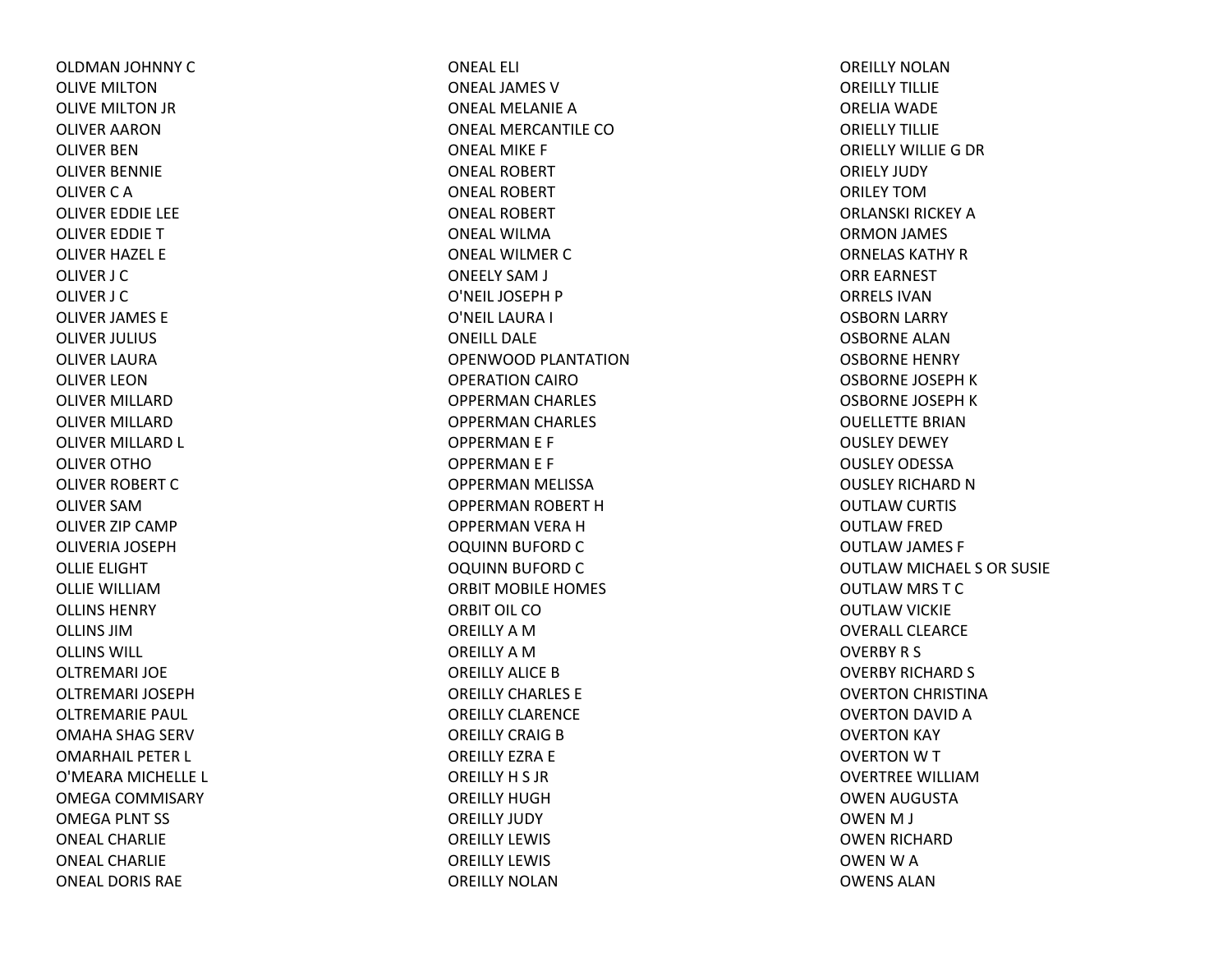OWENS ALBERTAOWENS ALBERTAOWENS BARBARAOWENS BESTOWENS BOBBY RAY OWENS BRADOWENS CHARLIEOWENSDTOWENS DALLAS OWENS DONOWENS DONOWENS DOROTHAOWENS EDNAOWENS EPPOWENS ERNESTOWENS FRANKOWENS FRANKOWENS GENEVAOWENS GEORGEOWENS HARVEYOWENS HATTIEOWENS HATTIEOWENS HERBERTOWENS J J OWENS J J OWENS JACKOWENS JAMES COWENS JAMES EOWENS JESSIEOWENS JIMOWENS JIMOWENS JUANITA OWENS LEBERTHAOWENS LEWIS OWENS LEWIS OWENS LIMMIEOWENS LOUIS OWENS MERIDITHOWENS MERIDITHOWENS MOSE

OWENS MOSEOWENS OPEL JEANOWENS PAUL L OWENSRGOWENS RANDYOWENS RANDY D OWENS RAYFORDOWENS REECEOWENS RICHARDOWENS SAMMY D OWENS SELMAOWENS SINGLETONOWENSTCOWENSTWOWENSWAOWENSWTOWENS WALTEROWENS WILLIEOWENS WILLIEOWENS WILLIE CRAIGOWSLEY A C P &H DEER CAMP P &H DEER CAMP P &O FALCO INC P & P FARMS P &R HOG FARMS P & S ENTERPRISES PACEA E PACE DAVID L PACE DENNIS PACE GARY PACE JAMES APACE JENNIFERPACE JOHN S PACE JOHNNIE GPACE MILTONPACE THOMAS PACE WESLEY PACE WESLEY PACE WILLIAM

PACKER HERBERT APADGETT ANTWONPADGETT ANTWON D PADGETT LARRY PADIELO ALENAS PAGAN GAVIN WPAGE APRIL J PAGE BILLY J PAGE ELNORA D PAGE FRANK E PAGE FRANK E PAGE GEORGE L PAGE HARRISONPAGE HARRISONPAGE HARRISONPAGE HENRY PAGE J BPAGE JAMES PAGE JENNY PAGE JENNY PAGE LIDGE PAGE ROBERT PAGE WHITTMOREPAIGE EDWARDPAIGE FRANKPAIGE JAKPAIGE RUBY MOORE PAINE RODGERPAINTER RANDY LEE PALMERA E PALMER ALBERT PALMER ANNPALMER BETTY PALMERC J PALMER CLARENCE PALMER DEANPALMER EARL PALMER EFFIE DEANPALMER ETHEL MPALMER FRANK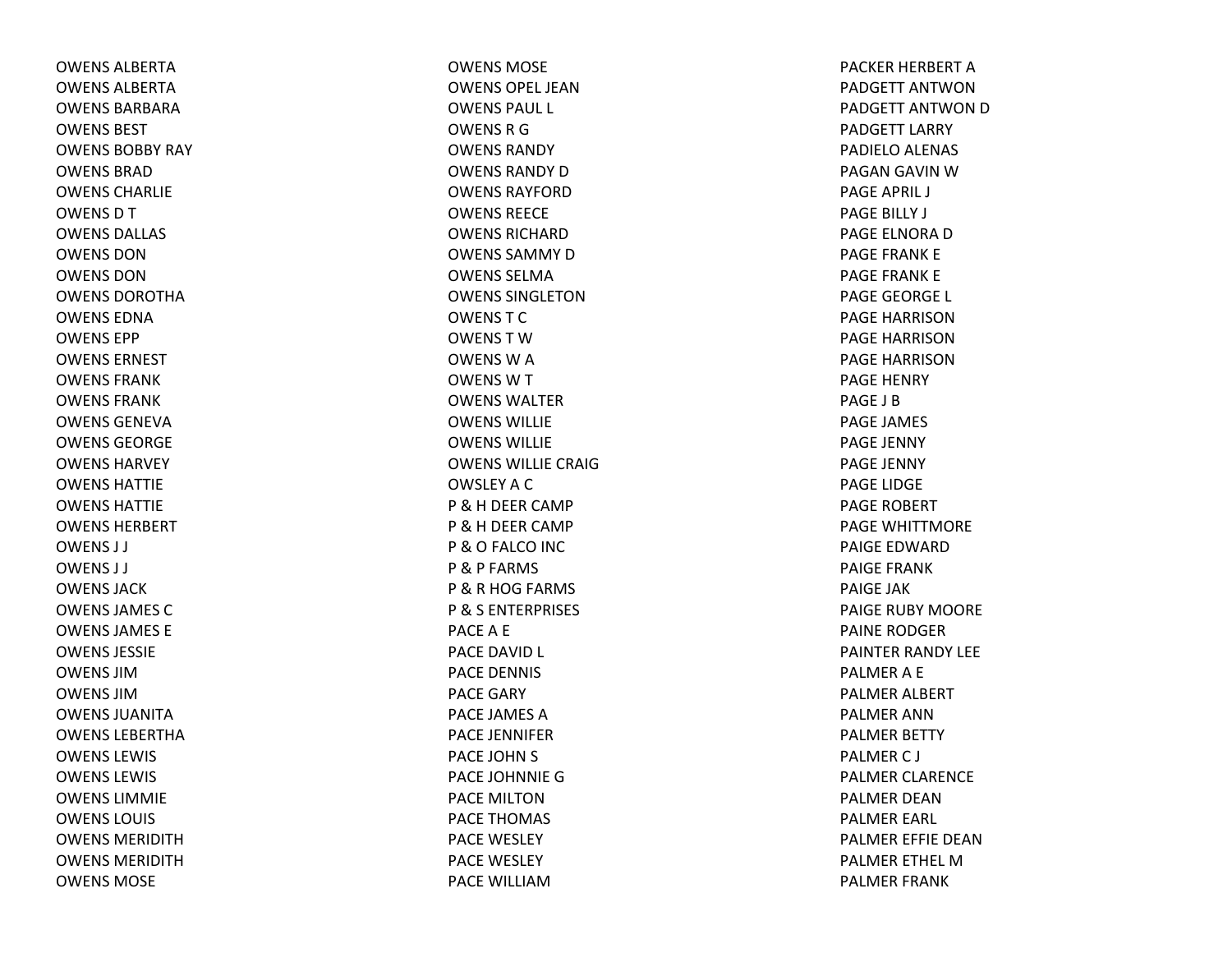PALMER GEORGE PALMER GLORIA JEANPALMER HEATING AND A/C PALMER JAMES K PALMER JESSIE J PALMER JIMMIE LEE PALMER JOE NATHANPALMER L C PALMER L C PALMER PAULINE PALMER ROGER PALMER SAMPALMER SAM JR PALMER SHELBY R PALMER TERRY L PALMER WILLIE PALMER WILLIE PALMERTREE WILLIAMPALMETTO MOBILE HOMES PANKEY BILLY J PANKEY MICHAEL R JR PANKEY WALTER OR PATRICIAPANNEL RICKIEPANTHER CREEK COR PANTHER CREEK CORP PAPAWS MOTEL PARADISE STORE PARETT J PPARHAM KIMBERLY R PARISH CLEMONPARISH DONALD PARISH JAMES PARISH K D PARISH NED PARISH NED B PARISH NED B PARK C E PARK WILLIAM C PARK WILLIAM C PARK WILLIAM C

PARKER ALBERT PARKER ALLEN T PARKER ALLEN T PARKER ANGELAPARKER ANN MPARKER ARTHUR DPARKER AUBREY MPARKER BEAUTY SHOP PARKER BEAUTY SHOP PARKER BILLIE PARKER BILLIE PARKER BILLIE PARKER BOBBIE PARKER BOBBIE E PARKER BOBBIE L PARKER CARL PARKER CLARAPARKER D B PARKER DICK PARKER DICK PARKER DONNIE B OR TAMMY PARKER FELICIA T PARKER FRANPARKER GAS TREATING COPARKER GLENPARKER GLEN JR PARKER HEATHER E PARKER HELENPARKER J T PARKER J WPARKER JAMES LEE PARKER JANICE B PARKER JEFF R PARKER JERRY HPARKER JESSICAPARKER JESSIE E JR PARKER JESSIE LEE PARKER JIMMIE LEE PARKER JOE PARKER JOHN

PARKER JOHNNIE L PARKER L T PARKER LARRY PARKER LEDGER PARKER LLOYDPARKER LORRAINE PARKER M H PARKER M J PARKER M J PARKER MELVIN J PARKER MICHAEL RAY PARKER MYLES PARKER NORMANPARKER NORMANPARKER PANSY P PARKER PRESTONPARKER PRESTONPARKER R S PARKER RICHARDPARKER RICHARDPARKER ROBERT APARKER S APARKER SALLIE PARKER SAMPARKER SHELBY APARKER SUSIE K PARKER T E PARKER TAMMY PARKER THOMAS PARKER TOMPARKER TOMMY PARKER W A PARKER W A PARKER W I PARKER W I PARKER W S PARKER WILLIAM D PARKER WILLIAM R PARKER WILLIAM R JR PARKER WILLIE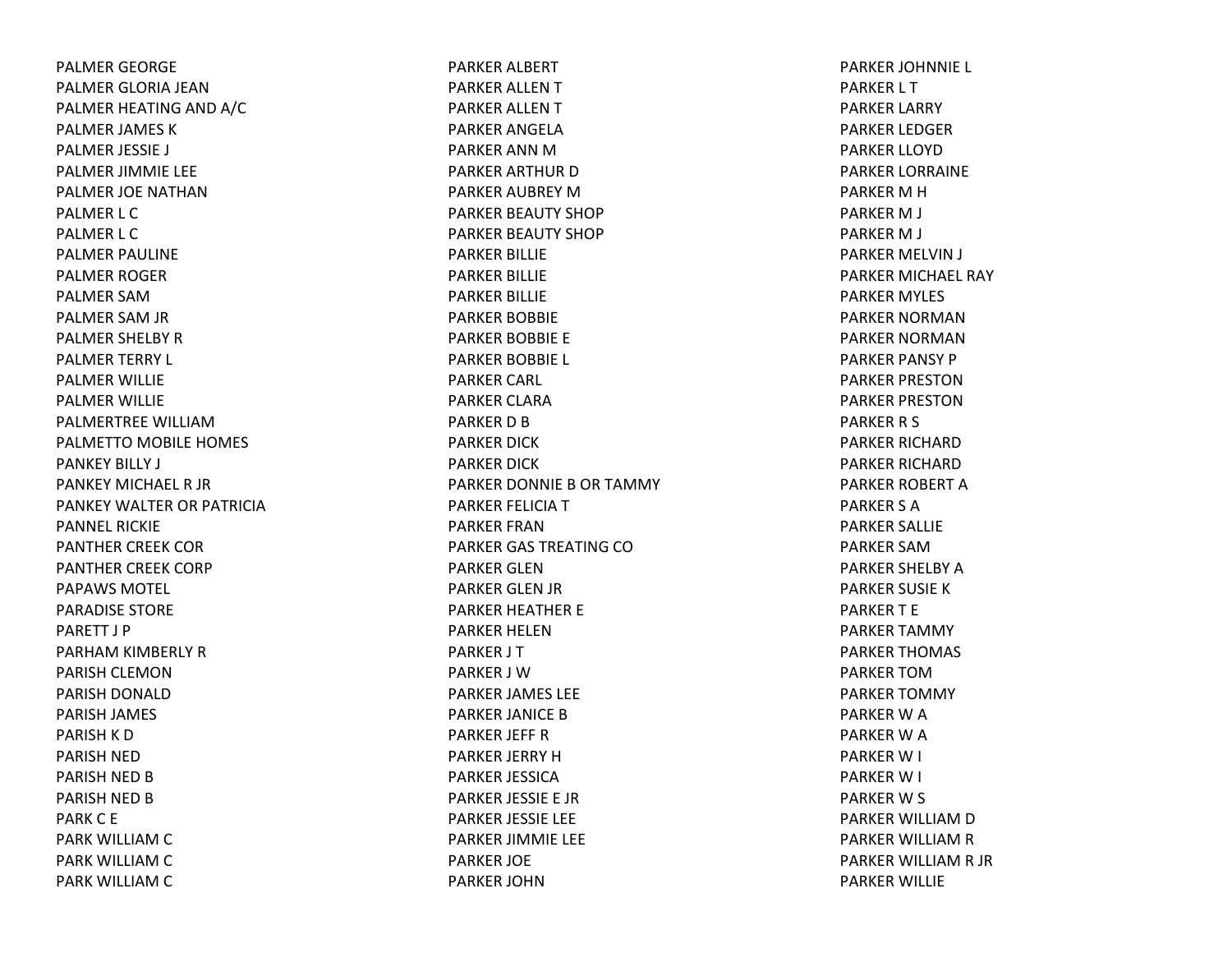PARKER WILLIE BELL PARKERSON BILLY WPARKERSON BILLY WPARKERSON BILLY WPARKINSON BOYETTE PARKINSON J T PARKINSON JOHN TPARKINSON M K PARKINSON STEVE PARKISON TROY DPARKMAN BILL S PARKS ALBERTPARKS ALBERTPARKSC S PARKS CLARA MAE PARKS CURTIS L PARKS CURTIS LEEPARKS EDWARD JR PARKS ELBERTPARKS ELLIS PARKS ELLIS PARKS ELLIS PARKS JAMES PARKS JESSIEPARKS JESSIEPARKS JIMMIE LEE PARKS JIMY LEE JRPARKS LUCILLEPARKS MARTHA L PARKS MELZENIAPARKS MOSEPARKS ORA LEE PARKS PETERPARKS S CPARKS SUSIE M PARKS T M PARKS WILLIAM C PAROTTE JIMMY LEE PARRETT BENPARRETT J P

PARRETT RONNIEPARRETT RONNIE PPARRETT TIMMY APARRISH KENNETH D JR PARRISH LINDA HPARRISH LINDA HPARRISH N B PARRISH Q D PARSONS FRANKPARSONS ROSA MAE PARTRIDGE GORDONPARTRIDGE JACKPARTRIDGE JOHN L PASS HOYTPASSON BETTY L PASSONSA E PASSONSA E PASSONS ALAN K PASSONS ARTHUR LELANDPASSONS BETTYPASSONS C E PASSONS DAMON DOYLE PASSONS FLORINE H PASSONS FLORINE H PASSONS JESSIE D PASSONS MAJORPASSONS MAJORPASSONS RITA DARLENE PASSONS ROSERPASSONS THOMAS PASSONS THOMAS PPASSONS WILLIEPATEC& THOMPSON OPATE MARTHAPATE NEDPATE ROBERTPATE TENEISHAPATE WILLIAM D PATE WILLIAM R JR PATEL NEVILLE L

PATERSON BILL PATRICH LESTER PATRICK ARLIS PATRICK DONALDPATRICK NESLINE PATRICK RICHARDPATRICK TOGOPATRICK TOGOPATRICK TOGOPATS BEAUTY SHOPPATTEN ANNETTE PATTENOTE JOHNPATTEROSN ARTHUR PATTERSON AARON PATTERSON ALBERT PATTERSON ALEX PATTERSON ARTHUR PATTERSON ARTHUR PATTERSON BETTY E PATTERSON BILL PATTERSON BILLY L PATTERSON BIVEN BPATTERSON CATHERINE PATTERSON CATHERNE PATTERSON CLARENCE DPATTERSON CLARENCE DPATTERSON CLARENCE DPATTERSON DEBRA ANN PATTERSON HENRY PATTERSON HENRY PATTERSON HENRY J PATTERSON JAMES PATTERSON JIMPATTERSON LENNIE PATTERSON LEON PATTERSON LEWIS PATTERSON M DAVID PATTERSON MARGIE PATTERSON MARY PATTERSON MOZELL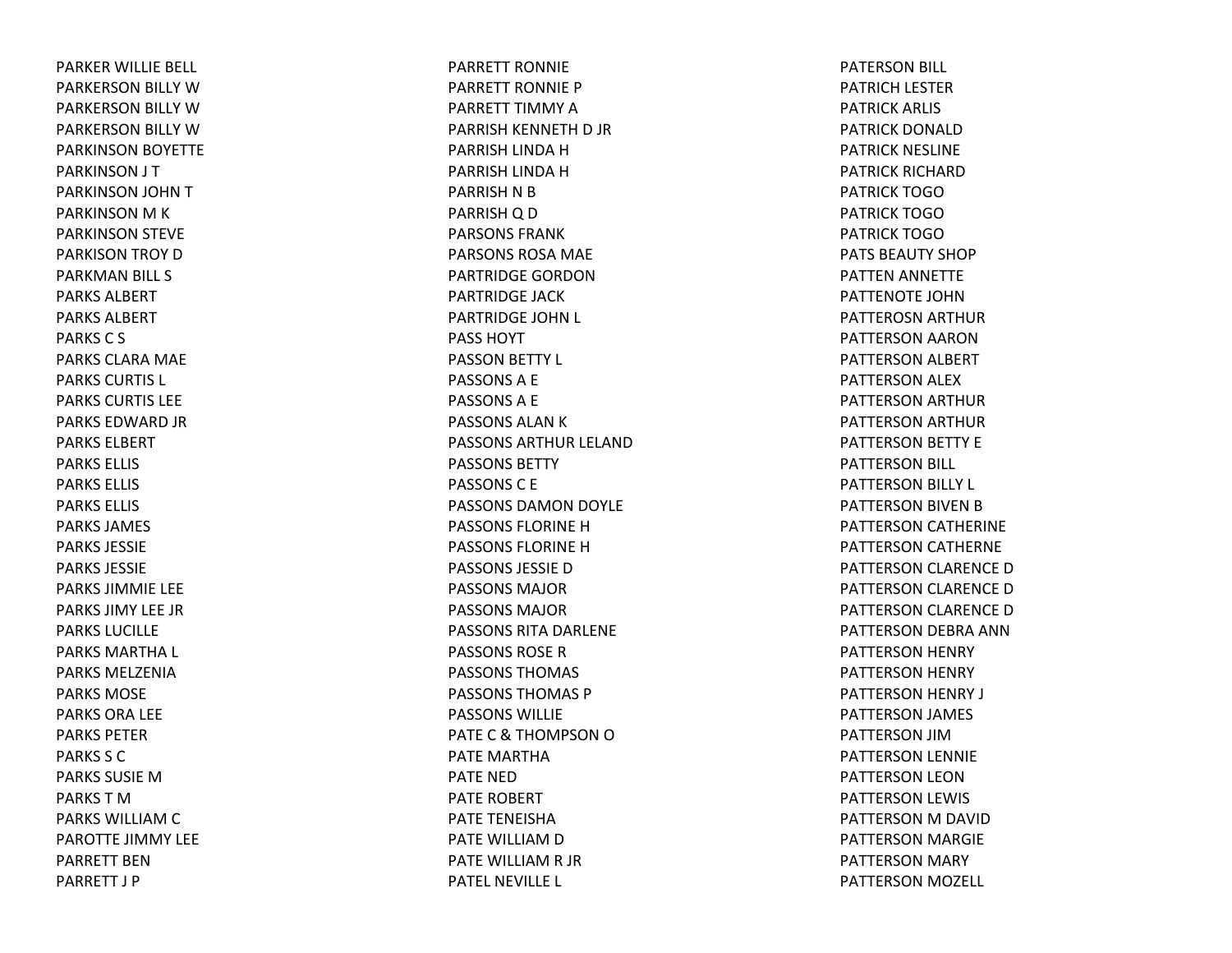PATTERSON NATHAN PATTERSON PAT PATTERSON ROSANEL PATTERSON SAMPATTERSON SAMPATTERSON SONNY PATTERSON STEVE PATTERSON SUSANNA P PATTERSONTOPATTERSONTOPATTERSON TERESA NPATTERSON VANCE HPATTERSON WADE PATTERSON WILLIAMPATTERSON WILLIAM B PATTERSON WILLIAM JR PATTERSON WILLIE PATTON ALFRED WPATTON BETTY WPATTON DEE WAYNE PATTON DERIE PATTON EMMITT PATTON EMMITT PATTON ERICE PATTON G W PATTON J C PATTON JAMES PATTON JERRY PATTON JOE PATTON JOE PATTON JOHN PATTON JUDY APATTON LLOYD PATTON M J PATTON MARTY J PATTON MATTIE MPATTON ROBERT LEE PATTON ROBERT LEE PATTON STACY PATTON THURMOND

PATTON THURMOND PATTON VIRGIL PATTON W G PATTON WALTER PATTON WAYNE PATTON WAYNE DEE PATTON WILLIAMPATTON WILLIE J PAULACPAUL BILL PAULCAPAUL EARNEST L PAUL HOWARD S PAUL L DPAULM E PAUL ROBERT J PAUL ROOSEVELTPAUL S HPAULW E JR PAXTON THOMAS PAYNEADPAYNE J CPAYNE J C SRPAYNE J DPAYNE JESSIE PAYNE JOSEPHPAYNE LINDAPAYNE LUMPAYNE MARY PAYNE MECKPAYNE TAKESSAPEACOR SHERRY L PEARCE C L PEARCE CHARLES E PEARCE CHARLES E PEARCE J MPEARCE JAMES RPEARCE JIMMY PPEARCE JIMMY PPEARCE RICHARD L

PEARCE ROBERT PEARSON BROS PEARSON DINAH PEARSON ELBERT PEARSON GENEVA PEARSON JIMMIE PEARSON JIMMY PEARSON MARVIN HPEARSON MARVIN HPEARSON MICHAEL S PEARSON OLIVER PEARSON PAUL PEARSON PERRY L PEARSON PERRY L PEARSON PRENTISS PEARSON ROBERT E PEARSON ROOSEVELT PEARSON W C PEARSONS GROPEARSONS GROCERYPEASTER DIXONPEASTER FISH POND PEASTER J J PEASTER J J III PEASTER J J JR PEASTER J R PEASTER J R JR PEASTER J R SR PEASTER JAMES IVPEASTER JOHNPEASTER P L PEASTER R L PEASTER STACIA B PEASTER STACIA B PEASTER TOMMY PEAVEY JAMES APEAVEY JERRY APEAVEY JERRY APEAY E TAYLORPEE KENNETH R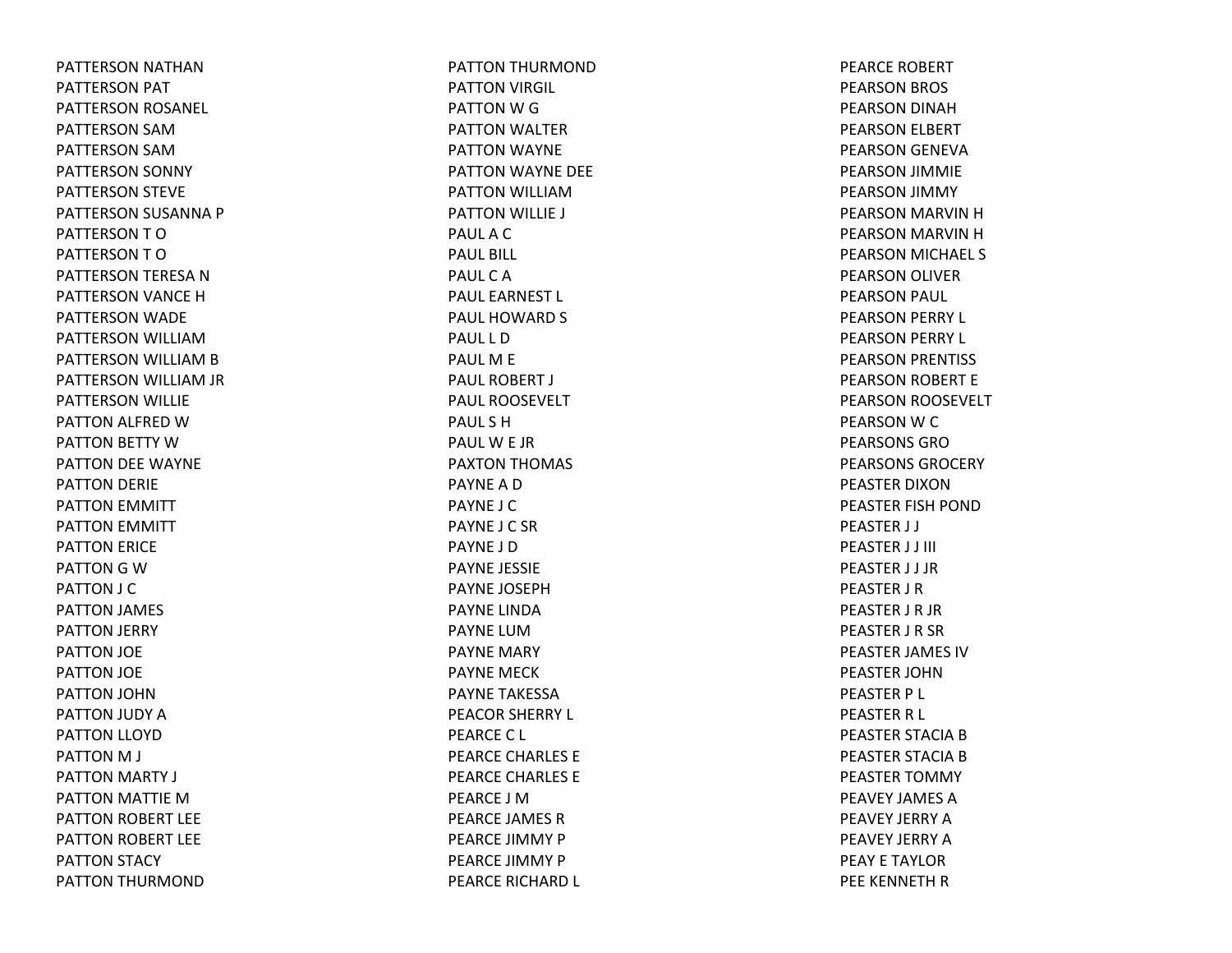PEEPLES BILLY RAY PEEPLES C DPEEPLES CHARLES PEEPLES EDITHPEEPLES EDITHPEEPLES LISAPEEPLES MARK S PEEPLES WENDELL PEEPLES WILLIAM P PEERMAN GRAVEL COPEETS DEWEY L PEGG HOLLIS PEIRCE GROCERY PELISON LARRY D PELSION JANICE PEMBERTON L R PEMPERTON RAY PENDER DONALDPENDER LAWRENCE APENDER SAMMIE PENDER SAMMY PENDLETON BILLIE PENDLETON BILLY PENDLETON SALLY PENDLETON SALLY PENLEY BUILDERS INCPENN JIMMY PENN JOE PENN KANITA S PENN ROGER WPENNANT BILLIEPENNEBAKER LEE PENNEBAKER LEE PENNINGTON HOOKER PENNINGTON HOOKER PENNINGTON J R PENNINGTON J R PENNINGTON JAMES H PENNINGTON P LAKE PENNINGTON R E

PENNINGTON RICKY PENNINGTON WILLIAM H PENROD DRILLING COPENT HOLINESS CHPEOPLE BETTY LOUPEOPLES C OPEOPLES C OPEOPLES C OPEOPLES C OPEOPLES CONSTRUCTION CORP PEOPLES EDDIEPEOPLES EDDIEPEOPLES GIN COPEOPLES GLADYS PEOPLES J CPEOPLES J PPEOPLES JAMES CPEOPLES PETPEOPLES PETROLEUM CO INC PEOPLES PETVID L PEPKINS BURL DPEPPER A A PEPPER A R PEPPER ABRONPEPPER ANGELINE PEPPER B F PEPPER B F PEPPER E E PEPPER E L PEPPER EUGENE PEPPER EVIE L PEPPER H S PEPPER H WPEPPER HILDAPEPPER JACK PEPPER JACK WPEPPER JACK WPEPPER JAMES APEPPER JESSIE PEPPER JESSIE

PEPPER JOHNPEPPER JOHN H PEPPER JOHN J PEPPER JOHN L PEPPER JOHN L PEPPER JOHN L PEPPER L APEPPER LEONARDPEPPER LLOYDPEPPER MARY PEPPER MARY LEE PEPPER MILDREDPEPPER MILDREDPEPPER MILDRED E PEPPER MINNIE PEPPER PRESTONPEPPER PRESTON E PEPPER ROBERT GPEPPER ROY APEPPER SCHOOL PEPPER SHELLY PEPPER SUE PEPPER THELMA S PEPPERS ROBERTPERDUE CURTIS APERDUE CURTIS APEREW R L PEREW RAY LANGDON PEREW RAY LANGDON PEREW ROBERT W PEREW WAYNE PERKINS BENNYPERKINS BENNY CPERKINS BURL DPERKINS BURL DPERKINS CARRIEPERKINS GEORGEPERKINS H D PERKINS JAKEPERKINS JAMES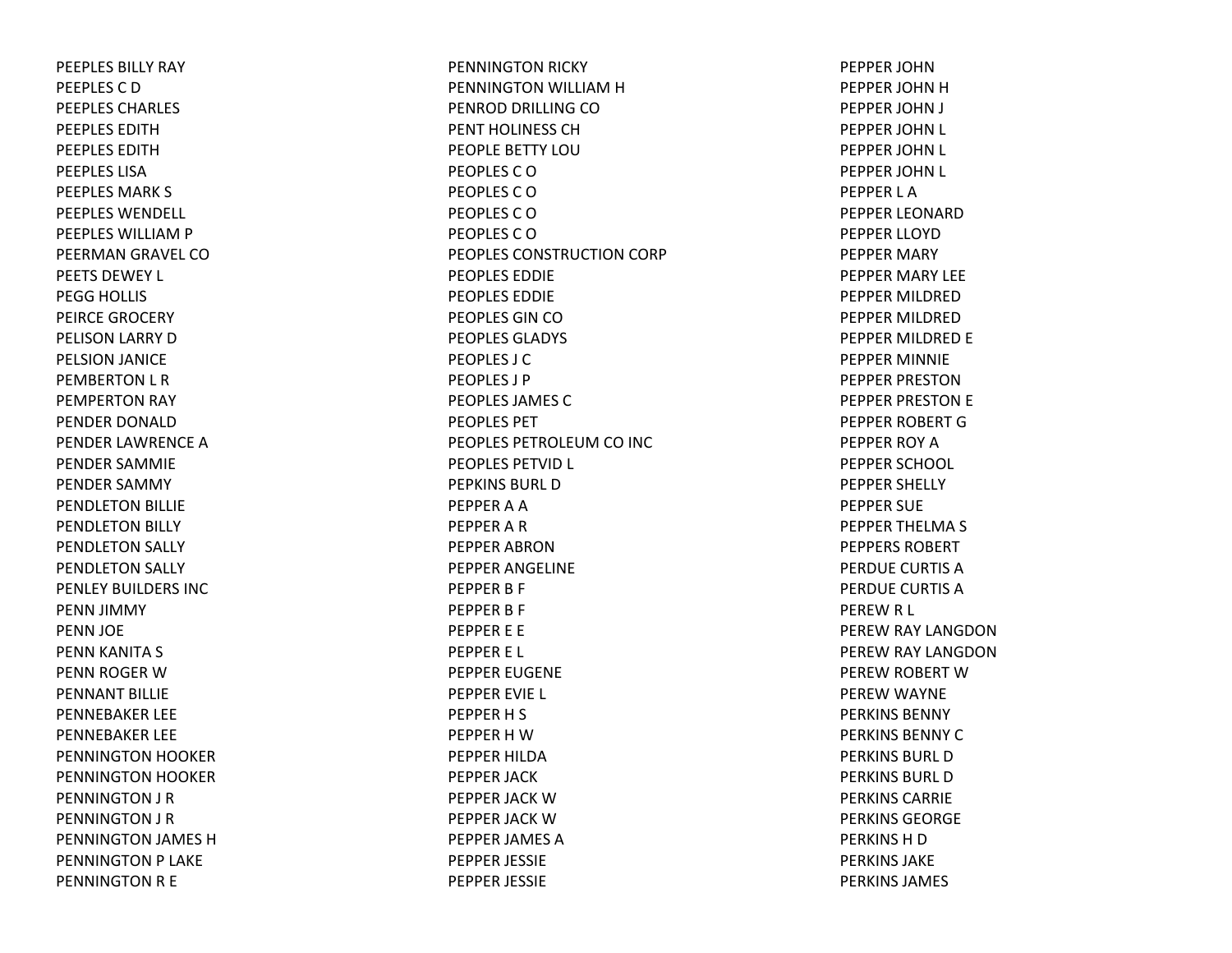PERKINS JIMMIEPERKINS LEROYPERKINS LILLIE U PERKINS MICHAEL EPERKINS RICHARD S PERKINS RICHARD S PERKINS SAMPERKINS SAMPERKINS SHERRY D PERKINS TAMMIE M PERKINS THELMAPERKINS TODD R PERKINS WILLIAM P PERMENTER JAMES E PERRIN J JAY IVY PERRINE EUGENE SCOTT PERRONE DORIS PERRONE DORIS PERRY ALBERT PERRY ALLENPERRY BILLY PERRYCWPERRY CATHERINEPERRY CATHERINEPERRY CLARAPERRY CLAUDE H PERRY CONSTR COPERRY CURTIS PERRY CURTIS PERRY DENNIS WPERRY EDDIE DEANPERRY ELIZABETH MPERRY GAS PROCESSORS PERRY HARRY PERRY J CPERRY J CPERRY J DPERRY J OPERRY J RPERRY J R

PERRY J RIGBY PERRY J RIGBY PERRY JACOBPERRY JAMES PERRY JOE S PERRY JOE S PERRY JOHNPERRY LILLIAN M PERRY LUMBER COPERRY M C PERRY MATTIEPERRYORPERRY O RIGBY PERRY PAUL TPERRY PMP& SUPPLY PERRY PUMP COPERRY RAY PERRY ROBERTTAPERRY SANDRA K PERRY SHELBY PERRYW S JR PERRY WALTERPERRY WILLIAM S PERRYMAN H J PERRYS CHAPEL CHPERRYS CHAPEL CHPERRYS UNION 76 PERRYS UNION 76 PERSON HELEN PERSON JIMMY PERTERMAN SCALES PERVIS JAMES RPESCHKE CAROL KPESCHKE CAROL KPET MILK COPET MILK COPETERMAN GAS TANK PETERS AUDIEA JR PETERS AUDIEA JR PETERS GENE

PETERS JANIE L PETERS LENARD F PETERS MARINAPETERS SHERRYPETERSEON BUDDY LEE PETERSON BERNICE PETERSON BRENDA PETERSON CHERYL APETERSON HAL PETERSON JOHN PETERSON SANDRA PETRMANN H H PETROSKY JOHN L PETTIE MARGARET PETTIGREW LUCILLE PETTIGREW RICKY PETTIGREW ROBBIE WPETTIGREW ROBERT PETTIGREW S P PETTIS JERRY D PETTIS JUNIOUS L PETTIT JEFF COAT PETTIT JOEL PETTTUS LEONPETTUS DAVID KEITHPETTUS DAVID KEITHPETTUS EPETTUS EDDIE H PETTUS H O PETTUS HERBERT O PETTUS JOHNPETTUS JOHN G PETTUS LEONPETTUS MARGARETPETTUS MARGARETPETTUS MAURICE T PETTWAY BILBOPETTWAY BILLY PETTWAY CARL CPETTWAY CHARLIE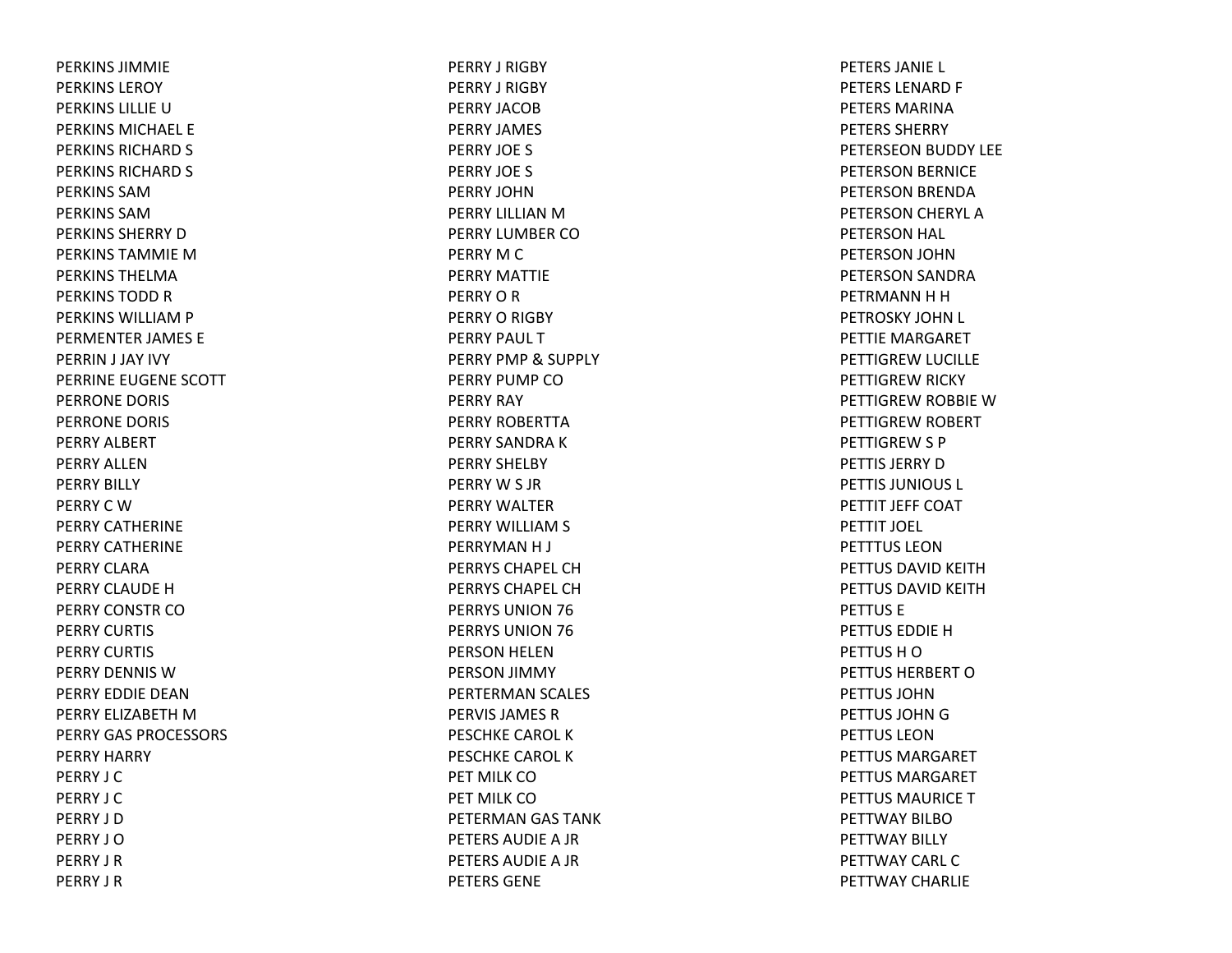PETTWAY CHRISTINEPETTWAY CLYDEPETTWAYD J PETTWAY DAVIDPETTWAY DAVID L PETTWAY ECHOLAS PETTWAY G R PETTWAY GARY PETTWAYH E PETTWAY JAMES PETTWAY JOHN H JR PETTWAY JOHN H SR PETTWAY LESTERPETTWAY PAUL PETTWAY PAUL PETTWAY ROY PETTWAY RUBIERPETTWAY RUBIERPETTWAY TED M PETTWAY TOMMIEPETTWAY TOMMIEPETTWAY TOMMY PETTY FORDPETTY JAMES PETWAY CHARLES PETWAY CLYDEPETWAY CLYDEPETWAY JAMES CPETWAY VIRGINIAPEVAHUSE HOLLIE EARL PEYTON CALVIN PEYTON GREEN STORE PEYTON LAMAR F PEYTON MARGARET APEYTON RONALD PEYTON S H PFEIFER RONNY PHARR ADEN V JR PHARR RICHARDPHARR TOMMY EDWARD PHARR TOMMY EDWARDPHARR VICTOR APHELPS DUDLEY G PHELPS KERMITPHELPS LORRIEPHELPS ROSA MAE PHILGAW J O PHILGAW J O PHILLIP& WILSON INC PHILLIP ROSIE LEE PHILLIP S J PHILLIPS ANNIE BELL PHILLIPS AUBREY CLYDEPHILLIPS BESSIE M PHILLIPS BRENDA J PHILLIPS BRUCEPHILLIPS C M PHILLIPSCMPHILLIPS CHARLES PHILLIPS CHARLES PHILLIPS CHARLES PHILLIPS CHARLES MPHILLIPS CLEOPHILLIPS CLYDEPHILLIPS CLYDEPHILLIPS D B PHILLIPS DARRINGTONPHILLIPS EARL J PHILLIPS EDWARD C PHILLIPS ESTELLEPHILLIPS ESTELLEPHILLIPS ETHEL PPHILLIPS FRED D PHILLIPSGRPHILLIPSGWPHILLIPS GEORGEPHILLIPS GEORGE A PHILLIPS GEORGE W PHILLIPS GERALDINEPHILLIPS GLENN

PHILLIPS HATTIE D PHILLIPS HENRY L PHILLIPS JACKPHILLIPS JACKPHILLIPS JAMES PHILLIPS JESSIEPHILLIPS JIMMY EPHILLIPS JODIE RAY PHILLIPS JOHN F PHILLIPS JOHNNYPHILLIPS KING D PHILLIPS KING DAVID PHILLIPS L VPHILLIPS LAWRENCE G PHILLIPS LEE A PHILLIPS LEMPHILLIPS LOUIS PHILLIPS M V PHILLIPS M V PHILLIPS MACK A PHILLIPS MARUICEPHILLIPS MARY M PHILLIPS MATHEWPHILLIPS MATHEWPHILLIPS MAURICEAPHILLIPS MILDREDPHILLIPS MINERVAPHILLIPSOGPHILLIPS ODESIAPHILLIPS PAUL PHILLIPS PAULINE R PHILLIPS PAULINE S PHILLIPS RECARDO J PHILLIPS ROOSEVELTPHILLIPS ROSIE LEE PHILLIPS RUBYPHILLIPS RUBY LEEPHILLIPS SAMPHILLIPS SAMPHILLIPS SHARON A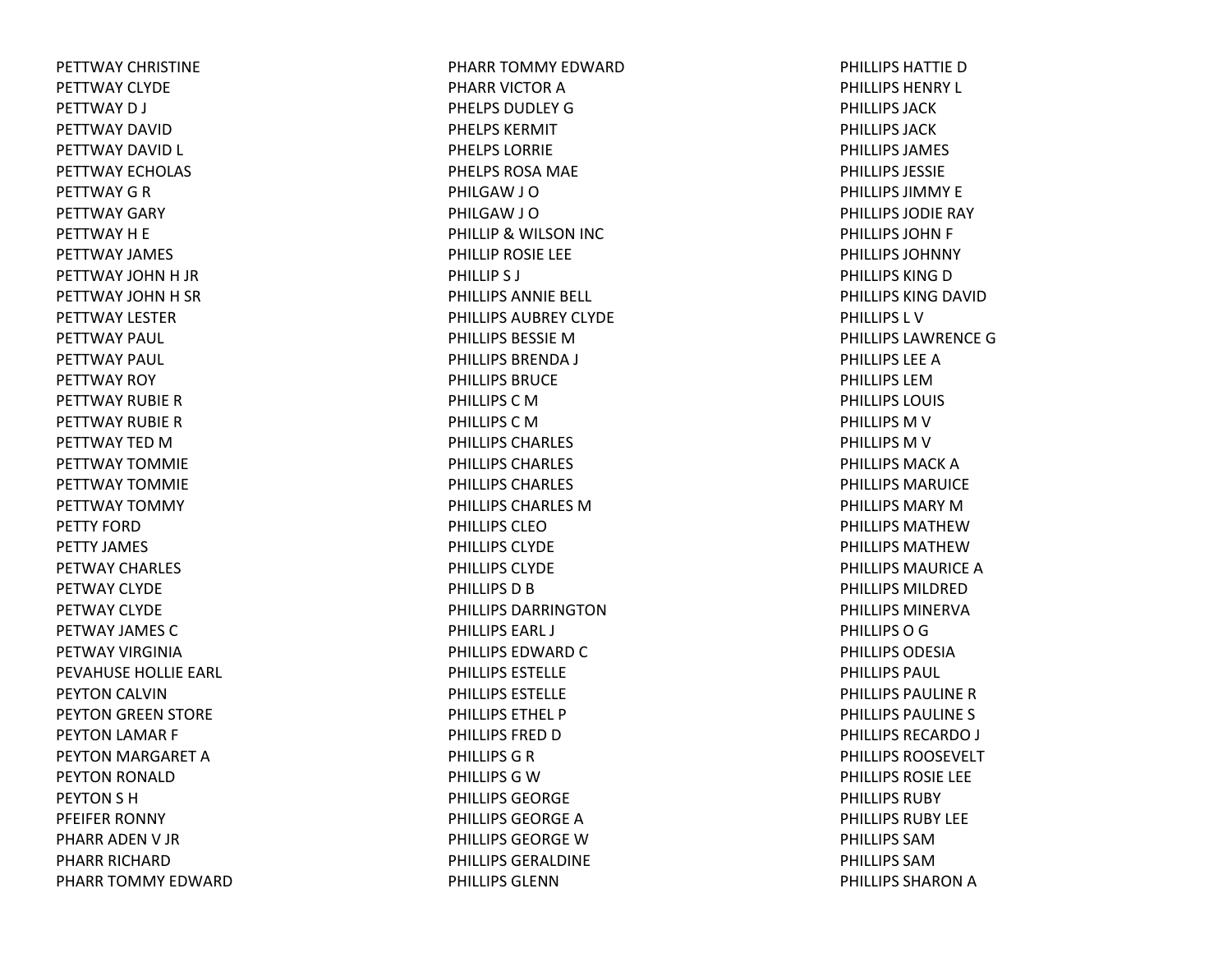PHILLIPS SIMONPHILLIPS SIMONPHILLIPS SIMONPHILLIPS SYLVESTER E PHILLIPSTPHILLIPSTHPHILLIPS W W PHILLIPS WALTER L PHILLIPS WALTER L PHILLIPS WILLIEPHILLIPS WILLIE W PHILLIPS WILLIE W PHILLIPS WILSONPHILLIPS YOLANDA D PHILYAW J O PHINISEE STEWARDPHINISSEE GEORGIAPHIPPS ERNESTPHIPPS JAMES L PHIPPS SCOTTPHLEGAR DONALD V PHOENEX TEACHERS HOME PHOENIX STORE PIALETTE PAUL PICKEL JAMES A PICKELL ROBERT L PICKELL ROBERT LEEPICKENS FUEL CENTERPICKENS JOHN W PICKENS MOTEL PICKENS N RELAY PMP PICKENS RESTAURANTPICKENS WILLIE J PICKERING ANGELA PICKERING DENNIS PICKERING GREG PICKERING SYLVESTER PICKERS ROBERTPICKETT ALBERT PICKETT ALBERT R

PICKETT ANNIE D PICKETT ANNIEDPICKETT CLAUDINEPICKETT CLOUDIS PICKETT DEEPICKETT FARMS SHOPPICKETT HENRY PICKETT HENRY PICKETT HENRY PICKETT LOU ELLA PICKETT LUCY PICKETT LUELLAPICKETT MAMIE J PICKETT SAMMIE D PICKETT VIRGINIAPICKETT WANDAPICKLECDPICKLECDPICKLE CHARLIE L PICKLE DAVID W PICKLE JAMES PICKLE PAT PICKLES J DPIDDY DAVIDPIERCE BRUCE WPIERCE BRUCE WPIERCEC L PIERCE CHRIS PIERCE DAN D PIERCE DONNA J PIERCE EARL PIERCE ELIZABETHPIERCE EULA M PIERCE FLOYDPIERCE HERSCHEL F PIERCE JAMES PIERCE JAMES APIERCE KIMBERLY DPIERCE L BPIERCE M N

PIERCE MILDREDPIERCE MILDRED M PIERCE MONROE PIERCE OZELL PIERCERHPIERCE RAIFORD A PIERCE REXPIERCE TERRY DPIERCE TUCKERPIERCE WARRENPIERCE WILLIAM M PIGG ALLENPIGGCCPIGG CHESLEY PIGG DENNIS PAUL PIGG DENNIS PAUL PIGG E J PIGG EUGENE PIGG HOLLIS PIGG HOLLIS PIGG HOLLIS E PIGG JIMMIE PIGG JOSEPHINE S PIGGRCPIGGRDPIGG RHONDA L PIGG STEVEN W PIGGWRPIGGWRPIGRAM CURTIS PIGRAM GILLY PIGRAM PERRY PIGRAM PERRY PIGRAM QUEEN PIGRAM RUBY PIGRAN ALFRED PIKE MICHAEL J PIKE ROGER M PILATE ELIJAHPILATE ELIJAH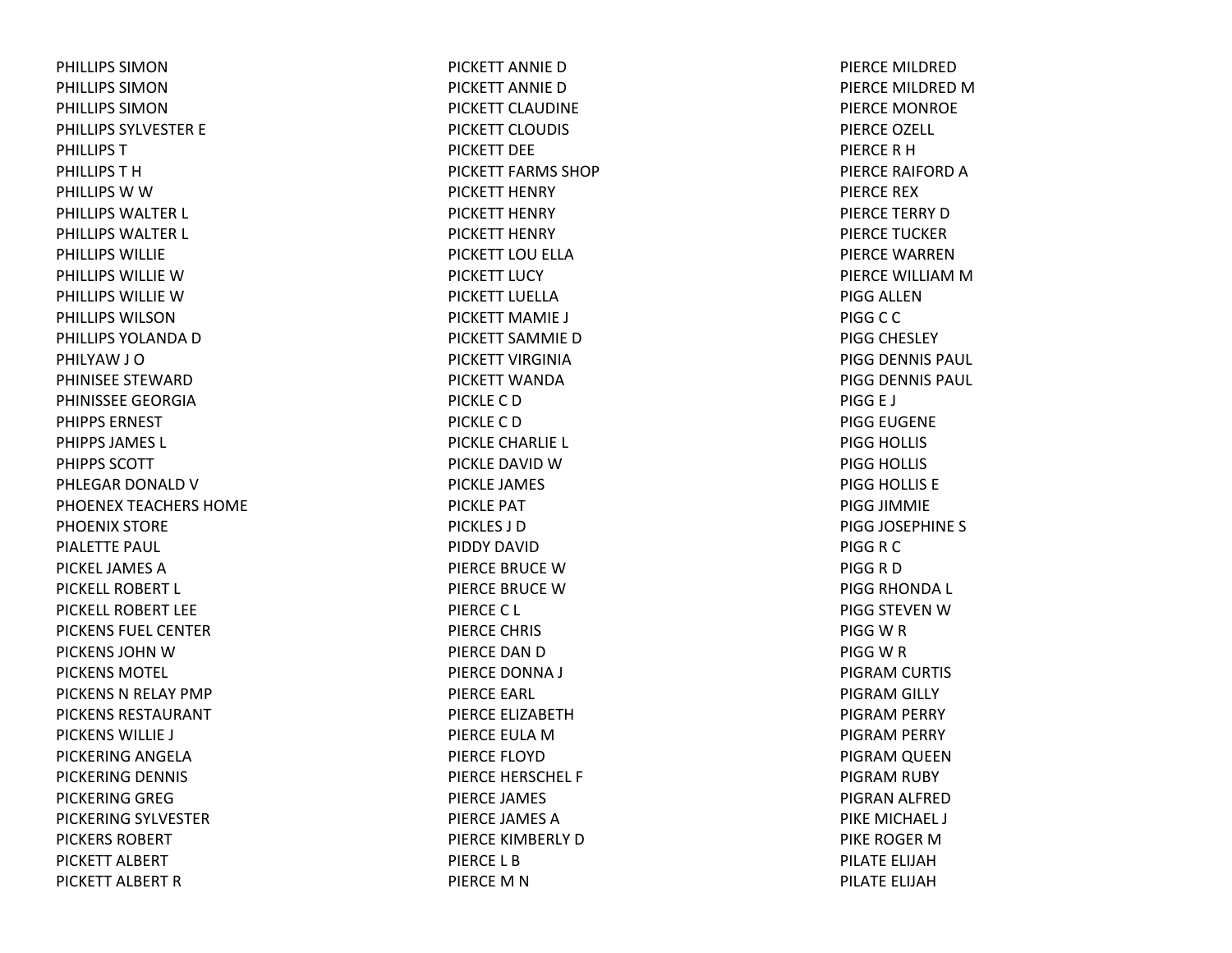PILGRAM CURTIS PILGRAM FRANK PILGRAM JAMES PILGRAM REST MB CHURCH PILGRIM DAVID E PILGRIM FANNIE PILGRIM FRANK PILGRIM FRANK JAMES PILGRIM FRANK JAMES PILGRIM J H PILGRIM J WPILGRIM JAMES PILGRIM JOHN P PILGRIM REST CH PILSAPS MATTIE LEE PIN OAK DEER CAMP PINER F E PINEY CREEK HTG CL PINGREY DAVID R PINKEY M T PINKEY M T PINKEY MOSEPINKSTON ANNIE PINKSTON ARLENE E PINKSTON BOB PINKSTON CARY PINKSTON CARY PINKSTON GUS PINKSTON GUS PINKSTON JOSEPH PINKSTON NELSON PINKSTON NELSON PINKSTON WADE PINN OTTOPINSTON NELSON PINTAIL FARMS LLCPINTER DONNA L PINTER MELVIN M PINTSON NELSON PIONEER CONST CO

PIONEER CONST COPITCHFORD ANNIE BPITCHFORD ANNIE BPITCHFORD HENRY PITCHFORD L V PITCHFORD LULA BPITCHFORD LULA BPITCHFORD NORVELLA PITCHFORD ROSIE PITCHFORD ROSIE S PITCHFORD SALLIE PITCHFORD SALLY PITCHFORD SHADRACK PITCHFORD WALTER PITCHFORD WILLIE PITCHFORD WILLIE PITMAN CHRISTINE PITMAN GLEN PITMAN JERRY PITMAN JERRY PITMANN REGINA PITTERLE AUTHUER O PITTERLE PETE PITTMAN BEVERLY APITTMAN DONNA PITTMAN E A PITTMAN E A PITTMAN EMMETT PITTMAN GENERAL PITTMAN HAROLD PITTMAN JAMES PITTMAN JAMES MPITTMAN JIMMY PITTMAN JOHN MPITTMAN LEROY PITTMAN LEROY PITTMAN MARGARET WPITTMAN PERRY BPITTMAN STEPHEN OPITTMAN WALTER

PITTMAN WALTER PITTS ANITA L PITTS DANA L PITTS GERALDPITTS J WPITTS RENEEPITTS RHONDA F PITTS W W PITTS WILLIAM G PLAINSVILLE CHURCHPLAINVILLE SCHOOL PLANTATION FEED PRODUCTS INC PLANTERS HARDWAREPLATE NAOMI PLATT DUANEGPLATT ELMERPLATT ELMERPLATT LELSAPLATT MARTHA L PLATT MARTHA L PLEASANT GR AME CHPLEASANT GREEN CH PLEASANT GROVE CHPLEASANT GROVE CHPLEASANT GROVE MB CHPLEASANT O D PLEASANT O D PLESENT SAMPLOTKINS SHEILAPLOWMAN NETTIE MPLUNK G W PLUNKET CARL PLUNKETT& PLUNKETT SHOP PLUNKETT BRIANPLUNKETT BRIAN K PLUNKETT C C PLUNKETT J CPLUNKETT J CPLUNKETT KENT PLUNKETT LILLIE B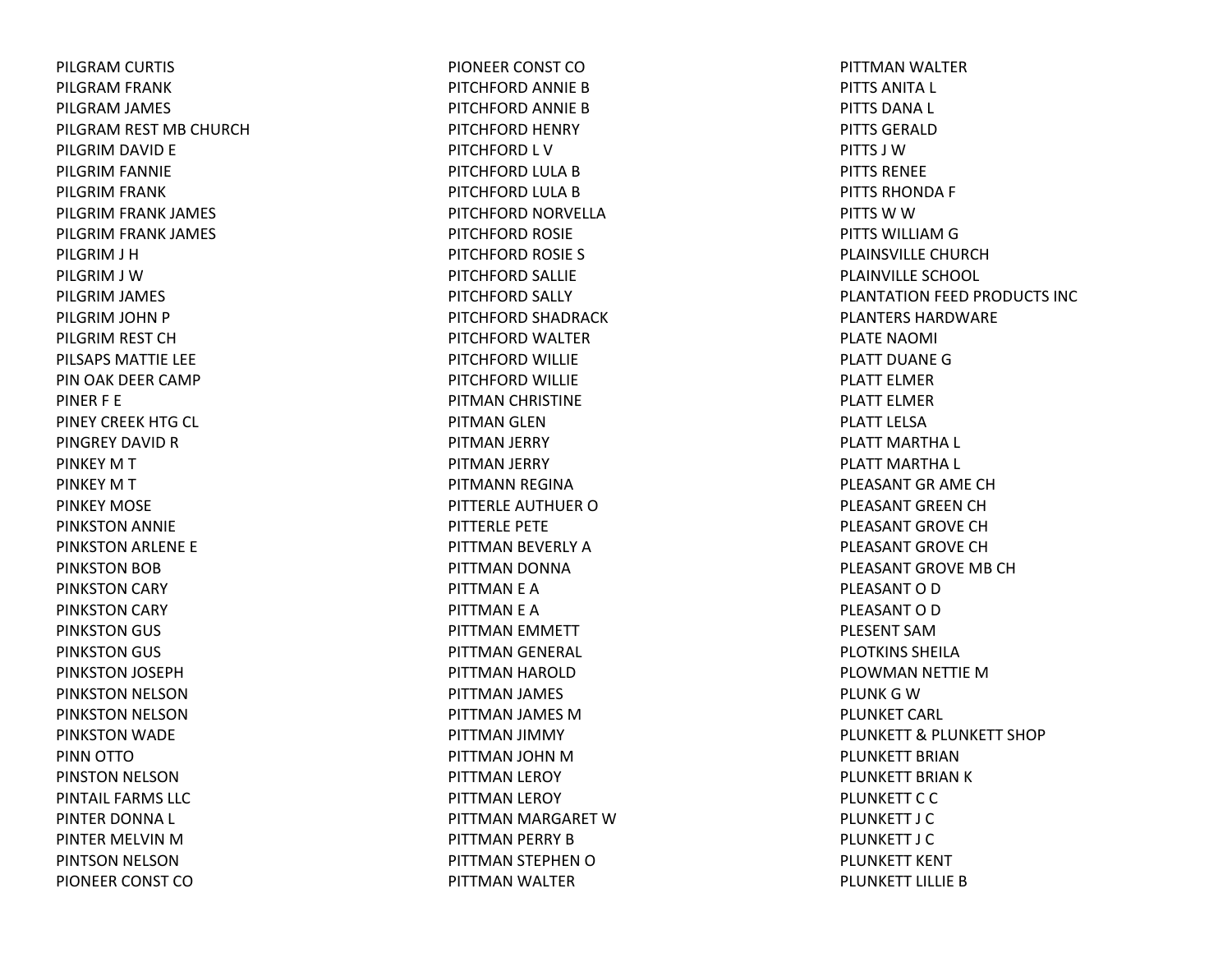PLUNKETT MARGARET PLUNKETT NORAPLUNKETT NORA VISTA PLUNKETT PRESTONPLUNKETT RICHARD L PLUNKETT ROY PLUNKETT ROY PLUNKETT W L PLUNKETT WALTONPLUTOPLUTO BOAT LANDING PLUTO PLTN CO POATES HEZYPOE BILLY WAYNE POE E DPOE MARY L POE SELENA M POEHLEIN JOHN F POFFENBERGER CARRIE POINDEXTER BROS POLK ALBERT POLK ANDERSONPOLK BERTHA B POLK DALE POLK DALE & SON INC POLK DARIENPOLK DARRELL POLK GARNETT POLK HENDERSONPOLK HENRY POLK HENRY L POLK ISAACPOLK KENNETHPOLK LINCOLNPOLK PARKERPOLKR J POLK ROBERT POLK SAMUEL DPOLK WILL POLK WILL ELLA

POLK WILL ELLAPOLK WINSTONPOLL JENNIEPOLLYS BEAUTY BOXPOLM PEARLEY LEE PONDER BILLY PONDER CLARENCE PONDER J L PONDER KEN W PONDEROSA CLUB POOL BOBBY EPOOL CHARLES EPOOL CHARLIEPOOL JEANNIEDPOOL JENNIEDPOOL MAYBELLEPOOL PETERPOOL PETERPOOL SAMPOOLWMPOOLE BRIAN R POOLE CONS COPOOLE DERWOODPOOLE E APOOLE ELIZAPOOLE FRANKPOOLE GEORGE POOLE H F POOLE HUGHPOOLE JAMES POOLE LILLIE BELL POOLE MAYBELLE POOLE WALTER A POORE NANCEY GPOORE NANCY GPOORE NORMAN T POORE R TIMOTHY POORE ROBERT TIMOTHY POPE BERTHAPOPE PHILLIP

POPER J POPE RANDY R POPE ROBERT POPE ROY LEE POPICHAK WILLIAM R PORCH BENPORCH VICTOR PORCH VICTOR HPORTARITIS THOMAS NPORTER BETTY MPORTER BOBPORTER CARL PORTER CLIFTONPORTER CMP‐NAPIER PORTER DALTON L JR PORTER DAVID W JR PORTER DOROTHY HPORTER EARL PORTER EARL PORTER ED W PORTER ELIZABETHPORTER ESTELL VPORTER EUGENE BPORTER EULON P PORTER FLORA A PORTER G C PORTER HUGHPORTER J GPORTER J R PORTER J S PORTER JAMES E PORTER JAMES E PORTER JAMES L PORTER JIMMIE PORTER JIMMIE PORTER JIMMY L PORTER JOE F PORTER KRISTI MPORTER L P PORTER LAURA A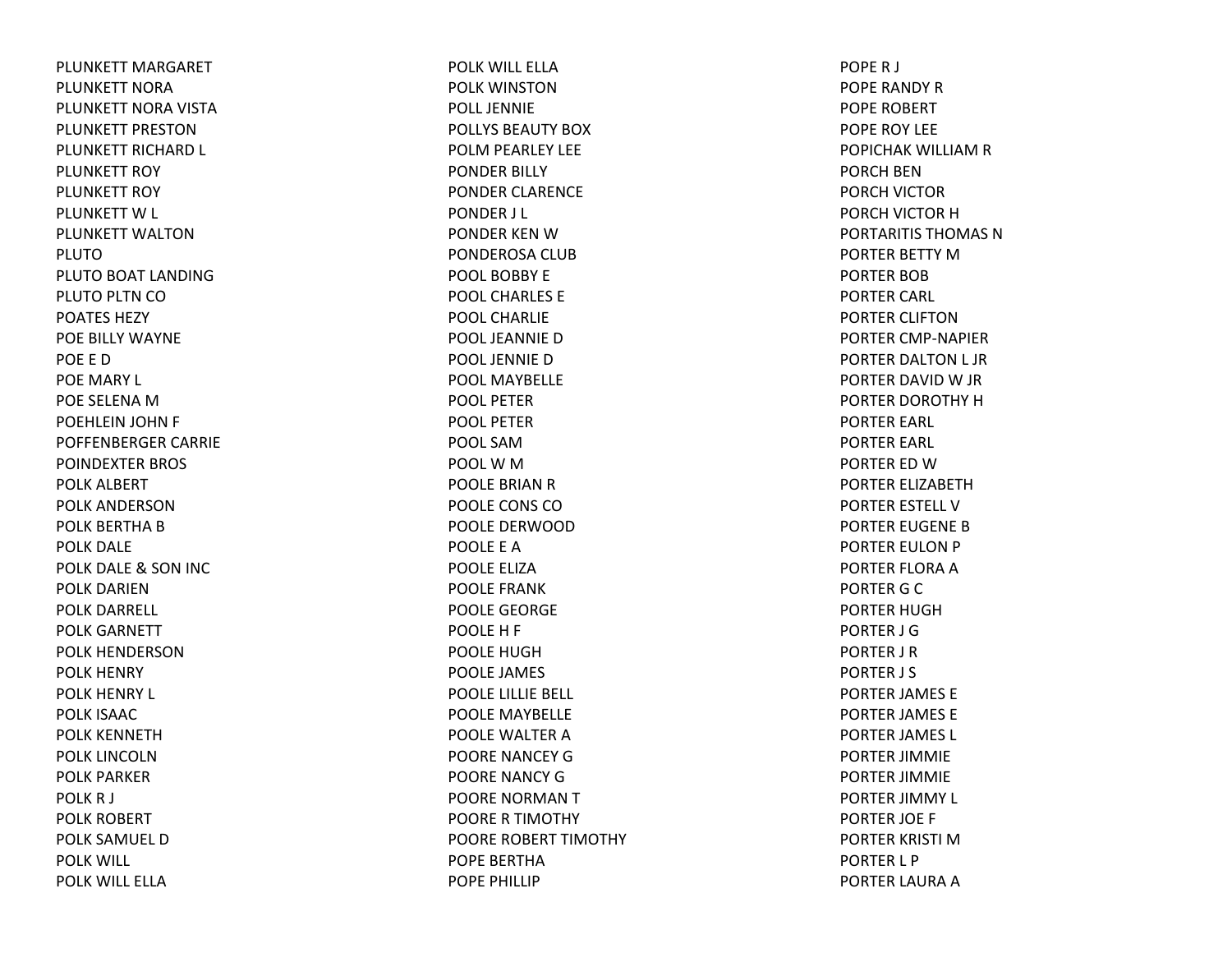PORTER LOTTIE PORTER LUTHER PORTER M J PORTER M J PORTER M L PORTER MARLENE KPORTER MARLENE KPORTER MILLIE PORTER MILLIE PORTER OTIS PORTER R L PORTER RAY PORTER RILEY PORTER RILEY PORTER RUDOLPHPORTER RUDOLPHPORTER STANLEY PORTER STEWART R JR PORTER THOMAS RPORTER W L PORTER W O PORTER W O PORTER WAYNE TPORTER WILLIAMPORTER WILLIAM R PORTER WILLIAM R PORTLAND CEMENT COPOSEY FRANCIS POSEY G W POSEY LEEPOSEY MIKEPOSEY SARAHPOSEY SHARONPOSEY TECORAPOSEY THOMAS WPOSEY W W POSEY WELMAPOSSUM LODGE DEER CAMP POTEET CORDELL POTTER CARLLON J

POTTER CLAUDE E POTTER E BPOTTER FAY RPOTTER G C POTTER GEORGE POTTER J DPOTTER JAMES RPOTTER JOHNPOTTER JOHN D POTTER LEROY POTTER LEROY POTTER LORETTA E POTTER PAULINE POTTER ROBERT DAVIDPOTTER RONALDPOTTER RONALDPOTTER TIMOTHY POTTER WAYNE TPOTTER WILLIAM C POTTER WILLIAM RAY POTTERS CAFEPOTTS DENNIS POTTS J BARNEYPOTTS J BARNEYPOTTS JAMES POTTS JOSEPHPOTTS SOL POTTS TOMMYPOWELL AMANDAPOWELL ANNIE M POWELL BILL POWELL BOBBYPOWELLCMPOWELL CARRIEPOWELL CLARENCE M POWELL CONWAYPOWELL CYNTHIA T POWELL DALLASPOWELL DOUGLASPOWELL DOUGLAS JR

POWELL EARL W POWELL EARL WAYNEPOWELL FARMSPOWELL FARMSPOWELLGDPOWELL GEORGEPOWELL GEORGETPOWELL HARRY M POWELL HOWARDPOWELL HOWARDPOWELL JAMES D POWELL JAMES M POWELL JAMES M POWELL JAMES W POWELL JEFF PPOWELL JEFFTPOWELL JESSIE J POWELL JIMPOWELL JIMMIEPOWELL JIMMYPOWELL JOEYPOWELL JOHNPOWELL JOHN G POWELL JOHNNIE B POWELL JOHNNIE B POWELL JOHNNIEOPOWELL LENARD A POWELL LEOPOWELL MARGARETPOWELL MARRLISPOWELL MARYPOWELL MARY EPOWELL MICHAEL EPOWELL MICHAEL FPOWELL NORMANPOWELL RILLAPOWELL ROBERTPOWELL ROBERT R POWELL RUTHIE MAE POWELL SARAH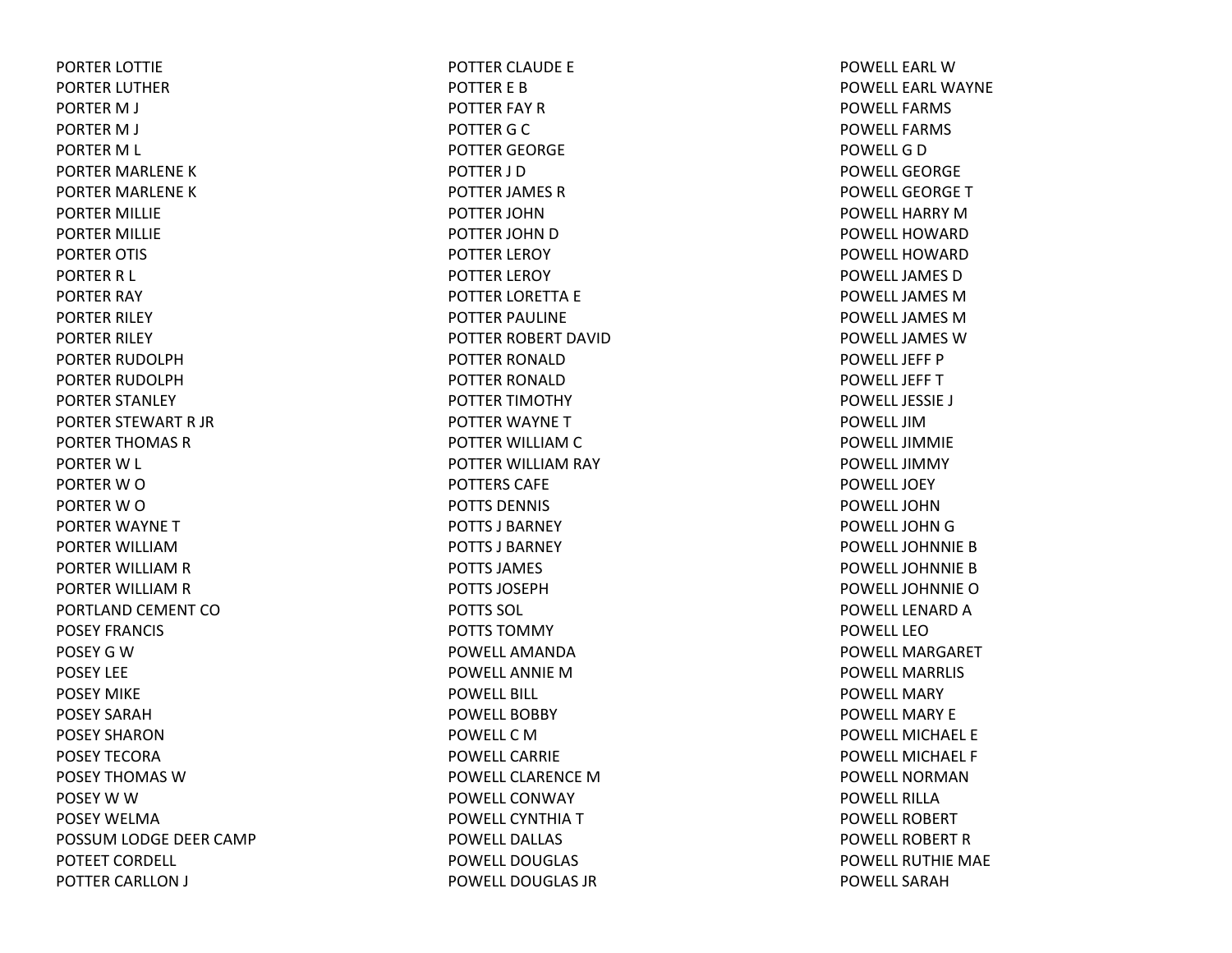POWELL SARAHPOWELL SHARKEYPOWELL STEVEPOWELL T APOWELL T EPOWELL T EPOWELL TEDPOWELL TED WPOWELL THERESA J POWELL THOMASPOWELL TOMMIE L POWELL WILLIAM WPOWELL WILLIAM WPOWELL WILMAPOWELL WILMAPOWELL WILMAPOWELL ZEKEPOWELL ZEKEPOWELS WILLIEPOWER ELECTRIC COPOWERS CAROLYN D POWERS CLAUDE L POWERS DONALD L POWERS J MPOWERS KAREN A POWERS PAUL PATRICKPOWERS SARAHPOYNER JERRY POYTHRESS D DAVID PRAIR CARRIE PRATHER JEFF C PRATT FARMS INCPRATT JIMPRATT JOEPRATT JOSEPH M JR PRECHETT W L PRECISION CHEMICAL PRENTISS CORPORATIONPRESBYTERIAN CAMP PRESBYTERIAN CAMP

PRESBYTERIAN CAMP PRESCOT OLIVERPRESIDIO OIL COMPANY PRESLEY DEBBY PRESLEY FELIXPRESLEY LATHAN J PRESTAGE A MPRESTAGE AARONPRESTAGE JOHNPRESTAGE MURRY PRESTAGE OTIS PRESTAGE ROBERT SRPRESTAGE WILLIAM R JR PRESTIANI CLARENCEPRESTIANNI RICHARDPREVOST CHARLIE T PREWITT CHARLES PREWITT CHARLES PREWITT VONNIEPRIAR CARRIE PRICE ALBERT PRICE ALLEANPRICE ANNIE J PRICE BERNELL PRICE CAROL J PRICE CATHERINE SMITHHART PRICE CECIL PRICE CHAPEL CHPRICE CHAPEL CHURCHPRICE CHRISTOPHER P PRICE CLEMMIE PRICE DANIEL RPRICE EARLY MARIE PRICE EDDIE PRICE EDWINPRICE EULA MPRICE FANNIE BPRICE FANNIE BPRICE HAMER LEE PRICE HATTIE

PRICE HENRY PRICE HERBERT PRICE HOWARDPRICE J J PRICE J L PRICE JIMMY PRICE JIMMY LEE PRICE JOE PRICE JOHNPRICE JOHNNIE PRICE KATIE MAE PRICE LILLIE PRICE LOUCIOUS PRICE OLIVER JR PRICE OSCARPRICE OSCARPRICE PAYTONPRICE PETE PRICE R HPRICE R P PRICE ROOSEVELT PRICE S DPRICE SAMMYPRICE SAMMY PRICE SAMMY JRPRICE SYLVESTERPRICE SYLVESTER JR PRICE SYYLVESTA JR PRICE TAMMY PRICE TEMPIE PRICE TENNESSEE PRICE THOMAS DPRICE THOMAS REVPRICE TOMPRICE TOMPRICE TOMMY LEE PRICE TOMMY LEE PRICE W R PRICE WILLIAM C PRICHARD CHARLES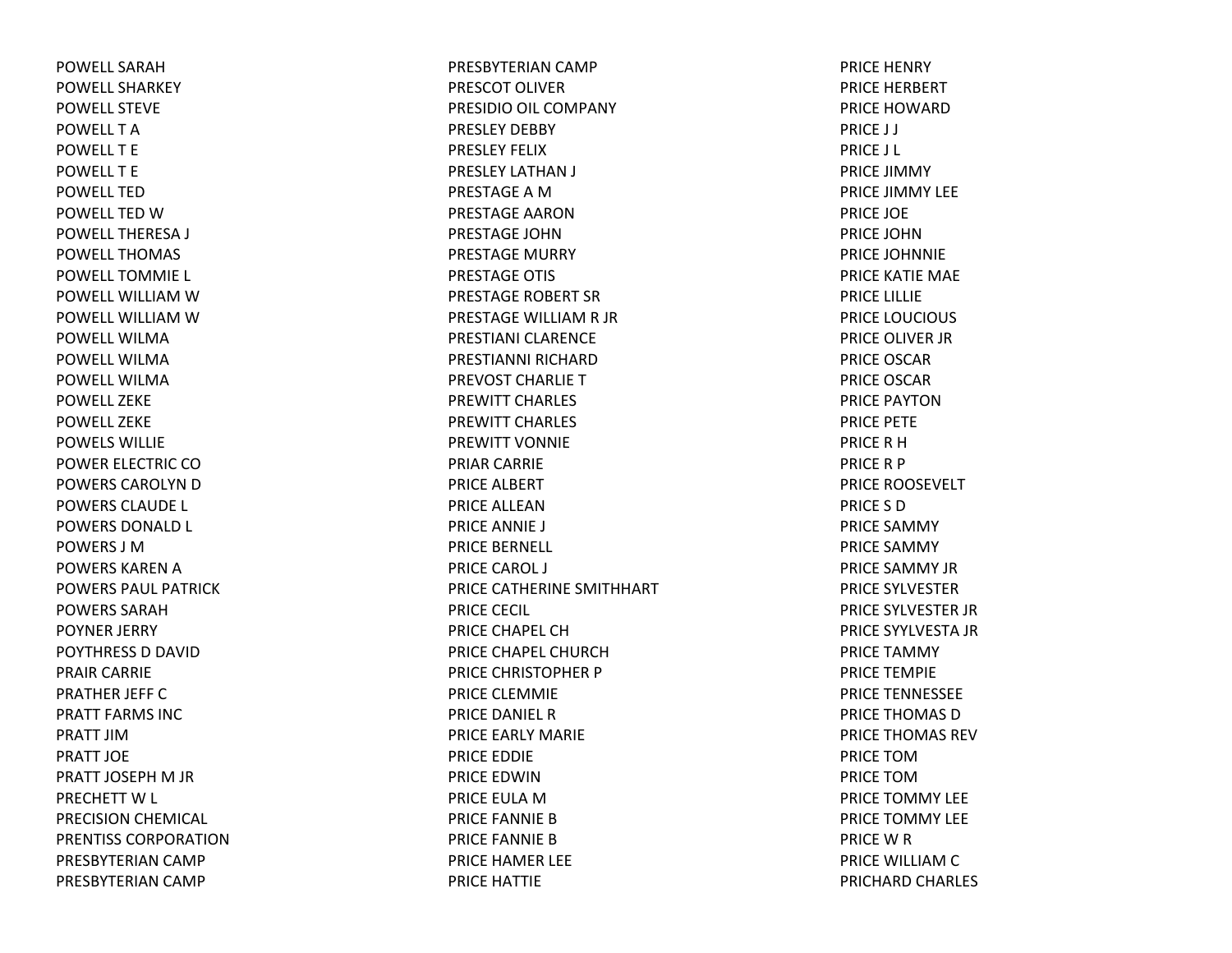PRICHARD DANNY GPRICHARD LARRY PRICHARD LARRY PRICHARD MINNIE PRICHARD OIL COPRICHARD OIL COPRIDDY JIMMY PRIDDY JOEPRIDE HARDWOODPRIDEMORE CONNIE F PRIEST CECIL PRIEST LOUIS PRIMER FRANK JR PRIMER IKE PRIMER IKE PRIMER MARY ADELL PRIMER SARAPRIMER SARAHPRIMER TOMMIE PRIMER TOMMIE PRIMER TOMMIE PRIMERS ESAUPRIMOS GUS A PRINARIS ANDREW A PRINCE EDWARD W PRINCE JOE ROBERT PRINCE TAMMIE PRINGLE CHARLES PRINGLE MARIE S PRINGLE RAYMOND L JR PRINGLE RAYMOND L JR PRIOR PATE PRITCHARD A;OCE RPRITCHARD ALICE PRITCHARD ALICE PRITCHARD ALICE RPRITCHARD BILLY JOE PRITCHARD CHARLES GPRITCHARD DANNY PRITCHARD DANNY G

PRITCHARD HAYDENPRITCHARD SHANNON L PRITCHETT IDAGPROCTER ELMOPROCTOR CHARLES PROCTOR CHASITY PROCTOR W L PRODUCERS PIPELINE CORPPROTHRO CARLTON HPRUDEN JOE PRUITT CHARLES EPRUITT MATTIEPRY DAVIDPTTIS JERRY W PUBLIC TERMINALS INC PUCKETT CHESTERPUCKETT JOHNPUCKETT JOHNPUCKETT JOHNNY LEEPUCKETT LEEPUCKETT MAHLON A PUCKETT MAHLON A PUCKETT MAHLON A PUCKETT TED M PUCKETT TOXIEY MPUCKETT W L PUE CLEDIS PUE MARY E PUE MARY E PUGH ADA PUGH AUBREY PUGHC E PUGHCTPUGH CHARLES MPUGH DANPUGH DAVID PUGH DOSSIE L PUGH ERNEST PUGH ERNEST E PUGH GRADY

PUGH GRADY CPUGH ISOMPUGH LENNIE PUGH LEONPUGH LINNIE PUGH MARTHA L PUGH MARTHA L PUGHO L PUGH PHYLLIS PUGH RAYMOND OPUGH ROBERT PUGH ROBERT RPUGH WALTER L PUGH WILLIE PULENS WILLIEPULLEN JOHN PULLEN JOHN PURDUE CURTIS APURIFY LINPURVIS BILLIE SUE PURVIS CAROLYNPURVIS CAROLYN A PURVIS DANIEL PURVIS DANIEL PURVIS DANIELLE C PURVIS DONPURVIS DONALD F PURVIS DOYLEPURVIS EDWARDPURVISG I PURVIS GLENPURVIS HENRY PURVIS HENRYPURVIS HOSEAPURVIS JOHN L PURVIS RUTHPURVIS S APURVIS SARAHPURVIS U D PURVIS U D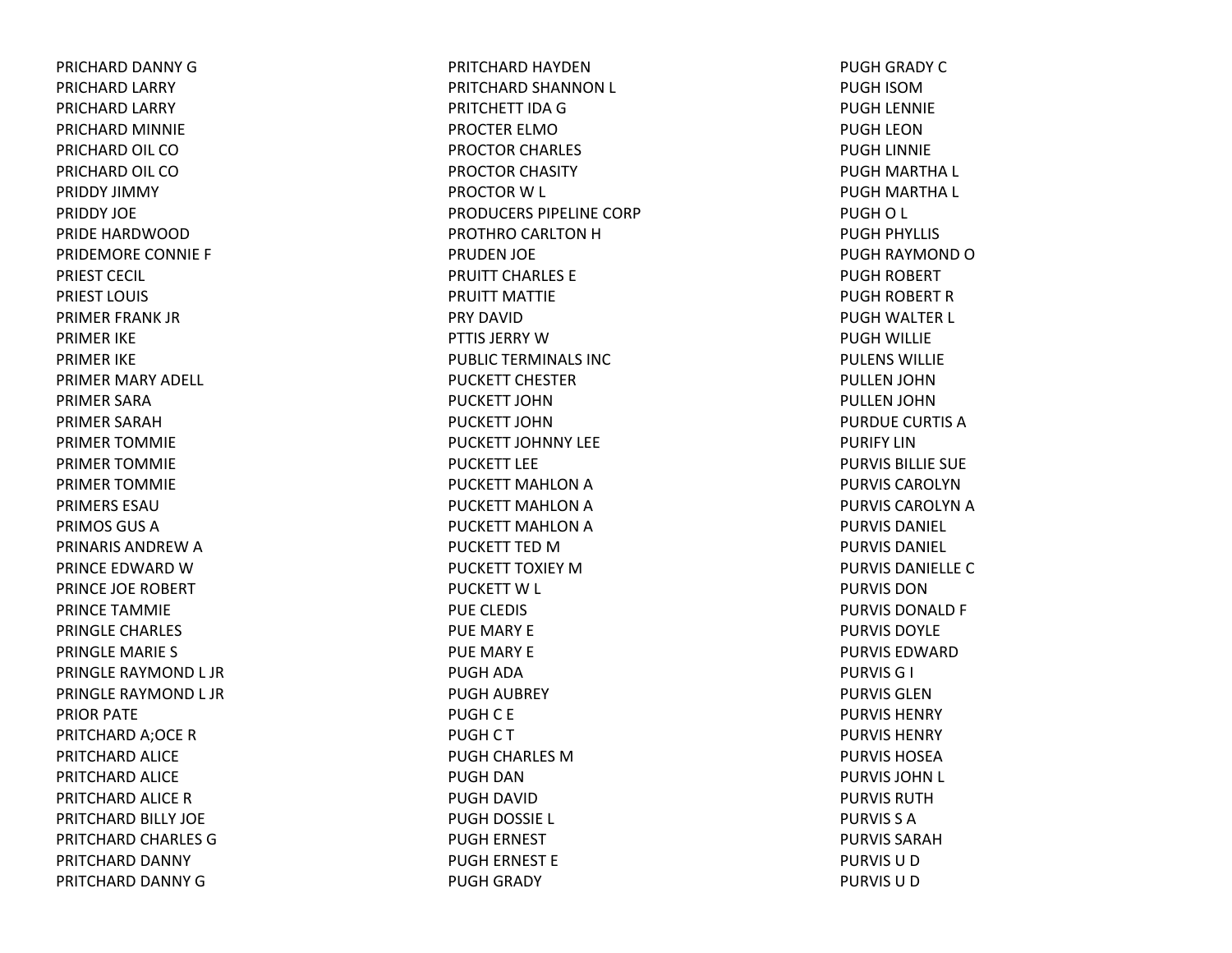PURVIS WILLIAM D PUTMAN EDGAR E PUTMAN FRED PUTNAM WILLIE J PUTTMAN HENRY PYBAS DARLENE E PYBAS FRED L III PYLE L MPYLES ROBERTAQUAIL FARM QUAIL HAVEN FARM QUAILHAVEN INC QUALLS DARRELL QUALLS EARNEST QUALLS OSCAR QUARANTA C J QUARLES FRED OQUATTLEBAUM JAMES QUICK ARQUICK CLARENCE QUIDOR J H QUIMBY WILLIAM AQUIMBY WILLIAM TQUIN IRENE WQUINN ANTHONY QUINN ANTHONY QUINN ANTHONY QUINN BMQUINN E L QUINN EDITH AQUINN EDWARD L QUINN EDWARD LEON QUINN FRANK QUINN FRANK QUINN FRANK WQUINN HHQUINN HARRIS QUINN HILTON QUINN HILTON QUINN JOHN

QUINN JOHN QUINN JOHN QUINN MAJOR QUINN NAKEASTER QUINN TAQUINN WILLIE QUINTON MICHAEL QUIRK MORRISON QUOFALONIA PLTN R&B CORPORATIONR AND F HUNTING CLUB RH FLYING SERVICE RABALAIS DWANEARABUN LOIS RABUN WILLIAM H RADDIN R DAVID RAGAN ASHLEY DRAGAN FRED RAGAN KENNETH L RAGAN MARILYN DRAGAN SYLVIA RAGLAND BEATRICE RAGLAND JAMES RAGLAND JAMES RAGLAND JAMES RAGLAND JAMES URAGLAND JAMES URAGSDALE EARLY GRAGSDALE RUSSELL HRAILEY LAWRENCERAILEY LAWRENCERAINER C E RAINES D C RAINES D C RAINES EARL RAINES JAMES RAINES JAMES WRAINES MARY J RAINES ROBBIETRAINEY ALMA

RAINEY DENNIS F RAINEY E RRAINEY E RRAINEY GEORGE E RAINEY JAMES HENRY RAINEY JOHN B RAINEY LAWRENCEA JR RAINEY PEARL RAINEY POOL RAINEY ROBERT RAINEY S MRAINEY WILLIAMRAINEY WILLIAMRAINEY WILLIAM H RAINS J MRAINS J WRAINWATER CLYDE RAINWATER JAMES RAINWATER MKE RALIFF CECIL RALPH ANGIE RALPH JERRY RALPH LLOYD RAMBOI GEORGERAMIREZ ABEL RAMIREZ THERESARAMOS CARLOS ERAMPHREY DAVERAMPHREY DAVERAMSAUSR BILLIE RAMSAY ALANRAMSAYC PAT RAMSAY DOROTHY WRAMSAY PAT CRAMSAY STANLEY CRAMSEY ALBERT RAMSEY ALBERT RAMSEY ANDERSONRAMSEY BILL RAMSEY CHARLES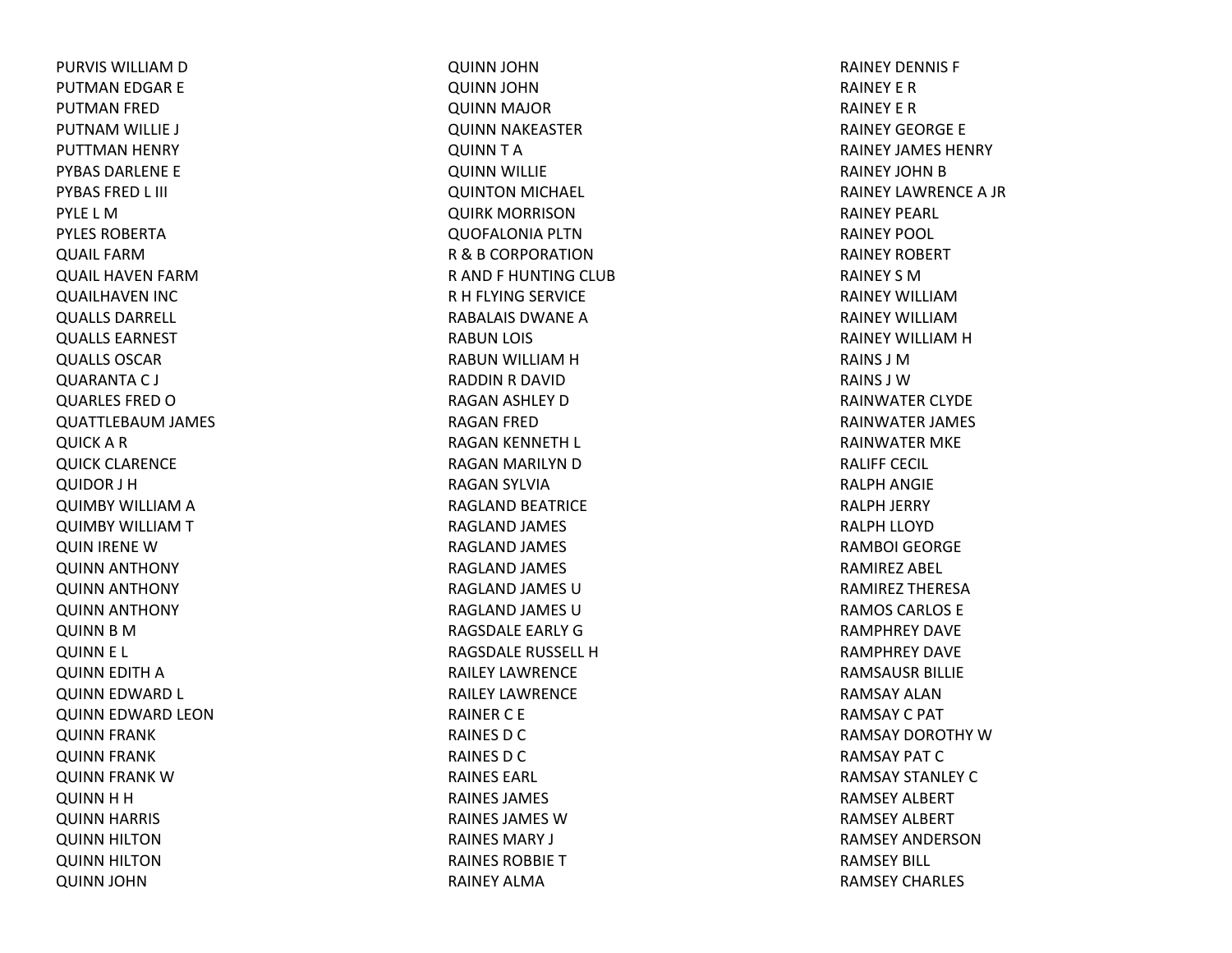RAMSEY CHARLIERAMSEY CHARLIERAMSEY CHUCKRAMSEY CLARENCERAMSEY DONRAMSEY FARMS RAMSEY JESSERAMSEY STEVEN E RAMSEY SULLIVANRAMSEY WILLIAM H RAMSEYS DUCK CAMP RAMSHIRE ALICE RAMSHUR EZEKIEL RANCE ALEXRANCE DOROTHY MAE RANCE DOROTHY MAE RAND SYLVESTER RANDAL BEVERLYRANDAL CECIL GRANDAL CLAUDIA A RANDAL GLYNNRANDALL ARCHIERANDALL DASIE MAY RANDALL GRACIERANDALL J ERANDALL J WRANDALL JOHNNYRANDALL NEELYRANDALL NEELYRANDALL RACHEL BRANDALL WALTERRANDEL BEDERLYRANDEL CLAUDIARANDEL WILL RANDEL WILL RANDELL WILLIAMRANDLE CARRIE RANDLE CLAUDIA A RANDLE CLAUDIA C RANDLE EDDIE

RANDLE EDDIE RANDLE ELOWISE RANDLE EMMETT RANDLE J ERANDLE JESSE RANDLE JOHN L RANDLE LILLIE MAE RANDLE LILLIE MAE RANDLE LILLIE MAE RANDLE MACK K RANDLE MACK K RANDLE MONROE RANDLE MORRIS RANDLE SYLVESTERRANDLE WALTER JR RANDLE WILLIE JRRANEY JAMES WRANEY JANIE W RANEY JOHN B RANEY JOHN B RANEY JOHN B RANEY ROBERT JRRANEY WILLIAM F RANKIN C W RANKIN ED RANKIN EDDIE RANKIN GAIL HRANKIN JOHN HENRY RANKIN JOHN SCOTT RANKIN JOHNNY L RANKIN LLOYD RANKIN LOYD RANKIN MARY L RANKIN PERCY RANKIN ROBERT RANKIN ROBERT JR RANKIN ROSIE RANKIN ROSIE RANKIN SAMRANKIN SAM

RANKIN TAMILA YRANKIN VIRGINIA RANKIN WILLIE RANSBURG GLADYS RASBERRY JAMES RASBERRY TAMMY RASCO ARTHUR DRASCOE O D RASH NICOLE RATCLIFF ANITA M RATCLIFF CLYDERATCLIFF GERALDINE F RATCLIFF JOHN L RATCLIFF KIMRATCLIFF MAPLUMARATHAL BECKYRATHELLAGRATHELL BEN S RATHELL E F RATHELL EARNEST B RATHELL EARNEST F RATHELL EARNEST F JRRATHER GORDON S RATHULL E F RATHULL E F RATLER ANNIE BELL RATLIFF ANNIECRATLIFF ANNIECRATLIFF BOBRATLIFF COFIELDRATLIFF FLOYD L RATLIFF GARY D RATLIFF GARY D RATLIFF HENRY ESTATERATLIFF ROBT CORATLIFF S J RATLIFF S J RATLIFF S J RATLIFF W J RATTLER ANNIE BELL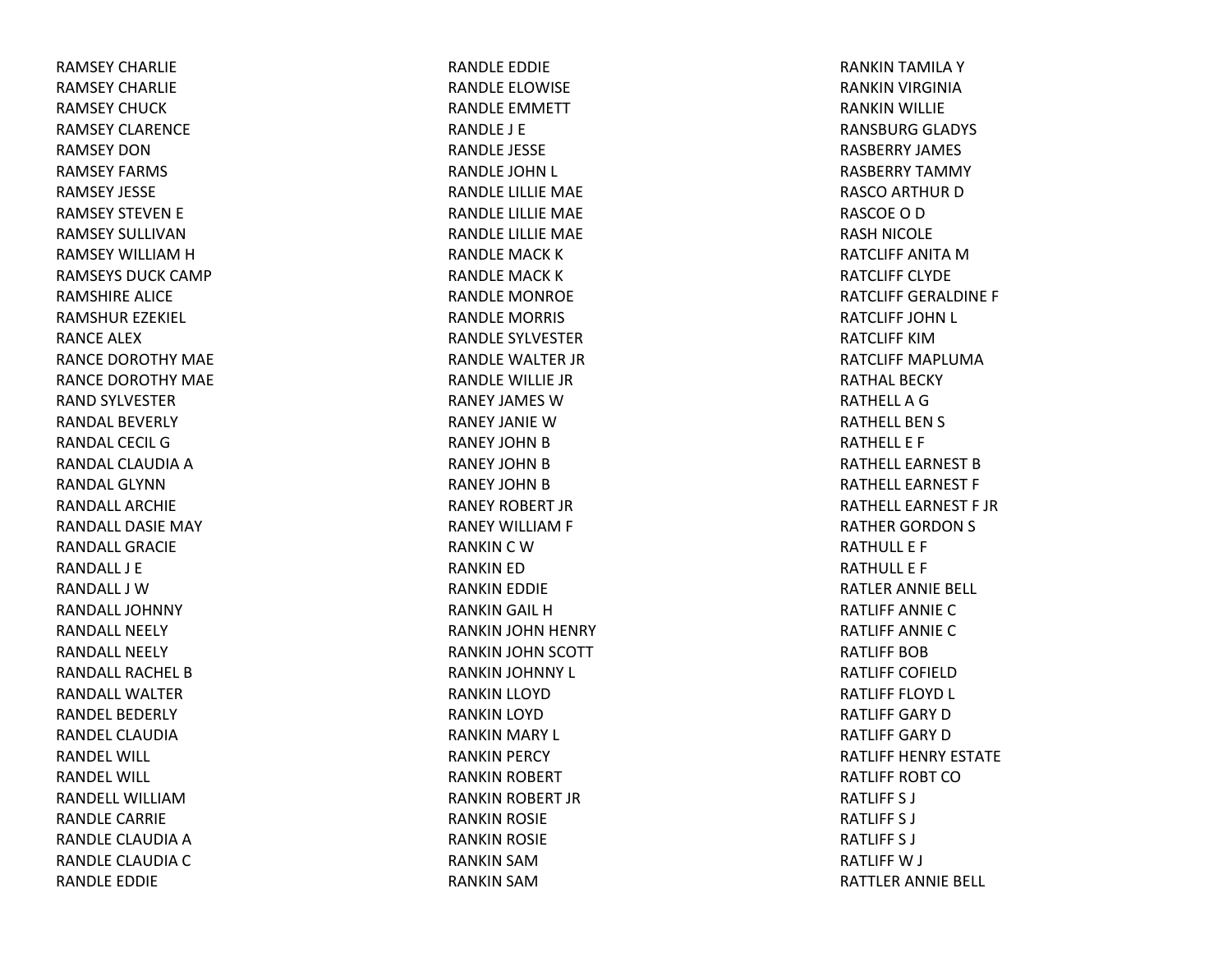RATTLER SHERMANRATTLER SHERMANRAUSCH ANNRAUSCH EDWARD RAWLINS DANIEL RAWLINS SAMRAWLINS SAMRAWSH R RAY BESSIE LEE RAY BILLY RAY CHARLES ERAY CHARLES HRAY CHERYLE A RAY DAVERAY DAVID E RAY DAVID H RAY DORIS RAY EUNICERAY G W RAY GREG K RAY JACKRAY JACKRAY JAMES EARL RAY JAMIERAY JEANETTE F RAY JOYCEARAY KELLIERAY LARRY MRAY LEWIS TAYLORRAY LOUISERAY MELISSARAY MICHAEL HRAY MICKEY NRAY MRS GWRAY NATHANRAY PATSY MRAY RECIE J RAY RICHARDRAY RICHARDRAY RICKY

RAY ROBERT RAY ROBERT ERAY ROBERT KRAY ROBERT KRAY ROGERRAY ROGER D RAY SARAHRAY SARAHRAY SHARON M RAY VERNONRAY WILLIERAY WILLIERAY WILLIERAY WILLIERAY WILLIERAY WILLIE JRRAY YOLANDA A RAYBORN WAYNE RAYBOURN JAMES HRAYBURN BERRY RAYBURN TED RAYFIELD DVID MRAYLOR NEWMANRAYLOR RICHARDRAYMOND CHARLIE RAYMOND JOHNNY RAYNES CLINTONRAYNES CLINTONRAYNES JONAS RAYNES JONAS RAYON WILLIE LEROY RAYS CLAY GRAVEL PT RAY'S SPORTING GOODS REAGAN SONDRA DREALITY CLUB HOUSE REALITY PLANTATIONREALITY PLANTATIONREALITY PLANTATIONREALITY PLANTATIONREALITY PLANTATION

REALITY PLTNREALITY PLTNREALITY PLTN SHED REALITY PLTN SHOP REALITY PLTN WELL REAMES TONYHREAMS SARAREAMS WILLIAM ALLEN REASON BRETT REAVES WOODIEREBEL ROLLER RINK RECTOR CLINTONRED BENRED CARPET HOMES RED CARPET RDG CLB RED CARPET RIDING CLUB RED LINE CAMP RED RIVER OIL COREDDEN TOMMY J REDDING G O REDDITT& SONS REDDITT& SONS REDDITT ANITAREDDITT AROY EREDDITT DOLLIEREDDITT DONNY KREDDITT DOROTHY REDDITT E E REDDITT E L JRREDDITT EDREDDITT ELBERT S REDDITT JAMES DREDDITT MORRELL REDDITT MORRELL REDDITT ROBERT I REDDITT ROBERT III REDDITT ROY EREDDITT ROY EREDDITT SHANE JRREDDITT TOM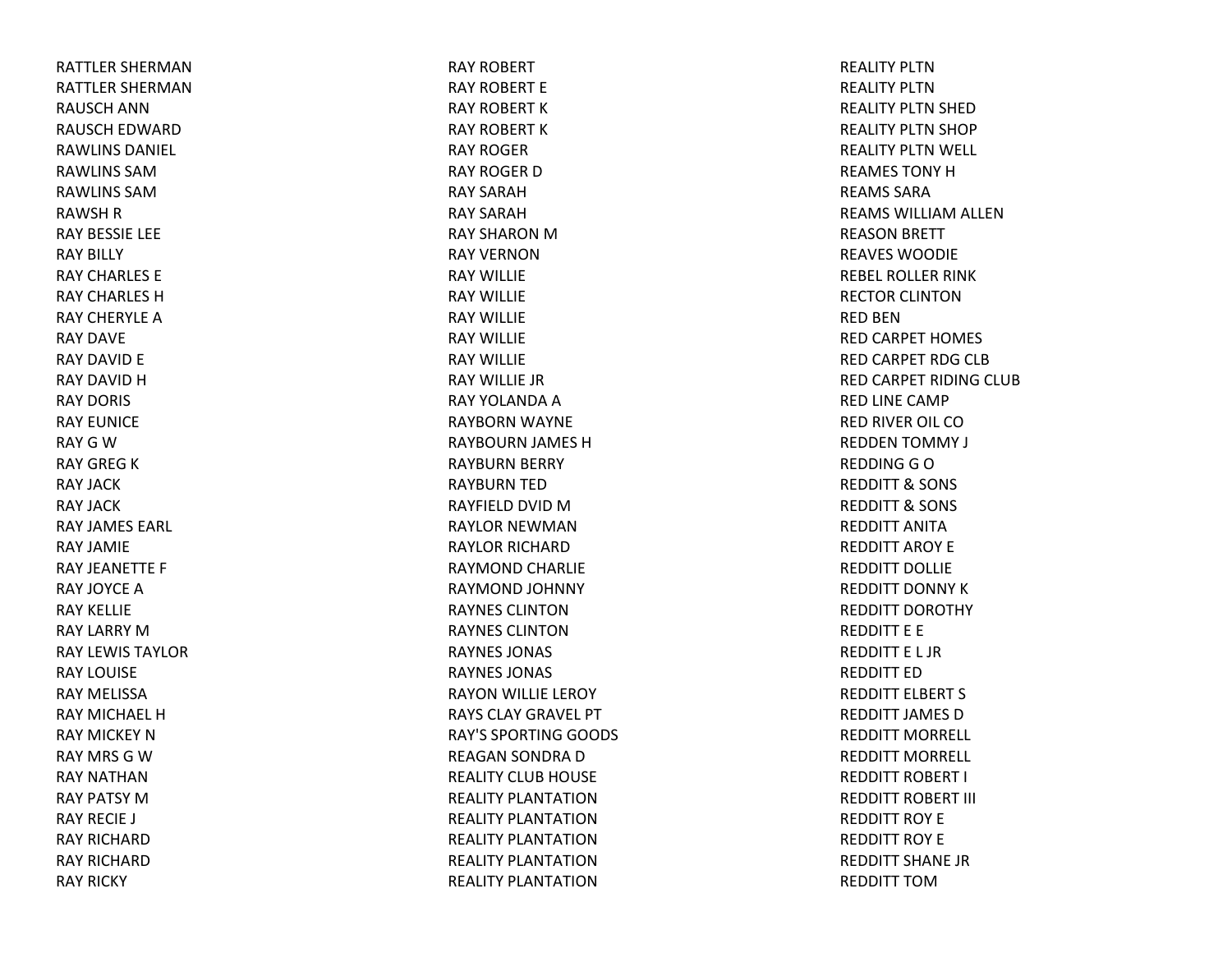REDDITT V J REDDITT VIBERT J REDDITT WILLIAM WAYNE REDDOCK LARRY CREDFORD RICHARD L REDMON CLEMON REDMON LILLIE B REDMON LILLIE B REDMON ROSEVELT REDMON SHARNELL REDMOND ABRAHAMREDMOND ALBERT REDMOND ALICE REDMOND ALLENA F REDMOND AMINREDMOND ANETTA REDMOND ANNETTE REDMOND ANTONIO B REDMOND BOB REDMOND CLEMONREDMOND CORNELIUS REDMOND CORNELUIS REDMOND CRESS REDMOND DANNETTE REDMOND DENNIS REDMOND DORA REDMOND EDWARD REDMOND EMMA REDMOND ESTELLA REDMOND ESTELLA REDMOND G A REDMOND G A REDMOND GEORGE A REDMOND H R REDMOND HATTIE REDMOND HATTIE REDMOND HERBERT REDMOND IDA REDMOND ISIAHREDMOND JAMES

REDMOND JAMES REDMOND JAMES REDMOND JAMES REDMOND JAMES BERNAR REDMOND JAMES BERNARD REDMOND JAMES MREDMOND JANIE MREDMOND JESSIE MAY REDMOND JOHNREDMOND JOHN WREDMOND JOHN WREDMOND LEE REDMOND LEE HENRY REDMOND LEON B REDMOND LEONIA REDMOND LEONIA REDMOND LEONIA C REDMOND LESLIE REDMOND LOUIS REDMOND LULA C REDMOND LULA C REDMOND MACK REDMOND MARGE REDMOND MARGRET P REDMOND MARGRET P REDMOND MARGUERETTE REDMOND MARGUERETTE REDMOND MATT REDMOND NOEL REDMOND OLLIE REDMOND OLLIE REDMOND ONETTA REDMOND OTHOREDMOND PERCY REDMOND PERCY REDMOND PERCY REDMOND REMELL REDMOND ROBERT REDMOND ROBERT REDMOND ROBERT

REDMOND ROBERT NREDMOND ROOSEVELT REDMOND ROSIE REDMOND ROSIE REDMOND RUTH E REDMOND SALLY REDMOND SAMREDMOND SAM JR REDMOND WILL REDMOND WILL REDMOND WILLIAMREDMOND WILLIAMREDMOND WILLIAM T JR REDMOND WILLIE REDMOND WILLIE REDMOND WILLIE REDWOOD BARBER SHOP REDWOOD DIRT DRAGREDWOOD FOOTBALL REDWOOD RONNIE REDWOOD ROSIE REDWOOD TEACH HOME REDWOOD TR PK REDWOOD TR PK LDYMT REECE C DREECE HENRY REECE JOHNNY REECE LAMARREECE LARRY REED ALBERT REED ALBERTA REED C S REED CHARLES C REED CHARLES C REED CHARLOTTE REED CHAUNCEY REED CHAUNCEY REED DANREED DICK REED ED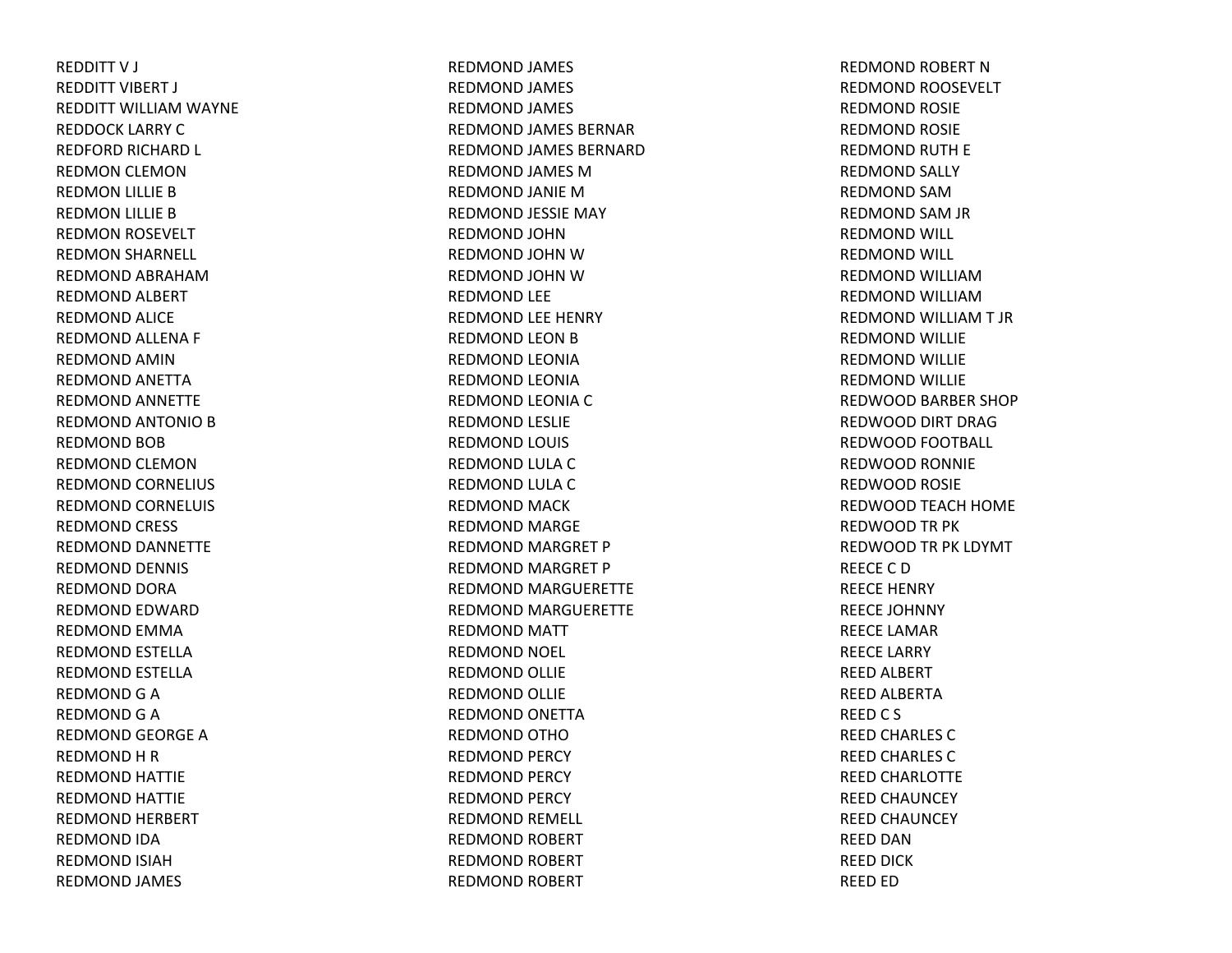REED EDWARD MREED G H REED HAZEL L REED HORACE TREED IDA REED IDA REED IRENREED IRENREED JAMES REED JANICE F REED JERRY REED JERRY LEE REED JOE E REED JOE HREED JOHNREED JOSEPH H REED LEANDER REED LONNIE REED LONZOREED LORIA REED MARRY REED MINNIE CREED MONA REED ORA REED OSCAR REED OSCAR JR REED TOMREED VERNONREED WALTER REED WILLIE RUTHREED WILSONREED WILSON REED WINFORD TRAVIS REEDER DOUGREEL RICHARDREES CHARLENE S REES JOHN E REESE CHRISTI REESE DEROY REESE JOHN E

REEVES ALLICEREEVES BILL REEVES CHRISTOPHERREEVES DON W REEVES GRAHAMREEVES JOHN A JR REEVES LUCILLEREEVES LUCILLEREEVES ORENREEVES P DREEVES TOMMYREFUGE CAMPREFUGE CHAPEL CHURCHREFUGE PLANTATIONREGAN EDWIN L REGAN JAMES BREGAN LENA MAE REGAN LEROY REGAN LILLIE BREGAN MELVIN REGAN MELVIN AREGANORREGAN ROBERTIA REGAN ROBERTIA REICHMAN ANGELINA MREICHMAN BOB REICHMAN W C REICHMAN WILLIAM D REID BERNARD REID BIRDIE REID BUDDY REID GEORGE REID GEORGE REID HAMP REID ROBIE REID SALLY BREID SAMUEL REID SAMUEL REID SANDRA GREID WILL

REID WILLIAMREID WILLIE REID WILLIE REMBERT CLAYTONREMBERT CLAYTONREMBERT CONNIEREMBERT CONNIE W REMBERT WM HARVEY REMBERT WM HARVEY REMPSON JAMES RENFROE CARLTONRENFROE JAMES ARENFROE WALTERRENFROW ANDREW RENFROW ANDREW RENFROW CARLTON RENFROW CHARLES RENFROW CLARENCE RENFROW M F RENFROW WILLIAM RENICKEROHRENICKEROHRENNER GEARLDINE CP RENNER LOUIS NRESPRESS JAMES CRESSEGUET TERESA A RESTER BEN J RESTER BEN JAY REYER DENNIS REYER JAMES REYER JAMES DENNIS REYNOLD W O REYNOLDS ANNIEREYNOLDS ANNIEREYNOLDS ANNIEREYNOLDS ANNIE L REYNOLDS BRETREYNOLDS DONREYNOLDS E J REYNOLDS EUGENE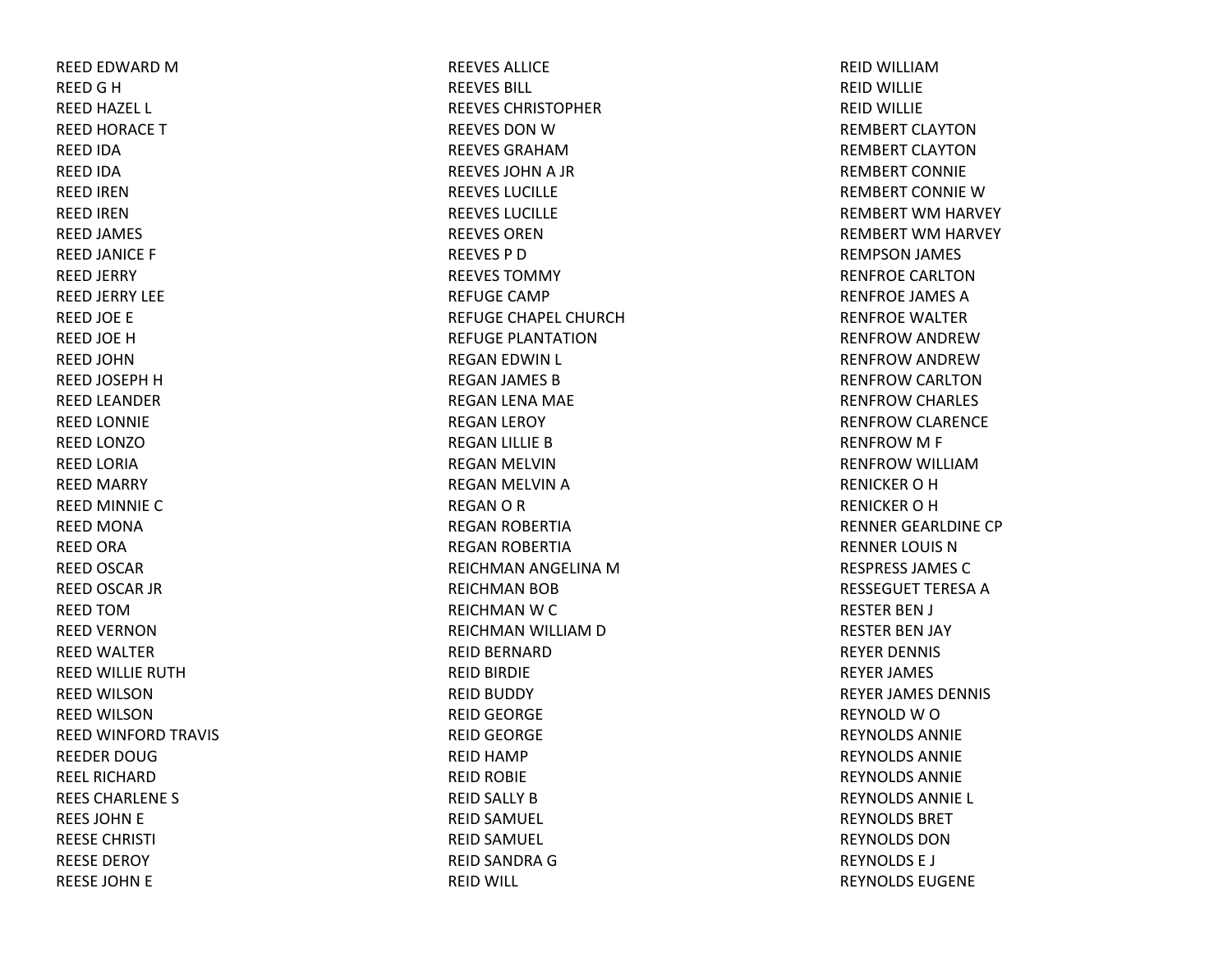REYNOLDS EUGENEREYNOLDS EVA LEE REYNOLDS GEORGE E REYNOLDS GEORGE E REYNOLDS GEORGETREYNOLDS GLADYS REYNOLDS HANKREYNOLDS JIM W REYNOLDS KANISHA A REYNOLDS KITTYREYNOLDS L CREYNOLDS MATTIEREYNOLDS MELISSA J REYNOLDS MICKEY C REYNOLDS MICKEY D REYNOLDS ROBERTRHOADES ADDIE B RHOADES ADDIE B RHOADES ARCHIERHOADES ARCHIERHOADES AVA E RHOADES W H RHODES DOROTHYRHODES HENRYRHODES RICHARD R SR RHYMES JERRY O RHYMES SHEILARHYNE JOE RHYNE SADIE RHYNE TEELY RIALS DAVIDRIALS W D RIAS ISSACRIAS JAMES RIAS LEONRICE CHARLES RRICE GLENDARICE JHON W RICERMRICE WILLIE

RICE WILLIE RICH A G RICH A G RICH CHESTER RICH GRAHAMRICH JOE URICHARD JOE RICHARDS ANNIERICHARDS ESSIE LEE RICHARDS ESSIE LEE RICHARDS J KRICHARDS MARSHALL RICHARDS MARSHALL RICHARDS OWENRICHARDS PATSY J RICHARDS S CRICHARDSON ALBERT RICHARDSON BENNIE RICHARDSON BENNIE CRICHARDSON BETTY J RICHARDSON BRENDA RICHARDSON C C RICHARDSON C S RICHARDSON CALVIN RICHARDSON CHAS RICHARDSON CLARENCE RICHARDSON CLYDE RAY RICHARDSON D E RICHARDSON DAVIS RICHARDSON DENNIS RICHARDSON DEVIRONNE RICHARDSON E I RICHARDSON EDITH RICHARDSON ELLA RICHARDSON F L RICHARDSON GENE RICHARDSON GEORGE BRICHARDSON HORACE RICHARDSON J B RICHARDSON J B

RICHARDSON JACK RICHARDSON JACK RICHARDSON JACK MRICHARDSON JANNIE RICHARDSON JESSIE RICHARDSON JOHN E RICHARDSON JOYCE RICHARDSON KENNY RICHARDSON L B RICHARDSON LELA MRICHARDSON LEWIS RICHARDSON LUCILLE RICHARDSON LUCINDA RICHARDSON LULA MRICHARDSON NORRIS RICHARDSON R F RICHARDSON S MICHAEL RICHARDSON TOMMY RICHARDSON VIVIAN DRICHARDSON W B RICHARDSON W R RICHARDSON W R RICHARDSON WALTER RICHARDSON WALTER RICHARDSON WALTER WRICHARDSON WILLIAMRICHARDSON WILLIAM N RICHARDSON WILLIAM N RICHARDSON WILLIE RICHARDSON WOODROWRICHARDSONS JOHNRICHERSON ELLA RICHERSON JOE RICHERSON WILLIAM N RICHIE JOHNNY RICHLAND CHURCHRICHMOND LEE RICHMONDR S RICHMOND SHANIKA RICHMOND W C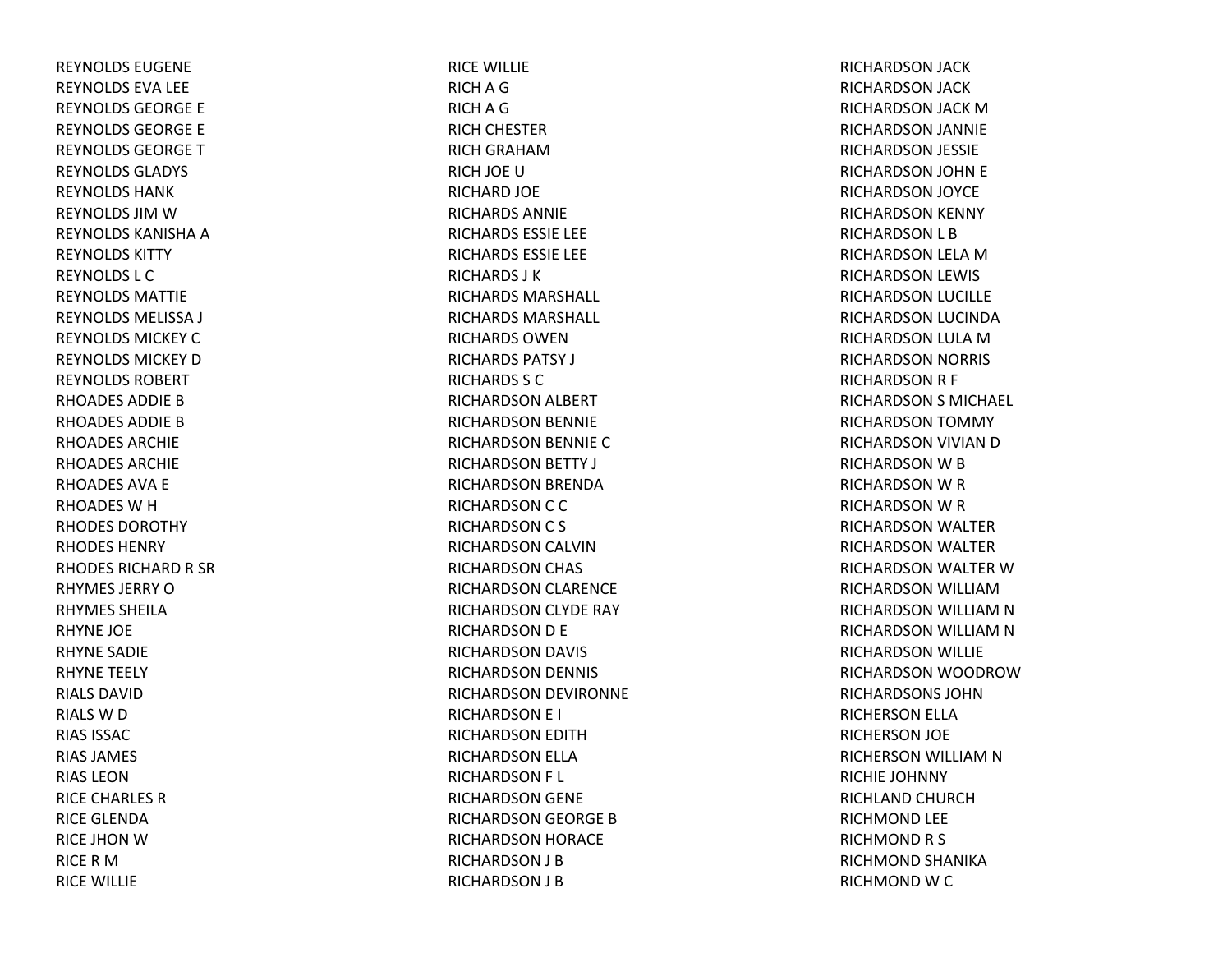RICHSON LEMON RICKER NOLANRICKER NOLANRICKS HERMAN L RICKS RUBY ARICKS S RRICO BOBBY L RIDDICK MARSHALL JRRIDDLE DONALDRIDDLE DONALDRIDDLE MICHELLE DRIDGERS JAMES RIDGETOP HUNTING CLUB RIDGEWAY JOHNRIDGEWAY JOHNRIECHMAN W C RIELS L L RIFE JES RIFE JESS RIFE JESS RIG HAZEL RIGBY BILL RIGLAND ADAM JR RILEY ADARILEY C MRILEY DANNY RILEY DANNY RILEY FAY RILEY FAY XRILEY HATTIERILEY HENRY L RILEY JAMES BRILEY JAMES RRILEY JAMES RRILEY JOERILEY JOERILEY LAURA MAE RILEY LAURA MAE RILEY LONNIERILEY LONNIE

RILEY MARGUERITERILEY ROBERT J RILEY ROY RILEY ROY HRILEY TOM O RILEY WOODROWRIMMER ROSE MARY RIMPSON JAMES H RIMPSON MARY ALICE RIMSON PETET RINGENBERG DAVID RIOS KIMRISER M L RISER T J RISER WILLIAM D RISHER B ARISHER H F RISINGER H R RIST A E RIST CHARLES ERIST H J RIVER BEND HUNTING CLUB RIVER OAK HARDWOODRIVER RECREATION CNT RIVER RUN HUNTING CLUB RIVER VIEW CLUB RIVERA MARK RIVERA‐BERRIOS HUGORIVERIA HEIGHT SUB RIVERS CHAD WRIVERS EARL RIVERS JAMES RIVERS JAMES RRIVERS LARRYRIVERS MARVINRIVERS RAYMONDRIVERS RAYMONDRIVERS RAYMONDRIVERS RONALDRIVERSIDE GIN

RIVERSIDE GIN CORIVERVIEW CLUB RIVERVIEW HTNG CLUB ROACH CECILLE ROACH INEZ ROACH INEZ MROACH MORRIS ROACH NEVA ROACH RUFUS ROACH W H ROADSIDE CAFE ROADSIDE INNROBBINETTE MARTY PAUL ROBBINS LINDAROBBINS VICKROBERSON BESSIE MROBERSON BETTYE N ROBERSON CHARLES ROBERSON CHARLIE ROBERSON CORDIE MROBERSON GLENDA ROBERSON HICKS ROBERSON ISABELLA ROBERSON KENNETH D ROBERSON LUCILLE ROBERSON PERVIS ROBERSON RICHARD ROBERSON SALLY ROBERSON SALLY ROBERSON SAMROBERSON SUSIE ROBERSON WESTLEY ROBERSON WILSON ROBERT DARRELL WROBERT FULTON HTNG CLUB ROBERT GEORGE WROBERTS A E ROBERTS AARONROBERTS AARONROBERTS B L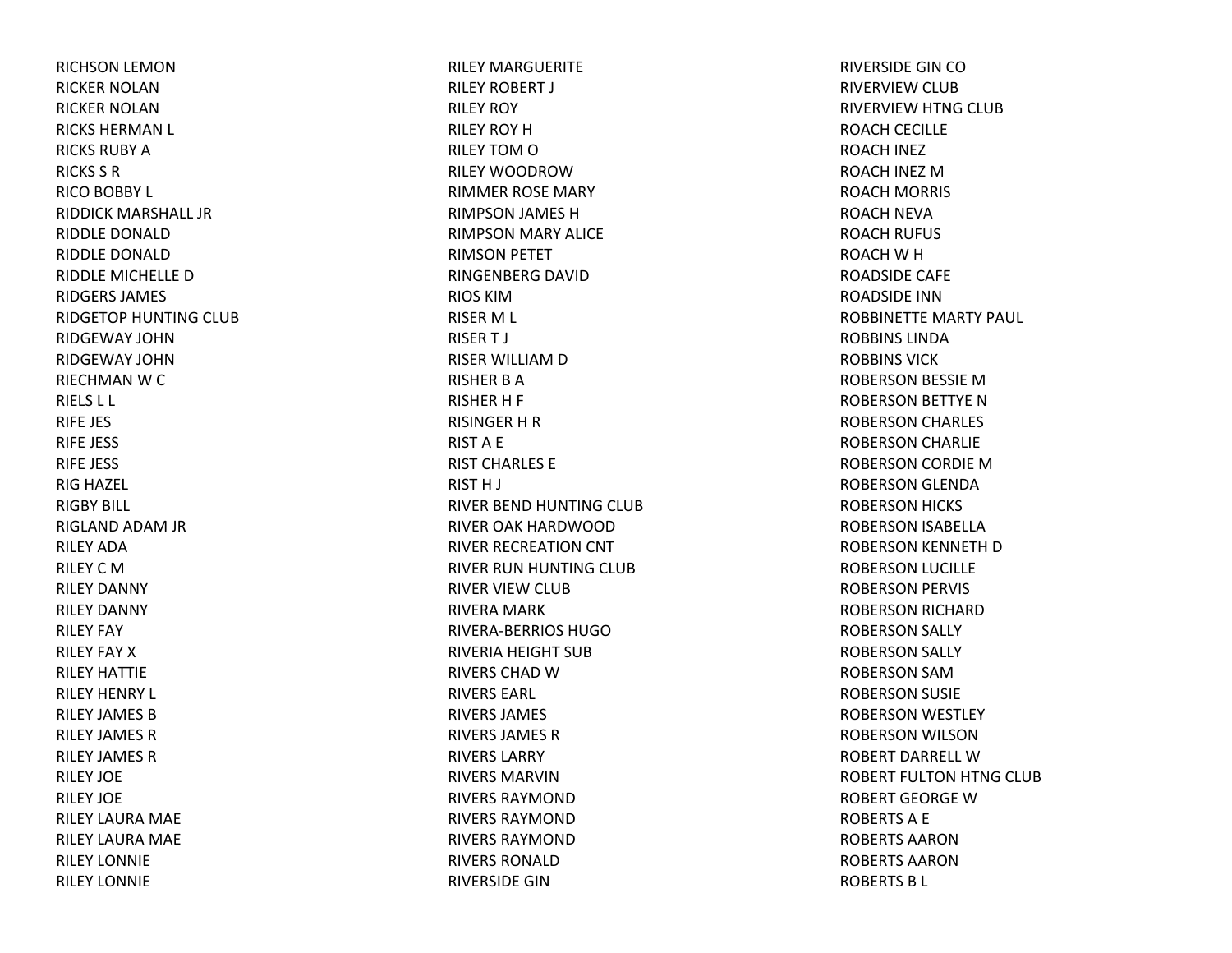ROBERTS BETTIEROBERTS BETTIEROBERTS BOBROBERTSC J ROBERTSC J ROBERTS C V ROBERTS CECILE B ROBERTS CHESLEY K ROBERTSDOROBERTS D W ROBERTS DAVIDROBERTS DAVID N ROBERTS DAVID N ROBERTS DOROTHY C ROBERTS EDDIEROBERTS EDGARROBERTS EDGAR W JR ROBERTS ELVIS ROBERTS EVERETT EROBERTS FLOSSIEROBERTS G D ROBERTSG P ROBERTS GENEVAROBERTS GEORGEROBERTS GRADYROBERTS HELENROBERTS HOUSTONROBERTS ISAACROBERTS J CROBERTS J J ROBERTS JAMES ROBERTS JAMES ROBERTS JESSIE J ROBERTS JIMMIEROBERTS JOHNROBERTS JUDGEROBERTS KELLYROBERTS KERMITROBERTS KIM M ROBERTS L T

ROBERTS LARRYROBERTS LEE PATTONROBERTS LILLIEROBERTS LINDA J ROBERTS LINDA T ROBERTS LINNIEROBERTS LORRAINEROBERTS MALCOLM E ROBERTS MALCOLM E ROBERTS MATTIEROBERTS MELISSAROBERTS MINORROBERTS MISSOURI ROBERTS MORGANROBERTS MORRIS ROBERTS O W ROBERTS PAULAROBERTS PORTERROBERTS R KEITH JR ROBERTS RANKIN L ROBERTS ROBBIEROBERTS RONNIE FARMROBERTS SCOTT B ROBERTS TERRYROBERTS TONI ROBERTS TRAVIS J ROBERTS W C ROBERTS WADE H ROBERTS WILLIE C ROBERTS WINIFRED J ROBERTSON ANNA MAE ROBERTSON ATROS ROBERTSON ATROS ROBERTSON BESSIE MAE ROBERTSON BETTY ROBERTSON BRAD AROBERTSON BRIDGET ROBERTSON BRITT ROBERTSON C D ROBERTSON DAVE W

ROBERTSON DENISE RROBERTSON DOUGLAS E ROBERTSON DOUGLAS HROBERTSON DOUGLAS HROBERTSON E E ROBERTSON E H ROBERTSON E H ROBERTSON EDWARD ROBERTSON EDWARD E ROBERTSON ELBERT ROBERTSON ETHEL ROBERTSON ETHEL ROBERTSON ETHEL ROBERTSON EZELL ROBERTSON HARRIS NROBERTSON J B ROBERTSON J B ROBERTSON J G ROBERTSON J G ROBERTSON JERRY L ROBERTSON JOHNNIE ROBERTSON KARLY ROBERTSON L B ROBERTSON LARENCE ROBERTSON LESLIE ROBERTSON LINNIE ROBERTSON LINNIE ROBERTSON LUCILLE ROBERTSON LUCILLE ROBERTSON MATTIE ROBERTSON MATTIE ROBERTSON MAXCINE ROBERTSON MINERVA ROBERTSON PAULINE ROBERTSON RANCE ROBERTSON ROSS ROBERTSON SALLIE ROBERTSON VANNIE ROBERTSON VELMA ROBERTSON WANDA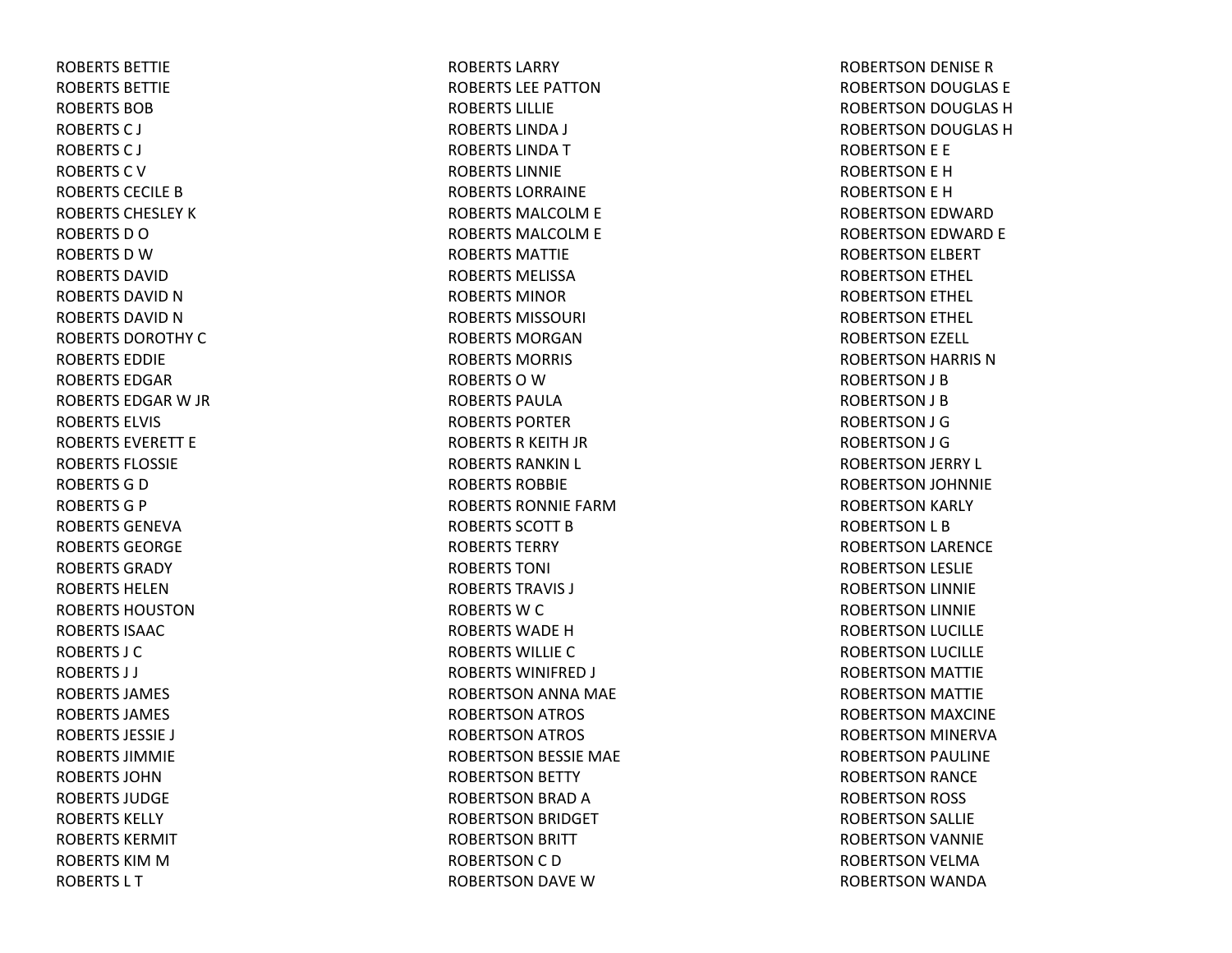ROBERTSON WAYNE ROBERTSON WILL ROBERTSON WILLIAMROBERTSON WILLIE ROBERTSON WILSON ROBERTSON WILSON ROBICHAUX MILTONROBINETT OSCAR B ROBINETTE J E ROBINETTE MARTY PAUL ROBINETTE OSCARROBINETTE ROSAROBINS ROOSEVELTROBINS ROOSEVELTROBINSON A W ROBINSON A W ROBINSON AMOS ROBINSON AMOS ROBINSON ANDERSON ROBINSON ANDREWROBINSON ATROS ROBINSON BETTIE ROBINSON BRITT ROBINSON BRITT ROBINSON BURNIE MROBINSON CARRIE MROBINSON CHARLIE ROBINSON CHARLIE ROBINSON CLAUDETTE ROBINSON CLORA ROBINSON D T ROBINSON DAN ROBINSON DIANNE S ROBINSON DOCK ROBINSON DOCK JR ROBINSON DONALD ROBINSON EDDIE MAE ROBINSON ELLA ROBINSON FRANK ROBINSON J W

ROBINSON JAMES ROBINSON JAMES ROBINSON JAMES ROBINSON JAMES ROBINSON JAMES ROBINSON JEANETTA ROBINSON JESSIE ROBINSON JESSIE ROBINSON JESSIE ROBINSON JESSIE LEE ROBINSON JIMROBINSON JIMROBINSON JIMMY ROBINSON JOHN ROBINSON JOHN EARL ROBINSON JUNIOR ROBINSON LAURA ROBINSON LEROY ROBINSON LESLIE TROBINSON LEVARN BROBINSON LEVI ROBINSON LEVI XROBINSON M C ROBINSON MANDY ROBINSON MARY VROBINSON MARY VROBINSON MATTIE TROBINSON MICHAEL ROBINSON MILDRED ROBINSON MILLARD ROBINSON MILLER ROBINSON MOZINGOROBINSON NED ROBINSON ODESSIA ROBINSON PATRICK MARALL ROBINSON PERRY ROBINSON PHIL JR ROBINSON PHILLIP ROBINSON PORTER ROBINSON PORTER

ROBINSON PRUITT ROBINSON REBECCA ROBINSON ROBERT ROBINSON RONNIE L ROBINSON ROOSEVELT ROBINSON ROSE ROBINSON ROY ROBINSON ROY VROBINSON SHARONROBINSON SIMON ROBINSON TOMROBINSON VIOLA ROBINSON WESS ROBINSON WILLIAMROBINSON WILLIAMROBINSON WILLIAM E ROBINSON WILLIE ROBINSON WILLIE ROBINSON WILLIE ROBINSON WILLIE ROBINSON WILLIE ROBINSON WILSON ROBISON KRISTEN E ROBLES MARTIN A ROBLES STEPHENROBLEY BILLIERROBY PETERROCHA JOSE MROCHKES JAMES AROCKHILL SIDNEYROCKHILL SYLVESTROCKHILL SYLVESTERROCKHILL SYLVESTERROCKY BAYOU HT CLB RODEN SHEILA GRODEN THOMAS WRODEN TOMMY RODGERSADRODGERS ARTIS RODGERS BOBBIE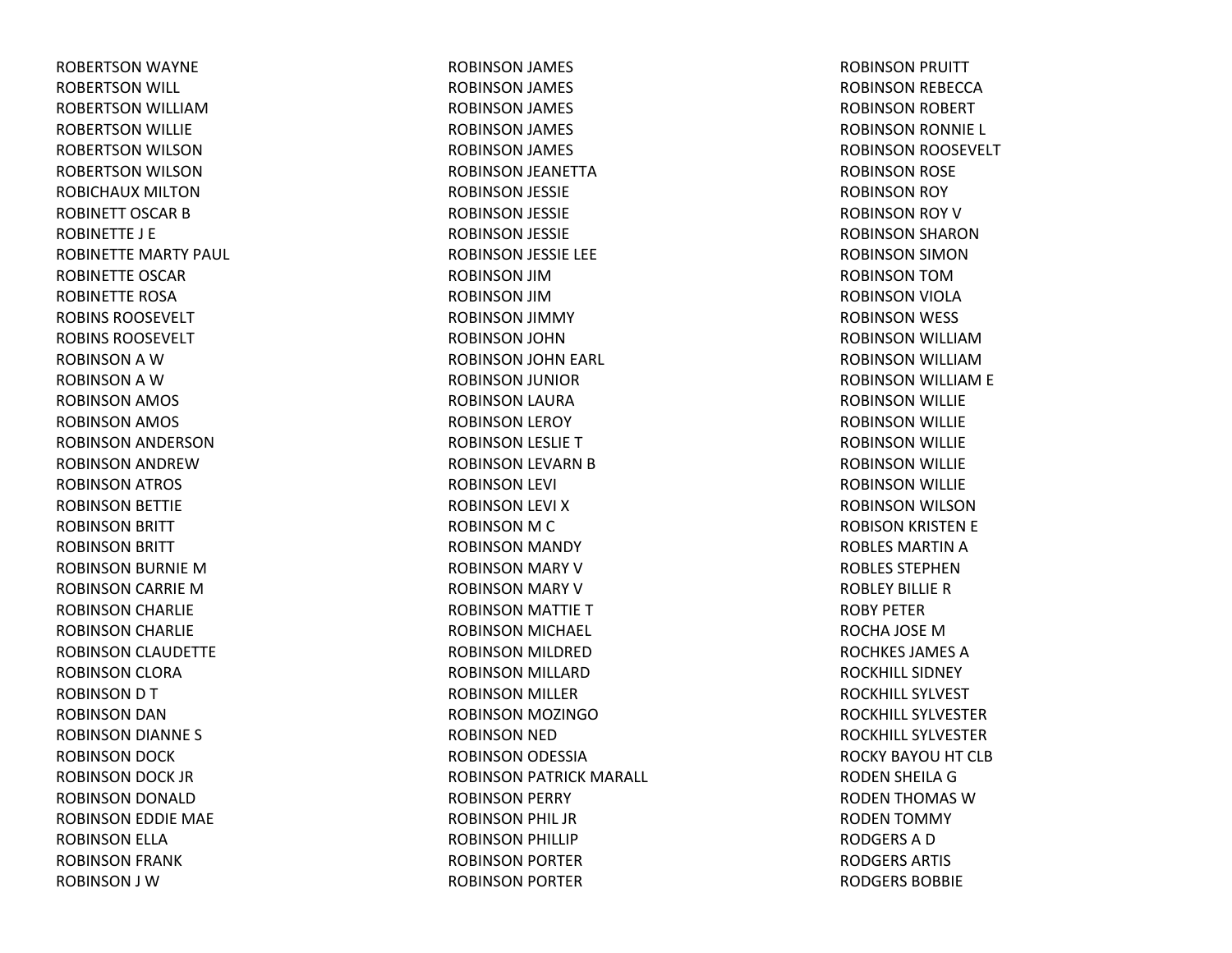RODGERS BOBBIE JORODGERS CATHERINERODGERS CLENTONRODGERS CLOTEERODGERS D A RODGERS DAVIDRODGERS E E RODGERS EDMONDRODGERS EDWARDRODGERS EDWARDRODGERS FLORENCETRODGERS FRANCES RODGERS FRANCIS RODGERS FRANCIS RODGERS FRANCIS RITARODGERS HORACERODGERS J NRODGERS JAKERODGERS JAMES RODGERS JAMES HRODGERS JAMES LEONRODGERS JAMES R RODGERS JOHNNIERODGERS KENNETH L RODGERS MARY ERODGERS MEGANRODGERS MINNIE LEE RODGERS MURRIEL MAERODGERS NATHANRODGERS RAYFORDRODGERS RAYFORDRODGERS RITA FRANCIS RODGERS RITA FRANCIS RODGERS SALLY W RODGERST F RODGERS THOMAS F RODGERS THOMAS F III RODGERS VERNONROE CYNTHIA A ROE DAVID

ROE DAVID K ROE LINDA K ROGER J L ROGERS ADDIE B ROGERS ALLENROGERS ANDREW J ROGERS ANNROGERS ANNIE B ROGERS ARTIS ROGERS ARTIS ROGERS AUDRIAROGERS B C ROGERS B P ROGERS BERTRAM SR ROGERS BILL ROGERS BRADROGERS BROTHERS ROGERS DEBORAH A ROGERS DONALDROGERS DORIS EROGERS DOYLEROGERS E J ROGERS EDWARDROGERS EMMA J ROGERS FANNOEROGERS FRANKROGERS HORACEROGERS HORACEROGERS IDA MAE ROGERS IVORYROGERS J RROGERS JAKEROGERS JAMES ROGERS JAMES ROGERS JAMES CROGERS JOHNNYROGERS LEONROGERS LOUELLAROGERS LULA MAE ROGERS M L

ROGERS MABREY EROGERS MARGIE M ROGERS NATHANROGERS OSCARROGERS ROBERTROGERS ROBERT EROGERS ROBERT LEEROGERS ROSE LEE ROGERS ROYROGERS ROY G ROGERS ROYERROGERS SAMROGERS SAMROGERS SHELTONROGERS SONNYROGERS STELLAROGERS STEVEROGERS STEVENROGERS TINAROGERS VELMA JEANROGERS VERNONROGERS VERNONROGERS WALTERROGERS WALTER MRS ROGERS WILL ROGERS WILLIEROGERS WILMERROHAN CLARICE ROHAN LONNIE MARK ROLAND D L ROLAND EMMA ROLAND MANUEL ROLAND OSCAR L ROLAND PHILLIP ROLAND THOMAS MROLAND THOMAS MROLAND WILLIAM L ROLLINS ALLENROLLINS DAZIEROLLINS HONIE E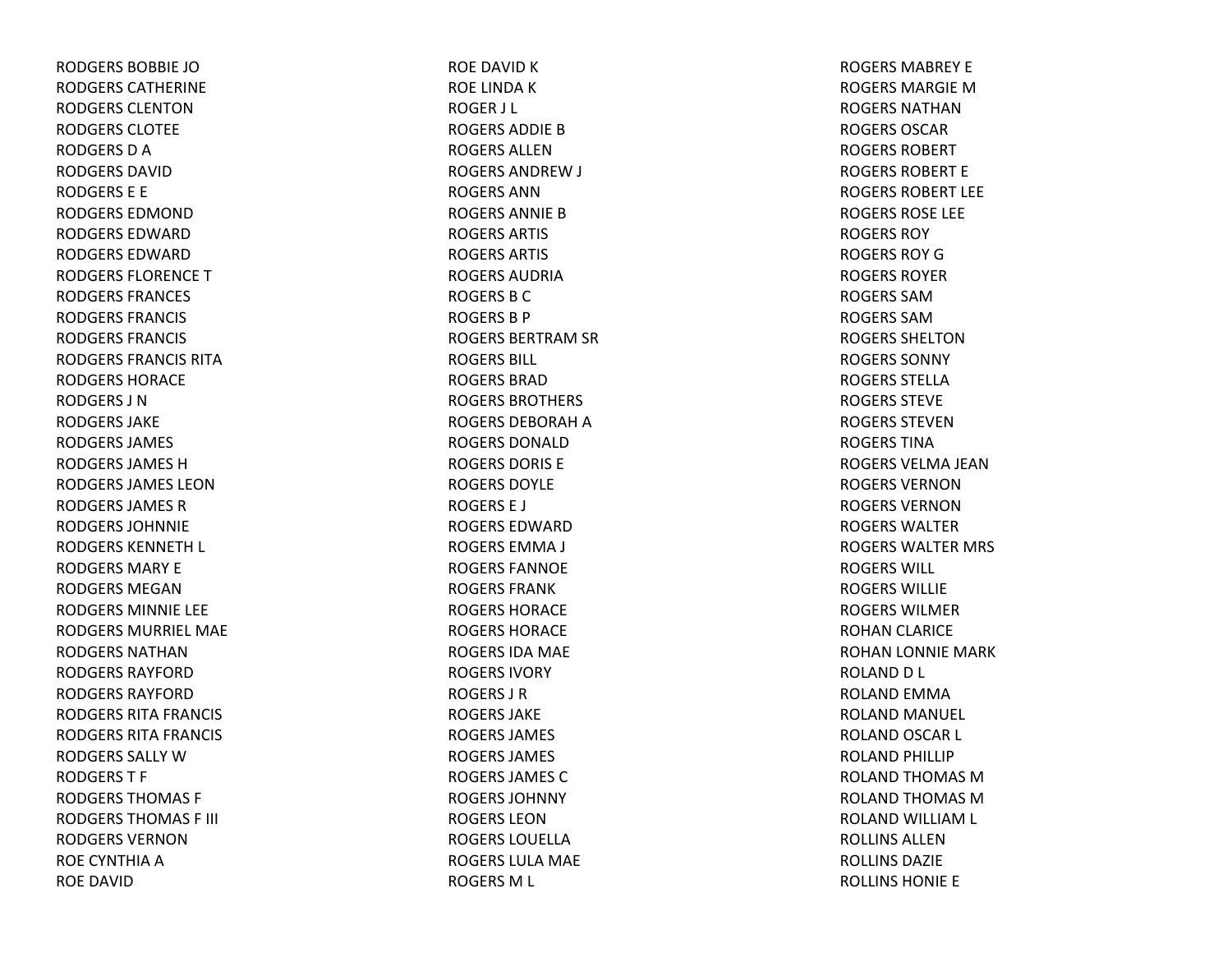ROLLINS JOSEPHINEROLLINS VENUS ROMAIN S T ROOF GLEN S ROOK F L ROOK MRS F L ROOKER ROOSEVELT ROOKSHDROOT BROWN M ROOTS ISIAHROOTS JULIAROPER THOMAS AROSAMOND MICHAEL ROSAMOND SUSAN V ROSCO CARL ROSCO CARL ROSCO MARIE ROSCO TOMROSCOE VIRGINIAROSCOE VIRGINIAROSE ARTHURROSE CHARLES E ROSE CHARLES E ROSE CHARLES KROSE CLIFFORDROSE HILL CHURCHROSE HILL CHURCHROSE HILL CHURCHROSE HILL SCHOOL ROSEBY JOHN H ROSENBERG CANDACE KROSENBERG LOWELL ROSENLEIBRAROSENTHELL J R J R ROSEVELT HARALSON ROSLAND D S ROSS ANDREWROSSBHROSS BARNEYROSS BERTHA M

ROSS BETHA M ROSS CASSIEROSS CHARLES ROSS CHARLIE E ROSS CHESTERROSS CORNELIOUS ROSS DANIEL AROSS EDDIE J ROSS ELLAROSS ERNESTROSS FAYROSS GLYNROSS GREENROSS HENRYROSS HENRYROSS HENRYROSS J BROSS J HROSS J L ROSS J OROSS J RROSS JAMES RROSS JENNIFERROSS JESSIEROSS JOHN HENRY ROSS JUSTINROSSK S ROSS KAYROSS L CROSS L GROSS L GROSS L L ROSS LATHUS ROSS LEONROSS LEVYROSS LINNIEROSS LUKEROSS MAGGIEROSS MARY ELLENROSS NATHAN

ROSS NATHANIEL ROSS OLIVERROSS OSCARROSS OSCARROSS OZIEROSS PAULETTEROSS PAULETTEROSS PEGGYROSS REBECCAROSS RHONDAROSS RICHARDROSS ROOSEVELTROSS ROYROSS SARAHROSS SHONAROSS SUSIEROSS TOMROSSWBROSS W B JR ROSSWMROSS WALTER J ROSS WILLIEROSSMAN EARL E JR ROUCHON ANTHONY ROULETT EARNEST ROUNDS JESSIEROUSE LENORD W ROUSLEY LLOYDROUSTER MAGGIE MROUSTER ROBERT ROWE WILL ROWE WILL ROWELL PHIL ROWELL SAMMYROWEN TOMMY ROWLAND A B ROWLAND ALEX ROWLAND BENROWLAND BEN F ROWLAND CHARLES W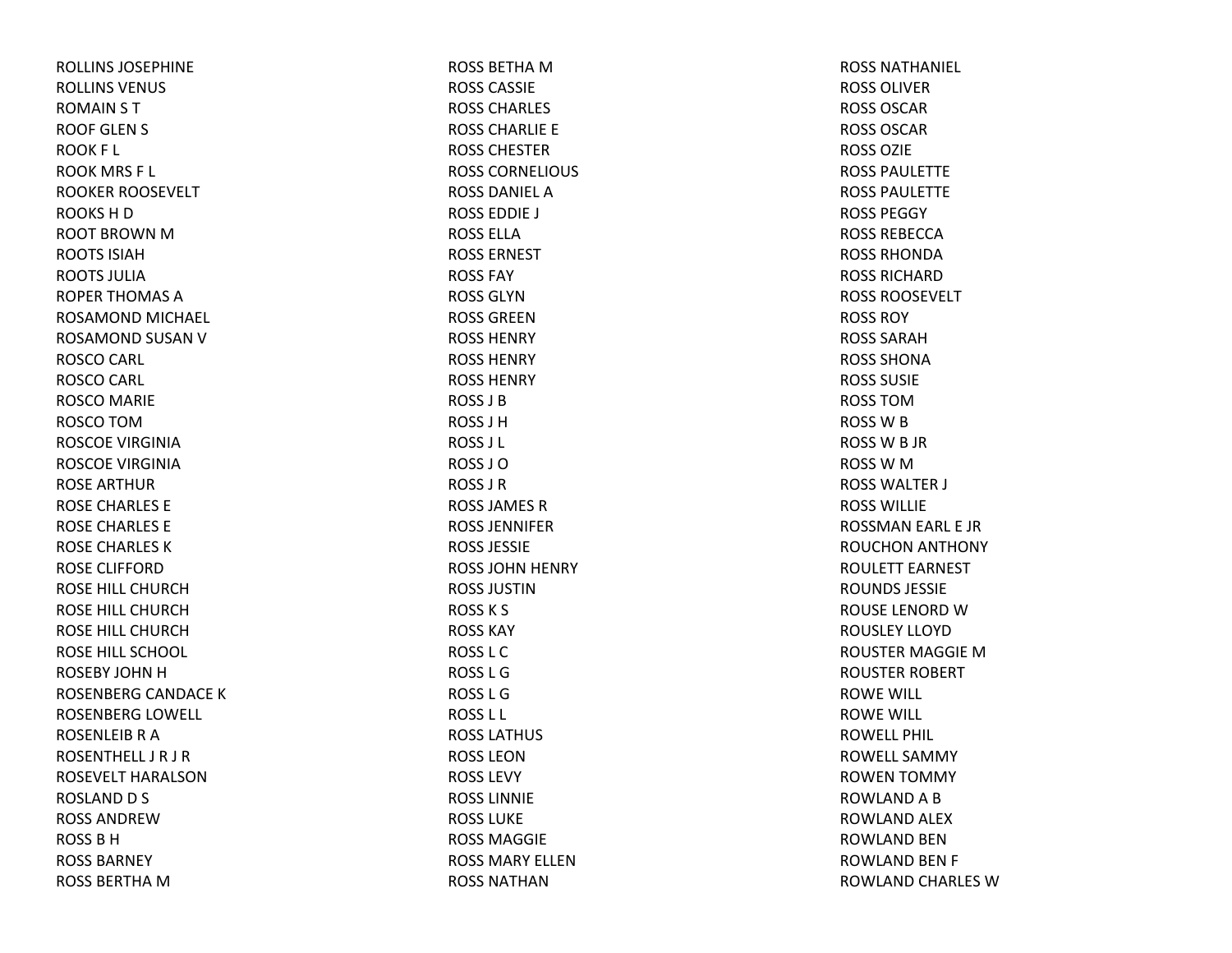ROWLAND ERNEST ROWLAND LOIS ROWLAND MANUEL ROWLAND MIKE ROWLAND MIKE ROWLAND OSCAR L ROWLANDR J ROWLANDR J ROWLAND RONNIE ROWLAND TERESA ROWLAND TERESA ROWSTER WILLIAMROWZEEOGROY DANIEL ROY RONNIEROY TONGA L ROYAL HOMESROYAL HOMES S S ROZIER ALBERT ROZIER DAVE WILLI ROZZELL AUBREYRUBY A R RUBY P WHATLEY RUCKER BENRUCKER BUDDY RUCKER BUDDY RUCKER ELIJAHRUCKER ELMER GRUCKER ELMER GRUCKER EMMARUCKER JAMES RUCKER JAMES RUCKER JIMRUCKER JOSEPHRUCKER K C RUCKER PEGGY ARUCKER PUMP JR RUCKER ROBERT RUCKER ROBERT L RUCKER ROBERT LEE RUCKER SARARUCKER SELINARUCKER WESLEY RUCKER WILL RUCKER WILL RUCKER WILLIAM III RUCKER WILLIAM III RUCKES CLAUDERUDDER JIMMY RUDE GARRY ARUELOVE MICHAEL PRUFFIN LARRY RUGBY FARMS RULEA J RULE BESSIE RULE BILL RULE BILL RULE CHERYL RULE CLEMONRULE CONJA SR RULE EDDRULE JAMES RULE JAMES DRULE JAMES DRULE JAMES DRULE LEWIS RULE LEWIS RULE MAE NORRIS RULE RICHARDRULE ROSE RULE ROSIE RULE WILLIE RULE WILLIE CRUMPSON JAMES HRUNNELLS RANDLERUNNELS DESSIERRUNNELS DONRUNNELS DONRUNNELS JACKRUNNELS MARSHALL RUNNELS XAVIARUNYONW J RUNYONW J & SON RUNYONW J & SON RUSCHE CLARENCE RUSCHE H H RUSCHE HENRY RUSCHE J F RUSELIER LOUIS RUSH B C RUSH B J RUSH BEN M RUSH DAVE RUSH JACKIE WRUSH JEROME RUSH WILLIE RUSHINGA S RUSHING DENNIS ARUSHING GERALD HRUSHING JANNIE RUSHING JOHN E RUSHING MARCUS RUSHING PUG RUSHING RUBY F RUSHING W T RUSHING WILLIAM H RUSS KATHERINERUSS KATHERINE L RUSS L S RUSSELL& KETCHUMRUSSELL ALFREDRUSSELL ALFREDRUSSELL ANGIE LEE RUSSELL ARTHURRUSSELL ARTHUR JR RUSSELL BOBBIERUSSELL CHRISTOPHER S RUSSELL CLIFFRUSSELL CLIFFRUSSELL CLIFF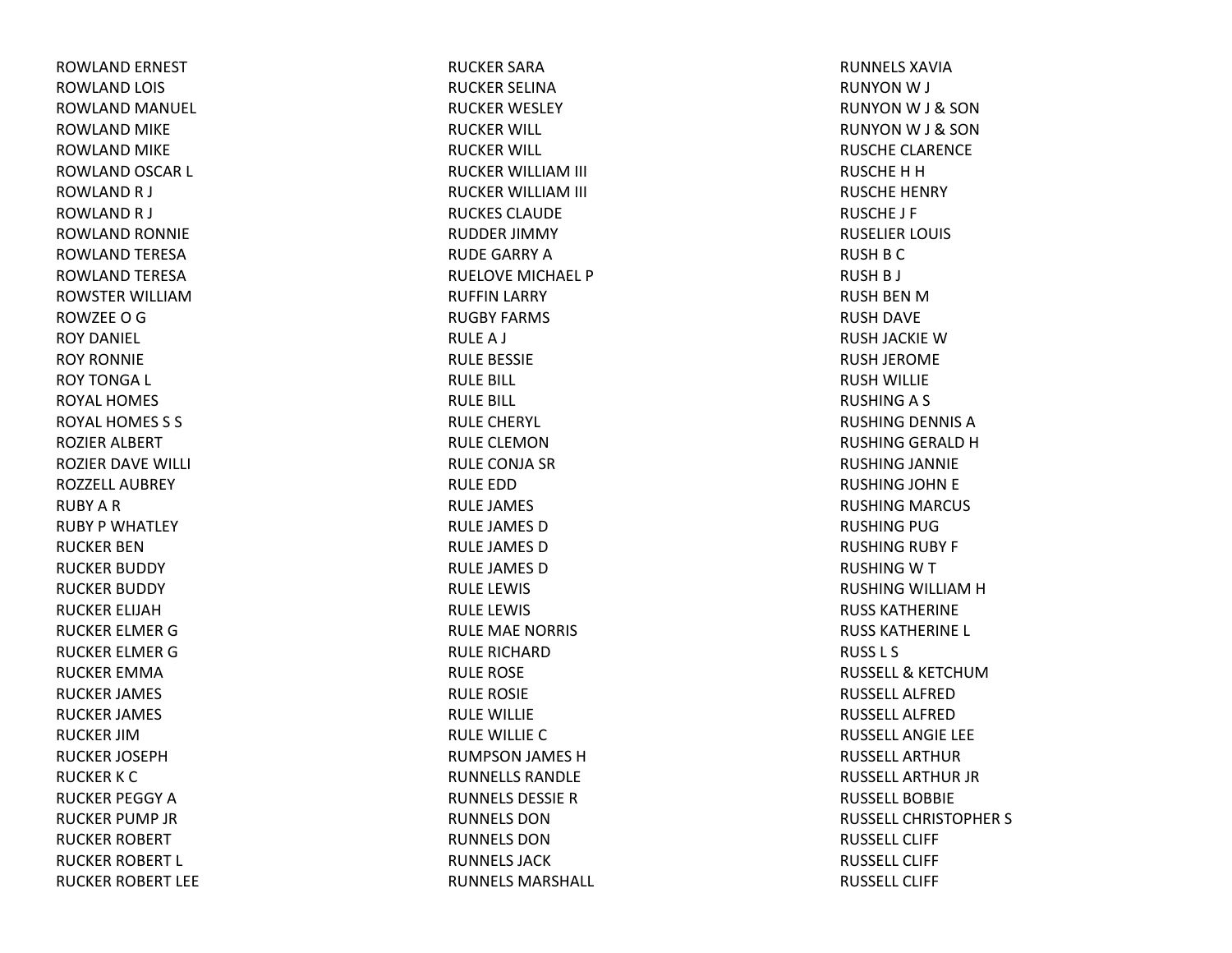RUSSELL CYNTHIA R RUSSELL D C RUSSELL D C RUSSELL D V RUSSELL DALERUSSELL DAN A RUSSELL DUGRUSSELL DUGRUSSELL DUGRUSSELL EDWINRUSSELL ELIGAHRUSSELL ELIGAHRUSSELL ELLENRUSSELL FRANKRUSSELL FRANKRUSSELL FRANKRUSSELL GENERUSSELL GEORGERUSSELL GEORGERUSSELL GEORGERUSSELL GEORGERUSSELL GWENRUSSELL GWEN W RUSSELL H RUSSELL HENRYRUSSELL J BRUSSELL J BRUSSELL J B JR RUSSELL J CHRISRUSSELL JACKRUSSELL JACKRUSSELL JAMESRUSSELL JAMES C RUSSELL JAMES JRRUSSELL JAMES O JR RUSSELL JIMMIERUSSELL JOHNNIERUSSELL L VRUSSELL L VRUSSELL LUCILLE

RUSSELL MARTHARUSSELL MARY ALICERUSSELL MARY L RUSSELL MARY L RUSSELL MCCAINRUSSELL MCCAINRUSSELL N W JR RUSSELL P ARUSSELL P ARUSSELL PAULINE M RUSSELL PHILLIP A RUSSELL REALTY CORUSSELL ROBERTRUSSELL ROBERT H RUSSELL ROBERT JRRUSSELL ROBIN G RUSSELL ROHANNARUSSELL ROSIERUSSELL SANDRA M RUSSELL SCHOOL RUSSELL SOMMERUSSELL SONNYRUSSELL THOMASRUSSELL TIMOTHY D RUSSELLVORUSSELL VAGELELEANE O RUSSELL W E RUSSELL W H RUSSELLW J RUSSELLW J RUSSELL W M RUSSELL WILLIAM J RUSSELL WILLIAM J RUSSELL WILMA M RUSSELLVILLE HTN CLUB RUSSOMTORUSSUM JERRY JR RUSSUMTORUTHERFORD FARMS INC RUTHERFORD FARMS INC

RUTLAND ED RUTLEDGEDGRUTLEDGE HOWARD R RYALS CRAIG R RYALS EDRYALS JOET JRRYALS LEROYRYALS LINDA J RYALS RUBY B RYALS ZADYRYAN BROTHERS INVESTMENTS RYAN GROVER DRYAN J C RYAN JEANNIE CRYAN JOHN CRYAN JUANITA WRYAN LEE RYAN LEE RYAN RALPH DRYANW J RYAN WILLIAMRYAN WILLIAMRYAN WILLIAM G RYER JOE RYMER JACKIE RYMER JOE S & D DIRT TRACK S & N TRUCKING S & S HUNTING CLUB S &W CONST CO S & W FARMS S HOLMES WATER ASSNS HOLMES WATER ASSNS&S GROCERYSABIN JOHN SABINS JAMES ESACERY C E SACHS EMILY L SADBERRY DAVE JRSADBERRY DAVID C SR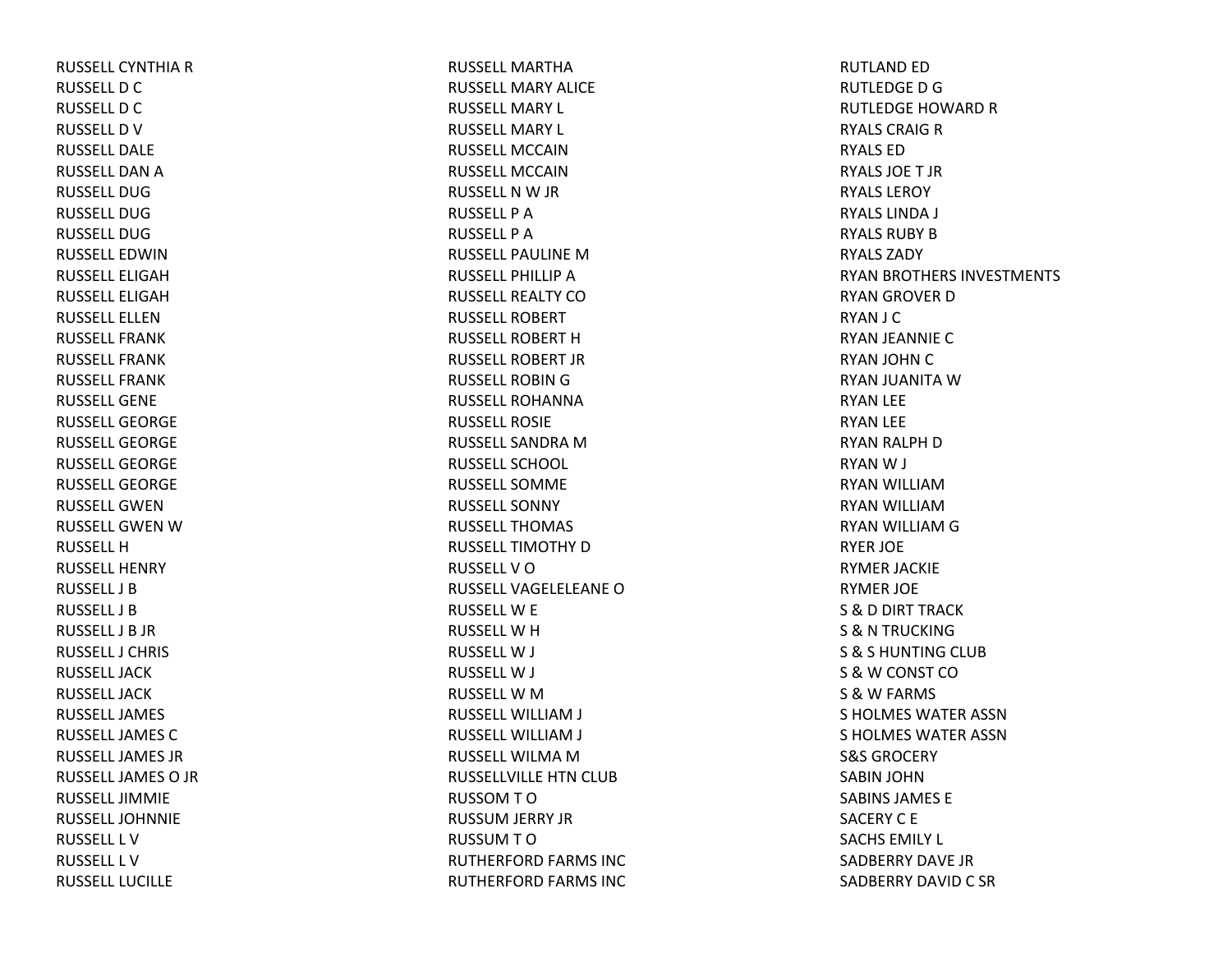SADBERRY DAVID C SR SADLER AMANDA M SADLER FRANK SADLER FRANK SADLER J ASADLER JAMES A SR SADLER MYRA A SADLER R C SADLER R S SADLER R S SADLER RICHARDSAFFOLD ASHLEY SAFFOLD HENRY SAFFOLD MOSES SAFFOLD TONYA TSAFFORD CHARLIE SAGELY DALE E SAGELY LENORD E SAIK ALBERT SALASSI PETE A SALES ROBERTSALINA DONSALLEY CHRISTOPHERSALLEY J OSALLEY JOSEPH G SALLEY W W SALLY ESALLY MARY SALLYWHITE RICHARDSALMON WILLIE SALTER JESSIE SALTOU DON R SALYERS DARYL SAMES SAM S SAMPLE ARTHUR L SAMPLE ARTHUR L SAMPLE ARTHUR L JR SAMPLE CARRIE ASAMPLE CARRIE A SAMPLE CATO

SAMPLE CATOSAMPLE EDDIDE DSAMPLE J F SAMPLE JEFFERY KSAMPLE JESSICASAMPLE MRS SAMUEL E SAMPLE RUFUS SAMPLE SAMSAMPSON N W SAMUEL HAROLD LEE SAMUELS HAROLD C SANDERFORD CAROL L SANDERFORD CECIL ASANDERFORD DANNY P SANDERFORD DEBBIE ASANDERFORD GREGORY SANDERLIN CONSTANCE SANDERLING AND STEPHENS SANDERLING J MSANDERLINGS& STEPHENS SANDERS ALLEN C SANDERS ALLEN C SANDERS ANDERSONSANDERS ARBELL SANDERS BENNIESANDERS BILL SANDERS BILL SANDERS BILLY W SANDERS BRIANSANDERSCGSANDERS D R SANDERS DAMON J SANDERS DOLLY M SANDERS DONALD L SANDERS DONNIESANDERS DONNY G SANDERS E HENRY SANDERS E HENRY SANDERS EARMONSANDERS EDWARD

SANDERS EDWINSANDERS EDWINSANDERS EDWINSANDERS ELIJAHSANDERS EMMASANDERS ETHEL CSANDERS FRYSANDERS GARYSANDERS GEORGESANDERS GWENDOLYNSANDERS H A SANDERS H W SANDERS HAZE W SANDERS HENRY A SANDERS HENRY ESANDERS HENRY ESANDERS HOWARDSANDERS HUGH RAY SANDERS J ASANDERS J ASANDERS J CSANDERS J CSANDERS J DSANDERS JACKSONSANDERS JAMES SANDERS JAMES CSANDERS JAMES CSANDERS JAMES VSANDERS JESSIE J SANDERS JOESANDERS JOHNSANDERS JOHN H SANDERS JOHN H JR SANDERS K EDWIN SANDERS KIAHSANDERS KIAHSANDERS KIMSANDERS LEIGH ANNSANDERS LINDA J SANDERS LIONEL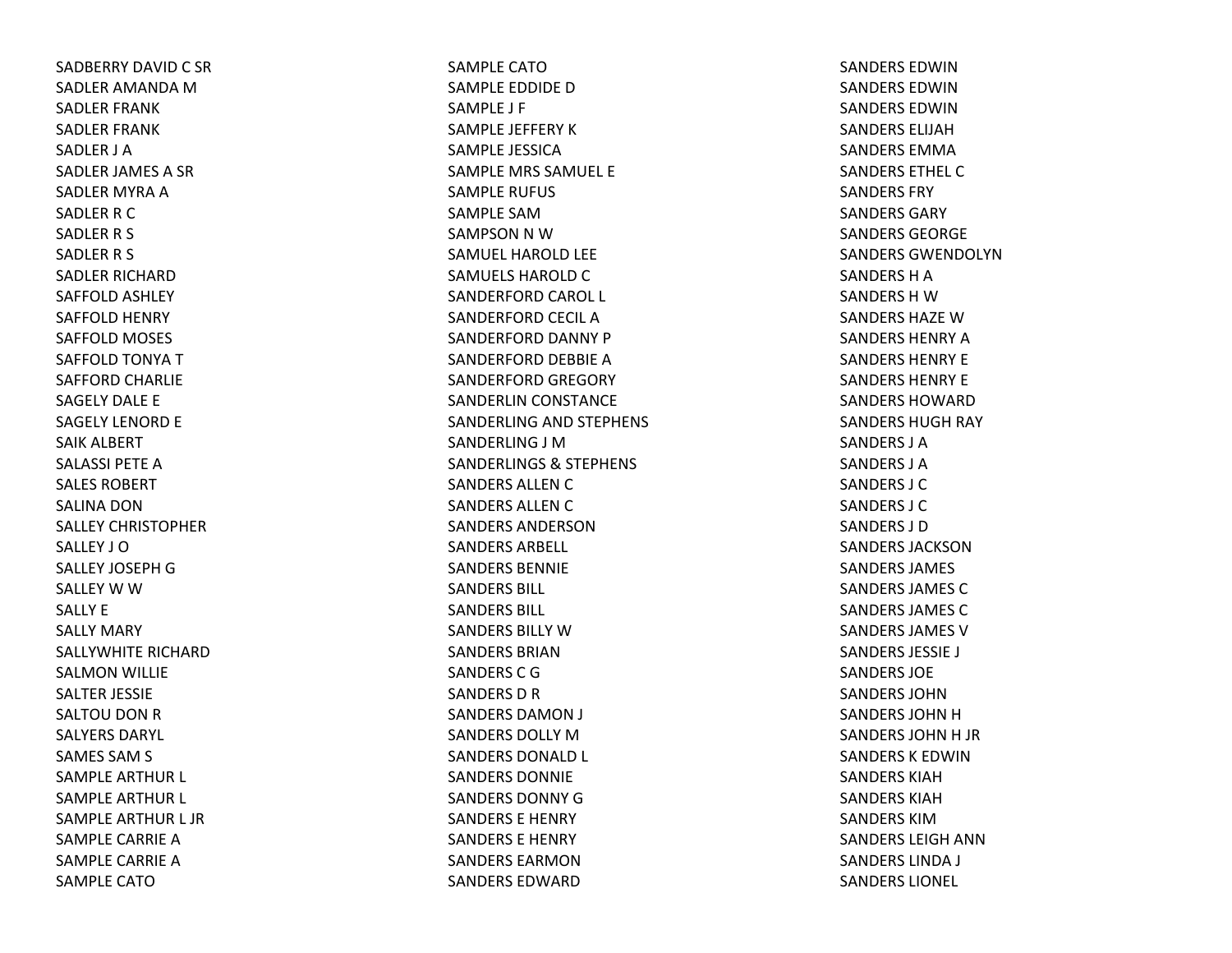SANDERS LOUELLASANDERS M C SANDERS MATILDAGSANDERS NORMANSANDERS R J SANDERS RAYSANDERS RAYMONDSANDERS RICHARD O SANDERS ROYSANDERS RUBY ESANDERS RUTHIESANDERS SAM G SANDERS STEPHANIESANDERS TAMMYSANDERS TAYNASANDERS THOMAS GSANDERS TOMSANDERS TRESSIESANDERS TWILIA B SANDERS VIRGINIASANDERS W H SANDERS W T SANDERS W T SANDERS W T SANDERS WASHSANDERS WASHSANDERS WESTSANDERS WILLIAM A SANDERSON GLEN ASANDERSON JESSIE SANDERSON JESSIE SANDERSON JOHN SANDERSON RAY SANDERSON RAYMOND SANDERSON RAYMOND XSANDLIN J L SANDLING J MSANDLING JIMMY HSANDY RUN HTNG CLUB SANFORD B B

SANFORD BENSANFORD BENS STAT SANFORD CATHY SANFORD CATHY DSANFORD CECIL SANFORD E MSANFORD GLENSANFORD IVAN L SANFORD J V SANFORD JAMES ASANFORD KEVINSANFORD LVAN L SANFORD RAY SANFORD RAY SANFORD TRUMAN R SANFORD W E JR SANKS JAMES JRSANNIZZARO J R SANSING NATHALEANSANSING NATHALEANSANSING NATHANIEL SANT EUGENESANTUCCI JERRYSAPP JERRY SARAH POWELL SARGENT RAYMOND C SARRELL BERN SIST SARRETT GARY L SARTAIN BRIAN SARTIN CONNIE JONES SARTIN STACY SARTIN VERNON SATARTIA CAFE SATARTIA COLORED SCHSATARTIA LAUNDAROMAT SATARTIA METH PAR SATARTIA REC CENT SATARTIA ST LIGHT SATARTIA WATER WELL SATARTIA WATER WORKS

SATCHFIELD R B SATERRA INC SAUERSON HENRY SAVAGE ALLEN L SAVAGE E MSAVAGE ROBERT SAVALL BENNIESAVEA LOT YAZOO FOODS LLC SAVELL ALTONSAVELL ANDREW GLENN SAVELL BENNIE A SAVELL BENNIE A SAVELL CHANCESAVELL DELLA M SAVELL DELLA M SAVELL GLEN G SAVELL J RSAVELL JOHNSAVELL JOHN A SAVELL MARIE H SAVERSON HENRY SAWER NEDSAWYER BENJAMINSAWYER BENJAMINSAWYER CARRIE SAWYER FANNIE SAWYER FARMS SAWYER FREEMANSAWYER LINDA R SAWYER OWENSAWYER WILBURNSAXON DAVID JR SAXON W D SAXTON A W JR SAXTON A WAYNE SAXTON ALBERT SAXTON ALMA SAXTON BECKEY SAXTON BONNIE SAXTON BUFORD T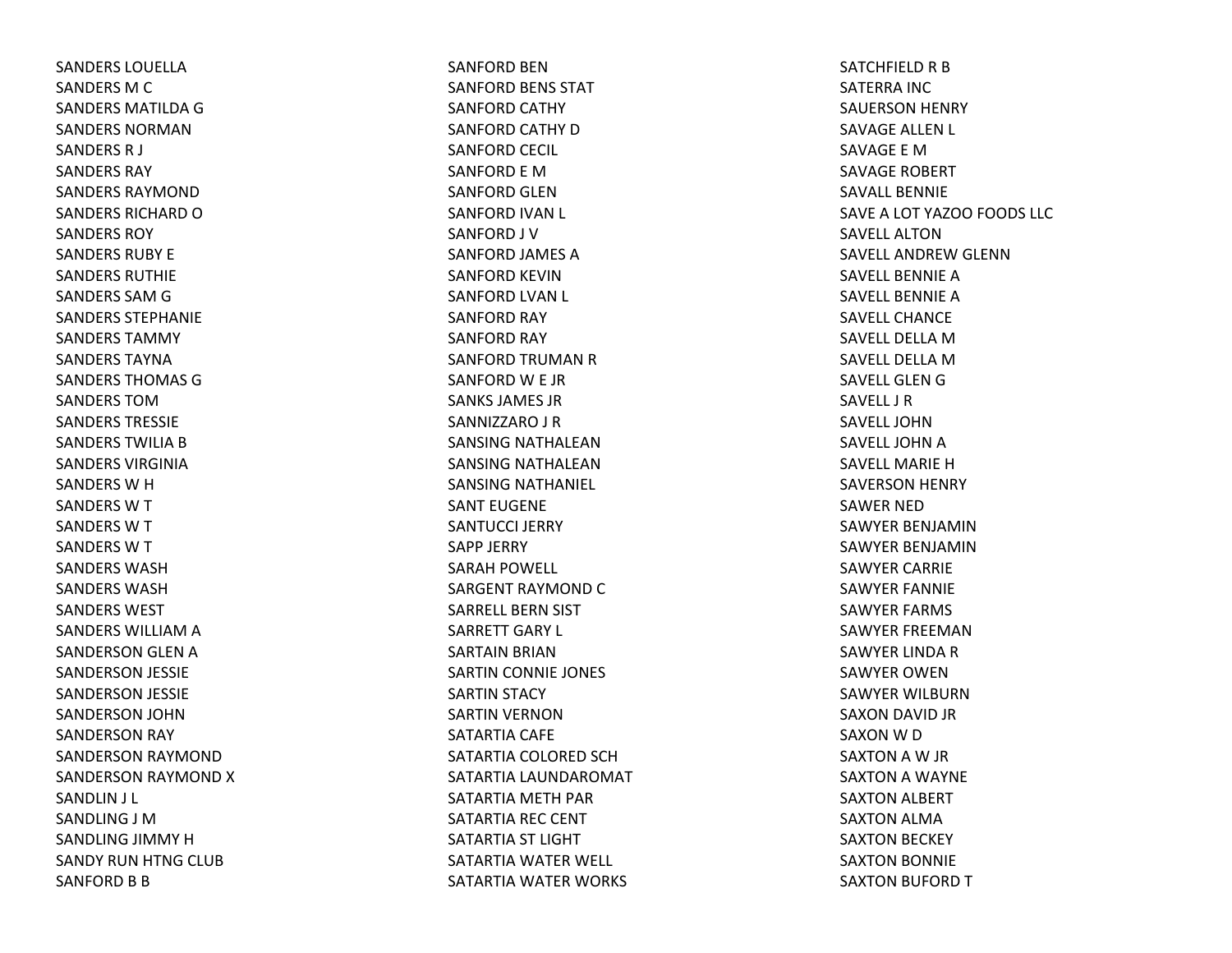SAXTON C D SAXTON CALVIN SAXTON CARY SAXTON CHARLES SAXTON CLARENCE SAXTON CLAUDE SAXTON CLAYTON JR SAXTON DAVE SAXTON DAVE SAXTON DOLLIE SAXTON DOLLY SAXTON DORA SAXTON DUDLEY SAXTON FRED SAXTON FRED SAXTON FRED WSAXTON GEORGE SAXTON GEORGE JR SAXTON GEORGE L SAXTON GLADYS SAXTON GRIFFIN SAXTON GROVER SAXTON HARRIS LEE SAXTON HARRY MSAXTON HATTIE P SAXTON HENRY SAXTON IVY MSAXTON J C SAXTON J WSAXTON JAMES ASAXTON JAMES HARRIS SAXTON JAMES L SAXTON JENNIFER MSAXTON JESSE SAXTON JO ANN SAXTON JOHN MRS SAXTON KIM P SAXTON MRS JOHN SAXTON PEGGY SAXTON PEGGY J

SAXTON RED SAXTON ROBIE SAXTON ROGER L SAXTON RUFUS SAXTON SAMMIE SAXTON SAMMY SAXTON SHERRY L SAXTON STEVE SAXTON TERRY C JRSAXTON TY SAXTON W H SAXTON W M SAXTON W M SAXTON W M JR SAXTON WILSON SAYLER DAVIDSAYLES FRANKSCALLION JAMES SCALLIONS JASON C SCARBOROUGH ERIS MSCARBOROUGH HENRY L SCARBOROUGH INEZ SCARBOROUGH MARK SCARBOROUGH MARTIN SCARBOROUGH MRS J H SCARBOROUGH NETTIE L SCARBOROUGH ROBERT SCARBOROUGH SHEILA P SCARBROUGH DANSCARBROUGH FANNIE MAE SCARBROUGH GENRY SCARBROUGH HENRY L SCARBROUGH J H SCARBROUGH J H SCARBROUGH J MSCARBROUGH JO ANN SCARBROUGH JO ANN SCARBROUGH PM AND SPL SCARCELLA CHRISTIAN M JR SCHAEFER E T

SCHAFFER& ALLEN SCHAFFER ARTHUR SCHAFFER E T SCHAFFER ELLA MAE SCHAFFER LUCIANSCHAFFER MELAINE SCHAFFER NATHANIEL SCHAFFER PHILLIP SCHAFFER ROBERT MSCHAFFER WILLIE ASCHELETTE CHARLES SCHLETTE J MSCHLETTE J MSCHROEDER CLAUDE J SCHULA JAMES CSCHULTZ CAFE 3‐61SCHUMAN ANN TRUDY SCHUMAN ROBERT WSCHWAB TIMOTHY E SCHWEDE CAROL J SCOTLAND ENTERPRISES SCOTT A C SCOTT ALBERT SCOTT AMCO SER ST SCOTT ANNIE BELL SCOTT BILLY TSCOTT BLDS INCSCOTT BOBSCOTT BUTANE STATIONSCOTT CHARLIESCOTT CHARLIESCOTT CHERYL ASCOTT COSHONDASCOTT DARYL ASCOTT DICY SCOTT DICYSCOTT ELMIRASCOTT GOVERNERSCOTT GOVERNERSCOTT H C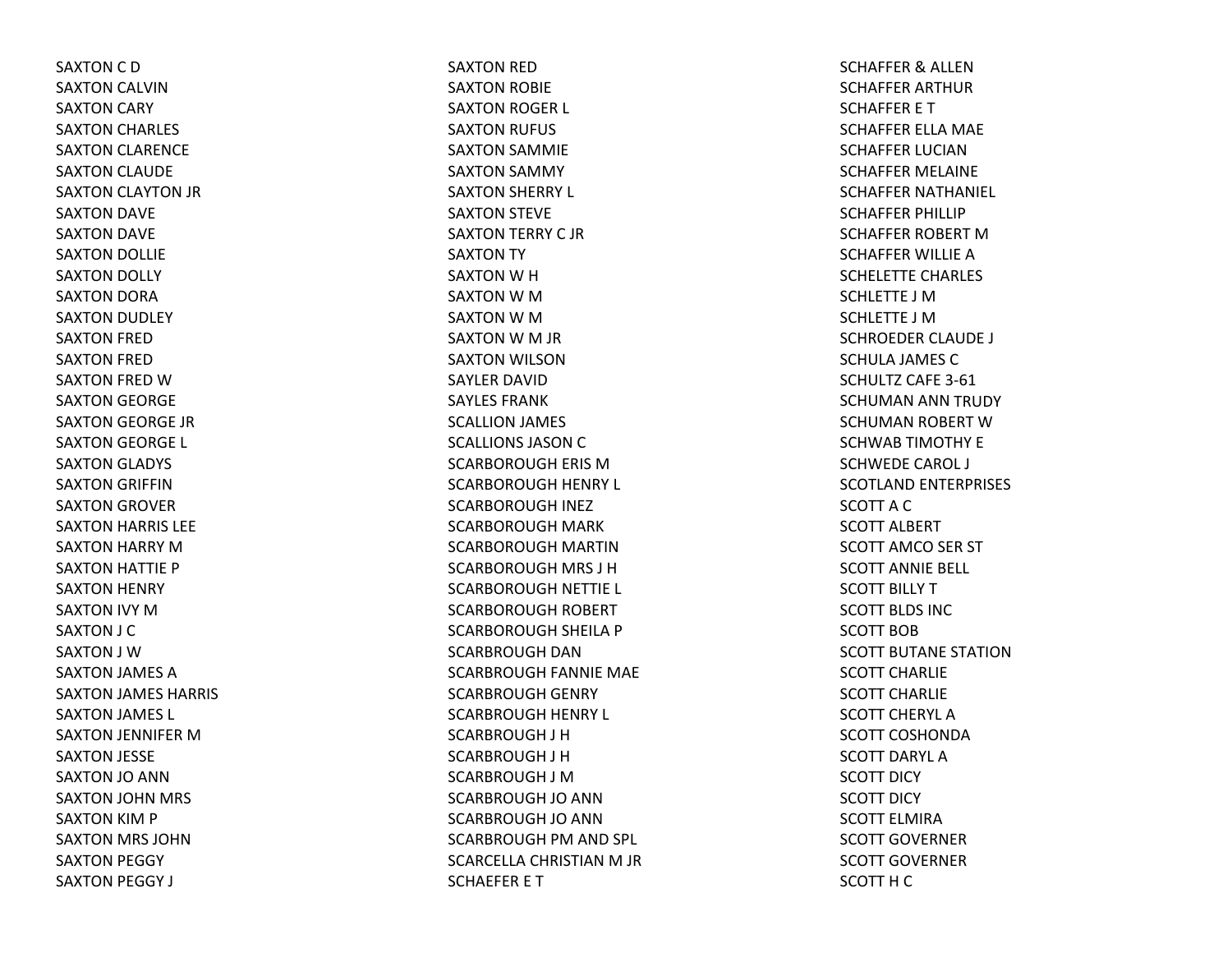SCOTT HERMANSCOTT HERMANSCOTT ISABELLASCOTT JACKSCOTT JAMES SCOTT JAMES SCOTT JEANSCOTT JERYL ASCOTT JOHN HENRY SCOTT JOHNNY J SCOTT KELLY S SCOTT KENNETHSCOTT LAMARSCOTT LATEISHA D SCOTT LEMIRA JR SCOTT LENORASCOTT M E SCOTT MAE LIZASCOTT MARY ALICESCOTT MARY F SCOTT MARY W SCOTT MAY LIZASCOTT MILDREDSCOTT NORMANSCOTT NORMAN J SCOTTO J SCOTT OTHASCOTT PEARL SCOTT PETERSCOTT R E SCOTTR E JR SCOTT ROBERT SCOTT ROBERT SCOTT ROBERT WSCOTT ROOSEVELT SCOTT ROOSEVELT SCOTT ROSIE LEE SCOTT RUBEN SR SCOTT RUEBEN SR SCOTT RULE

SCOTT RULE JRSCOTT SAMMIESCOTT THOMAS TSCOTT TIMMIE L SCOTT TRISHANNSCOTT W ALLEN SCOTT WALTERSCOTT WALTERSCOTT WALTERSCOTT WALTERSCOTT WALTER JR SCOTT WILLIAM R SCOTT WILLIESCOTT WILLIE ALLENSCOTT WILLIE H SCOTT WILLIE JRSCOTT WILLIE LEE SCOTT WILLIE SRSCRANTON KIZIE SCRANTON KIZIE SCREWS CAROL SCREWS CATHERINESCREWS CLARKSCREWS ELLIS GSCREWS GORDONSCREWS IRVINSCREWS J DSCREWS JAMES ASCREWS JOHNTSCREWS MABEL SCREWS R C JR SCREWS R C SR SCREWS R U SCREWS ROBERT ESCREWS THADDIESCRIVNER JIMMIE SCRIVNER JIMMIE SCROGGINS BROTHERS SCROGGINS DEWEYSCROGGINS DEWEY

SCROGGINS HUNTER RAY SCROGGINS NELSONSCROGGINS NELSONSCROGGINS RAYMONDSCRUBB OAK FARMS SCRUGGS CHARLES DSCRUGGS DEBBIE B SCRUGGS KRISTINA C SCRUGGS WILLIAMSCUCCHI MATTSEAL FREDSEAL HOMERSEAL MARYSEALE B E SEALE HENRY L SEALE LILY COSEALS B C SEALS B C SEALS FRANCES MSEALS LOISESEALS MOSESEALS W C SEARLE BEVERLY SEARS BILLYSEARS BILLYSEARS JAKE F SEARS WILLIAM R SEARS WILLIAM R SEAT WARDSEATON ALVIN SEATON MARIAN SEAWRIGHT C T SEAWRIGHT STEVE E SEAY BARBARATSEAY BARBARY SEAY BILLY WSEAY CLIFTON A SEAY DOYLESEAY EDSEAY EMMA W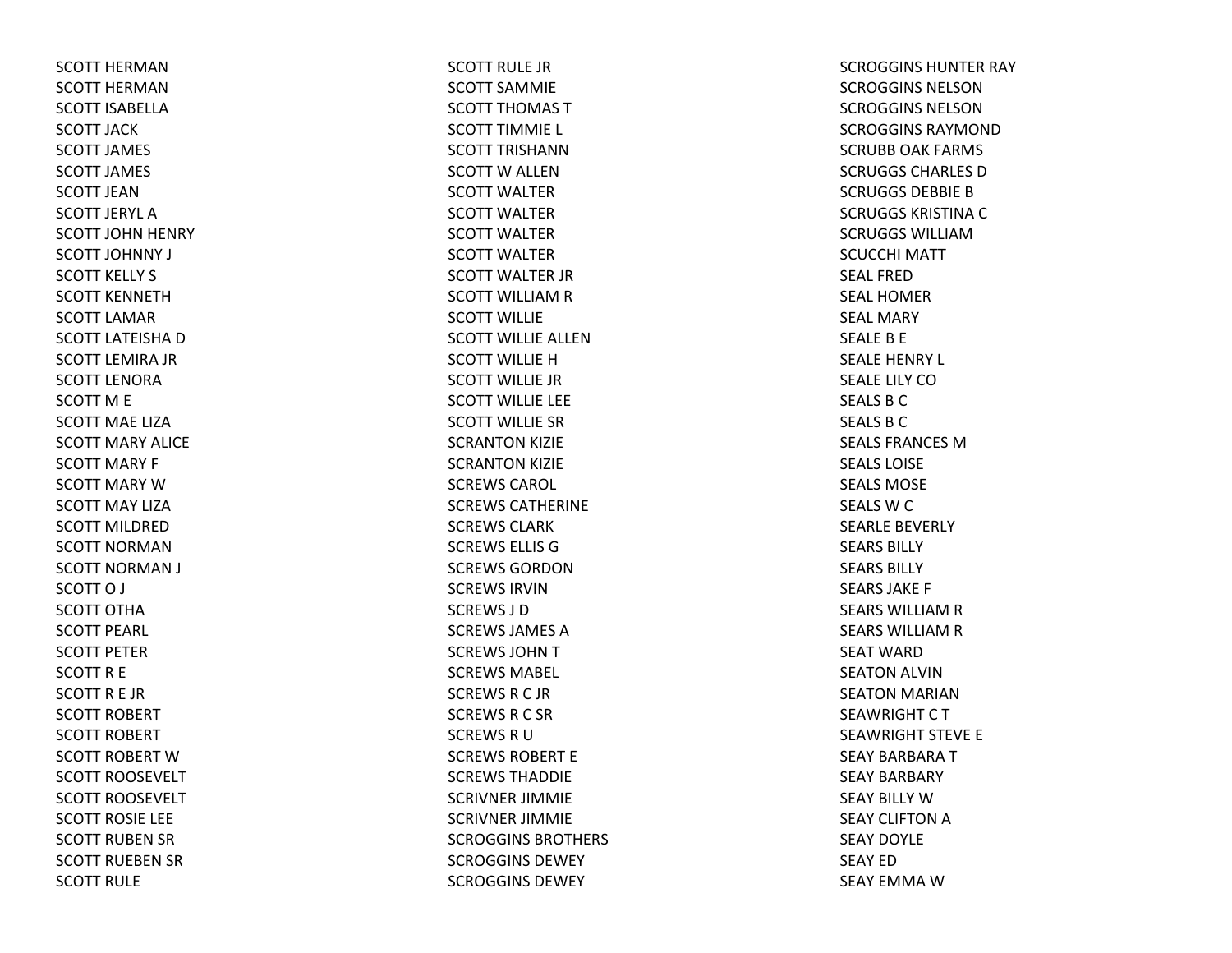SEAY H F SEAY H F SEAY HENDERSON SR SEAY J ESEAY JAMES SEAY JAMES EDDSEAY JAMES HSEAY JOSEPHSEAY KATHERINESEAY LOUISESEAY MONROESEAY SAMSEAY W A SEAY W A SEAY WALTERSEBREN H V SEBREN H V SECTION 8 HTNG CLB SECTION 8 HUNT CL SEELY JANSEGARS CHARLES SEGERS DANNY G SEIY CLIFTONSELBY BRIAN STEWART SELBY C H SELBY CHARLES I SELBY E HSELBY J CSELBY J WSELBY JOHN R SELBY JOHN R SELBY LEE M SELBY MARTINSELBY R A SELBY R A SELBY REBA B SELBY ROBERT RSELBY ROBERT R JR SELBY ROBERT R JR SELF C W

SELF CLAYSELF ESTERSELF H C SELF NOEL EDWARDSELF ROY L SELLARS NICOLESELLARST ESELLER JOHN D SELLERS CRYSTAL L SELLERS DAVIDSELMAR HSHLD SERV SELTZER SADIE CSENFT MARIE B SENIOR CYNTHIA L SENIOR I VSENIOR J VSENN JOE MSESSION ANNA SESSION JESSIE SESSION JESSIE LEE SESSION RUTH DSESSION VIRGINIA SESSIONS BOBSESSIONS CLARICE O SESSIONS J CSESSIONS J D SR SESSIONS MAGGIE J SESSIONS RICKYSESSOM MIKE SESSUMS JAMES I SETZILER SADIE CSETZLER BILLIE SETZLER BILLY SETZLER J WSETZLER JOSEPH W SEVEN STAR BAPT CH SEWELLA L SEWELL CLAUDESEWELL EMMA M SEWELL EMMA W

SEXTON TERRI SEYERS RAYMONDSEYMOUR JOSHUASHACKELFORD RUBY LEE SHACKLEFORD LEROY SHADROCK JUNIORSHADY GROVE CHSHADY GROVE CHSHADY GROVE CHURCHSHAFFER& ALLEN SHAFFER C T SHAFFER DONALD M SHAFFER JOHNSHAFFER JOSIE SHAFFER L F SHAFFER MILLRT SHAFFER ROBERT SHAFFER ROBERT JR SHAFFER TOMMY SHAFFER WILLIE SHALTUT JENNIFER WIGLEY SHAMROCK BEEF CTL FMSHANK D F SHANK JAMES MOORE SHANKS DAVIDSHANKS EARL SHANKS EARL SHANKS EARNESTSHANKS EARNEST L SHANKS LINDA G SHANKS PAUL SHANKS SADIE B SHANNON CONST COSHANNON GILBERT SHANNON HENRY SHANNON J C SHANNON L N SHANNON R L SHAPPARD B J SHARBOUGH FARM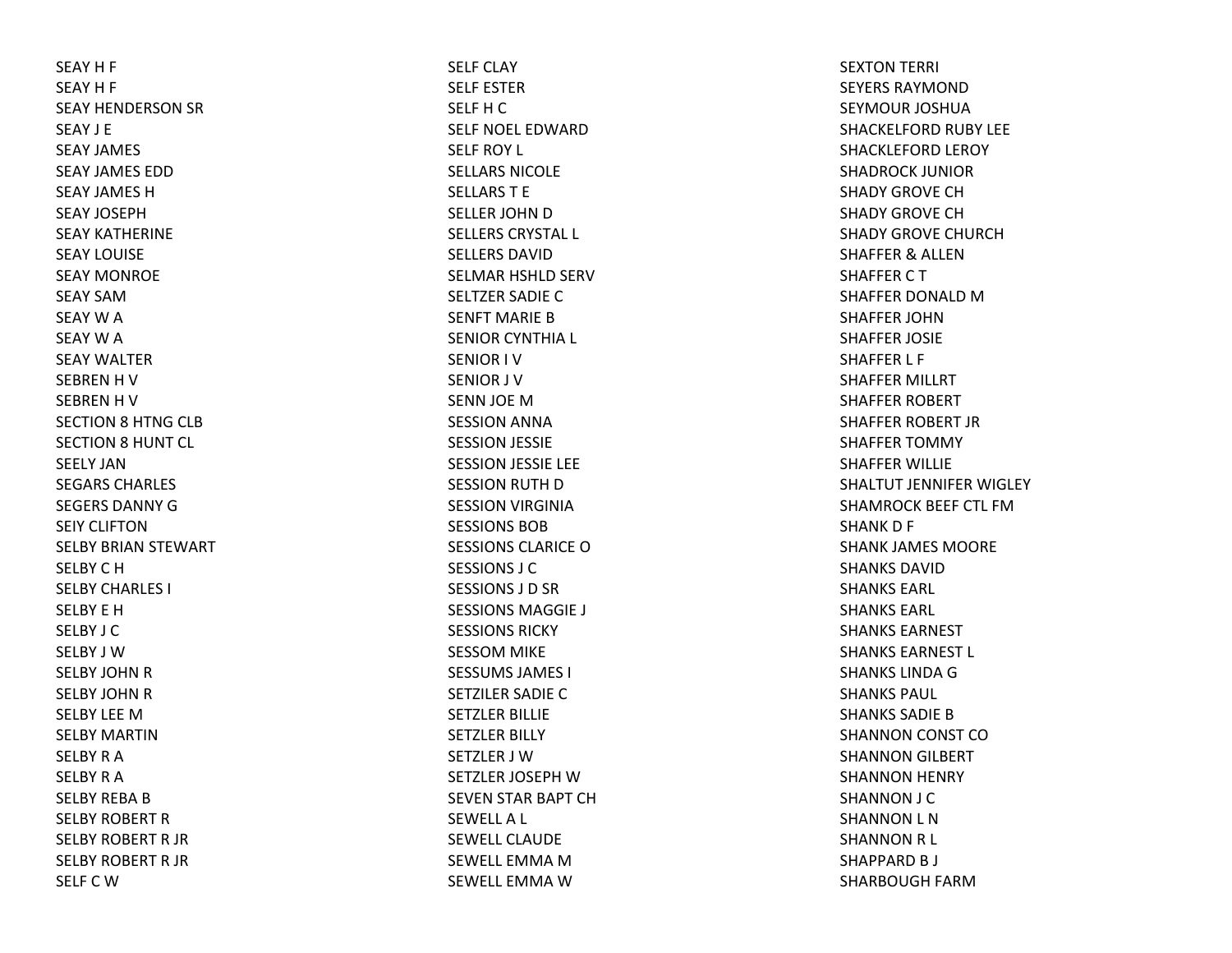SHARBROUGH F W JR SHARBROUGH W C SHARKEY DAVESHARP B B SHARP ELMIRA R SHARP LINDA H SHARP LINDA H SHARP LINDA S SHARPE JACKSHARPE LENA W SHARPE MARCUS S SHARPE MARCUS S SHARPLIN LESTER L SHARPS RICHARDSHAVEL J RSHAVER PERCY SHAW A WADE SHAW CARL ASHAW E E SHAW GEORGE SHAW IKE SHAW JAMES SHAW M L SHAW SID HSHAW WADE SHAW WAYNE ROBERT SHEARD CARRIE L SHEARD MAJOR SHEARD MAJOR JR SHEARER A C SHEARER J OSHEARER RAY WSHEARS JOESHEARS WILLIAMSHEEHI J BSHEEHI ROSEMARYSHEEHY MILTONSHEENAH PIPELINE COSHELBY HEATHER L SHELBY MILTON

SHELBY RONALDSHELL CECIL GSHELL CECIL GSHELL GRIFFINSHELL PIPELINE CORPSHELLER CORASHELLEY WILLIAMSHELTON CHARLES HENRY SHELTON DAN SHELTON ESSIE SHELTON JARVIS J SHELTON JOHN L SHELTON LATESIA SHELTON N S SHELTON N S SHELTON N S SHELTON NICK SHELTON NICK SHELTON RANDY BSHELTON S A SHELTON WALTER SHELTON WILL ELLA SHEMPERT BRENDASHEPARD ETHEL SHEPARD TERESA SHEPARD WILLIE BSHEPHARD CHARLES SHEPHARD H H SHEPHARD H H SHEPHERD JESSE SHEPPARD EARNEST WSHEPPARD EDWARD SHEPPARD JAKE SHEPPARD JAMES SHEPPARD JESSIE SHEPPARD JESSIE SHEPPARD VERONICA SHEPPEARD EARNICE SHERLING AMZI SHERMAN BRYANT W

SHERMAN GLEN SHERMAN GLENDORA SHERMAN J B SHERMAN J B JR SHERMAN TOMMY SHERMAN WALTER SHERROD JACK SHERROD LINDA SHIELDS B D SHIELDS EDMONDSHIELDS JOYCESHIERS BENNY G SHIERS BILL HSHIERS BOBBYSHIERS BRIAN K SHIERS CARL ESHIERS CARL E JRSHIERS JAMES RSHIERS ROBERT C SHIERS ROBERT C JR SHIERS SONIA R SHIERS WILLIAM H SHIERS WILLIAM H SHILLING GLENSHILOH CONTRACTORS SHINES RALPHSHINGLER ALBERT SHINGLER PERCY SR SHINGLER WILMASHIPP ALMASHIPP D H SHIPP DAN H SHIPP DAN H SHIPP DAN H SHIPP DICKSHIPP DICKSHIPP DOLLY E SHIPP GLADYS S SHIPP H D SHIPP J M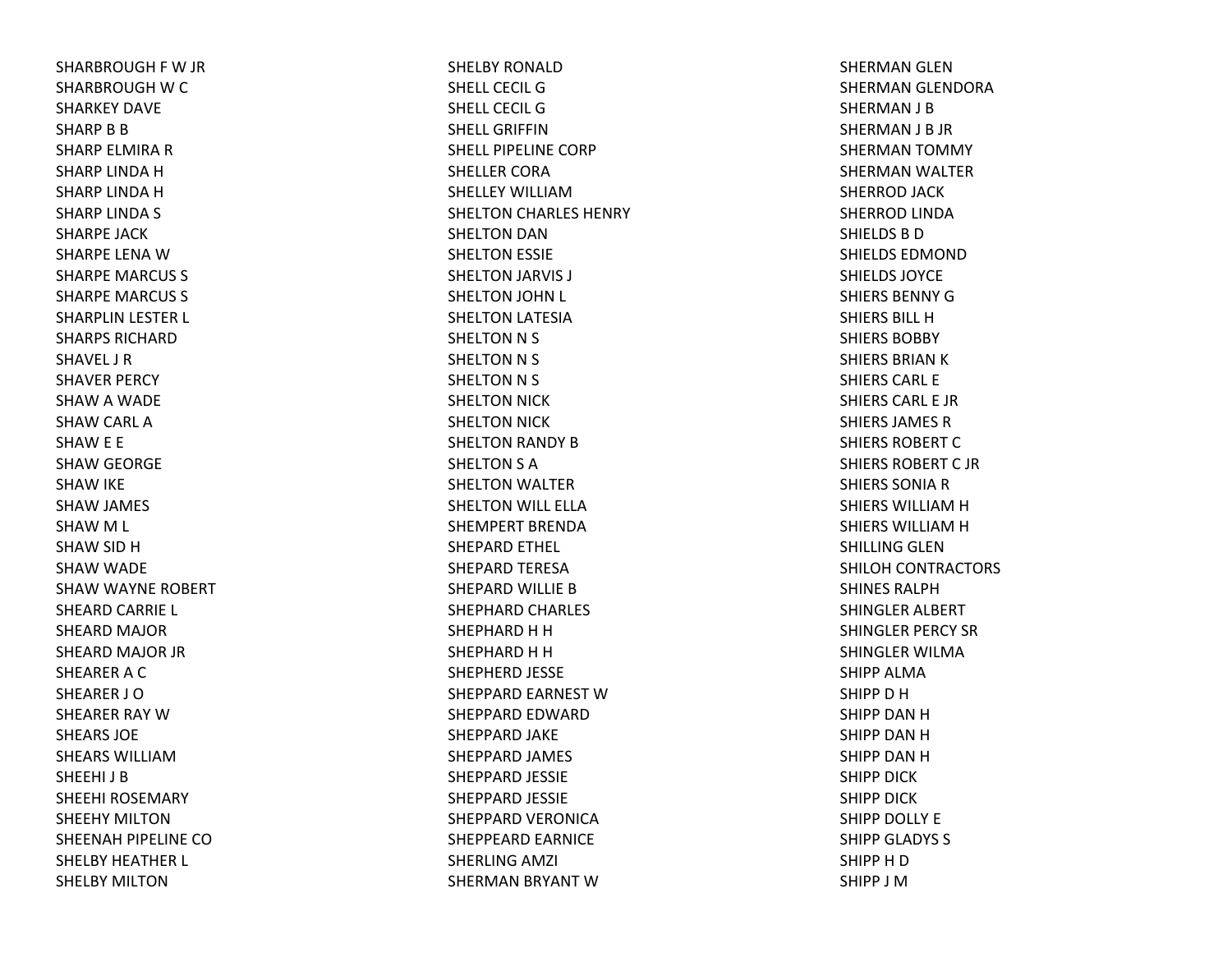SHIPP JAMES SHIPP KATHY J SHIPP LYNNWOODSHIPP MARY MSHIPP P P SHIPP PHILLIP P III SHIPP ROBERT ASHIPP ROGERSHIPP ROGERSHIPP ROGERSHIPP V H SHIPP V H SHIPPERS EXPRESS SHIPPERS EXPRESS SHIRLEY DAVE W SHIRLING RALPH WSHIVEL INCSHIVERS JEANNETTE D SHIVERS W P SHOEMAKE GEORGE L SHOEMAKE KEITH C SHOEMAKE R C SHOEMAKER HERMAN L SHOEMAKER JAMES WSHOFFNER MICHAEL RSHOOK CHRISTINE SHOOK REECE Q SR SHOOK WILLIAM B SHOOKS REECE Q SR SHOOPS CHARLES RSHOOPS K W SHOOPS MYRA J SHORT DONALD G SHORT LOUIE C SHORT MARKSHORTER JOHNSHORTER LEE SHOST MICHAEL J SHOTTS HENRY R JR SHOTWELL W G

SHOWES J RSHOWS CATHYSHOWS EVERETT L SHOWS FRANCES SHOWS GAIL RSHOWS JOHN R SHOWS MIKESHOWS R WAYNE SHOWS RONALD E SHOWS SHELASHOWS WILLIAM C SHRAMEK TIMOTHY SHROPSHIRE DONALDSHUMAKER DANNY E SHUMAKER DONNY SHUMAKER HERMAN L SHUMAKER LINDA K SHUMAKER RALPHSHURDEN AND LONG FARMS SHURDEN JAMES TSHURLDS MAURYSHURLEY J KSHURLEY J RSHURLEY R V SHURLING DEBRA SHUTE KATHERINE MSHUTE ROBERT BSHUTTLEWORTH D S SHUTTLEWORTH DEAN S SHY MICKEY SIBLEY BILLY CARL SIBLEY BILLY CARL SIBLEY C DALE SIBLEY C R SIBLEY CATHERINESIBLEY CHESTER RAY ‐ ESTATE SIBLEY G G SIBLEY KRISTINSIBLEY LYNNSIBLEY LYNN

SIBLEY SUSIESIBLEY TRAVIS HSIBLEY WAYNESIDDON FRANK SIDDON WILBURN SIDDON WILLIAMSIDE BIRDIE SIDESR L SIDNEY WILLIAM H SIDNEY WILLIAM H SIDON WILLIAMSIGH ROBERT SIGH ROBERT I SIGNAFORMSIKES CHARLES ESIKES CHARLIESILLS SHELLY J SILVA DEBBIE J SILVA DEBBIE J SILVA PHILLIP SILVA PHILLIP SILVA SARA SILVER MT BAPT CHSILVER MT BAPT CHSILVER RICK CSILVER SOLUTIONS INC SIMCOX KIMSIMMONHDSIMMONHDSIMMON J C SIMMON JOHN ASIMMONS& JOHNSON SIMMONS ALBERT LEESIMMONS ANDREWSIMMONS ANNIE BELL SIMMONS ANNIE L SIMMONS ARMSTEADSIMMONS BARBARASIMMONS BURTHA L SIMMONS CAP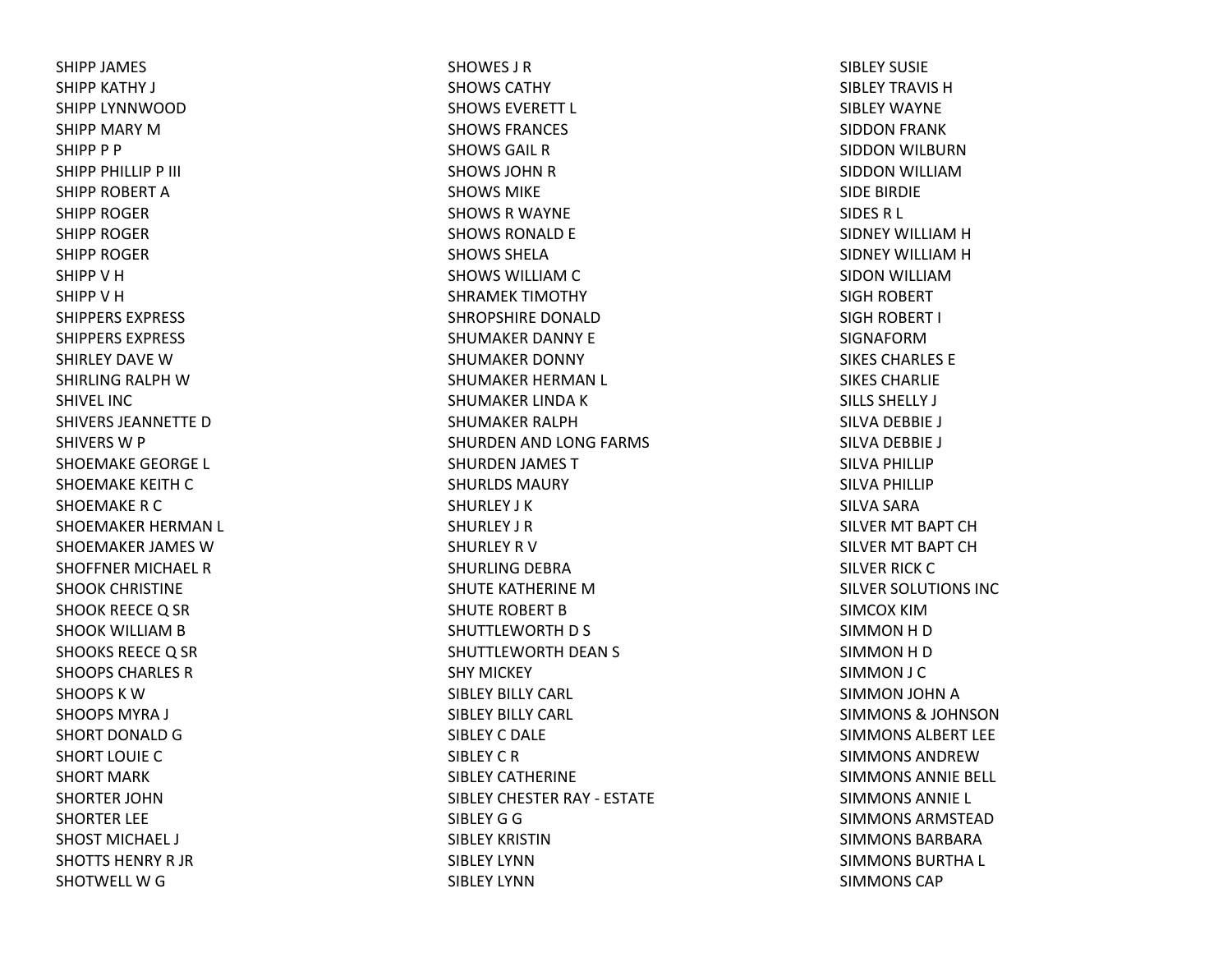SIMMONS CECIL SIMMONS D M JR SIMMONS FARM SHOP SIMMONS FRANCES SIMMONS GEORGESIMMONS GREENSIMMONS HERBER S JR SIMMONS HERMAN JR SIMMONS J CSIMMONS JAMES L SIMMONS JIMSIMMONS JIMMY L JRSIMMONS JIMMY N SIMMONS JOESIMMONS JOE F SIMMONS JOHN A SIMMONS JOHN T SIMMONS JUDITHSIMMONS MACEO O SIMMONS MANUEL SIMMONS MARKSIMMONS MARK JRSIMMONS MARLOSIMMONS MARY ETHEL SIMMONS MARY LEESIMMONS MARY LOUSIMMONS MARYTSIMMONS PERCYSIMMONS PHILLIPSIMMONS R B SIMMONS RENASIMMONS ROBERTSIMMONS ROOSEVELTSIMMONS ROOSEVELTSIMMONS S GSIMMONS S S SIMMONS S WSIMMONS SAMSIMMONS SAMSIMMONS SAM

SIMMONS SAMMIESIMMONS SI SIMMONST L SIMMONS THOMAS MARKSIMMONS THURMONDSIMMONS TOMMIESIMMONS TRAILERSIMMONS W M JR SIMMS& COTTON CAMP SIMMS ALLENSIMMS AND COTTON CAMP SIMMS DOROTHYSIMMS ELDER SARGENT JR SIMMS ERNESTSIMMS ERNESTSIMMS HOLLIESIMMS J WSIMMS JAMES SIMMS JAMESSIMMS JOHNSIMMS JUSTUS SIMMS LEROYSIMMS LIZZIESIMMS LUCAS SIMMS MOZELLASIMMS NORASIMMS OLIVERSIMMSRTSIMMS SALLIE M SIMMS SAMMYSIMMS WILLIAMSIMMS WILLIESIMMS WILLIESIMMS WILLIE LEE SIMMSON MARY ETHEL SIMON L C SIMON L C SIMON MARY SIMONS LINDASIMONS MICHAEL F

SIMPSON ANNIE SIMPSON ARTHUR SIMPSON ARTHUR SIMPSON BERTHA SIMPSON BIRDA MAE SIMPSON CHARLES ANTHONY SIMPSON CHARLIE SIMPSON CO HTNG CLB SIMPSON CONNIE SIMPSON E ROSCOSIMPSON EDWARD RSIMPSON ELEY SIMPSON ELEY SIMPSON ELI SIMPSONHCSIMPSONHCSIMPSON HATTIE SIMPSON HOWARD SIMPSON JIMSIMPSON JOHNNY SIMPSON JOHNNY E SIMPSON JOHNNY E SIMPSON LEON SIMPSON MARSHALL SIMPSON MARY SIMPSON MIKE SIMPSON MOSE SIMPSON O D SIMPSON PEGGY RSIMPSON PERRY SIMPSON R C SIMPSON R H SIMPSONR S SIMPSON ROBERT SIMPSON ROBERT SIMPSON ROSCO E SIMPSON ROSCO E SIMPSON ROSIE SIMPSON SQUARE SIMPSON STEPP & LOTT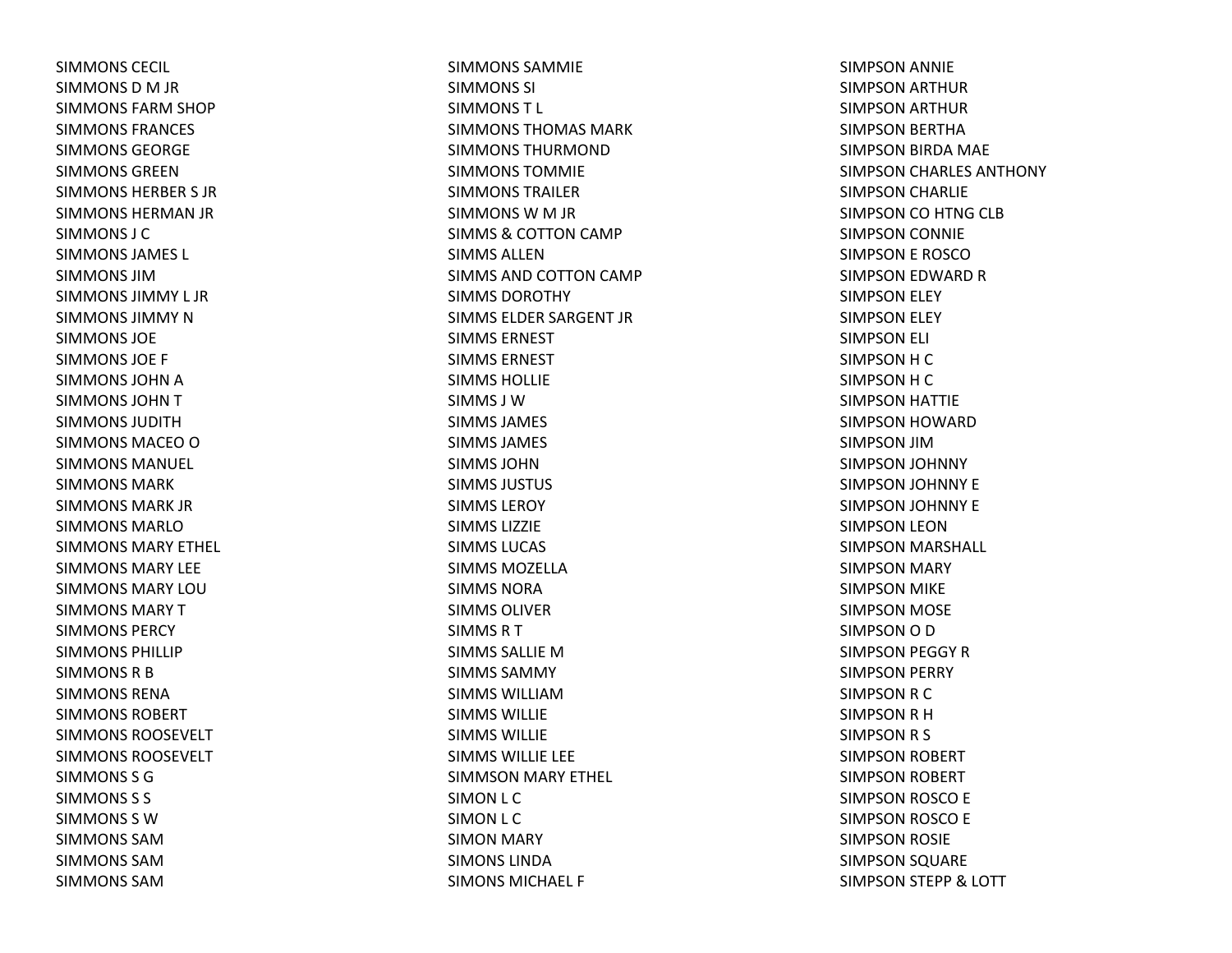SIMPSON WILLIAM JACK SIMPSON WILLIE CSIMPSON WILLIE CSIMRALL MARKSIMRALL NEWELL IVSIMS ALVIN C SIMS BOOKER T SIMS BRENT C SIMSC P SIMS C P SIMSC PHILLIP SIMS CALVIN M SIMS CALVIN M JR SIMS CHARLEY PSIMS CLEVESIMS CLEVELANDSIMS DENISESIMS DOROTHYSIMS E J SIMS J MSIMS J WSIMS JAMES SIMS JAMES MSIMS JESSIE LEE SIMS JESSIE LEE SIMS JOESIMS JOESIMS JOHNSIMS JOHNSIMS LANDERSIMS LEROYSIMS LUCAS SIMS LYNETTE S SIMS MAZELLASIMS MOUNTAIN R SIMS MOZELL SIMS PHILLIP JRSIMS ROBERTSIMS ROBERT L SIMS ROBERT L

SIMS ROGERSIMS ROGER JR SIMS ROOSEVELTSIMS SAMSIMS SAMSIMS SAMMIESIMS SHIRLEY D SIMSW J SIMS WILL SIMS WILLIAMSIMS WILLIAM H SIMS WILLIE LEE SINDLE J E SINGH LAKHVIR SINGLETARY MRS J ESINGLETERRY& HATCHETT SINGLETON GLORIA ASINGLETON HENRY LEE SINGLETON JAMES KSINGLETON JOHNNIE SINGLETON JOHNNY SINGLETON KENNETH SINGLETON LEON SINGLETON MARY SINGLETON MARY ASINGLETON QUNTICE SINGLETON ROBERT E SINGLETON RUBIC ANN SINGLETON RUBIE LEE SINGLETON TIMOTHY SINGLETON WES SINGLTON NARCISSIE SINGTON NARCISSIE SISTRUNK CAROL SKAGGS MATTIESKAGGS ORVILLE L SKAGGS ORVILLE L SKEEN ALBERT SKELLY'SW& J INC SKELTON ALAN G

SKELTON ALLAN SKELTON ESSIE SKELTON MARTHA BSKELTON MARTHA BSKELTON S A SKINNER BENSKINNER DON W SKIPWORTH WILLIE E SKLAR WILLIAMSKOGEN TISHKA NSKOGERBOE JOHN G SLACK GUY SLACK MRS DAVID T SLACK MRS DAVID T SLADE ALXO L SLATER ADAMSLATER HUGH ERNES SLATER IDA A SLATER JEFF SLATER JESSIE SLATER LILLIE SLATER PEARL SLATER ROSE MAY SLATON CARSON SLATON DAN SLATON DAN SLATON HENRY CSLATON HENRY CSLATON J D SLATON R L SLATON R L SLATON RUFUS L SLATON RUFUS L SLATTER JIMSLATTER JIMSLAUGHTER BILL SLAUGHTER EDSLAUGHTER GEORGE JR SLAUGHTER GERALDSLAUGHTER LULA L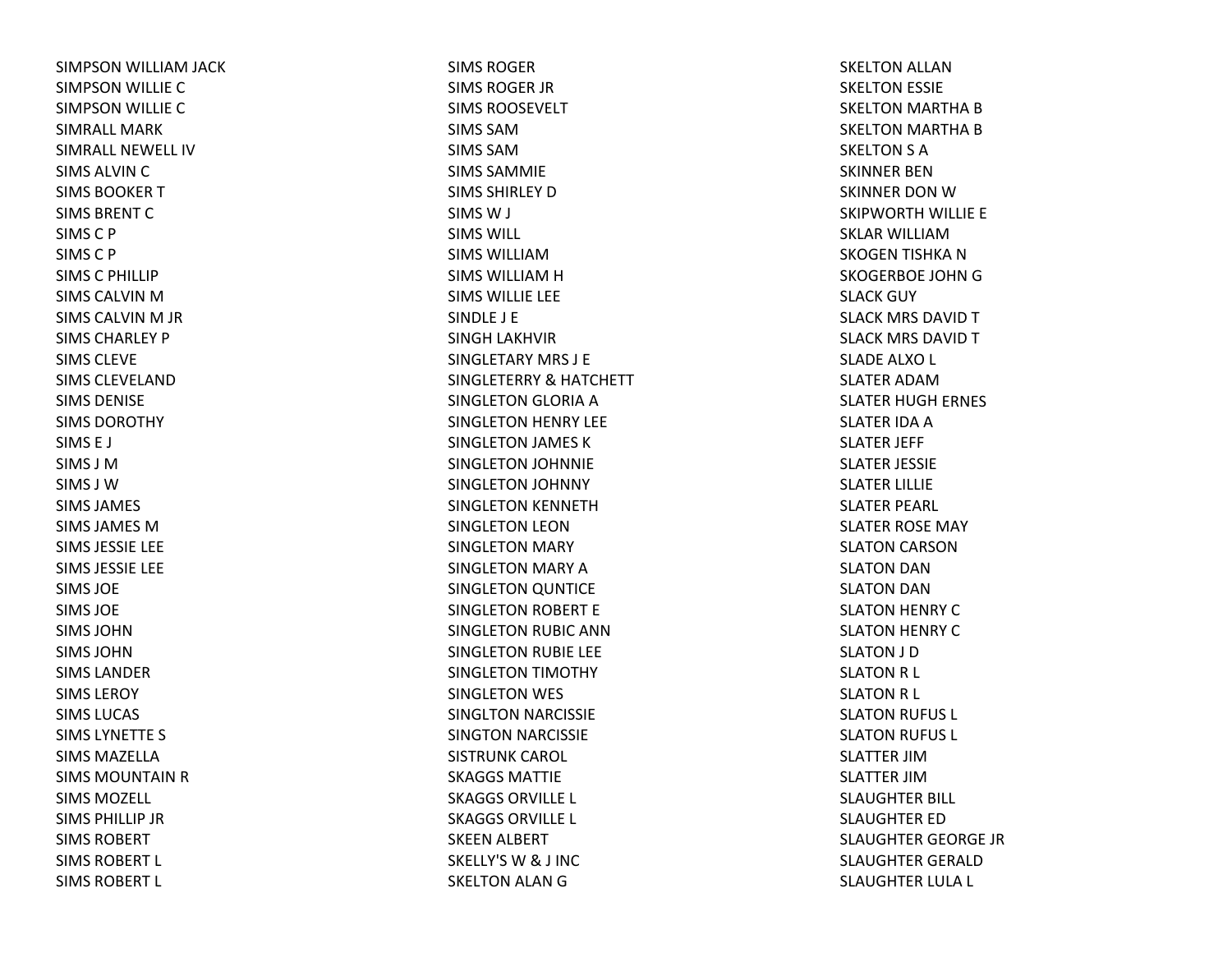SLAWSON BRANDIE SLEDGE JON L SLEDGE WILLIE SLEEPY HOLLOW HTNG CLUB SLIGH ALBERT SLIGH ALBERT JR SLIGH ALBERT JR SLIGH CHARLES SLIGH CHARLIE SLIGH FLOYD SLIGH J F SLIGH JENNIE MSLIGH JOHN FLOYD JR SLIGH LEOLOSLIGH LEOLOSLIGH M S SLIGH MARVINSLIGH MARVINSLIGH O F SLIGH OTIS LEE SLIGH OTIS LEE SLIGH W S SLIGH W S SLIGH WILLIE LEE SLIVA JOYCE E SLIWA WALTER SLOCOMB CLARENCE SLUSSER M E SLY ARETHA A SLY DOROTHY SLY DOROTHY JEANSLY JAMES OSLY JOHNSLY LEE HENRY SLY LEOLA W SLY LEOLA W SLY MARY SLY WILLIESMALL BENNIESMALL JAMES

SMALL JESSSMALL JIMMY LEESMALL MINNIE OWENSMALLWOOD WALTER SMART JESSIESMART LOURTHASMART ROBERT SMART VIOLASMEETZER RUBY SMILEY HENRY SMILEY JERRY DONSMITH& BELL SMITH A D SMITH A H SMITH A H SMITHA J SMITHA J SMITH A R SMITH ALEXANDER SMITH ALICE SMITH ALMA SMITH ALMA SMITH ALMA SMITH ALTON JR SMITH ANDREWSMITH ANDREWSMITH ANDREW A SMITH ANDREW J SMITH ANDREW J SMITH ANNE SMITH ANNETTE SMITH ANNIE BELL SMITH ANNINOUS SMITH ANZOSMITH ANZOSMITH ARLIS E SMITH ASLEE SMITH ASLEE SMITH B E SMITH B M

SMITH B M SMITH B M SMITH B M SMITH B W SMITH B W SMITH BARBARA SMITH BENSMITH BENJAMIN D SMITH BENNIE SMITH BESSIE ME SMITH BETTY ANNSMITH BETTYE MSMITH BEULAH SMITH BEULAH MAE SMITH BILL SMITH BILLEY E SMITH BILLY SMITH BILLY MARTINSMITH BIRDALL SMITH BLANCHE SMITH BOB SMITH BOB SMITH BOBBY SMITH BOBBY GSMITH BOBBY L SMITH BOBBY L SMITH BOBBY NSMITH BRIANSMITH BUREN S SMITH C D SMITH C D SMITH CALLIE MSMITH CALVINSMITH CALVIN LYNN SMITH CARLOS SMITH CHARLES ALLENSMITH CHARLES E SMITH CHARLES E SMITH CHARLIE SMITH CHARLIE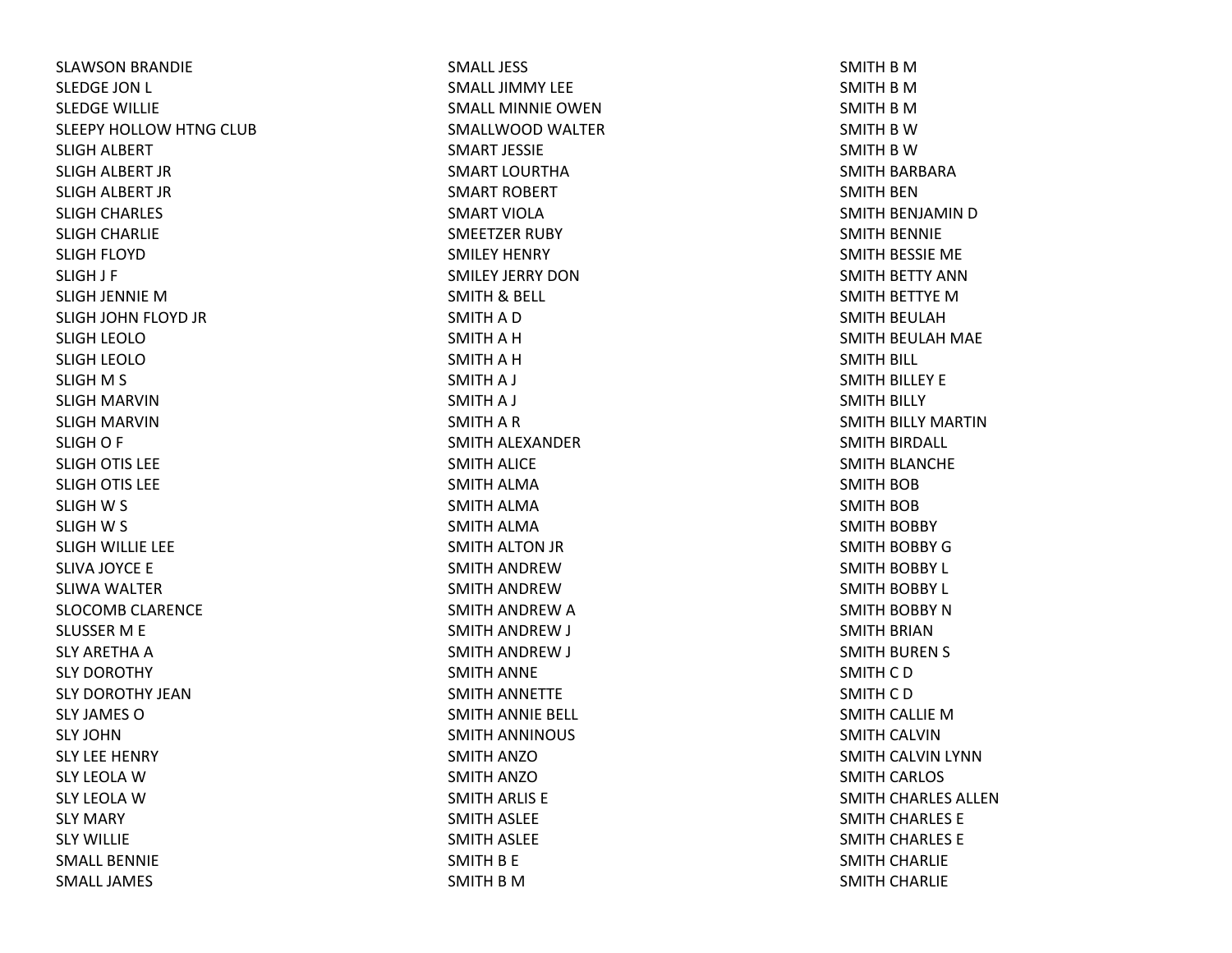SMITH CHARLIE SMITH CHESTER P SMITH CHRISTOPHER SMITH CLARA MAY SMITH CLARENCE SMITH CLEMMIE SMITH CLIFFORD SMITH CLIFFORD SMITH CLIFTONSMITH COLUMBUS SMITH COLUMBUS SMITH CONSTANCE SMITH CORNELIUS SMITH DANSMITH DAN C JR SMITH DARRELL SMITH DAVID SMITH DAVID SMITH DAVID LEE SMITH DENNIS RSMITH DEWEY SMITH DIANNE SMITH DONSMITH DONSMITH DORA MAY SMITH DORIS P SMITH DOROTHEA SMITH DOYLE L SMITH DURWARD SMITH DURWARD SMITH DURWOOD SMITH E BINFORD SMITH E USMITH EARL SMITH EARNEST SMITH EARNEST SMITH EARNESTINE SMITH EDDIE SMITH EDDIE SMITH EDWARD

SMITH EDWARD SMITH EDWIN L SMITH ELIJAH SMITH ELIJAH SMITH ELIZABETH E SMITH ELIZABETH L SMITH ELLIOTT SMITH ELROY JR SMITH EMMETT NSMITH ERIS P SMITH ERVINSMITH ESAUSMITH ETHEL SMITH ETHEL SMITH ETHEL BSMITH EUGENE SMITH EUGENE SMITH EXCELL SMITH FANNIE SMITH FANNIE BSMITH FANNIE MAE SMITH FARRISH SMITH FELICIA SMITH FLOYD SMITH FRANK SMITH FRANK SMITH FRANK SMITH FRANK SMITH FRANK L SMITH FRANK L SMITH FRED SMITH FRED SMITH FRED SMITH FRED L SMITH G B SMITH G P SMITH G S SMITH G W SMITH GALE P SMITH GARNETT

SMITH GARY MSMITH GEORGE SMITH GEORGE SMITH GEORGE E SMITH GILBERT SMITH GILLIE CSMITH GLENN E SMITH GODFREY SMITH GWENDOLYNSMITH GWENDOLYNSMITH GWENDOLYN A SMITH H B SMITH H O SMITH H W SMITH HALLIE SMITH HALLIE SMITH HARRELL L SMITH HARRISONSMITH HARVEY SMITH HEATHER HSMITH HENRY SMITH HENRY SMITH HOLLIS SMITH HUGH SMITH HUGH SMITH HUGH SMITH I C SMITH INEZ SMITH ISADORE SMITH J A SMITH J C SMITH J C SMITH J MITCHELL SMITH J P SMITH J R SMITH JAMES SMITH JAMES SMITH JAMES SMITH JAMES SMITH JAMES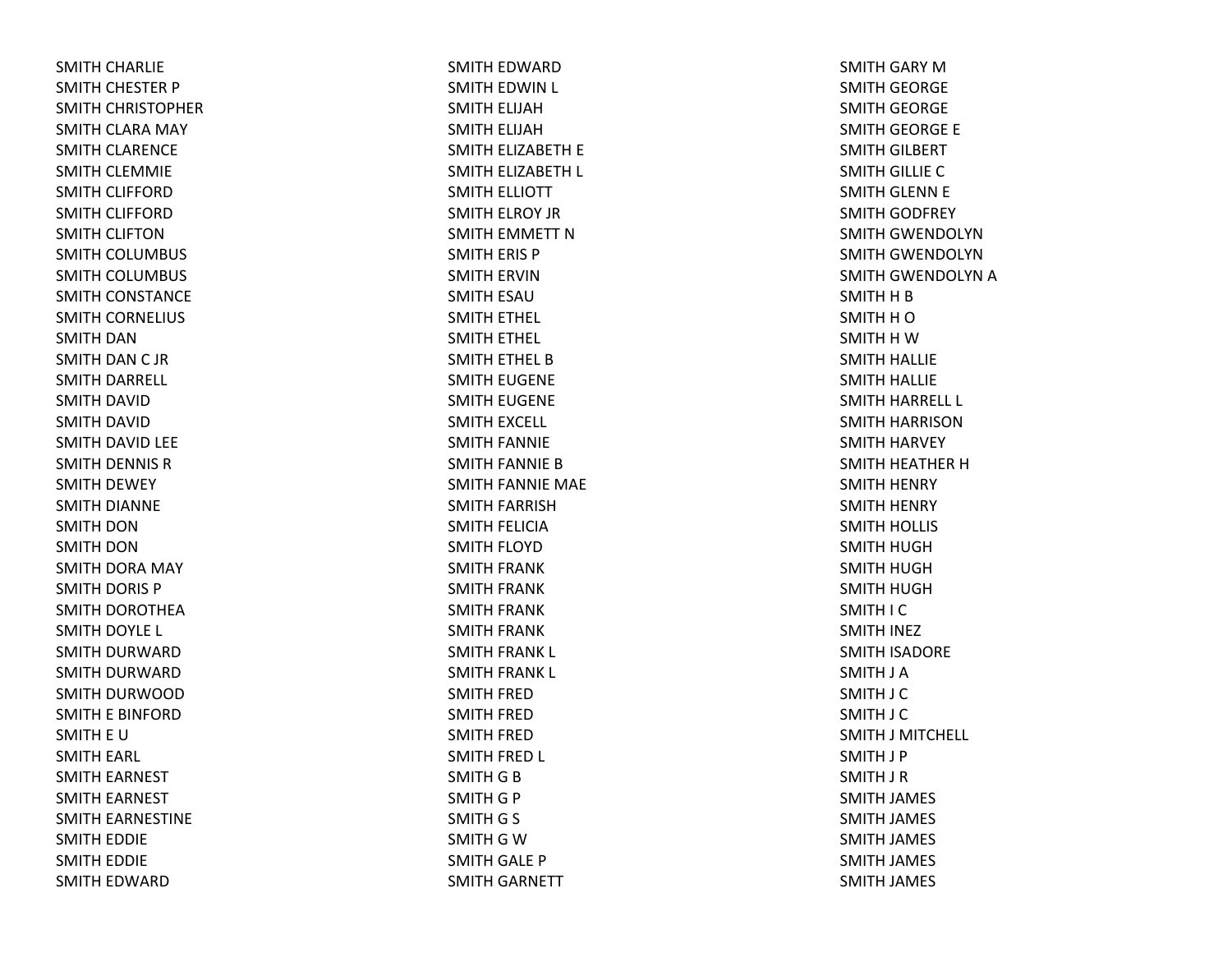SMITH JAMES SMITH JAMES SMITH JAMES ASMITH JAMES WSMITH JAMES WSMITH JANET SMITH JANICE SMITH JANICE DSMITH JASENSMITH JASON L SMITH JEANETTA SMITH JEANNETTE SMITH JEFF SMITH JEFF SMITH JENNIFER SMITH JENNY SMITH JERALDINE SMITH JERRY GLENSMITH JESSIE SMITH JIMSMITH JIMMIE SMITH JIMMIE SMITH JIMMY JR SMITH JOE SMITH JOE T SRSMITH JOEL SMITH JOHNSMITH JOHNSMITH JOHNSMITH JOHNSMITH JOHN CLEMON SMITH JOHN F SMITH JOHN HENRY SMITH JOHN L SMITH JOHN R SMITH JOHN T SMITH JOHN W SMITH JOHNNY SMITH JOHNNY SMITH JOSEPH

SMITH JOSEPH E SMITH JOSEPHINE SMITH JOSIE P SMITH JUANITA SMITH JUDY SMITH JUDY SMITH JULIA SMITH K L SMITH K L SMITH KATHRYNSMITH KATIE SMITH KATIE SMITH KEITH MSMITH KENNETH TSMITH L & BOE MRSMITH L C SMITH L C SMITH LAMAR SMITH LANELL SMITH LANIEL SMITH LANK SMITH LARRY E SMITH LARRY F SMITH LATINA SMITH LEANEL SMITH LEE SMITH LEE SMITH LEE SMITH LEE SMITH LEE ANDREWSMITH LEE ANDREWSMITH LEE EVERET SMITH LEE JOSEPH SMITH LEMMIE SMITH LENELL SMITH LENNEL SMITH LENNIE SMITH LEOLA SMITH LEONARD SMITH LEROY JR

SMITH LEROY JR SMITH LILLIE SMITH LINDA CSMITH LINNIE IVE SMITH LIONEL SMITH LORA SMITH LORA SMITH LORENE P SMITH LOUISE SMITH LUCILLE SMITH LUCY SMITH LUDORA SMITH LYNELL SMITH M L SMITH M V SMITH MABRY SMITH MAGGIE SMITH MAMIE L SMITH MARGIE MSMITH MARJORIE E SMITH MARTINSMITH MARY SMITH MARY SMITH MARY SMITH MARY SMITH MARY SMITH MARY SMITH MARY ASMITH MARY BSMITH MARY BSMITH MARY CSMITH MARY EMMA SMITH MATTIE BSMITH MICHAEL HSMITH MIKE SMITH MILDRED SMITH MILDRED SMITH MINNIE SMITH MINNIE NSMITH MITTIE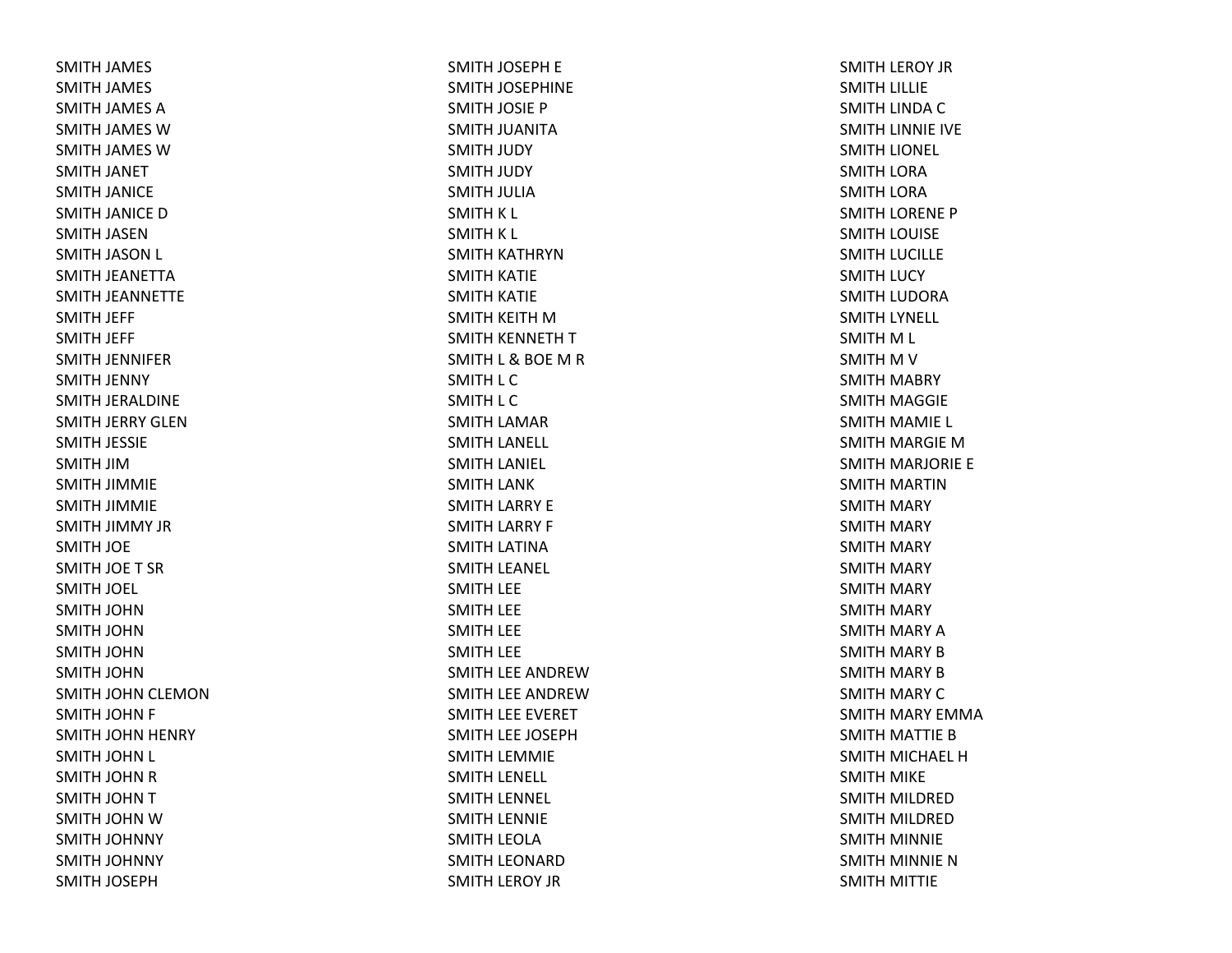SMITH MITTIE SMITH MOOT SMITH MRS EDWARD LOUIS SMITH MRS HASMITH MRS LEE ROY SMITH NACHOLE MSMITH NATHANSMITH NATHANSMITH NATHANSMITH NATHANIEL SMITH NATHANIEL GSMITH NETTIE SMITH NICY SMITH NILES SMITH O C SMITH O C SMITH O D SMITH O J SMITH ODESSIE SMITH OLIVER SMITH OLLIE SMITH OTHO BELL SMITH OTHO BELL SMITH PAMELA SMITH PAMELA HSMITH PATRICIA SMITH PATRICIA ANNSMITH PATSY SMITH PAULINE SMITH PEARLIE SMITH PETE SMITH PETER SMITH PETER SMITH PETER JR SMITH PHIL SMITH PHILLIP SMITH PRINCE SMITH R I SMITH R O SMITH R S

SMITH RACHEL RSMITH RACHEL RSMITH RANDOLPH L SMITH RAY SMITH RAY DSMITH RAYFIELD SMITH REBECCA ANNSMITH RICHARD SMITH RICHARD SMITH RICHARD E JR SMITH RITA HARRIS SMITH ROBERT SMITH ROBERT SMITH ROBERT SMITH ROBERT SMITH ROBERT BSMITH ROBERT BSMITH ROBERT LEE SMITH ROBERT LEE SMITH ROBERT LEE SMITH RON H SMITH RONALD HSMITH RONNIE SMITH ROOSEVELT SMITH ROSE LEE SMITH ROSE MARIE SMITH ROSE MARY SMITH ROSIE SMITH RUBINSMITH RUTH HSMITH S U& SON SHOP SMITH SAMSMITH SAMSMITH SAM L SMITH SAMMIE E SMITH SAMMIE LEE SMITH SAMMY OSMITH SAMMY OSMITH SANDRA MSMITH SEAN K

SMITH SHAUNSMITH SHEILL TSMITH SHIRLEY SMITH SONNY SMITH SONYA SMITH SPENCER SMITH STEPHEN B SMITH STEVE WSMITH STEVEN SCOTT SMITH STOKES SMITH T M SMITH T O SMITH T O SMITH T T SMITH T W SMITH T W SMITH TERRY RSMITH THOMAS SMITH THOMAS WSMITH THOS CALVINSMITH TIFFANI NSMITH TO M SMITH TOMSMITH TOMSMITH TOMMY SMITH TONYA SMITH UNICE SMITH VIOLA SMITH W A SMITH W C SMITH W C SMITH W C SMITH W C SMITH W D SMITH W F SMITH W H SMITH W KIRK SMITH W L SMITH W P SMITH W P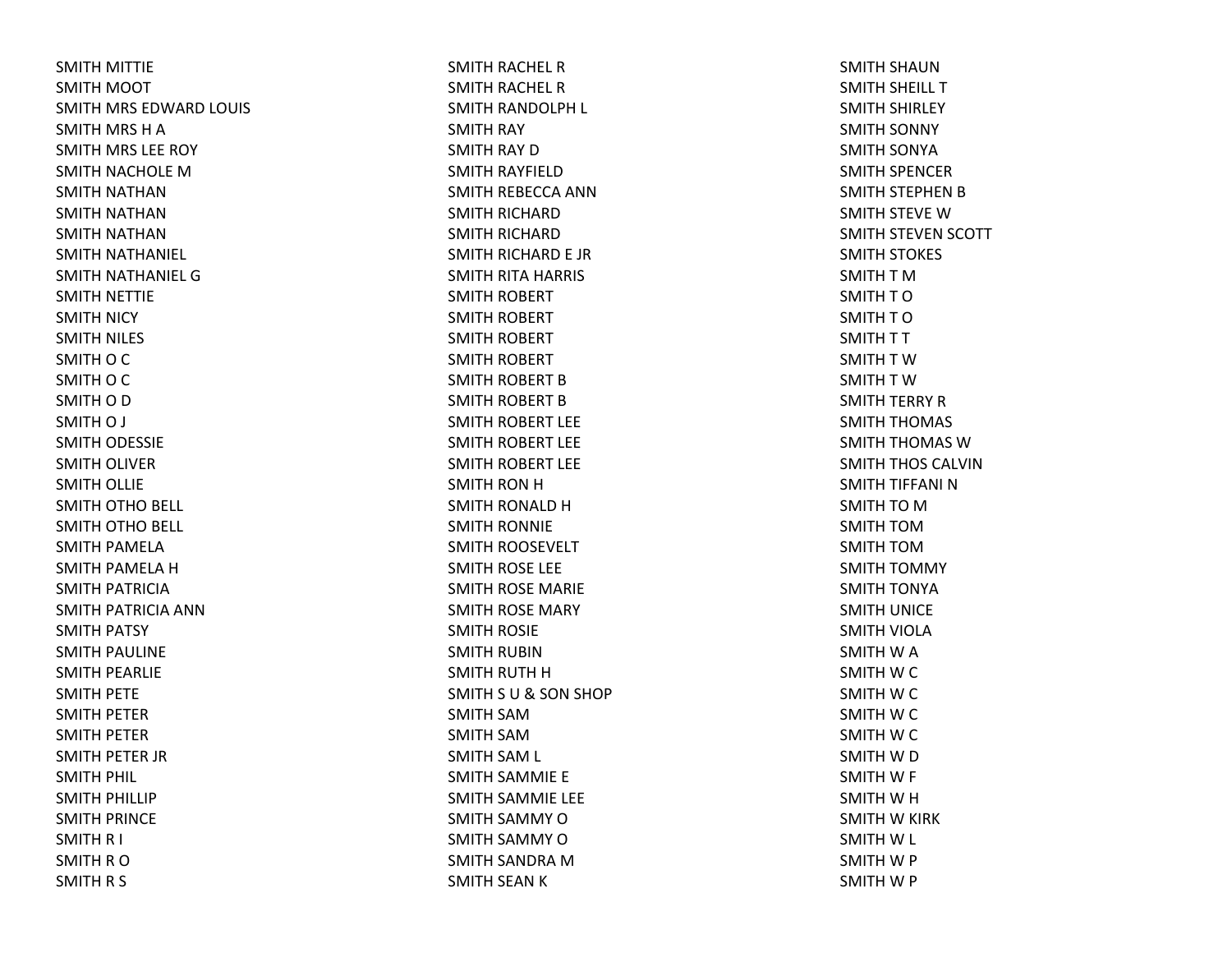SMITH W W SMITH W W SMITH WADE SMITH WADE SMITH WALTER E SMITH WARD F SMITH WEBSTER SMITH WESLEY SMITH WILBERT EARL SMITH WILL SMITH WILL SMITH WILL L SMITH WILLIAMSMITH WILLIAMSMITH WILLIAM A SMITH WILLIAM A SMITH WILLIAM C SMITH WILLIAM CALVIN SMITH WILLIAM H SMITH WILLIAM H SMITH WILLIAM H SMITH WILLIAM S SMITH WILLIE SMITH WILLIE SMITH WILLIE SMITH WILLIE EARL SMITH WILLIE GSMITH WILLIE MAE SMITH WILLIE WARRENSMITH WILLIS JR SMITHART& KEEN SMITHART ANNIESMITHART ANNIESMITHART B L SMITHART B L SMITHART RICHARDSMITHART RICHARDSONSMITHEMAN SHARRON SMITHEY INEZ SMITHHART B L

SMITHHART BENSMITHHART CATHERINESMITHHART ELIZABETH ANNSMITHHART S L SMITHHART W J SMITHS SONNYSMOKEYS QUICK STOP SMOOTE JAMES SMOOTE JAMES SMOOTS NANCYSMOOTS ROSETTA J SMOTHERS ANNIESMOTHERS DEESMOTHERS HOWARDSNEED FRANK SNEED ROBERTA SNIDER LEONSNIDER WENDY L SNIPS PHILLIPSNOW GARY F SNOW J R SNOW LANA S SNOW SHANNON SNOWDEN J WSNOWDEN RAY SNYDER FRANCIS SODCHANH THERESA L SOHIO NATURAL SOHIO PETROLEUM C SOJOURNER CARROLL L SOLOMAN WOODY SOLOMON ANGELA SOLOMON JOE SOMERVILLE MICHELLE SON LISA SONES WILMERSONORA SCHOOL SOSA KIMSOU FOREST EX STA SOULE TERRY L

SOULE TERRY L SOUTER ERMONSOUTH CENTRAL WHSLE SOUTH DELTA BEAGLE CLUB SOUTH ST PIPE & SUPP SOUTH TEXAS SOUTHERLAN CHARLEY SOUTHERLAN CHARLY SOUTHERLAN EMOGENE SOUTHERLAN EUGENE SOUTHERLAN GLADYS SOUTHERLAN LILLIE SOUTHERLAN WILLIE SOUTHERLAND EUGENE SOUTHERLAND H L SOUTHERLAND HUGH PAT SOUTHERLAND JIMMY SOUTHERLAND KATIE SOUTHERLAND KATIE SOUTHERLAND LILLY SOUTHERN BELL SOUTHERN CONST SOUTHERN LILLY SOUTHERN TIMBER COSOUTHERN WILLIE BSOUTHLAND #2 SOUTHLAND BULT PLT SOUTHLAND NO. 2 SOUTHLAND SERV STA SOUTHLAND SERVICE STA SOUTHRLAN CHAS SOUTHWEST OUTDOOR ADVT SOWELL JAMES M SPAIRS ARTHUR V SPANISH FORT BAPT SPANISH FORT HTN CL SPANN FRANKIE SPARKMAN BILL S SPARKS ROBERTSPARROW ROBERT C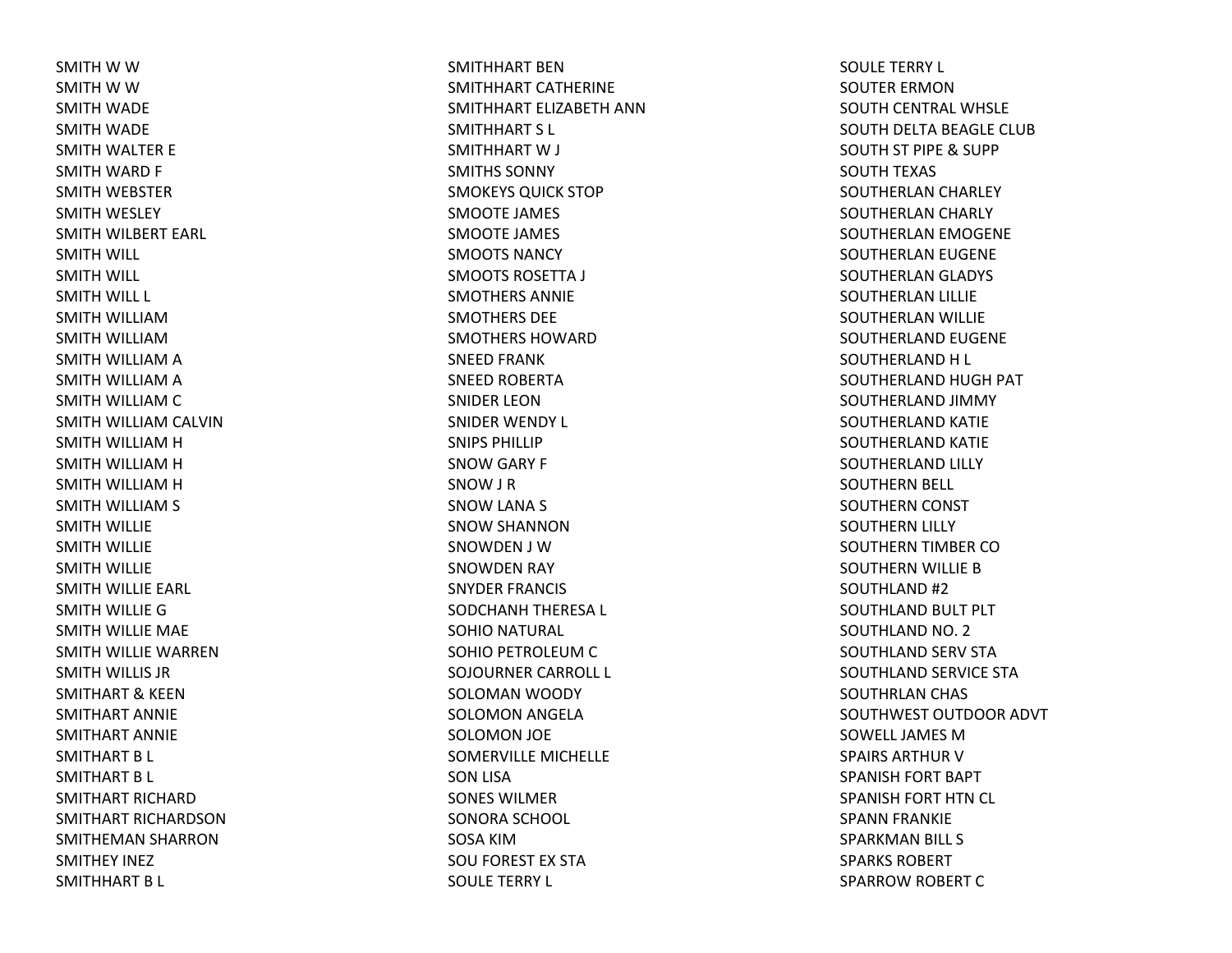SPEAIRS CRAIG A SPEAIRS EDGARSPEAIRS H A JR SPEAKES G W SPEAKS FLORENCESPEAKS LESSIESPEAKS P HSPEAKS WILLIESPEARS CARLTON R SPEARS D S SPEARS DERRAL SPEARS THOMAS RSPEARS TOMSPECIALTY METAL & ROOF SPECIALTY RETAILERS (TX) SPEED KEITHSPEED W L SPEIGHT WAYNESPELL DONNYSPELL E MSPELL JIMMIESPELL JIMMYSPELL L O JR SPELL L O SR SPELL LAVERN A SPELL LAVERNESPELL LEE DENSONSPELL LEON O SPELL MICHAEL L SPELL O U SPELLVDSPELL VICTOR D JR SPELL W W SPELL W W SPELL W W SPELLER CHARLES E SPELLMAN BUDDY SPELLMAN T M SPELLMON L MSPENCE JOE D

SPENCER A A SPENCER ALBERT SPENCER BEATRICE HSPENCER BESSIE MAE SPENCER BETTY SPENCER BUFORDSPENCER BUFORDSPENCER FRANK SPENCERH F SPENCER J F SPENCER JACK SPENCER JOANNE SPENCER LONNIE SPENCER MRS CHSPENCER MRS HARRY SPENCER NEWLINSPENCER PLEDSPENCER R C SPENCER R C SPENCER R C SPENCER ROBERT EARL SPENCER TAMMY SPENCER TAMRASPENCER THOMAS SPENCER W E SPIARS BARBARASPIARS BILLIESPIARS BILLY JOESPIARS BOBBY R SPIARS CHARLES G JR SPIARS R E SPIARS STEPHEN B SPICER CLIFTONSPICER CLIFTONSPICER GRACE SPICER NAPOLEONSPIER FRANK SPIERS A C SPIERSACSPIERS HATTIE

SPIERS L BSPIERSW J SPIERSW J SPIERS WILLIAM J SPILLER CHARLES SPILLER JOE SPILLIN JOE SPIRES A C SPIRESAC JRSPIRES BILLY DEESPIRES CATHERINESPIRES CHARLIESPIRES CLEOTHASPIRES ETHEL MAESPIRES HATTIESPIRES HERBERTSPIRES HERBERTSPIRES JAMES TSPIRES M C SPIRES MARYSPIRES MARY ALICESPIRES MATTIE L SPIRES PETERSPIRES PETERSPIRES RHONDA F SPIRES RICHARDSPIRES VIRGINIA W SPITLER GLEN D SPITLER GLENNSPIVEY G A SPOONER WILLIE L III SPRADLEY JOSHSPRAGUE HAROLD D SPRANGER JIMMIE SPRATLEY CARRIESPRATLEY GEORGESPRATLEY LAWRENCESPRATLEY LUCY SPRATLEY R SPRING GROVE CH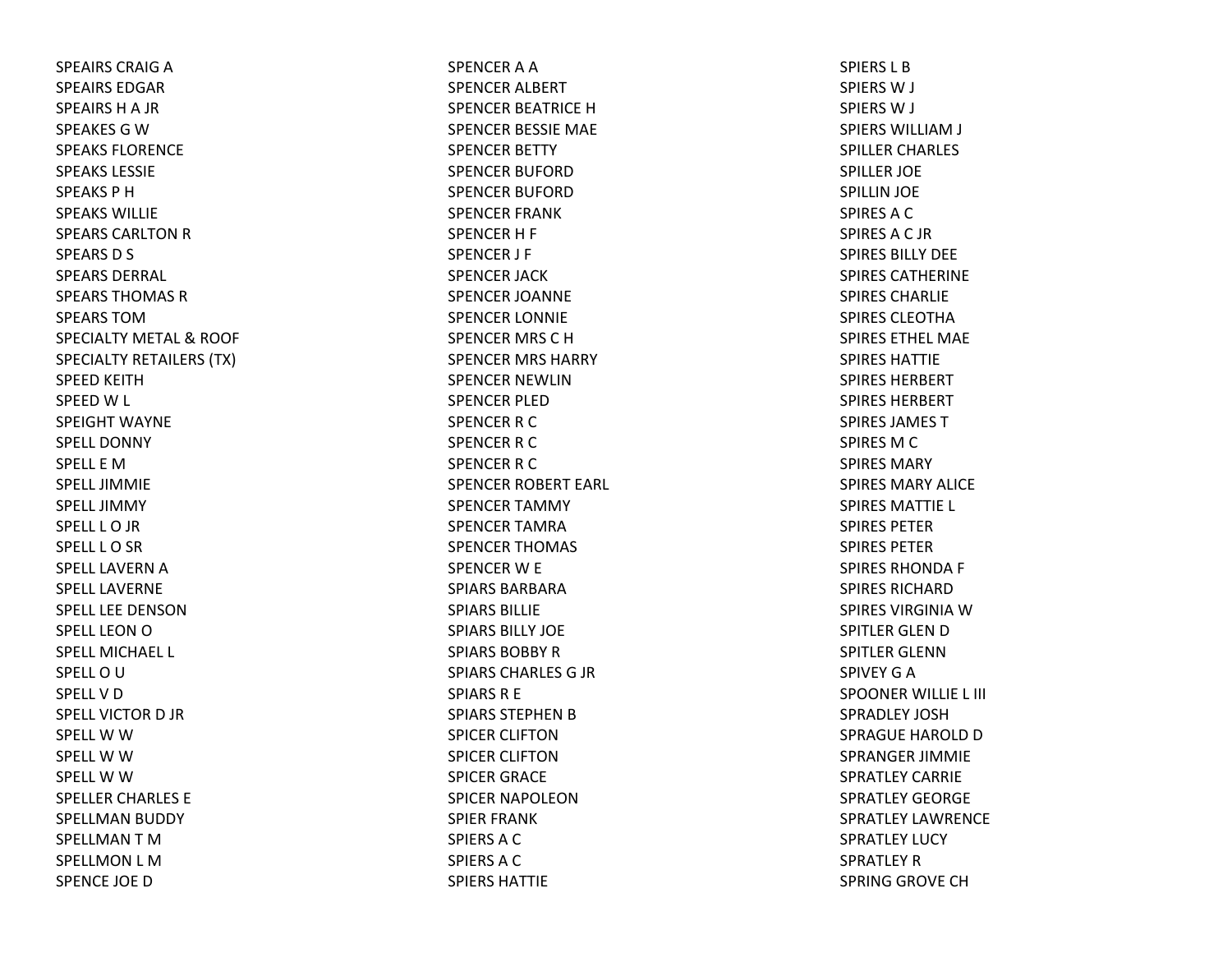SPRINGER ANGELASPRINGER J BSPRINGER RANDY SPRINGFIELD LEROY SPRINKLE JAMES SPRINKLE PAUL SPRINKLE PAUL OSPROAT JERRY SPROLES DANSPROUSE ELBERT S SPRUILL BILL SPURLOCK FRANCES SPURLOCK FRANCES SPURLOCK MAE F SPURLOCK RICHARDSQUARE BEN ST HIWAY TRF‐PLNGST JAMES CHURCHST JAMES CHURCHST JOHN CHURCH ST LUKE CHURCHST LUKE MB CHURCHST MARKS CHURCHST MARY CHURCHST MATHEW CH ST PAUL ME CHURCHST PAULS CHURCHST PAULS CHURCHST PAULS CHURCHST PETERS MB CHST ROMAIN M MRS STACK MATT STAFFORD DORTHY STAFFORD F HSTAFFORD SHERI STAGG EARL F STAGG KENNETH RSTAGG MAXINE ASTAGG RONNIE RSTAGGS DAVID H

STAGGS KENNETHSTAIN S D STALEY MARY JANESTALEY MATTIESTALLINGS CHURCHSTAMM J C STAMP EDSTAMPLEY BOBBIESTAMPLEY LEATRICESTAMPLEY O K STAMPLY O K STAMPS DIANE E STAMPS ESTELLASTAMPS HENRYSTAMPS HENRYSTAMPS HENRY JRSTAMPS RUFUS STAMPS RUFUS STANBERRY GEORGESTANCIL CLYDE A STANCILL CLYDE A STANCILL CLYDE A STANDARD JOE TSTANDARD JOE TSTANDARD JOE TSTANDARD OIL PROD COSTANDBERRY REBECCASTANDBERRY REBECCASTANDIFER DAVID S STANDIFER N L STANLEY BENNY CSTANLEY BILL RSTANLEY DALE L STANLEY GEORGE H STANLEY JAMES E SRSTANLEY MARY MARIESTANLEY MATTIESTANLEY PETESTANLEY VERNONSTANTON G W

STANTON O J STANTON O J STAPLES ANNECSTARBLO LAWRENCE STARBLO RONNI STARK RONALD D JR STARKING PEARLIE STARKS WELVERSTARLING BERTHA STARLING BERTHA STARLING EDNA STARLING EDNA STARLING GEORGE RSTARLING JAMES STARLING MOLLIE STARLING SUSIE S STATE MELVINASTATE MELVINASTATEN GRANT CSTATHAM KATHI KSTATHAM OTIS JR STAUFFER DAVID K STAZNER CHARLES STEAD TODD STEED AND STEED STEED BEDERLY STEED BLDG& REMODEL STEED C DELL STEED CHARLES STEED DALE STEED DELL STEED LENWARD L STEED NELL BSTEED NOEL STEED PENNY DALE STEED PERLIE BSTEEL BLDG ENTERPRISES STEEL JOHNNY A STEEL JOHNNY A STEEL RICHARD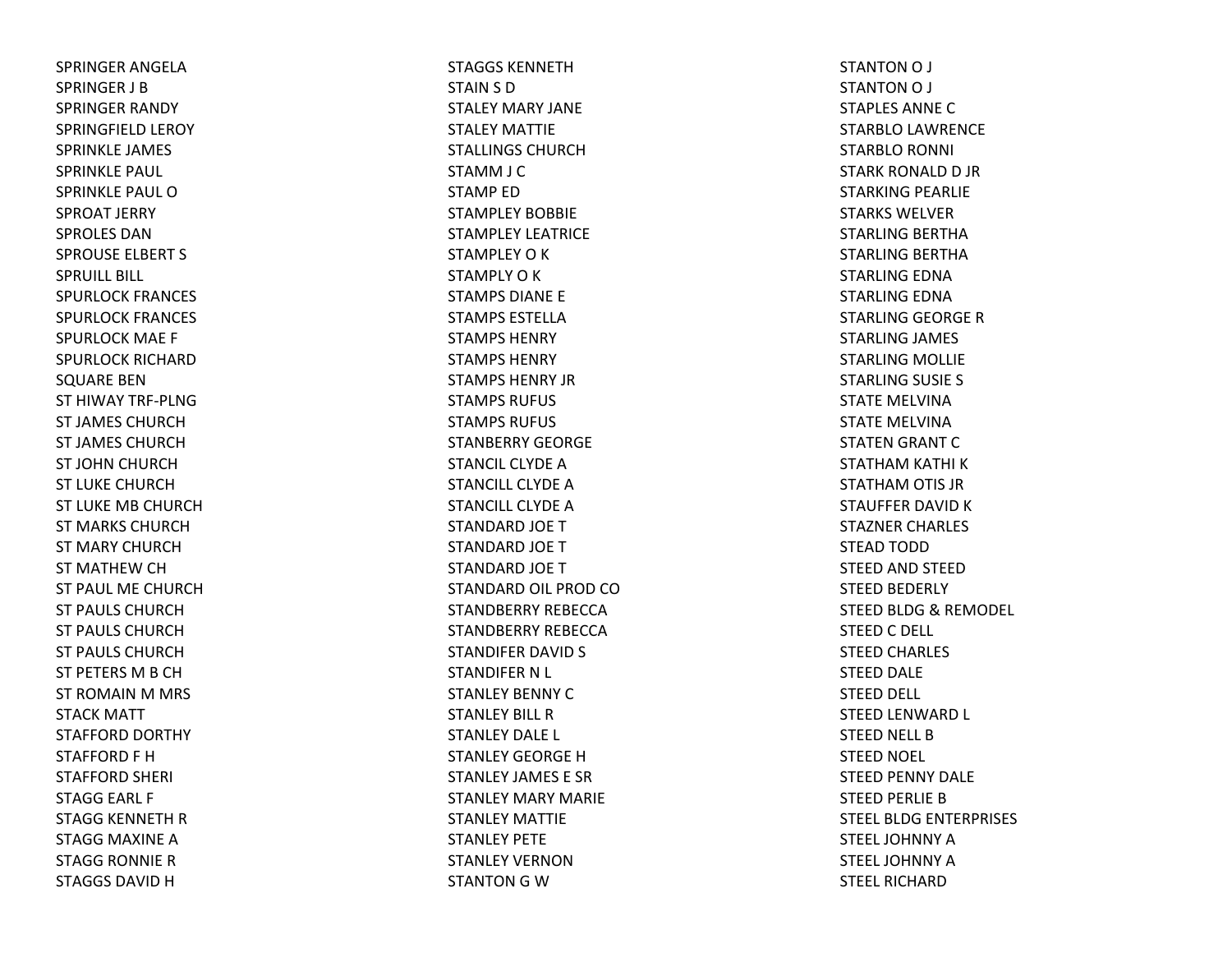STEELE BAYOU CAFE STEELE ELSIE STEELE JAMES TSTEELE JOHNNY STEELE RICHARD E STEELEMAN SAMSTEEN CLAUDIA WSTEEN DENISE STEEN JOHN WSTEEN LOUIS TSTEEN RICHARD STEEN S S STEEN W H STEEN WILLIAM S STEEN WILLIAM S STEGALL CONST COSTEGALL GAINESSTEGALL GAINES W STEGALL TROYSTEIN KAREN M STEINBECK THELMASTEINRIDE WM B STELL WILLIAM R STEMBRIDGE J MSTEP& LOTT FURN CO STEP& LOTT NUMBER CO STEPHENS B J STEPHENS BENNIESTEPHENSCBSTEPHENS C B STEPHENS CHARLES ASTEPHENS CHARLIESTEPHENS CHARLIESTEPHENS ELIJAHSTEPHENS JOHN W STEPHENS LENORASTEPHENS LENORAH H STEPHENS LIZZIESTEPHENS LIZZIESTEPHENS LOUISE

STEPHENS SCOTT R STEPHENS WILLIAM W STEPHENS WILLIE M STEPHENS WILLIE MAE STEPHENSON C B STEPHENSON JEWEL KSTEPHENSON LOUISE STEPHENSON M G STEPHENSON M G STEPHENSON MAHLON GSTEPHENSON O L STEPHENSON PAUL STEPHENSON THELMA STEPHENSON TOMMY STEPHENSON TOMMY L STEPP& LOTT LBR CO STEPP& LOTT LUMBER CSTEVE CHAPEL CHURCHSTEVE JOHNSTEVE YATES STEVEN ANDREW W STEVENS ALFREDSTEVENS ALICESTEVENS ALICE M STEVENS ALVINSTEVENS BENNIESTEVENS BOBBIESTEVENS BONITA B STEVENS BRITT V STEVENS C A STEVENS CHARITYSTEVENS CLASSIESTEVENS DELBERTSTEVENS DOTTIESTEVENS E RSTEVENS EDWARDSTEVENS ELLIS STEVENS ELLIS L STEVENS EVELYNSTEVENS FRANCES

STEVENS FRANCES STEVENS GEORGESTEVENS HARRYSTEVENS HARVEYSTEVENS HARVEY W STEVENS J ASTEVENS J L STEVENS J L STEVENS J WSTEVENS JACKSTEVENS JACKSTEVENS JAMES STEVENS JERRY L STEVENS JOEL MSTEVENS JOHNSTEVENS LAURANDA D STEVENS LEALAND D STEVENS LIGESTEVENS LIGESTEVENS LIGESTEVENS LINDASTEVENS LONNIESTEVENS MICHAEL CSTEVENS R D STEVENS RICKYSTEVENS RICKY W STEVENS ROSA LEE STEVENS ROSETSTEVENS ROYSTEVENS SHARRONSTEVENS SHEILA M STEVENST MICHAEL STEVENS TAMMIETSTEVENSVASTEVENS VERNONSTEVENS VERNON JR STEVENS WILLIAMSTEVENS WILLIE B STEVENS WILSON N JR STEVENSON CONRAD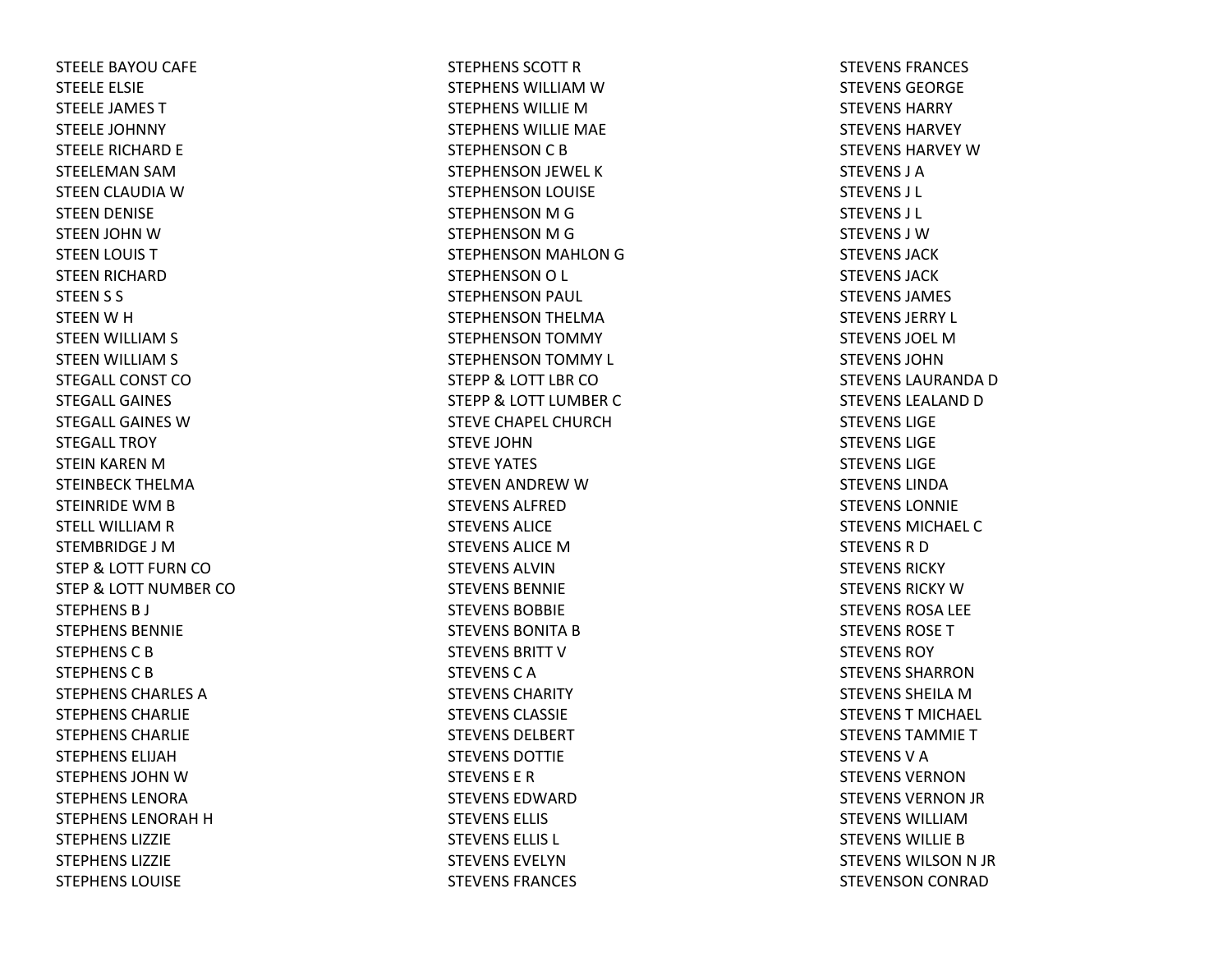STEVENSON LEE ANDREWSTEVENSON LONNIE RAY STEVENSON RUTH STEVENSON WILLIE MSTEVERSON LONNIE RAY STEVERSON RICK STEVESON FRED STEWARD CLYDE STEWARD ELVIN E STEWARD FUEL CENTER STEWARD JAMES KSTEWARD MARY ANNSTEWART A B STEWART ANDREWSTEWART ANTHONY NSTEWART ARKICA LATISHA STEWART B C STEWART BARBARA W STEWART BEN D STEWART BEN D STEWART BERNARDSTEWART BILLY STEWART CENNIESTEWART CHARLES DSTEWART CLIFFERSTEWART CULLEN J STEWART DAVESTEWART DOYLE W STEWART DOYLE W STEWART E E STEWART EDEN EUGENE STEWART ERISENESTEWART EZDEL STEWART EZEKEL STEWART FRANK& ERINE STEWART GEORGE N STEWART GLORIASTEWART GRADY LEESTEWART INCSTEWART J C

STEWART J CSTEWART J KSTEWART J NSTEWART JAMES STEWART JAMES STEWART JEANNIE PSTEWART JESSIE RAY STEWART JOHNNY CSTEWART JOHNNY HSTEWART KENNETHSTEWART L J STEWART LAWRENCESTEWART LELAND G STEWART LILLIESTEWART LILLIESTEWART LULASTEWART LULASTEWART MARY ANNSTEWART MATTIE LEE STEWART MRS HENRY CSTEWART OLLIE PSTEWART OMIESTEWART PETERSTEWART PETER JR STEWART R L STEWART ROBSTEWART ROBERT STEWART ROBERT ESTEWART ROSETTASTEWART RUTHIE M STEWART RUTHIE MAE STEWART SUSIESTEWART TAYLORSTEWART TIMOTHY MSTEWART TOMMIESTEWART W PAUL STEWART WILLIESTEWART WILLIESTIFF BENSTIFF BILLIE

STIFF CLEVELANDSTIFF CORNELIUS STIFF ERNESTSTIFF FRANCES STIFF J CSTIFF LAMBERTSTIFF NEAL STIFF WILLIESTIFFIN JOE STIGLER E S STIGLER JAMES STILES BETTY D STILES EMRAGESTILL GEAFFREYSTILLEIS JAMES STINSON DOROTHY STINSON JIMMY F STINSON WILLIAM A STINSON WILLIAM R STOCKS KEN H STOCKWELL TEDSTODDARD BUILDERS INC STOKES CINDYSTOKES DAVID WAYNE STOKES FRANKSTOKES H H STOKES HENRYSTOKES HOUSTONSTOKES IDA B STOKES IDA BELL STOKES JAMES STOKES JOHNNIESTOKES KERRYSTOKES PAUL DSTOKES R V STOKES STEVESTOKEST L STOKES TROYSTOKES WANDA E STONE KATHLEEN A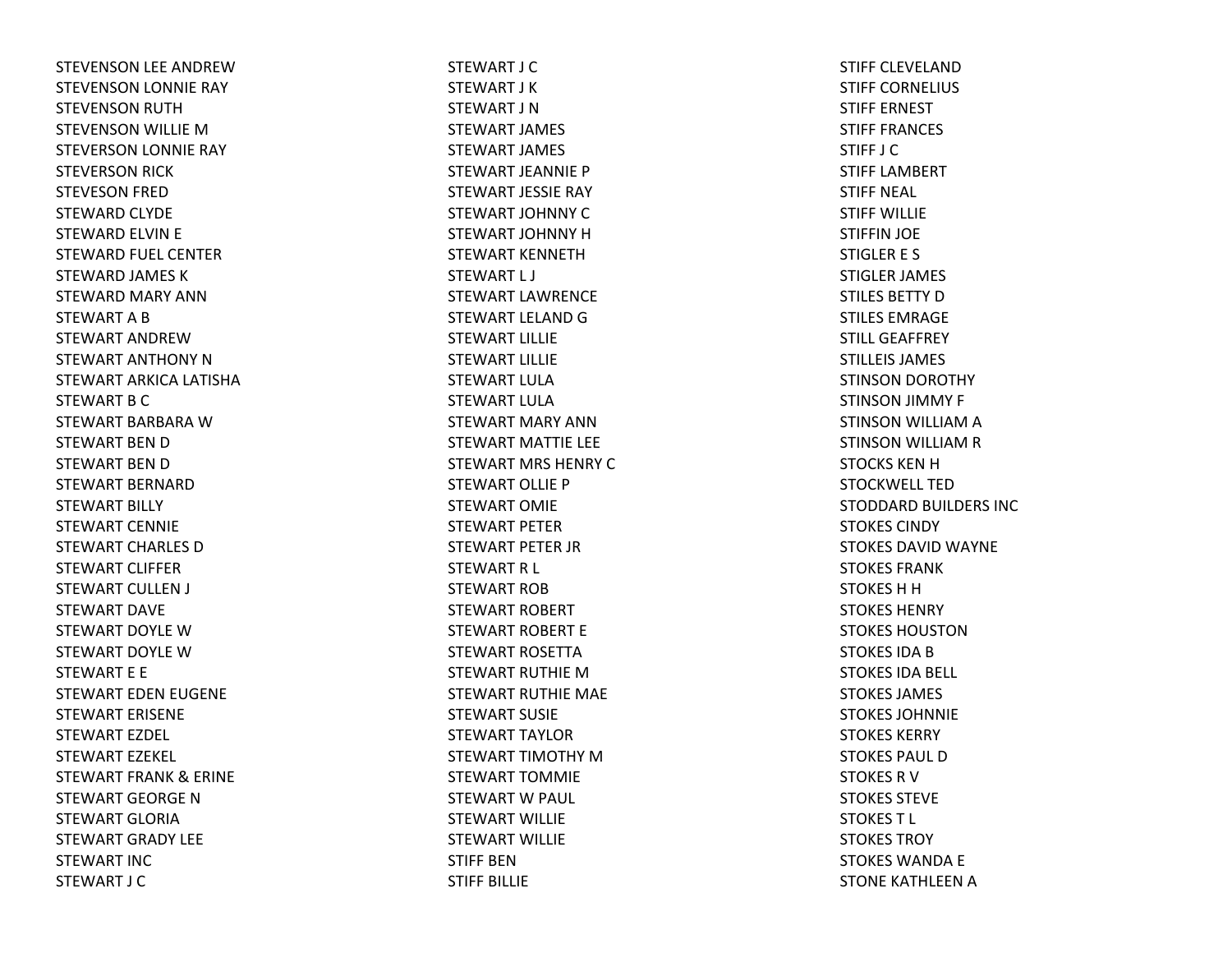STONE ROGER W STONE T B STONER JOE STONER JOE JR STONES J ROYSTONESTREET BILLY GSTONESTREET FISH POND STONESTREET PATRICIASTONESTREET WILL STONESTREET WM G STONEWALL FREDSTOREY JOHNNY STOREY LAWRENCE B JR STOREY PAUL S STORY ELNORASTORY EUGENESTORY F ASTORY GEORGESTORY LIGESTORY MARIESTORY ONEAL STORY RONNIESTORY TOMMIESTOTLER DORIS HSTOUT HARRY WSTOUT RICHARDSTOUT ROBERT STOUTE ALLEN R SR STOVALL BROOKSSTOVALL CLARENCESTOVALL CURTISSTOVALL HERBERTSTOVALL HOLLISSTOVALL J BSTOVALL JAMES B STOVALL JOHNSTOVALL JOHNSTOVALL LAMARSTOVALL VIOLASTOVER CLARENCE

STOVER HENRY STOVER LEE STOVER OLLIE BSTOVER OLLIE MAE STOVER OTIS STOWER OLLIE GEANSTOWER ROSIE LEE STRADER EMIL STRAIN BAXTER STRAIN G C STRAIT WALTERSTRANGE L E STRANGERS HOME CHURCHSTRAUGHTER JULIOUS STRAUGHTER SCOTT STRAWBRIDGE SONNY STRAWDER JULIASTRAWDER LEE STREET BENNY STREET HENRY STREET HISS STREET HUNTERSTREET JAMES WSTREET JIMMIESTREET JULIUS STREET LEWIS RSTREET LEWIS RSTREET VICKY STREET WALTERSTREETER ANNIE MSTREETER BOOKER STREETER CHESTER STREETER DOC STREETER EARL STRIBLING BEN H STRIBLING E F STRICKIN JAMES STRICKLAN& LOUIS STRICKLAND A H STRICKLAND A H

STRICKLAND ALTONSTRICKLAND B B STRICKLAND BIRDIE STRICKLAND BOBBY F STRICKLAND BRANDY GSTRICKLAND C V STRICKLAND CHARLES STRICKLAND CHARLES STRICKLAND CLURMANSTRICKLAND ERTINSTRICKLAND H MIKE STRICKLAND H MIKE STRICKLAND HUBERT STRICKLAND J B STRICKLAND JACKIE STRICKLAND JAMES STRICKLAND JOHN P STRICKLAND JOHNNIE E STRICKLAND KATHY STRICKLAND M A JR STRICKLAND MERCY L STRICKLAND NELLIE STRICKLAND ROGER DSTRICKLAND RUBY STRICKLAND RUBY J STRICKLAND THOMAS RSTRICKLAND W C STRICKLAND W O STRICKLIN CHARLES E STRICKLIN DICK STRICKLIN H W STRICKLIN HELEN MSTRICKLIN IVOE STRICKLIN J H STRICKLIN JACK STRICKLIN JACKSON H JR STRICKLIN JAMES STRICKLIN JUNIOR STRICKLIN MATTIE STRICKLIN MICHAEL K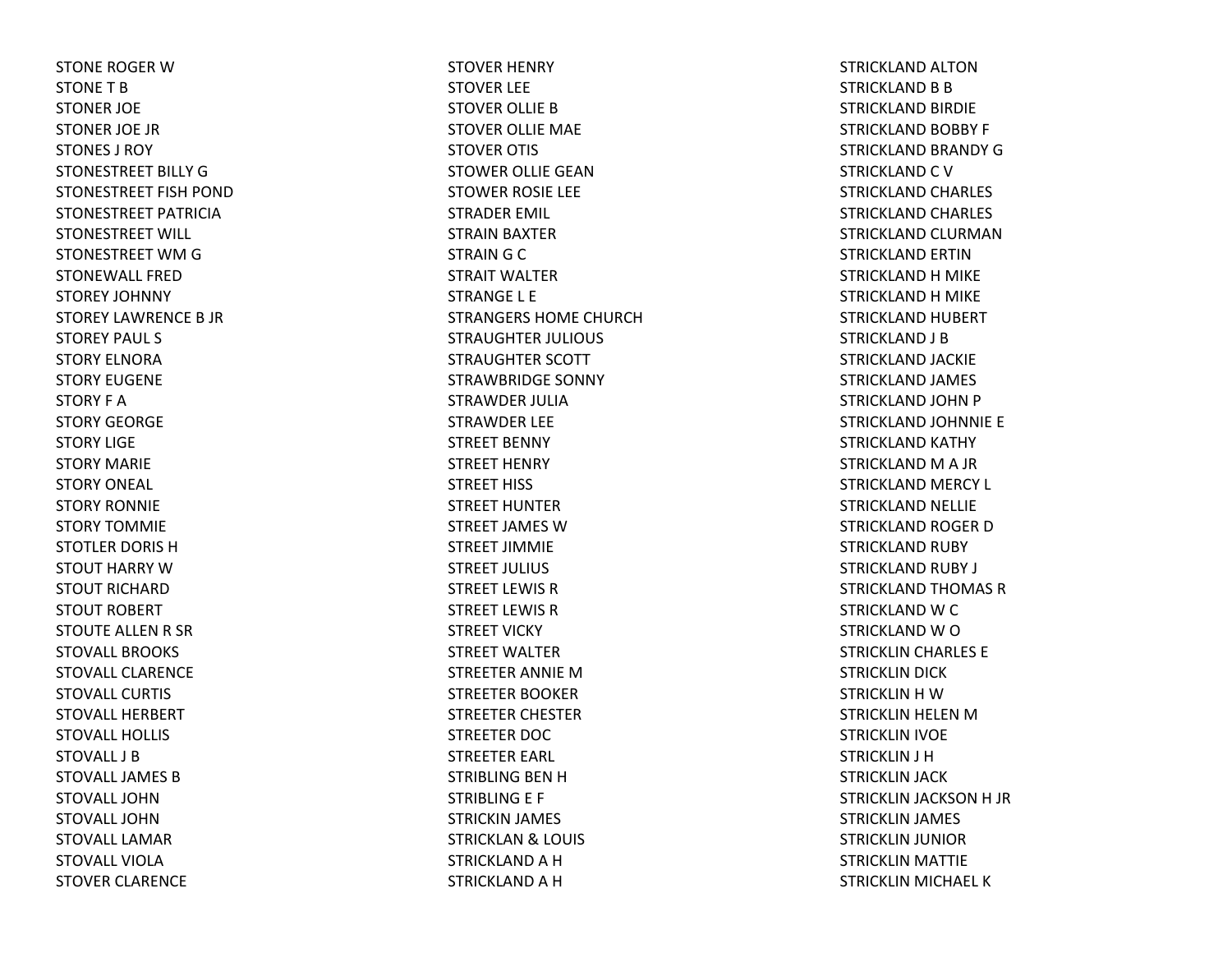STRICKLIN RICHARD L STRICKLIN S J STRICKLIN T R STRICKLIN THOMAS J STRICKLIN THOMAS R SR STRICKLIN W B STRICKLIN ZOLLIE VSTRICKLIN ZOLLIE VSTRINGER BYRONSTRINGER ROBERT STRINGFELLOW SHELBY STROBLE HENRY STRODER DONALDSTRONG BERNARD STRONG CARL STRONG CHARLIE STRONG EDGAR KSTRONG J D STRONG J D STRONG JAMES HSTRONG LEVAGE STRONG MITCHELL STRONG OLLIE MAE STRONG ORVILLE STRONG SCOTT STRONG SCOTT STROUD BILBOSTROUD BILBOSTROUD CHARLIE STROUD CHARLIE STROUD DAVID STROUD G A JR STROUD JOE STROUD M B STROUDT L STROUD TOMMIE STROUP ANGELIA G STROUSE DORIS STROWD TOMMY STRUGGLING TIMES LP

STUARD DEBORAH ANNSTUART CLIFFERSTUART ED JR STUART RUTHIE MAE STUART RUTHIE MAE STUBBLEFIELD C B STUBBLEFIELD C B STUBBLEFIELD C B STUBBLEFIELD GUY STUBBLEFIELD GUY STUBBLEFIELD HUDSONSTUBBLEFIELD OLGA STUBBLEFIELD PETER STUBBLEFIELD PHILLIP STUBBLEFIELD SIMONSTUBBLEFIELD SIMONSTUBBLEFIELD W T STUBBLEFIELD WYTCHSTUBBS G W STUBBS JAMES HSTUCKETT LUCILLESTUCKETT TURNER B STUCKEY BENNIESTUCKEY BESSIESTUCKEY BETTY L STUCKEY CHARLIESTUCKEY CLIFTONSTUCKEY DENNIS STUCKEY EDWARDSTUCKEY ELIJAHSTUCKEY FLOYDSTUCKEY FLOYDSTUCKEY FRANKSTUCKEY FRANKSTUCKEY FREDSTUCKEY HATTIESTUCKEY HENRY STUCKEY HOWARDSTUCKEY IDA LEE STUCKEY IDA LEE

STUCKEY JACQUELINE RSTUCKEY JOHNNIESTUCKEY JOSHUA H STUCKEY LIGESTUCKEY LILLIE B STUCKEY LUCILLESTUCKEY LULA B STUCKEY ROSCOSTUCKEY ROSCOSTUCKEY ROSCOSTUCKEY ROSIE LEE STUCKEY TOMMIESTUCKEY WILLIESTUCKEY WILLIESTUCKY QUEST STUDDARD J A STUDDARD RUBY STUPKA ROBINYSTURBRUST RONEY STURDIVANT RONNIESTUTTS BRYANTSTUTTS ROSSIESTUTTS ROSSIESTUTTS TOMSUBER LEE SUBER MITTIE SUBER RAYMOND B SUCHARSKI CAROL N SUDBECK BETTY HSUDBECK JAMES BSUDBECK JIMSUDDUTH JAMES DSUDDUTH SUZANNE SUDDUTH W B SUDDUTH W B SUDDUTH W L SUELL PORTIASUGG JOE SUGGS L KSULLIVAN& RAMSEY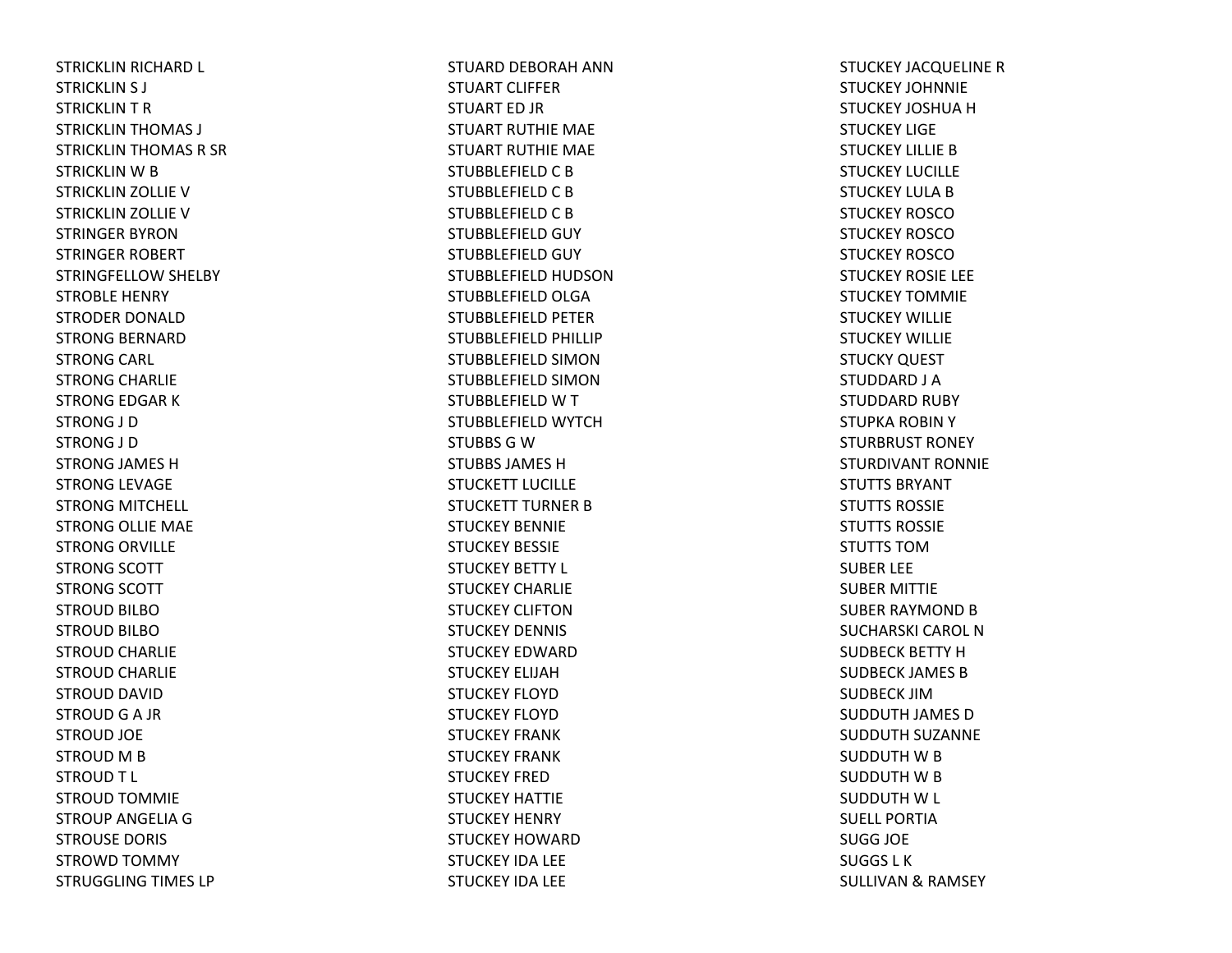SULLIVAN ADRENA SUE SULLIVAN CHARLIE SULLIVAN ERIN SULLIVAN GEORGE III SULLIVAN HANSEL B SULLIVAN J H SULLIVAN J T SULLIVAN JERRY SULLIVAN JOHN BROWN SULLIVAN JOHN D JR SULLIVAN JONATHAN MSULLIVAN ROBERT SULLIVAN THOMAS SULLIVAN TONY SULLIVAN VIRGINIA SULLIVAN VIRGINIA SULTON PETER SUMERAL WILLIESUMERALL ALMA C SUMERALL CHARLESSUMERFORD WILLIAM K SUMERLIN JAMES E SUMLER ELIZABETHSUMMER ALEX SUMMER HTNG CLUB SUMMERALL G WSUMMERALL G WSUMMERALL JIMMYSUMMERALL S CSUMMERALL W O SUMMERALL WANDASUMMERALL WANDA A SUMMERALL WILLIESUMMERLIN DAVID WSUMMERLIN DAVID WSUMMERLIN J WSUMMERLIN JAMES E SUMMERS BILL SUMMERS JESSIESUMMERS JESSIE H

SUMMERS TRAVIS SUMNER HNTG CLUB SUMRALL ARTHURSUMRALL CLINTSUMRALL DARLENE KSUMRALL DEBRA J SUMRALL DWAYNE DSUMRALL EVONSUMRALL G T SUMRALL J WSUMRALL ZACHARY RSUN LIGHT CAFE SUN LIGHT CAFE SUNFLOWER CONTROL ST SUNFLOWER MANAGEMENT COSUNFLOWER WILDLIFE SUNFLOWER WILDLIFE REFUGE SUNNY LANE FM SILO SUNNY LANE RANCHSUNRISE HUNTING CLUB SUNSHINE FISH FARMSUPERIOR ASPHALT INC SUPERIOR CONST COSUPERIOR IRONSUPERIR LUMBER COSUPREME MILK COSUPREME MILK COSUPREME MILK COSUPREME MILK COSURE SHOT HTN CLUB SUTHERLAND CHARLIE SUTHERLAND WILLIE SUTHERLAND WILLIE SUTTON DERRICK G SUTTON G A SUTTON GARLAN D SUTTON GILES JR SUTTON GRACIE L SUTTON GROVER SUTTON GROVER

SUTTON GROVER SUTTON H D SUTTON M F SUTTON MABLE WADE SUTTON MARY F SUTTON PETER SUTTON ROBERT SUTTON SAUL SUTTON SON SUTTON THEOLA SUTTON THEOLA SUVERKRUBBE WILLIAM N SWAIN BILL SWAN CLINTON SWAN CLINTON JR SWAN HAZEL SWAN JENNIFER SWAN RICHARD SWAN ROBIN L SWAN SUSIE SWAN W C SWAN W C SWAN WILLIE CLAUD SWAN WILLIE EARL SWAREK THOMAS L SWAYZE ARLA DSWAYZE BILLIE SWAYZE BILLY SWAYZE C C SWAYZE CLAYTON III SWAYZE D GSWAYZE H Y SWAYZE JOHNNY SWAYZE O L SWAYZE ORRIN HAYS SWAYZE PHILLIPSWAYZE PHILLIPSWAYZE R L SWAYZE T S SWEARINGER BILL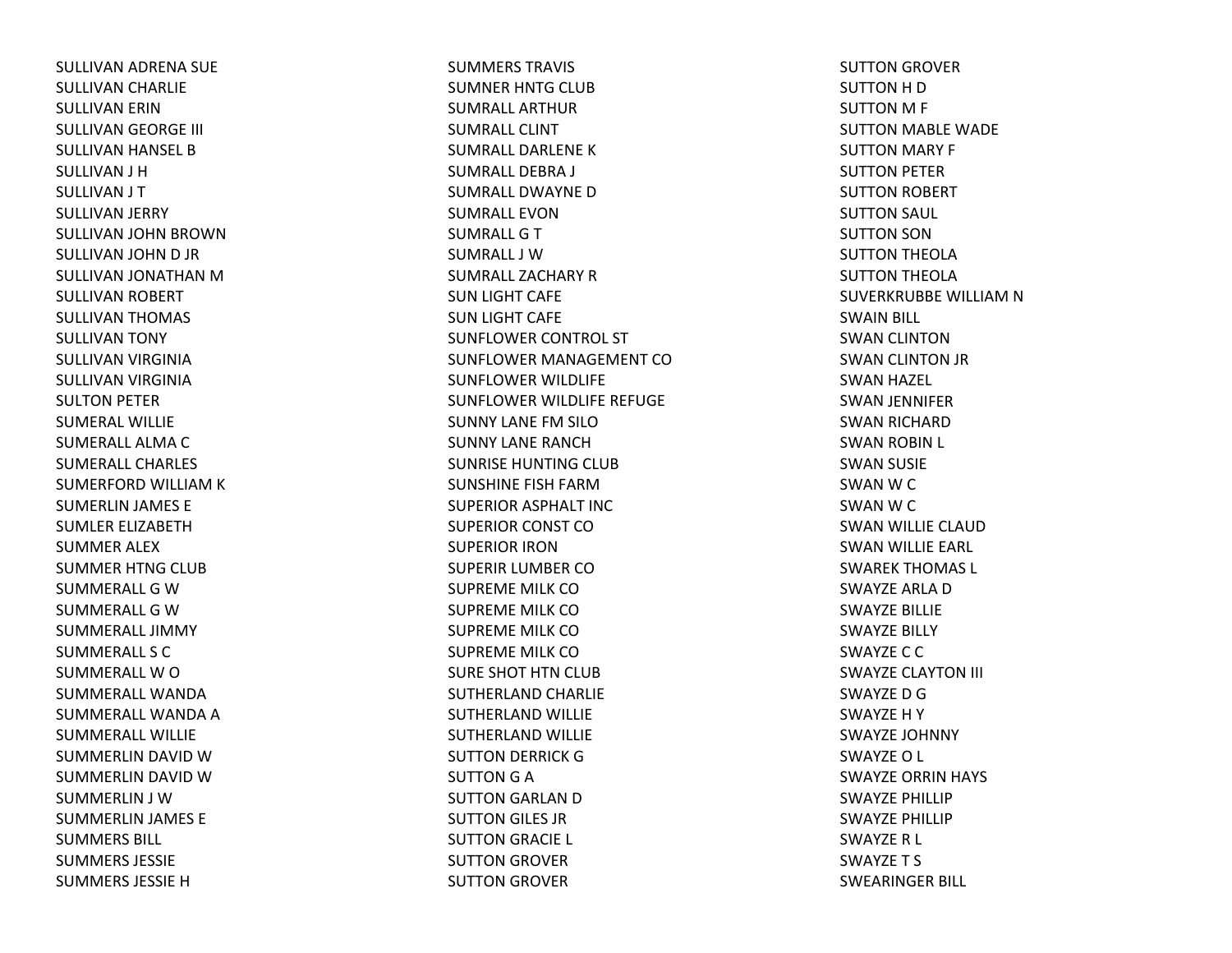SWEARINGER BILL SWEARINGER MYRTLE HSWEENY E MSWEET KINGDOM CH SWENNEY PETERSWENNEY PETERSWENNY MATTIESWENSON RICHARD SWINDLE MIKE SWINEY VESIE LEE SWINN GILLIAMSWINNEY C C SWINNEY CYNTHIASWINNEY CYNTHIA A SWINNEY JOHN C SWINNEY KATHERINESWINNEY ROBERT WSWINNIE PETERSWINNIE PETERSWITCH COMMUNICATION INC SWITZER C C SWOOPE LOI SYAR WILL SYAS ANDREWSYAS JIMSYAS JIMSYAS JOHNSYAS JOHNSYAS SAMMIE BOOTS SYAS SAMUEL SYKES CLAUDESYKES TOMMYSYLVESTER JESSE C SYLVESTER JOE SYLVESTER JOSEPHSYLVESTER JOSEPH A SYLVESTER JOSEPH JR SYLVESTER ROSIE L SYLVIA DEBBIE J SYMON JOHN R

SYMON JOHN R SYRUS SAMMIET & D BUILDERS T & P FARMS T & W WOOD CO T A HOG FARMT A HOG FARMT AND M CONST CO T AND N HUNTING CLUB T P TRUCKING CO INC T S NORTH PROPERTIES LLC TABHART HAROLDTABOR WILLIAM J TABOR WILLIAM J TACITO ELIZABETH A TACKETT ALMATACKETT JOHNTACKETT N B TADLOCK DURWOODTAFT MICHAEL TAIT ALBERT EDWARDTAIT AUDREY RTAIT AUDREY RTAIT C T TAIT E E TAIT ERNEST ETAIT LESTERTAIT LYMANTAIT LYMAN E TAIT TINA MTAIT WILLIAM E TAIT WILLIAM E TAIT WILLIAM E TALBERT H WTALBERT WALTERTALBORT AINZOTALBORT ARTEMUS TALBORT COEVERTALBORT EDWINTALBORT H W

TALBORT J HTALBORT J HTALBORT MAJORTALBOT J DTALBOT J DTALL N T TALL N T TALL NATHANIAL TALL T J TALL T J TAL‐NO FARMS TALZNO FARMS TAMALE SHACKTANGLEWOOD CLUB TANKEY MICHAEL J TANKSLEY HOWARD B TANKSLEY SEAN C TANN OLIVER G TANNER ABNEY ATANNER ALBERT C TANNER CONSTRUCTION COMPANY TANNER GEORGE MTANNER H J TANNER JAKE TANNER MIKE TANNER O T TANNER O T TANNER RAYFORD L TANNER WILLIE EMMATANNOUS GEORGETARDY JOHN MTARDY TIFFANY TARLETON G B TARNABINE ANITATART FLOYDTART FLOYD E TART JAMES BTART LESTER JR TART PINKEY TARVER CLAUDE E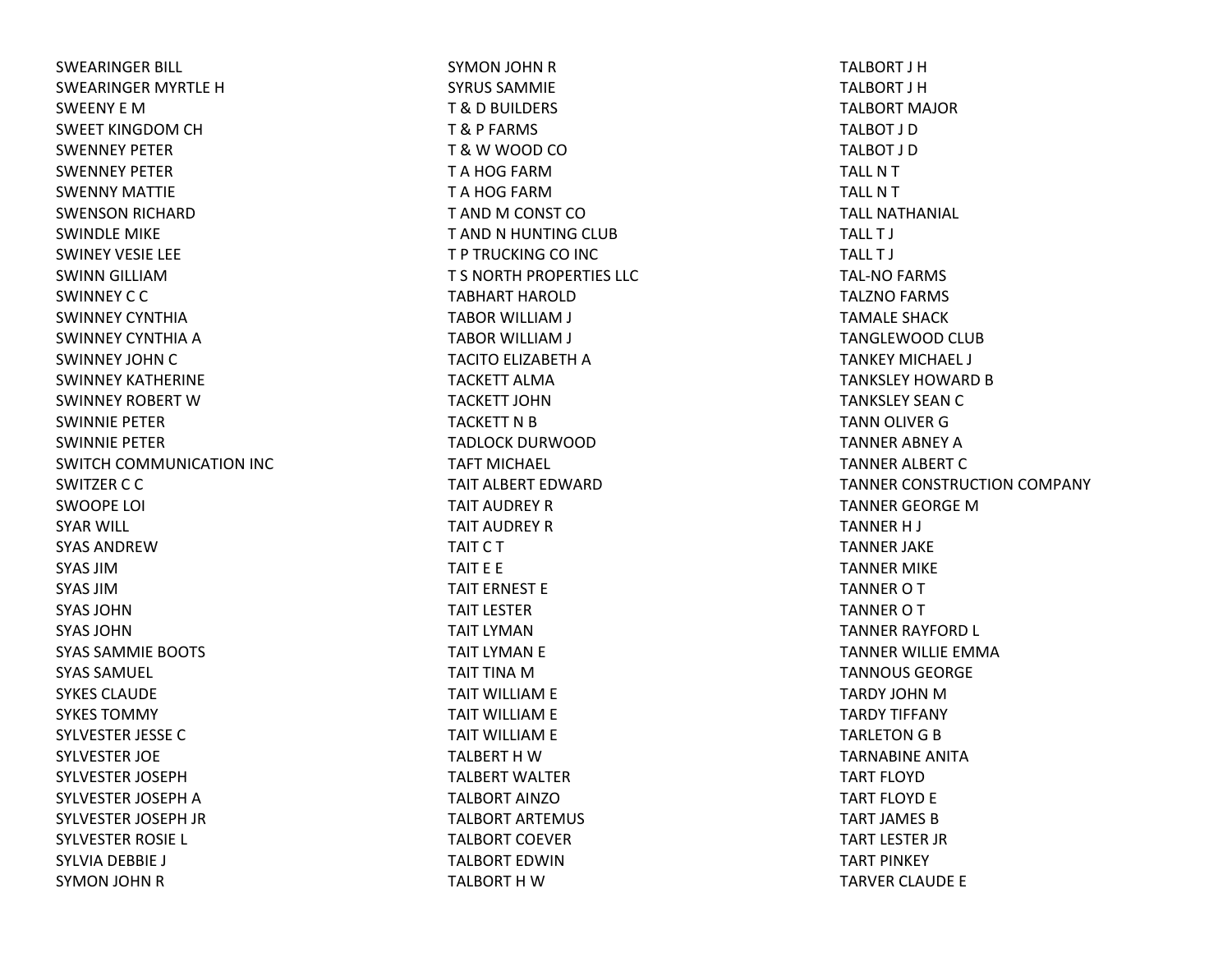TARVER GENE RICHARDTARVER JAMES TARVER JIMMY ATATE ANNIE LEE TATE ARNESSER P TATECTTATECTTATE CHERYL TATE CLAUDE TATE CLYDE TATE DANNY BTATE DOROTHY MTATE DOROTHY MTATE DOROTHY NTATE EDDIE E TATE EVATATE GEORGE E JRTATE HENRY TATE IRBY TATE J L TATE JOHNTATE JOHNTATE KATIE MAE TATE KISAHTATE LARATATE LEM JR TATE LEM SR TATE LOCKENVITZ TATE LOCKENVITZ TATE LONZOTATE LUK JRTATE LUKE TATE LUKE TATE LYMANTATE MARY E TATE ORATATE ORA B TATE SHERON D TATE THOMAS TATE TROLEY

TATE WARRENTATE WILLIAMTATE WILLIE TATE WILSONTATE WILSONTATES LEROYTATUM CHARLES ATATUM FRANK TATUM FRED TATUM HAZEL TATUM HAZO TATUM J A TATUM J A TATUM JACK TATUM JAMES TATUM MAGNOLIA TATUM SAMMY TAYLOR& ROBERTS TAYLOR& ROBERTS TAYLOR& ROBERTS TAYLOR& SONS TAYLOR ALLENTAYLOR AMANDA S TAYLOR AND ROBERTS TAYLOR ANNIE TAYLOR B T TAYLOR BERTHATAYLOR BETTY TAYLOR BETTY TAYLOR BILL TAYLOR BILL TAYLOR BLUFORDTAYLOR BOBBY J TAYLOR BRITTANY TAYLOR BRUCE TAYLOR BURREL TAYLOR C B TAYLOR C E TAYLOR C S TAYLOR CARINE

TAYLOR CHARLES JR TAYLOR CHARLIE TAYLOR COMODORE TAYLOR CORINE TAYLOR CURTIS TAYLOR CYNTHIATAYLOR D B TAYLOR D B TAYLOR D E TAYLOR EDNATAYLOR EDWINTAYLOR ELLA MAE TAYLOR ELLIS TAYLOR ERICATAYLOR ESSIK TAYLOR ETHEL LEE TAYLOR ETHEL LEE TAYLOR FAIRIE TAYLOR FAIRIE TAYLOR FRANK E TAYLOR FREDDIE L TAYLOR GENE EDWARDTAYLOR GEORGE TAYLOR GLENDA C TAYLOR GRACIE L TAYLOR GWINTAYLOR H E TAYLOR H E TAYLOR H L TAYLOR HOLLIS E TAYLOR J BTAYLOR J DTAYLOR JAMES ATAYLOR JAMES L JR TAYLOR JAMES M III TAYLOR JENNIFER A TAYLOR JESSIE TAYLOR JIMMIE TAYLOR JIMMIE TAYLOR JIMMY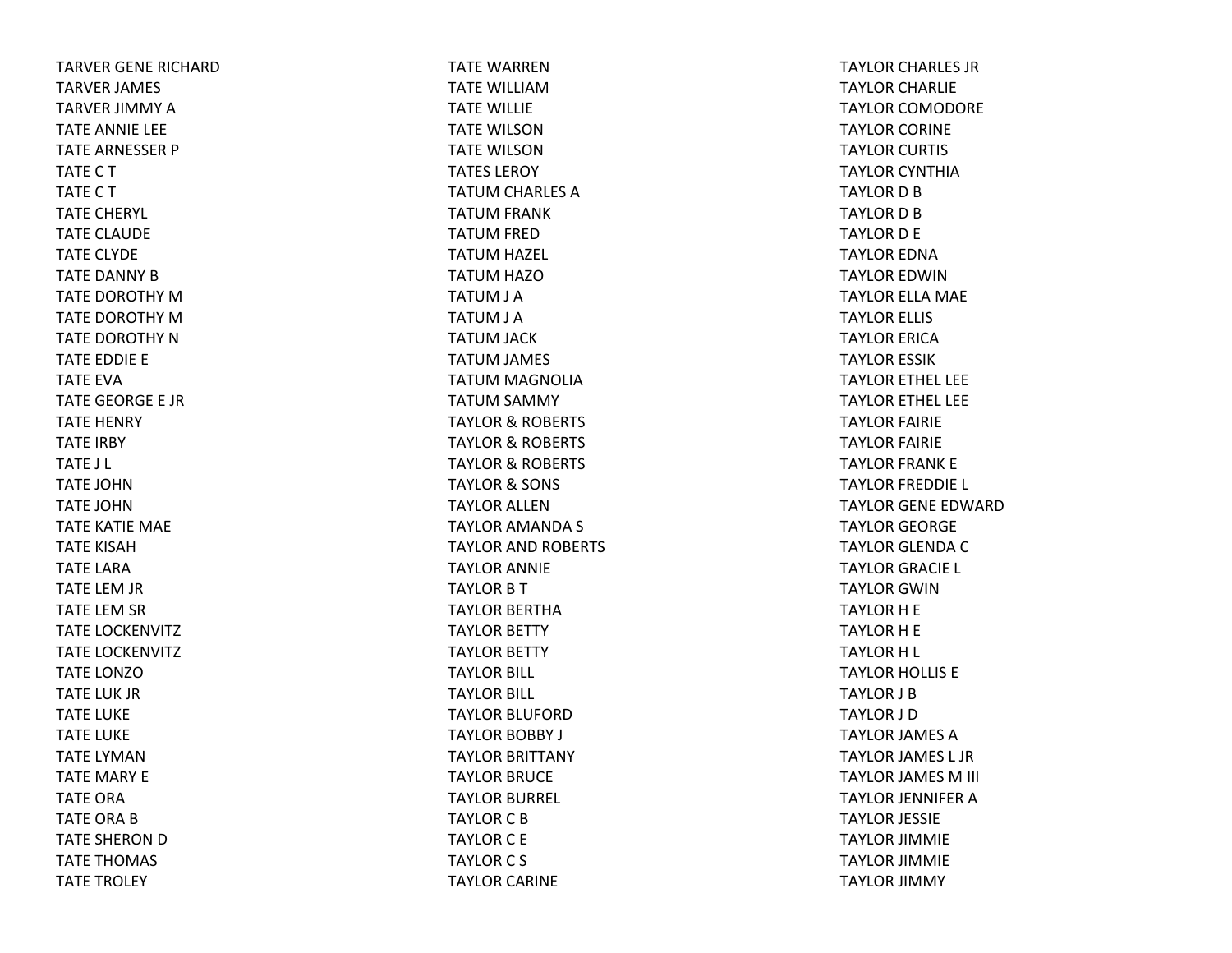TAYLOR JOAN F TAYLOR JOE TAYLOR JOE TAYLOR JOHNTAYLOR JOSEPHINE TAYLOR JUNIUS JR TAYLOR KEITHTAYLOR L BTAYLOR L E TAYLOR L HTAYLOR L R TAYLOR LAKE HUNT CL TAYLOR LAMAR TAYLOR LONDONTAYLOR LUCIEN E TAYLOR LULA MAE TAYLOR MARGARET MTAYLOR MARY TAYLOR MATTIE TAYLOR MATTIE L TAYLOR MATTIE MTAYLOR MICHAEL E TAYLOR MILTONTAYLOR MOTOR COTAYLOR NANCY TAYLOR NELSONTAYLOR NEWMANTAYLOR NICIE LEE TAYLOR NOLAN M TAYLOR O C TAYLOR PAMPER JEANTAYLOR PARMTAYLOR PASS TAYLOR PERRY TAYLOR PERRY ATAYLOR RAYMOND M TAYLOR REUBENTAYLOR RICHARD C TAYLOR ROBERT TAYLOR ROBERT

TAYLOR ROBERT L TAYLOR ROBERT L TAYLOR ROSIE L TAYLOR ROSIE LEE TAYLOR SILAS TAYLOR SIMONTAYLOR SMITH JR TAYLOR SYLVESTER TAYLORT S TAYLOR THOMAS TAYLOR TOMMIE TAYLOR TRANSFER SERVICE LLC TAYLOR VALENTINOTAYLOR VIDILLIONTAYLOR VIRGINIA K TAYLOR W H TAYLOR W J TAYLOR WALLACE TAYLOR WALLACE TAYLOR WALTONTAYLOR WAYNE TAYLOR WESLEY TAYLOR WILL TAYLOR WILLIAMTAYLOR WILLIAM C TAYLOR WILLIAM R TAYLOR WILLIE BTAYLOR WILLIE J TAYLOR WILLIE LEE TAYLOR ZACK TAYLORS GROCERYTAYLORS RESTAURANTTAYLORS ROBERTS TCHULA ATTEND CENTCHULA FEED COTEAGUE DAVID LEE TEAGUE RICHARD E TEASTER R L TEASTER TOMMY TEAT PAT

TEATER RONNIE CTEDDER JESSIE TEDDER JOHN W TEDDER JOHNNY E TEDDER JOHNNY E TEDDER WILEY P TEDFORD RICHARD L TELL ADDTELLS JOETEMPLE BRENDA S TEMPLE E MTEMPLE F MTEMPLE LIONEL DEANTEMPLETCTEMPLE WILLIAM G TEN HIGH CORP TEN MILE RETREAT TEN POINT CARETAKER TEN POINT HTNG CLB TENDALL FRANKTENHET WAYNE R TENNEN GROVE CH TENNESSEE ELIZATENNESSEE MAMIE LEE TENNESSEE RICHARDTENNIS EUEL TERREBONNE DEREKTERRELL ALICETERRELL CARMON OPAL TERRELL CAROL TERRELL F HTERRELL FRED H TERRELL G R TERRELL J CTERRELL J CTERRELL J DTERRELL PATRICKTERRELL RUFUSTERRY BEATRICETERRY CONST CO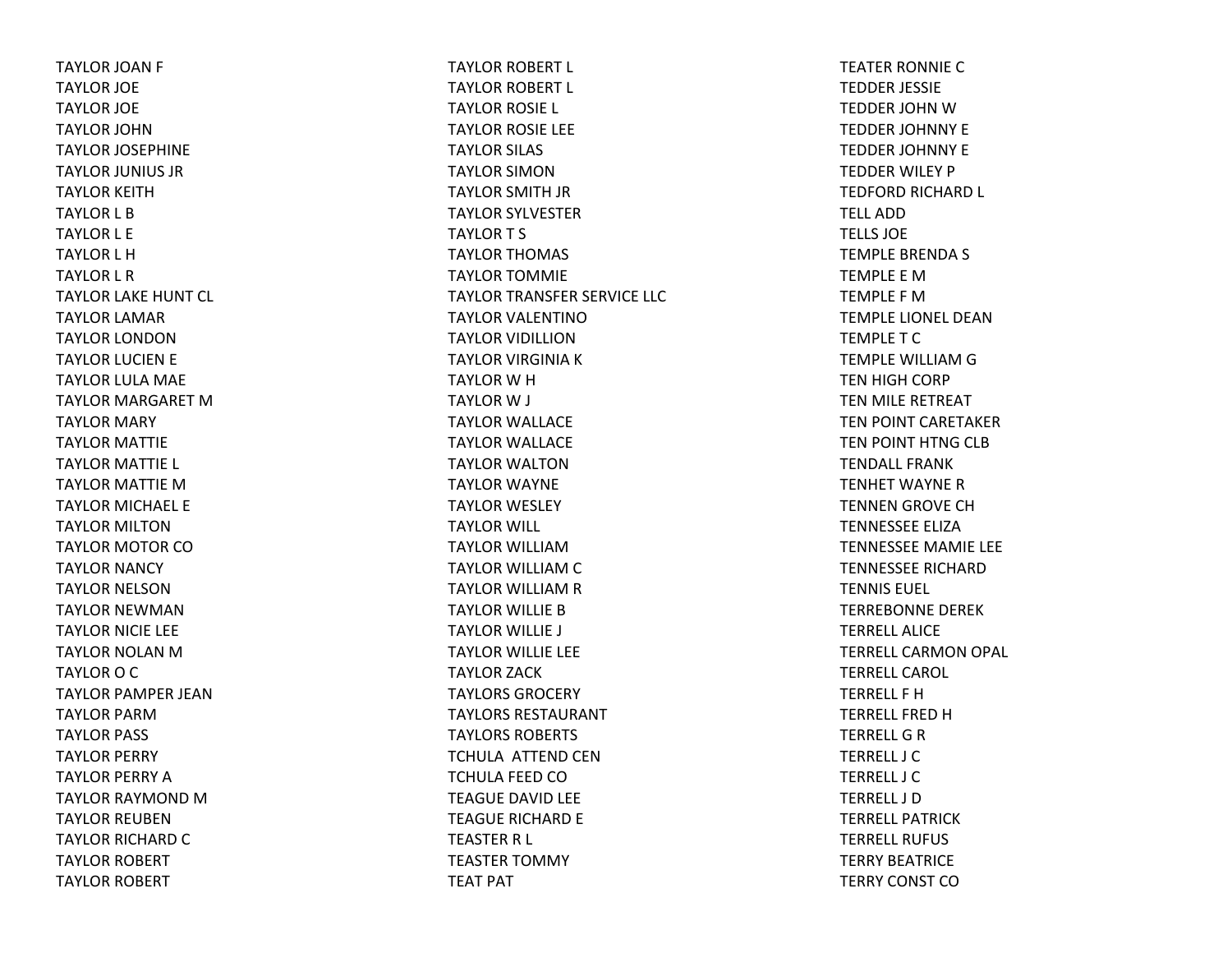TERRY ERNEST TERRY ERNEST TERRY JACK DTERRY JAMES GTERRY JAMES HTERRY JIMMY TERRY JOHN D TERRY JOYCETERRY MAMIETERRY TERI TERRY W E TERWILLEGER CHUCK THAMES SUE NUTT THANDER ANDREW L THARP BETTY THARP JOSEPH WTHARP OPAL THATCH S C THE AMERICAN BANK THE BARRACK COTHE BARRACK CO HS THE CHAPARRAL THE CHEER ACADEMY OF YAZOOTHE DARDEN COTHE DELTA COMPANY THE DOUBLE NICKEL THE HAIR AFFAIR THE MAYRANT COMPANY INCTHE NEEDLE WORK NOOK THE WOODSON COMPANIES THE WORKS GRAVEL & CONST THEOBALD LOUIS R III THEODORE LARRY WTHIBODEAUX P L THIBODEAUX P L THIBODEAUX ROBERT THIGPEN A T THIGPEN ARTHUR WTHIGPEN BARBARA THIGPEN SAMUEL B

THIGPEN WILLIAM J THODES HENRYTHOMAS & MANOR THOMAS A J THOMAS A J THOMAS ADDISON J THOMAS ALBERTTHOMAS ALLEN J THOMAS ANNE LURATHOMAS BENNIE RTHOMAS BERTHA LEE THOMAS BESSIETHOMAS BESSIE L THOMAS BETTY S THOMAS BILL THOMAS BLAINTHOMAS BOBBIE RAY THOMAS BUILDERS THOMAS C GTHOMAS C GTHOMAS CAROLYN B THOMAS CARRIETHOMAS CECIL THOMAS CHARLES THOMAS CHARLIETHOMAS CLARENCETHOMAS CLIFF THOMAS DAVETHOMAS DUANETHOMAS E LUTHERTHOMAS E MTHOMAS EARL THOMAS EDDIE JAMES THOMAS EDWIN FARMS THOMAS ELOISETHOMAS ELWOODTHOMAS EMMATHOMAS EMMATHOMAS ERNESTTHOMAS ERNEST G

THOMAS ETHANTHOMAS ETTA J THOMAS EUGENETHOMAS FANNIETHOMAS FANNIETHOMAS FLORA MAE THOMAS FLORINE BTHOMAS FRANKTHOMAS FRANKTHOMAS FRANK ATHOMAS FREDTHOMAS G C THOMAS GARNETTTHOMAS GEORGETHOMAS GEORGETHOMAS GEORGE JRTHOMAS GILLIE CTHOMAS H H THOMAS H OTHOMAS HAROLD HTHOMAS HATTIETHOMAS HATTIETHOMAS HATTIE GTHOMAS HENRYTHOMAS HERMAN C THOMAS HERMAN L THOMAS HOWARDTHOMAS HUDYTHOMAS HUGHEYTHOMAS IKETHOMAS J BTHOMAS J KTHOMAS JAMES THOMAS JAMES THOMAS JAMES ATHOMAS JAMES BTHOMAS JAMES HTHOMAS JAMES JRTHOMAS JAMES TTHOMAS JIM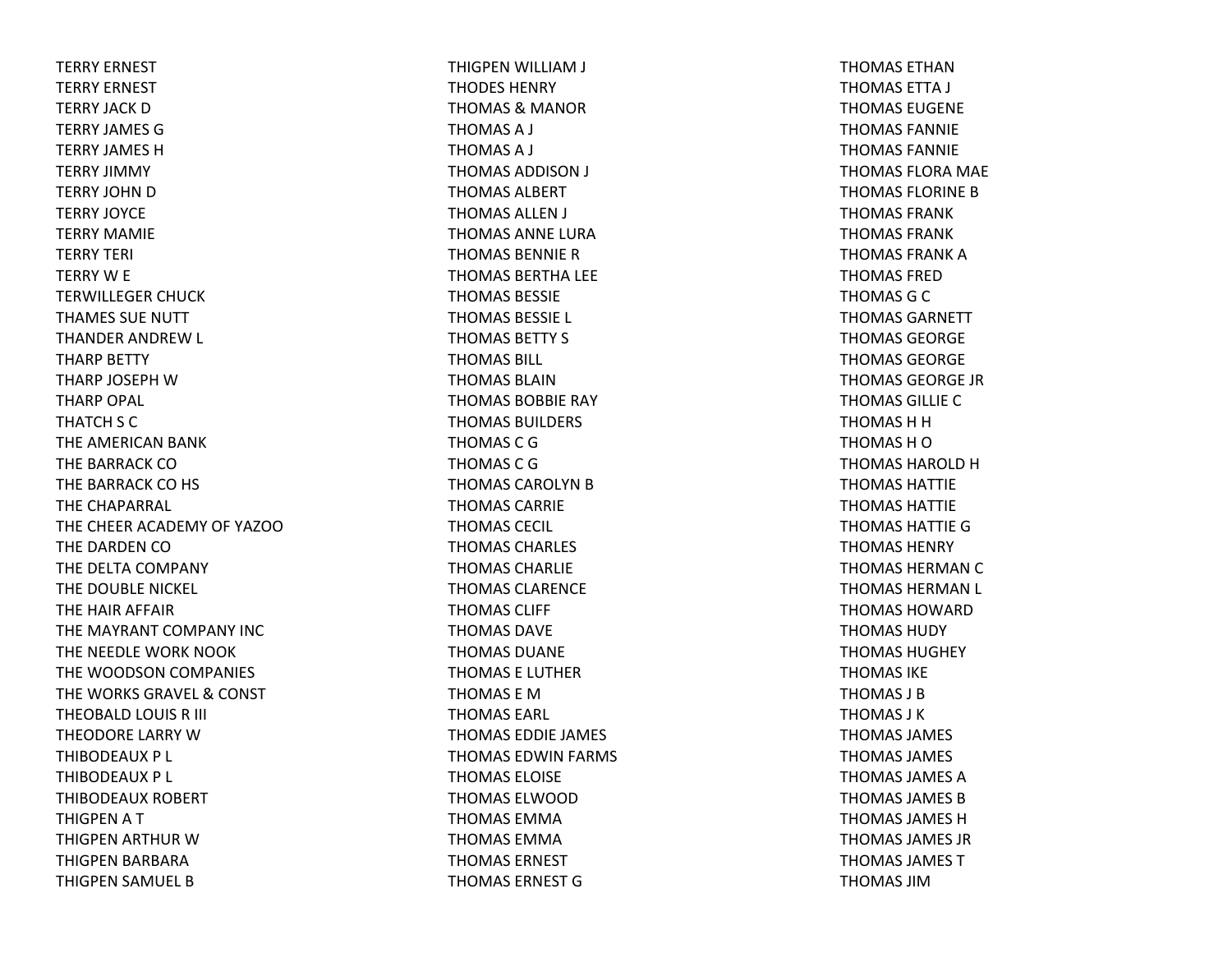THOMAS JOHN ED THOMAS JOHN P THOMAS JOHN W THOMAS JOHN W THOMAS JOHNNIE JRTHOMAS JOHNNIE SRTHOMAS JOHNNIE SRTHOMAS JOSEPHTHOMAS JOSEPHTHOMAS JOSEPHTHOMAS JOSEPHTHOMASK P JRTHOMAS KARROL THOMAS KENNETH R THOMAS KENNETH W THOMAS KIRK PATRICK JRTHOMAS LAURATHOMAS LAURA ANNE THOMAS LAURA B THOMAS LEONTHOMAS LEONTHOMAS LESLIETHOMAS LESLIETHOMAS LETTIE R THOMAS LILLIETHOMAS LINDA L THOMAS LOBETHOMAS LONNIE D THOMAS LOUELLATHOMAS LUCILLETHOMAS LUCILLETHOMAS LUCIOUS THOMAS LUTHERTHOMAS M M THOMAS MACTHOMAS MAMIETHOMAS MARIE W THOMAS MICHAEL THOMAS MIKETHOMAS MILLIE C

THOMAS MILTONTHOMAS MILTON S THOMAS NELSONTHOMAS NICKTHOMAS NICK J THOMAS NORATHOMASO J THOMASO J THOMAS ORA MAE THOMAS ORA MAE THOMAS OSCARTHOMAS PATRICIATHOMAS PERCYTHOMAS PHILLIPTHOMAS R S THOMAS RATHEL THOMAS RATHEL THOMAS RAYMONDTHOMAS REBECCATHOMAS REEDY SRTHOMAS RICHARDTHOMAS RICHARDTHOMAS ROBERTTHOMAS ROBERT S THOMAS ROBERTATHOMAS ROSIETHOMAS ROSIE D THOMAS ROYCTHOMAS ROY L THOMAS ROY L THOMAS RUTHTHOMAS S E THOMAS S E JRTHOMAS SALLIETHOMAS SAMTHOMAS SAM G THOMAS SEARS THOMAS SHIRLEY M THOMAS SHIRLEY M THOMAS SUSIE

THOMAS TERESATHOMAS THOMAS CTHOMAS TONYTHOMAS TRUMANTHOMAS VANESSA E THOMAS VIDATHOMAS W C THOMAS W C THOMAS WARDTHOMAS WARRENTHOMAS WARRENTHOMAS WILL THOMAS WILLIE ANN THOMAS WILLIE REE THOMASON JOHN RTHOMASSON S L THOMPKINS JIM M THOMPSON& ANDERSON THOMPSON& ANDERSON THOMPSON& ANDERSON THOMPSON& ANDERSON THOMPSON ALTON THOMPSON ALTON THOMPSON ALVIN E THOMPSON ANDERSON THOMPSON ANDERSON THOMPSON ANNIE CTHOMPSON ARNOLD THOMPSON BETTY JOTHOMPSON BILBOTHOMPSON BILLY MTHOMPSON BOBBY JR THOMPSON D E THOMPSON DARRELL L THOMPSON DENNIS THOMPSON DWIGHT THOMPSON EDDIE THOMPSON FAYE THOMPSON FRAZIER THOMPSON G L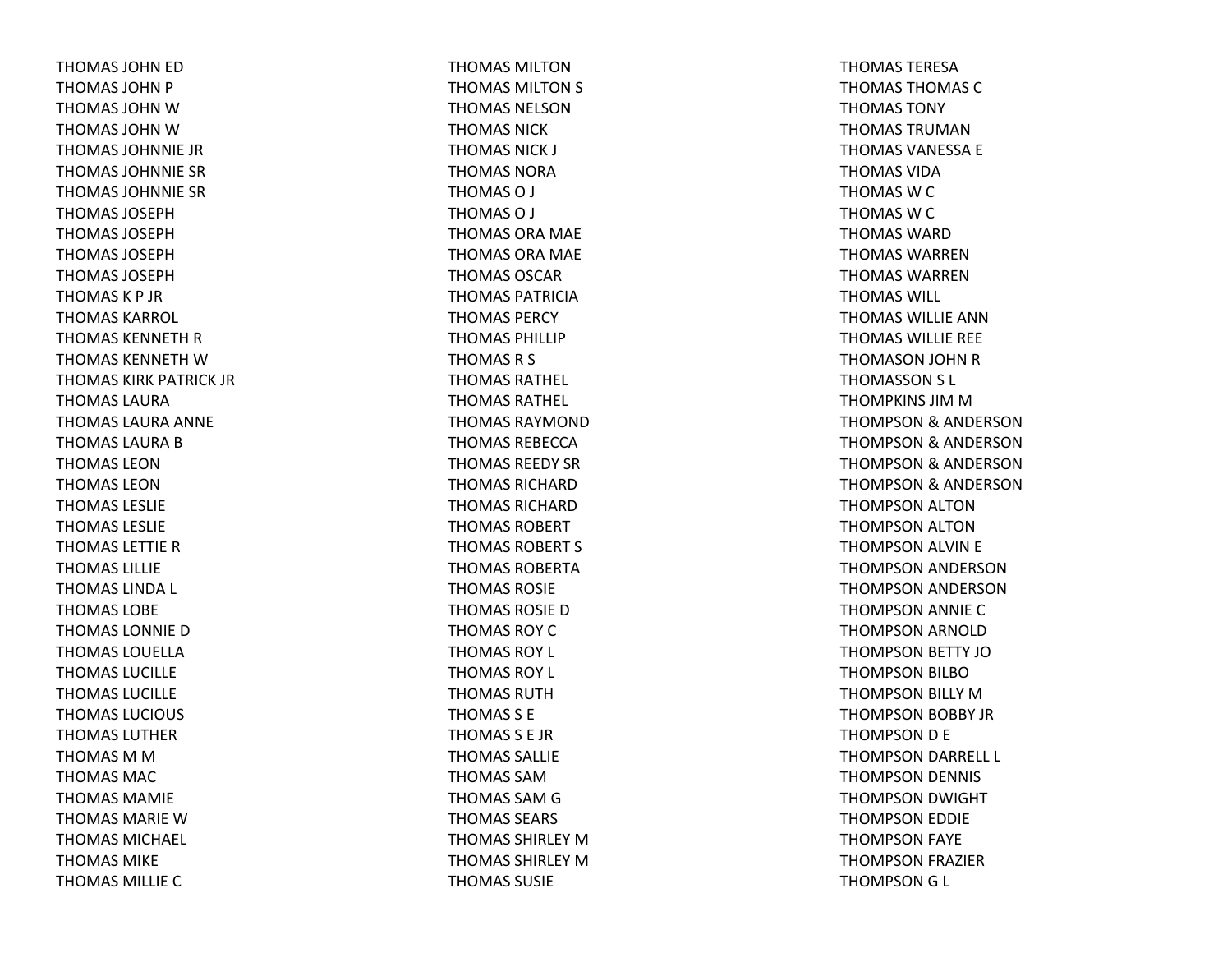THOMPSON G R THOMPSON GEORGIA THOMPSON GEORGIA THOMPSON HARVEY THOMPSON HARVEY THOMPSON HARVEY THOMPSON IDA MAE THOMPSON J THOMPSON J B THOMPSON JACK THOMPSON JEMMIE D THOMPSON JESSIE THOMPSON JOHN WTHOMPSON KENT THOMPSON L L THOMPSON L R THOMPSON L T THOMPSON LEON THOMPSON LEROY THOMPSON LESLIE THOMPSON LINDA F THOMPSON LULA THOMPSON MACK THOMPSON MARY THOMPSON MOSE THOMPSON NORMAN THOMPSON OLA THOMPSON OLA THOMPSON OLGA WTHOMPSON OLLIE THOMPSON PAT S THOMPSON PAUL D THOMPSON PHILLIP SR THOMPSON PUMP AND EQUIPMENT THOMPSON RED THOMPSON ROBERT THOMPSON RODGER L THOMPSON RUFFIN THOMPSON TONYA THOMPSON W B

THOMPSON WAYLAND THOMPSON WILLIAM T THOMSON DENISE THOMSON DENNIE THOMSON GEAR THOND ANDREW LEE THORALDSON TERRANCE THORNBURG C B THORNBURG CHARLES THORNELL VIRGINIATHORNHILL ELIZABETH P THORNTON BESSIE MTHORNTON CHURCH THORNTON CHURCH THORNTON CLAUDE THORNTON CLAUDE THORNTON COLUMBUS THORNTON COLUMBUS THORNTON EXCELL THORNTON FLORIDA THORNTON FRED THORNTON GIN COTHORNTON HOWARD L THORNTON JANICE MTHORNTON JEFF E THORNTON JOHN THORNTON LEROY THORNTON MARILYN L THORNTON MILTON A THORNTON PAUL K THORNTON PERCY L THORNTON POST OFFICE THORNTON POST OFFICE THORNTON STEVEN B THORP KATTIE BTHORP O R THORP THOMAS THORTON GIBSON THOWNSEND GOBER THRASH BUTCH

THRASH C C THRASH DAVID C THRASH F E THRASH GEORGE THRASH HERBERT THRASH SHIRLEY MTHRASH SUSAN J THRASH THOMAS E THRASHER A WTHRASHER AUBREY THRASHER JAMES THRASHER JAMES THRASHER JOHNNIE THRASHER L VTHRASHER MARGIE THRASHER RACHEL THRASHER RUTHIE R THRASHER S GTHRASHER THOMAS THRASHER VERNATHRASHER WILLIAM D THREE R & L HTNG CL THREE S SERV STATHRESH C C THUMEBURG GEORGE MTHUNDERBIRD LAND CO INC THURMAN ANDREWTHURMAN ANDREWTHURMAN ANDREWTHURMAN JAMES C THURMOND ALFRED THURMOND CAINTHURMOND EARL THURMOND FLOYD THURMOND HENRY JR THURMOND JAKE THURMOND JAMES THURMOND JOHNTHURMOND JOHNTHURMOND LEWIS JR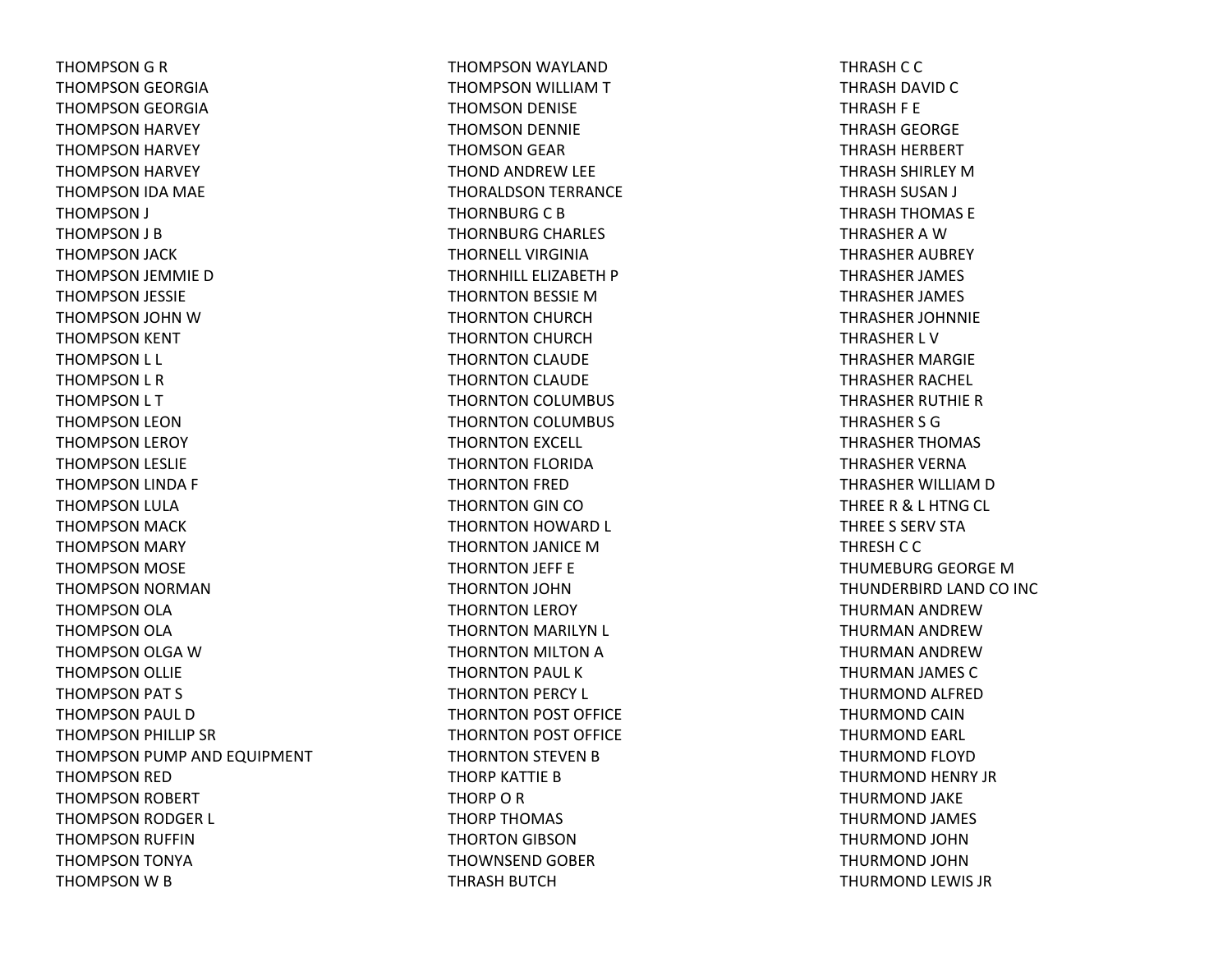THURMOND LOWTHURMOND OTHA THURMOND REBECCA THURMOND ROSA THURMOND TOMTHURMOND TONYA THURMOND WESTLEY THURSBY BARBARATHURSTON ARNOLD KEITH THWEATT F ATIBBS FLOYDTIBBS JESSIE LEE TICE PAUL TICE STEVE RTIDWELL GUSTIEBE HARRY E TIERCE HARVEY TIERCE HARVEY TIGGETT V B TIGGS JOETIGGS JOETILDON STANLEY TILL HOWARD D TILLER J E TILLER J E TILLIS ELIJAHTILLMAN BUSTER TILLMAN DORISTINE TILLMAN FREDDIE TILLMAN ISAAC WTILLMAN J C TILLMAN JESSIE TILLMAN LULA MTILLMAN MAN TILLMAN NICOLE TILLMAN S R TILLMAN TOMTILLMAN TOMTILLMAN TOMMY LEE TILLMAN VICTOR

TILLMAN W E TILLMAN WILLIE TILLMAN WINSTON TILMAN TOMMY TILMAN WILLIAMTILMAN WINSTON TIMBER SAW FARMS TIMBS PAT A TIMCORPSOUTH INC TIMMS CLEOTINDALL CAROLYN A TINKET MARIETINNIN J WTINNIN J W SR TINNIN MYRTLE BTINSLEY GROCERY TINSLEY OIL CITY CL TINSLEY PLAYGROUNDTINSLEY POST OFF TINSLEY SERV STATIPTON DOUGLAS DTISBURY CHARLES TISDALE COLATISDALE ROBERT L TISDALE RONNIE TISDALL MERDELL TISDELL MAE DELL TITTLE C M TITTLE RUSSELL TOBIAS WYANETODD BENNIE F TODD H H TODD LUTHER TODD RANDY TODT AGR& MERC TOLAR JIMTOLAR JIMMIE ATOLAR JIMMY TOLARVILLE COM PM TOLBERT ALMO

TOLBERT CHARLES S TOLBERT DALETTOLBERT DAVETOLBERT H W TOLBERT ODESSATOLBERT ROSIE LEE TOLBERT SUE E TOLBERT WILLIE EARL TOLBORT AINZOTOLBORT ARTEMUS WTOLBORT H W TOLBORT H W TOLER JEFF TOLER LAWRENCE TOLER MAE TOLIVER DANTOLIVER F WTOLIVER GEORGIATOLIVER GEORGIATOLIVER TEASIE TOLIVER TILLIE TOLLEY JASON C TOLLIVER ANNIE TOLLIVER ROOSEVELT II TOLLIVER WALTER TOMBS WILLIE LEE TOMPKINS LISATOMPKINS PAUL ETONEY CHARLENETONEY HOBSONTONEY WESLEY J TOOLS BARBARA B TOOMBS ARTHURTOOMBS ARTHURTOOMBS CECIL TOOMBS J CTOOMBSR E TOOMBS S VTORRANCE RONNIE TORRANSAW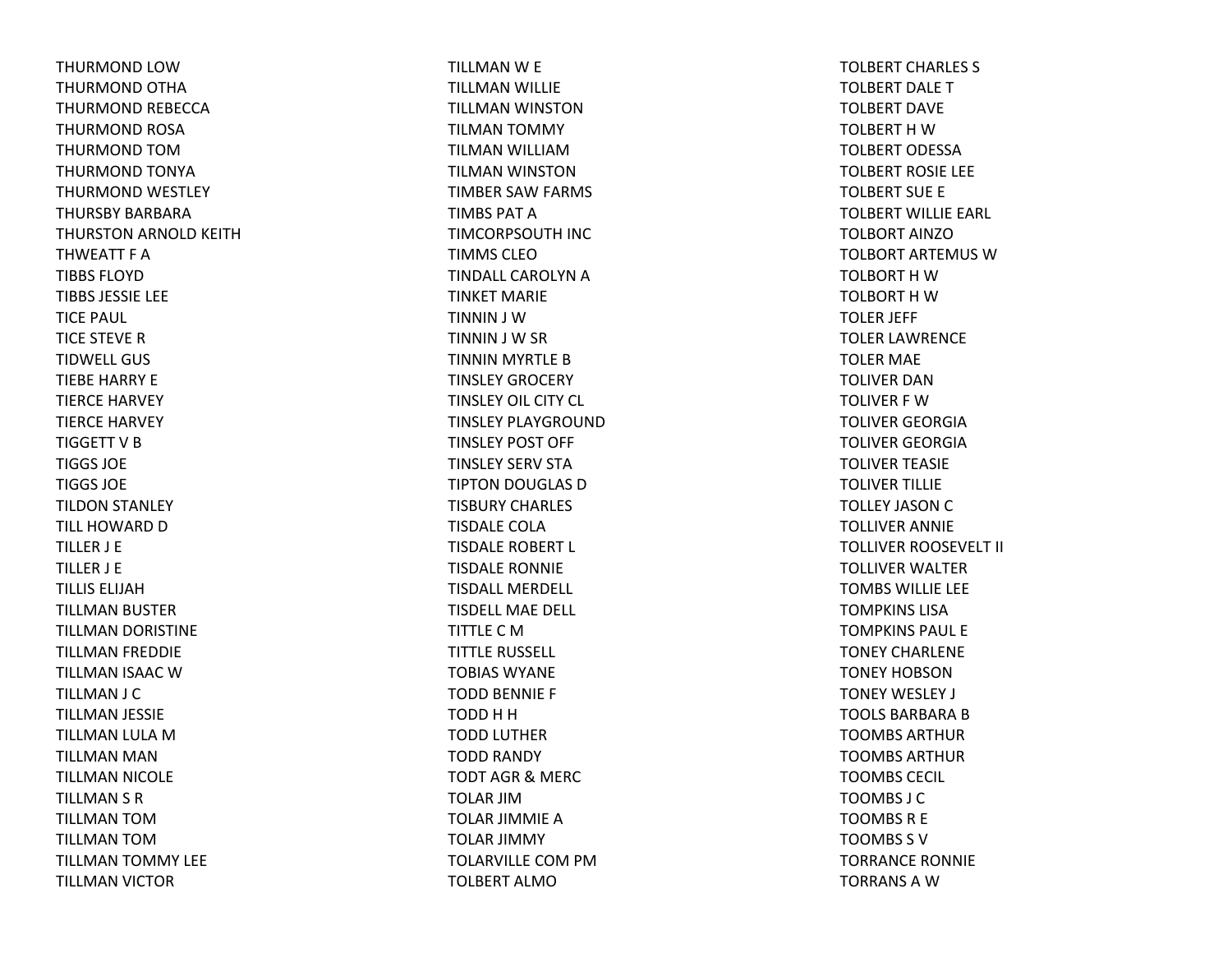TORRES JOHN J TORRY ELMATORRY ELMATORRY JAMES OTORRY LEE WTORRY NONATORRY NONATORRY WILLIE BTORTORELLI LOUIS J TORY JAMES TORY NORATOTEN BESSIE TOUSSAINT RONALD F TOWERCOM GULF COAST LLC TOWERY BOBBY GTOWN AND COUNTRY TOWNS MARYTOWNSEL HTOWNSEL NATHANIEL TOWNSEND ANDREWTOWNSEND DEQUENCY TOWNSEND FLOYD TOWNSEND G K TOWNSEND GOBER TOWNSEND GOBER TOWNSEND INEZ TOWNSEND INEZ TOWNSEND RAIF TOWNSEND ROBERT L TOWNSON NATHANIEL TRACEY DAVIDTRADER MABEL TRAINER DANIEL ATRAINOR D WTRAINOR D WTRAMMELL BARBARA WTRAMMELL CLIFFORDTRAMMELL DON R TRAMMELL EDWINTRAMMELL JAY

TRAMMELL JIMMIETRAMMELL KATHERINE HTRAMMELL REX DTRANS FISHERIES INCTRAVIS ANNIE MAE TRAVIS BOBBIE J TRAVIS DOROTHY J TRAVIS EARL TRAVIS EARL ‐ ESTATETRAVIS ETHEL TRAVIS HENRYTRAVIS IDATRAVIS JAMES TRAVIS JAMES TRAVIS JERRY BTRAVIS LESLEY BTRAVIS PEORIA GTRAVIS RICHARDTRAVIS RICHARDTRAVIS RICHARDTRAVIS RICHARD JR TRAVIS SAMTRAVIS T S TRAXLER JOHN B TRAXLER LOUIS TRAYLOR JOE TRAYLOR ROBERT E TREDWELL GROVE CHTREDWELL GROVE CHTREMAINE RUSSEL TRI LAKE TIMBER COTRIAD OIL AND GAS COTRIBBLE H WTRIGG JOHN T TRI‐LAKE LAND&TIMBER COTRI‐LAKE TIMBER COMPANY TRIMM SHEILA TRIMM WILLIAM WTRINE TINATRINKY M T

TRIPLE B FARMS TRIPLETT ED R TRIPLETT GENAVA DTRIPLETT LOUIS NEVILLETRIPLETT LUCILLETRIPLETT LUCILLETRIPLETT R J TRIPLETT ROBERT TRIPLETT ROZENATRIPP SAM J TROTMAN E R TROTTER LEE TROTTER PAMELATROTTER WILLIAMTROTTER WILLIAMTROTTER WILLIAMTROTTMAN ALBERTA TROUP CANDY TRUELOVE ALTONTRUELOVE BILL TRUELOVE BOBBY JRTRUELOVE BOBBY WTRUELOVE F HTRUELOVE LORENE E TRUELOVE MILBURNTRUELOVE P L TRUELOVE P L TRUELOVE PETE TRUELOVE RITATRUELOVE ROBERT TRUELOVE ROBERT TRUELOVE RONNIE TRUESDELL MELODY RTRUESDELL MICHAEL TRUITT W D TRULY HATTIETRUMAN FRANK TRUSSELL LINDA K TRUTH LIGHT CHURCH TUBB JOE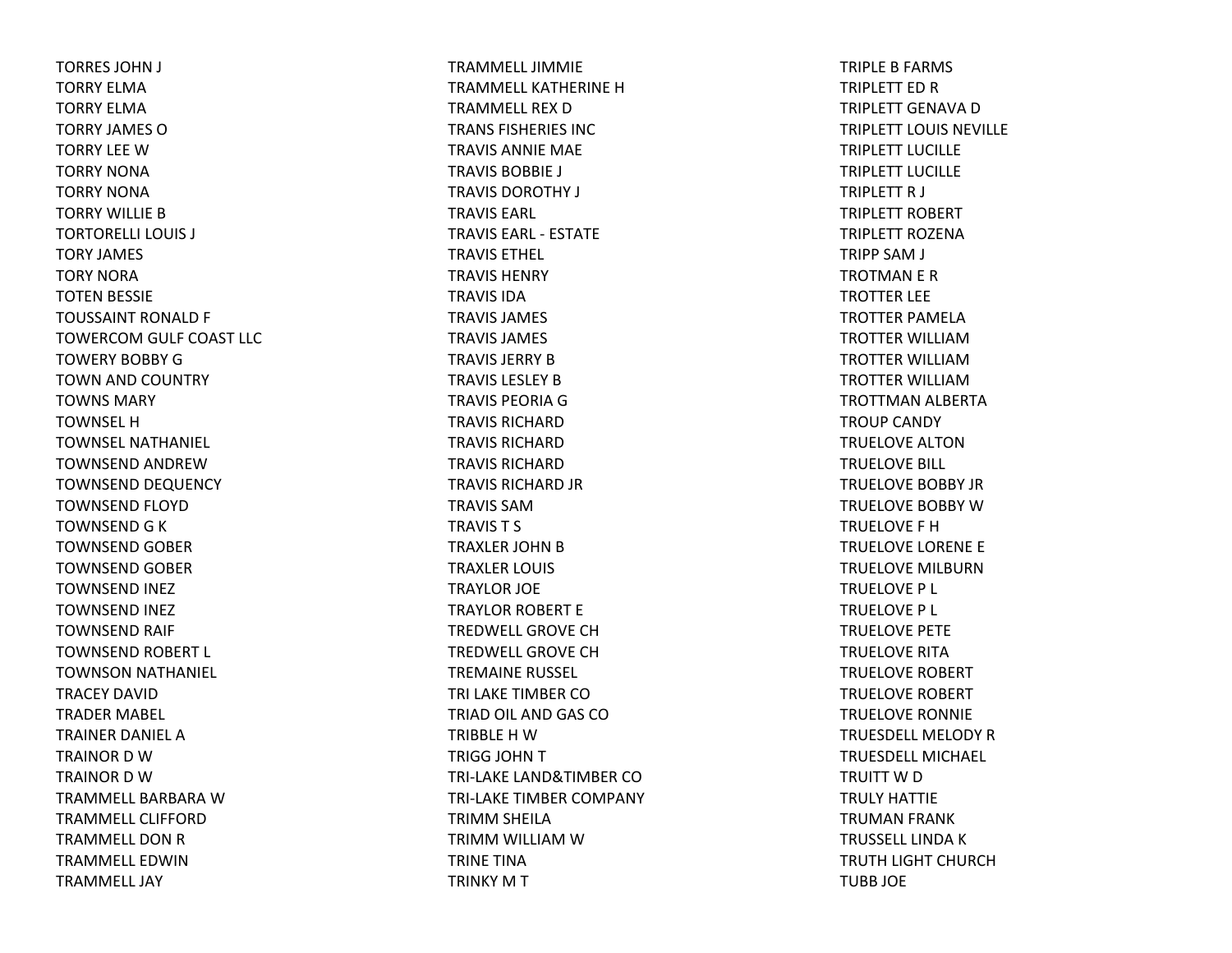TUBBS ADATUBBS RONNIETUBBY EDDISONTUBBY JOETUBBYTWTUCK FREDTUCK MARY TUCKER AARONTUCKER BILLIE TUCKER BILLIE TUCKER BUTCHTUCKER CHARLIE TUCKER CORA LEE TUCKER E ATUCKER E ATUCKER FRANK JR TUCKER FULLILOVE TUCKER GEORGE TUCKER GEORGE TUCKER HENRY TUCKER HENRY TUCKER JAMES TUCKER JAMES OTUCKER JAMES O TUCKER MARK TUCKER MELVINTUCKER MICHAEL TTUCKER OTIS TUCKER OTIS TUCKER R C TUCKER RONALDTUCKER ROOSEVELT TUCKER SAMMY TUCKER SHIRLEY ATUCKER TABTUCKER WALTER TUCKER WILL TUCKER WILL ELLATUCKER WILL JR TUCKER WILL S

TUCKER WILLIE TUCKER WILLIE TUDOR ELMER TUERSON SON TULLIER BARRY TULLOS JIMMY D TULLY ANDERSONTUMLIN BILLY M SR TUNE CLAYTONTUNE JOHNTUNE WILLIE TUNEBURG GEORGE MTUPELO BREAK DUCK CLUB TUPMAN THOMAS TURBERVILLE C A TURBEVILLE A R TURBEVILLE ALBERT RTURBEVILLE W J TURF MASTERTURK E J TURKEY CREEK FARMTURKEY RIDGE HTN CL TURKEY RIDGE HTN CL TURNAGE CHARLIE TURNAGE CHARLIE L TURNAGE CLEMMIE TURNAGE CLEMMIE TURNAGE CLEMMIE TURNAGE CLEVONTURNAGE DAVIDTURNAGE DEWITT TURNAGE JAY RTURNAGE LEE TURNAGE LILLIE TURNAGEM L TURNAGET E SRTURNBOW CEBELL TURNBOW CECIL TURNBOW EARL WTURNBREW L J

TURNERATTURNER ABNEY ATURNER AMANDA S TURNER ANNIE BELL TURNER ANNIE BELL TURNER ARLENA G TURNER AUSTINTURNER BENTURNER CHARLIE TURNER COURTNEY TURNER COURTNEY TURNER EDNA F TURNER ELISHATURNER ELMER TURNER FRANK TURNER FRANK TURNER FRANK TURNER FREDTURNER G E TURNER GENE TURNER GEORGE TURNER HATTIE TURNER HENRY TURNER HERMAN O JR TURNER HERSHEL GTURNER HOWARDTURNER HUGHTURNER J C TURNER JACK TURNER JAMES TURNER JOHNTURNER JOHN F TURNER JOHN W TURNER LARRY TURNER LEE RUTHTURNER LEROY TURNER LEWIS TURNER LULATURNER MACK TURNER MARY LEE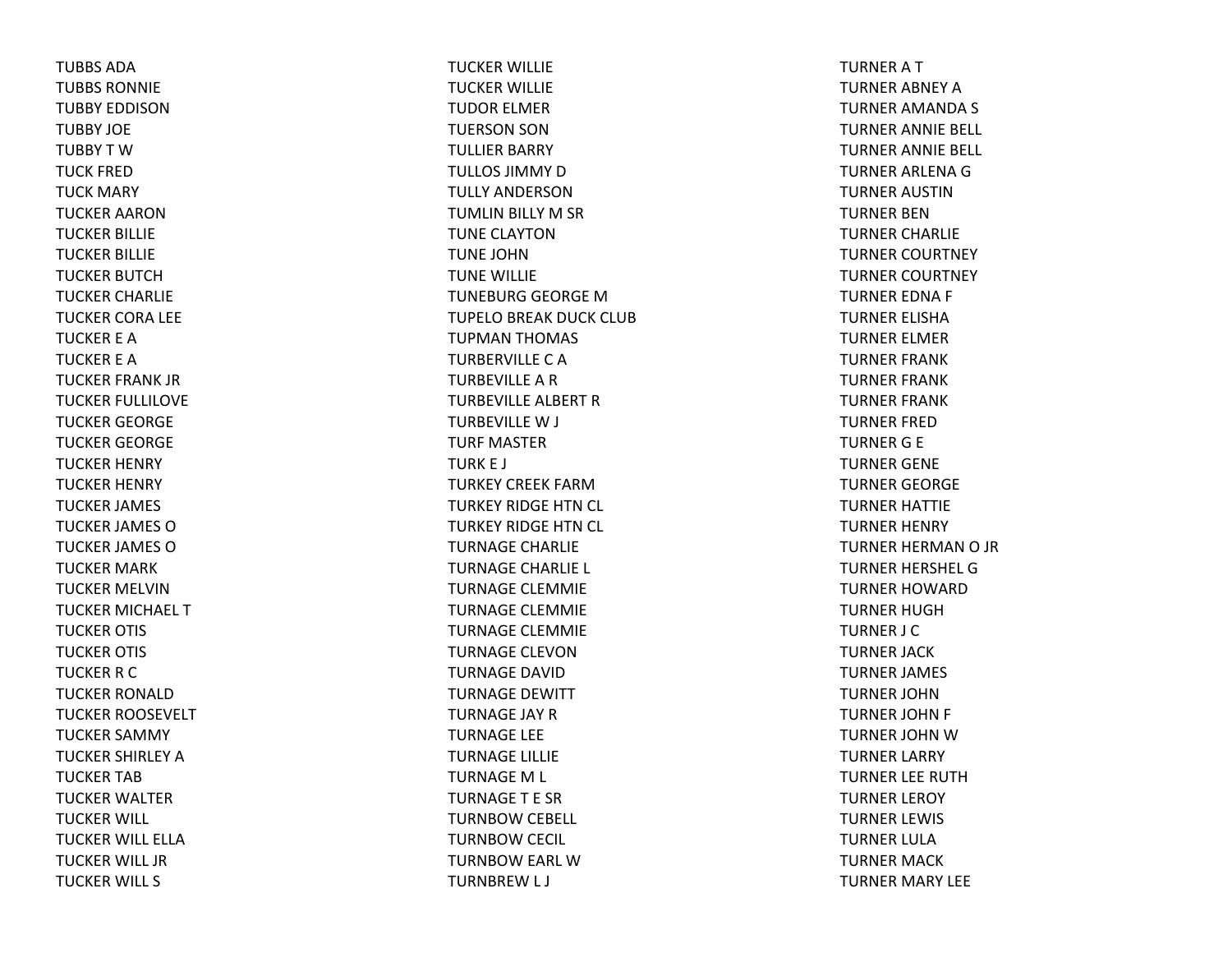TURNER MAY LEE TURNER MICHAEL WTURNER RICHARD G TURNER ROBERT TURNER ROBERT TURNER ROBERT TURNER ROSS TURNER SAMMIE MAE TURNER SANDIE TURNER STEVE ATURNER VIRGIL TURNER W A TURNER W F TURNER W P TURNER WALTER TURNER WILLIE TURNER WILLIE TURRER LEWIS TUSSEY DONALD M TUTOR LAMAR TUTOR V D TUTTLE D A TUTTLE SHANE TUYO JOHN F III TWEEDLE GEORGE MTWELVE PT HTNG CLUB TWIN LAKE TWIN LAKE CAMP TWIN LAKE CAMP TWIN LAKE HTG CLB TWINERCCTWINER CLARENCE CTWINER ETHEL NTWINER J MTWINER J MTWINER J WTWINER JAMES TWINER JAMES DTWINER JAMES MTWINER JOHNNIE

TWINER L F TWINER L F TWINER M F TWINER THOMAS MTWINER W A TWINER W D TWINER W D TWINER WILLIAM A JR TWIST J F TWIST J F TWIST RICHARD FMS TWIST YAZOO CO TYCHICUSTC JRTYER ANITA B TYER B C TYER BOBTYER BOBBY TYER BOBBY WTYER CHARLES TYER CLARENCE CTYER DANIEL L TYER JOE TYER MICHAEL RTYER PEGGY S TYER WILLIE BOBTYLER CLIFF TYLER CLIFF TYLER DANNY S TYLER EDDIE TYLER ELLIS TYLER ESTELL TYLER FANNIE J TYLER HARRISONTYLER JOHN W JR TYLER MARY TYLER REYNOLDS TYLER VIOLET TYLER WILLIE MTYLER WILLIE MAE TYNCH ALEXANDER L

TYSON CHARLES TYSON CHARLES DTYSON ELLIS TYSON SOUTHLAND STA TYSON W E U S FISH & WILDLIFE SERVICE U S FORESTRY SERV U S GEOLOGICAL SURVEY U S GEOLOGICAL SURVEY U S POST OFFICE. UN GEOGHYSICAL COUNDERWOOD B UNDERWOOD B UNDERWOOD J B UNDERWOOD KEVIN WAYNE UNGER TOMUNIFIRST INCUNION JANICE UNION METHODIST CH UNION PARADISE CH UNION PRODUCING CUNIONS ROBERT LEEUNITED GAS PIPE LINE UNIVERSAL EQUIP CO UNIVERSAL STEEL BLD INC UPCHURCH BILLY UPCHURCH BILLY UPCHURCH BOB VUPCHURCH J L UPCHURCH J L ESTATE UPCHURCH JOE BUPCHURCH JOE L UPCHURCH SYLVIA UPIU LOCAL 1349 UPSHAWH I UPSHAW HIRAM JR UPSHAW J D UPSHAW JODIE L UPSHAW OWEN UPSHAW S H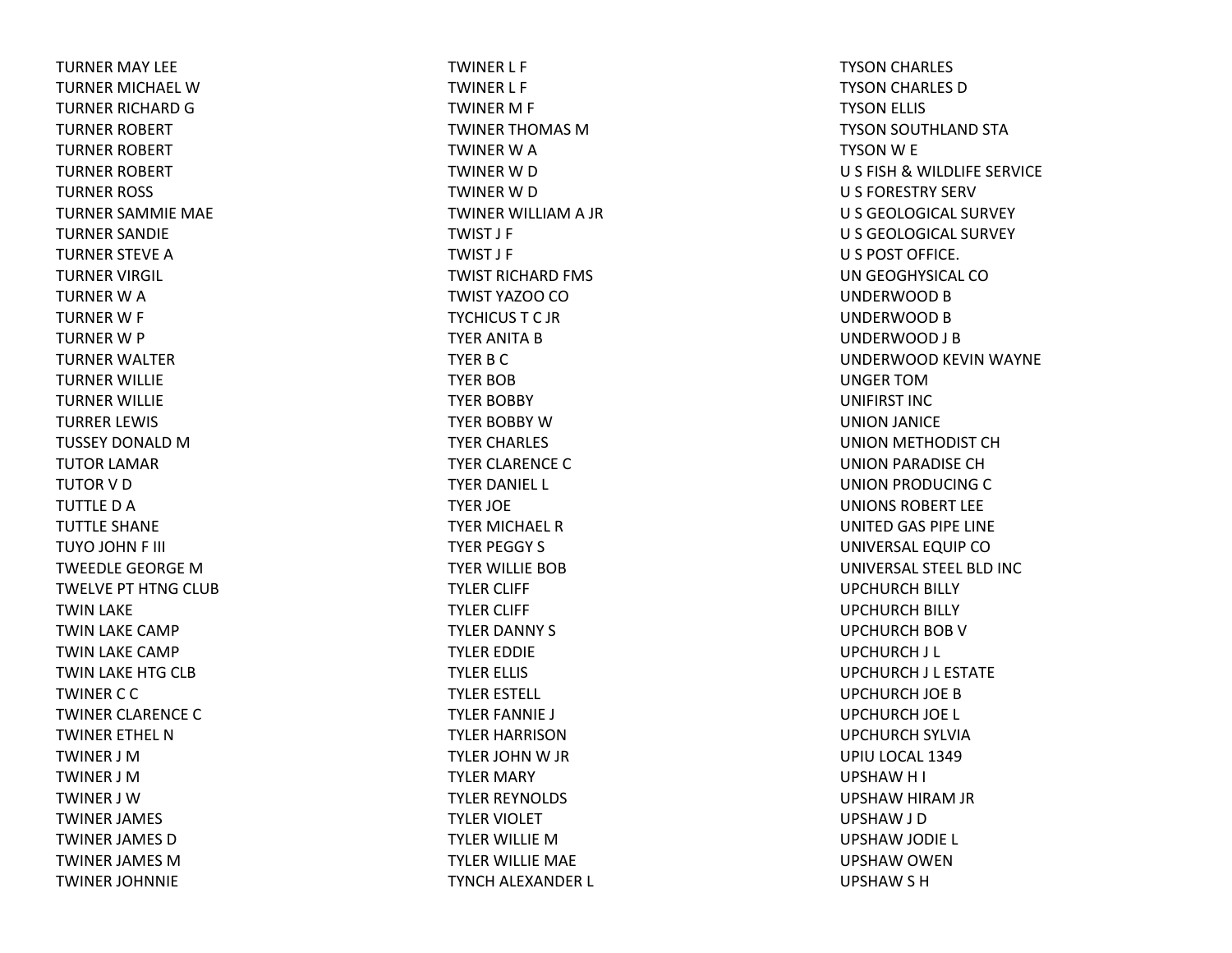UPSHAW SAM UPSHAW SID UPTON BENNIE UPTON J L UPTON LOUIS UPTON LUTHER UPTON LUTHER URSCHELL C F UTHOFF AARON OUTHOFF AARON OUTHOFF AARON OUTHOFF LEONUTHOFF LEONUTHOFF TOMUTHOFF WESLEYUTLEY FRANCES RUTZ GEORGE HV F W HUT V F W HUT VALENTINE J WVALLEY BAPTIST CHVALLEY HUNTING CL VALLEY PARK BTY SLNVALLEY PARK CH PAR VALLEY PARK GROCERY VALLEY PARK HUNTING CLUB INC VALLEY PARK POST OFFICE VALLEY PARK SP MKT VALLEY PARK WATER SYSTEMVALLEY PK UNION C VALLEY PLANTING COVALLEY PLANTING COVAN EMMA LEE VAN GEORGE VAN LAND HTNG CLUB VAN NORMAN J C VANARSDALE EDWARD E VANARSDALE ENTERTAINMENT COVANARSDALE FANNIE VANARSDALE HUBERT

VANCE CAROL J VANCE HOWARDVANCE J WVANCE JOHNNY NVANCE LARRY VANCE LINNIE VANCE OSCARVANCE PHIL WVANCLEAVE FREDDIE VANCLEAVE FREDRICK AVANCLEAVE RONNY PVANCLEAVE STACEY VANCLEAVE TANYAVANCLEAVE WAYNE PVANCLEAVE WAYNE RVANCLEVE DEBRAVANCLEVE RUTHVANDERFORD BILLY VANDERFORD BOBBY VANDERFORD BOBBY HVANDERFORD STEPHANIE F VANDEVENDER CHESTER VANDEVENDER DOLPHVANDEVENDER E AVANDEVENDER E WVANDEVENDER EARL VANDEVENDER HENRY VANDEVENDER HENRY VANDEVENDER HENRY VANDEVENDER HOMER L VANDEVENDER KENNETH L VANDEVENDER LESTER OVANDEVENDER M O VANDEVENDER SHARONVANDEVERE ADDIE VANDEVERE ADDIE VANDEVERE EARL VANDEVERE EDWINVANDEVERE J S VANDEVERE JIMMY

VANDEVERE MARY VANDEVERE TIMMY VANDIVER JOHNNIE VANETTEN JAMES R VANGORDER BRANDONVANGORDER MARIONVANGORDER MARVIN D VANHORNE THEODORE VANLEUVAN CLARENCE E VANLEUVAN MYRTLE B VARNADO HUGH R VARNADO KRISTY MVARNARSDALE HABERT VARNARSDALE NUBERT VARNARSDALE NUBERT VARNARSDALE NUBERTVARNER CHRISTINE ANNVARNER GEORGE JR VARNER J WVARNER JACK VARNER MITTIE VARNER REAL ESTATE VARNER REAL ESTATE INC VARNERL L CVAUGHAN ANNIE PEARL VAUGHAN BETTY J VAUGHAN C H VAUGHAN D A VAUGHAN EDWARD VAUGHAN ESTHER VAUGHAN GEORGE VAUGHAN HAYES VAUGHAN HENRY VAUGHAN HENRY YANDELL VAUGHAN J B VAUGHAN JAMES VAUGHAN JIMVAUGHAN LAWANDA VAUGHAN MARTHA VAUGHAN R B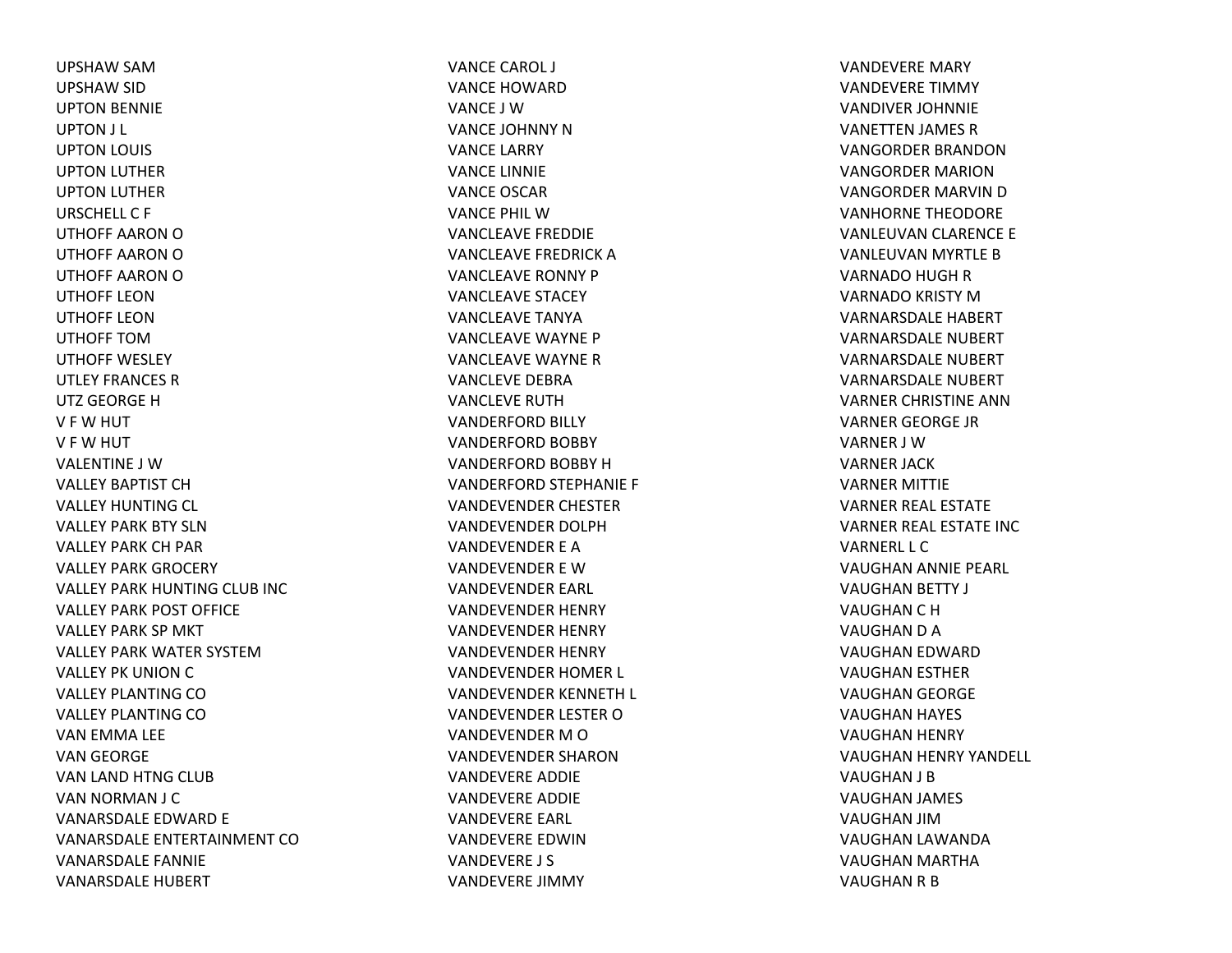VAUGHAN REESE VAUGHAN REUBEN VAUGHAN RUTHA SINGLETON VAUGHAN SHERRY VAUGHAN TOMMY VAUGHAN W A VAUGHAN W R VAUGHAN WILLIE VAUGHAN WILLIE VAUGHAN WILLIE D VAUGHAN WILLIE S VAUGHEY & VAUGHEY VAUGHN ANNIE PEARL VAUGHN DONALD E VAUGHN EDWARD VAUGHN HENRY T JR VAUGHT KERRI L VAUGHT WILLIAMVAZQUEZ ALFONSO VBURG DIS CORP ENVBURG DIS CORP ENG VEAL ALINEVEAZEY CHARLES VEAZEY PATSY VEAZEY RANDY VEAZEY RANDY VEAZEY ROBERT VEAZLEY JAMES GVEDROS STEPHEN MVELAZQUEZ LUIS EDWARD VELAZQUEZ TINA VELETO P WVENABLE I J VENABLE ISAACVENABLE JAMES DVENABLE LESS VENABLE LUVERTAVENEABLE GEORGIAVENEABLE I J VENT ROBERT

VENT ROBERT VERDICT E T VERNELL H E ESTATE VERUCCHI EDWARD GVICE EMMAVICE THOMAS VICKERS JAMES L JRVICKERS W E VICKERS W E VICKERY MITCHELL WVICKSBURG CONCRETE COVICKSBURG CONCRETE COVICKSBURG COOP COVICKSBURG HDWD COVICKSBURG RIDING CLUB VICTORS JAMES VICTORY CHRISTIAN CENTER VINCENT CHARLES VINCENT CLIFTONVINCENT CLIFTONVINCENT JESSIEVINES ASHLEYVINES GARYVINSON ANGELA VINSON ANGELA VINSON BARRY VINSON BETTY JOVINSON CLAUDE S VINSON DONALD WVINSON SALLIE VINZANT LYLA MVIRDEN LUMBER COVISE ORENVITRUVIAN EXPLORATION VOELKER ROXANNE L VOGAN TOMMY VOGLE CODY T VOIL LARRY EVOLBIECHT ERVINVOWELL GEORGE

VOWELL ROBERTVOYLES FLOYDVOYTKO JEROME S W C DAY SCHOOL W L SOMNER CO W P T FARMS WADDELL BOOKER T WADDELL DAVID A WADE ALBRT WADE ARBELLAWADE BECKY WADE BILL WADE BOYDWADE C C WADE C C WADE CASEY WADE CASSEY WADE CASSEY WADE CHARLIEWADE CHARLIE CWADE CHRISTINE WADE COMMUN SERV WADE COMMUN SERV WADE DAVE WADE DAVIDWADE DWIGHT E WADE EARNEST WADE EDDIE WADE FANNIE WADE GEORGE SRWADE JAMES WADE JAMES J WADE JANA HWADE JANIE WADE JESSIE WADE JESSIE WADE JIMMIE LEE WADE JOE WADE JOE WADE JOHN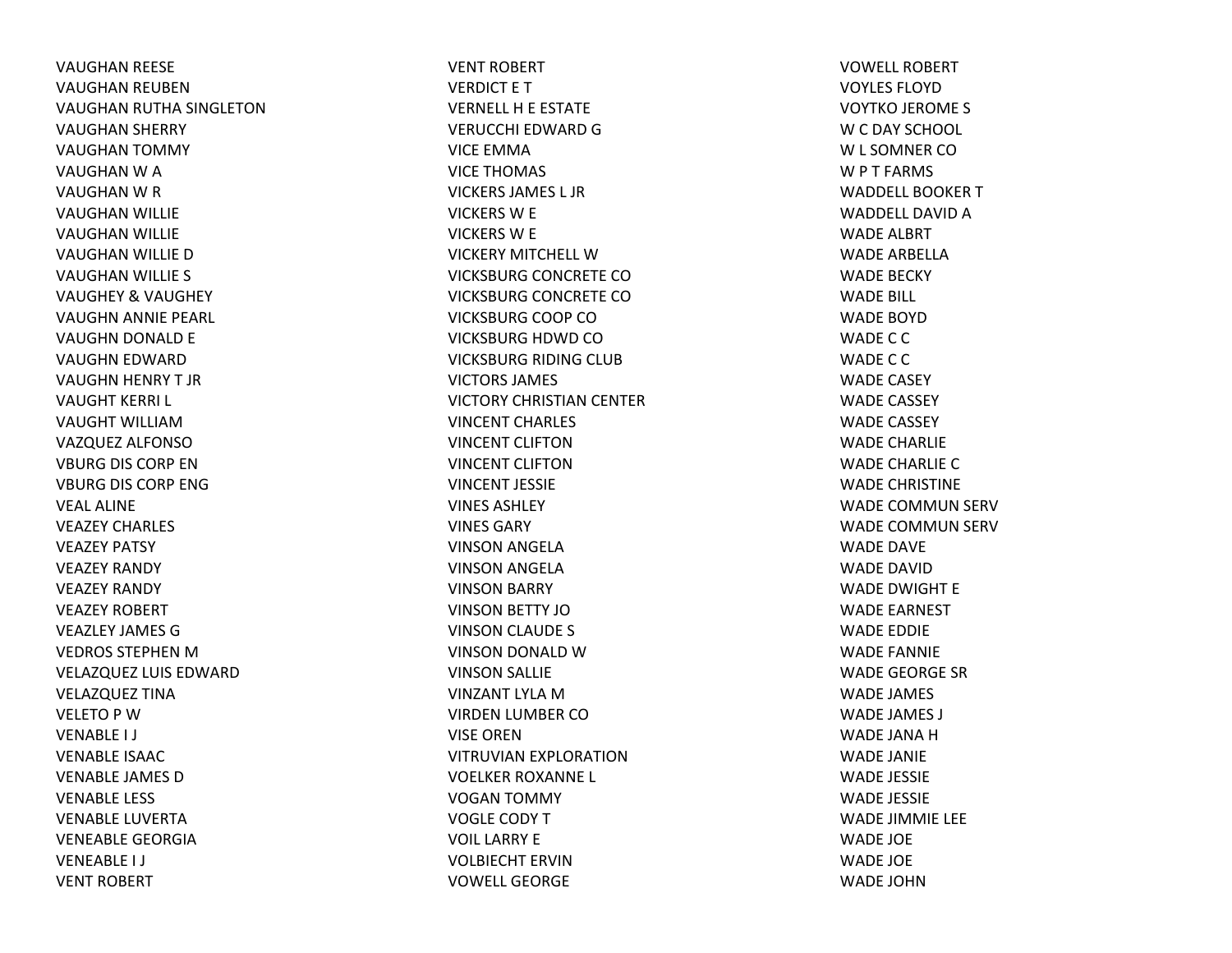WADE JOHNWADE LACIE WADE LARRY WADE LARRY WADE LAURIE WADE LUTHERWADE M WADE MARY LEE WADE MICHAEL AWADE NEELY WADE OCTAVIAWADE PERCY WADE RANDY DWADE SAMWADE SHIRLEY WADE TERRY MWADE THOMAS J WADE WILLIE WADELEY WILLIEWADELL BOOKER T WADFORD BOBBY E WADKINS PATRICKWADKINS PATRICK D WADLEY LEANITAWADLINGTON J E WADLINGTON JAMES E WAGERS JAMES AWAGGENER ROBERT BWAGNER LES E WAGNER LOTTIE WAGNER LOTTIE WAGNER WILL WAINWRIGHT W E WAITS W J WAITS WILLIAM J WALDEN BENJAMIN WALDEN FRED WALDEN FRED WALDEN FRED LEE WALDEN GERNICE

WALDEN JAMES BWALDEN JAMES BWALDEN JOEY DWALDEN JOHN BWALDEN MAFINE WALDEN MIRANDA WALDEN ROSIE MWALDEN SAMUEL WALDEN SHEILA WALDEN VERA MWALDROPBMWALDROP BECKY GWALDROP CALLIE WALDROP CECIL F WALDROP DONALDWALDROP J AWALDROP J F WALDROP W P WALDRUP J AWALDRUP JOHN R WALDRUP MARY MWALDRUP REBECCA V WALKER ALTON MORRIS WALKER ANDREW C WALKER ANGIE WALKER ANNIE BELL WALKER BEKA R WALKER BETTY WALKER BILLY AWALKER BILLY L WALKER BILLY WWALKER CALVINWALKER CAP WALKER CAROLINE ROSE WALKER CLINT WALKER CONSTRUCTIONWALKER CORATWALKER DEWITT WALKER DEWITT JR WALKER DWONE

WALKER EDWALKER EDWALKER ERNEST LEE WALKER FARM OFFICE WALKER FARMS WALKER FLOYD W JR WALKER FRANCES WALKER FRANK L WALKER HARRISONWALKER HATTIE WALKER HATTIE WALKER HENRY JACK WALKER J AWALKER J NWALKER J Q WALKER J WWALKER JACK WALKER JACK WALKER JAMES EARL WALKER JEFFERY AWALKER JEWEL RWALKER JOAN D WALKER JOE WALKER JOE WALKER JOE WALKER JOHN D WALKER JOHNQ WALKER JOHNNIE WWALKER JOHNNY WALKER KAREN E WALKER KATHRYNWALKER LASHONNA D WALKER LEDORE I WALKER LEMONWALKER LINDAWALKER M T WALKER M T WALKER MARRIS WALKER MARTINWALKER MARTIN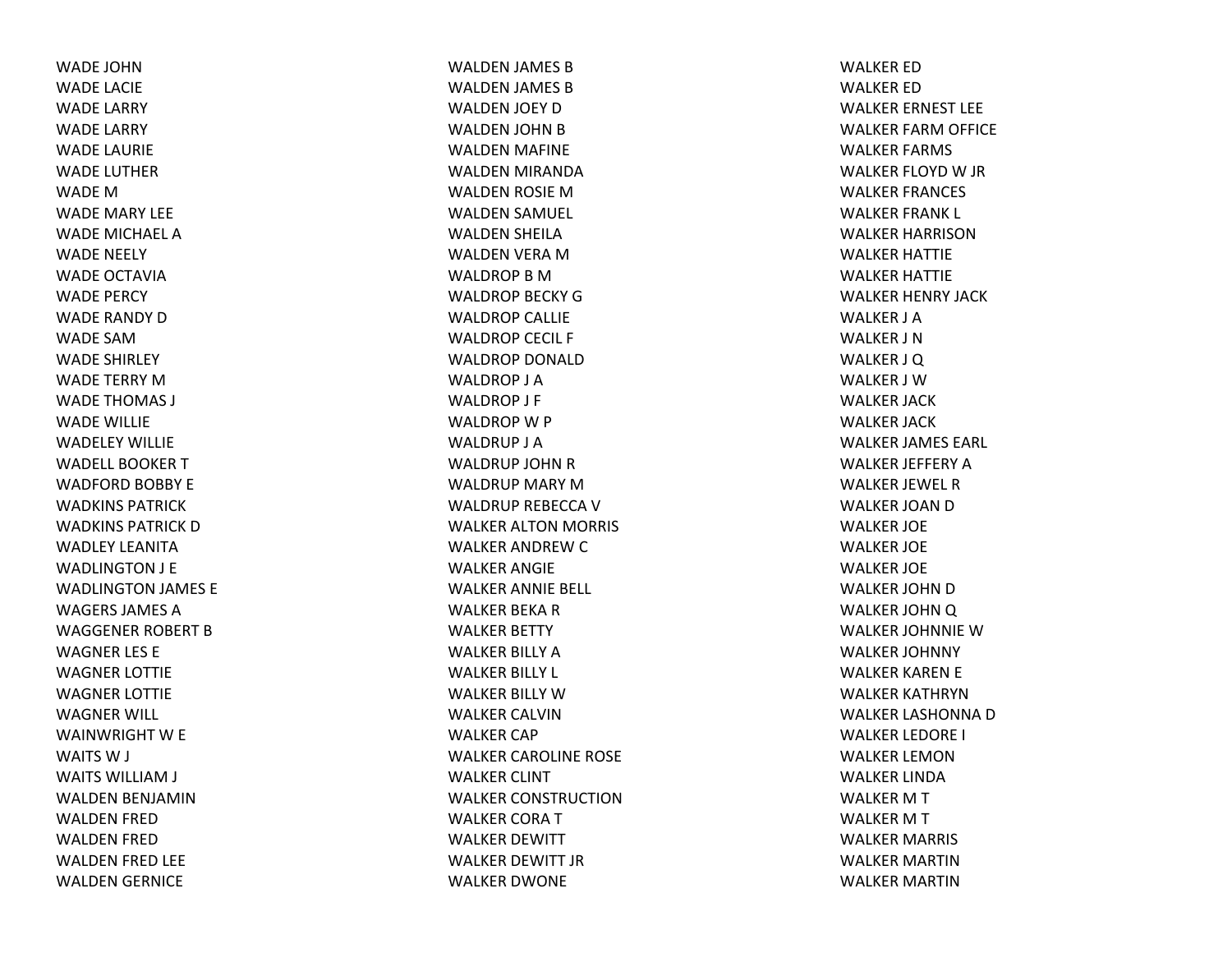WALKER MARTINWALKER MARTINWALKER MARTINWALKER MORRIS WALKER MURCHELLAWALKER NORRIS WALKER PAUL DWALKER PERCY WALKER R B WALKER RAYMONDWALKER RAYMOND L JR WALKER RAYMOND S WALKER RENAWALKER ROBERT WALKER ROSIE WALKER ROXIE BWALKER RUDY WALKER SAMUEL DWALKER SAMUEL DWALKER SONNY WALKER T M WALKER TOMMY GWALKER TONYAWALKER TRACEY WALKER W G WALKER WADE HWALKER WILLIAM A WALKER WILLIAM H WALKER WILLIAM N WALKER WILLIE WALKER WILLIE MAE WALKER WILLIE WWALKERY BETTY WALKUP W C WALL EUGENEWALL SARAHWALL SARAHWALL STANWALLACE ALICE WALLACE ANBREE D

WALLACE BOBBY WALLACE C J WALLACE C M WALLACECOWALLACE CRELAWALLACE DIANE WALLACE E L WALLACE JESSIE BWALLACE JESSIE BWALLACE JOE WALLACE JOHNWALLACE JOHNWALLACE L WWALLACE MAXINE WALLACE NANCY MWALLACE RAYFORD P WALLACE TRUMAN R WALLACE WILLIAMWALLER BENNY WALLER L L WALLER LYNN L WALLER T M WALLERS J CWALLEY A E WALLEY A W WALLEY A W WALLEY A W WALLEY ALLEN S WALLEY BERNICEWALLEY CHARLES WALLEY JOEWALLEY JOE J WALLEY THOMAS HWALLEY W M WALLING BARNEY RWALLINGTON J E WALLIS AMA N WALLIS C O WALLIS ELNORA B WALLIS MRS CO

WALLS CARLA V WALLS ELEANORWALLS J CWALLS SPURGEONWALLS WILLIAMWALROP CALLIE WALSON RICHARD WALTERS ANGELINA D WALTERS AUDREA L WALTERS BOBBYWALTERS CHARLES CWALTERS DANIEL WALTERS J CWALTERS JOEWALTERS JOHN W WALTERS NOBBYWALTERS NOBBYWALTERS R L WALTERS S GWALTERS SAMUEL GWALTERS W WALTHALL JUSTINWALTMAN FRANK CWALTMAN FRANK CWALTMAN HERSHELL F WALTON ANNIE LAURA WALTON CHESTER WALTON J BRELAND WALTON JERRY DEAN WALTON JOHN WALTON JOHN RWALTON JOHN R JR WALTON JOSEPH WALTON KATRINA WALTON KATRINA DWALTON LARRY L WALTON LARRY L WALTON LENORA WALTON LLOYD BWALTON LOUIS H SR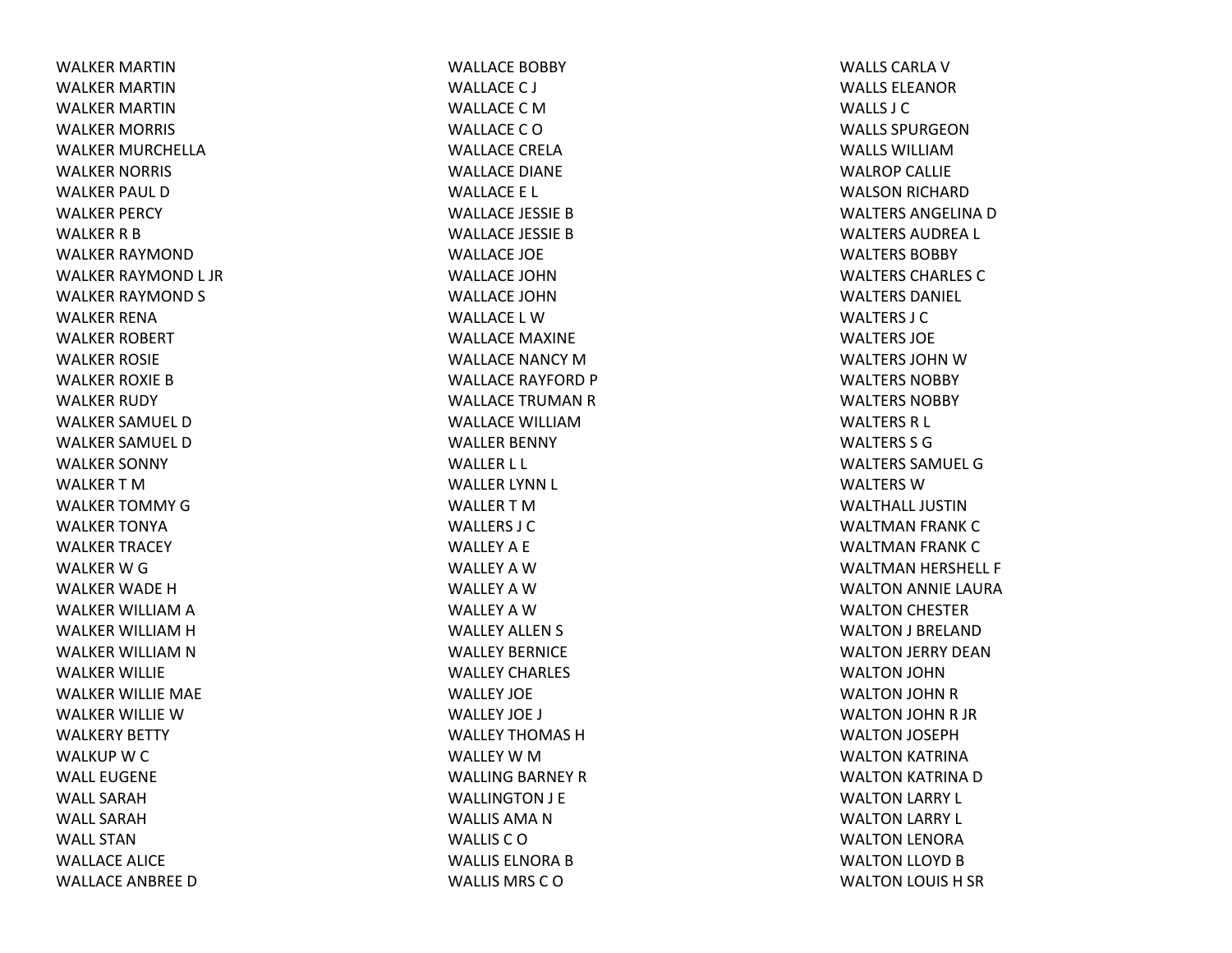WALTON MARGARET F WALTON MRS JOHN RWALTON PAUL GWALTON R C WALTON RICHARD WALTON RITA WALTON SAMBOWALTON TOM E WALTON WILIE BEE WANDER CHARLES E WANSLEY JACKWANSLEY JULIANWANSLEY JULIANWANSLEY STEVEWANSLEY TANDY WWARD AGGIE LEE WARD ALBERTA WARD ALEX WARD ALEX WARD ANNIE WARD B W WARD C H WARD C SUE WARD C W WARD CARRIE WARD CARRIE WARD CHARLES WARD CLAUDE WARD CLINTONWARD CLINTON JR WARD CONNIE WARD DANWARD ED WARD ELEX WARD GORDONWARD H O WARD HENRY WARD HERBERT WARD HOUSTON W WARD J C

WARD J C WARD J MWARD JACK WARD JAMES LOUIS WARD JOHNWARD JOHN BARRY WARD L B WARD LAMAR WARD LEANDER JR WARD LEE A JR WARD LOUIS WARD LUCY WARD MANNWARD MARGIE GWARD MRS J WWARD NEIL WARD PEGGY S WARD RICKY DWARD ROBERT WARD ROBERT LEE WARD ROBERT LEE WARD ROY D JR WARD SAMWARD SAMMY WARD SONNY SONNY WARDTWWARD TRUMANWARD VANJONWARD VANJONWARD W B WARD WILLIAM B WARD WILLIE WARD WOODROWWARDELL BENWARDELL BILL WARDELL WALTONWARDELL WALTONWARDELL WELTONWARDEN EDGAR WARDEN EDGAR

WARDEN GEORGE WARDEN MIKE WARDLOW JAMES WARE CHARLIE E WARE CHRISTINE WARE EUGENE WARE L CWARE NETTIE BWARE ROBBIE J WARE ROBERT WARE ROBERT WARE SEYMOORE WARMACK BILL WARMACK C C WARMACK CLARENCE WARMACK FRANK WARMACK JOE WARMACK KATHY WARMACK MRS HENRY WARMACK PAUL WARMOCK EDNAWARMOCK FRANK WARMOCK J WWARMOCK JERRY WARMOCK JOHNWARMOCK MAX WARMOCK W A WARNER CHICK WARNER DON H WARNER JESSIE WARNER JOS AWARNER SHARONWARNOCK CLAUDE WARNOCK DOLLIE WARNOCK EVAWARNOCK FRANCES MWARNOCK FRANK WARNOCK HAROLDWARNOCK HAROLD D WARNOCK J S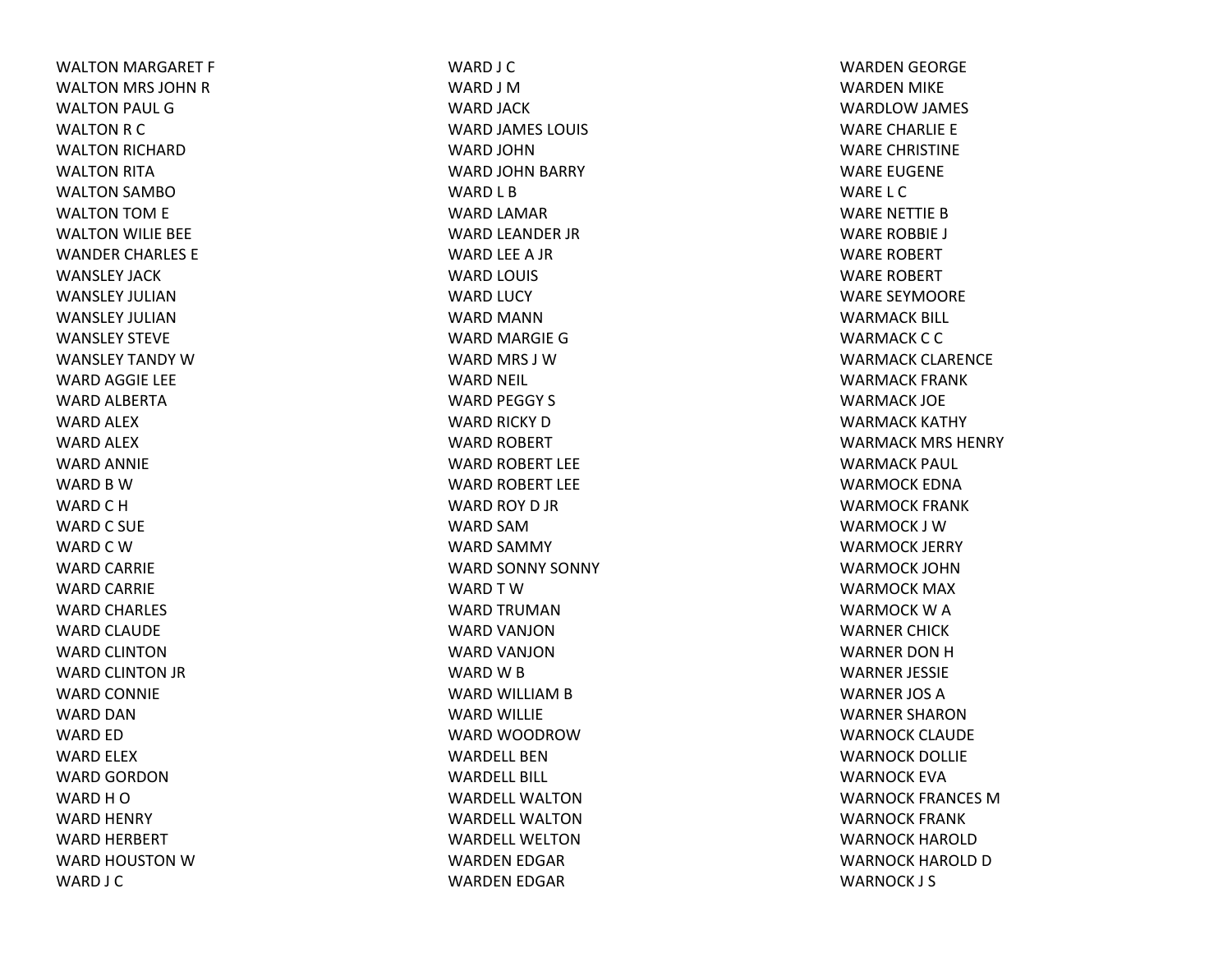WARNOCK J WWARNOCK JAMES HWARNOCK JERRY WARNOCK LEONWARNOCK LUTHERWARNOCK LUTHER S WARNOCK LUTHER W WARNOCK MARSHALL WARNOCK MARY MWARNOCK MAX WARNOCK MAX WARNOCK MINNIE AWARNOCK NICOLE WARNOCK RUTHWARNOCK SALLIE E WARNOCK W M WARREN AMOS WARREN BRIS CONST WARREN BROS CONST WARREN CO EMERGENCY WARREN DEBRA L WARREN DONNIE RWARREN DONNIE RWARREN DORIS MWARREN E V WARREN E WWARREN ELIJAH WARREN J L WARREN JACK WARREN JACK WARREN JAMES CWARREN JEFFERY WARREN JERRY JR WARREN JOHN WARREN JOHN RWARREN JOSEPH WARREN JOSIE KWARREN KATHERINE WARREN LAURA WARREN LUTHER

WARREN M V WARREN MARTHA WARREN MARTHA WARREN MARY HOUSTON WARREN MISTY DWARREN OSCAR WARREN OSCAR WARREN OTHA WARREN PETE WARREN RANDY WARREN SUSAN KWARREN TERESA L WARREN THELMA WARREN TILLMAN WARREN W C WARREN W C WARREN W M WARREN W S WARREN W V WARREN W W WARREN WILLIE S WARRINGTON APRIL BWARRINGTON DENNIS WWARRINGTON EARNEST GWARRINGTON J D WARRINGTON J D WARRINGTON JAMES DWARRINGTON JEREMY WARRINGTON JOSIE L WARRINGTON JUANITA WARRINGTON JUANITA WARRINGTON LARRY WARRINGTON MARION WARRINGTON ROBERT CWASH CO CONS LEAGUE WASH THELMA DWASHINGTON A G WASHINGTON ALFRED WASHINGTON ALFRED JR WASHINGTON ALMA

WASHINGTON AMANDA WASHINGTON ANDREWWASHINGTON ANNIE WASHINGTON B T WASHINGTON BEN WASHINGTON BETTY WASHINGTON BOBBIE WASHINGTON BOBBIE WASHINGTON BOBBIE J WASHINGTON BOOKER WASHINGTON C F WASHINGTON CATHERINE WASHINGTON CHARLES WASHINGTON CHARLES WASHINGTON CHARLES E WASHINGTON CHARLIE WASHINGTON CHARLY WASHINGTON CLARA MWASHINGTON COATNY WASHINGTON COREEN WASHINGTON DELORIS WASHINGTON DOC WASHINGTON DORSEY WASHINGTON DORSEY WASHINGTON EDDIE WASHINGTON EDDIE WASHINGTON EDDIE WASHINGTON ELIZ WASHINGTON ESTELLA WASHINGTON EUGENE WASHINGTON EULA WASHINGTON EVIE WASHINGTON EVIE WASHINGTON G M WASHINGTON GEOWASHINGTON GEORGE WASHINGTON GEORGE WASHINGTON GEORGE WASHINGTON GEORGE WASHINGTON GEORGE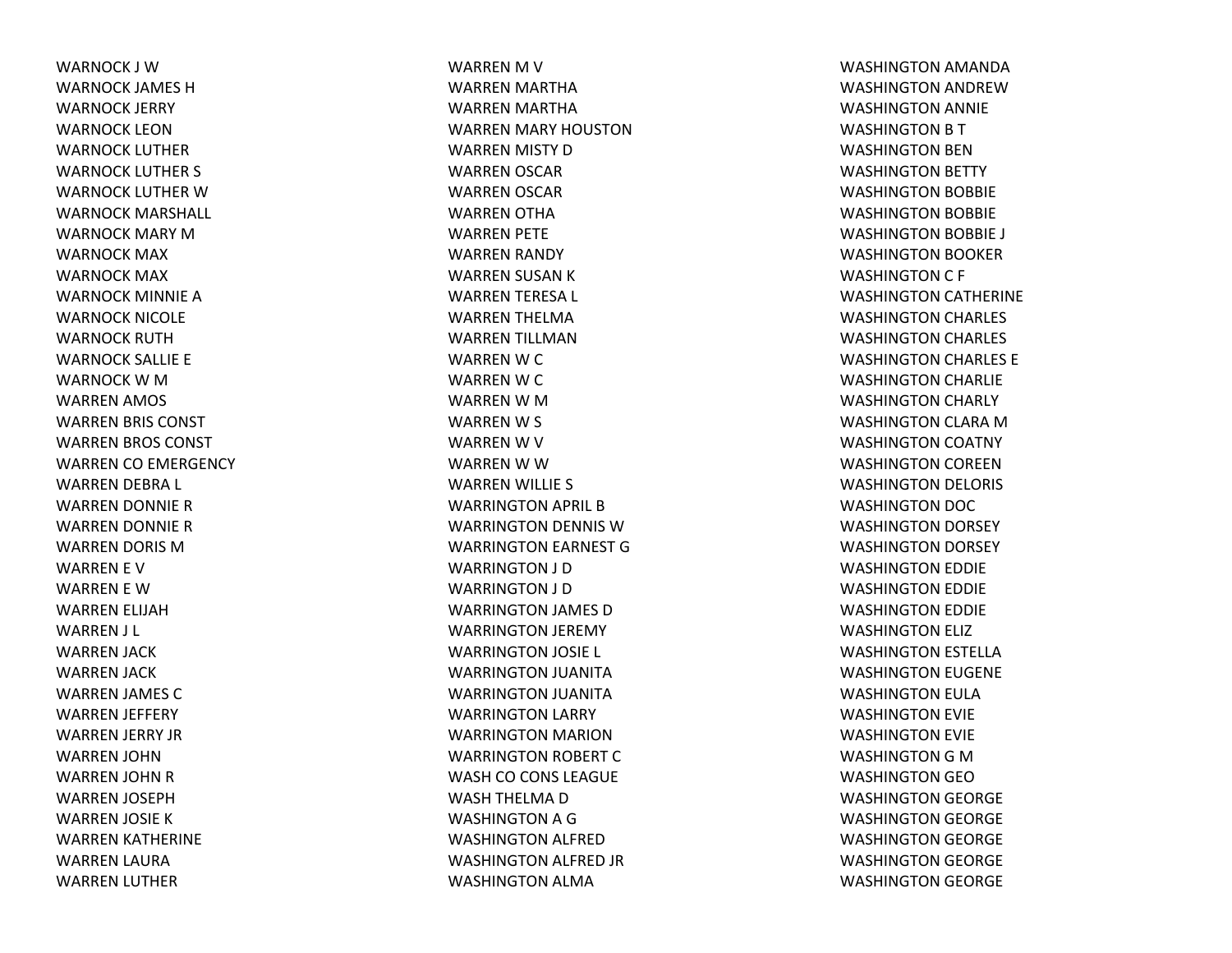WASHINGTON GEORGE CWASHINGTON GEORGE CWASHINGTON GEORGE E WASHINGTON GLENDA WASHINGTON GLORIA J WASHINGTON GRANT WASHINGTON H D WASHINGTON HENRY WASHINGTON J MWASHINGTON JACK WASHINGTON JACQUELYN WASHINGTON JAKE ESTATE WASHINGTON JAKE J WASHINGTON JAMES WASHINGTON JAMES WWASHINGTON JAS MWASHINGTON JESSIE WASHINGTON JESSIE WASHINGTON JIMWASHINGTON JIMMIE WASHINGTON JOE WASHINGTON JOE WASHINGTON JOE WASHINGTON JOE WWASHINGTON JOHN WASHINGTON JOHN J WASHINGTON JOHN J WASHINGTON JOHNNIE WASHINGTON JOHNNY WASHINGTON LEE WASHINGTON LEIGE WASHINGTON LEWIS WASHINGTON LEWIS WASHINGTON LIZA WASHINGTON LIZZIE WASHINGTON LOUISE WASHINGTON LOUVENIA WASHINGTON LUCY MWASHINGTON MARK WASHINGTON MARY

WASHINGTON MARY WASHINGTON MARY BWASHINGTON MATTHEWWASHINGTON MOSE WASHINGTON NANCY WASHINGTON NANCY WASHINGTON NATHANIEL WASHINGTON NATHANIEL WASHINGTON NELSON WASHINGTON ORA L WASHINGTON R WASHINGTON R WASHINGTON R J WASHINGTON R J WASHINGTON RASBERY WASHINGTON ROBERT WASHINGTON ROBERT WASHINGTON ROBERT JR WASHINGTON ROSIE WASHINGTON ROSIE BELL WASHINGTON RUTH WASHINGTON SAMWASHINGTON SARA WASHINGTON SHY WASHINGTON THELMA WASHINGTON THEOLOS WASHINGTON THESTER WASHINGTON THOMAS WASHINGTON TOM JR WASHINGTON TOM R WASHINGTON VIRGIE AWASHINGTON VIRGIE AWASHINGTON VIRGIL WASHINGTON WARREN WASHINGTON WILL WASHINGTON WILL WASHINGTON WILLIE WASHINGTON WILLIE WASHINGTON WILLIE WASHINGTON WILLIE

WASHINGTON WILLIE WASHINGTON WILLIE J WASHINGTON WILLIE RWASHINGTON WILLIE RWASHINGTON WILLIE ROY WASHINGTON WILLIE RUTH WATER JERRY WATER WAY CONN SYS INC WATERS ALBERTWATERS ALICEWATERS ALLEN G WATERS ALVESTERWATERS DAVID P WATERS DUDLEYWATERS EARNEST L WATERS ERNEST L WATERS EVELYNWATERS FLOYDWATERS GEORGEWATERS HERMAN L WATERS JAMES WATERS JAMES EWATERS JERRYWATERS JOEWATERS L SANDRAWATERS LEWIS WATERS LEWIS WATERS LIRETTIAWATERS LOUIS WATERS LUTHERWATERS MARYWATERS MILDRED WATERS SHEPPARDWATERS STEPHANIEWATERS TERRYWATERS THELMAWATERS THELMAWATERS THELMA ALMA WATERS TILLIEWATERS WILLIE C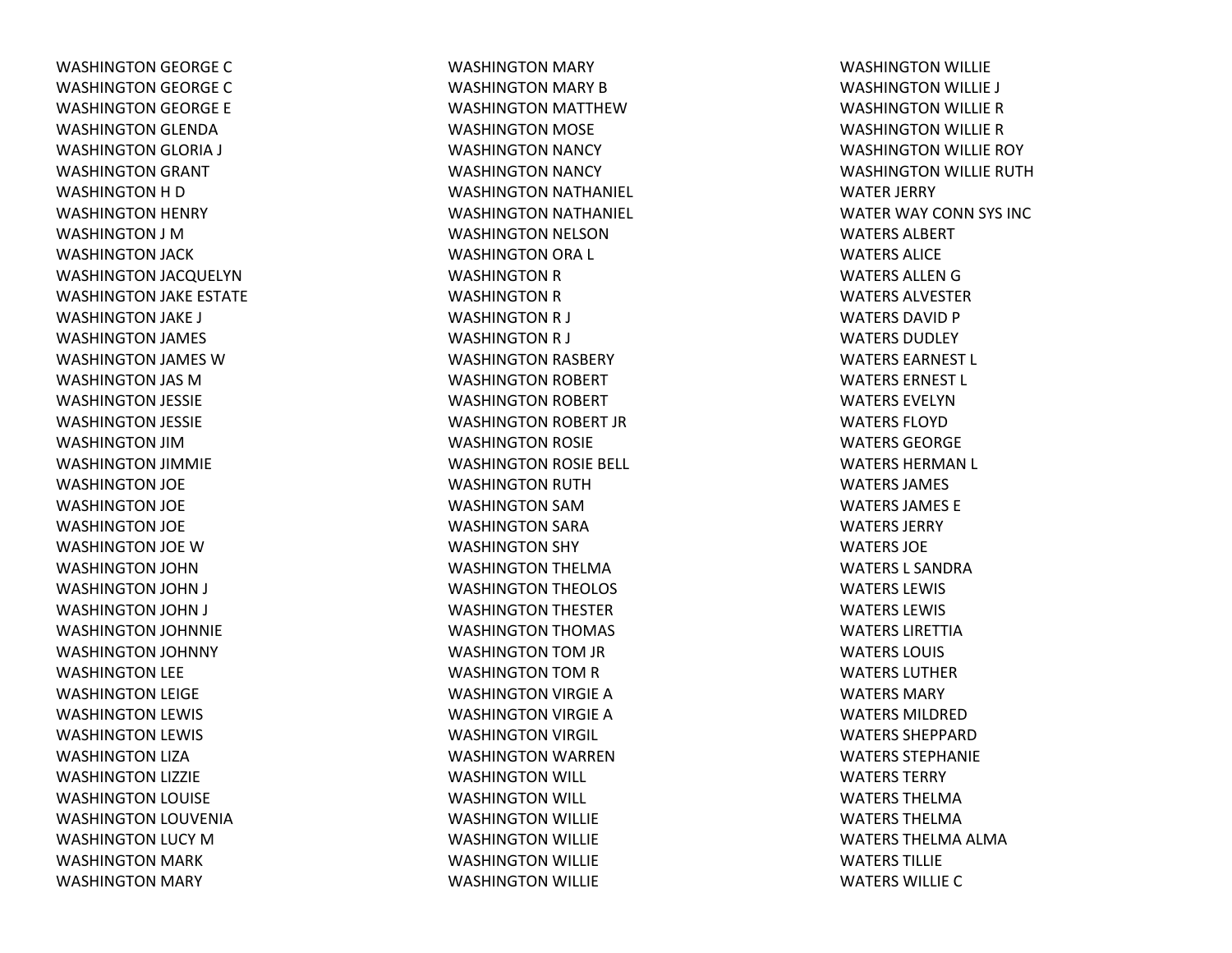WATERWAY COMMUNICATIONS SYS WATKIN MAC WATKINS A V WATKINS ALBERTAWATKINS BELINDA A WATKINS BILLYWATKINS CAROLYNWATKINS CLIFF WATKINS DARYL WATKINS DORDIEWATKINS EARL BWATKINS EARLDENEWATKINS ERICAWATKINS HENRYWATKINS HOWARDWATKINS HOWARDWATKINS IDA LEE WATKINS JAMES AWATKINS JAMES HWATKINS JANICE L WATKINS LEONARDWATKINS MIKEWATKINS MILLIEWATKINS MIRIAMWATKINS NEOMAWATKINS O J WATKINS OPAL WATKINS OTHOWATKINS ROY MARKWATKINS RUTHWATKINS RUTHWATKINS SALLY LEE WATKINS THOMAS WAYNEWATKINS TRACY S WATKINS WAYNEWATLEY IRBY WATLEY ROSIE MAE WATLEY WILLIAM WAYNE WATLEY WILLIAM WAYNE WATSON ANNIE MAE

WATSON BERNARD WATSON BILL WATSON BILLY E WATSON BIRDIE MAE WATSON BOGUE WATSON BOGUE WATSON BOOKER WATSON BRANDON WATSON CLEOPHER WATSON CLYDE WATSON D MWATSON DANIEL D WATSON DAVID P JR WATSON ED WATSON FRANK WATSON FRANK WATSON HARVEY C JR WATSON HOLLIS WATSON J B WATSON J B WATSON JAMES WATSON JAMES WATSON JAMES E WATSON JAMES E WATSON JAMES H WATSON JIMMYY D WATSON JOHN DEALE WATSON JOHNNIE WATSON JOHNNY WATSON JUANITA P WATSON L WWATSON L WWATSON LENNELL JR WATSON LINDA J WATSON LONNIE WATSON MAE SULA WATSON MARY A WATSON MARY ANN WATSON MARY N WATSON MOZELL

WATSON NANNIE WATSON NONELLA WATSON OTIS WATSON P S WATSON PEGGY WATSON RACHEL WATSON RAY WATSON RAY K WATSON RAY K WATSON ROBERT WATSON ROY WATSON SAMUEL WATSON SAMUEL E WATSON SENNIE WATSON SENNIE WATSON T C WATSON T G WATSON TOMWATSON W A WATSON W R WATSON W T JR WATSON WENDY C WATSON WILLIE WATSON WILLIE B WATTS CHARLIEWATTS CHRISTINEWATTS EMMA LEE WATTS EMMA LEE WATTS EMMA LOUWATTS EMMA LOUWATTS GARY AWATTS GUSSIEWATTS GUSSIEWATTS HERBERTWATTS J WWATTS JAMES WATTS JAMES CWATTS JOANN D WATTS SARAHWATTS SHELBY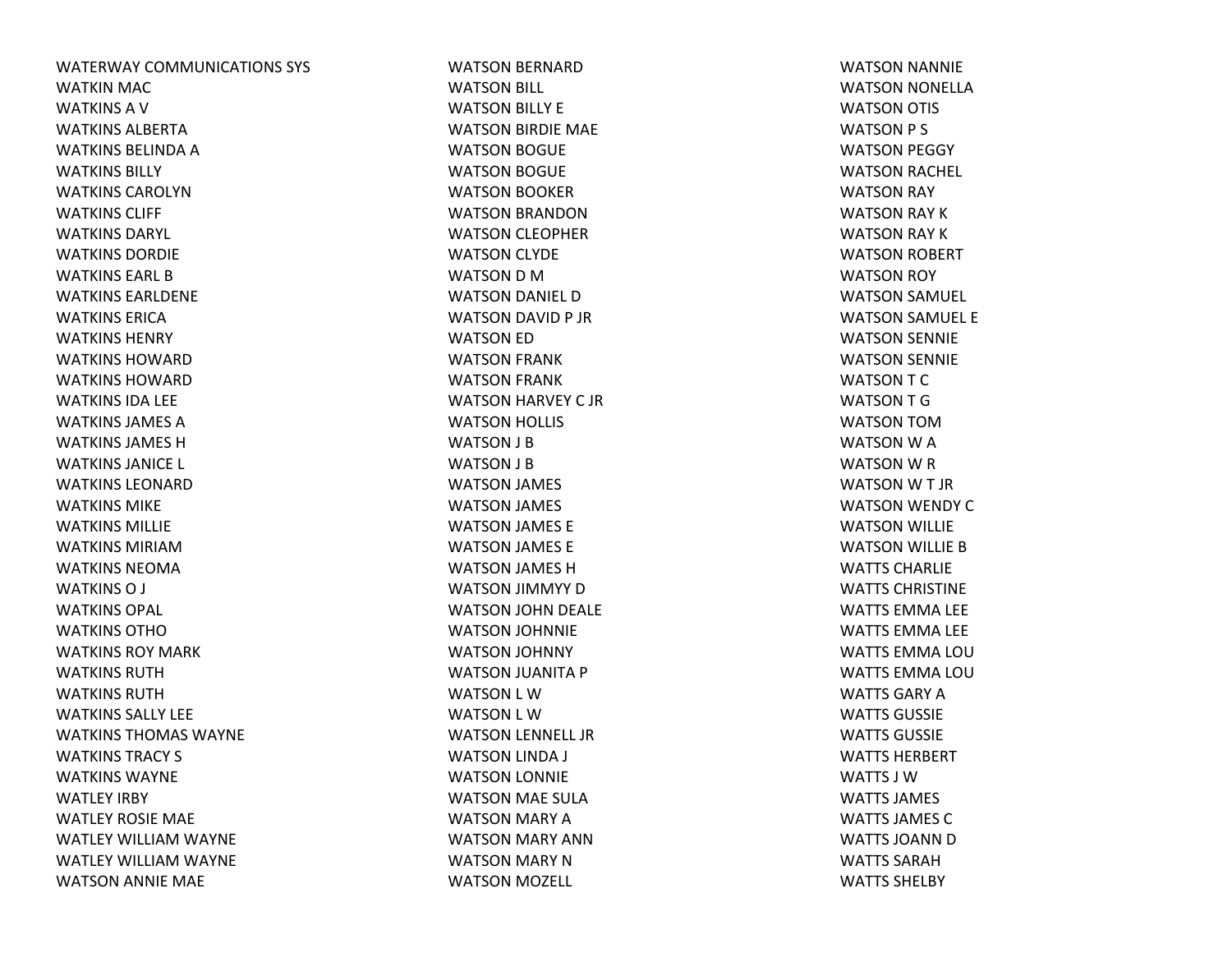WATTS SHELBYWATTS SHELBYWATTS WASH JR WAUGH CALVIN HERBERT WAUGH WILL WAUGH WILL WAUGH WILSONWEAKLEY JAMES W JR WEALSEY BRUCEWEALTH LEE ROY WEAST MARVIN R WEATHERFORD MARK VWEATHERFORD MARK WWEATHERLY E L WEATHERLY SHIRLEY WEATHERLY WOODROWWEATHERS BERTHAWEATHERS HORACEWEATHERS JESSIEWEATHERS W C WEATHERS WILL JRWEATHERSBY BERRY WEATHERSBY CHERRY WEATHERSBY CLEVIS WEATHERSBY NORMANWEATHERSBY THERESAWEAVER BOBBIE L WEAVER J T WEAVER KENNETHWEAVER LONNIE WEAVER RAYMOND A WEAVER SAMUEL J WEBB BERNETT WEBB CHARLES WEBB FRANK WEBB G H WEBB GARNETT WWEBBHTWEBB HOWARD P WEBB J E

WEBB JAMES WEBB MARY WEBB PEARLIE BWEBBR COLLIS WEBB RICHARD C WEBB RICHARD C WEBB RUBY MWEBBWRWEBBWRWEBBER JULIAWEBER JULIAWEBSTER BENWEBSTER C H WEBSTER CARL WEBSTER CHARLES RWEBSTER CONST COWEBSTER D H WEBSTER LARRY WEBSTER LEE HARMONWEBSTER MAY WILLIE WEBSTER NEWMAN B JR WEBSTER NEWMAN JR WEBSTER R F WEBSTER STEVE AWEDGEWORTH J J WEDLEE EDDIE WEDLOW ELIZABETH WEDST ISAAC T WEEKLY OLIVERWEEKS ALANWEEKS ANDREW J WEEKS DAVID C WEEKS EMMETT EWEEKS GEORGEWEEKS JERRYWEEKS MARSHALL WEEKS WESLEYWEEMS BILL WEEMS CLARA H WEEMS DOUGLAS

WEEMS E F WEEMS E W JR WEEMS E W SR WEEMS EDWARD N WEEMS J RWEEMS LEETWEEMS LOIS RWEEMS TOMMYWEEMSWRWEEMSWRWEEVER EVELINWEEZ BEEZ FISHING CLUB WEHMANN STEVE F WEHUNT JOEDWEIHER ROBERT AWEINTW SR WEIR HOWARD JR WEISSINGER HARRY WELCH BILLY WELCH CHARLIE WELCH FLOYD GWELCH JOE WELCH ROY WELCH ROY MWELCH SAM JR WELDON MAX WELL S EWELLS ALBERT A WELLS B C WELLS B H WELLS BENNY MIKEWELLS CELLO WELLS DIANE PWELLS EDWELLS EDDIEWELLS ELIZABETHWELLS ELLEN MARIE WELLS FANNIE G WELLS GENA A WELLS GEORGE A JR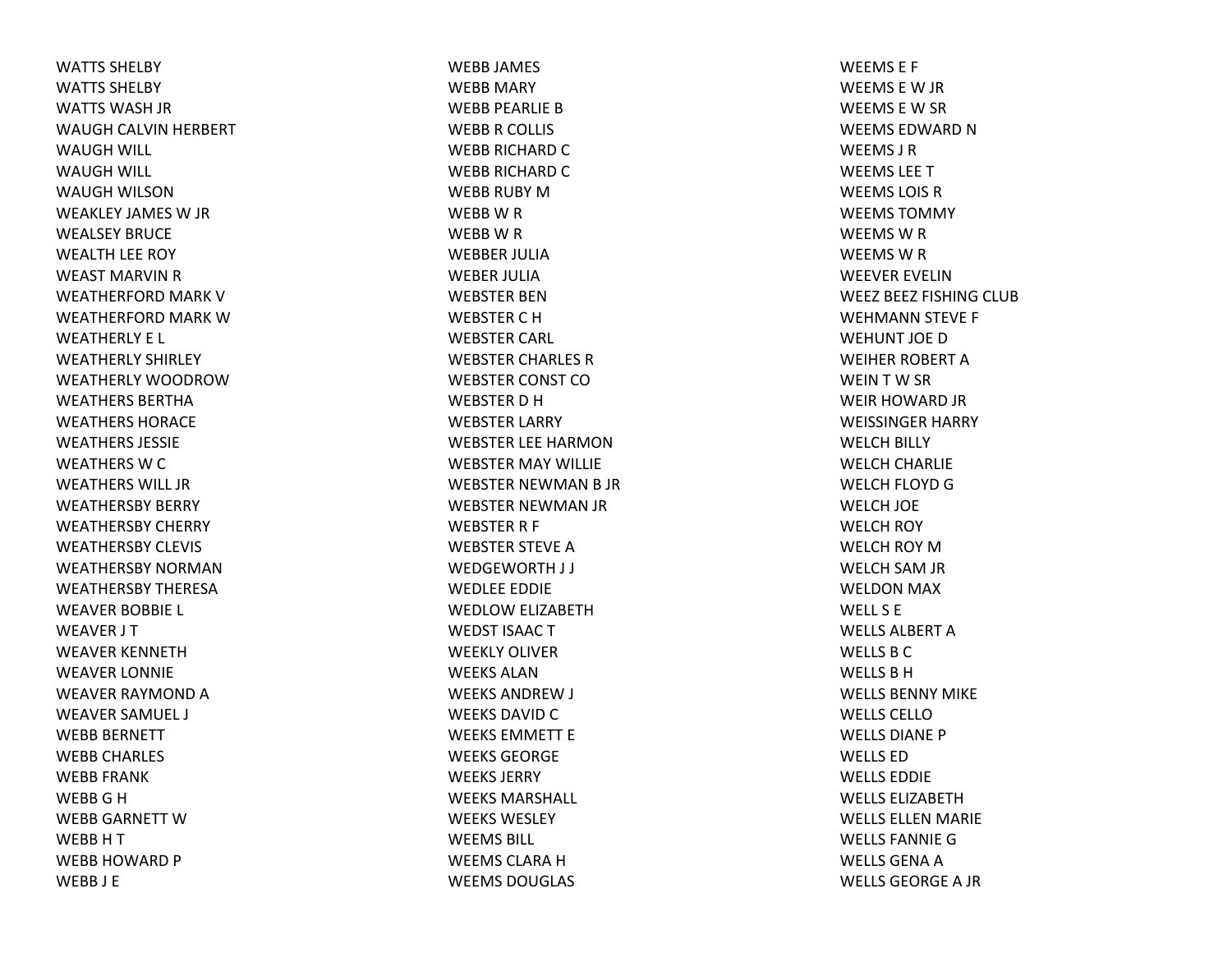WELLS GLENNWELLS HERMANWELLS HILDA S WELLS HILDERWELLS JESSIE BWELLS LILLIEWELLS MIKEWELLS MIKE BWELLS OTIS WELLS OTIS WELLS OTIS WELLS ROBERT HOUSTONWELLS TOMWELLS W C JR WELLS WAYNEWELLS WILLIE DWELLS WILLIE MAE WENDEL JARED MWENDELL JESSICAWENFORD LENA MAE WENTWORTH JAMES MWESLEY CHARLOTTE DWESLEY LEVY WESLEY LORENZOWESLEY MARY L WESLEY MARY LOUWESLEY TILDA MAE WEST DANNY WEST DOUGLAS WEST DOUGLAS WEST DOUGLAS WWEST EUEL F WEST EUEL F WEST FUEL F WEST GEORGE RWEST HARPER BAPT CHURCHWEST HATTIE MAE WEST HATTIE MAE WEST HOUSTONWEST JIM

WEST JOHNWEST JOHNWEST JORDANWEST L AWEST OTIS WEST OTIS WEST SCOTTIE E WEST TERRY L WEST TOMMY LEEWEST WILL WESTBROOK BOBBY WESTBROOK GARAGE WESTBROOK JIMMY WESTBROOK JIMMY WESTBROOK JIMMY DWESTBROOK JOHNNY WESTBROOK RUBY L WESTBROOK STAFFORDWESTBROOK WALTER DWESTBROOK WILLIE BWESTCOTT CLYDEWESTCOTT E PWESTCOTT JOHN B WESTCOTT TOBY MWESTER C C WESTERBURG J DALTONWESTERFIELD H V D WESTERN GAS RESOURCES INC WESTFIELD MGR HOUSE & PLTN WESTHERSBY B T WESTHOFF J DWESTLEY FAIRLY WESTLEY FAIRLY WESTLEY FAIRLY WESTLEY KRISTIL WESTLEY LUMWESTMORELAND ANGELA WESTMORELAND J B WESTMORELAND S L WETHERSPOON GEORGE

WETHERSPOON HENRY WEVER ARNOLD C WEVER J BWHATEN PAT WHATLEY B L WHATLEY ELBERT WHATLEY FARRIN A WHATLEY FRANKWHATLEY KIM R WHATLEY LARRY WHATLEY LARRY NWHATLEY M A WHATLEY M A WHATLEY MARSHALL CURTIS WHATLEY MRS M A WHATLEY RICHARDWHATLEY RICHARD L WHATLEY RUBY PWHATLEY RUBY PWHATLEY W W WHATLEY WILLIAMWHEAT CLARENCEWHEELER A E WHEELER ANDERSONWHEELER BENWHEELER CLAYTON B WHEELER DEBORAH A WHEELER E L WHEELER EDDIE WHEELER EDWARD LAMAR WHEELER ELVATOR WHEELER EUGENE WHEELER EUGENE WHEELER GARVIS MWHEELER J DWHEELER JOHN L WHEELER JOHN T WHEELER ROOSEVELT WHEELUS REV GENE WWHEIENTON CHARLIE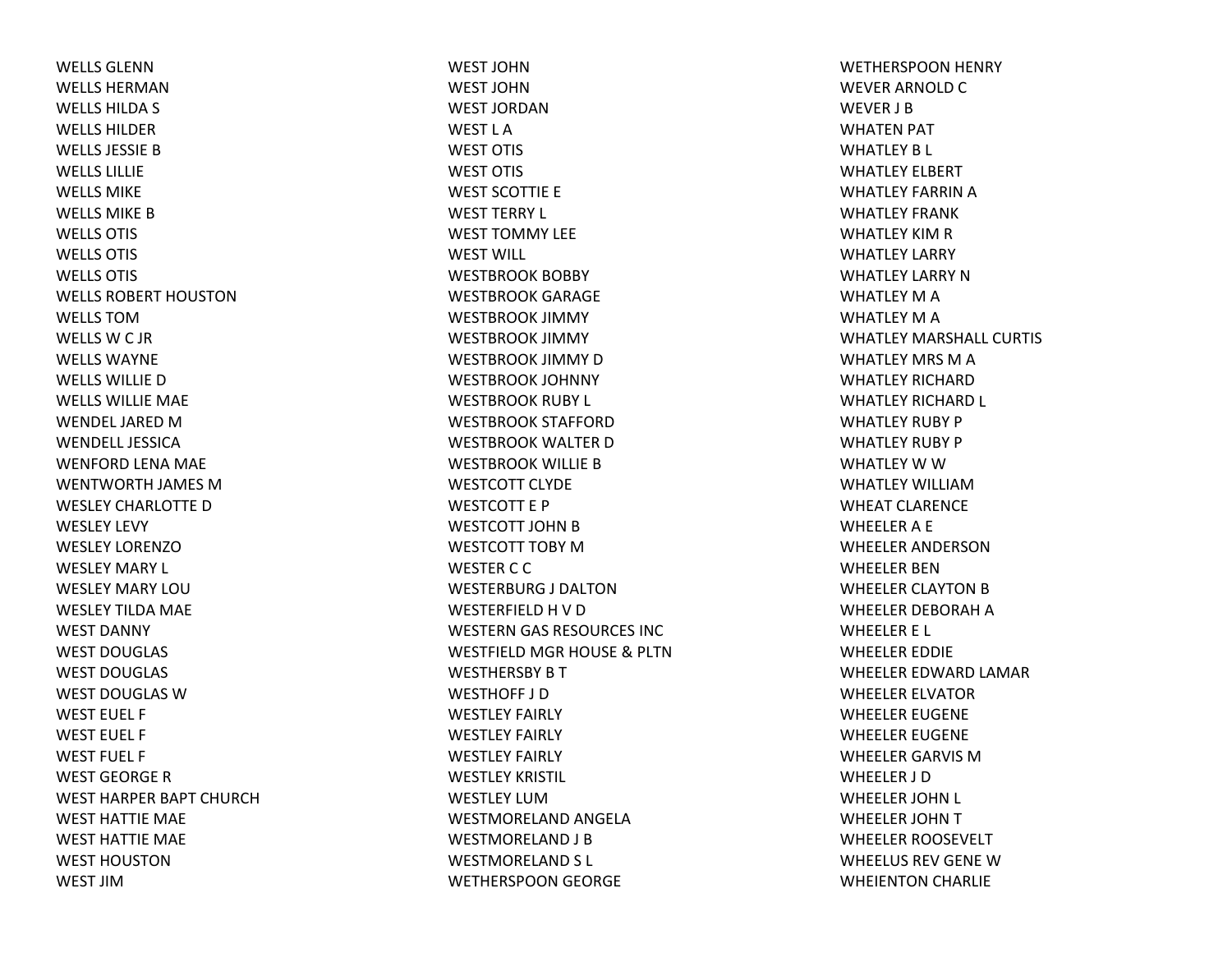WHELEM ELZORA WHELLER DEBRAWHELLER DEBRAHWHIPER JEFF WHIPKEY DENISE S WHIPPS LEVI WHISENTON ANNIE BWHISENTON CHARLIE GWHISENTON ETHEL WHISENTON HALDER WHISENTON INDIANA WHISENTON JEFFERY WHISENTON JULIA WHISENTON MACEOWHISENTON MARSHALL WHISLER CHARLIE WHISTLER JAMES WHITAKER BILL WHITAKER C L WHITAKER ELI WHITAKER F MWHITAKER GID F WHITAKER JAMES WHITAKER JESSIE WHITAKER LEE WHITAKER LEE WHITAKER LEE JR WHITAKER ROOSEVELT WHITAKER RUTHIE L WHITAKER SHERRY WHITAKER TYSON C WHITAKER W F WHITE& ELLIOTT WHITE ALBERT WHITE ALVINWHITE ANNIE LAURAWHITE ANNIE LAUREL WHITE ARDEANWHITE AUGUSTUS HWHITE B S

WHITE BABE WHITE BARBARAWHITE BARBARA P WHITE BENDAL WHITE BILLY WHITE BILLY WHITE BIRDA MAE WHITE BOBBY L WHITE BRO REPAIR WHITE C B WHITE CALLIE BWHITE CALVINWHITE CALVINWHITE CALVINWHITE CAP HUNT CLBWHITE CARL WHITE CARROLL WHITE CARY WHITE CARY SRWHITE CECIL WHITE CHARLES WHITE CHARLES RWHITE CHARLES RWHITE CHARLES WWHITE CHARLES WWHITE CHARLIE WHITE CLARENCE MWHITE CLAUDWHITE CURTIS WHITE CURTIS WHITE CURTIS DALE WHITE DANWHITE DEBORAH K WHITE DONWHITE E L WHITE E Z WHITE E Z WHITE EARL WHITE EDWIN H WHITE ELLIS

WHITE ELMOWHITE FANNIE WHITE FLOYDWHITE FRANCES KWHITE FRANKWHITE GARFIELDWHITE GILLY WHITE GORE WHITE H M WHITE HARMAN H WHITE HENRY WHITE HERBERT WHITE HILARY L WHITE HILARY L ESTATE WHITE HUGHWHITE HUGHWHITE IDA C WHITE IDA C WHITE IRWIN M WHITE IRWIN M WHITE ISSACWHITE IVA JEANWHITE J AWHITE J AWHITE J A JR WHITE J WWHITE JAMES WHITE JAMES WHITE JAMES WHITE JAMES WWHITE JASON T WHITE JEANWHITE JEFFERY L WHITE JERRY WHITE JEWEL WHITE JIMWHITE JIMWHITE JOE WHITE JOE WHITE JOE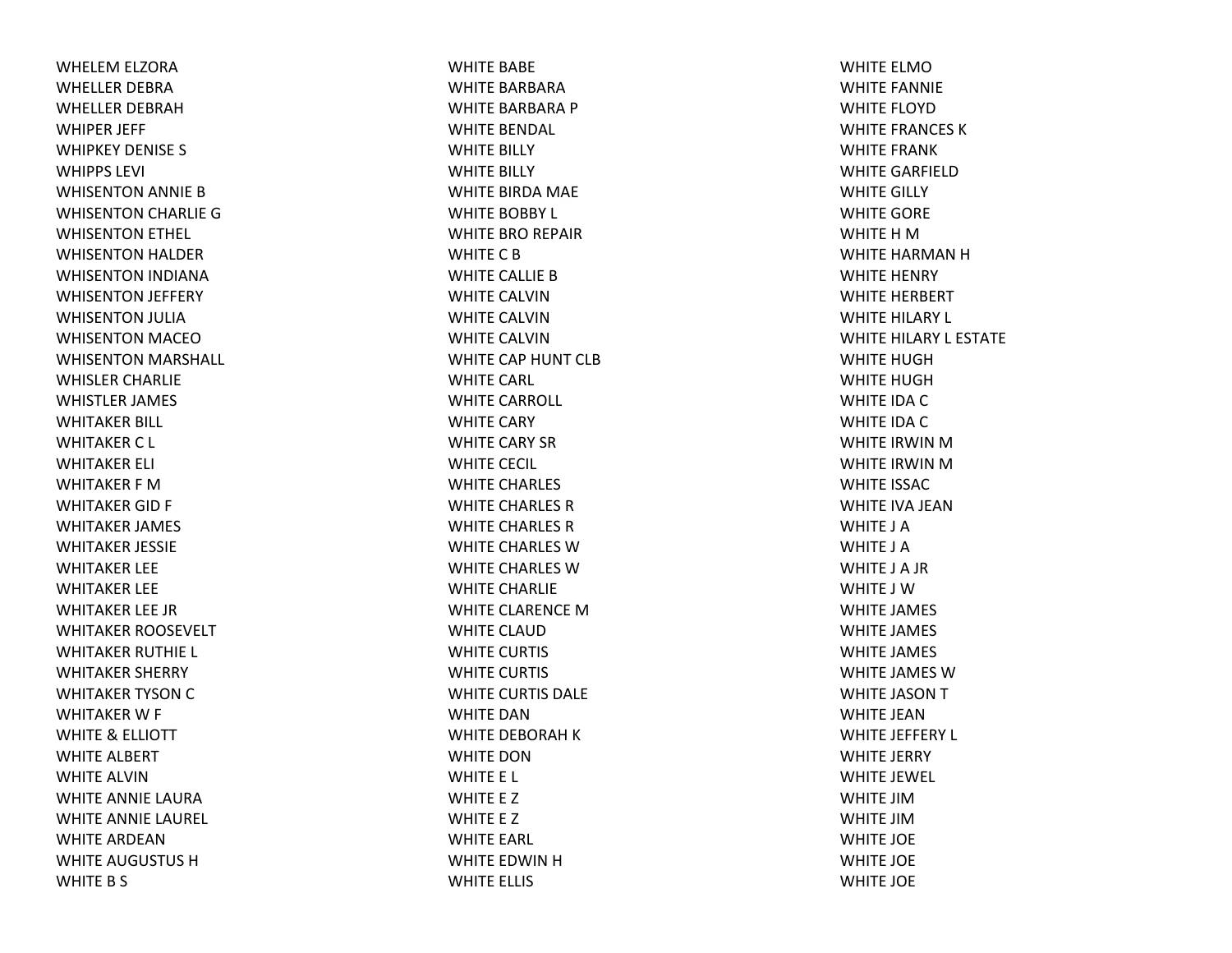WHITE JOE JRWHITE JOHN D WHITE JOHN D WHITE JOHN HENRY WHITE JOHN L WHITE JOHN LEWIS WHITE JOHN M WHITE JOHN T WHITE JOSEPHWHITE JUDGE WHITE KATHERINE WHITE KEITH A WHITE KENNETHWHITE KENNETH R WHITE KENT WHITE L DWHITE LENARDWHITE LENARDWHITE LEORAWHITE LILLIE J WHITE LILLIE J WHITE LISA L WHITE LLOYD R WHITE LLOYD R WHITE LONNIE WHITE LOUWHITE MARTHAWHITE MARTHAWHITE MARY F WHITE MICKEY CWHITE MOODY WHITE NEOMIAWHITE ODIS JRWHITE ORA D WHITE OTIS WHITE OTIS WHITE P MWHITE P M JR WHITE PATRICIAWHITE PATRICIA ANN WHITE PATRICIA E WHITE PAUL DWHITE PAUL DWHITE PLEZ MWHITE PLEZ M JR WHITE RANDYL E WHITE RICKEY WHITE ROBERT WHITE RONNEY WHITE RONNIE WHITE ROSS WHITE SAMWHITE SAMWHITE SAME WHITE SANDRA LEE WHITE SHELBY J WHITE SHELBY L WHITE SHIRLEY J WHITE SYLVIAWHITE TAIL HTG CLUB WHITE THELMAWHITE THOMAS WHITE THOMAS WHITE THOMAS WHITE THOMAS WHITE TOMMY WHITE TOMMY WHITE TOMMY WHITE TOMMY E WHITE VANESSAWHITE VERONICAWHITE VERONICA RENFROWHITE VOLLEY CWHITEW L WHITE WILLIAM J WHITE WILLIE WHITE WILLIE WHITE WILLIE TWHITEFIELD TEXANA WHITEFIELD TEXANNA

WHITEHEAD JERALD WHITEHEAD JERRY WHITEHEAD LEROY WHITEHEAD NEAL E WHITEHEAD R K WHITEHEAD SHANNON J WHITEHEAD WILLIAMWHITESIDE ANNIE MAE WHITFIELD BOBBY J WHITFIELD BOBBY J WHITFIELD GEORGE WHITFIELD LOUIS WHITFIELD MARY CWHITFIELD SHEA WHITFIELD TEXANA WHITFIELD WILLIAMWHITING LOLLIE WHITINGTON E C WHITINGTON E C WHITINGTON J A WHITINGTON JAS AWHITINGTON ROBERT WHITKER LESTER BWHITLATCH WILLIE WHITLEY CLEVEWHITLEY CLEVEWHITLEY CLEVEWHITLEY EMANUEL L WHITLEY LEONWHITLEY MARY AWHITLEY RHETT HWHITLEY WILLIEWHITLOCK JAMES WHITNEY BILL WHITNEY ELMIRAWHITNEY ERNEST WHITNEY ERNEST WHITNEY GRANT WHITNEY GRANT WHITNEY OLIVER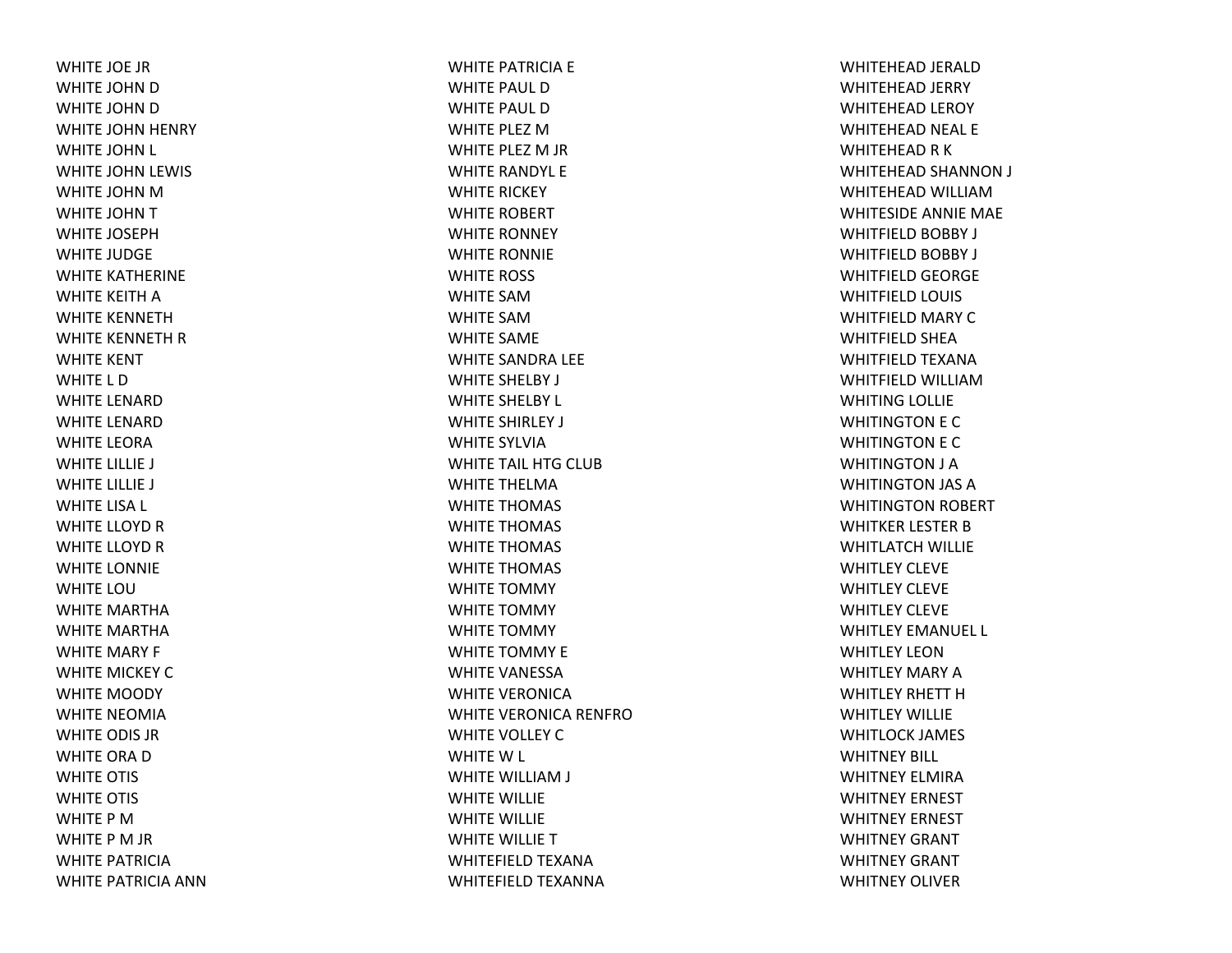WHITNEY ROBERT LEEWHITTEN JAMES JR WHITTEN LARRY WHITTEN WALTER L WHITTEY O E WHITTINGTON JAMES WHITTINGTON JOE WHITTINGTON KENNETH WHITTINGTON ROBERT WHITTINGTON T WWHITTINGTON THOMAS WWHITTINGTON WADE WHITTOM THOMAS N WHITTON THOMAS WWHORTON CORNELIA WHORTON CORNELIA WHORTON FLORENCE WHORTON GERTRUDE WICHMAN W E WICHMAN WARWICK E WICKER EARL WICKER EARL WICKER ELIZABETHWICKER ELIZABETH A WICKER ELIZABETH A WICKER ERNEST WICKER LARRY WICKER LARRY WICKER T DAVIDWICKS FREDERICK L WIGGERS ROBERTWIGGIN RUTH WIGGINGTON A B WIGGINGTON AMOS B WIGGINGTON J E WIGGINGTON L MWIGGINS ABEWIGGINS JOE GEORGE WIGGINS JOHN H WIGGINS LETTIE

WIGGINS LOU BIRDA WIGGINS PERRYWIGGINS WILLIEWIGGLEY W E WIGLEY D CORDELL WIGLEY DAVEWIGLEY DUTCHWIGLEY GEORGEWIGLEY HUNTING ASSOCIATIONWIGLEY HUNTING CLUB WIGLEY JIMWIGLEY JIMWIGLEY JOHN MWIGLEY JOHN MWIGLEY JOHN R WIGLEY LERLEAN N WIGLEY MOSE HWIGLEY NITAWIGLEY R AWIGLEY R DWIGLEY R D JR WIGLEY RAIFORD D SR WIGLEY RAYFORDWIGLEY RICHARD HWIGLEY RITAWIGLEY ROBERT AWIGLEY T DWIGLEY T D MRS ESTATE WIGLEY THOMAS DWIGLEY W B WIGLEY W C WIGLEY W D JR WIGLEY W E WIGLEY W N WIGLEY W W WIGLEY WALTERWILBURN AMBROSE WILBURN BESSIE WILBURN DAVID WWILBURN ELVIS

WILBURN FLORA WILBURN LOUIS WILBURN MAGNOLIA WILBURN MELVIN WILBURN MOLLIE WILBURN MOLLIE WILBURN O T WILBURN SCHOOL WILBURN W C WILBURN W W WILCHER PATRICIA B WILDER CHARLES JR WILDER CLEVE WILDER HARVEY WILDER HARVEY WILDER MATILDA T WILDERNESS CABINS WILDLIFE SEED INC WILEY ANDY WILEY ETHEL WILEY FRANK WILEY JACK DWILEY WILLIAM THOMAS WILKERSON ANNIE B WILKERSON BELINDA WWILKERSON BEN WILKERSON CHRISTINE G WILKERSON EARL WILKERSON ELMIRA G WILKERSON FLOYD S WILKERSON JEFF WILKERSON JOE WILKERSON JOE A WILKERSON JOHN WILKERSON KENNETH WILKERSON LARENCE WILKERSON LESLEY WILKERSON LONZELL WILKERSON LOUIS WILKERSON LUCIUS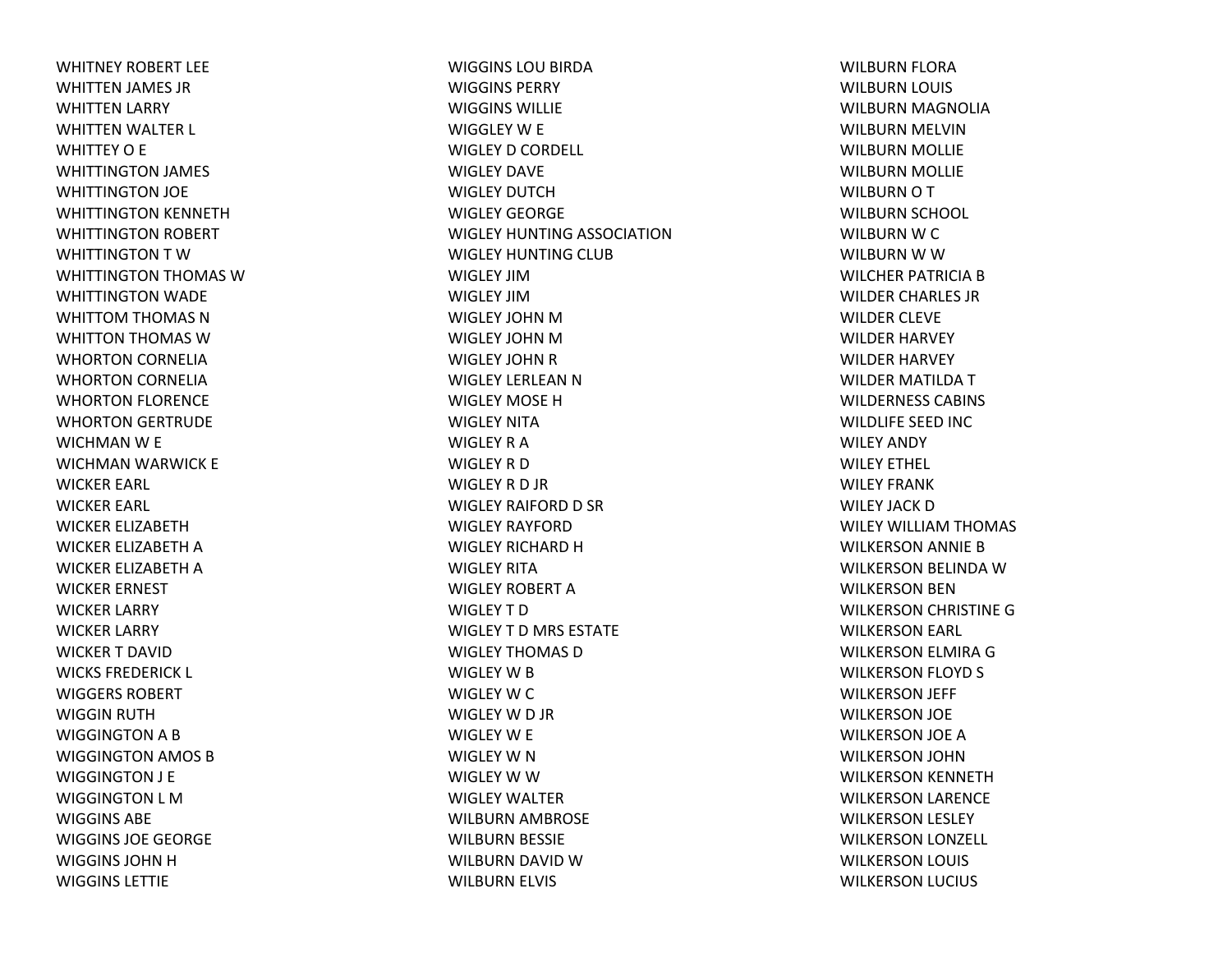WILKERSON LUCY AWILKERSON LURLINE WILKERSON M C WILKERSON M L WILKERSON MARK WILKERSON NELL SPEARS WILKERSON PAYTON WILKERSON PAYTON WILKERSON PLES WILKERSON RICHARD L WILKERSON ROBERT WILKERSON RUSSELL WILKERSON STAN JR WILKERSON WILLIAMWILKES DANIEL WWILKES DAVEWILKES DAVID SR WILKES FRED LEE WILKES HENRY LEEWILKES HETTIEWILKES J HWILKES JIMWILKES JIM H ESTATE WILKES LEEWILKES LINDA H WILKES LULAWILKES LULAWILKES LULA EDWARDS WILKES MARY ANNWILKES S WWILKES TOMWILKES WILLIAM K WILKIE BOSCO J WILKINS ERNESTWILKINS JEFF WILKINS JOHNWILKINSONA E WILKINSONA E WILKINSON F H WILKINSON JOHN

WILKINSON JOHN PAUL WILKINSON KEITH DWILKINSON KENNETH WILKINSON M L WILKINSON MARY WILKINSON MORRIS L WILKINSON R KENNETH WILKINSON RUSSELL WILKS ANNIEWILKS DAVID SR WILKS DAVID SR WILKS DAVID SR WILKS HENRYWILKS JESSIEWILKS JESSIE W WILKS LOUISEWILKS LOUISE J WILKS LULAWILKS LULAWILKS MARKWILKS ORAWILLAIMS WARRENWILLAMS LEEWILLAMSWTWILLARD BILLY WILLARD BRADFORD L JR WILLARD ELLIS WILLARD ELLIS L WILLHITE O C WILLIAM CLEVELAND WILLIAM SHIRLEY JEAN WILLIAMS& WILLIAMS WILLIAMSABWILLIAMSACWILLIAMSACWILLIAMSAG JR WILLIAMSA P WILLIAMS AARONWILLIAMS ALBERTWILLIAMS ALBERT BO

WILLIAMS ALLEN P WILLIAMS ALVIN B WILLIAMS ALVIN B WILLIAMS AMMONS WILLIAMS AND WILLIAMS WILLIAMS ANDREWWILLIAMS ANNIEWILLIAMS ANNIE LEE WILLIAMS ANNIE M WILLIAMS ANNIE MAE WILLIAMS ANNIE MAE WILLIAMS ANNIETWILLIAMS ANTONETTEWILLIAMS AQUILLA WILLIAMS ASBERRYWILLIAMS AUBREY DALEWILLIAMS BENNIEWILLIAMS BERNARDWILLIAMS BERNICEWILLIAMS BERTHAWILLIAMS BERTHA L WILLIAMS BETHWILLIAMS BETTY JEANWILLIAMS BILBOWILLIAMS BILBO F WILLIAMS BILLYWILLIAMS BILLY J WILLIAMS BOBBYWILLIAMS BOBBY J WILLIAMS BOBBY J JRWILLIAMS BOOSTERWILLIAMS BOOSTERWILLIAMS BRENDA W WILLIAMS BRIGHTWILLIAMS BRUCEWILLIAMS BRYANWILLIAMS BUSTERWILLIAMS C D WILLIAMSC L WILLIAMSC S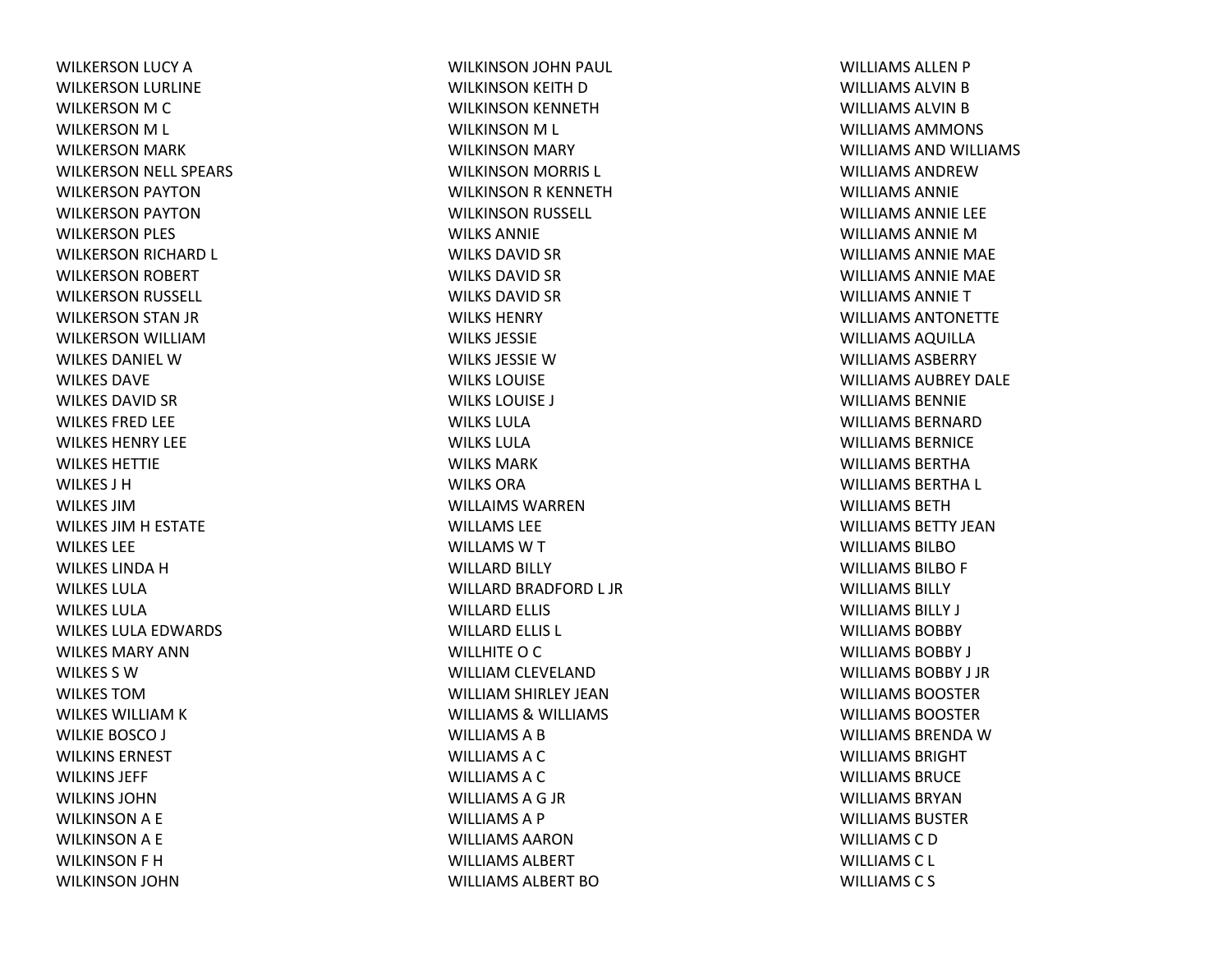WILLIAMS CALLIEWILLIAMS CAROLYN G WILLIAMS CASSEYWILLIAMS CHARLES WILLIAMS CHARLES S WILLIAMS CHARLIEWILLIAMS CHARLIEWILLIAMS CHRISTOPHER J WILLIAMS CHRISTOPHER P WILLIAMS CLARA M WILLIAMS CLEMMIEWILLIAMS CLEMMIEWILLIAMS CLEVEWILLIAMS CORNELIUS WILLIAMS COURTNEYWILLIAMS CURTIS L WILLIAMS D T WILLIAMS DAMONWILLIAMS DARRELL WILLIAMS DARRELL WILLIAMS DARYL WWILLIAMS DAVIDWILLIAMS DAVIDWILLIAMS DAVID C WILLIAMS DEANNA J WILLIAMS DERRICKWILLIAMS DORAWILLIAMS DOUGWILLIAMS DOUGWILLIAMS DOUGLAS WILLIAMS DOUGLAS WILLIAMS DOUGLAS W JR WILLIAMS DOVIEWILLIAMS DOVIEWILLIAMS DREWCILLA M WILLIAMS E L WILLIAMS E MWILLIAMS EARNESTWILLIAMS EDWILLIAMS ED

WILLIAMS EDDIEWILLIAMS EDDIEWILLIAMS EDMONDWILLIAMS EDWARDWILLIAMS ELNORAWILLIAMS EMMAWILLIAMS ERNESTWILLIAMS EUGENEWILLIAMS EULA MAE WILLIAMS EVELYNWILLIAMS FANNIEWILLIAMS FLAMONWILLIAMS FLORENWILLIAMS FLOYDWILLIAMS FLOYD C WILLIAMS FORRESTWILLIAMS FRANKWILLIAMSG E WILLIAMS GEORGEWILLIAMS GEORGEWILLIAMS GEORGE EDWARDWILLIAMS GERTRUDEWILLIAMS GLADYS WILLIAMS GLADYS WILLIAMS GREENWILLIAMS GREGORY L WILLIAMS GUYWILLIAMSH P WILLIAMS HARDYWILLIAMS HARRYWILLIAMS HARRYWILLIAMS HARRYWILLIAMS HARVEYWILLIAMS HARVEYWILLIAMS HENRIETTAWILLIAMS HENRIETTAWILLIAMS HENRYWILLIAMS HENRY BRUCEWILLIAMS HENRY F WILLIAMS HENRY F

WILLIAMS HENRY L WILLIAMS HENRY LEEWILLIAMS HENRY LEEWILLIAMS HERBERTWILLIAMS HERBERT D WILLIAMS HERMANWILLIAMS HERMAN L WILLIAMS HOLLYWILLIAMS HORACEWILLIAMS IKEWILLIAMS ILONWILLIAMS INEZWILLIAMS INEZWILLIAMS IRENEHWILLIAMS ISHMANWILLIAMS ISHMANWILLIAMS J B JR WILLIAMS J CWILLIAMS J CWILLIAMS J EWILLIAMS J PWILLIAMS J WWILLIAMS J WWILLIAMS JACKWILLIAMS JACKWILLIAMS JACKWILLIAMS JACOBWILLIAMS JACOBWILLIAMS JAMES WILLIAMS JAMES WILLIAMS JAMES WILLIAMS JAMES WILLIAMS JAMES WILLIAMS JAMES WILLIAMS JAMES WILLIAMS JAMES WILLIAMS JAMES WILLIAMS JAMES WILLIAMS JAMES WILLIAMS JAMES D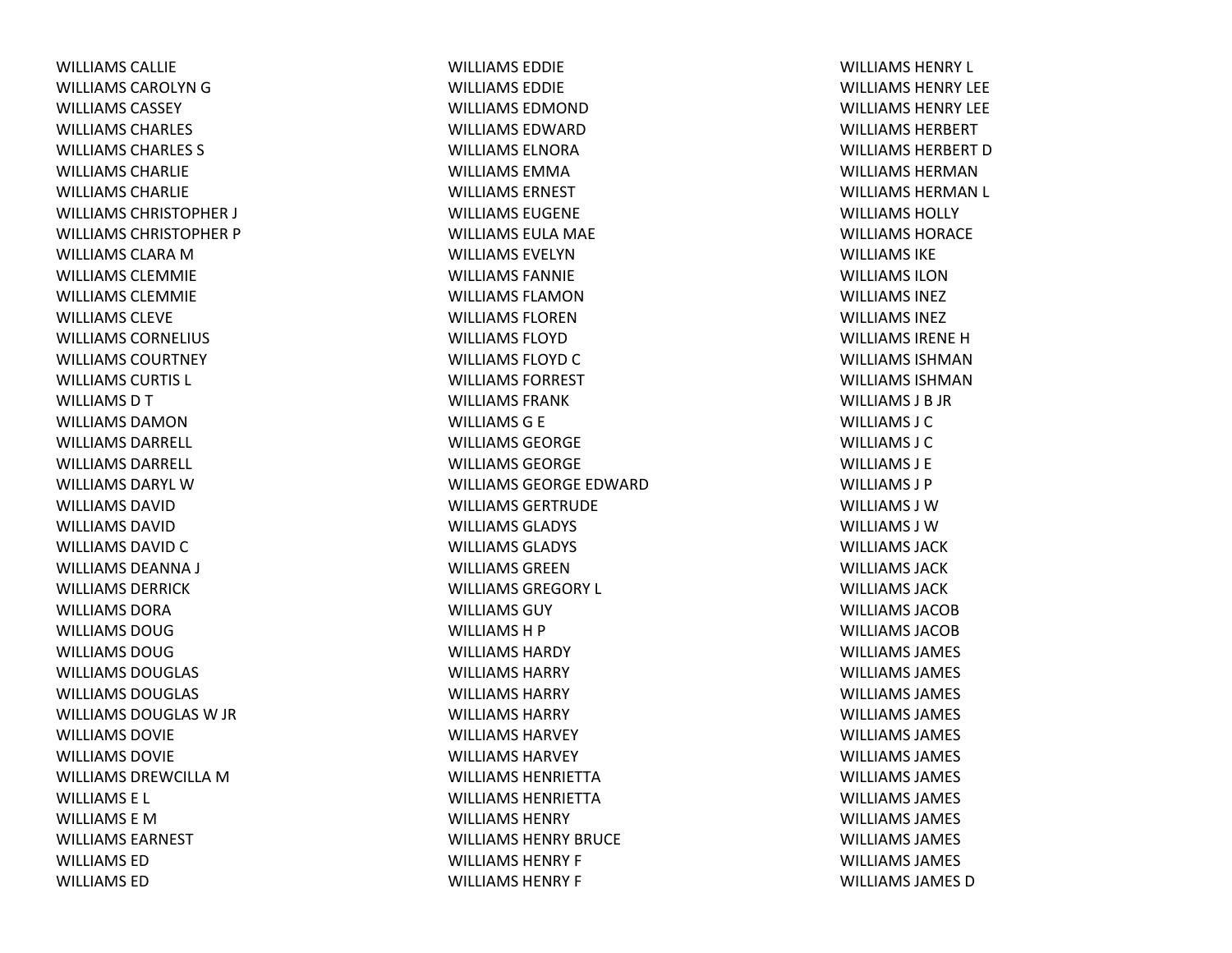WILLIAMS JAMES EWILLIAMS JAMES EWILLIAMS JAMES EARL WILLIAMS JAMES HWILLIAMS JAMES L WILLIAMS JAMES PWILLIAMS JASONWILLIAMS JERRYWILLIAMS JERRYWILLIAMS JERRYWILLIAMS JERRY L WILLIAMS JERRY L WILLIAMS JERRY MATTHEWWILLIAMS JERY J WILLIAMS JESSIEWILLIAMS JESSIEWILLIAMS JESSIEWILLIAMS JESSIEWILLIAMS JESSIEWILLIAMS JESSIE B WILLIAMS JESSIE C WILLIAMS JESSIE C WILLIAMS JESSIE EARL WILLIAMS JESSIE J JRWILLIAMS JESSIE L NOLANWILLIAMS JESSIE LEE WILLIAMS JIMWILLIAMS JIMMIE L WILLIAMS JIMMYWILLIAMS JIMMY R WILLIAMS JOEWILLIAMS JOEWILLIAMS JOEWILLIAMS JOE L WILLIAMS JOHNWILLIAMS JOHNWILLIAMS JOHNWILLIAMS JOHNWILLIAMS JOHNWILLIAMS JOHN

WILLIAMS JOHN E WILLIAMS JOHN H WILLIAMS JOHN H WILLIAMS JOHN H WILLIAMS JOHN L WILLIAMS JOHN M WILLIAMS JOHN S WILLIAMS JOHN W WILLIAMS JOHNNIEWILLIAMS JOHNNIEWILLIAMS JOHNNIEWILLIAMS JOHNNIE L WILLIAMS JOHNNYWILLIAMS JOHNNY EWILLIAMS JOHNNY EARL WILLIAMS JOHNNY LEEWILLIAMS JOHNYYWILLIAMS JONAS WILLIAMS JONAS WILLIAMS JORDANWILLIAMS JORDANWILLIAMS JOSEPHWILLIAMS JOSEPHWILLIAMS JOSEPHWILLIAMS JOSEPH A WILLIAMS JOSEPH H WILLIAMS JOSEPHUS WILLIAMS JOSEPHUS WILLIAMS JOSHWILLIAMS KEITHWILLIAMS KENWILLIAMS KENNYWILLIAMS KENNY K WILLIAMS L CWILLIAMS L PWILLIAMS LAWRENCEWILLIAMS LAWRENCEWILLIAMS LEDORAWILLIAMS LEEWILLIAMS LEE

WILLIAMS LEE A WILLIAMS LENEL WILLIAMS LENEL WILLIAMS LEOWILLIAMS LEONWILLIAMS LEONARDWILLIAMS LEROYWILLIAMS LEROYWILLIAMS LEROYWILLIAMS LEROY R WILLIAMS LESTERWILLIAMS LEWIS WILLIAMS LIGEWILLIAMS LIGEWILLIAMS LILLIE M WILLIAMS LONNIEWILLIAMS LONZOWILLIAMS LORENZOWILLIAMS LOTTIE MAE WILLIAMS LOUISEWILLIAMS LOUISE S WILLIAMS LOYDWILLIAMS M C WILLIAMS MAEGWILLIAMS MAEGWILLIAMS MAE JESSIE WILLIAMS MALLORYWILLIAMS MARIANWILLIAMS MARIEWILLIAMS MARIEWILLIAMS MARILYN U WILLIAMS MARION F WILLIAMS MARK R WILLIAMS MARVINWILLIAMS MARYWILLIAMS MARYWILLIAMS MARYWILLIAMS MARY L WILLIAMS MAY JESSIEWILLIAMS MCARTHUR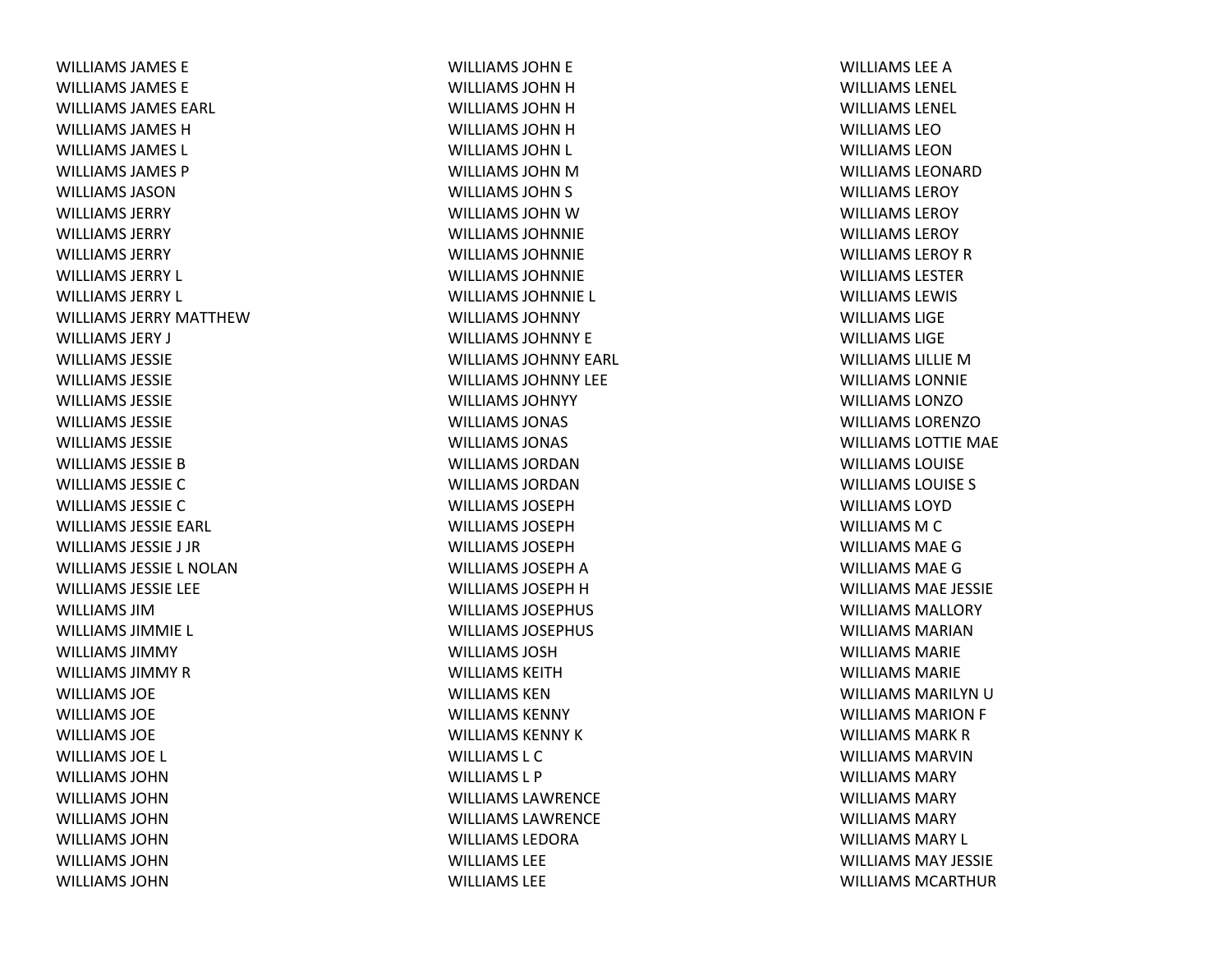WILLIAMS MCARTHURWILLIAMS MCCOYWILLIAMS MCCOYWILLIAMS MCKINLEYWILLIAMS MELVASTEIN G WILLIAMS MIKEWILLIAMS MIKEWILLIAMS MINNIEWILLIAMS MONROEWILLIAMS MORRIS WILLIAMS MYRA LITTLE WILLIAMS N C WILLIAMS N R WILLIAMS NADIEWILLIAMS NASTASSIA MWILLIAMS NATHANWILLIAMS NATHANWILLIAMS NEAL WILLIAMS NELLIE MAE WILLIAMS NELSONWILLIAMS NETTIE L WILLIAMS NETTIE L WILLIAMS NICKWILLIAMS NICK JRWILLIAMS NOAH R WILLIAMS NODIEWILLIAMS OSCARWILLIAMS OTHAWILLIAMS OTHAWILLIAMS OTHA LEE WILLIAMS PATRICIA L WILLIAMS PATTIE RWILLIAMS PEARL GWILLIAMS PEARL GWILLIAMS PEARLIEWILLIAMS PORTER II WILLIAMS QUEEN WILLIAMS R WWILLIAMS RAMSEYWILLIAMS RAND

WILLIAMS RHONDAWILLIAMS RICHARDWILLIAMS RICHARD JR WILLIAMS RICHARD JR WILLIAMS ROBERTWILLIAMS ROBERTWILLIAMS ROBERTWILLIAMS ROBERTWILLIAMS ROBERT EWILLIAMS ROBERT EWILLIAMS ROBERT L WILLIAMS ROBERT L WILLIAMS ROBERTAWILLIAMS ROBERTAWILLIAMS ROBT LEEWILLIAMS ROGERWILLIAMS RONALD A WILLIAMS RONNIEWILLIAMS ROOSEVELTWILLIAMS ROSEMARYWILLIAMS ROSHANDRANDA RENAE WILLIAMS ROSIAWILLIAMS ROSIEWILLIAMS ROSIEWILLIAMS ROSIEWILLIAMS ROSIEWILLIAMS ROSIE HWILLIAMS ROXIEWILLIAMS ROXIEWILLIAMS ROYWILLIAMS RUBYWILLIAMS RUCKERWILLIAMS RUTH B WILLIAMS RUTH B WILLIAMS RUTH LEE WILLIAMS S CWILLIAMS SALLIE ANNWILLIAMS SALLY RWILLIAMS SAM JR WILLIAMS SAMMIE

WILLIAMS SAMMIEWILLIAMS SAMMY HWILLIAMS SAMMY L WILLIAMS SAMMY LEEWILLIAMS SAMUEL DWILLIAMS SARA L WILLIAMS SARAH D WILLIAMS SERVILLAWILLIAMS SEWILLAWILLIAMS SHAUNDA WATERS WILLIAMS SHERMANWILLIAMS SHIRLEY J WILLIAMS SHIRLEY J WILLIAMS SHIRLEY J WILLIAMS SOLOMAN K WILLIAMS SONNYWILLIAMS SPENCERWILLIAMS SPENCER JR WILLIAMS SQUARE WILLIAMS STEVEWILLIAMS STEVEWILLIAMS STONEWALL WILLIAMS SWAYZEWILLIAMS SWAYZE GWILLIAMS SWAYZE GWILLIAMS SWAYZE GWILLIAMS TEMPIE NWILLIAMS TERESA MWILLIAMS THELMAWILLIAMS THOMAS WILLIAMS TIMOTHY MWILLIAMS TISHIAWILLIAMS TOMWILLIAMS TOMMIE WWILLIAMS TOMMY L JRWILLIAMS TONYAWILLIAMS TOWNLEYWILLIAMS TOWNLEYWILLIAMS TRACI L WILLIAMS V L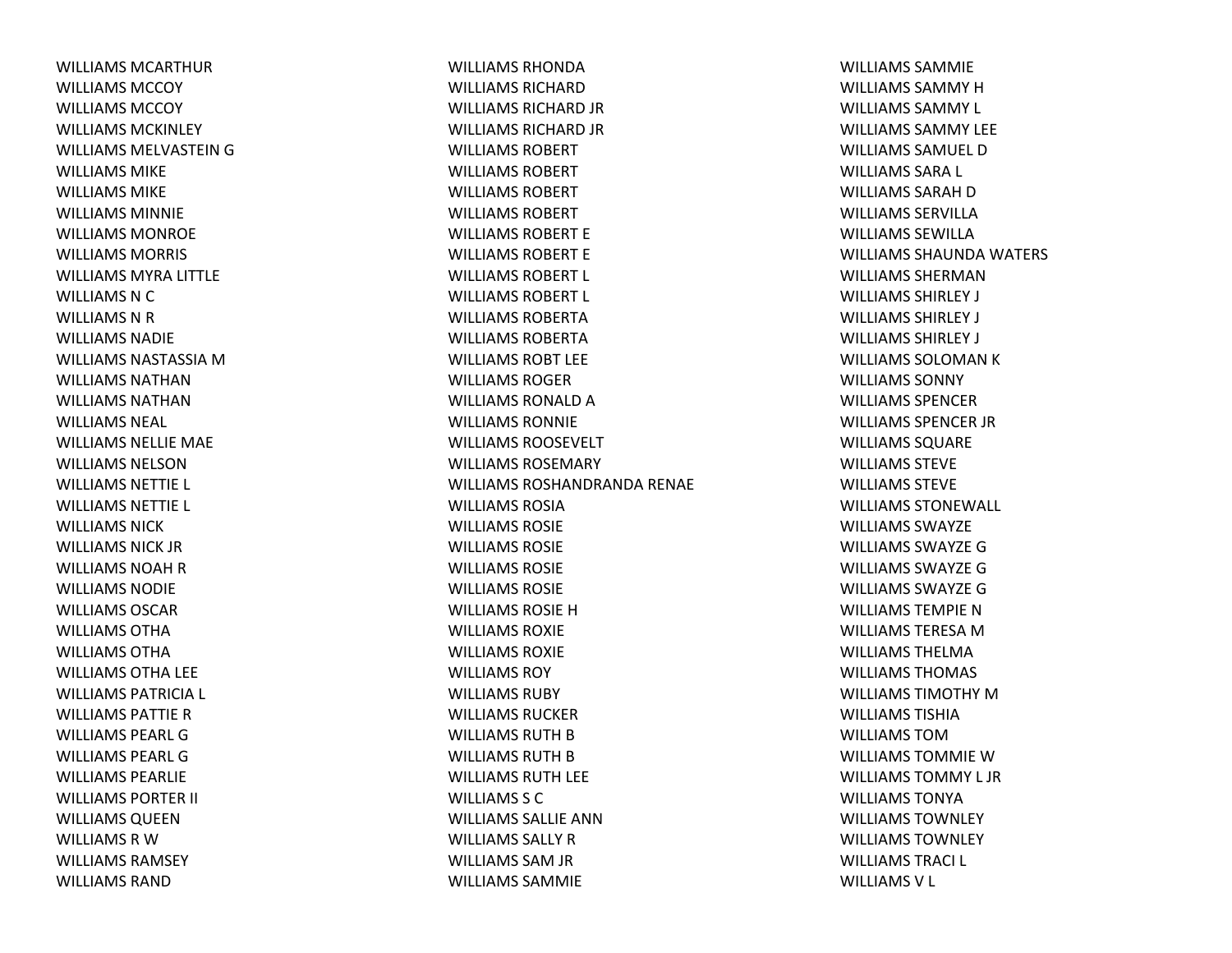WILLIAMSV L WILLIAMS VELLOMWILLIAMS VIDALIAWILLIAMS VIDALIAWILLIAMS VIVIAN J WILLIAMS W D WILLIAMSWTWILLIAMS WALLACEWILLIAMS WALTERWILLIAMS WALTERWILLIAMS WALTERWILLIAMS WALTERWILLIAMS WALTERWILLIAMS WALTERWILLIAMS WAREWILLIAMS WARRENWILLIAMS WARRENWILLIAMS WASHINGTONWILLIAMS WESLEYWILLIAMS WESLEYWILLIAMS WESLEY JRWILLIAMS WEST A WILLIAMS WILEYWILLIAMS WILEYWILLIAMS WILEYWILLIAMS WILL WILLIAMS WILL JRWILLIAMS WILL JRWILLIAMS WILL JRWILLIAMS WILLIAM J WILLIAMS WILLIAM LEE WILLIAMS WILLIEWILLIAMS WILLIEWILLIAMS WILLIEWILLIAMS WILLIEWILLIAMS WILLIEWILLIAMS WILLIEWILLIAMS WILLIEWILLIAMS WILLIEWILLIAMS WILLIE

WILLIAMS WILLIE B WILLIAMS WILLIECWILLIAMS WILLIE LEE WILLIAMS WILLISWILLIAMS WILSONWILLIAMS WOODROWWILLIAMS WOODROWWILLIAMS YORKWILLIAMSON B B WILLIAMSON BARBARA L WILLIAMSON BARRON KWILLIAMSON BARRY WILLIAMSON C C WILLIAMSON CLAY WILLIAMSON J B WILLIAMSON J L WILLIAMSON J L WILLIAMSON J T WILLIAMSON JANETTE WILLIAMSON JANIE WILLIAMSON JIMMIE L WILLIAMSON JOHN CWILLIAMSON JOHN DWILLIAMSON R H WILLIAMSON R M WILLIAMSON ROBERT L WILLIAMSON SAMWILLIAMSON WILLIAM A WILLIE EARL P HOOD ESTATE WILLIFORD C & JONES WILLINGHAM CHARLES E WILLINGHAM FLORENCE WILLINGHAM JOHNNY E WILLINGHAM KENETH WILLINGHAM O C WILLINGHAM PATRICIA WILLINGHHAM NORA WILLISATWILLIS BUDWILLIS BUD

WILLIS DELLAWILLIS EARL WILLIS EDDIEWILLIS FLETCHERWILLIS FORDWILLIS GOVERNORWILLIS IRAWILLIS J AWILLIS JAMES WILLIS JERRYWILLIS JESSE JRWILLIS JOHN D WILLIS MITCHELL WILLIS NOLAWILLIS ROBERT G WILLIS S RWILLIS SALLIEWILLIS SUSIEWILLOUGHBY JOHN E WILLS JOHN F JR WILLS LINDA C WILLS ROCKYWILLSEY ROBWILMOTH MARY J WILSO JAMES BILLY WILSON ALVIN WILSON AMY WILSON ARESTINE WILSON B F WILSON BEATRICE WILSON BENNIE F WILSON BILBOWILSON BILBOWILSON BILLY WILSON BILLY RWILSON BOBBY JOE WILSON BRUCE WILSON BRUCE GWILSON BUILDERS INC WILSON CARL D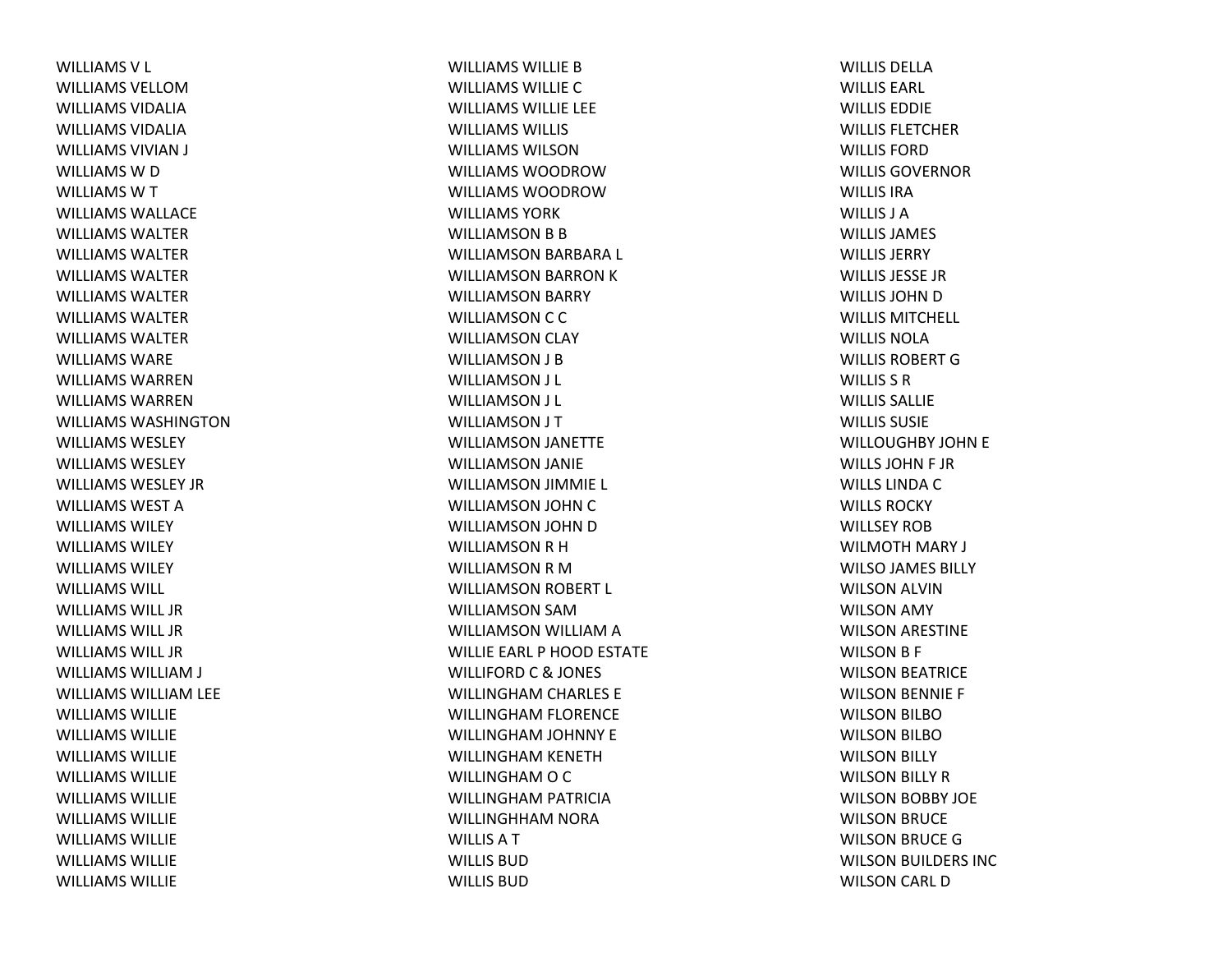WILSON CHARLES J WILSON CHARLES LEE SR WILSON CHARLIE WILSON CINDY WILSON CLARA WILSON CLIFTON WILSON CRUMP WILSON CURLY WILSON DANNETTE WILSON DONALD AWILSON DONALD CWILSON DONNA MWILSON DONNA MARIE WILSON DOROTHY J WILSON EDGAR WILSON EMMA LEE WILSON FANNIE WILSON FANNIE WILSON FANNIE WILSON FANNIE WILSON FRIZEL WILSON GEORGE JR WILSON GERALD P WILSON GROVER WILSON H M WILSON HAN WILSON HANNAH WILSON HAROLD WILSON HAROLD S WILSON HARRY WILSON HENRY WILSON I H WILSON JACKIE L WILSON JAKE WILSON JAKE WILSON JAMES WILSON JAMES AWILSON JAMES BILLY WILSON JAMES ZWILSON JAY C

WILSON JENNIE L WILSON JENNIFER P WILSON JERRY WWILSON JESSIE L WILSON JIMMIE D WILSON JOE CWILSON JOE FRANK WILSON JOSEPH F WILSON JOSEPH S WILSON KATHERINE WILSON KENNETH WILSON KENNETH WILSON L T WILSON LAWRENCE WILSON LEGRAND WILSON LEON WILSON LIGE WILSON LILLIE BWILSON LILLIE BWILSON LIZZIE WILSON LOUELLA WILSON LOUIS WILSON MARK WILSON MARY WILSON MATTIE WILSON MRS K E WILSON NETTIE J WILSON PAUL WILSON PAUL WILSON PERRIN WILSON PIPE AND SUPPLY WILSON RAMONA AWILSON RAY CWILSON RICHARD WILSON RITA AWILSON ROBBIE WILSON ROBERT E WILSON ROBERT L WILSON ROOSEVELT WILSON ROSIE L

WILSON RUTHIE MAE WILSON SAMMY LEE WILSON STELLA WILSON STEPHEN AWILSON TEREATHER WILSON THEODORE WILSON THERESA WILSON THOMAS AWILSON TOMWILSON TOM R WILSON TRACY WILSON VERNON RAY WILSON VIOLA WILSON VIOLA WILSON W A WILSON W H WILSONW I WILSON W L WILSON WALTER HWILSON WESLEY WILSON WILEY WILSON WILL AWILSON WILLIAMWILSON WILLIAM H JR WILSON WILLIAM L WILSON WILLIE WILSON WILLIE E WILSON WILLIE J WILSON WILLIE JAMES WILSON WILLIE JAMES WILSON WILLIE P WILSON WILMA BWILSON WILMER DWILSON WILMER D JR WILSON WOODROWWILTCHER S L WIMFORD ANNA LIZA WINBUSH ESTELL WINBUSH MARVINWINBUSH WILLIE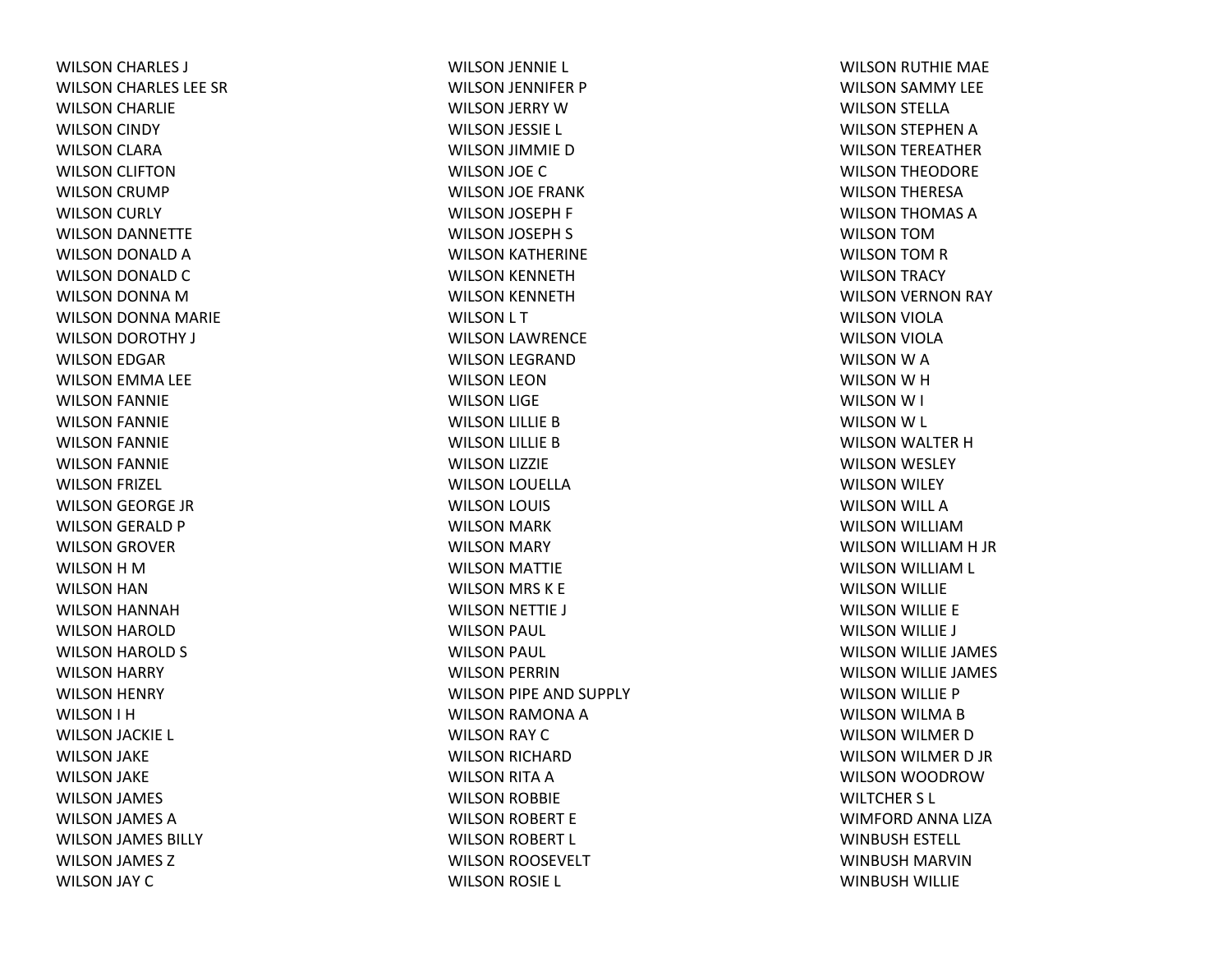WINCHESTER L F WINDER CLINT WINDHAM EDWARD WINDHAM JASON WWINDHAM LINDA WINDHAM M T WINDHAM WILLIAM WINFORD ANTHONY WINFORD BESSIE WINFORD CHARLIE WINFORD JOE WINFORD JOE NWINFORD MARY WINFORD MICHAEL WINFORD O D WINFORD O D WINFORD O D WINFORD WILLIAMWINNINGHAM GREGARY G WINPIGLER L HWINSLEY JULIANWINSLOW FARMS WINSTEAD ALBERT E WINSTEAD ALBERT E WINSTEAD ALBERTA WINSTEAD BOBBY E WINSTEAD C B WINSTEAD C MWINSTEAD C WWINSTEAD CHARLES WWINSTEAD CHARLIE WINSTEAD E T WINSTEAD FRANCIS WINSTEAD FRANCIS J WINSTEAD G E WINSTEAD G E WINSTEAD GERTRUDE HWINSTEAD HOWARD E WINSTEAD J D WINSTEAD J D

WINSTEAD J S WINSTEAD J S WINSTEAD JACK WINSTEAD JACK WINSTEAD JAMES D WINSTEAD JAMES D WINSTEAD JAMES EDWARD WINSTEAD L L WINSTEAD L V WINSTEAD LEONWINSTEAD LESLIE L WINSTEAD MARVIN R WINSTEAD PATRICK WINSTEAD PHILLIP WINSTEAD RANDALL LEE WINSTEAD RICKY DEANWINSTEAD ROBERT E WINSTEAD SAMWINSTEAD W H WINSTEAD W W WINSTEAD W W WINSTEAD WALTER WINSTEAD WILL WINSTEAD WILLIE WWINSTON ALBERT J WINSTON FISH FARMWINSTON IDA MAE WINSTON IDA MAE WINSTON IDA MAE WINSTON SALLIE WINTER CLYDE WINTER DOROTHY DWINTER HAYES WINTER ROBERT WINTER TRAVIS WINTERS CARLAWINTERS CINDI WINTERS EDDIE J WINTERS HENRY J WINTERS LOUISE

WINTERS MELVIN REV WINTERS MONIE L WINTERS ROBERTWINTERS ROOSEVELTWINTERS SUSIE AWINTERS WALTERWISE BILL WISE BILL WISE BRENDAWISE BROS WISE TOMWISHENGTON GLORIA J WISNER CLIFFORD WWITHERSPOON JOHN WITHERSPOON THELMA WOLFE CLYDE WWOLFE FREDDIE WOLFOLK GIBBS JRWOLFOLK HELENWOMACK DORA WWOMACK FRANCIS CWOMBLE DANNY KWOMBLE F E WOMBLE GLENWOMBLE GLENNWOMBLE TONEY WOMBLE WELSEY GWONG EDWARD J WOOD FELIX WOOD J D WOOD JACKIE WOOD JAMES A WOOD JAMES C WOOD JAMES F WOOD R C WOOD WILSONWOODALL KELLEYWOODARD ANDREWWOODARD ARTHUR WOODARD BETRICE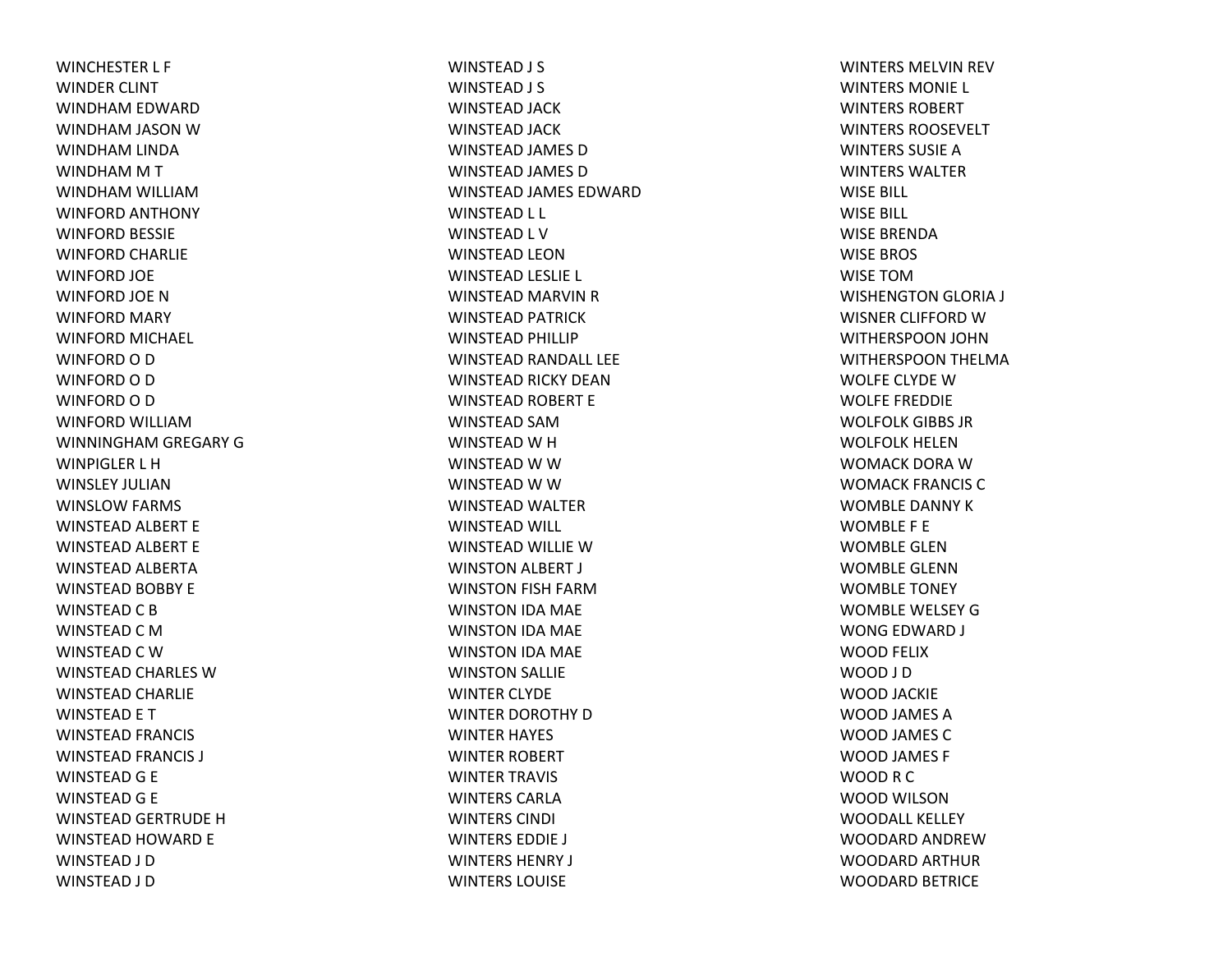WOODARD C W WOODARD EARNEST WOODARD ESTELL WOODARD J D WOODARD L C WOODARD L T WOODARD ORA WOODARD SALLY WOODARD TOMMIE WOODARD WILLIE WOODARD WILLIE L WOODARD WILLIE LEE WOODBERRY ALBERT WOODBERRY ARTHURWOODBERRY CHARLIEWOODBERRY CHARLIE JRWOODBERRY EDWOODBERRY EDWOODBERRY EDDIEWOODBERRY LOTUSIAWOODBERRY LOTUSIAWOODBERRY MELVINATWOODBERRY SAMWOODBERRY SAMWOODBERRY SAMWOODCA JOHNNIE WOODCOX BURKS WOODCOX JOHNNIE WOODELL DANA M WOODELL WILLIAM B JR WOODELL WILLIAM B JR WOODFORD PEGGY WOODHAM JAMES WOODHAM JAMES E WOODHAM JOHNNY HWOODLAND CHARLIE WOODLAND HENRY WOODLAND LEONWOODRUFF ALANWOODRUFF BILL F

WOODRUFF G C WOODRUFF GARRY F WOODRUFF GARYTWOODRUFF GARY T WOODRUFF GEORGEWOODRUFF H R WOODRUFF J GWOODRUFF JERRYWOODRUFF LOIS HWOODRUFFTRWOODRUFF TOM M WOODRUFF W L WOODSA P WOODS ADDISONWOODS ADISONWOODS ALVINWOODS ALVIN K WOODS ANNAWOODS BILLY RAY WOODS CECIL WOODS CHAD A WOODS CHARLOTTEWOODS CICEROWOODS CLAUDEWOODS DANIEL WOODS DOROTHYWOODS EDDIEWOODS EFFIE M WOODS FARM CAMPER WOODS FELIXWOODS FELIXWOODS FRANKWOODS GEORGE MICHAEL WOODS HENRYWOODS HENRYWOODS J DWOODS JACKIEWOODS JAMES WOODS JAMES EWOODS JAMES E

WOODS JAMES EWOODS JAMES EWOODS JAMES F WOODS JAMES F WOODS JAMES TWOODS JAMES TWOODS JIMMYWOODS JIMMYWOODS JOE J WOODS JOHN E WOODS JOHN WESLEY WOODS JOHNNIE L WOODS JOHNNIE L WOODS JOHNNYWOODS JOHNNYWOODS JOHNNY B WOODS KATELYN B WOODS LAWRENCEWOODS LOMA R WOODS LOMA RAY JR WOODS LOUISE H WOODS LUCINDAWOODSMTWOODS MARTHAWOODS MARVINWOODS MATTIE PEARL WOODS O A WOODSOZWOODS PAULINEWOODS PEARLIEWOODS R C WOODS RAYWOODS ROBERTWOODS ROBERT L WOODS ROBERT L WOODS ROYWOODS SAMWOODS SAMWOODS TIMMY A WOODS TINA LEE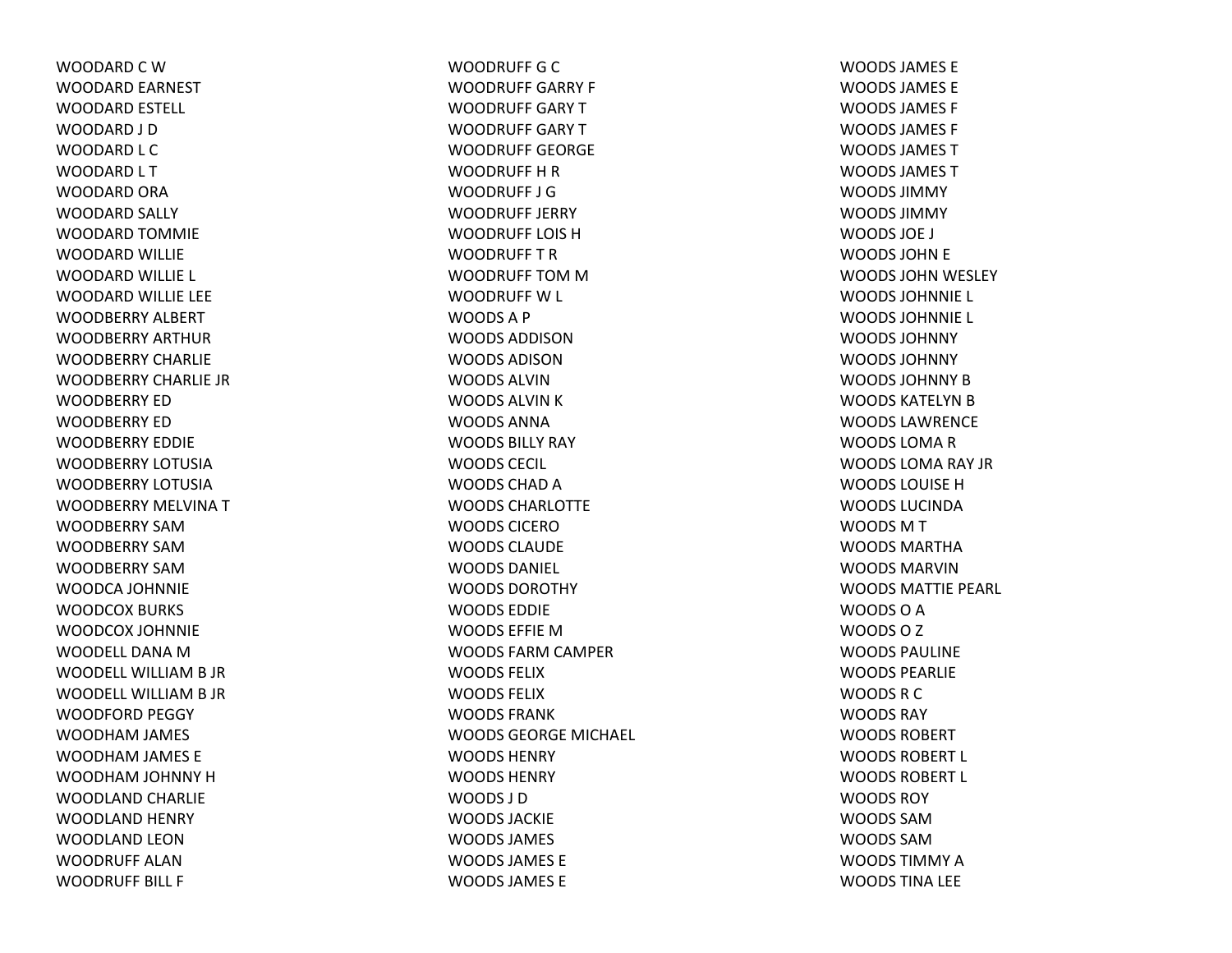WOODSWHWOODS W L WOODS WANDAWOODS WESLEYWOODS WILLIAM P WOODS WILLIAM R WOODSON JOHN WOODSON LEMON WOODSON MCKINLEY WOODWARD ANDREWWOOLEY L TOMMY WOOLFOLK AMANDAWOOLFOLK COLUMBUS WOOLFOLK DEXTERWOOLFOLK EDDIE GILL WOOLFOLK EDDIE JAMES WOOLFOLK JESSIE WOOLFOLK JESSIE WOOLFOLK LOTTIE WOOLSEY BRUCEWOOTEN ANDREWWOOTEN BRAIN WOOTEN CALVIN WOOTEN CARL WOOTEN CLARENCE WOOTEN DANIEL KWOOTEN DANIEL RWOOTEN HERB F WOOTEN HERBERT F WOOTEN HERMAN WOOTEN L T WOOTEN MRS WHWOOTEN OTTA WOOTEN SHAMIKA J WOOTEN TERRY GWOOTENWTWOOTON ARNELL WOOTON SHELBY BWORBINGTON DENNIS WWORD GEORGE

WORD J MWORD JIMMIE WORKELL LEONWORLEY LARRY WORMOCK JOHNWORRELL LEONWORRELL POLLYWORTHY ALICE E WORTHY FRANKWORTHY GLADYS WORTHY GLADYS RWORTHY GRADY WORTHY GRADY AWORTHY J GWORTHY JAMES WORTHY JAMES JRWORTHY JESSIEWORTHY JEWEL WORTHY JIMMIEWORTHY JOHN G WORTHY L MWORTHY L MWORTHY L RWORTHY MARY WORTHY THOMAS WORTHY V N WORTHY WILLIAM A WRAGGS DORSIEWRAY TAMMY DWREN BETTY J WREN CHARLES WREN CHARLIE WREN OTTAWA WREN OTTAWAY WREN SAMMATHA RWRENN ROBERT L WRIGHTATWRIGHT ALBERT WRIGHT ANDREW A WRIGHT BILLY WAYNE WRIGHT BOISEWRIGHT CARTENSEVWRIGHT CAUSEY WRIGHT CHARLES DWRIGHT CHARLIE W WRIGHT CHRIS WRIGHT CHRISTOPHER R WRIGHT DAISY WRIGHT DAVEWRIGHT DAVID JR WRIGHT DUKEWRIGHT DYKES WRIGHT DYKES WRIGHT E KWRIGHT ELARGEST WRIGHT ELIEWRIGHT EMMETT WRIGHT EUGENEWRIGHT GARFIELDWRIGHT GILBERT WRIGHT HOMERWRIGHT IDONIAWRIGHT JAMES RWRIGHT JAMES S WRIGHT JAMES WWRIGHT JAMMIE LEE WRIGHT JEANNETTEWRIGHT JOHNNY L WRIGHT JOHNNY WWRIGHT JOHNNY WWRIGHT KATHERINEWRIGHT KATHRINEWRIGHT KAY KWRIGHT KEITHWRIGHT LAWYERWRIGHT LESLIE R WRIGHT LINDA A WRIGHT LOUISEWRIGHT M F WRIGHT MARY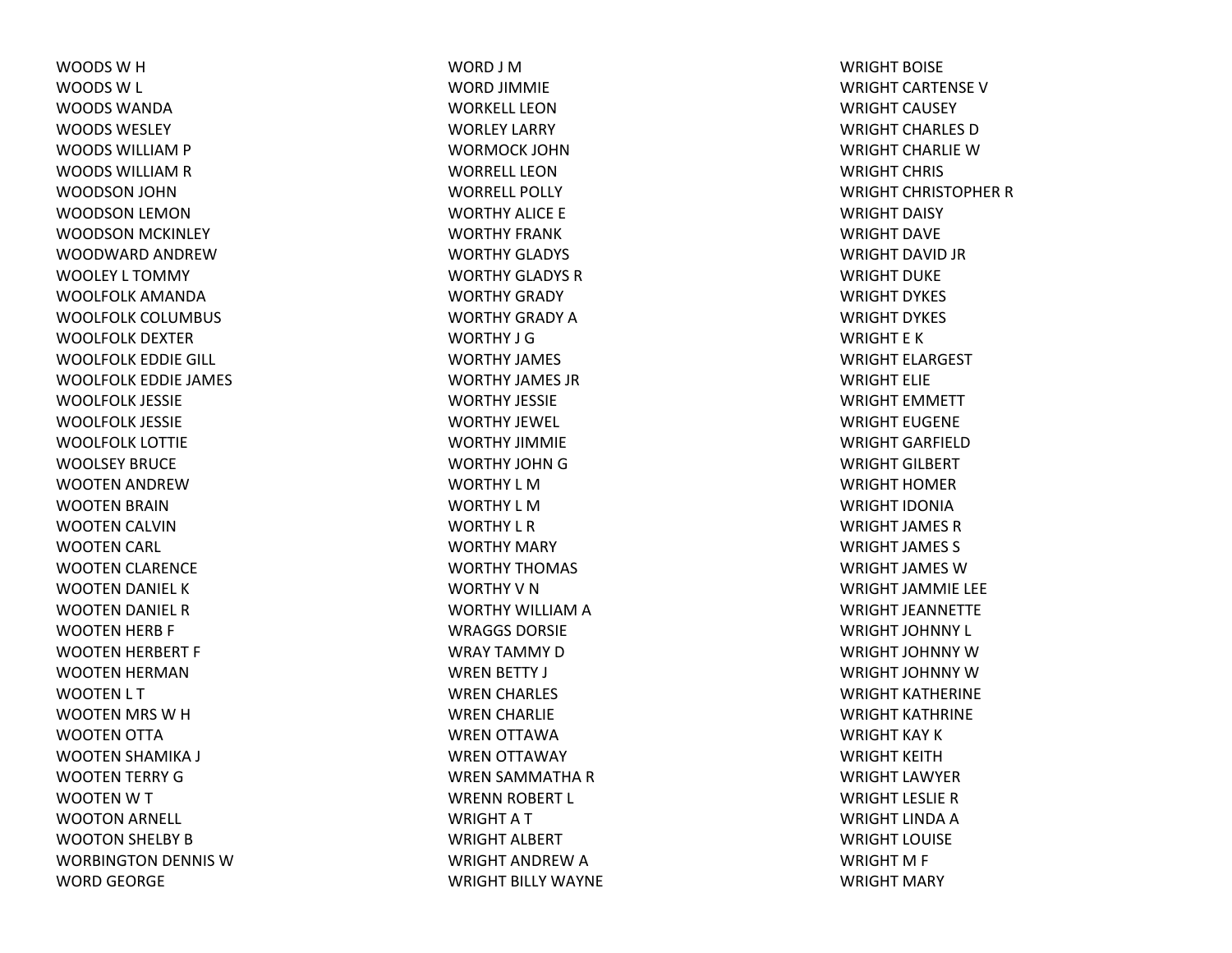WRIGHT MARY WRIGHT MARY WRIGHT MARY WRIGHT MARY L WRIGHT MILLIEWRIGHT NICKWRIGHT PETERWRIGHT RAY WRIGHT ROBERT WRIGHT ROBERT WRIGHT SAMWRIGHT SANDRAWRIGHT SANDRA OWRIGHT SARAHWRIGHT SHANONWRIGHT SHERMANWRIGHT SHIRLEY WRIGHT THOMAS WRIGHT WALTERWRIGHT WILLIAMWRIGHT WILLIE BWROTEN J K WURZ LONWYATT BEATRICEWYATT BILL WYATT CWYATT CLIFTONWYATT EDWARD E WYATT JAMES AWYATT JESSIE KWYATT ROBERT WYATT SAMUEL WYATT SAMUEL WYATT SUSIEWYATTS CAFEWYLIE LOUISE WYNDHAM L WWYNN WILLIAM THOMAS II WYNNE ESSIE L WYNNE O P

WYNNE O P WYNNE O T WYNNE W D Y D LUMBER COYANCE JAMES A JR YANCEY PATRICIA A YANCY BETTY S YANCY EDDIEYANCY EDDIE L JRYANDLE LARRY YANKIE BILBOYANZEY JIMMY LEEYARBOROUGH GREGORY MYARBOUGH ROGER YARBRO DALE YARBRO JOHN D YARBROUGH JULIAN B YARBROUGH LINDA YARBROUGH ROGER WYARBROUGH ROGER WYARBROUGH WILBURNYARRINGTON LISA YATES DANYATES DOUGYATES EARL C SRYATES JIMMYYATES JIMMYYATES ROGER L YATES SHELBYYAWN PRESTON YAZOO & CANTON VET C YAZOO AFRO AM HOS YAZOO AUTO CLINIC YAZOO CLUB HOUSE YAZOO CO BARN YAZOO CO BEAT 3 YAZOO CO HEALTH DEPT YAZOO CO HEALTH DEPT YAZOO CO POOR FARMYAZOO CO REPUBLICAN HEADQUA YAZOO CO SPORTSMAN YAZOO COMM ACTION CN YAZOO COUNTY BARN YAZOO COUNTY BRIDGE YAZOO COUNTY BRIDGE YAZOO CURB MARKET YAZOO CURB MARKET YAZOO DAIRY QUEEN YAZOO DIST CORP OF ENG YAZOO DUSTING SER YAZOO ENTERPRISES INC YAZOO GRANDE YAZOO JAYCEES YAZOO MOT CLINIC YAZOO MOTEL CAFE YAZOO MOTEL SIGN YAZOO MOTEL SIGN YAZOO NOVELTY YAZOO QUICKETTE YAZOO READY MIX YAZOO SHRINE CLUB YAZOO TWIST CO SP YAZOO VALLEY FLY SER YE AULD SHOPPE YEAGER DOROTHY YEAGER GEORGE AYEAGER JOHNYEAGER JOHN R YEAGER ROY YEAMANS TEDYEARWOOD DAVID YELVERTON ALICE MYEOMAN TOMMY YETT LOWMAN P YON L L SR YORK BERNICE YORK BUSTERYORK JOE YORK JOHN MYORK MICHAEL D